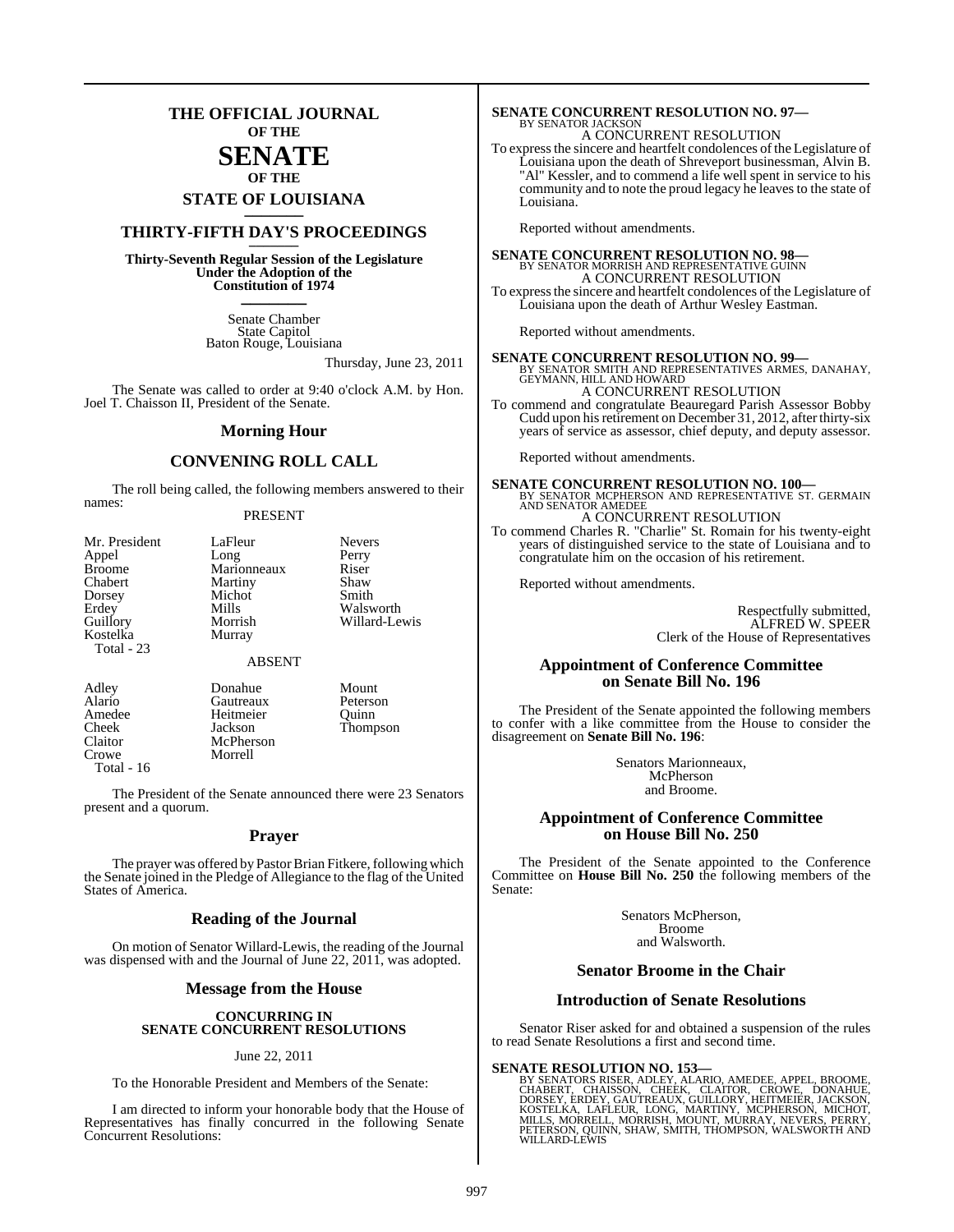#### A RESOLUTION

To honor and commend the Honorable Robert "Rob" M. Marionneaux Jr. for his dedicated service and outstanding contributions to the citizens of the parishes of Iberville, Pointe Coupee, West Baton Rouge, East Baton Rouge, East Feliciana, West Feliciana, and St. Helena, and to the state of Louisiana, during his sixteen years of noble leadership as a distinguished member of the Louisiana Legislature, serving twelve years in the Louisiana Senate representing District 17, and four years in the Louisiana House of Representatives representing District 18, and to express eternal gratitude for making Louisiana a better place for all citizens of this state.

On motion of Senator Riser the resolution was read by title and adopted.

### **SENATE RESOLUTION NO. 154—** BY SENATOR WALSWORTH

A RESOLUTION

To commend Louisiana State Representatives Kay Katz, Hollis Downs and Richard "Rick" Gallot Jr. and House Speaker Jim Tucker for their exemplary service as members of the Louisiana Legislature.

On motion of Senator Walsworth the resolution was read by title and adopted.

#### **SENATE RESOLUTION NO. 155—** BY SENATOR CHAISSON

A RESOLUTION

To commend and congratulate Haynes Academy for Advanced Studies in Metairie, Louisiana, for winning the statewide competition to represent Louisiana in the National "We the People" competition.

On motion of Senator Chaisson the resolution was read by title and adopted.

### **Senate Resolutions on Second Reading, Subject to Call**

### **Called from the Calendar**

Senator Kostelka asked that Senate Resolution No. 129 be called from the Calendar.

#### **SENATE RESOLUTION NO. 129—** BY SENATOR KOSTELKA

A RESOLUTION

To express the sincere condolences of the Senate of the Legislature of Louisiana upon the death of Professor Emeritus Robert C. Snyder Sr. educator, civic leader, and public servant.

On motion of Senator Kostelka the resolution was read by title and adopted.

### **Rules Suspended**

Senator Marionneaux asked for and obtained a suspension of the rules to take up at this time:

### **House Concurrent Resolutions on Second Reading Reported by Committees, Subject to Call**

### **Called from the Calendar**

Senator Marionneaux asked that House Concurrent Resolution No. 15 be called from the Calendar.

## **Page 2 SENATE 35th DAY'S PROCEEDINGS**

### **HOUSE CONCURRENT RESOLUTION NO. 15—** BY REPRESENTATIVE THIBAUT

A CONCURRENT RESOLUTION

To authorize and direct the Louisiana State Law Institute to study all laws relative to conventional, legal, and judicial mortgages and liens in order to create a purchase money special mortgage and to make recommendations on or before January 1, 2013, as to the advisability of revising state laws in order to create a purchase money special mortgage and to resolve any resulting conflicts between the laws relative to conventional, legal, and judicial mortgages and liens.

Reported favorably by the Committee on Judiciary A.

The resolution was read by title. Senator Marionneaux moved to concur in the House Concurrent Resolution.

### **ROLL CALL**

The roll was called with the following result:

#### YEAS

| Mr. President<br>Adley<br>Alario<br>Appel<br><b>Broome</b><br>Chabert<br>Claitor<br>Crowe<br>Dorsey<br>Erdey<br>Guillory<br>Total $-31$ | Heitmeier<br>Jackson<br>Kostelka<br>Long<br>Marionneaux<br>Martiny<br>Michot<br>Mills<br>Morrell<br>Morrish<br>Murray | <b>Nevers</b><br>Perry<br>Peterson<br>Riser<br>Shaw<br>Smith<br>Thompson<br>Walsworth<br>Willard-Lewis |
|-----------------------------------------------------------------------------------------------------------------------------------------|-----------------------------------------------------------------------------------------------------------------------|--------------------------------------------------------------------------------------------------------|
|                                                                                                                                         | <b>NAYS</b>                                                                                                           |                                                                                                        |
| Total - 0                                                                                                                               | <b>ABSENT</b>                                                                                                         |                                                                                                        |
| $\Lambda$ modes                                                                                                                         | $C_{\text{outmax}}$                                                                                                   | $M_{\odot}$                                                                                            |

Amedee Gautreaux Mount<br>Cheek LaFleur Ouinn Cheek LaFleur Quinn **McPherson** Total - 8

The Chair declared the Senate concurred in the House Concurrent Resolution and ordered it returned to the House.

#### **Senate Resolutions on Second Reading, Subject to Call, Resumed**

### **Called from the Calendar**

Senator Murray asked that Senate Resolution No. 137 be called from the Calendar.

#### **SENATE RESOLUTION NO. 137—**

BY SENATOR MURRAY A RESOLUTION

To establish and provide for the Major Sport Event Funding Committee to conduct a study of the feasibility of establishing trust funds to support the hosting of major sport events in Louisiana.

#### **Floor Amendments**

Senator Murray proposed the following amendments.

#### **SENATE FLOOR AMENDMENTS**

Amendments proposed by Senator Murray to Original Senate Resolution No. 137 by Senator Murray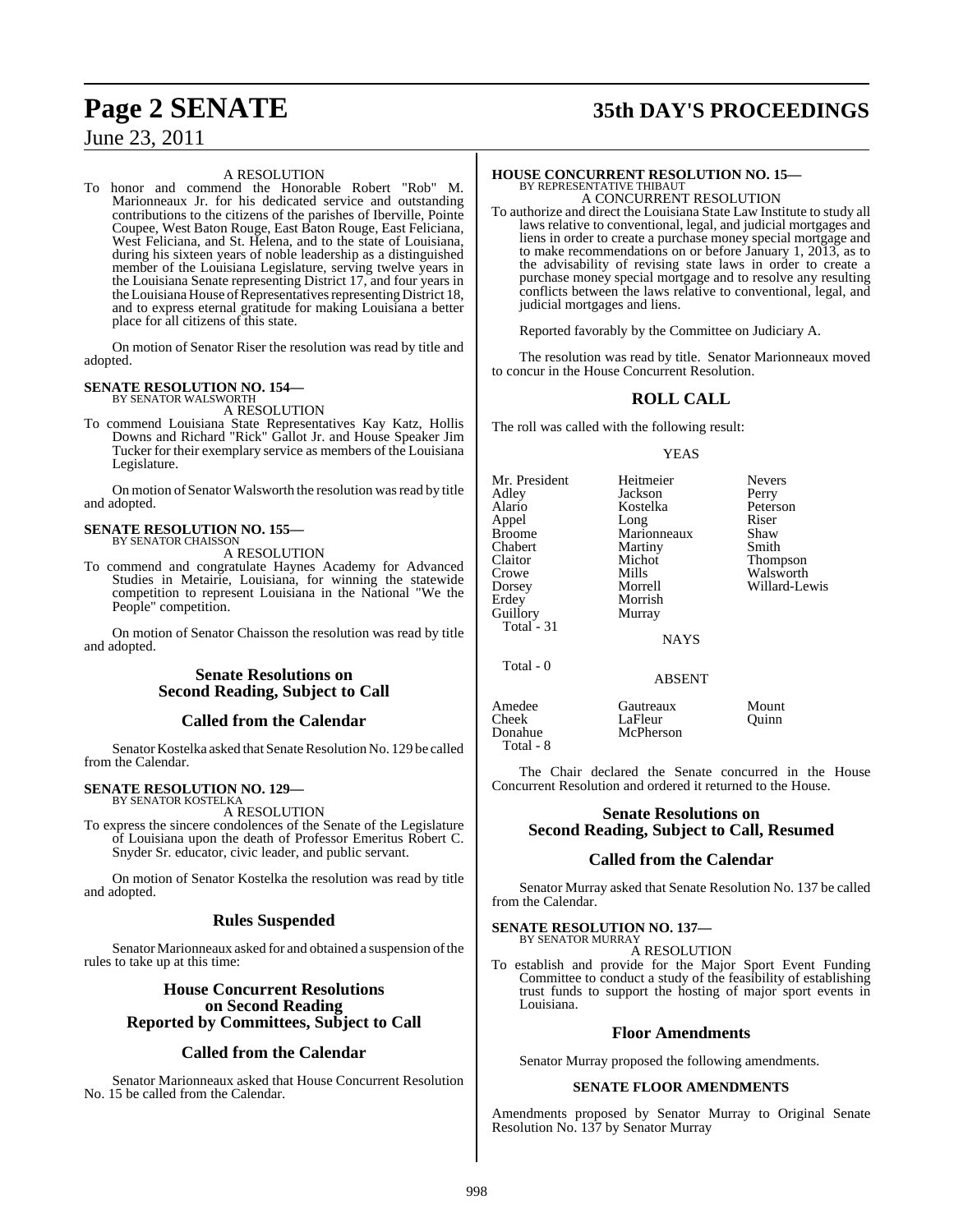## **35th DAY'S PROCEEDINGS Page 3 SENATE**

June 23, 2011

#### AMENDMENT NO. 1

On page 3 between lines 13 and 14, insert the following: "(18) The lieutenant governor or his designee."

On motion of Senator Murray, the amendments were adopted.

On motion of Senator Murray the amended resolution was read by title and adopted.

### **Senate Concurrent Resolutions to be Adopted, Subject to Call**

#### **Called from the Calendar**

Senator Kostelka asked that Senate Concurrent Resolution No. 95 be called from the Calendar.

### **SENATE CONCURRENT RESOLUTION NO. 95—** BY SENATOR KOSTELKA AND REPRESENTATIVE DOWNS A CONCURRENT RESOLUTION

To express the sincere condolences of the Legislature of Louisiana upon the death of Professor Emeritus Robert C. Snyder Sr., educator, civic leader, and public servant.

The concurrent resolution was read by title. Senator Kostelka moved to adopt the Senate Concurrent Resolution.

### **ROLL CALL**

The roll was called with the following result:

#### YEAS

| Mr. President<br>Adley<br>Alario<br>Appel<br><b>Broome</b><br>Chabert<br>Claitor<br>Crowe<br>Dorsey<br>Erdey<br>Guillory<br>Total - 32<br>Total - 0 | Heitmeier<br>Jackson<br>Kostelka<br>LaFleur<br>Long<br>Marionneaux<br>Martiny<br>Michot<br>Mills<br>Morrell<br>Morrish<br><b>NAYS</b> | Murray<br><b>Nevers</b><br>Perry<br>Peterson<br>Riser<br>Shaw<br>Smith<br>Thompson<br>Walsworth<br>Willard-Lewis |
|-----------------------------------------------------------------------------------------------------------------------------------------------------|---------------------------------------------------------------------------------------------------------------------------------------|------------------------------------------------------------------------------------------------------------------|
|                                                                                                                                                     | ABSENT                                                                                                                                |                                                                                                                  |
| Amedee<br>Cheek<br>Donahue<br>Total - 7                                                                                                             | Gautreaux<br>McPherson<br>Mount                                                                                                       | Ouinn                                                                                                            |

The Chair declared the Senate adopted the Senate Concurrent Resolution and ordered it sent to the House.

#### **Message from the House**

#### **ASKING CONCURRENCE IN HOUSE CONCURRENT RESOLUTIONS**

#### June 22, 2011

To the Honorable President and Members of the Senate:

I am directed to inform your honorable body that the House of Representatives has finally passed and asks your concurrence in the following House Concurrent Resolutions:

| <b>HCR No. 204</b> | <b>HCR No. 205</b> | <b>HCR No. 206</b>                         |
|--------------------|--------------------|--------------------------------------------|
| <b>HCR No. 207</b> | <b>HCR No. 208</b> |                                            |
|                    |                    | Respectfully submitted,<br>ALFRED W. SPEER |
|                    |                    | Clerk of the House of Representatives      |

#### **House Concurrent Resolutions**

Senator Mills asked for and obtained a suspension of the rules to read House Concurrent Resolutions a first and second time.

#### **HOUSE CONCURRENT RESOLUTION NO. 204—**

BY REPRESENTATIVES SAM JONES AND HUVAL A CONCURRENT RESOLUTION

To commend and congratulate the citizens and the local governments of St. Martin Parish for actions taken during the flooding of 2011 to minimize the impact of flood waters in St. Martin Parish including the filling and installing sandbags and HESCO baskets and other protection measures.

The resolution was read by title. Senator Mills moved to concur in the House Concurrent Resolution.

### **ROLL CALL**

The roll was called with the following result:

#### YEAS

Mr. President Jackson Nevers<br>Adley Kostelka Perry Adley Kostelka<br>Alario LaFleur Alario LaFleur Peterson<br>Appel Long Riser Appel Long Riser Broome Marionneaux Shaw Chabert Martiny Smith<br>Claitor Michot Thom Claitor Michot Thompson<br>
Dorsey Mills Walsworth Dorsey Mills Walsworth<br>
Erdev Morrell Willard-Le Erdey Morrell Willard-Lewis<br>
Guillory Morrish Willard-Lewis Morrish<br>Murray Heitmeier Total - 31 **NAYS**  Total - 0 ABSENT Amedee Donahue Mount Cheek Gautreaux Quinn<br>Crowe McPherson McPherson Total - 8

The Chair declared the Senate concurred in the House Concurrent Resolution and ordered it returned to the House.

**HOUSE CONCURRENT RESOLUTION NO. 205—** BY REPRESENTATIVES DOWNS AND GALLOT AND SENATORS KOSTELKA, WALSWORTH, AND THOMPSON A CONCURRENT RESOLUTION

To commend Judy Burt upon her retirement as the director of the Ruston Civic Center.

The resolution was read by title. Senator Kostelka moved to concur in the House Concurrent Resolution.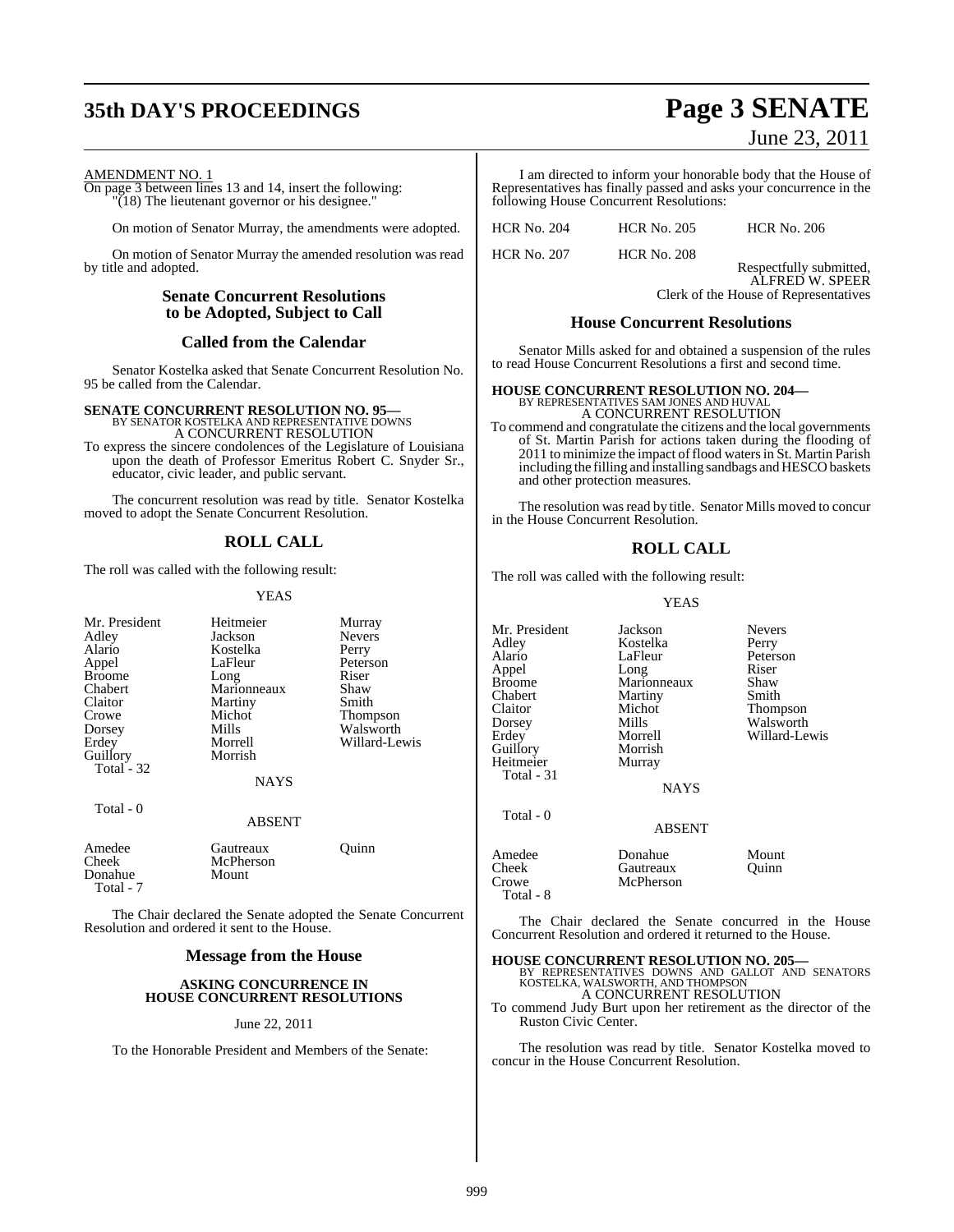### **ROLL CALL**

The roll was called with the following result:

#### YEAS

| Mr. President | Heitmeier   | Murray          |
|---------------|-------------|-----------------|
| Adley         | Jackson     | <b>Nevers</b>   |
| Alario        | Kostelka    | Perry           |
| Appel         | Long        | Peterson        |
| <b>Broome</b> | Marionneaux | Riser           |
| Chabert       | Martiny     | Shaw            |
| Crowe         | Michot      | Smith           |
| Dorsey        | Mills       | <b>Thompson</b> |
| Erdey         | Morrell     | Walsworth       |
| Guillory      | Morrish     | Willard-Lewis   |
| Total - $30$  |             |                 |
|               | <b>NAYS</b> |                 |
| Total - 0     | ABSENT      |                 |

| Amedee    | Donahue   | McPherson |  |
|-----------|-----------|-----------|--|
| Cheek     | Gautreaux | Mount     |  |
| Claitor   | LaFleur   | Ouinn     |  |
| Total - 9 |           |           |  |

The Chair declared the Senate concurred in the House Concurrent Resolution and ordered it returned to the House.

**HOUSE CONCURRENT RESOLUTION NO. 206—** BY REPRESENTATIVES ST. GERMAIN, BARROW, AND THIBAUT AND SENATOR MARIONNEAUX A CONCURRENT RESOLUTION

To commend the citizens and the local governments of Assumption,

Iberville, and West Baton Rouge for actions taken during the flooding of 2011 to minimize the impact of flood waters including filling and installing sandbags and HESCO baskets and other protection measures.

The resolution was read by title. Senator Marionneaux moved to concur in the House Concurrent Resolution.

### **ROLL CALL**

The roll was called with the following result:

#### YEAS

| Mr. President<br>Adley<br>Alario<br>Appel<br><b>Broome</b><br>Chabert<br>Crowe<br>Dorsey<br>Erdey<br>Guillory<br>Heitmeier<br>Total - 31 | Jackson<br>Kostelka<br>LaFleur<br>Long<br>Marionneaux<br>Martiny<br>Michot<br>Mills<br>Morrell<br>Morrish<br>Murray<br><b>NAYS</b> | <b>Nevers</b><br>Perry<br>Peterson<br>Riser<br>Shaw<br>Smith<br>Thompson<br>Walsworth<br>Willard-Lewis |
|------------------------------------------------------------------------------------------------------------------------------------------|------------------------------------------------------------------------------------------------------------------------------------|--------------------------------------------------------------------------------------------------------|
| Total - 0                                                                                                                                | ABSENT                                                                                                                             |                                                                                                        |
| Amedee<br>Cheek<br>Claitor<br>Total - 8                                                                                                  | Donahue<br>Gautreaux<br>McPherson                                                                                                  | Mount<br>Ouinn                                                                                         |

The Chair declared the Senate concurred in the House Concurrent Resolution and ordered it returned to the House.

## **Page 4 SENATE 35th DAY'S PROCEEDINGS**

**HOUSE CONCURRENT RESOLUTION NO. 207—**

BY REPRESENTATIVES SAM JONES, BALDONE, DOVE, HARRISON, AND ST. GERMAIN

A CONCURRENT RESOLUTION

To urge and request the United States Army Corps of Engineers to construct a permanent flood control structure on Bayou Chene.

The resolution was read by title. Senator Marionneaux moved to concur in the House Concurrent Resolution.

### **ROLL CALL**

The roll was called with the following result:

YEAS

| Mr. President | Jackson     | <b>Nevers</b> |
|---------------|-------------|---------------|
| Adley         | Kostelka    | Perry         |
| Alario        | LaFleur     | Peterson      |
| Appel         | Long        | Riser         |
| <b>Broome</b> | Marionneaux | Shaw          |
| Chabert       | Martiny     | Smith         |
| Crowe         | Michot      | Thompson      |
| Dorsey        | Mills       | Walsworth     |
| Erdey         | Morrell     | Willard-Le    |
| Guillory      | Morrish     |               |
| Heitmeier     | Murray      |               |
| Total - 31    |             |               |
|               | <b>NAYS</b> |               |
| Total - 0     |             |               |

Peterson<br>Riser Percell Willard-Lewis<br>
Norrish

ABSENT

#### Amedee Donahue Mount<br>Cheek Gautreaux Ouinn Cheek Gautreaux Quinn McPherson Total - 8

The Chair declared the Senate concurred in the House Concurrent Resolution and ordered it returned to the House.

#### **Senator Marionneaux in the Chair**

**HOUSE CONCURRENT RESOLUTION NO. 208—** BY REPRESENTATIVES SAM JONES, HARRISON, AND ST. GERMAIN A CONCURRENT RESOLUTION

To commend and congratulate the citizens and local governments of St. Mary Parish for actions taken during the flooding of 2011 to minimize the impact of backwater flooding in St. Mary Parish and six other parishes including the filling and installing of more than one million sandbags and other protection measures, the installation of sheet-piling, and submerging a barge in Bayou Chene.

The resolution was read by title. Senator Chabert moved to concur in the House Concurrent Resolution.

#### **ROLL CALL**

The roll was called with the following result:

#### YEAS

Mr. President Kostelka Nevers<br>Adley LaFleur Perry Adley LaFleur<br>Alario Long Alario Long Peterson<br>Appel Marionneaux Riser Appel Marionneaux Riser<br>
Chabert Martiny Shaw Chabert Martiny Shaw<br>Dorsey Michot Smith Dorsey Michot<br>Erdey Mills Erdey Mills Thompson<br>Guillory Morrell Walsworth Guillory Morrell Walsworth Jackson Murray Total - 29

Willard-Lewis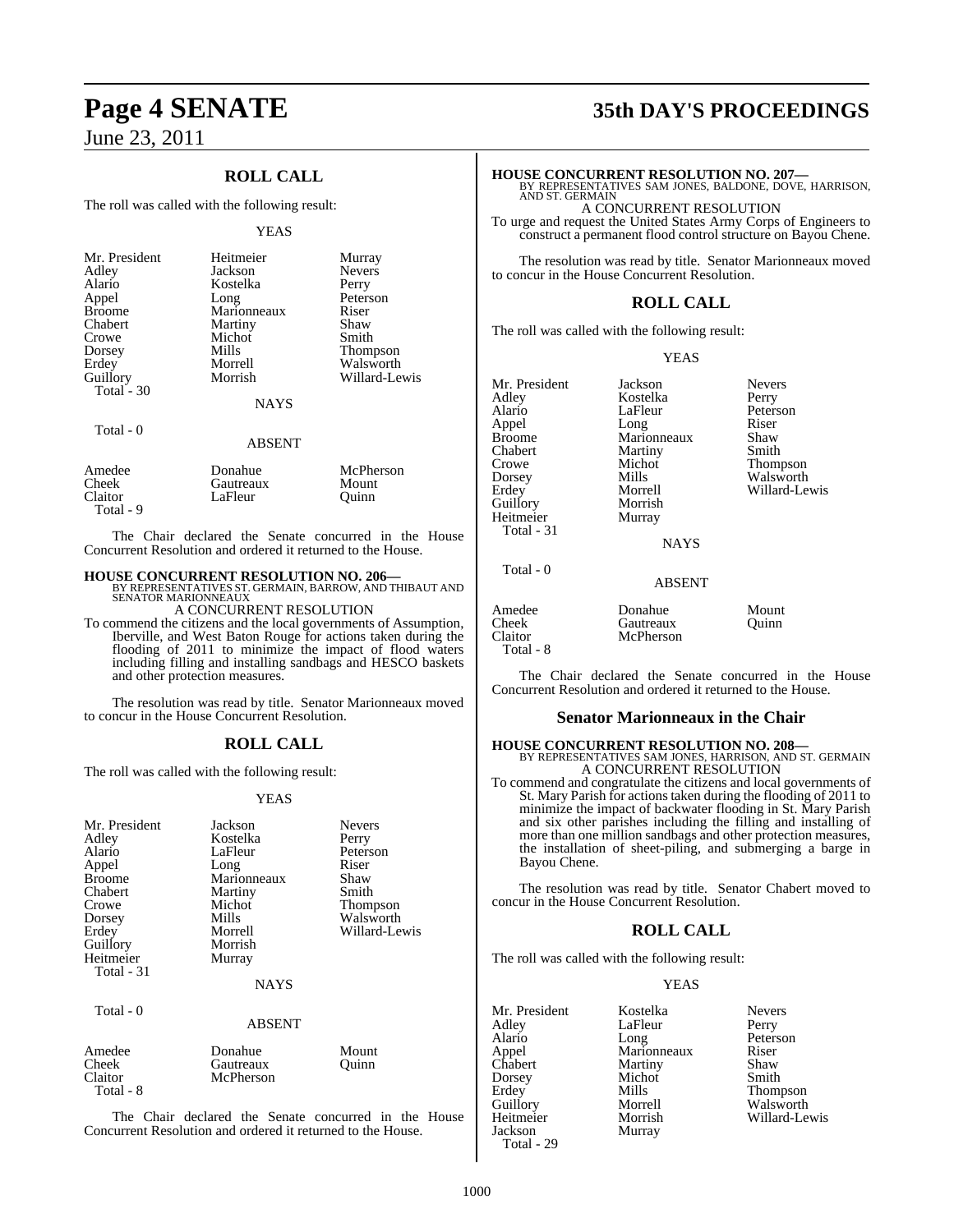## **35th DAY'S PROCEEDINGS Page 5 SENATE**

### **NAYS**

#### Total - 0

#### ABSENT

Mount **Ouinn** 

| Amedee     | Crowe     |
|------------|-----------|
| Broome     | Donahue   |
| Cheek      | Gautreaux |
| Claitor    | McPherson |
| Total - 10 |           |

The Chair declared the Senate concurred in the House Concurrent Resolution and ordered it returned to the House.

#### **House Concurrent Resolutions on Second Reading**

**HOUSE CONCURRENT RESOLUTION NO. 69—** BY REPRESENTATIVE HARRISON A CONCURRENT RESOLUTION

To urge and request each public institution of postsecondary education to report by December thirty-first annually certain information to the House Committee on Education and the Senate Committee on Education and on its website.

The resolution was read by title. Senator Nevers moved to concur in the House Concurrent Resolution.

#### **ROLL CALL**

The roll was called with the following result:

#### YEAS

| Murray          |
|-----------------|
| <b>Nevers</b>   |
| Perry           |
| Peterson        |
| Riser           |
| Shaw            |
| Smith           |
| <b>Thompson</b> |
| Walsworth       |
| Willard-Lewis   |
|                 |
|                 |
|                 |

### Total - 0

| Amedee                  | Claitor   | McPherson |
|-------------------------|-----------|-----------|
| <b>Broome</b>           | Donahue   | Mount     |
| Cheek                   | Gautreaux | Ouinn     |
| $T_{\alpha\ell\alpha}1$ |           |           |

Total - 9

The Chair declared the Senate concurred in the House Concurrent Resolution and ordered it returned to the House.

ABSENT

### **HOUSE CONCURRENT RESOLUTION NO. 129—** BY REPRESENTATIVE MICHAEL JACKSON A CONCURRENT RESOLUTION

To urge and request the Board of Regents to develop a permanent funding formula for LOUIS, the Louisiana Library Network, and to express support for LOUIS as a critical component of the success of the state's public postsecondary education institutions.

The resolution was read by title. Senator Dorsey moved to concur in the House Concurrent Resolution.

# June 23, 2011

### **ROLL CALL**

The roll was called with the following result:

#### YEAS

| Mr. President | Jackson       | <b>Nevers</b> |
|---------------|---------------|---------------|
| Adley         | Kostelka      | Perry         |
| Alario        | LaFleur       | Peterson      |
| Appel         | Long          | Riser         |
| Chabert       | Marionneaux   | Shaw          |
| Claitor       | Martiny       | Smith         |
| Crowe         | Michot        | Thompson      |
| Dorsey        | Mills         | Walsworth     |
| Erdev         | Morrell       | Willard-Lewis |
| Guillory      | Morrish       |               |
| Heitmeier     | Murray        |               |
| Total - 31    |               |               |
|               | <b>NAYS</b>   |               |
| Total $-0$    |               |               |
|               | <b>ABSENT</b> |               |
| Amedee        | Donahue       | Mount         |
| Broome        | Gautreaux     | Ouinn         |
| Cheek         | McPherson     |               |

Total - 8

The Chair declared the Senate concurred in the House Concurrent Resolution and ordered it returned to the House.

## **HOUSE CONCURRENT RESOLUTION NO. 161—** BY REPRESENTATIVES LANDRY AND DIXON A CONCURRENT RESOLUTION

To urge and request the Louisiana Supreme Court to conduct an examination of the court system in this state to determine if the existing structure of the judiciary is the most appropriate use of judicial resources, to develop a formula for the legislature to use in determining the appropriate number of judges in each geographic region in this state, and to report its findings and recommendations to the legislature prior to February 1, 2012.

The resolution was read by title and referred by the President to the Committee on Judiciary A.

### **HOUSE CONCURRENT RESOLUTION NO. 203—** BY REPRESENTATIVE CONNICK

A CONCURRENT RESOLUTION

To authorize and request the Department of Health and Hospitals not to include certified public expenditures of certain public hospitals in the funds generated for Fiscal Year 2010-2011.

The resolution was read by title. Senator Heitmeier moved to concur in the House Concurrent Resolution.

#### **ROLL CALL**

The roll was called with the following result:

#### YEAS

Willard-Lewis

| Mr. President | Jackson     | Murray        |
|---------------|-------------|---------------|
| Adley         | Kostelka    | <b>Nevers</b> |
| Alario        | LaFleur     | Perry         |
| Appel         | Long        | Peterson      |
| Chabert       | Marionneaux | Riser         |
| Crowe         | Martiny     | Shaw          |
| Dorsey        | Michot      | Smith         |
| Erdey         | Mills       | Thompson      |
| Guillory      | Morrell     | Walsworth     |
| Heitmeier     | Morrish     | Willard-Le    |
| Total - 30    |             |               |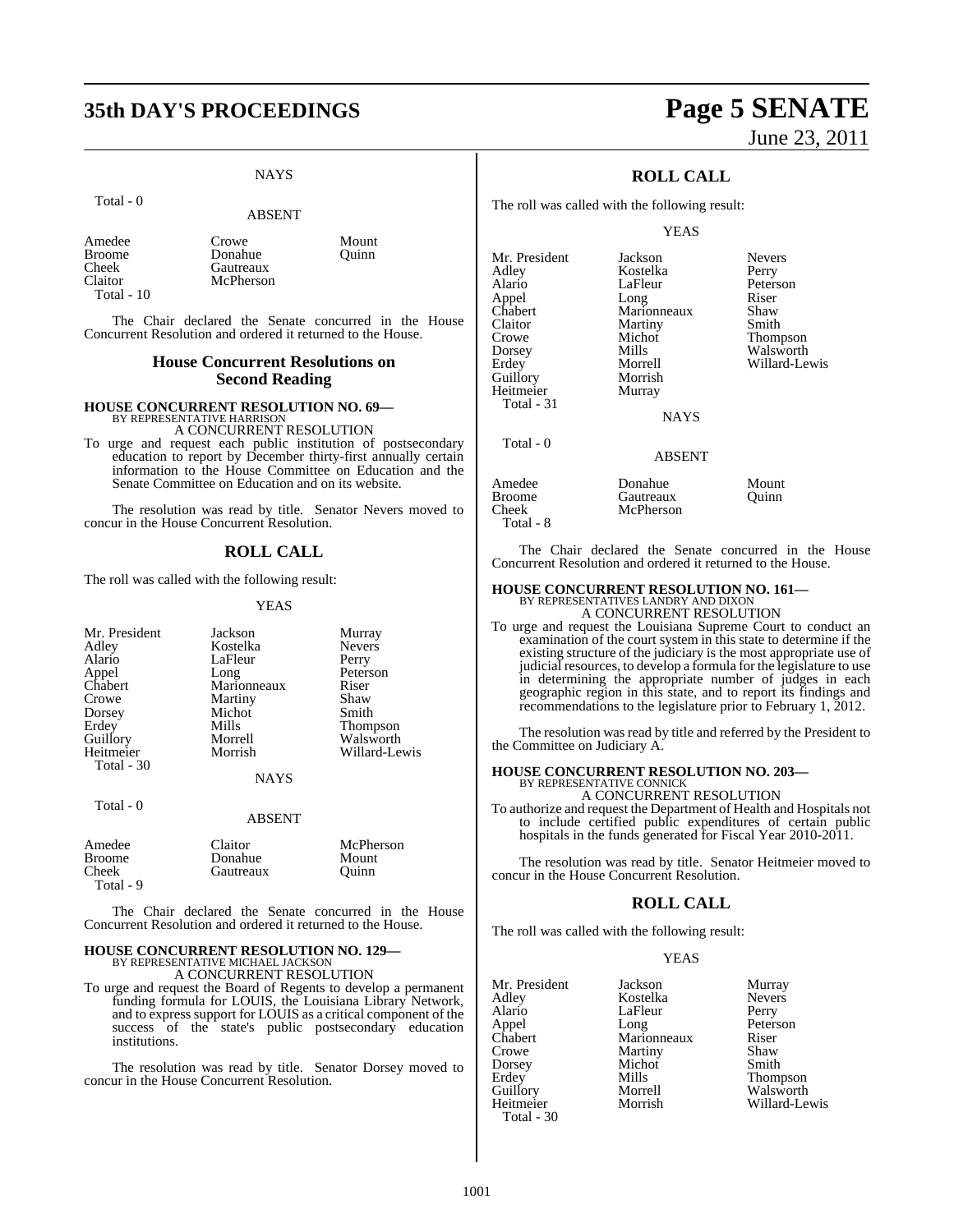#### **NAYS**

ABSENT

#### Total - 0

#### Amedee Claitor McPherson<br>Broome Donahue Mount Broome Donahue Mount<br>Cheek Gautreaux Ouinn Gautreaux Total - 9

The Chair declared the Senate concurred in the House Concurrent Resolution and ordered it returned to the House.

#### **Senate Concurrent Resolutions Returned from the House of Representatives with Amendments**

**SENATE CONCURRENT RESOLUTION NO. 44—** BY SENATOR MARTINY

#### A CONCURRENT RESOLUTION

To urge and request the chief justice of the Louisiana Supreme Court to create a Families in Need of Services Commission that will study and issue recommendations regarding the governance, structure, target population, and necessary legislation for a Louisiana Families in Need of Services (FINS) system by submitting a report of its findings and recommendations to the Louisiana Legislature thirty days prior to the convening of the 2012 Regular Session of the Legislature.

The concurrent resolution was read by title. Returned from the House of Representatives with amendments:

#### **HOUSE COMMITTEE AMENDMENTS**

Amendments proposed by House Committee on Judiciary to Original Senate Concurrent Resolution No. 44 by Senator Martiny

AMENDMENT NO. 1

On page 1, line 3, change "that will" to "to"

AMENDMENT NO. 2 On page 1, line 8, after "WHEREAS," delete the remainder of the line and insert "Title VII of the Children's Code, designated"

### AMENDMENT NO. 3

On page 1, line 9, after the comma "," and before "designed" insert "contains provisions"

AMENDMENT NO. 4 On page 2, line 2, change "that will" to "to"

AMENDMENT NO. 5 On page 3, between lines 18 and 19, insert the following: "BE IT FURTHER RESOLVED that the commission shall terminate on December 31, 2012.

Senator Martiny moved to concur in the amendments proposed by the House.

### **ROLL CALL**

The roll was called with the following result:

#### YEAS

| Mr. President | Heitmeier   | Murray          |
|---------------|-------------|-----------------|
| Adley         | Jackson     | <b>Nevers</b>   |
| Alario        | Kostelka    | Perry           |
| Appel         | Long        | Peterson        |
| Chabert       | Marionneaux | Riser           |
| Claitor       | Martiny     | Shaw            |
| Crowe         | Michot      | Smith           |
| Dorsey        | Mills       | <b>Thompson</b> |

### **Page 6 SENATE 35th DAY'S PROCEEDINGS**

| Erdey<br>Guillory<br>Total - 29             | Morrell<br>Morrish<br><b>NAYS</b>          | Walsworth              |
|---------------------------------------------|--------------------------------------------|------------------------|
| Total - 0                                   | <b>ABSENT</b>                              |                        |
| Amedee<br><b>Broome</b><br>Cheek<br>Donahue | Gautreaux<br>LaFleur<br>McPherson<br>Mount | Quinn<br>Willard-Lewis |

The Chair declared the Senate concurred in the amendments proposed by the House.

# **SENATE CONCURRENT RESOLUTION NO. 47—**<br>BY SENATORS HEITMEIER AND MORRELL<br>A CONCURRENT RESOLUTION

To create and provide for creation of the "Task Force on the Crescent City Connection" to analyze re-authorization of tolls, ferry services, and all components and management of the operation of the Crescent City Connection Division of the Department of Transportation and Development.

The concurrent resolution was read by title. Returned from the House of Representatives with amendments:

#### **HOUSE COMMITTEE AMENDMENTS**

Amendments proposed by House Committee on Transportation, Highways, and Public Works to Engrossed Senate Concurrent Resolution No. 47 by Senator Heitmeier

#### AMENDMENT NO. 1

Total - 10

On page 1, line 2, after "'Task Force on the Crescent City Connection'" insert "and the "Crescent City Connection Advisory Panel""

#### AMENDMENT NO. 2

On page 2, line 1, change "eleven" to "ten"

#### AMENDMENT NO. 3

On page 2, line 3, after "RESOLVED", delete the remainder of the line and delete lines 4 through 27 in their entirety and insert the following: "that each of the following organizations or groups of organizations shall collaborate and shall submit a list of two names each to the governor, from which the governor shall select one name from each submission for a total of ten persons to serve as members of the task force:

(1) One member representing business interests from the names submitted by the Algiers Economic Development Foundation.

(2) One member representing business interests from names submitted by the Harvey Canal Industrial Association.

(3) One member representing business interests from names submitted by the Jefferson Chamber of Commerce.

(4) One member representing business interests from names submitted by the Plauqemines Association of Business and Industry.

(5) One member from names submitted by Friends of the Ferry of New Orleans.

(6) One member representing civic interests from names submitted by the Algiers Neighborhood President's Council.

(7) One member representing civic interests from names submitted by the West Jefferson Civic Association, the Terry Town Civic Association, Inc. and the West Bank Redevelopment Corporation, Inc.

(8) One member representing business interests from names submitted by the Jefferson Business Council.

(9) One member representing business interests from the names submitted by Greater New Orleans, Inc.

(10) One member representing business interests from the names submitted by the St. Bernard Chamber of Commerce.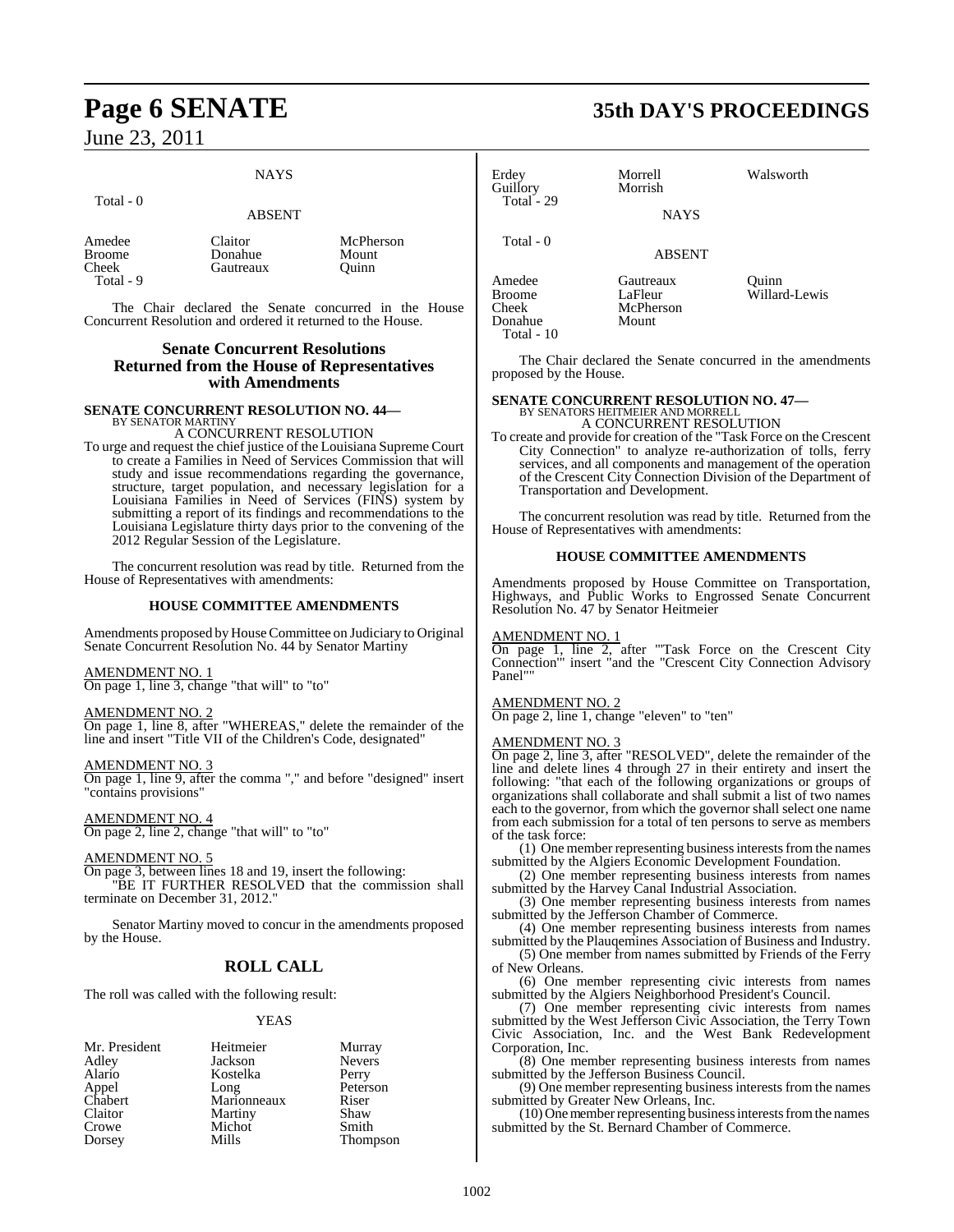## **35th DAY'S PROCEEDINGS Page 7 SENATE**

June 23, 2011

BEIT FURTHER RESOLVED that the Legislature of Louisiana does also hereby create the Crescent CityConnection Advisory Panel to the task force to be composed of five persons who shall serve as advisory and non-voting members of the task force without compensation from the task force or panel.

BE IT FURTHER RESOLVED that each of the following organizations or groups of organizations shall submit a list of two names each to the governor, from which the governor shall select one name from each submission for a total of five persons to serve as members of the advisory panel:

(1) One member representing maritime interests of the Port of New Orleans, the Plaquemines Port, Harbor and Terminal District, and the St. Bernard Port, Harbor and Terminal District.

(2) One member representing a professional engineer from names submitted by the Regional Planning Commission.

(3) One member representing law enforcement from the New Orleans Police Department, the Jefferson Parish Sheriff's office, the Gretna Police Department, the Westwego Police Department and the Plaquemines Parish Sheriff's Office.

(4) One member representing the Department of Transportation and Development.

(5) One member representing the Jefferson Economic Development Commission (JEDCO).

#### AMENDMENT NO. 4

On page 3, line 1, after "select the" and before "members" insert "task force and advisory panel"

#### AMENDMENT NO. 5

On page 3, delete lines 4 through 6 in their entirety

#### AMENDMENT NO. 6

On page 3, line 7, after "task force" and before "shall" insert "and its advisory panel"

#### AMENDMENT NO. 7

On page 3, line 12, after "shall" insert the following: "elect a chairman from the task force membership,"

#### AMENDMENT NO. 8

On page 3, line 20, after "Development or", delete "her" and insert "his" in lieu thereof

#### AMENDMENT NO. 9

On page 4, line 15, after "Department" delete the word "and" and after "Office" and before the period "." insert the following: "; Greater New Orleans, Inc.; the Jefferson Business Council; the St. Bernard Chamber of Commerce; and the Jefferson Economic Development Commission (JEDCO)"

#### **HOUSE FLOOR AMENDMENTS**

Amendments proposed by Representative Templet to Engrossed Senate Concurrent Resolution No. 47 by Senator Heitmeier

#### AMENDMENT NO. 1

On page 1, line 3, after "analyze" delete "re-authorization of tolls" and insert "the transition to a toll-free bridge, law enforcement"

### **HOUSE FLOOR AMENDMENTS**

Amendments proposed by Representative Arnold to Engrossed Senate Concurrent Resolution No. 47 by Senator Heitmeier

#### AMENDMENT NO. 1

On page 4, line 3, after "than" delete "March 1, 2012," and insert "February 1, 2012." in lieu thereof and delete the remainder of the line

#### AMENDMENT NO. 2

On page 4, delete line 4 in its entirety

#### **HOUSE FLOOR AMENDMENTS**

Amendments proposed by Representative Arnold to Engrossed Senate Concurrent Resolution No. 47 by Senator Heitmeier

#### AMENDMENT NO. 1

In Amendment No.  $3$  in the set of amendments proposed by the House Committee on Transportation, Highways and Public Works and adopted by the House on Wednesday, June 15, 2011, delete lines 9 through 12 in their entirety and insert the following in lieu thereof: "that each of the following organizations or groups of organizations shall collaborate and shall submit a list of two names to the governor. Except for the names submitted by the organizations listed in Paragraph 7, each person whose name is submitted shall reside in the parish in which the nominating organization or groups of organizations are located. The governor shall select one name from each submission for a total of ten persons to serve as members of the task force. The nominating organizations or groups of organizations are as follows:"

#### AMENDMENT NO. 2

In Amendment No.  $\overline{3}$  in the set of amendments proposed by the House Committee on Transportation, Highways and Public Works and adopted by the House on Wednesday, June 15, 2011, on line 27, delete "West Bank" and insert "Westbank" in lieu thereof

#### **HOUSE FLOOR AMENDMENTS**

Amendments proposed by Representative Connick to Engrossed Senate Concurrent Resolution No. 47 by Senator Heitmeier

#### AMENDMENT NO. 1

On page 3, line 3, after "2012." add "The task force members shall be subject to the disclosure requirements of R.S. 24:1124.2.1."

#### **HOUSE FLOOR AMENDMENTS**

Amendments proposed by Representative Connick to Engrossed Senate Concurrent Resolution No. 47 by Senator Heitmeier

#### AMENDMENT NO. 1

On page 2, at the end of line 30, add "No member of the task force shall serve on any board or commission that receives or disburses state funds."

#### AMENDMENT NO. 2

On page 3, line, 15, after "Division" and before the period "." insert "and the task force shall be subject to the open meetings law"

#### AMENDMENT NO. 3

On page 3, line 27, after "(4)" delete the remainder of the line and on line 28, delete "force;" and insert "efficient traffic control on the bridge;"

#### **HOUSE FLOOR AMENDMENTS**

Amendments proposed by Representative Connick to Engrossed Senate Concurrent Resolution No. 47 by Senator Heitmeier

#### AMENDMENT NO. 1

On page 2, of the set of amendments proposed by the House Committee on Transportation, Highways, and Public Works and adopted by the House on June 15, 2011, delete lines 4 and 5 in their entirety and on line 6, change " $(5)$ " to " $(4)$ "

#### AMENDMENT NO. 2

Delete Amendments Nos. 5 and 7 of the set of amendments proposed by the House Committee on Transportation, Highways, and Public Works and adopted by the House on June 15, 2011.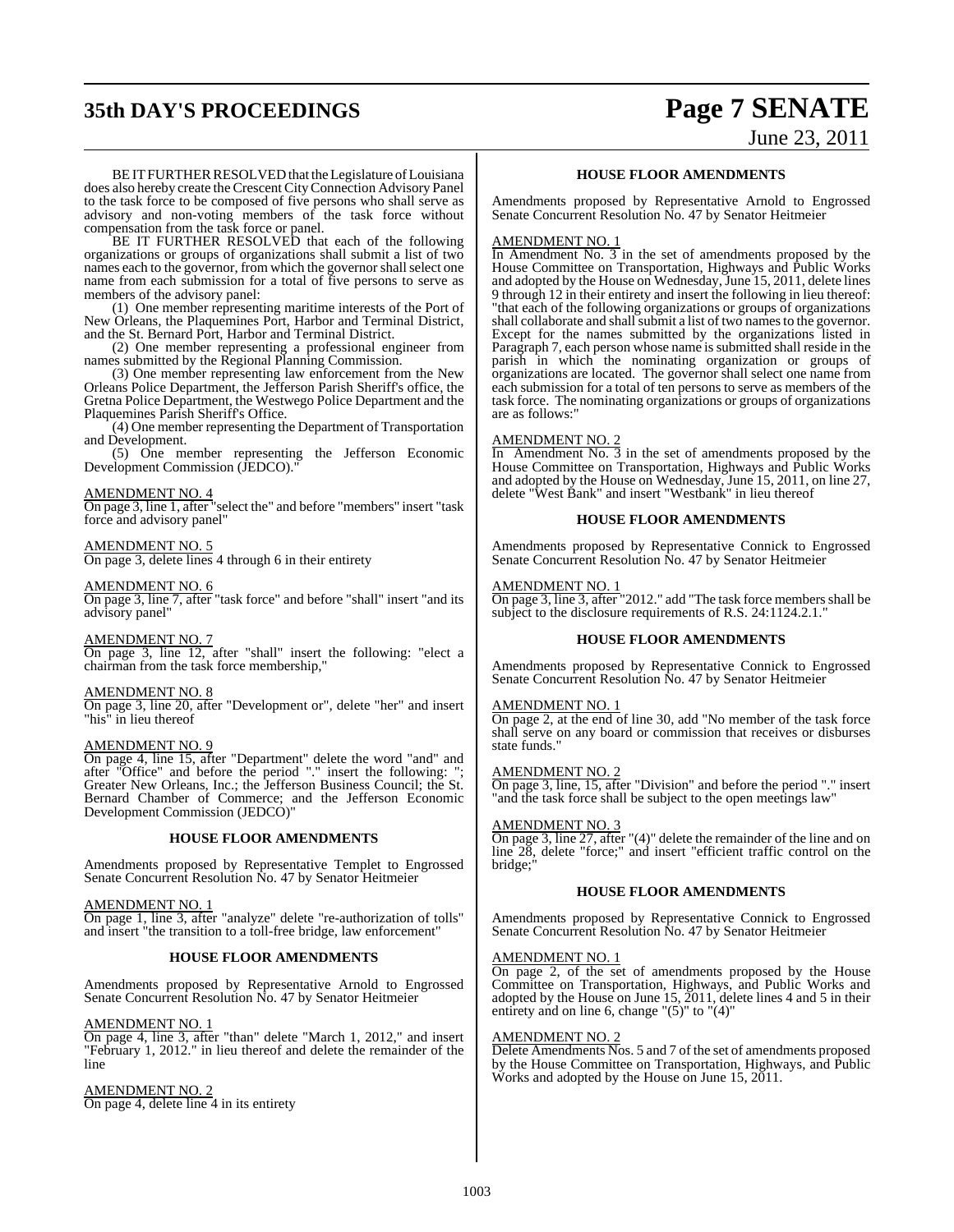#### **HOUSE FLOOR AMENDMENTS**

Amendments proposed by Representative Connick to Engrossed Senate Concurrent Resolution No. 47 by Senator Heitmeier

#### AMENDMENT NO. 1

On page 2, line 1, of the set of committee amendments proposed by the House Committee on Transportation, Highways, and Public Works and adopted by the House on June 15, 2011, after "from" and before "the" insert "the Louisiana State Police,"

#### AMENDMENT NO. 2

On page 4, line 3, after "works" and before "no" insert "and the Joint Legislative Committee on the Budget"

#### AMENDMENT NO. 3

On page 4, line 13, after "New Orleans;" and before "the" insert "the Louisiana State Police;"

Senator Heitmeier moved to concur in the amendments proposed by the House.

### **ROLL CALL**

The roll was called with the following result:

#### **YEAS**

| Mr. President | Jackson       | Perry         |
|---------------|---------------|---------------|
| Adley         | Kostelka      | Peterson      |
| Alario        | Long          | Ouinn         |
| Appel         | Marionneaux   | Riser         |
| Chabert       | Martiny       | Shaw          |
| Claitor       | Michot        | Smith         |
| Crowe         | Mills         | Thompson      |
| Dorsey        | Morrell       | Walsworth     |
| Erdey         | Morrish       | Willard-Lewis |
| Guillory      | Murray        |               |
| Heitmeier     | <b>Nevers</b> |               |
| Total - 31    |               |               |
|               | <b>NAYS</b>   |               |
| Total - 0     |               |               |

#### ABSENT

| Amedee<br>Broome<br>Cheek<br>Total - 8 | Donahue<br>Gautreaux<br>LaFleur | McPherson<br>Mount |
|----------------------------------------|---------------------------------|--------------------|
|----------------------------------------|---------------------------------|--------------------|

The Chair declared the Senate concurred in the amendments proposed by the House.

### **SENATE CONCURRENT RESOLUTION NO. 58—** BY SENATOR MOUNT

A CONCURRENT RESOLUTION

To request various public agencies and private associations and stakeholders to work in collaboration through the Human Trafficking of Minors Study Group to study and make recommendations to the legislature of methods which may be utilized in an effort to eliminate, to the greatest degree possible, the problem of human trafficking of minors in the state of Louisiana.

On motion of Senator Marionneaux, the resolution was read by title and returned to the Calendar, subject to call.

#### **Senate Resolutions on Second Reading Reported by Committees**

## **SENATE RESOLUTION NO. 110—** BY SENATOR HEITMEIER

A RESOLUTION

To amend and readopt Senate Rule Nos. 9.1 and 13.95 and to adopt Senate Rule No. 7.14.1 of the Rules of Order of the Senate, relative to the prefiling of certain revenue loss legislative

### **Page 8 SENATE 35th DAY'S PROCEEDINGS**

instruments and the requirement for and preparation of revenue loss notes.

Reported favorably by the Committee on Senate and Governmental Affairs.

On motion of Senator Heitmeier the resolution was read by title and returned to the Calendar, subject to call.

#### **Rules Suspended**

Senator Heitmeier asked for and obtained a suspension of the rules to pass over Senate Bills on Third Reading and Final Passage.

#### **House Concurrent Resolutions on Second Reading Reported by Committees**

### **HOUSE CONCURRENT RESOLUTION NO. 162—** BY REPRESENTATIVE ARNOLD A CONCURRENT RESOLUTION

To urge and request the Arkansas Department of Finance and Administration to revise its current criteria for determining that a tax "nexus" exists between the state of Arkansas and businesses in other states by adopting a policy that the holder of a mortgage or security interest by an out-of-state business on property located in Arkansas does not create a "nexus" with Arkansas thereby subjecting such businesses to payment of income tax in Arkansas.

Reported favorably by the Committee on Revenue and Fiscal Affairs.

The resolution was read by title. Senator Smith moved to concur in the House Concurrent Resolution.

#### **ROLL CALL**

The roll was called with the following result:

#### YEAS

| Mr. President | Heitmeier   | Murray          |
|---------------|-------------|-----------------|
| Adley         | Jackson     | <b>Nevers</b>   |
| Alario        | Kostelka    | Peterson        |
| Appel         | LaFleur     | Ouinn           |
| Broome        | Long        | Riser           |
| Chabert       | Marionneaux | Shaw            |
| Claitor       | Martiny     | Smith           |
| Crowe         | Michot      | <b>Thompson</b> |
| Dorsey        | Mills       | Walsworth       |
| Erdev         | Morrell     | Willard-Lewis   |
| Guillory      | Morrish     |                 |
| Total - 32    |             |                 |
|               |             |                 |

NAYS

ABSENT

 $Total = 0$ 

Donahue

Amedee Gautreaux Perry<br>
Cheek McPherson

 Total - 7 The Chair declared the Senate concurred in the House Concurrent Resolution and ordered it returned to the House.

McPherson<br>Mount

#### **Conference Committee Reports Received**

Conference Committee Reports were received for the following legislative instruments:

#### June 23, 2011

**SENATE BILL NO. 145—** BY SENATORS CLAITOR, ADLEY, AMEDEE, CHABERT, MICHOT,<br>MORRISH,SMITH, ALARIO, APPEL, DONAHUE, ERDEY, GAUTREAUX,<br>GUILLORY, HEITMEIER, KOSTELKA, LAFLEUR, LONG, MARTINY,<br>MCPHERSON,MILLS,MORRELL,MOUNT,MURRAY,NEVERS,PERRY,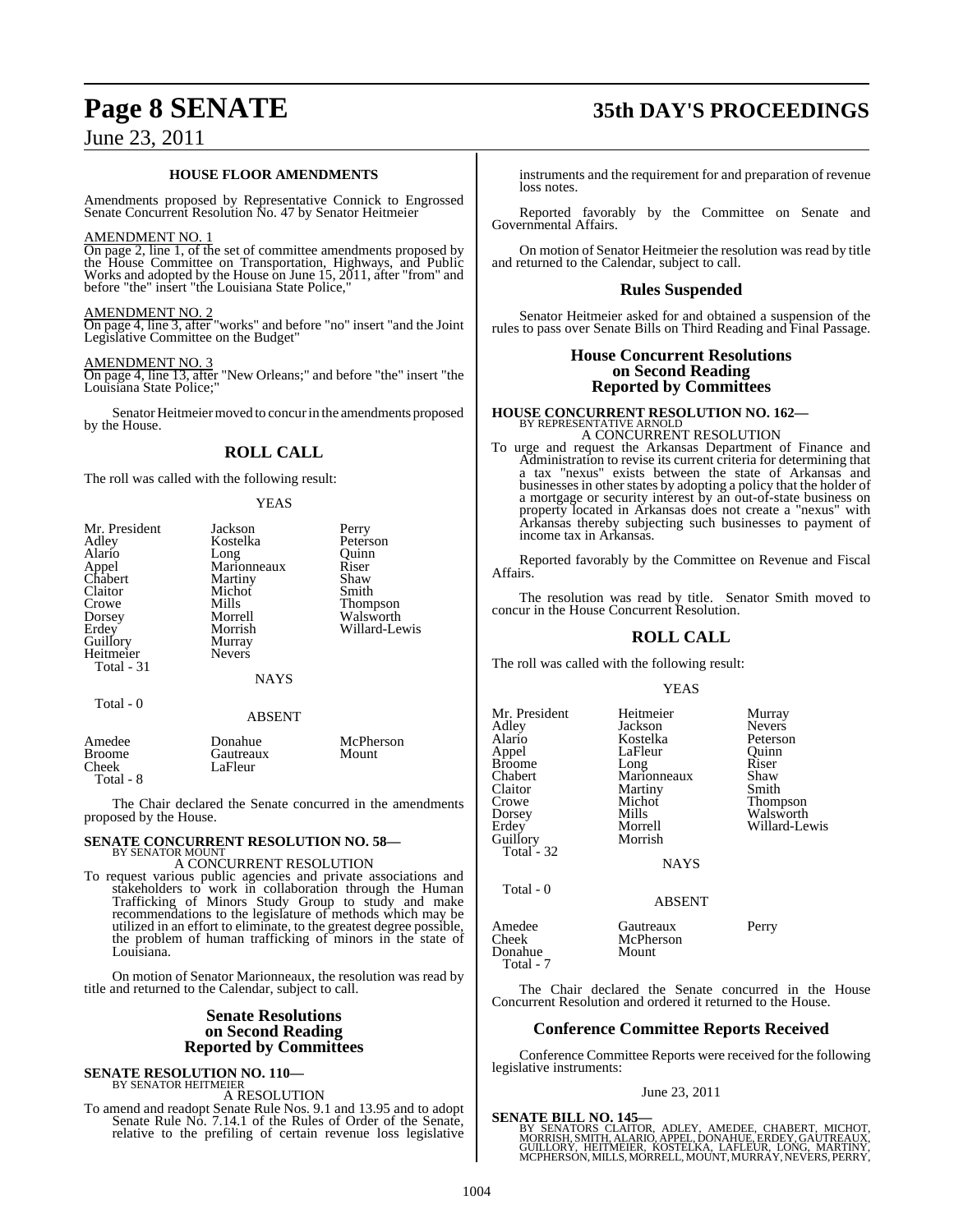## **35th DAY'S PROCEEDINGS Page 9 SENATE**

# June 23, 2011

SHAW, THOMPSON, WALSWORTH AND WILLARD-LEWIS AND<br>REPRESENTATIVES BOBBY BADON, BILLIOT, HENRY BURNS,<br>CHAMPAGNE, FOIL, GISCLAIR, GUINN, HENDERSON, LITTLE AND<br>MORRIS

AN ACT

To amend and reenact R.S. 49:1 and 2, and to enact R.S. 49:3.1, relative to the gulfward boundary and coastline of Louisiana; to provide for such gulfward boundary and coastline; to provide relative to state ownership and sovereignty; to provide certain definitions, terms, conditions, and requirements; to provide relative to legislative intent and purpose; and to provide for related matters.

## **HOUSE CONCURRENT RESOLUTION NO. 184—** BY REPRESENTATIVES CARMODY AND SCHRODER A CONCURRENT RESOLUTION

To urge and request the Board of Regents to create a commission to study the governance, management, and supervision of public postsecondary education and to submit to the legislature a plan for reorganization of the governance, management, and supervision of postsecondary education not later than sixty days prior to the beginning of the 2012 Regular Session of the Legislature of Louisiana.

## **HOUSE BILL NO. 293—** BY REPRESENTATIVES DOVE AND RICHARD AN ACT

To amend and reenact R.S. 44:4.1(B)(33) and to enact R.S. 56:6(34) and 433.1(A)(4), relative to the powers and authority of the Wildlife and Fisheries Commission; to authorize the commission to regulate and permit the taking of certain species of fish; to authorize the commission to require the use of vessel monitoring systems on vessels engaged in commercial harvest from the public oyster seed grounds; and to provide for related matters.

### **HOUSE BILL NO. 553—** BY REPRESENTATIVE FOIL

AN ACT

To enact R.S. 13:848.1, relative to court costs; to provide for the disbursement of funds collected; and to provide for related matters.

The Conference Committee Reports for the legislative instruments above lie over under the rules.

#### **Reports of Committees**

The following reports of committees were received and read:

#### **CONFERENCE COMMITTEE REPORT Senate Bill No. 145 By Senator Claitor**

June 23, 2011

To the Honorable President and Members of the Senate and to the Honorable Speaker and Members of the House of Representatives.

Ladies and Gentlemen:

We, the conferees appointed to confer over the disagreement between the two houses concerning Senate Bill No. 145 by Senator Claitor, recommend the following concerning the Reengrossed bill:

- 1. That the House Floor Amendment No. 1 proposed by Representative Foil and adopted by the House of Representatives on June 13, 2011, be rejected.
- 2. That the following amendment to the reengrossed bill be adopted.

AMENDMENT NO. 1

On page 3, after line 25, insert:

"**D. Notwithstanding any provisionoflaw to the contrary,the jurisdiction of the state of Louisiana or any political subdivision thereofshall not extend to the boundaries recognized herein until** the U.S. Congress acknowledges the boundary described herein<br>by an Act of Congress or any litigation resulting from the passage **of the Act which originated as Senate Bill No. 145 of the 2011 Regular Session of the Legislature of Louisiana with respect to**

**the legal boundary of the state is resolved and a final nonappealable judgment is rendered.** 

John R. Smith

Respectfully submitted, Senators: The Representatives:<br>
Dan Claitor The Representatives: The Representatives: The Representatives: Dan Claitor Franklin J. Foil Gordon Dove<br>James Morris

SENATE BILL NO. 145—<br>BY SENATORS CLAITOR, ADLEY, AMEDEE, CHABERT, MICHOT, MORRISH, SMITH, ALARIO, APPEL, DONAHUE, ERDEY, GAUTREAUX,<br>GUILLORY, HEITMEIER, KOSTEL KA. LAFIEUR, LONG, MARTINY, METHOLICORY, MCPHERSON, MILLS, MOR **MORRIS** 

AN ACT

To amend and reenact R.S. 49:1 and 2, and to enact R.S. 49:3.1, relative to the gulfward boundary and coastline of Louisiana; to provide for such gulfward boundary and coastline; to provide relative to state ownership and sovereignty; to provide certain definitions, terms, conditions, and requirements; to provide relative to legislative intent and purpose; and to provide for related matters.

Senator Claitor moved that the Conference Committee Report be adopted.

### **ROLL CALL**

The roll was called with the following result:

#### YEAS

Mr. President Heitmeier Nevers<br>
Adley Jackson Perry Adley Jackson Perry Alario Kostelka Peterson Broome Long Riser<br>
Chabert Marionneaux Shaw Chabert Marionneaux Shaw<br>Claitor Martiny Smith Claitor Martiny<br>Crowe Michot Dorsey Morrell Willard-Lewis Guillory

Total<sup>-</sup> 34

Total - 0

Morrish<br>Murrav

LaFleur Quinn<br>Long Riser Crowe Michot Thompson Donahue Mills Walsworth<br>Dorsey Morrell Willard-Le

**NAYS** 

McPherson

ABSENT

Amedee Gautreaux Mount<br>
Cheek McPherson Total - 5

The Chair declared the Conference Committee Report was adopted.

### **Message from the House**

#### **HOUSE CONFEREES APPOINTED**

June 23, 2011

To the Honorable President and Members of the Senate:

I am directed to inform your honorable body that the Speaker of the House of Representatives has appointed the following members, on the part of the House of Representatives, to confer, with a like committee from the Senate, on the disagreement to **Senate Bill No. 196** by Senator Marionneaux:

Representatives Greene, Carmody and S. Jones.

Respectfully submitted, ALFRED W. SPEER Clerk of the House of Representatives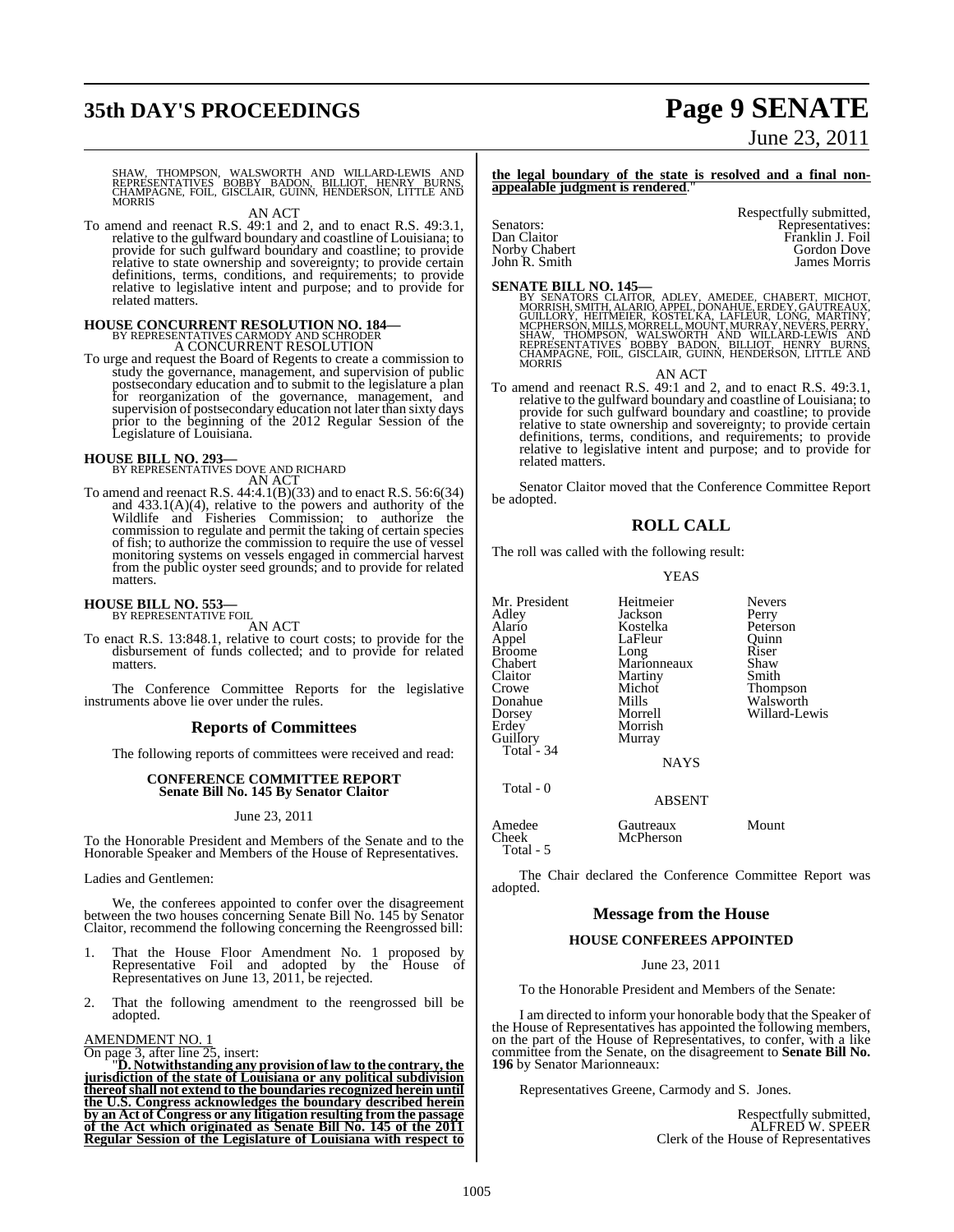## **Page 10 SENATE 35th DAY'S PROCEEDINGS**

June 23, 2011

#### **Message from the House**

## **RELATIVE TO CONSIDERATION AFTER 57TH CALENDAR DAY**

#### June 23, 2011

To the Honorable President and Members of the Senate:

I am directed to inform your honorable body that the House, by a record vote of two-thirds of its elected members, has adopted a motion to allow the Senate to consider **House Bill No. 614** on Third Reading and Final Passage after the 57<sup>th</sup> calendar day.

> Respectfully submitted, ALFRED W. SPEER Clerk of the House of Representatives

#### **Message from the House**

#### **CONCURRING IN SENATE CONCURRENT RESOLUTIONS**

#### June 23, 2011

To the Honorable President and Members of the Senate:

I am directed to inform your honorable body that the House of Representatives has finally concurred in the following Senate Concurrent Resolutions:

## **SENATE CONCURRENT RESOLUTION NO. 95—<br>BY SENATORS KOSTELKA AND THOMPSON AND REPRESENTATIVE<br>DOWNS**

A CONCURRENT RESOLUTION To express the sincere condolences of the Legislature of Louisiana upon the death of Professor Emeritus Robert C. Snyder Sr., educator, civic leader, and public servant.

Reported without amendments.

Respectfully submitted, ALFRED W. SPEER Clerk of the House of Representatives

#### **Rules Suspended**

Senator Mount asked for and obtained a suspension of the rules to take up at this time:

#### **Senate Concurrent Resolutions Returned from the House of Representatives with Amendments**

#### **Called from the Calendar**

Senator Mount asked that Senate Concurrent Resolution No. 58 be called from the Calendar.

## **SENATE CONCURRENT RESOLUTION NO. 58—** BY SENATOR MOUNT AND REPRESENTATIVE LEGER

A CONCURRENT RESOLUTION

To request various public agencies and private associations and stakeholders to work in collaboration through the Human Trafficking of Minors Study Group to study and make recommendations to the legislature of methods which may be utilized in an effort to eliminate, to the greatest degree possible, the problem of human trafficking of minors in the state of Louisiana.

The concurrent resolution was read by title. Returned from the House of Representatives with amendments:

#### **HOUSE COMMITTEE AMENDMENTS**

Amendments proposed by House Committee on Administration of Criminal Justice to Original Senate Concurrent Resolution No. 58 by Senator Mount

#### AMENDMENT NO. 1

On page 3, between lines 18 and 19, insert the following: "(15) The attorney general of the state of Louisiana or his designee.

 $(16)$  A member appointed by the Louisiana Foundation Against Sexual Assault.'

#### **HOUSE FLOOR AMENDMENTS**

Amendments proposed by Representative Abramson to Original Senate Concurrent Resolution No. 58 by Senator Mount

AMENDMENT NO. 1 On page 2, delete lines 13 through 17 in their entirety

AMENDMENT NO. 2 On page 2, at the beginning of line 18, change "(3)" to "(2)"

AMENDMENT NO. 3 On page 2, at the beginning of line 21, change "(4)" to "(3)"

AMENDMENT NO. 4 On page 2, at the beginning of line 24, change "(5)" to "(4)"

AMENDMENT NO. 5 On page 4, line 4, after "treatment" and before "of" insert "and rehabilitation"

AMENDMENT NO. 6 On page 4, line 11, after "subsequent" and before "behavioral" insert "rehabilitation and"

#### AMENDMENT NO. 7

On page 4, between lines 13 and 14 insert the following: "(6) To make recommendations regarding the possibility of offering job training skills, counseling services, and state education aid for all victims of human trafficking.

#### AMENDMENT NO. 8

On page 4, line 25, after "to" and before "assist" insert "rehabilitate, treat, and"

Senator Mount moved to concur in the amendments proposed by the House.

#### **ROLL CALL**

The roll was called with the following result:

#### YEAS

| Mr. President       | Guillory        | Mount         |
|---------------------|-----------------|---------------|
| Adley               | Heitmeier       | Murray        |
| Alario              | Jackson         | <b>Nevers</b> |
| Appel               | Kostelka        | Perry         |
| Broome              | LaFleur         | Peterson      |
| Chabert             |                 | Ouinn         |
| Cheek               | Long<br>Martiny | Riser         |
| Claitor             | McPherson       |               |
|                     |                 | Shaw          |
| Crowe               | Michot          | Smith         |
| Dorsey              | Mills           | Thompson      |
| Erdey               | Morrell         | Walsworth     |
| Gautreaux           | Morrish         | Willard-Lewis |
| Total - 36          |                 |               |
|                     | <b>NAYS</b>     |               |
| Total $-0$          |                 |               |
|                     | <b>ABSENT</b>   |               |
| Amedee<br>Total - 3 | Donahue         | Marionneaux   |

The Chair declared the Senate concurred in the amendments proposed by the House.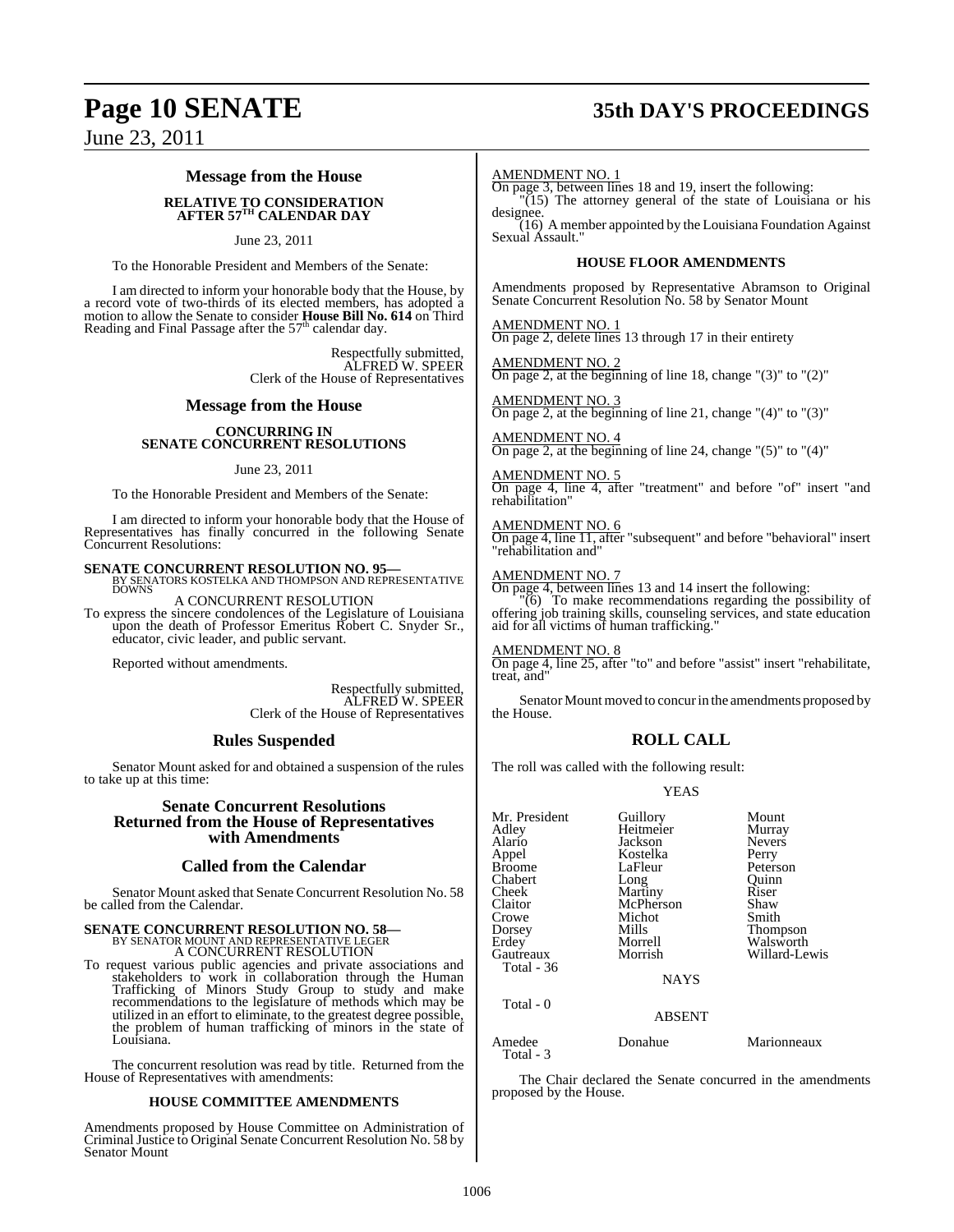### **35th DAY'S PROCEEDINGS Page 11 SENATE**

### **Rules Suspended**

Senator Broome asked for and obtained a suspension of the rules to take up at this time:

#### **Senate Resolutions on Second Reading, Subject to Call**

#### **Senator Marionneaux in the Chair**

#### **Called from the Calendar**

Senator Broome asked that Senate Resolution No. 95 be called from the Calendar.

SENATE RESOLUTION NO. 95—<br>
BY SENATORS BROMME, ADLEY, ALARIO, AMEDEE, APPEL,<br>
CHABERT, CHEEK, CLAITOR, CROWE, DONAHUE, DORSEY, ERDEY,<br>
GAUTREAUX, GUILLORY, HEITMEIER, JACKSON, KOSTELKA.<br>
LAFLEUR, LONG, MARJONNEAUX, MARTINY

#### A RESOLUTION

To commend the honorable Joel T. Chaisson II, Senate President, for two decades of dedicated legislative service to constituents from the parishes of St. Charles, Lafourche, and St. John the Baptist and the state of Louisiana.

On motion of Senator Broome the resolution was read by title and adopted.

#### **Mr. President in the Chair**

#### **Rules Suspended**

Senator Chabert asked for and obtained a suspension of the rules to take up at this time:

#### **House Bills and Joint Resolutions on Third Reading and Final Passage**

**HOUSE BILL NO. 614—** BY REPRESENTATIVE RICHARD

AN ACT To amend and reenact R.S. 47:6028, relative to tax credits; to provide for a refundable income and corporate franchise tax credit for certain overpayments related to the inventory tax credit; to delete certain requirements and limitations; to provide for an effective date; and to provide for related matters.

The bill was read by title. Senator Chabert moved the final passage of the bill.

#### **ROLL CALL**

The roll was called with the following result:

#### **YEAS**

Jackson Murra<br>Kostelka Perry Kostelka Perry<br>Long Ouinn Long Quinn<br>
Marionneaux Riser Marionneaux Riser<br>
Martiny Smith Martiny Smith<br>
McPherson Thompson McPherson<br>Michot Michot Walsworth<br>
Mills Willard-Le Morrell Morrish

Willard-Lewis

June 23, 2011

#### **NAYS**

#### ABSENT

Amedee Gautreaux Peterson Donahue Total - 8

Total - 0

The Chair declared the bill was passed and ordered it returned to the House. Senator Chabert moved to reconsider the vote by which the bill was passed and laid the motion on the table.

#### **Rules Suspended**

Senator Mount asked for and obtained a suspension of the rules to take up at this time:

#### **Introduction of Senate Resolutions**

Senator Jackson asked for and obtained a suspension of the rules to read Senate Resolutions a first and second time.

### **SENATE RESOLUTION NO. 156—** BY SENATOR JACKSON

A RESOLUTION

LaFleur<br>Nevers

To amend and readopt Senate Rule Nos. 16.1(A) and 16.3(A) of the Rules of Order of the Senate; relative to Senate confirmation procedures; to require certain appointees to provide disclosure statements to the Senate and Governmental Affairs Committee before being considered for confirmation and to provide for the manner in which the listing of appointees is distributed to the members of the Senate.

On motion of Senator Jackson the resolution was read by title and adopted.

### **SENATE RESOLUTION NO. 157—** BY SENATOR MORRELL

A RESOLUTION

To urge and request the Department of Wildlife and Fisheries (LDWF) and the Louisiana Universities Marine Consortium (LUMCON) to conduct a study on the lack of shrimp growth in the Barataria Basin.

On motion of Senator Morrell the resolution was read by title and adopted.

### **SENATE RESOLUTION NO. 158—** BY SENATOR WALSWORTH

A RESOLUTION

To commend West Monroe High School Football Coach Don Shows upon his induction into the Louisiana Sports Hall of Fame.

On motion of Senator Walsworth the resolution was read by title and adopted.

### **SENATE RESOLUTION NO. 159—**

BY SENATOR MILLS A RESOLUTION

To commend Therese Segura and Freddie DeCourt on their service to the New Iberia City Council.

On motion of Senator Mills the resolution was read by title and adopted.

### **SENATE RESOLUTION NO. 160—** BY SENATOR MILLS

#### A RESOLUTION

To commend Lloyd Higginbotham, Pat Cluse, and James Hebert for their years of service on the St. Martin Parish Council.

On motion of Senator Mills the resolution was read by title and adopted.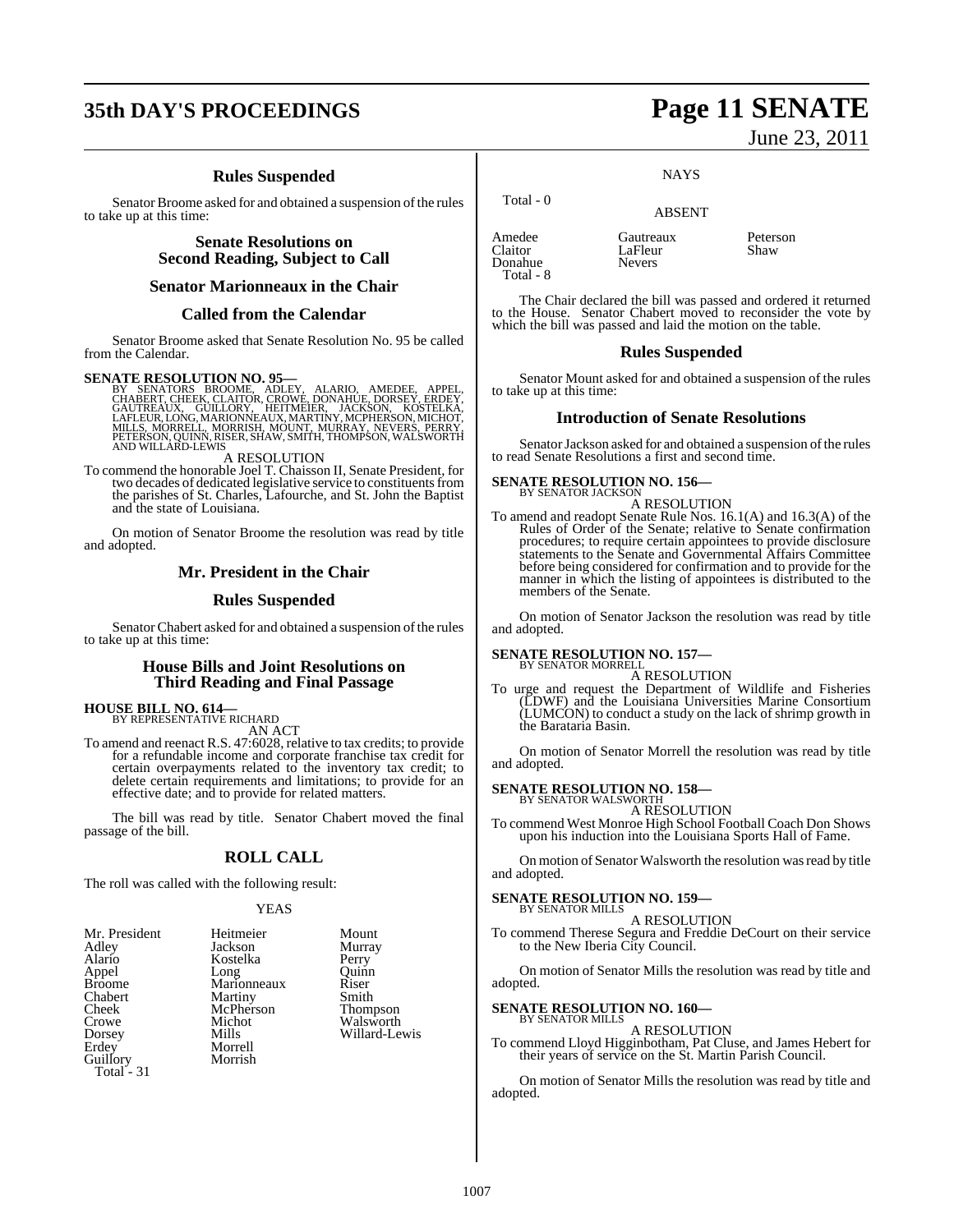## **Page 12 SENATE 35th DAY'S PROCEEDINGS**

### **Rules Suspended**

Senator Jackson asked for and obtained a suspension of the rules to take up at this time:

> **Senate Resolutions on Second Reading, Subject to Call**

### **Called from the Calendar**

Senator Jackson asked that Senate Resolution No. 139 be called from the Calendar.

### **SENATE RESOLUTION NO. 139—** BY SENATOR JACKSON

A RESOLUTION

To urge and request that the Department of Children and Family Services, Department of Education, Department of Health and Hospitals, the Children's Cabinet and its advisory board work together with the BrightStart staff to carry out the work of BrightStart.

On motion of Senator Jackson the resolution was read by title and adopted.

### **Reports of Committees, Resumed**

The following reports of committees were received and read:

#### **CONFERENCE COMMITTEE REPORT Senate Bill No. 115 By Senator Walsworth**

June 23, 2011

To the Honorable President and Members of the Senate and to the Honorable Speaker and Members of the House of Representatives.

Ladies and Gentlemen:

We, the conferees appointed to confer over the disagreement between the two houses concerning Senate Bill No. 115 by Senator Walsworth, recommend the following concerning the Engrossed bill:

- 1. That House Committee Amendments No. 1, 2, 3, 4, and 5 proposed by House Committee on Judiciary and adopted by the House of Representatives on June 19, 2011 be rejected.
- 2. That the following amendments to the engrossed bill be adopted:

#### AMENDMENT NO. 1

On page 1, delete lines 2 through 6 in their entirety and insert

"To amend and reenact R.S.  $26:80(C)(3)$ , (D) and (H) and R.S.  $26:280(C)(2)$ , (D) and (H), relative to alcohol beverage permits; to provide with respect to suitability; to provide for fingerprinting of certain applicants; to provide for rulemaking; to provide for the verification of suitability; and to provide for related matters.

#### AMENDMENT NO. 2

On page 1, delete line 8 in its entirety and insert

"Section 1. R.S.  $26:80(C)(3)$ , (D) and (H) and R.S.  $26:280(C)(2)$ , (D) and (H) are hereby amended and reenacted to read as"

#### AMENDMENT NO. 3

On page 1, delete lines 10 through 17 in their entirety

#### AMENDMENT NO. 4 Delete pages 2, 3, and 4 in their entirety

### AMENDMENT NO. 5

On page 5, delete lines 1 through 12 in their entirety and insert the following:

" §80. Qualifications of applicants for permits \* \* \*

 $\mathcal{C}$ 

\* \* \*

(3) Notwithstanding any other provisions of law to the contrary, the commissioner may accept from a publicly traded **or other** corporation **or entity**, other than any gaming entity regulated pursuant to the provisions of R.S. 27:20 etseq., R.S. 27:41 et seq., or R.S. 27:301 et seq., the necessary documentation of those persons described in Subsection D of this Section and three officers of the corporation in full satisfaction of the requirements of this Section.

D. If the applicant's business is to be conducted wholly or partly by one or more managers, agents, servants, employees, or other representatives, those persons shall also possess the qualifications required of the applicant and shall furnish their social security numbers and their correct home addresses **verification ofsuitability in accordance with Paragraph (H)(6) of this Section**; however, convicted felons may be employed by an applicant if, in the applicant's business, alcoholic beverages are not the principal commodities sold, handled, or given away.

\* \* \* H.(1) In order to determine the applicant's suitability for a permit, the applicant **In order to determine suitability, the applicant, members of a partnership recognized by Louisiana law, the officers and directors of a corporation, the stockholders of a corporation, and members of a limited liability company owning more than five percent of such a corporation or company** shall be fingerprinted. If no disqualifying record is identified at the state level, the fingerprints shall be forwarded by the Department of Public Safety and Corrections, Public Safety Services, office of state police, to the Federal Bureau of Investigation (F.B.I.) for a national criminal history record check.

 $(2)$  In order to determine the applicant's suitability alcoholic beverage permit, **In order to determine the suitability of an applicant, the office of alcohol and tobacco control shall require members of a partnership recognized by Louisiana law, the officers and directors of a corporation, the stockholders of a corporation, and members of a limited liability company owning more than five percent of such a corporation or company,** the office of alcohol and tobacco control shall require the applicant to furnish to the office of alcohol and tobacco control a full set of fingerprints to enable a criminal background investigation to be conducted. The office of alcohol and tobacco control shall submit the completed fingerprint card to the office of state police. The office of state police is authorized to submit the fingerprints to the F.B.I. for a national criminal history background check.

(3) The office of alcohol and tobacco control shall require a background investigation **by means of fingerprint checks by the office of state police and the F.B.I.** of each applicant**, members of a partnership recognized by Louisiana law, the officers and directors of a corporation, the stockholders of a corporation, and members of a limited liability company owning more than five percent of such a corporation or company applying** for an alcoholic beverage permit by means of fingerprint checks by the office of state police and the F.B.I.

(4) In addition to the other requirements established by law, the submittal of fingerprints shall be a prerequisite to the issuance of  $\frac{d}{dx}$ **a permanent** alcoholic beverage permit by means of fingerprint checks by the office of state police and the F.B.I.

(5) The office of state police shall require each **applicant, members of a partnership recognized by Louisiana law, officers and directors of a corporation, the stockholders of a corporation, and the members of a limited liability company owning more than five percent of such a corporation or company** person applying for an alcoholic beverage permit pursuant to this Chapter to be fingerprinted. Such fingerprints shall be available for use by the office of state police and for transmittal to the F.B.I. for a national criminal history record check. The information obtained from the national criminal history record check conducted pursuant to this Section may be used by the office of alcohol and tobacco control to determine the applicant's eligibility for an alcoholic beverage permit.

**(6) In order to determine the suitability of the spouses of those persons required to submit fingerprints in accordance with this Section, and all other persons required to possess the same qualifications required of the applicant, except for those persons otherwise provided for in this Section, the office of alcohol and tobacco control shall require such personsto provide verification of suitability in accordance with rules adopted by the commissioner pursuant to the Administrative Procedure Act. Fingerprints shall not be required unless the commissioner requests fingerprints based upon credible information that a person may not meet the qualifications of an applicant.** \* \* \*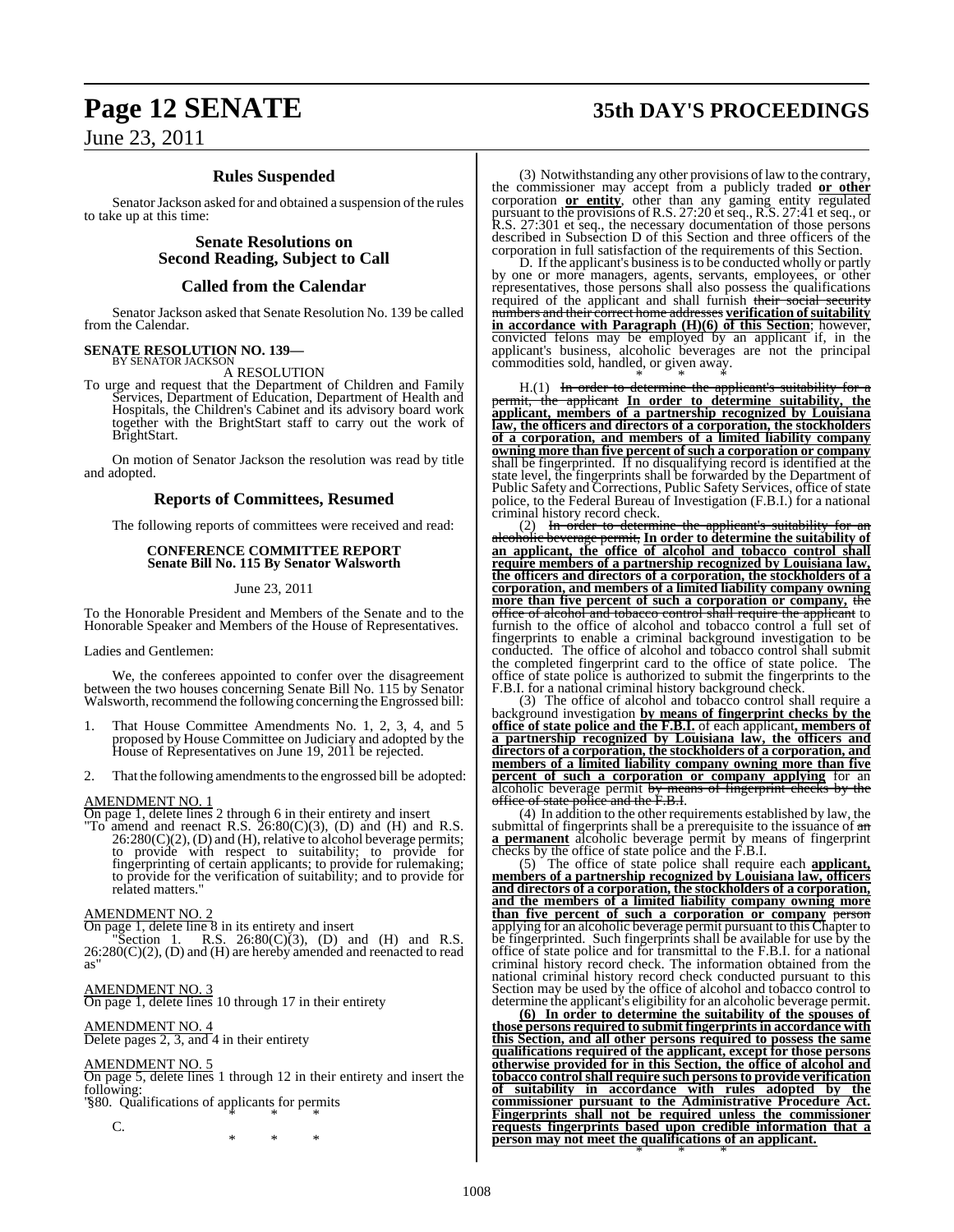### **35th DAY'S PROCEEDINGS Page 13 SENATE**

#### §280. Qualifications of applicants for permits \* \* \*

 $\mathcal{C}$ 

\* \* \*

(2) Notwithstanding any other provisions of law to the contrary, the commissioner may accept from a publicly traded **or other** corporation **or entity**, other than any gaming entity regulated pursuant to the provisions of R.S. 27:20 etseq., R.S. 27:41 et seq., or R.S. 27:301 et seq., the necessary documentation of those persons described in Subsection D of this Section and three officers of the

corporation in full satisfaction of the requirements of this Section. D. If the applicant's business is to be conducted wholly or partly by one or more managers, agents, servants, employees, or other<br>representatives, those persons shall also possess the qualifications<br>required of the applicant and shall furnish their social security<br>numbers and their correc **suitability in accordance with Paragraph (H)(6) of this Section**; however, convicted felons may be employed by an applicant if, in the applicant's business, alcoholic beverages are not the principal commodities sold, handled, or given away.

\* \* \* H.(1) In order to determine the applicant's suitability for a permit, the applicant shall be fingerprinted. **In order to determine suitability, the applicant, members of a partnership recognized** by Louisiana law, officers and directors of a corporation, the stockholders of a corporation, and members of a limited liability **Company owning more than five percent of such corporations and companies shall be fingerprinted.** If no disqualifying record is identified at the state level, the fingerprints shall be forwarded by the finger shall coepar for a national criminal history record check.

(2) In order to determine the applicant's suitability for an alcoholic beverage permit, In order to determine the suitability of an applicant, the office of alcohol and tobacco control shall **require the members of a partnership recognized by Louisiana** law, officers and directors of a corporation, the stockholders of<br>a corporation, and members of a limited liability company **owning more than five percent of such corporations and companies,** the office of alcohol and tobacco controlshall require the applicant to furnish to the office of alcohol and tobacco control a full set of fingerprints to enable a criminal background investigation to be<br>conducted. The office of alcohol and tobacco control shall submit the<br>completed fingerprint card to the office of state police. The office of state police is authorized to submit the fingerprints to the F.B.I. for a national criminal history background check. (3) The office of alcohol and tobacco control shall require a

background investigation by means of fingerprint checks by the office of state police and the F.B.I. of each applicant, members of a partnership recognized by Louisiana law, officers and directors and corporation, the sto

**a permanent** alcoholic beverage permit by means of fingerprint checks by the office of state police and the F.B.I.

 $(5)$  The office of state police shall require each **applicant,**<br>members of a partnership recognized by Louisiana law, officers<br>and directors of a corporation, the stockholders of a corporation,<br>and members of a limited l **five percent of such corporations and companies person** applying<br>for an alcoholic beverage permit pursuant to this Chapter to be<br>fingerprinted. Such fingerprints shall be available for use by the<br>office of state police an Section may be used by the office of alcohol and tobacco control to

determine the applicant's eligibility for an alcoholic beverage permit. **(6) In order to determine the suitability of the spouses of** those persons required to submit fingerprints in accordance with<br>this Section, and all other persons required to possess the same<br>qualifications required of the applicant, except for those persons<br>already provided for by t **commissioner pursuant to the Administrative Procedure Act.**

June 23, 2011

Fingerprints shall not be required unless the commissioner<br>requests fingerprints based upon credible information that a<br>person may not meet the qualifications of an applicant.

Senators:<br>
Mike Walsworth Martiny Martiny Mack "Bodi" White<br>
Daniel "Danny" Martiny Jeffery "Jeff" J. Arnold Dan Claitor

Respectfully submitted,<br>Representatives:<br>Mack "Bodi" White<br>Jeffery "Jeff" J. Arnold

Senator Walsworth moved that the Conference Committee Report be adopted.

#### **ROLL CALL**

The roll was called with the following result:

YEAS

| Mr. President<br>Adley<br>Alario<br>Appel<br>Cheek<br>Claitor<br>Crowe<br>Donahue<br>Dorsey<br>Erdey <sup>-</sup><br>Guillory<br>Total - 33<br>Total - 0 | Heitmeier<br>Jackson<br>Kostelka<br>LaFleur<br>Long<br>Marionneaux<br>Martiny<br>McPherson<br>Michot<br>Mills<br>Morrell<br><b>NAYS</b> | Mount<br>Murray<br>Perry<br>Peterson<br>Ouinn<br>Riser<br>Shaw<br>Smith<br>Thompson<br>Walsworth<br>Willard-Lewis |
|----------------------------------------------------------------------------------------------------------------------------------------------------------|-----------------------------------------------------------------------------------------------------------------------------------------|-------------------------------------------------------------------------------------------------------------------|
|                                                                                                                                                          | <b>ABSENT</b>                                                                                                                           |                                                                                                                   |
| Amedee<br>Broome<br>Total - 6                                                                                                                            | Chabert<br>Gautreaux                                                                                                                    | Morrish<br><b>Nevers</b>                                                                                          |

The Chair declared the Conference Committee Report was adopted.

#### **Motion to Consider**

### **HOUSE BILL NO. 629—** BY REPRESENTATIVE ELLINGTON

AN ACT<br>
AN ACT<br>
To enact R.S. 22:832.1 and Chapter 55 of Title 51 of the Louisiana<br>
Revised Statutes of 1950, to be comprised of R.S. 51:3111<br>
through 3117, relative to tax credits; to establish the Louisiana<br>
Entrepreneur provide for applications and to establish criteria for approval; to establish criteria for investments; to provide for reporting; to provide for other requirements and limitations; and to provide for related matters.

Senator Walsworth moved the adoption of a motion to allow the<br>Senate to consider **House Bill No. 629** on Third Reading and Final<br>Passage, after 6:00 o'clock P.M. on the 57<sup>th</sup> calendar day pursuant to<br>the consent of the H

#### **ROLL CALL**

The roll was called with the following result:

#### YEAS

Broome LaFleur Perry<br>Crowe Marionneaux Riser Crowe Marionneaux Riser<br>
Dorsey Michot Smith Dorsey Michot<br>Erdey Mills Gautreaux Morrell<br>Guillorv Morrish Guillory Morrish Willard-Lewis Murray<br>Nevers Kostelka Total - 22

Mills Thompson<br>Morrell Walsworth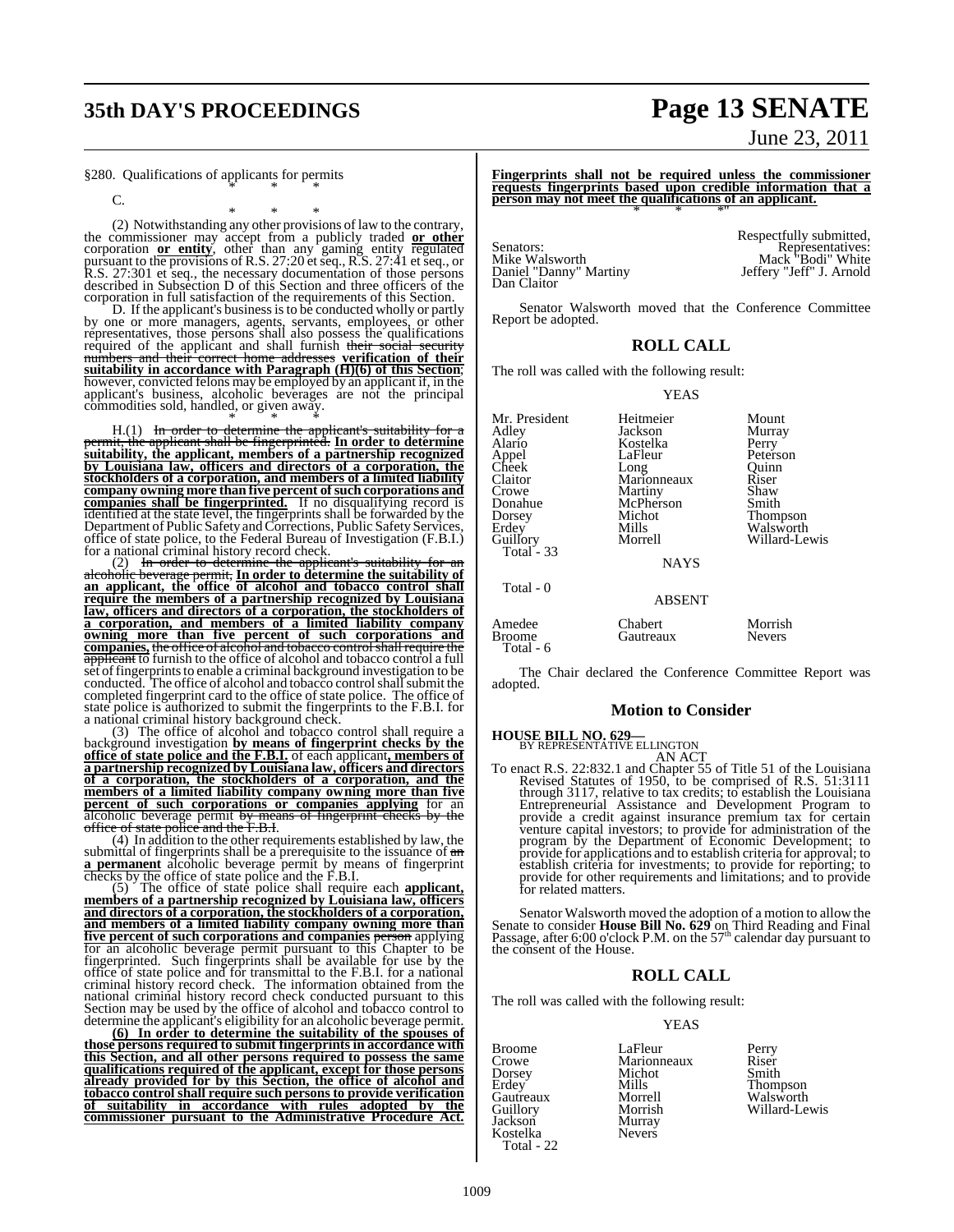#### **NAYS**

Claitor McPherson Total - 13

Adley Donahue Mount<br>Alario Heitmeier Peterson Alario Heitmeier Peterson<br>
Appel Long Quinn<br>
Chabert Martiny Appel Long Quinn Chabert Martiny

ABSENT

Mr. President Cheek<br>Amedee Shaw Amedee Total - 4

The Chair declared that the Senate refused to grant the motion to consider **House Bill No. 629** after the 57<sup>th</sup> calendar day.

#### **Message from the House**

#### **ADOPTION OF CONFERENCE COMMITTEE REPORT**

#### June 23, 2011

To the Honorable President and Members of the Senate:

I am directed to inform your honorable body that the House of Representatives has adopted the Report of the Conference Committee on the disagreement to **House Bill No. 159**.

> Respectfully submitted, ALFRED W. SPEER Clerk of the House of Representatives

#### **Message from the House**

#### **ADOPTION OF CONFERENCE COMMITTEE REPORT**

June 23, 2011

To the Honorable President and Members of the Senate:

I am directed to inform your honorable body that the House of Representatives has adopted the Report of the Conference Committee on the disagreement to **House Bill No. 194**.

> Respectfully submitted, ALFRED W. SPEER Clerk of the House of Representatives

### **Message from the House**

#### **ADOPTION OF CONFERENCE COMMITTEE REPORT**

June 23, 2011

To the Honorable President and Members of the Senate:

I am directed to inform your honorable body that the House of Representatives has adopted the Report of the Conference Committee on the disagreement to **House Bill No. 275**.

> Respectfully submitted, ALFRED W. SPEER Clerk of the House of Representatives

#### **Message from the House**

#### **ADOPTION OF CONFERENCE COMMITTEE REPORT**

#### June 23, 2011

To the Honorable President and Members of the Senate:

## **Page 14 SENATE 35th DAY'S PROCEEDINGS**

I am directed to inform your honorable body that the House of Representatives has adopted theReport of the Conference Committee on the disagreement to **House Bill No. 289**.

> Respectfully submitted, ALFRED W. SPEER Clerk of the House of Representatives

### **Message from the House**

## **ADOPTION OF CONFERENCE COMMITTEE REPORT**

June 23, 2011

To the Honorable President and Members of the Senate:

I am directed to inform your honorable body that the House of Representatives has adopted the Report of the Conference Committee on the disagreement to **House Bill No. 353**.

> Respectfully submitted, ALFRED W. SPEER Clerk of the House of Representatives

### **Message from the House**

#### **ADOPTION OF CONFERENCE COMMITTEE REPORT**

June 23, 2011

To the Honorable President and Members of the Senate:

I am directed to inform your honorable body that the House of Representatives has adopted the Report of the Conference Committee on the disagreement to **House Bill No. 361**.

> Respectfully submitted, ALFRED W. SPEER Clerk of the House of Representatives

#### **Message from the House**

#### **ADOPTION OF CONFERENCE COMMITTEE REPORT**

June 23, 2011

To the Honorable President and Members of the Senate:

I am directed to inform your honorable body that the House of Representatives has adopted the Report of the Conference Committee<br>on the disagreement to **House Bill No. 454**.

> Respectfully submitted, ALFRED W. SPEER Clerk of the House of Representatives

#### **Message from the House**

#### **ADOPTION OF CONFERENCE COMMITTEE REPORT**

June 23, 2011

To the Honorable President and Members of the Senate:

I am directed to inform your honorable body that the House of Representatives has adopted the Report of the Conference Committee on the disagreement to **House Bill No. 462**.

> Respectfully submitted, ALFRED W. SPEER Clerk of the House of Representatives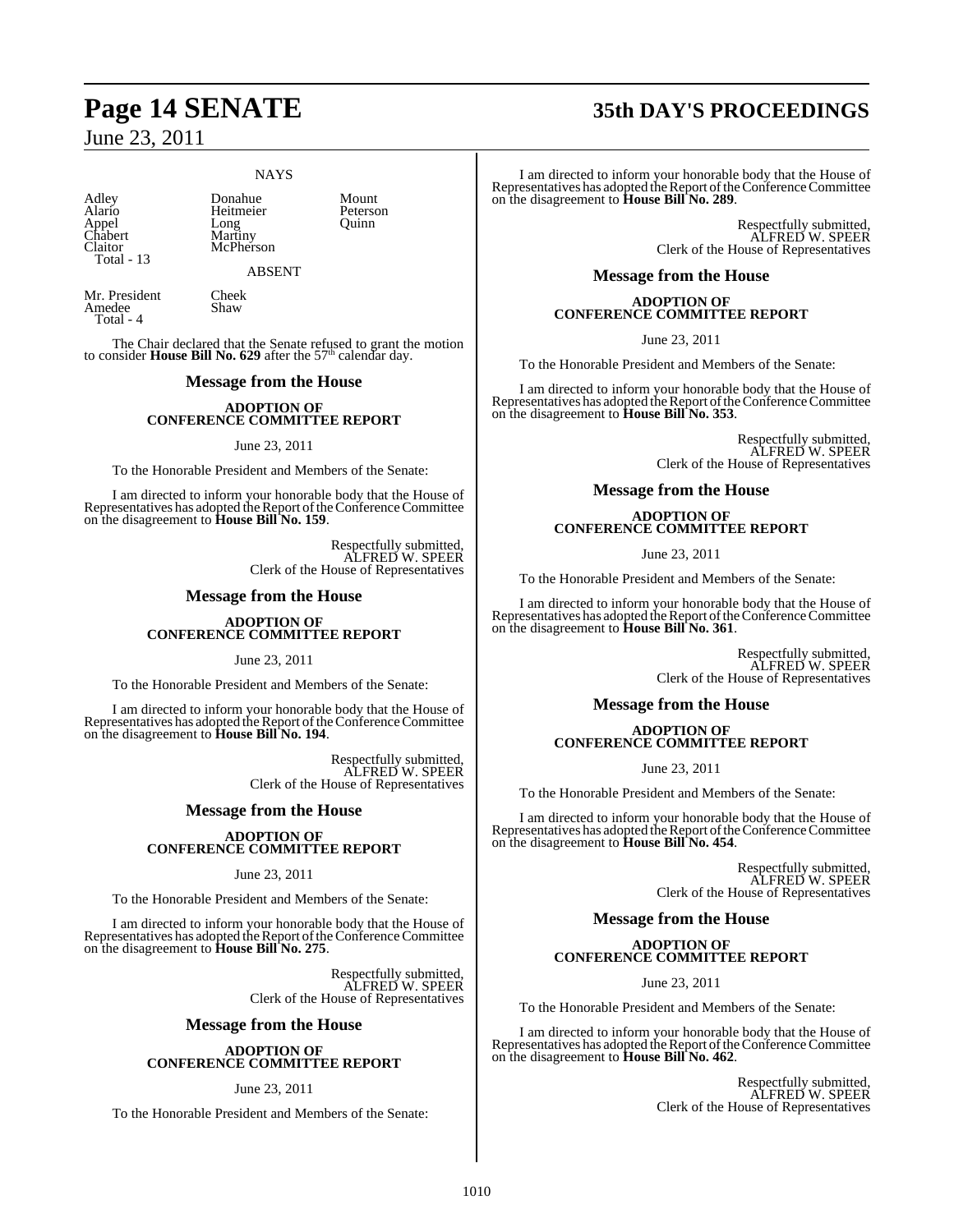## **35th DAY'S PROCEEDINGS Page 15 SENATE**

### **Message from the House**

## **ADOPTION OF CONFERENCE COMMITTEE REPORT**

#### June 23, 2011

To the Honorable President and Members of the Senate:

I am directed to inform your honorable body that the House of Representatives has adopted the Report of the Conference Committee<br>on the disagreement to **House Bill No. 470**.

> Respectfully submitted, ALFRED W. SPEER Clerk of the House of Representatives

#### **Message from the House**

#### **ADOPTION OF CONFERENCE COMMITTEE REPORT**

#### June 23, 2011

To the Honorable President and Members of the Senate:

I am directed to inform your honorable body that the House of Representatives has adopted the Report of the Conference Committee on the disagreement to **House Bill No. 498**.

> Respectfully submitted, ALFRED W. SPEER Clerk of the House of Representatives

**Message from the House**

## **ADOPTION OF CONFERENCE COMMITTEE REPORT**

June 23, 2011

To the Honorable President and Members of the Senate:

I am directed to inform your honorable body that the House of Representatives has adopted the Report of the Conference Committee<br>on the disagreement to **House Bill No. 553**.

> Respectfully submitted, ALFRED W. SPEER Clerk of the House of Representatives

#### **Recess**

On motion of Senator Thompson, the Senate took a recess at 11:55 o'clock A.M. until 1:15 o'clock P.M.

#### **After Recess**

The Senate was called to order at 1:20 o'clock P.M. by the President of the Senate.

### **ROLL CALL**

The roll being called, the following members answered to their names:

#### PRESENT

Mr. President Dorsey Murray<br>Adley Erdey Perry Adley Erdey Perry<br>Alario Gautreaux Ouinn Alario Gautreaux Quinn Broome Long Shaw<br>Chabert Morrell Smith Chabert Morrell<br>Claitor Morrish Total - 24

Kostelka Riser<br>Long Shaw Walsworth

- Claitor Morrish Thompson
	-

Amedee Jackson Michot Cheek LaFleur Mills<br>Crowe Marionneaux Nevers Guillory Martiny<br>Heitmeier McPherson Total - 15

Marionneaux Nevers<br>
Martiny Peterson

ABSENT

Willard-Lewis

The President of the Senate announced there were 24 Senators present and a quorum.

#### **Senate Business Resumed After Recess**

#### **Motion**

Senator Kostelka moved that the Senate meet in Executive Session.

Without objection, so ordered.

#### **After Executive Session**

#### **ROLL CALL**

The Senate was called to order by the President of the Senate with the following Senators present:

#### PRESENT

Mr. President Guillory Murray<br>Adley Jackson Nevers Adley Jackson Nevers Alario Kostelka<br>Appel LaFleur Broome Long Quinn<br>Chabert Marionneaux Riser Chabert Marionneaux Riser Cheek Martiny Shaw<br>Claitor McPherson Smith Claitor McPherson<br>Crowe Michot Crowe Michot Thompson<br>
Donahue Mills Walsworth Donahue Mills Walsworth<br>Dorsey Morrell Willard-Le Dorsey Morrell Willard-Lewis Gautreaux Total - 37

LaFleur Peterson<br>Long Quinn

ABSENT

Morrish<br>Mount

Amedee Heitmeier Total - 2

The President of the Senate announced there were 37 Senators present and a quorum.

#### **Senate Business Resumed After Executive Session**

#### **Reports of Committees**

The following reports of committees were received and read:

#### **REPORT OF COMMITTEE ON**

#### **SENATE AND GOVERNMENTAL AFFAIRS**

Senator Robert W. Kostelka, Chairman on behalf of the Committee on Senate and Governmental Affairs, submitted the following report:

#### June 23, 2011

To the President and Members of the Senate:

I am directed by your Committee on Senate and Governmental Affairs to submit the following report.

The committee recommends that the following notaries be confirmed:

June 23, 2011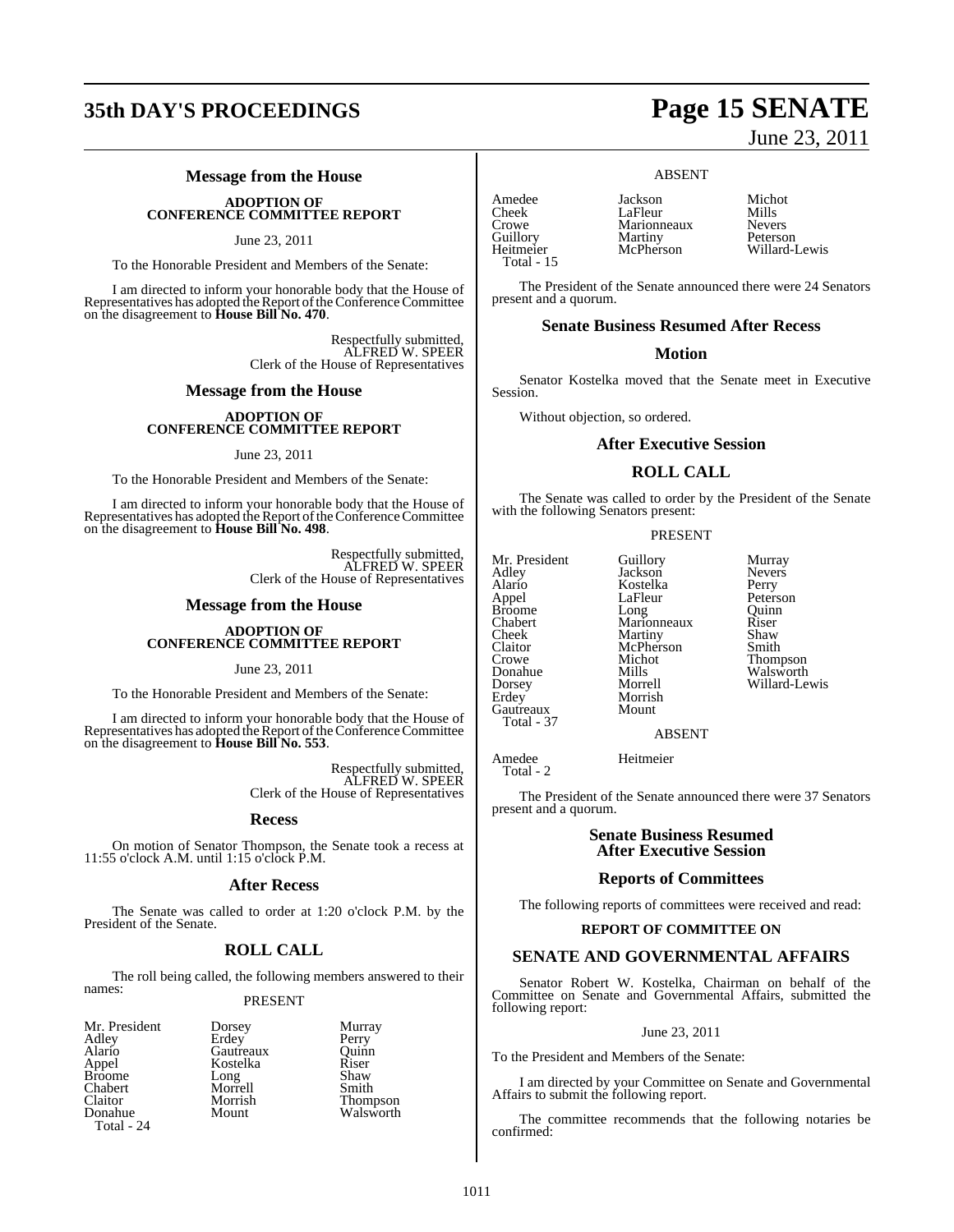#### **Acadia**

John Bihm 703 S. Adams Rayne, LA 70578

Janet G. Chatagnier P. O. Box 744 Eunice, LA 70535

Lucas S. Colligan 102 Versailles Blvd., Ste. 400 Lafayette, LA 70501

Kristi Lynne Fontenot 309 N. Parkerson Ave. Crowley, LA 70526

Erin Noel Hargrave P.O. Box 4305 Lafayette, LA 70502

Lauren P. Nero 133 Aspen Square, Ste. F Denham Springs, LA 70726

David F. Rutledge 1426 Hundly Rd. Eunice, LA 70535

John M. Stefanski P.O. Drawer 730 Crowley, LA 70527

**Allen** Ross M. Murray P.O. Box 839 Oberlin, LA 70655

Steven Sumbler 807 Walker St. Oakdale, LA 71463

**Ascension** Seth M. Dornier 830 North St. Baton Rouge, LA 70802

Darryl C. Dungan P.O. Box 1461 Gonzales, LA 70707

Paul A. Grego 3637 Canal St. New Orleans, LA 70119

Monica Griffith-Braud 1200 S. Acadian Thruway Baton Rouge, LA 70806

Kailey Leboeuf 3499 Highway 1 South Donaldsonville, LA 70346

Cody M. Martin 712 N. Burnside Ave. Gonzales, LA 70707

Sherika Johnson Nelson 15257 Amanda Dr. Gonzales, LA 70737

Kelly J. Patrick P.O. Box 395 Prairieville, LA 70769 Nichole A. Schulte 701 Main St. Baton Rouge, LA 70802

Dirk Jerard Thibodeaux 1201 N. Third St. Baton Rouge, LA 70802

Sarah C. Thigpen P.O. Box 1665 Prairieville, LA 70769

Robert C. Toups 189 Simmons Dr. Houma, LA 70363

Sharon C. Toups 189 Simmons Dr. Houma, LA 70363

**Assumption** Janet Daigle P.O. Box 277 Paincourtville, LA 70391

**Avoyelles** Stephen Clay Ryland P.O. Drawer 1469 Marksville, LA 71351

Brandon Scott P.O. Box 544 Marksville, LA 71351

**Beauregard** Al Blanchard 774 Andrew Mouhot Rd. Ragley, LA 70657

**Bossier** Christopher T. Baker 401 Market St., Ste. 900 Shreveport, LA 71101

Travis J. Broussard 4050 Linwood Ave. Shreveport, LA 71108

Michele Cook 4070 Hwy 80 Haughton, LA 71037

Nichole M. Cox 300 Fannin St., Ste. 5226 Shreveport, LA 71101

Sarah A. Eitts 401 Edwards St., Ste. 2100 Shreveport, LA 71104

Vanessa Lynn Fondren 116 Readhimer Rd. Bossier, LA 71112

Brenda Garrett 362 Crouch Rd. Benton, LA 71006

Mary Ellen Halterman 221 Main St. Minden, LA 71055

Bobbie J. Hannah 425 Ashley Ridge Blvd., Ste. 340 Shreveport, LA 71106

M. Levy Leatherman 400 Travis St., Ste. 1700 Shreveport, LA 71101

Thelma J. Lennard P.O. Box 466 Sibley, LA 71073

William Ward Murray Jr. 1550 Creswell Ave. Shreveport, LA 71101

Jennifer D. Norris 290 Benton Rd. Spur Bossier City, LA 71111

Larry Poole 2200 Airline Dr. Bossier City, LA 71111

Linda Lea Smith 1611 Jimmie Davis Hwy., Ste. C Bossier City, LA 71112

Robert Randall Smith P.O. Box 40 Benton, LA 71006

**Caddo** Kevin K. Berg 2620 Centenary Bldg. 3, Ste. 306 Shreveport, LA 71104

Michelle Byrd 509 Milam St. Shreveport, LA 71101

Shanna D. Dees 910 E. 70th St. Shreveport, LA 71106

Justin C. Dewett 509 Milan Shreveport, LA 71101

Marcus E. Edwards 10407 Meadowview Dr. Keithville, LA 71047

Andrew B. Freyer 1835 Spring St. Shreveport, LA 71101

Amy Gardner 501 Texas St., Ste. 300 Shreveport, LA 71101

Julie K. Golsby 2038 East 70th St. Shreveport, LA 71105

Renee Goudeau 720 Travis St. Shreveport, LA 71101

Karen E. Hall 333 Travis St.,  $1<sup>st</sup>$  Fl. Shreveport, LA 71101 Leann Kay 284 Harder's Crossing Blvd. Shreveport, LA  $71106$ 

Isaac E. Khalid 1500 Creswell Ave. Shreveport, LA 71101

J. Michael Landry 400 Travis St., Ste. 1000 Shreveport, LA 71101

Janie Ann Lea 2003 Crabapple Dr. Shreveport, LA 71118

Laurie R. Richardson 330 Marshall St., Ste. 777 Shreveport, LA 71101

Kelvin M. Rodgers 501 Texas St. Shreveport, LA 71101

Rhonda Roge' 3345 Mackey Ln. Shreveport, LA 71118

G. Adam Savoie P.O. Box 1126 Shreveport, LA 71163

Christopher L. Sices 4050 Linwood Ave. Shreveport, LA 71108

Janet L. Silvie 1704 Market St. Shreveport, LA 71101

Donald R. Simpson 6954 Kipling Place Shreveport, LA 71107

Chrissy Smith 234 Cleveland St. Shreveport, LA 71107

Jason Wayne Waltman 3646 Youree Dr. Shreveport, LA 71105

**Calcasieu** Nancy Lee Comeaux 423 Peake St. Lake Charles, LA 70601

Nicole D. Dowers 3008 Nolan Bunch Rd. Sulphur, LA 70663

Tony Fazzio 14<sup>th</sup> JDC P.O. Box 3210 Lake Charles, LA 70602

Beth Fontenot 523 Clarence St. Lake Charles, LA 70601

Brad A. Guillory 113 Dr. Michael Debakery Dr. Lake Charles, LA 70601

## **Page 16 SENATE 35th DAY'S PROCEEDINGS**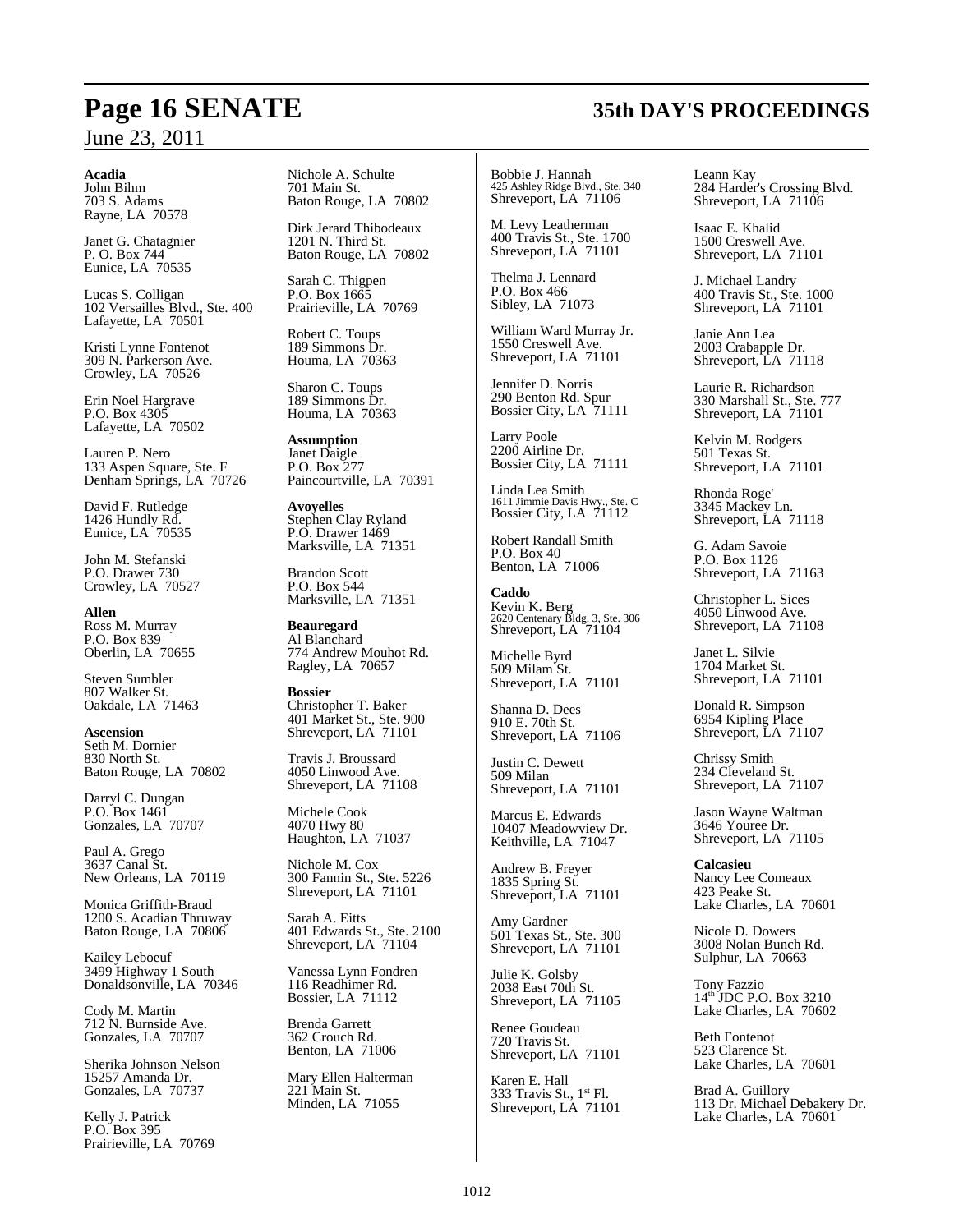## **35th DAY'S PROCEEDINGS Page 17 SENATE**

#### Max E. Guthrie 410 E. College St. Lake Charles, LA 70605

William Taylor Hale 1735 Ryan St. Lake Charles, LA 70601

Jamie Rebecca Jacobs P.O. Box 578 Cameron, LA 70631

Adam P. Johnson 910 Ford St. Lake Charles, LA 70601

Kilburn S. Landry 3006 Country Club Rd. Lake Charles, LA 70605

Danielle Mayer 1020 Ryan St. Lake Charles, LA 70601

Stephen Paul McMurry 815 S. Huntington St. Sulphur, LA 70663

Ann M. McSpadden One Lakeshore Dr., Ste. 1750 Lake Charles, LA 70602

Ryan Q. Moon 1807 Lake St. Lake Charles, LA 70601

Marcus L. Myers P.O. Box 3206 Lake Charles, LA 70602

Ashley A. Palermo 1000 Main St. Lake Charles, LA 70615

Ross Raley P.O. Box 2900 Lake Charles, LA 70602

Richard Brown Scandrett III 5200 Nelson Rd., Apt. 1001 Lake Charles, LA 70605

Melissa A. Shaw-Brown 3006 Country Club Rd. Lake Charles, LA 70605

**Cameron** Boyd R. Boudreaux 1611 Elton Rd. Jennings, LA 70546

**Catahoula** Betty B. Bradford 748 French Fork Rd. Jonesville, LA 71343

Jeanine L. Herrington P.O. Box 930 Vidalia, LA 71373

**Claiborne** Judith F. Holdman 669 Pinehill Rd. Haynesville, LA 71038

Christopher Procell 183 Tanglewood Rd. Homer, LA 71040

**Concordia** Floradine M. Charrier 2818 Hwy. 909 Monterey, LA 71354

**Desoto** Heather Lane Bradley 129 Bridle Dr. Stonewall, LA 71078

Kimberly M. Martz 438 Woodland Park Rd. Stonewall, LA 71078

Diane Elizabeth Pickett 195 McDaniel Dr. Stonewall, LA 71078

**East Baton Rouge** Benjamin McKay Anderson One American Place, 18<sup>th</sup> Fl. Baton Rouge, LA 70821

Nicole Buggs Anthony 1200 S. Acadian Thwy., Ste. 218 Baton Rouge, LA 70806

Jodi Roberta Bauer 450 Laurel St., Ste. 1600 Baton Rouge, LA 70801

Meghan N. Beal 1875 Swan Ave. Baton Rouge, LA 70807

Carli Beckett 400 Convention St., Ste. 1100 Baton Rouge, LA 70802

Ashley G. Belanger 10566 Airline Hwy. Baton Rouge, LA 70816

James Benton III 2000 Brightside Dr., Apt. 611 Baton Rouge, LA 70820

Justin Marshall Bickham 11094 Red Oak Dr. Baton Rouge, LA 70865

John-Ed Long Bishop 11909 Bricksome Ave., Ste. W-3 Baton Rouge, LA 70816

Karen Janise Blakemore 400 Convention St., Ste. 1100 Baton Rouge, LA 70802

Spencer B. Bowman 2123 Heck Young Rd. Baker, LA 70714

Jarred Patrick Bradley 1208 Bert St. Laplace, LA 70068

Leila P. Braswell 8333 Veterans Memorial Baton Rouge, LA 70807

Paula Buggage-Shepherd 2247 Midway Rd. Slaughter, LA 70777

John Jacob Chapman 505 North Blvd. Baton Rouge, LA 70821

Robert C. Chapman Jr. 6142 Prescott Ave. Baton Rouge, LA 70805

Mary E. Colvin 450 Laurel St., Ste. 1600 Baton Rouge, LA 70801

Rachel P. Cook 8714 Jefferson Hwy., Ste. A Baton Rouge, LA 70809

Patrick Cornelius Cotter P.O. Box 25146 Baton Rouge, LA 70894

Erin L. Council 4441 Burbank Dr. # 807 Baton Rouge, LA 70820

Carla S. Courtney-Harris 1111 S. Foster Dr., Ste. C Baton Rouge, LA 70806

Brenden T. Craig 982 Government St. Baton Rouge, LA 70802

Tiffany Myles Crosby 438 Hidden Lake Court Baton Rouge, LA 70810

Denise J. Dahlgreen 5454 Foxridge Dr. Baton Rouge, LA 70817

Benjamin H. Dampf 3853 Claycut Dr. Baton Rouge, LA 70806

Amos Prosser Davis 1115 Westmoreland Dr. Baton Rouge, LA 70806

Richard P. Donaldson 10325 Tanwood Ave. Baton Rouge, LA 70809

Brian C. Dufour 1930 Florida Ave., S.W. Denham Springs, LA 70726

Bridget L. Dugas 222 St. Louis St., Ste. 864 Baton Rouge, LA 70802

Nicholas Ross Dunham 4960 Bluebonnet Blvd., Ste. A Baton Rouge, LA 70809

# June 23, 2011

Sallie Dupont 4979 Highland Rd. Baton Rouge, LA 70808

Jennifer Montgomery Durham 505 North Blvd. Baton Rouge, LA 70802

Erica D. Edwards P.O. Box 82734 Baton Rouge, LA 70884

Angelica M. Evans 4520 S. Sherwood, Ste. 104 - 394 Baton Rouge, LA 70816

Casey E. Faucon 400 Convention St., Ste. 700 Baton Rouge, LA 70802

Bernard A. Favret 7389 Florida, Blvd., M Ste. 200-B Baton Rouge, LA 70806

Keith J. Fernandez 445 North Blvd., Ste. 300 Baton Rouge, LA 70821

Emily C. Gibson 982 Government St. Baton Rouge, LA 70802

John Jacob Goehring 3233 S. Sherwood Forest, Ste. 207 Baton Rouge, LA 70816

Shalonda Wallace Golden P.O. Box 77633 Baton Rouge, LA 70879

Caroline C. Grace 2051 Silverside Dr., Ste. 160 Baton Rouge, LA 70808

Erika L. Green P.O. Box 73471 Baton Rouge, LA 70874

J. David Harpole 7924 Wrenwood Blvd., Ste. C Baton Rouge, LA 70809

Courtney N. Harris 3850 Eileen Ln. Shreveport, LA 71109

Rad A. Heroman 435 Marilyn Dr. Baton Rouge, LA 70815

Adam Huddleston 10925 Perkins Rd., Ste. C Baton Rouge, LA 70810

Wade Iverstine 13702 Coursey, Bldg. 3 Baton Rouge, LA 70817

Tara L. Johnston 450 Laurel St., Ste. 1600 Baton Rouge, LA 70801

Carrie LeBlanc Jones P.O. Box 4425 Baton Rouge, LA 70821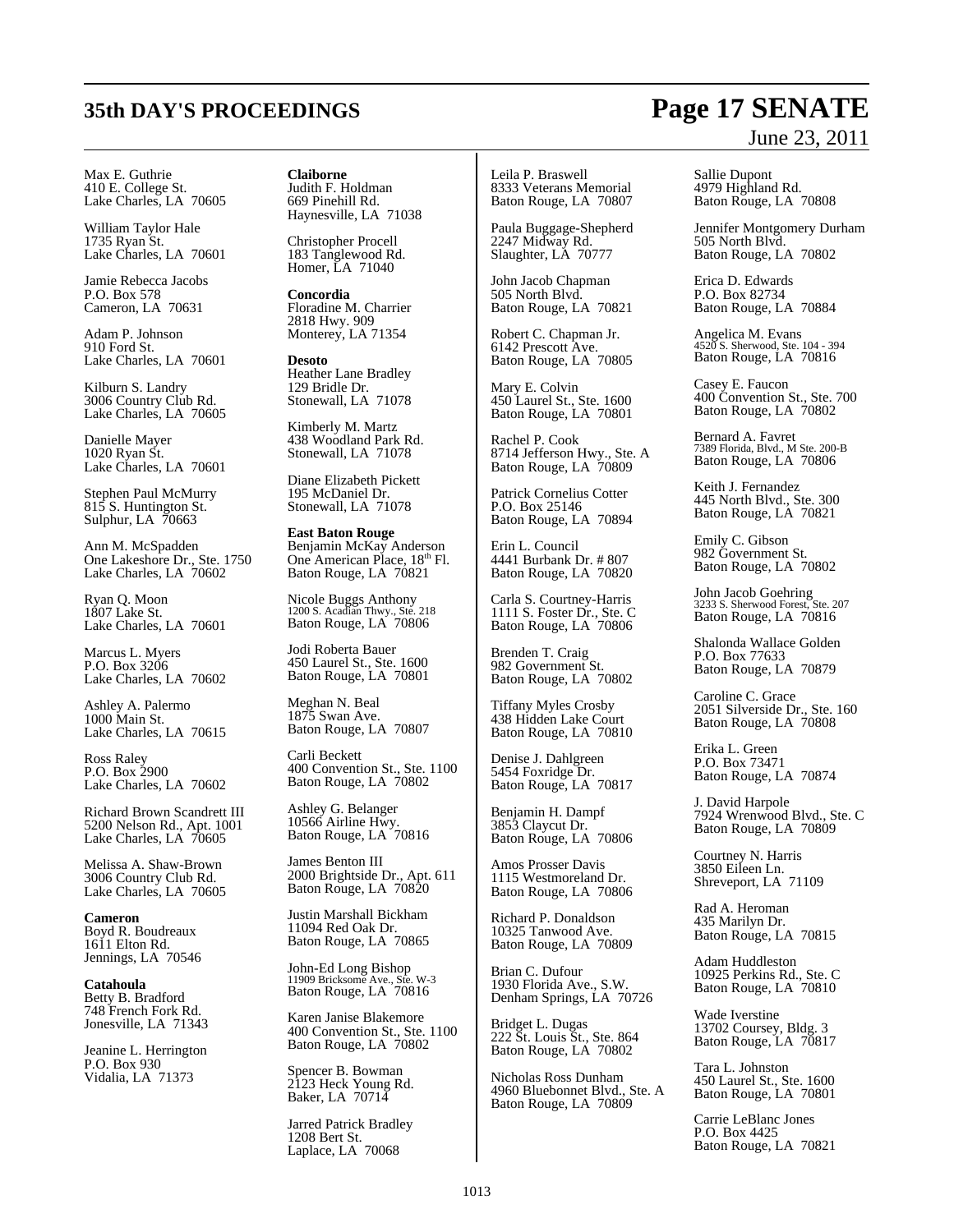Latoya D. Jordan 4041 Essen Lane, Ste. 500 Baton Rouge, LA 70809

Terrel T. Kent 300 North Blvd., Ste. 6201 Baton Rouge, LA 70801

Andrea M. Knouse 5800 One Perkins Pl., Ste. 2-B Baton Rouge, LA 70808

Manard M. LaGasse Jr. 8600 Anselmo Ln. Baton Rouge, LA 70810

Sarah Jane Lambremont 10761 Perkins Rd., Ste. A Baton Rouge, LA 70810

Larke C. Bilello Landry 1075 Government St. Baton Rouge, LA 70802

Michael K. Leachman 8555 United Plaza, Ste. 500 Baton Rouge, LA 70809

Scott Michael Levy 300 North Blvd., Ste. 10301 Baton Rouge, LA 70801

Jenna H. Linn 6513 Perkins Rd. Baton Rouge, LA 70808

Lindsay Lollar 628 St. Louis St. Baton Rouge, LA 70802

Benjamin T. Lowe 830 North St. Baton Rouge, LA 70802

Sarah Kimberly Lunn 14241 Coursey Blvd., Ste. A-12 # 326 Baton Rouge, LA 70817

Chanelle N. Mack 10920 Airline Hwy. # 72 Baton Rouge, LA 70816

Michael Thomas Malinowski Jr. 4256 North Blvd., Ste. B Baton Rouge, LA 70806

Vasilios Manthos 4605 Bluebonnet Blvd., Ste. A Baton Rouge, LA 70809

David Maples 8231 Summa Ave., Ste. A Baton Rouge, LA 70809

James B. Marinello Jr. 5926 Menlo Dr. Baton Rouge, LA 70808

Shelley Ann McGlathery 8440 Jefferson Hwy., Ste. 301 Baton Rouge, LA 70809

Matthew Meiners P.O. Box 3513 Baton Rouge, LA 70821 Troy Houston Middleton IV P.O. Box 2471 Baton Rouge, LA 70821

Jonathan Eric Mitchell 618 Main St. Baton Rouge, LA 70801

Rokeya J. Morris 11528 Old Hammond, Apt. 205 Baton Rouge, LA 70816

Christopher S. Nichols 17716 Eaglewood Dr. Baton Rouge, LA 70810

Christopher K. Odinet 400 Convention St., Ste. 1100 Baton Rouge, LA 70802

Caroline Hidalgo Parenton 8555 United Plaza Blvd. Baton Rouge, LA 70809

Frederick Lewis Parks Jr. 1414 N. Burnside, Ste. C Gonzales, LA 70737

Annette N. Peltier P.O. Box 4412 Baton Rouge, LA 70821

Jamie A. Polozola P.O. Box 1151 Baton Rouge, LA 70821

John S. Ponseti 11863 Market Place Baton Rouge, LA 70816

Tameika D. Richard P.O. Box 44036 Baton Rouge, LA 70804

Sophia J. Riley 11019 Perkins Rd., Ste. D Baton Rouge, LA 70810

Lynette Roberson 500 Laurel St., Ste. 300 Baton Rouge, LA 70801

Kathryn L. Robertson 7777 Hennessy Blvd., # 110 Baton Rouge, LA 70808

Stephanie Elmer Robin 6513 Perkins Rd. Baton Rouge, LA 70808

David J. Rogers 435 Marilyn Dr. Baton Rouge, LA 70815

Craig Sabottke 505 North Blvd. Baton Rouge, LA 70821

Robert Simon Savage 251 Florida St. # 406 Baton Rouge, LA 70801

Diana Serrano 6707 Perkins Rd. Baton Rouge, LA 70808

Lacy Shuffield 222 St. Louis St., Ste. 682 Baton Rouge, LA 70802

Carolyn Sinnock 1201 Main St. Baton Rouge, LA 70802

Gabriella Sliwinska 12901 Jefferson Hwy., Apt. 733 Baton Rouge, LA 70816

Rahim A. Smith 4520 S. Sherwood Forest Baton Rouge, LA 70816

William Trevor Smith 3235 Hyacinth Ave. Baton Rouge, LA 70808

Penny M. Stark 2349 Aspenwood Dr. Baton Rouge, LA 70816

Amanda Stephens 320 Somerulos St. Baton Rouge, LA 70802

Matthew Bartley Stewart<br>1885 N. 3<sup>rd</sup> St. Baton Rouge, LA 70802

Micah J. Stewart 10414 Hill Pointe Ave. Baton Rouge, LA 70810

Sean Stockstill 8126 One Calais Ave., Ste. 2C Baton Rouge, LA 70809

Carrie A. Stroder 8702 Wartelle Ave. Baton Rouge, LA 70806

Uma M. Subramanian P.O. Box 94005 Baton Rouge, LA 70804

Robert M. Tasman 3423 Hundred Oaks Ave. Baton Rouge, LA 70808

Travis Lucas Thaxton 505 North Blvd. Baton Rouge, LA 70821

Hanna Thomas 3999 S. Sherwood Forest Blvd. Baton Rouge, LA 70816

Christina Valdes 5420 Corporate Blvd., Ste. 103 Baton Rouge, LA 70808

Valencia J. Vessel<br>1885 North 3<sup>rd</sup> St. Baton Rouge, LA 70802

J. Ryan Vivian 21122 Old Scenic Hwy., Ste. B Zachary, LA 70791

Alexis Herpin Webre 5260 Abelia Dr. Baton Rouge, LA 70808 Sarah K. Weissman One American Place, Ste. 900 Baton Rouge, LA 70825

Brenda R. Welch 5734 Main St. Zachary, LA 70791

Elizabeth M. White<br>628 North 4<sup>th</sup> St., BIN 28 Baton Rouge, LA 70821

Mary Ann White 628 St. Louis St. Baton Rouge, LA 70802

Tracie J. Woods 2828-9 Congress Blvd. Baton Rouge, LA 70808

Tiffany Young 13451 Florida Blvd. Baton Rouge, LA 70815

Ta-Tanisha T. Youngblood 12642 England Ave. Baton Rouge, LA 70814

Patti L. Zoricak 17550 Nine Oaks Ave. Baton Rouge, LA 70817

**East Carroll** Wade L. House 712 Splane Dr. West Monroe, LA 71291

**East Feliciana** Lee J. Ledet 450 Laurel St., Ste. 1600 Baton Rouge, LA 70801

Becky Noel McDaniel 3999 S. Sherwood Forest Blvd. Baton Rouge, LA 70816

**Grant** Darlene K. Lawson 115 Paul St. Dry Prong, LA 71423

**Iberia** Timothy J. Borel P.O. Box 1008 Loreauville, LA 70552

Eric J. Broussard 7915 W. Hwy. 90 New Iberia, LA 70560

Wanda M. Dore' 123 Village Green Dr. Youngsville, LA 70592

Priscilla A. LeBlanc P.O. Box 52583 Lafayette, LA 70505

Monique Leger 3319 Tiffany St. New Iberia, LA 70563

R. Lashonda Pellerin P.O. Box 2621 Lafayette, LA 70502

## **Page 18 SENATE 35th DAY'S PROCEEDINGS**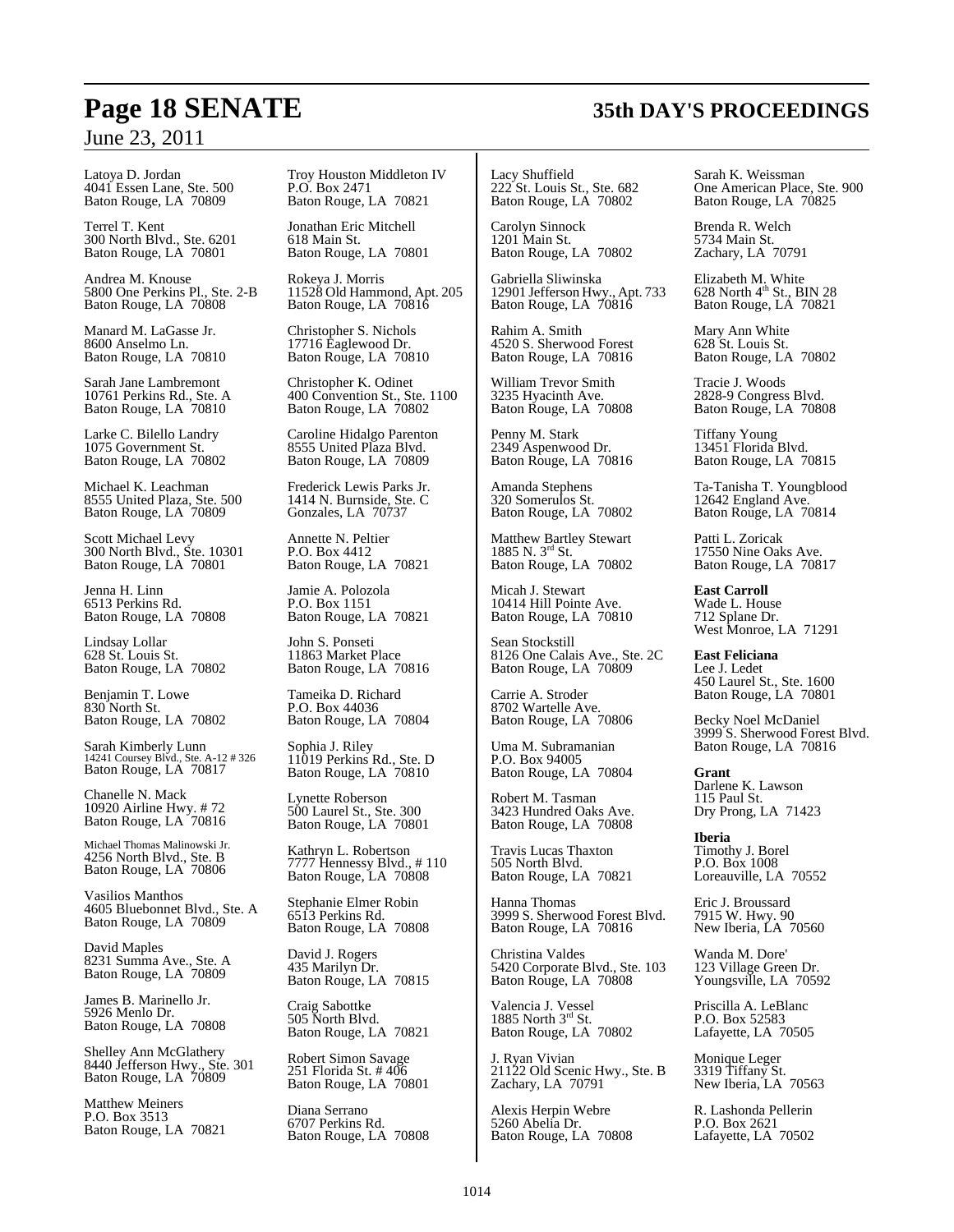#### Sherry Sattler 910 Harding St. Lafayette, LA 70503

Dirk J. Trahan 535 Jefferson Terrace Blvd. New Iberia, LA 70560

**Iberville** Chelsea Dogie 702 Lobdell Hwy., Ste. 11 Port Allen, LA 70767

Elizabeth L. LeBlanc 24110A Teche St. Plaquemine, LA 70764

**Jackson** Frances W. Edwards 125 Breckenridge Chatham, LA 71226

**Jefferson** Tyra V. Albright 650 Poydras St., Ste. 1200 New Orleans, LA 70130

Edward H. Arnold III 201 St. Charles Ave., Ste. 3600 New Orleans, LA 70170

David M. Berins 201 St. Charles Ave., Ste. 3300 New Orleans, LA 70170

Barbara H. Bersuder 37121 Oak Ranch Rd. Pearl River, LA 70452

Brittany A. Boasso 1100 Poydras St., 2300 Energy New Orleans, LA 70163

Edward Lee Boudreaux III 117 Saint James Dr. Gretna, LA 70056

Lauren E. Brisbi 1 Galleria Blvd., Ste. 1400 Metairie, LA 70001

Tiffany Ashlee Brown 233 Penfold Place Harahan, LA 70123

Brent F. Cabrera 1759 L&A Rd. Metairie, LA 70001

James W. Carrington III 2601 Tulane Ave., Ste. 700 New Orleans, LA 70117

Teresa G. Castle 1905 Hickory Ave. Harahan, LA 70123

Jonathan B. Cerise 909 Poydras St., Ste. 2800 New Orleans, LA 70112

Susan Faye Clade 1100 Poydras St., 30<sup>th</sup> Fl. New Orleans, LA 70163

Blair C. Constant 1219 Huey P. Long Ave. Gretna, LA 70053

Arthur A. Cormier 701 Poydras St., Ste. 4100 New Orleans, LA 70139

J. Casey Cowley 2301 Williams Blvd., Ste. E Kenner, LA 70062

Harriet J. Coyne 2701 Ridgelake Dr. Metairie, LA 70002

Elizabeth R. Daigle 3027 Ridgelake Dr. Metairie, LA 70002

Danielle Clark Davenport 2 Virginia Cart Terrytown, LA 70056

Paulina N. Davis 1515 Poydras St., Ste. 2230 New Orleans, LA 70112

Paul Hanlon De Verges Jr. 112 Homestead Ave. Metairie, LA 70005

Skye E. Eiswirth 1100 Poydras, 2300 Energy New Orleans, LA 70163

Shanda Fetter 3939 Veterans Blvd., Ste. 204 Metairie, LA 70002

Erin Fisher 909 Poydras St., 20<sup>th</sup> Fl. New Orleans, LA 70112

Ronald A. Fonseca 4104 James Dr. Metairie, LA 70003

Jason M. Galjour 415 N. Dilton St. Metairie, LA 70003

Marguerite Gerage 3621 Ridgelake Dr., Ste. 207 Metairie, LA 70002

Paul J. Goodwine 1100 Poydras St., Ste. 1800 New Orleans, LA 70163

Collette R. Gordon 701 Poydras St., Ste. 5000 New Orleans, LA 70139

Esmeralda Graham 1010 Common St., Ste. 1400A New Orleans, LA 70112

Esther L. Greenbaum 701 Poydras St., Ste. 4100 New Orleans, LA 70139

Andrew Gregorian 4621 Lakewood Dr. Metairie, LA 70002

Daisy Marie Gurdian 650 Poydras St., Ste. 1900 New Orleans, LA 70130

Jessica L. Haggerty 557 Fremaux Ave. Slidell, LA 70458

Hope L. Harper 650 Poydras St., Ste. 2110 New Orleans, LA 70130

Michal J. Harris 2221 Houma Blvd., # 237 Metairie, LA 70001

Meri M. Hartley 85 Oaklawn Dr. Metairie, LA 70005

Margaret E. Hay 200 Derbigny St. Gretna, LA 70053

Mark D. Iannazzo P.O. Box 9272 Metairie, LA 70055

Jordan M. Jeansonne One Galleria Blvd., Ste. 1400 Metairie, LA 70001

Jarred Brandon Kinnett 200 Derbigny St. Gretna, LA 70053

Mari-Elise Livaccari 2420 Metairie Rd. Metairie, LA 70001

Brandi L.G. Marlowe 4117 Yale St. Metairie, LA 70002

Anundra S. Martin 7809 Airline Dr., Ste. 296 Metairie, LA 70003

Lauren Courtney Mastio 201 St. Charles Ave., Ste. 5100 New Orleans, LA 70170

Kelli Denise Mayon 4429 Herrmann St., Apt. D Metairie, LA 70006

Kelly M. McArdle 10408 Dart St. River Ridge, LA 70123

Sean T. McLaughlin 909 Poydras St., Ste. 1400 New Orleans, LA 70112

Jaesa W. McLin 3213 Florida Ave., Ste. C Kenner, LA 70065

Laura A. Milazzo 430 Fannin St. Shreveport, LA 71101

Jessica Jane Miller 1050 S. Jeff Davis Pkwy., Ste. 331 New Orleans, LA 70125

Blaine Benge Moncrief 206 Decatur St. New Orleans, LA 70130

Ryan Paul Monsour P.O. Box 931 Metairie, LA 70004

Yolanda Denise Montgomery 650 Poydras St., Ste. 1800 New Orleans, LA 70130

Raechelle Munna 201 St. Charles Ave., Ste. 5100 New Orleans, LA  $70170$ 

Jared M. Newchurch 210 Huey P. Long Ave. Gretna, LA 70053

Jeremy L. Nusloch 139 Arlington Dr. Metairie, LA 70001

Frank A. Opelka 3329 Florida Ave. Kenner, LA 70065

Daniel J. Phillips 4636 Sanford St., Ste. 100 Metairie, LA 70006

Dustin Poche' 552 Honore Dr. Jefferson, LA 70121

Barry S. Ranshi 3340 Main Ave. Kenner, LA 70065

Michael Ricci 4603 S. Carrollton Ave. New Orleans, LA 70119

Jennifer A. Rodriguez 200 Derbigny St. Gretna, LA 70053

Davide A. Rosiglioni 330 Carondelet St. New Orleans, LA 70130

Thomas P. Sanderson 828 Newman Ave. Jefferson, LA 70121

Tyler B. Sarver 5513 Ruth St. Metairie, LA 70003

Vincent Scallan 3725 Severn Ave. Metairie, LA 70002

Rachel C. Schmidt 335 City Park Ave. New Orleans, LA 70119

Mark Seghers 4119 South Dr. Jefferson, LA 70121

William Scott Silvey 365 Canal St., Ste. 1470 New Orleans, LA 70125

## **35th DAY'S PROCEEDINGS Page 19 SENATE** June 23, 2011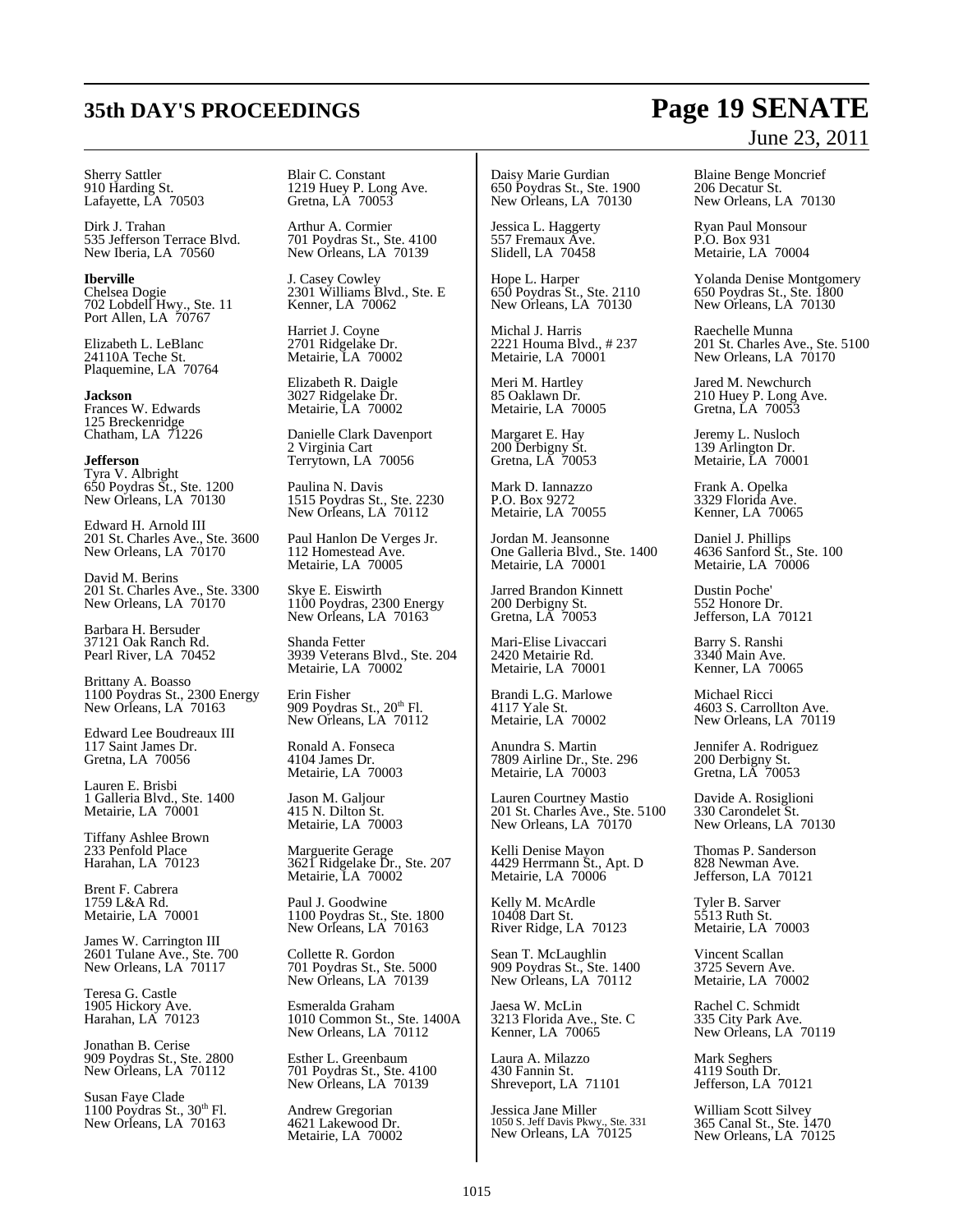Christopher M. Smith P.O. Box 1004 Kenner, LA 70063

Cheryl Lea Spies 3501 Severn Ave., # 19 Metairie, LA 70002

Ronna M. Steele 301 Huey P. Long Ave. Gretna, LA 70053

Scott L. Sternberg 1100 Poydras St., Ste. 2200 New Orleans, LA 70163

Stephanie Chiasson Toups<br>201 St. Charles Ave., 40<sup>th</sup> Fl. New Orleans, LA 70170

Richard Lee Vail 909 Poydras St., 14<sup>th</sup> Fl. New Orleans, LA 70112

Lindsey M. Valenti 200 Derbigny St. Gretna, LA 70053

William S. Watkins P. O. Box 3017 Houma, LA 70361

Brookes Weinstein 105 Charleston Park Metairie, LA 70005

Bonnie M. Wyllie 111 Veterans Blvd., Ste. 600 Metairie, LA 70005

**Jefferson Davis** Rhonda Deshotel 20050 Wither Wax Iowa, LA 70647

Ann LeBoeuf 9411 Bourque Rd. Gueydan, LA 70542

**Lafayette** Allison M. Ackal 1001 W. Pinhook, Bldg. 3 Lafayette, LA 70502

Francis James Benezech II 815 Hwy 96 Terrace Rd. Broussard, LA 70518

Robert L. Blankenship 102 Versailles Blvd., Ste. 400 Lafayette, LA 70501

Chris A. Bourque 504 Astor Place Dr. New Iberia, LA 70563

Zelma B. Charles P.O. Box 2924 Lafayette, LA 70502

Kyle N. Choate 303 W. Vermilion, Ste. 210 Lafayette, LA 70502

Danielle C. Claiborne 626 Broad St. Lake Charles, LA 70601

Airzola W. Cleaves 1020 Surrey St. Lafayette, LA 70502

Cye T. Courtois 127 Pleasant View Dr. Lafayette, LA 70503

Catherine Deslatte 935 Camellia Blvd., Ste. 200 Lafayette, LA 70508

Linda Duhon 100 Bartlett Dr. Lafayette, LA 70507

Tait Faulk P.O. Box 60971 Lafayette, LA 70596

Jacob Elliott Favaron 111 Settlers Trace, Apt. 141B Lafayette, LA 70508

Mona A. Favaron P.O. Box 3403 Morgan City, LA 70381

Daniel Finch 400 E. Kaliste Saloom, Ste. 4200 Lafayette, LA 70508

Larry E. Fogleman 201 Energy Pkwy., Ste. 500 Lafayette, LA 70508

Michael Paul Fontenot 118 Ridge Rd. Lafayette, LA 70506

Joel Wayne Fousse 213 Crest Circle Youngsville, LA 70592

Tucker Giles 102 Versailles Blvd., Ste. 400 Lafayette, LA 70501

Scott M. Guidry P.O. Box 2096 Lafayette, LA 70502

Britney L. Hebert P.O. Box 61550 Lafayette, LA 70596

Gloria S. Hebert 606 St. Etienne Rd. Broussard, LA 70518

Kelly Elizabeth Heinen 700 St. John St., Ste. 401 Lafayette, LA 70501

Amber Hymel 201 Rue De Jean Lafayette, LA 70508

J. Todd Kindler P.O. Box 51201 Lafayette, LA 70505

Cathy Kullman 209 Masters Dr. Broussard, LA 70518

Gibson T. LaBorde P.O. Box 81129 Lafayette, LA 70598

Julia Lesh 1020 Surrey St. Lafayette, LA 70502

Cynthia Perron Lipari P.O. Box 82285 Lafayette, LA 70598

Lindsay Meador 4021 Ambassador Caffery, Ste. 175 Lafayette, LA 70503

Cynthia Gahn Mitcham 124N. Hillary Ave. Lafayette, LA 70506

Jerome H. Moroux 600 Jefferson St., Ste. 700 Lafayette, LA 70502

Glenda G. Poulan 4416 Johnston St. Lafayette, LA 70506

John P. Roy 556 Jefferson St., Ste. 500 Lafayette, LA 70502

Brandy L. Serrette 523 Jefferson St. Lafayette, LA 70501

Mandy A. Simon P.O. Drawer 94-C Lafayette, LA 70509

Bruce Todd Soileau 428 Jefferson St. Lafayette, LA 70501

Jeigh O. Stipe 611 St. Landry St. Lafayette, LA 70506

Dustin C. Talbot 102 Versailles Blvd., Ste. 816 Lafayette, LA 70501

Victoria R. Viator 1001 W. Pinhook Rd., # 200 Lafayette, LA 70503

Deidra R. Weeks 102 Rue Plaisance Youngsville, LA 70592

Stuart T. Welch P.O. Box 52008 Lafayette, LA 70505

**Lafourche** Joni A. Boudreaux 3012 Parish Rd. Thibodaux, LA 70301

Corey Giroir 311 Patriot St. Thibodaux, LA 70301 Christopher John Huddleston 4571 Highway 1 Raceland, LA 70394

Tara Knowles 3821 Highway 308 Raceland, LA 70394

Donna Henderson Wright P.O. Box 1749 Gray, LA 70359

**LaSalle** Chasity Brown Garrett P.O. Box 1346 Jena, LA 71342

Dean M. Mosely P.O. Box 3042 Jena, LA 71342

**Lincoln** Shelley A. Goff 612 N. Vienna Ruston, LA 71270

Amanda James 1509 Lamy Ln. Monroe, LA 71201

Connie L. Lewis P.O. Box 52902 Lafayette, LA 70505

**Livingston** Robert Chase Abendroth P.O. Box 94005 Baton Rouge, LA 70804

John Ballard 11441 Florida Blvd. Baton Rouge, LA 70815

Kelley Eileen Bickett 717 S. Foster Dr., Ste. 240 Baton Rouge, LA 70806

Heather F. Crow 4605 Bluebonnet Blvd., Ste. A Baton Rouge, LA 70809

Katie Curet P.O. Box 4408 Baton Rouge, LA 70821

Jacques Delisle 850 North Blvd. Baton Rouge, LA 70802

Ella B. Dunnam 8220 Wildwood Dr. Denham Springs, LA 70706

Janis B. Goodale 10500 Brooks Dr. Denham Springs, LA 70726

Carmen T. Hebert 9311 Bluebonnet Blvd., Ste. B Baton Rouge, LA 70810

Joshua M. Lewis 3458 Drusilla Ln. # G Baton Rouge, LA 70809

## **Page 20 SENATE 35th DAY'S PROCEEDINGS**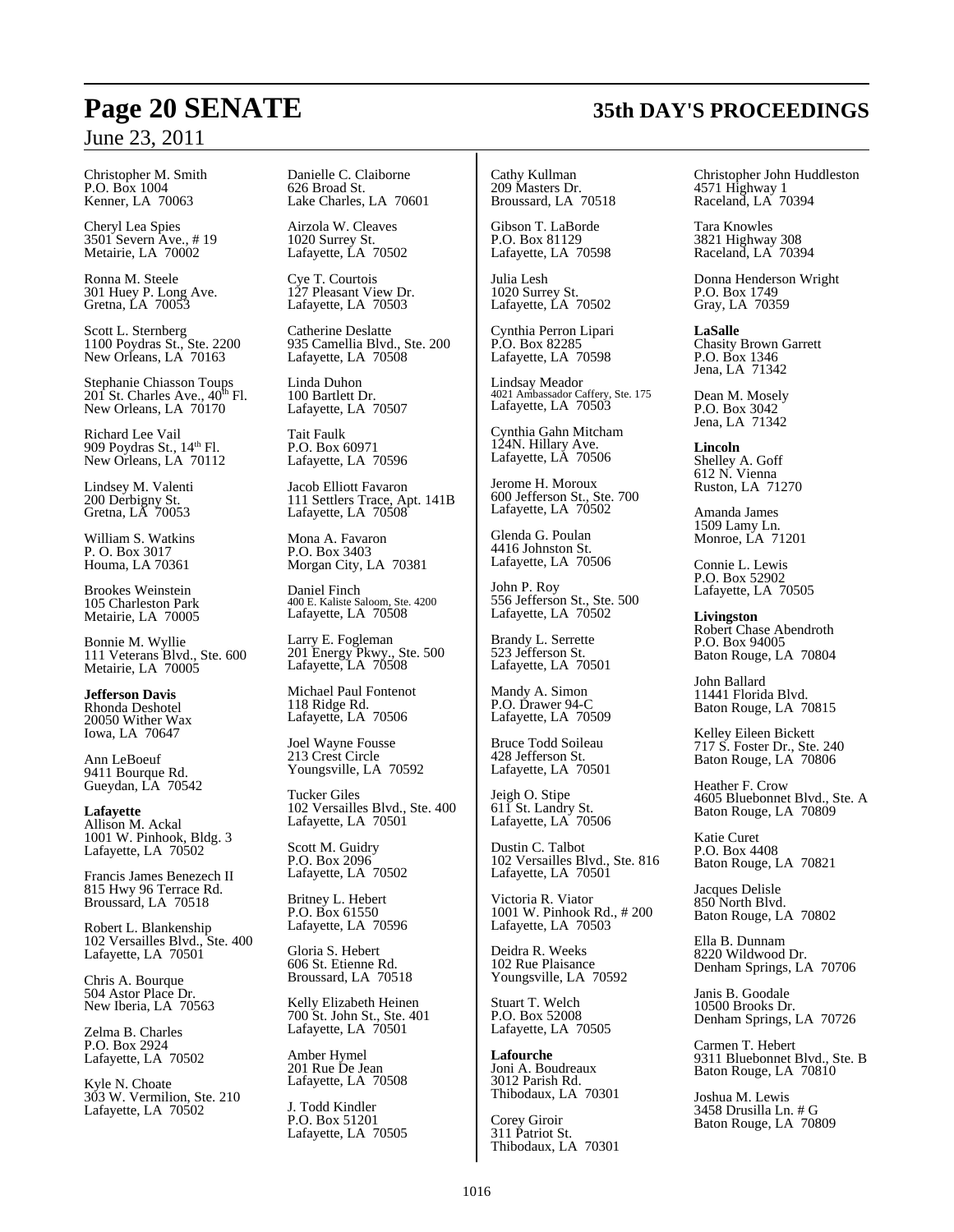## **35th DAY'S PROCEEDINGS Page 21 SENATE**

# June 23, 2011

Aaron D. Long 918 Government St. Baton Rouge, LA 70802

Scott Nettles P.O. Box 240 Livingston, LA 70754

Sherrye K. Palmer 13347 Brown Rd. Denham Springs, LA 70726

Angelle A. Porche 17550 Morales Ln. Livingston, LA 70754

Peter Ryan 1810 Florida Blvd., Ste. B Denham Springs, LA 70726

Celeste H. Shields P.O. Drawer 699 Hammond, LA 70404

Stephen M. Stafford P.O. Box 355 Walker, LA 70785

Judith W. Vicknair P.O. Box AC Garyville, LA 70051

**Natchitoches** Tina B. Coffey 616 Front St. Natchitoches, LA 71457

Edwina Bagwell Friedman 321 Starlight Point Rd. Natchitoches, LA 71457

Lisa V. Johnson P.O. Box 1036 Natchitoches, LA 71458

Christie Rachal 13605 Hwy 1 Cloutierville, LA 71416

**Orleans** David M. Abdullah 201 St. Charles Ave., Ste. 4120 New Orleans, LA 70170

Beth E. Abramson 201 St. Charles Ave.,  $45<sup>th</sup>$  Fl. New Orleans, LA 70170

Michael Admirand 636 Baronne St. New Orleans, LA 70113

M. Jason Akers 365 Canal St., Ste. 2600 New Orleans, LA 70130

Yasmin R.A. Aklilu 700 Camp St., Ste. 316 New Orleans, LA 70130

Theresa S. Anderson 1515 Poydras St., Ste. 2380 New Orleans, LA 70112

Elizabeth M. Ary 201 St. Charles Ave., 28<sup>th</sup> Fl. New Orleans, LA  $70170$ 

Laura F. Ashley 201 St. Charles Ave. New Orleans, LA 70170

Ian L. Atkinson 650 Poydras St., Ste. 2105 New Orleans, LA 70130

Jessica D. Bach 1220 Arabella St. New Orleans, LA 70115

Devin James Barnett 5 Bamboo Rd. New Orleans, LA 70124

Joshua Seth Barnhill 625 Pine St., Apt. 5 New Orleans, LA 70118

Donna R. Barrios 427 Gravier St. New Orleans, LA 70130

Luis Felipe Barrios 909 Poydras St., 20<sup>th</sup> Fl. New Orleans, LA 70112

Lauren E. Bartlett 1010 Common St., Ste. 1400A New Orleans, LA 70112

Harry M. Barton 1100 Poydras St., Ste. 3100 New Orleans, LA 70163

Will Beaumont 221 N. Clark St. New Orleans, LA 70118

Thomas M. Beh 201 St. Charles Ave., Ste. 4400 New Orleans, LA 70170

Brandon Michael Bennett One Galleria Blvd., Ste. 1100 Metairie, LA 70001

Mary N. Bennett 2220 Bonaventure Court Alexandria, LA 71303

Nicholas Harold Berg 400 Poydras St., Ste. 1980 New Orleans, LA 70130

Ashleigh Bergeron 909 Poydras St., Ste. 2000 New Orleans, LA 70112

Wilton Ellwood Bland IV 701 Poydras St., Ste. 4250 New Orleans, LA 70139

Stanley Jarred Bordelon II P.O. Box 1064 Cottonport, LA 71327

Justin Boron 701 Poydras St., Ste. 4500 New Orleans, LA 70139

Simone Bacchus Boustead 601 Poydras St., Ste. 2075 New Orleans, LA 70130

Joseph P. Briggett 601 Poydras St., Ste. 2775 New Orleans, LA 70130

Keelie Broom 650 Poydras St., Ste. 2700 New Orleans, LA 70130

Maggie A. Broussard 546 Carondelet St. New Orleans, LA 70130

Sarah K. Broussard 8118 Zimpel St. New Orleans, LA 70118

Andrew R. Brown 400 Poydras St.,  $30<sup>th</sup>$  Fl. New Orleans, LA 70130

Sam Brown 5044 Lapalco Blvd. Marrero, LA 70072

Shannon T. Brown 701 Poydras St., Ste. 4040 New Orleans, LA 70139

Brittany L. Buckley 909 Poydras St., Ste. 1400 New Orleans, LA 70112

Larry Cager Jr. 4600 Paris Ave. New Orleans, LA 70122

Joseph Cain 820 O'Keefe Ave. New Orleans, LA 70113

Matilde Jean Carbia 1340 Poydras St., Ste. 1700 New Orleans, LA 70112

Ryan M. Casteix 1100 Poydras St., Ste. 1700 New Orleans, LA 70163

Gregory James Chiartano 7712 Spruce New Orleans, LA 70118

Jacqueline L. Childers 1010 Common St., Ste. 1400A New Orleans, LA 70112

Rachel A. Clark<br>601 Poydras St., 27<sup>th</sup> Fl. New Orleans, LA 70130

Carolyn Cooper 829 Baronne St. New Orleans, LA 70113

Nathaniel Robert Copping 2425 Broadway St. New Orleans, LA 70125

Stephanie Brooke Coulter 909 Poydras St., Ste. 2000 New Orleans, LA 70112

Oliver Jordan Counce 101 Burgundy St. New Orleans, LA 70112

Aliza Cover 636 Baronne St. New Orleans, LA 70113

Trevor M. Cutaiar 701 Poydras St., Ste. 4250 New Orleans, LA 70139

Heather Ann D'Antonio 909 Poydras St., 35th Fl. New Orleans, LA 70112

Melissa A. Debarbieris 855 Baronne St. New Orleans, LA 70113

Kimberly C. Delk 1100 Poydras St., Ste. 2700 New Orleans, LA 70163

Ava De Montagne 422 S. Broad St. New Orleans, LA 70119

Wilfred Derbigny Denis III 2738 State St. New Orleans, LA 70118

Benjamin P. Dinehart 1714 Canes Dr. Laplace, LA 70068

Susan E. Dinneen<br>201 St. Charles Ave., 45<sup>th</sup> Fl. New Orleans, LA  $70170$ 

Stephanie Dovalina<br>701 Poydras St., 40<sup>th</sup> Fl. New Orleans, LA 70139

Vanessa M. D'Souza 3838 N. Causeway, Ste. 3290 Metairie, LA 70002

James G. Dubuisson IV 139 Honeysuckle Dr. Opelousas, LA 70570

Kelsey Meeks Duncan 909 Poydras St., Ste. 2400 New Orleans, LA 70112

Meredith R. Durham 110 N. Bay St. Amite, LA 70422

Toni J. Ellington 1100 Poydras St., Ste. 3700 New Orleans, LA 70163

Richard K. Elsky 300 Lafayette St., Ste. 103 New Orleans, LA 70130

Victoria E. Emmerling 701 Poydras St., Ste. 4800 New Orleans, LA 70139

Yarrow J. Etheredge 639 Loyola Ave., L - ENT - 24A New Orleans, LA 70113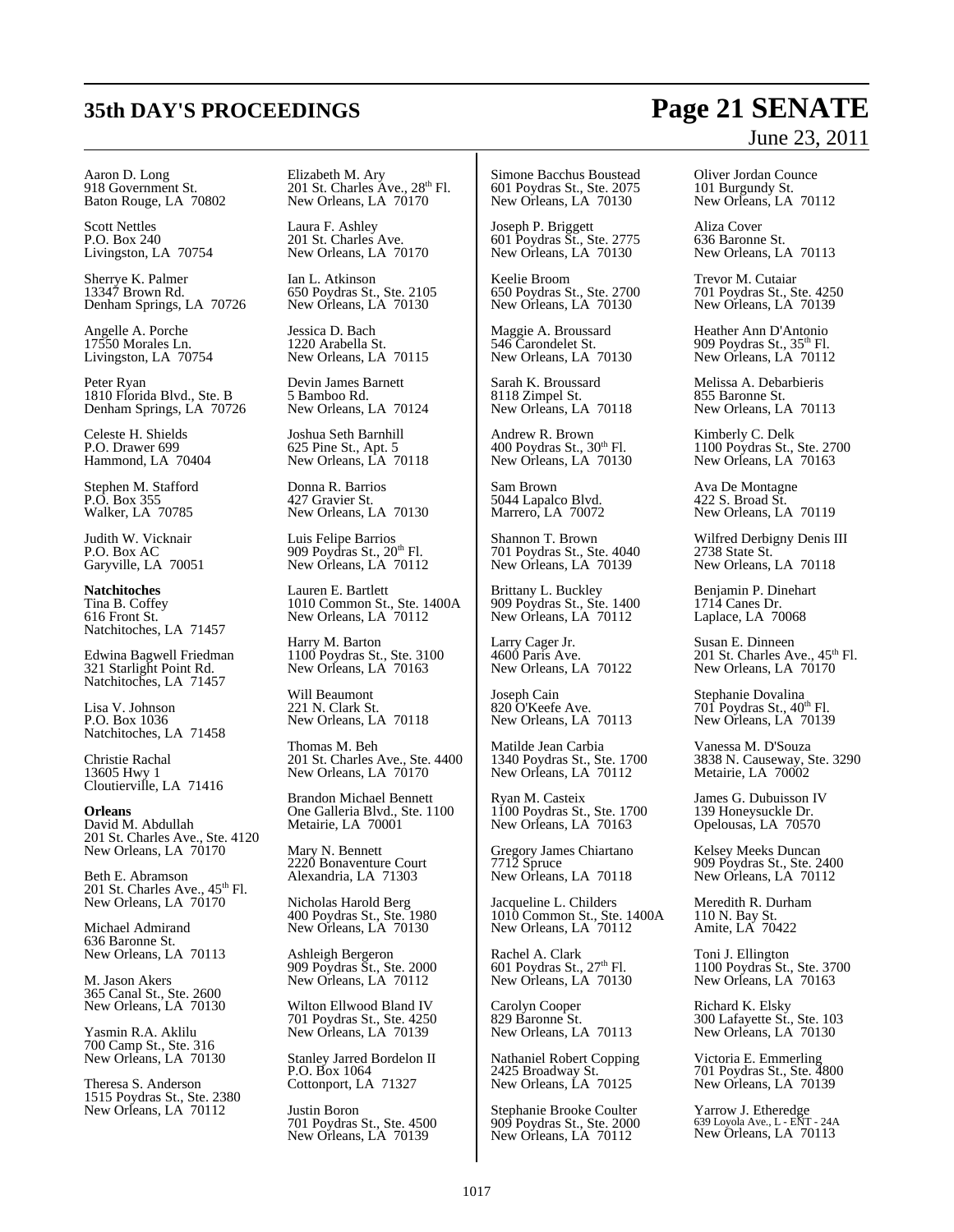Abigayle C. Farris 546 Carondelet St. New Orleans, LA 70130

Cathryn Caroline Fayard P.O. Box 750436 New Orleans, LA 70175

Adelaida J. Ferchmin 1100 Poydras St., Ste. 2300 New Orleans, LA 70163

Raven Fielding 228 St. Charles Ave., Ste. 1230 New Orleans, LA 70130

Carie A. Fischer 3431 Prytania St. New Orleans, LA 70115

Rachel L. Flarity 328 Lafayette St. New Orleans, LA 70130

David C. Frencik 231 N. Rampart St., Unit 3 New Orleans, LA 70112

Rowen A. Fricker 601 Poydras St., Ste. 2100 New Orleans, LA 70130

Benjamin D. Ganier 7028 Magazine St. New Orleans, LA 70118

George M. Gates IV 4100 Touro St. New Orleans, LA 70122

Charmel Gaulden 2555 Verbena St. New Orleans, LA 70122

Abigail F. Gaunt 201 St. Charles Ave., Ste. 4600 New Orleans, LA 70170

Carla D. Gendusa 525 St. Charles Ave. New Orleans, LA 70130

Alex Glaser 365 Canal St., Ste. 2000 New Orleans, LA 70130

Brodie G. Glenn 1100 Poydras St., Ste. 2200 New Orleans, LA 70163

Ashley P. Gonzalez<br>201 St. Charles Ave., 45<sup>th</sup> Fl. New Orleans, LA  $70170$ 

Jeffrey Phillips Good<br>601 Poydras St., 12<sup>th</sup> Fl. New Orleans, LA 70130

Holly Gottschalk 5500 Prytania St., # 611 New Orleans, LA 70115

Nicholas M. Graphia 1100 Poydras St., Ste. 2900 New Orleans, LA 70163

Aaron Greenbaum 701 Poydras St., Ste. 4700 New Orleans, LA 70139

Jennifer Jon Greene 820 O'Keefe Ave. New Orleans, LA 70113

Kristen V. Gresham 601 Poydras St., Ste. 2775 New Orleans, LA 70130

Patricia M. Guzman 1010 Common St., Ste. 1400A New Orleans, LA  $70112$ 

G. Okyeame Haley 1 Drexel Dr., Box 66 New Orleans, LA 70125

Cara E. Hall 5658 Woodlawn Place New Orleans, LA 70124

Ryan Hamilton 6305 Elysian Fields New Orleans, LA 70122

Douglas Hammel 3129 Bore St. Metairie, LA 70001

Alexis C. Hardie 3616 S. I-10 Svc. Rd. W., Ste. 109 Metairie, LA 70001

Kenneth Hardin Jr. 2601 Tulane Ave., Ste. 700 New Orleans, LA 70119

James Harper  $2601$  Tulane Ave.,  $7<sup>th</sup>$  Fl. New Orleans, LA 70119

Kristin Harrison 4130 Canal St. New Orleans, LA 70119

Tracy Hatcher 327 Exchange Place New Orleans, LA 70130

David D. Haynes Jr. 234 Audubon St. New Orleans, LA 70118

Trevor Haynes 365 Canal St., Ste. 2600 New Orleans, LA 70130

Heather M. Hendrix 2125 St. Charles Ave. New Orleans, LA 70130

Ryan C. Higgins 401 Whitney Ave., Ste. 500 Gretna, LA 70056

Elizabeth K. Hill 909 Poydras St., 35<sup>th</sup> Fl. New Orleans, LA 70112

Lena Rachal Hinton 1435 N. Johnston St. New Orleans, LA 70116 Laila Hlass 7214 St. Charles Ave., # 902 New Orleans, LA 70118

Amanda Hogue 400 Poydras St., Ste. 1980 New Orleans, LA 70130

Zhouqun Huang 1100 Poydras St., Ste. 1530 New Orleans, LA 70163

Scott R. Huete 701 Poydras St., Ste. 4700 New Orleans, LA 70139

Nathan G. Huntwork 365 Canal St., Ste. 2000 New Orleans, LA 70130

Marissa Hutabarat 5860 Louis Prima West New Orleans, LA 70128

Jessica L. Ibert 1205 St. Charles Ave., # 417 New Orleans, LA 70130

Stephen B. Ingersoll 2038 Pine St. New Orleans, LA 70118

Jane Jackson 201 St. Charles Ave., 40th Fl. New Orleans, LA  $70170$ 

Andrew Jacoby 601 Poydras St., # 2655 New Orleans, LA 70130

Cynthia Veronica Saborio Jarquin 365 Canal St., # 1485 New Orleans, LA 70130

Mark W. Jeanfreau 365 Canal St., Ste. 2000 New Orleans, LA 70130

Julie M. Jochum 300 Lafayette St., # 101 New Orleans, LA 70130

Christy Johnson 1924 Dublin St. New Orleans, LA 70118

Rachael D. Johnson 3900 N. Causeway Blvd., Ste. 1040 Metairie, LA 70002

Matthew C. Juneau 201 St. Charles Ave., Ste. 3600 New Orleans, LA 70170

Christopher H. Kane 829 Baronne St. New Orleans, LA 70113

Kerri T. Kane 400 Poydras St., Ste. 2700 New Orleans, LA 70130

Kristina M. Kent 2551 Metairie Rd. Metairie, LA 70001 Paul T. Kernan 1050 S. Jefferson Davis Blvd., Ste. 222 New Orleans, LA 70125

Paul Killebrew 3301 Chartres St. New Orleans, LA 70117

Lucy Killen 650 Poydras St., Ste. 1550 New Orleans, LA 70130

Wm. Kenneth Klein 139 N. Hennessey St. New Orleans, LA 70119

Randall L. Kleinman 1100 Poydras St., Ste. 3425 New Orleans, LA 70163

Margaret Kuklewicz 1010 Common St., Ste. 1400A New Orleans, LA 70112

Benjamin G. Lambert 111 Veterans Blvd., Ste. 1660 Metairie, LA 70005

Matthew Palmer Lambert 1100 Poydras St., Ste. 2800 New Orleans, LA 70163

Jonathan R. Landry 619 S. White St. New Orleans, LA 70119

Mandie E. Landry 601 Poydras St., Ste. 2100 New Orleans, LA 70130

Michael D. Lane 365 Canal St., Ste. 2000 New Orleans, LA 70131

Annie Jane Robinson Laurence 2221 Jena St. New Orleans, LA 70115

Sophia L. Lauricella 1615 Poydras St., Ste. 1300 New Orleans, LA 70112

Ross Adam Ledet 521 Roussell St. Houma, LA 70360

Andrew W. Lee 3850 N. Causeway Blvd., Ste. 1100 Metairie, LA 70002

Sherry L. Legaux 4180 Saint Peter St. New Orleans, LA 70119

Nicholas S. Lindner 4901 Laurel St., Unit 7 New Orleans, LA 70115

Brooke Lee Longon 201 St. Charles Ave., Ste. 5100 New Orleans, LA 70170

Homero Lopez Jr. 1900 Acadian Thruway Baton Rouge, LA 70808

## **Page 22 SENATE 35th DAY'S PROCEEDINGS**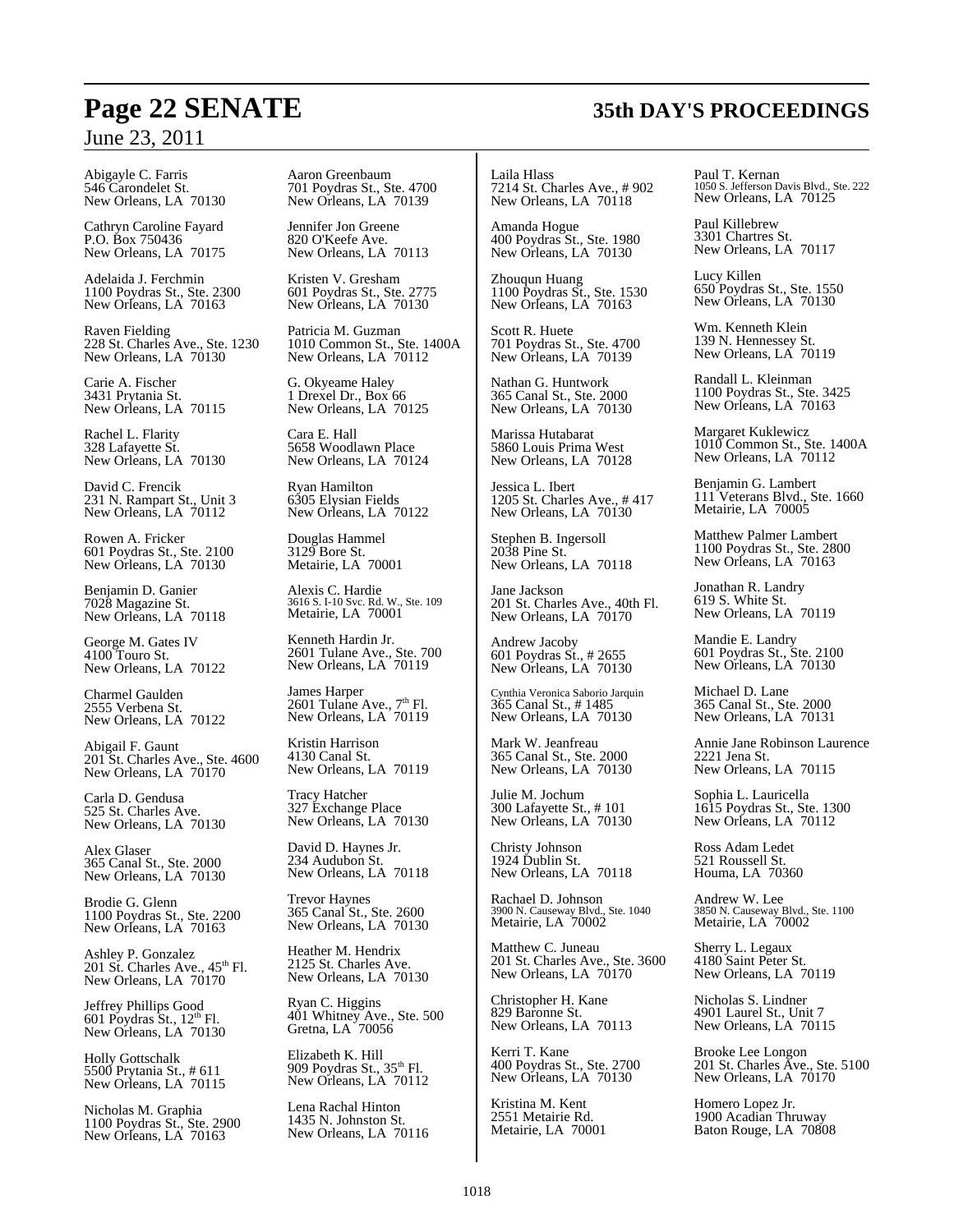#### Christopher Baird Lyman 730 S. Tonti St. New Orleans, LA 70119

Matthew Andrew Mantle 201 St. Charles Ave., Ste. 5100 New Orleans, LA 70170

Kristen Kelly Marshall 700 1/2 Jena St. New Orleans, LA 70115

Melody C. Matthews 1515 Poydras St., Ste. 1600 New Orleans, LA 70117

Sarah Eaton McCall 220 Gause Blvd. Slidell, LA 70458

Bruce James McConduit 3701 Canal St., Ste. U New Orleans, LA 70119

Alison McCrary 4030 Delgado Dr. New Orleans, LA 70119

Janet McKnight 3240 S I-10 Service Rd. W, Ste. 200 Metairie, LA 70001

Gary J. McNamara 1217 Jackson Ave. New Orleans, LA 70130

John Alden Meade 2727 Prytania St., Ste. 14 New Orleans, LA 70130

Melissa Mendoza 3700 Orleans Ave., Apt. 5208 New Orleans, LA 70119

Elizabeth S. Meneray 7314 Zimple St. New Orleans, LA 70118

Mark A. Mintz 201 St. Charles Ave., 49th Fl. New Orleans, LA  $70170$ 

John D. Miranda 1250 Poydras St., # 2450 New Orleans, LA 70113

Mia S. Mitchell 201 St. Charles Ave., Ste. 4900 New Orleans, LA 70170

Blake Mogabgab 2536 Esplanade Ave. New Orleans, LA 70119

Colleen C. Moore 6501 General Diaz St. New Orleans, LA 70124

Lucas Morehouse 700 Camp St. New Orleans, LA 70130

Jeffery D. Morgan 840 Saint Philip St. New Orleans, LA 70116 Harry Edson Morse 400 Poydras St., Ste. 1200 New Orleans, LA 70130

Erika L. Mullenbach 365 Canal St., Ste. 1710 New Orleans, LA 70130

Rebecca L. Norton 631 St. Charles Ave. New Orleans, LA 70130

Lance S. Ostendorf 650 Poydras St., Suite 1460 New Orleans, LA 70130

Zackary A. Paal 201 St. Charles Ave., Ste. 4120 New Orleans, LA  $70170$ 

Jee Y. Park 2601 Tulane Ave., Ste. 700 New Orleans, LA 70119

Jeffrey T. Pastorek 601 Poydras St., Ste. 2100 New Orleans, LA 70130

Catherine Paige Patriarca 3909-A Iberville St. New Orleans, LA 70119

Donna L. Pharr 914 Opelousas Ave. New Orleans, LA 70114

Erzsebet Pifko 3838 N. Causeway Blvd., Ste. 2900 Metairie, LA 70002

Cassie Preston 3940 Delgado Dr., Apt. B New Orleans, LA 70119

Terrance A. Prout 1615 Poydras St., Ste. 1300 New Orleans, LA 70112

McDonald G. Provosty 400 Poydras St., Ste. 2700 New Orleans, LA 70130

Wendy K. Quillin 701 Poydras St., Ste. 4500 New Orleans, LA 70139

Elham R. Rabbani 201 St. Charles Ave., 31st Fl. New Orleans, LA 70170

Nina A. Rabito 1201 Calhoun St. New Orleans, LA 70118

John James Radziewicz 4130B General Pershing St. New Orleans, LA 70125

Anna A. Rainer 1100 Poydras St., Ste. 2500 New Orleans, LA 70163

Edward A. Ready 4130 General Pershing New Orleans, LA 70125 Leah T. Reppel 201 St. Charles Ave., Ste. 4400 New Orleans, LA  $70170$ 

Michael Ricci 4603 S. Carrollton Ave. New Orleans, LA 70119

Kathleen P. Rice 1100 Poydras St., Ste. 3700 New Orleans, LA 70163

Beatriz Quintana Richmond 201 St. Charles Ave., Ste. 3600 New Orleans, LA 70170

Kaari Riley 1402 S. Magnolia Dr. Hammond, LA 70403

Bonita A. Robertson 134 LaSalle St. New Orleans, LA 70112

Tracy C. Rotharmel 145 Robert E. Lee Blvd., Ste. 408 New Orleans, LA 70124

Jeremy D. Rush 1100 Poydras St., Ste. 3300 New Orleans, LA 70163

Armand Samuels 400 Poydras St., Ste. 1980 New Orleans, LA 70130

Anthony Sartorio 1010 Common St., Ste. 1400A New Orleans, LA 70112

Lauren E. Sarver 522 Short St. New Orleans, LA 70118

Robert Weston Savoie 601 Poydras St., 12<sup>th</sup> Fl. New Orleans, LA 70130

Jesse A. Schudmak 400 Poydras St., Ste. 2300 New Orleans, LA 70130

Katherine Virginia Shepherd 511 Loverline St., Apt. D New Orleans, LA 70118

Kea Sherman 4905 Freret St., Ste. B New Orleans, LA 70115

Chris M. Short 338 Lafayette St. New Orleans, LA 70130

Candice Sirmon 701 Magazine St. New Orleans, LA 70130

Virginia Skaer 6441 Memphis St. New Orleans, LA 70124

Jessica L. Smith 2121 Ridgelake Dr., Ste. 200 Metairie, LA 70001

## June 23, 2011

Megan E. Snider 3636 S. I-10 Svc Rd. W., Ste. 210 Metairie, LA 70001

Jeremy Soso 1515 Poydras St., Ste. 1900 New Orleans, LA 70112

Ashley M. Spears 2700 Tulane Ave. New Orleans, LA 70119

Tyra Spencer 909 Poydras St., 20th Fl New Orleans, LA 70112

Tim Spratt 4310 St. Ann New Orleans, LA 70119

Jon V. Steele 3801 Canal St., Ste. 207 New Orleans, LA 70119

James Kenneth Sticker III 3900 N. Causeway Blvd., Ste. 1470 Metairie, LA 70002

Adam M. Stumpf 430 Fannin St. Shreveport, LA 71101

Molly Wright Sullivan 2600 Jefferson Ave. New Orleans, LA 70115

Melissa M. Swabacker 755 Magazine St. New Orleans, LA 70130

Renee L. Swanson 732 Behrman Hwy., Ste. F Gretna, LA 70056

Blythe Taplin 636 Baronne St New Orleans, LA 70113

Ian Taylor 601 Poydras St., Ste. 2615 New Orleans, LA 70130

Suzette Toledano 215 Decatur St., Ste. 300 New Orleans, LA 70130

Nicholas C. Tomlinson 639 Loyola Ave., L-Ent-12B New Orleans, LA 70113

Eric D. Torres 639 Loyola Ave., Ste. 2520 New Orleans, LA 70113

Kristin Traicoff 1340 Poydras St., Ste. 1700 New Orleans, LA 70112

Anna Van Cleave 636 Baronne St. New Orleans, LA 70113

Sarah E. Vandergriff 365 Canal St., Ste. 2000 New Orleans, LA 70130

## **35th DAY'S PROCEEDINGS Page 23 SENATE**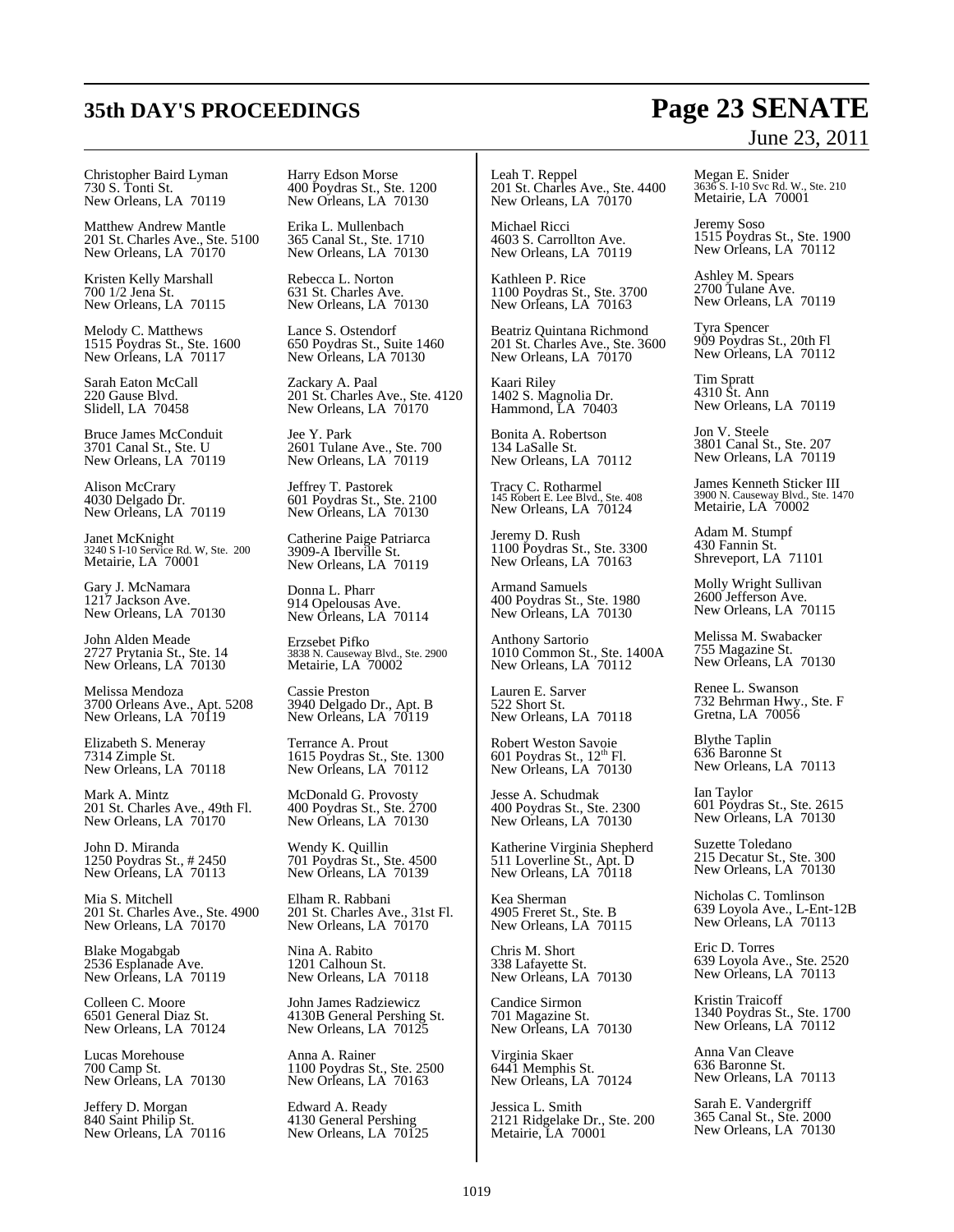Benjamin C. Varadi 2803 Dauphine St. New Orleans, LA 70117

Hanna M. Verlander 4740 Iberville St. New Orleans, LA 70119

Kevin S. Vogeltanz 701 Poydras St., Ste. 5000 New Orleans, LA 70139

Ryan Volo 3928 Gourrier Ave., Apt. 401 Baton Rouge, LA 70808

Margot Lilly Kramer Want 701 Poydras St., Ste. 4500 New Orleans, LA 70139

James R. Washington III 1100 Poydras St., Ste. 1500 New Orleans, LA 70163

Tracie L. Washington 1631 Elysian Fields Ave. New Orleans, LA 70117

Sara E.T. Weber 400 Poydras St, 30th Fl. New Orleans, LA 70130

Christopher J. Weema 400 Poydras St., Ste. 2500 New Orleans, LA 70130

Debra Weinberg 1010 Common St., Ste. 2600 New Orleans, LA  $70112$ 

Jatavian L. Williams 200 Derbigny St., Div "C" Gretna, LA 70053

Laura M. Williams 201 St. Charles Ave., Ste. 3600 New Orleans, LA 70170

Carl Allen Woods III 820 O'Keefe Ave. New Orleans, LA 70113

Amy Marie Yacorzynski 700 Camp St. New Orleans, LA 70130

Lee Blanton Ziffer 1615 Poydras St., Ste. 1300 New Orleans, LA 70112

**Ouachita** Kyle Phillip Bailey<br>1505 N. 19<sup>th</sup> St. Monroe, LA 71201

Margaret Blackwell P.O. Drawer 3008 Monroe, LA 71201

Bridget L. Dawson 639 Commercial Pkwy., Ste. A West Monroe, LA 71292

Susie L. Hancock 300 Johnson Rd. West Monroe, LA 71291 Jennifer H. Johnson 2400 Forsythe Ave., Ste. 2 Monroe, LA 71201

Ben S. Jones 9032 Highway 165 North Sterlington, LA 71280

Kimberly M. Lanier-Lawrence 3016 Cameron St. Monroe, LA 71201

Mario Leija 1203 Royal Ave. Monroe, LA 71201

John C. Morris IV<br>1505 N. 19<sup>th</sup> St. Monroe, LA 71201

Amy Price Sawyer  $1100$  N.  $19^{th}$  St. Monroe, LA 71201

Jessica Welch Williams 300 St. John, Ste. 400 Monroe, LA 71201

**Plaquemines** Jill R. Menard 230 Huey P. Long Ave. Gretna, LA 70053

**Rapides** Beverly Bonnette 1303 Billy Mitchell Blvd. Alexandria, LA 71303

David Edward Boraks P.O. Box 1791 Alexandria, LA 71309

Jamilla A. Bynog-Barnes 701 Murray St. Alexandria, LA 71302

Charles K. Charrier P.O. Box 1007 Alexandria, LA 71309

Leslie Halle P.O. Box 1431 Alexandria, LA 71309

Adam Huddleston 504 Mar Bud Trace Pineville, LA 71360

Christopher K. Kinnison 2001 MacArthur Dr. Alexandria, LA 71301

Gregory Brent Odom II P.O. Box 6118 Alexandria, LA 71307

Patricia K. Penny 709 Versailles Blvd. Alexandria, LA 71303

Joseph H.L. Perez-Montes 2001 MacArthur Dr. Alexandria, LA 71301

Laura Picard 801 Terra Ave. Alexandria, LA 71303

Brad M. Richard P.O. Box 330 Alexandria, LA 71309

B. Gene Taylor III 2001 MacArthur Dr. Alexandria, LA 71301

**Richland** Candace Fields 41 Sullivan Loop Rd. Rayville, LA 71269

**Sabine** Donald R. Simpson 470 Main St. Many, LA 71449

**St Bernard** Jenny Ann Abshier 3813 Palmisano Blvd. Chalmette, LA 70043

Jason Camelford 1019 W. Judge Perez, Ste. B Chalmette, LA 70043

**St Charles** Jennifer A. Fraychineaud 220 Arlington Dr. Luling, LA 70070

Garrett C. Monti 306 Lac Iberville Dr. Luling, LA 70070

Paula J. Rodriguez 2301 Williams Blvd., Ste. E Kenner, LA 70062

**St James** Michael P. Calabro 21336 Hwy. 20 Vacherie, LA 70090

**St John The Baptist** Blake J. Arcuri 1615 Poydras St., Ste. 1250 New Orleans, LA 70112

Raymond Anthony Brown 2200 Veterans Blvd., Ste. 116E Kenner, LA 70062

Kandace Hamilton 154 Historic West Garyville, LA 70051

Max Joseph Koeck IV 341 Fairview Dr. Laplace, LA 70068

**St Landry** Denise J. Becnel 15823 Maison Orleans Ct. Baton Rouge, LA 70817

Diane B. Elkins 12719 Goodwood Blvd. Baton Rouge, LA 70815

Winnie P. Guillory 132 W. Bellevue St. Opelousas, LA 70570

Jennifer Hart Kady P.O. Drawer 1329 Opelousas, LA 70471

Quincy M. Richard 5420 Corporate Blvd. Baton Rouge, LA 70808

Jeffrey S. Sandoz P.O. Box 471 Opelousas, LA 70571

Chanci S. Shaw 116 E. Vine St. Opelousas, LA 70570

**St Martin** Julie B. Carloss P.O. Box 158 Broussard, LA 70518

Carroll L. Duhon 1221 Dermelie Calis Rd. Breaux Bridge, LA 70517

Linda A. Dupuis 800 Edward St. Breaux Bridge, LA 70517

Crystal G. Marks 1106 Eunice Rd. St. Martinville, LA 70582

Monique M. Melancon 211 Brick Ave. Breaux Bridge, LA 70517

Camille Bienvenu Poche' P.O. Box 52169 Lafayette, LA 70505

Michelle G. Sanchez 58705 Hymel St. White Castle, LA 70788

**St Mary** Kami E. Geoffray 1763 Physicians Park Dr. Baton Rouge, LA 70816

Natasha L. Jack P.O. Box 57514 New Orleans, LA 70538

Diana D. James P.O. Box 501 Centerville, LA 70522

**St Tammany** Gregory Thomas Akers 75 River Bluff Dr. Madisonville, LA 70447

Megan Elizabeth Algero 68409 Abney Dr. Mandeville, LA 70471

LaDonna Y. Allen 256 Cindy Lou Place Mandeville, LA 70448

## **Page 24 SENATE 35th DAY'S PROCEEDINGS**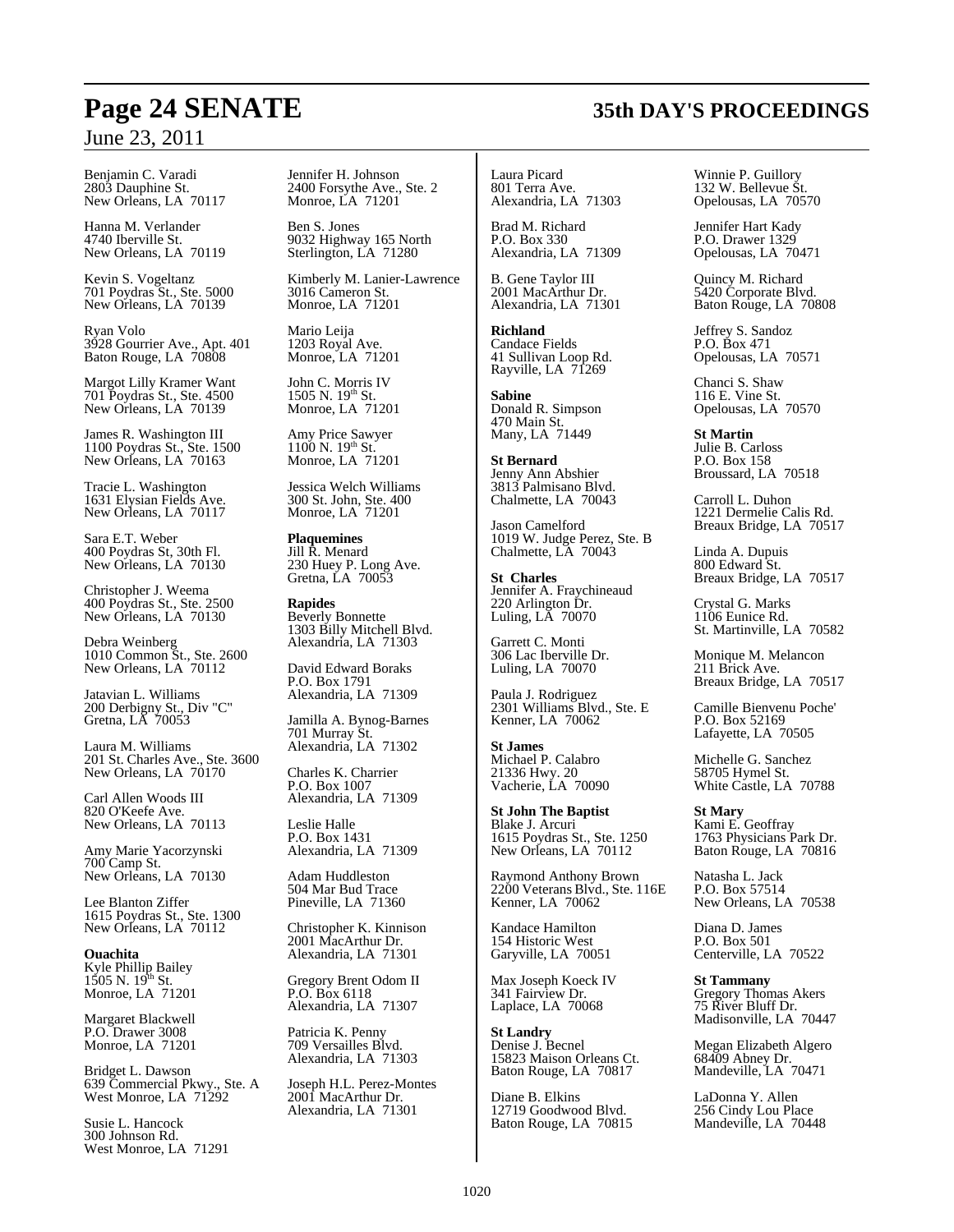## **35th DAY'S PROCEEDINGS Page 25 SENATE**

Jose Luis Barro III<br>601 Poydras St., 12<sup>th</sup> Fl. New Orleans, LA 70130

Patty S. Battard 3421 Causeway Blvd., Ste. 404 Metairie, LA 70002

Ardney J. Boland III 600 S. Maestri Place, Ste. 947 New Orleans, LA 70130

Gary M. Bougere 220 Fountains Park Blvd. Mandeville, LA 70448

Angela M. Boyer 3218 Roman St. Metairie, LA 70001

Shannon M. Cambridge 1680 Old Spanish Trail Slidell, LA^70458

Margaret E. Carriere P.O. Box 4179 Covington, LA 70434

Diana Carroll 321 N. Vermont, Ste. 206 Covington, LA 70433

Candace Cenac Chauvin 101 Derbigny St. Gretna, LA 70053

Callie Comeaux 144 Foutain Dr. Slidell, LA 70458

Cynthia L. Darce' 201 St. Charles Ave., Ste. 3815 New Orleans, LA 70170

Crystal E. Domreis 1100 Poydras St., Ste. 2700 New Orleans, LA 70163

Brian A. Dragon 1361 Corporate Blvd. Slidell, LA 70458

Fortune A. Dugan Jr. 2895 Hwy 190, Ste. 213 Mandeville, LA 70471

Brent E. Durham 6230 Perkins Rd., Ste. A Baton Rouge, LA 70808

Ann E. Duvic 384 Voters Rd. Slidell, LA 70460

Kevin M. Edler 2895 Hwy 190, Ste. 219 Mandeville, LA 70471

Lisa Ross Eidson 907 Rue Rochelle Slidell, LA 70458

Ashley M. Flick 506 E. Rutland St. Covington, LA 70433 Jeffrey Gennusa 4405 North I-10 Svc. Rd., Ste. 200 Metairie, LA 70006

Janice G. Gonzales 1909 Jeanfreau Dr. St. Bernard, LA 70085

Bianca V. Guillot 446 J.J. Ln. Covington, LA 70433

Deanna J. Hamilton-Lamz 636 Gause Blvd., Ste. 303 Slidell, LA 70458

Eliska E. Juarez 1106 Girod St. Mandeville, LA 70448

John Laudun 1501 Gause Blvd., Ste. 8 Slidell, LA 70458

Shannon M. Livermore 122 Village St. Slidell, LA 70458

Rhea P. Loney 207 E. Gibson St. Covington, LA 70433

Marcus Damian Marinello 133 N. Theard St. Covington, LA 70433

Jeffrey E. McDonald 3900 N. Causeway Blvd., Ste. 1450 Metairie, LA 70471

Karen Sarradet McInnis 1978 N. Hwy., 190, Ste. B Covington, LA 70433

Joseph Mark Miller 400 Mariner's Plaza, Ste. 401 Mandeville, LA 70448

Dreama Murphy 80111 Dreamland Ct. Folsom, LA 70437

Lauren K. Navarre 1217 Florida St. Mandeville, LA 70448

Natalie J. Parria 1100 Poydras St., Ste. 2700 New Orleans, LA 70163

Maryanna Penton 209 Hoppen Place Bogalusa, LA 70427

Debra H. Pertuis 80100 Redhawk Ln. Bush, LA 70431

Elisa C. Reeves 381 Hwy 21, Ste. 205 Madisonville, LA 70447

Keith R. Reynolds 408 Northpark Blvd Covington, LA 70433 Timothy R. Richardson 1615 Poydras St., Ste. 1250 New Orleans, LA 70112

Brian D. Saucier 219 Intrepid Slidell, LA 70458

David Joseph Schexnaydre 68031 Capital Trace Row Mandeville, LA 70471

Thomas S. Schneidau 827 West 22nd Ave. Covington, LA 70433

Sharry R. Scott 400 Poydras St., Ste. 1600 New Orleans, LA 70130

D. Erin Thomas 224 Balckfin Cove Slidell, LA 70458

Lisa C. West 82052 Charles Kelly Rd. Bush, LA 70431

Sue Blouin Wild 709 Girod St. Mandeville, LA 70448

**Tangipahoa** Donald Stephen Brouillette Jr. P.O. Box 5350 Covington, LA 70434

Cheryl S. Davis 42761 Robinwood Dr. Hammond, LA 70403

Waldon M. Hingle III 220 Gause Blvd. Slidell, LA 70458

Conrad C. Rolling 900 W. Thomas St. Hammond, LA 70401

**Terrebonne** Sye J. Broussard 7731 Park Ave. Houma, LA 70364

Jackie E. Dove P.O. Box 2817 Houma, LA 70361

Byron Hutchinson 1340 W. Tunnel Blvd., Ste. 318 Houma, LA 70360

Michael Vo 120 Malibou Blvd. Houma, LA 70364

**Union** Steve E. Thomas 335 Albert Smith Rd. Farmerville, LA 71241

# June 23, 2011

**Vermilion**

Tracy Davenport-McGraw P.O. Box 931 Rayne, LA 70578

Justin T. Merritt 120 North Cushing Ave. Kaplan, LA 70548

Brandon K. Thibodeaux 3201 Knight St., Apt. 2602 Shreveport, LA 71105

Robert Bernard Vincent 405 N. Gin St. Erath, LA 70533

**Vernon** Josie Beets 7090 Alabama St. Fort Polk, LA 71459

Donald G. Hammons 11981 Lake Charles Hwy. Leesville, LA 71446

**West Baton Rouge** Chris D. Billings P.O. Box 3197 Baton Rouge, LA 70821

Travis J. Denicola 2590 Lafiton Ln. Port Allen, LA 70767

Nicole E. Landry 6234 Deanna Ave. Brusly, LA 70719

**West Feliciana** Jill R. Carter P.O. Box 1363 St. Francisville, LA 70775

Kellye F. Cornette P.O. Box 881 St. Francisville, LA 70775

Stewart Bass Hughes P.O. Box 610 St. Francisville, LA 70775

**Winn** Sheila A. Treadway 15719 Hwy 126 Saline, LA 71070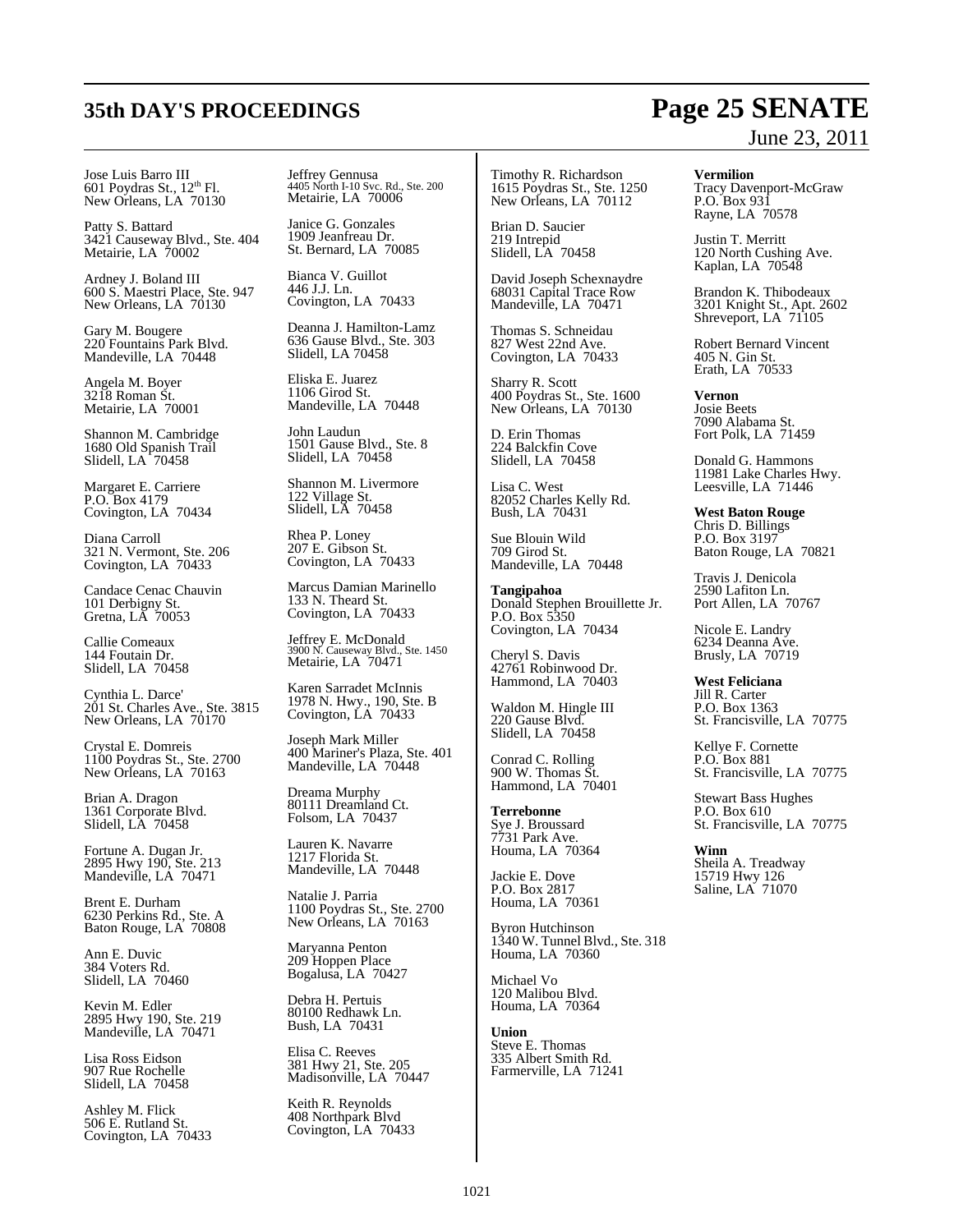### **Motion to Confirm**

Senator Kostelka moved to confirm the notaries on the above list who were reported by the Committee on Senate and Governmental Affairs and recommended for confirmation.

#### **ROLL CALL**

The roll was called with the following result:

#### YEAS

| Gautreaux   | Morrish       |
|-------------|---------------|
| Guillory    | Murray        |
| Jackson     | <b>Nevers</b> |
| Kostelka    | Perry         |
| LaFleur     | Peterson      |
|             | Ouinn         |
| Marionneaux | Riser         |
| Martiny     | Shaw          |
| McPherson   | Smith         |
| Michot      | Thompson      |
| Mills       | Walsworth     |
| Morrell     | Willard-Lewis |
|             |               |
| <b>NAYS</b> |               |
|             | Long          |

Total - 0

### $\overline{A}$

| Amedee    | Heitmeier | Mount |
|-----------|-----------|-------|
| Total - 3 |           |       |

The Chair declared the people on the above list were confirmed.

#### **REPORT OF COMMITTEE ON**

#### **SENATE AND GOVERNMENTAL AFFAIRS**

Senator Robert W. Kostelka, Chairman on behalf of the Committee on Senate and Governmental Affairs, submitted the following report:

#### June 23, 2011

To the President and Members of the Senate:

I am directed by your Committee on Senate and Governmental Affairs to submit the following report.

The committee recommends that the following appointees be confirmed:

Addictive Disorder Regulatory Authority **Cataldie, Louis**  6038 Jefferson Hwy. Baton Rouge, LA 70806

**Smith, Marilyn J.** 3266 Keithville-Kingston Rd. Keithville, LA 71047

**Williams, Bernadine J.** 3148 Touchwood Dr. Harvey, LA 70058

Administration, Division of **Brady, Mark A.** 1201 N. Third St., Ste. 7-210 Baton Rouge, LA 70802

### **Page 26 SENATE 35th DAY'S PROCEEDINGS**

**Rainwater, Paul W.** P. O. Box 94095 Baton Rouge, LA 70804

Amite River Basin Drainage and Water Conservation District, Board of Commissioners for the **Saucier, Randolph J.** 6643 Bryce Canyon Dr. Central, LA 70739

Animal Health, Louisiana Board of **Tauzin, Chris** 1013 Dean Leblanc Rd. Breaux Bridge, LA 70517

Atchafalaya Basin Levee District, Board of Commissioners of **Chustz, Cory M.** 572 Kentucky Ave Port Allen, LA 70767

Auctioneers Licensing Board, Louisiana **Little, Ewell L.** 16287 Tigerbend Rd. Baton Rouge, LA 70817

**Sims, James M.** 341 Wildwood Acres Dr. Farmerville, LA 71241

Barber Examiners, Board of **Villeneuve, Rebecca G.** 8512 Landau Dr. Baton Rouge, LA 70817

Baton Rouge Port Commission, Greater **Bohach, Donald** 12555 Ronaldson Rd. Baton Rouge, LA 70807

Battle of New Orleans Bicentennial Commission **Joiner, Gary D.** 1 University Place Shreveport, LA 71115

**Moore, Wm. Henson III** 3109 East Lakeshore Dr. Baton Rouge, LA 70808

Bayou D'Arbonne Lake Watershed District, Board of Commissioners

of the **Cagle, Stephen W.** 9365 Hwy. 2 Farmerville, LA 71241

**Hogan, Larry D. "Don"**  406 Tremont Ruston, LA 71270

**Rainer, Marvin "Joe"** 179 Stow Creek Rd. Ruston, LA 71270

Bicentennial Commission, Louisiana **Duplechain, Rhyn L.** 1821 Alonzo St. Opelousas, LA 70570

**Stall, Gaspar "Buddy"** 4508 St. Mary St. Metairie, LA 70006

**Villere, Roger F. Jr.** 838 Aurora Ave. Metairie, LA 70005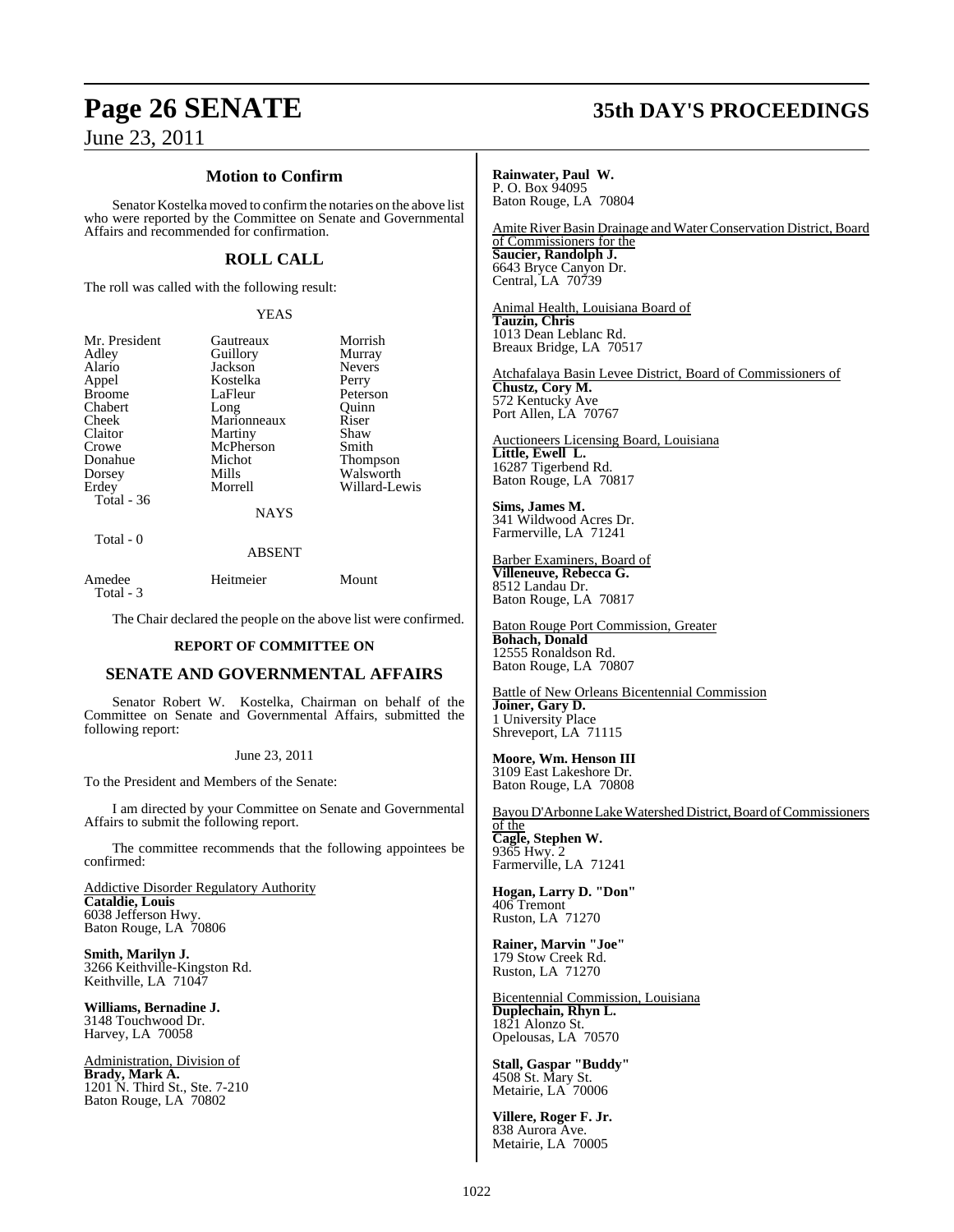### **35th DAY'S PROCEEDINGS Page 27 SENATE**

# June 23, 2011

Boll Weevil Eradication Commission **Guthrie, William "Ben"** P. O. Box 238 Newellton, LA 71357

Bossier Levee District, Board of Commissioners of the **Loftin, Kenneth A.** 169 Loftin Rd. Elm Grove, LA 71051

**Rabb, James L. "Jim"**  457 Cane Bend Dr. Haughton, LA 71037

Broadband Advisory Council **Perez, Sonia A.** 365 Canal St., Bldg. 3000 New Orleans, LA 70130

Capital Area Groundwater Conservation District, Board of Commissioners for the **Argrave, Melvin "Trey" III** 17045 Acadia Way Prairieville, LA 70769

**Bolourchi, Zahir "Bo"** P. O. Box 94245 Baton Rouge, LA 70804

**Hebert, Joseph C. "Joey"** P. O. Box 430 Zachary, LA 70791

**Jennings, John** 10428 Tunica Trace St. Francisville, LA 70775

**Walton, Mark E.** 5938 Gettysburg Dr. Baton Rouge, LA 70817

**Westra, John V.** 2335 Oleander St. Baton Rouge, LA 70806

Capital Area Human Services District **King, Victoria T.** 3151 Morning Glory Ave. Baton Rouge, LA 70808

Children and Family Services, Department of **Fair, Denise** 1525 Fairfield Ave., Room 850 Shreveport, LA 71101

**Howze, Richard** P. O. Box 3776 Baton Rouge, LA 70821

**Johnson, Ruth** P. O. Box 3776 Baton Rouge, LA 70821

**Villemarette, Brent A.** P.O. Box 3776 Baton Rouge, LA 70821

Children's Cabinet Advisory Board **Dodd, Kim M.** P. O. Box 94095 Baton Rouge, LA 70804

**Fair, Denise** 1525 Fairfield Ave., Room 850 Shreveport, LA 71101

**Gregory, Don C.** P.O. Box 91030 Baton Rouge, LA 70821

**Hassenboehler, Lyn** P. O. Box 800 Prairieville, LA 70769

**Kenny, Julia A.** OCDD, P. O. Box 3117, Bin 21 Baton Rouge, LA 70821

**Martin, Janie W.** P. O. Box 65047 Baton Rouge, LA 70896

**Smith, Christie Lynn** P. O. Box 1509 Baton Rouge, LA 70821

**Villemarette, Brent A.** P.O. Box 3776 Baton Rouge, LA 70821

Children's Cabinet, Louisiana **Simpson, Tiffany** P. O. Box 94004 Baton Rouge, LA 70804

Chiropractic Examiners, Louisiana Board of **Barczyk, David J.** 204 Petroleum Dr. Lafayette, LA 70508

**Cavanaugh, Michael R.** 105 Independence Blvd. # 3 Lafayette, LA 70506

Citizens Property Insurance Corporation Board of Directors, Louisiana **Bosse, Fred C.** 5800 Courtyard Dr. # 8 Austin, TX 78731

**Carlisle, Jerry D.** 507 Nashville Ave. New Orleans, LA 70115

Coastal Protection, Restoration and Conservation, Governor's Advisory Commission on **Cresson, David A.** 938 Steele Blvd. Baton Rouge, LA 70806

**Hall, H. Dale** 1 Waterfowl Way Memphis, TN 38120

Contractors, State Licensing Board for **Badeaux, Lloyd "Chip" J.** 917 Jackson St. Thibodaux, LA 70301

Cosmetology, Louisiana Board of **Weber, Ira J.** 1408 Pecan Ave. Metairie, LA 70001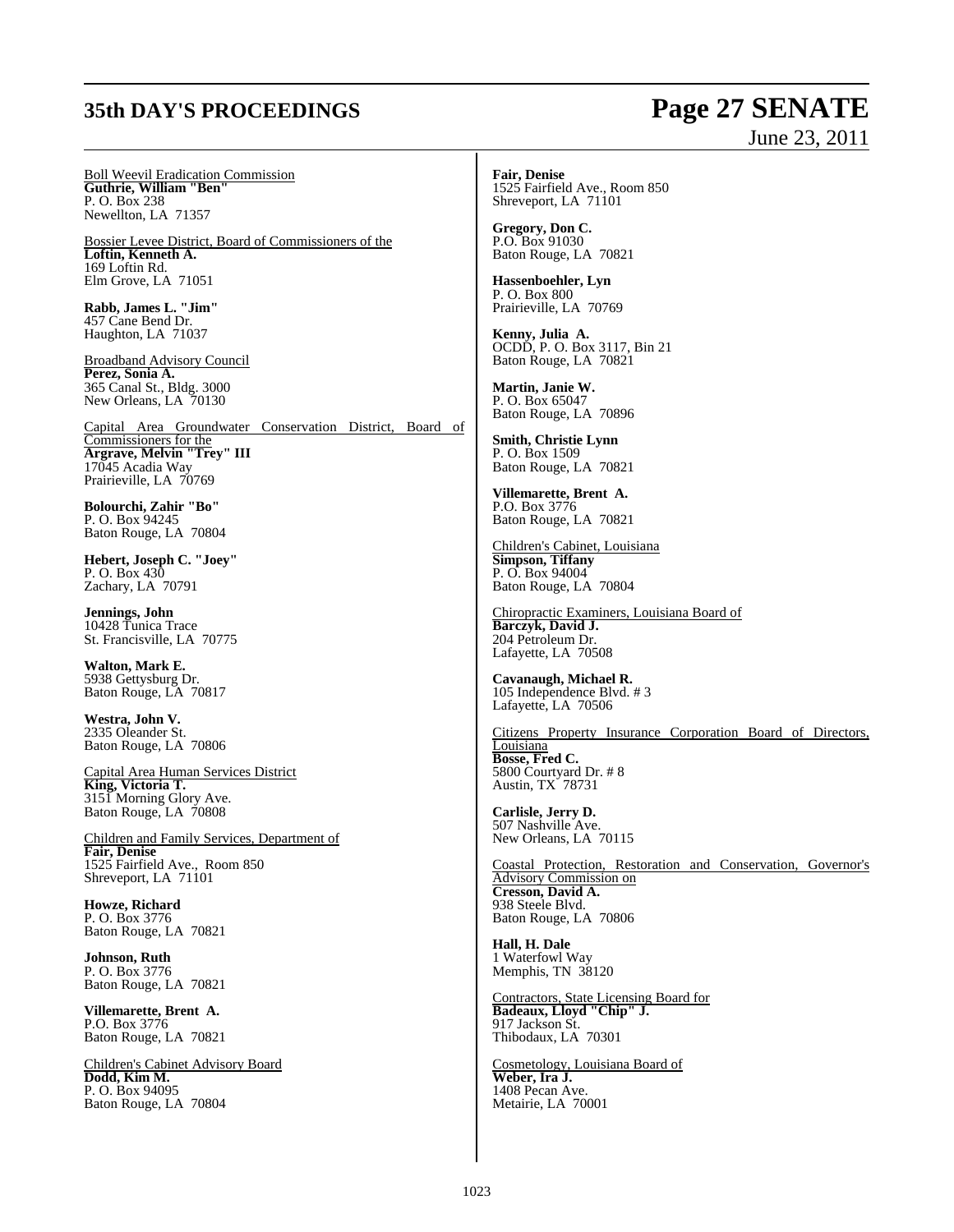## **Page 28 SENATE 35th DAY'S PROCEEDINGS**

Council for the Development of French in Louisiana (CODOFIL) **Ancelet, Barry J.** 

151 Rue Des Babineaux Scott, LA 70583

**Arceneaux, William "Bill"** 7733 Perkins Rd. Baton Rouge, LA 70810

**Billiot, Jamie** 231 Coast Guard Rd., Unit A Dulac, LA 70353

**Boudreaux, Nicole** 1057 Dudley Menard Rd. Broussard, LA 70518

**Broussard, Michelle Haj** P. O. Box 92300 Lake Charles, LA 70609

**Goudeau, Christian M.** 407 North Market St. Opelousas, LA 70570

**Gustin, Philippe J.** 735 Jefferson St. Lafayette, LA 70501

**Hammatt, Terri** Dept. of Ed., P. O. Box 94064 Baton Rouge, LA 70804

**Hernandez, John A. Jr.** P. O. Box 544 Grand Coteau, LA 70541

**Joubert, Joseph Ulysses** 3326 Walnut Dr. Opelousas, LA 70570

**Klingler, Thomas A.** Tulane Dept of French, 311 Newcomb New Orleans, LA 70118

**Kress, Dana Alan** P. O. Box 41188 Centenary College Shreveport, LA 71134

**Labat, Jacqueline B.** 3015 Broussard St. Baton Rouge, LA 70808

**Lafayette, Robert** 13536 Mosher Court Baton Rouge, LA 70810

**LaFleur, Amanda** 205 Pickwick Lafayette, LA 70503

**Marcantel, David E.** P. O. Box 1366 Jennings, LA 70546

**Michot, Ashlee W.** 1242 Thomassee Rd. Arnaudville, LA 70512

**Perrin, Warren A.** P. O. Box 53597 Lafayette, LA 70505 **Richard, Zachary** 802 Cayret St.

Scott, LA 70583

**Smith, Brooke** 1300 Perdido St., Ste. 2E04 New Orleans, LA 70112

**Zaunbrecher, Anthony "Tony"** P. O. Box 27 Hayes, LA 70646

Crab Task Force **Britt, Carl F. Jr.** 101 Everest Dr. Slidell, LA 70458

Crescent City Connection Oversight Authority **Gallagher, Skip** 516 Belleville St. New Orleans, LA 70114

Culture, Recreation and Tourism, Department of **Breaux, Pamela A.** P. O. Box 94361 Baton Rouge, LA 70804

**Davis, Charles "Randy" R.**  P. O. Box 44243 Baton Rouge, LA 70804

D.A.R.E. Advisory Board **Hebert, David J.** P. O. Box 1250 Cameron, LA 70631

**Knaps, Mike R.** 1320 Alabama St. Baker, LA 70714

Dairy Industry Promotion Board **Fisher, Donald B.** 1208 Hwy. 172 Keatchie, LA 71046

**Sharkey, Robert M. Jr.** 1199 Hwy. 10 Greensburg, LA 70441

Dairy Stabilization Board **Davis, Ford "Kennon"** 107 Blue Heron Dr. Mandeville, LA 70471

Deaf, Louisiana Commission for the **Burris, Hugh "Brandon"** Ofc of Disab Aff, P. O. Box 94004 Baton Rouge, LA 70804

Dentistry, Louisiana State Board of **Baudean, Aubrey A. Jr.** 2446 Barataria Blvd., Ste. C Marrero, LA 70072

**Cassidy, Patricia H.** 414 East Plaquemine St. Jennings, LA 70546

**Mayer, Russell P.** 910 West Thomas St. Hammond, LA 70401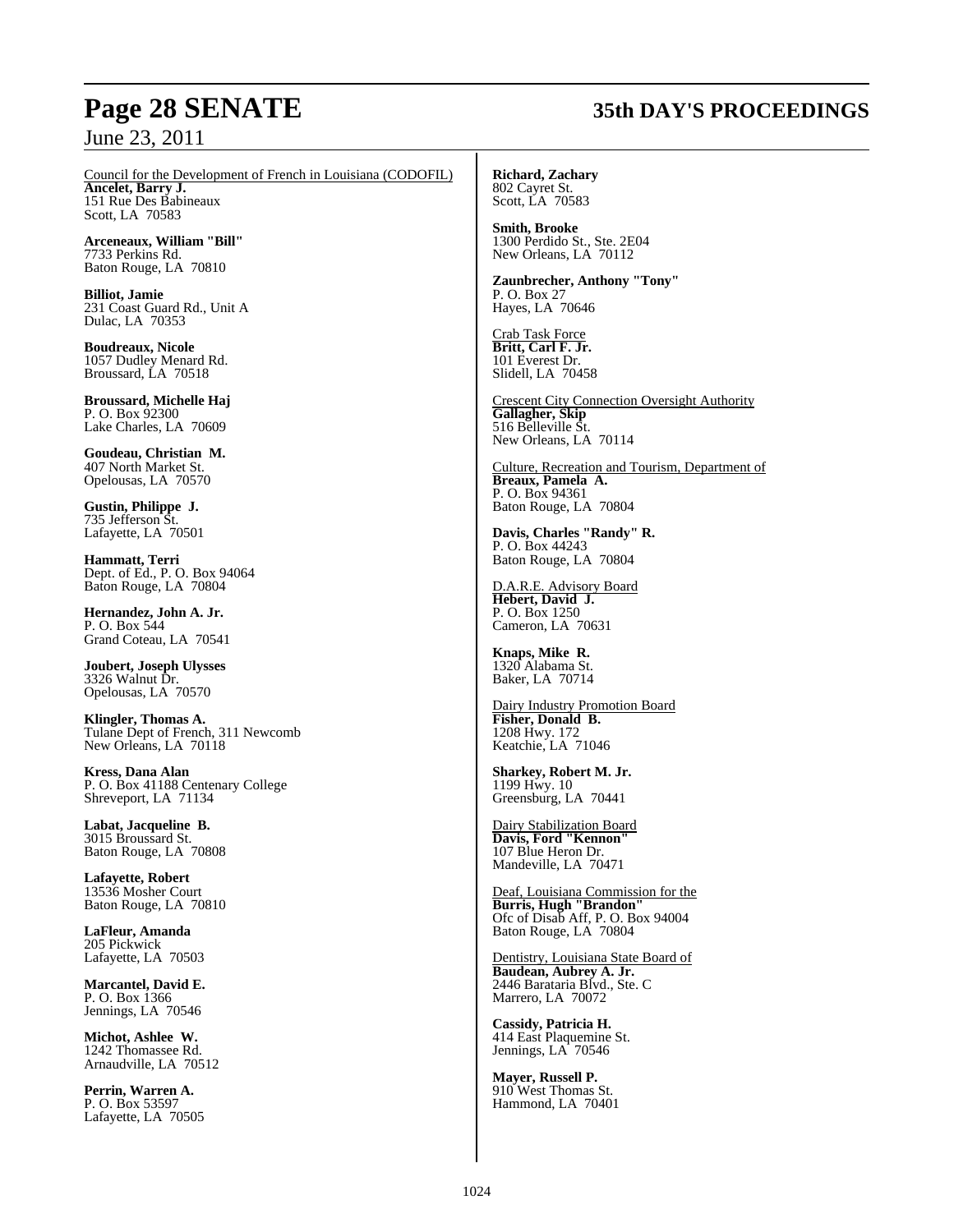### **Melancon, David L.**

102 Mystic Blvd. Houma, LA 70360

Developmental Disabilities Council, Louisiana **Cosse', Brenda L.** P.O. Box 3045 Slidell, LA 70459

**Gregory, Don C.** P.O. Box 91030 Baton Rouge, LA 70821

**Kenny, Julia A.** OCDD, P. O. Box 3117, Bin 21 Baton Rouge, LA 70821

**Martin, Mark S.** P.O. Box 91297 Baton Rouge, LA 70821

**Octave, Michelle** P.O. Box 61 Baton Rouge, LA 70821

**Yazbeck, Stephen A.** 127 Robinhood Rd. Covington, LA 70433

Dietetics and Nutrition, Louisiana State Board of Examiners in **Doxey, Teena Bromell** 2808 Foxxwood Dr. Ruston, LA 71270

**Fontenot, Beth** 7435 Dewberry Lane Lake Charles, LA 70605

**Latham, Jeanine S.** 3920 Uri St Metairie, LA 70002

DWI-Vehicular Homicide, Governor's Task Force on **Amedee, Lee "Jody"** 2109 S. Burnside, Ste. A Gonzales, LA 70737

Education Estimating Conference **Palmieri, Stafford** P.O. Box 94004 Baton Rouge, LA 70804

Education, Department of **Bendily, Erin** P.O. Box 94064 Baton Rouge, LA 70804

**Ferreyra, Guillermo** P. O. Box 94064 Baton Rouge, LA 70804

**Laster, Kerry** P. O. Box 94064 Baton Rouge, LA 70804

**Martin, Rayne** P. O. Box 94064 Baton Rouge, LA 70804

**Schum, Debbie** P. O. Box 94064 Baton Rouge, LA 70804

### **35th DAY'S PROCEEDINGS Page 29 SENATE** June 23, 2011

Educational Television Authority, Louisiana (LETA) **Goudeau, Christian M.** 407 North Market St. Opelousas, LA 70570

**Kliebert, Kathy Hawkins** P. O. Box 629 Baton Rouge, LA 70821

**Purcell, James "Jim"** P. O. Box 3677 Baton Rouge, LA 70821

Embalmers and Funeral Directors, La. State Board of **Sanders, Patrick H.** 137 East 31st St. Reserve, LA 70084

Emergency Medical Services Certification Commission, Louisiana **Brankline, Robert J. Jr.** 3711 Kerry Circle Sulphur, LA 70663

**Doiron, Michael R.** 9224 Hwy 165 Woodworth, LA 71485

**Greco, Leslie K.** 217 Farmington Dr. Lafayette, LA 70503

**Johnson, Jonathan P.** 9430 Pitch Pine Dr. Shreveport, LA 71118

**Rousseau, Kenneth H. Jr.** P.O. Box 203 Luling, LA 70070

Emergency Medical Services for Children Advisory Council **Gastanaduy, Martha Mariella** 5607 Prytania St., Apt. E New Orleans, LA 70115

Emergency Response Network Board, Louisiana (LERN) **Breaux, Patrick C.** 1514 Jefferson Hwy., 3rd. Floor New Orleans, LA 70121

**Gaines, Kenneth J.** 1134D S. Clearview Pkwy., PMB 287 New Orleans, LA 70123

**Hunt, John P. III** 1542 Tulane Ave, LSUHSC Dpt. Surgery New Orleans, LA 70112

**Le Blanc, Danita** OBH, P. O. Box 4049, Bin 12 Baton Rouge, LA 70821

**Noble, John W. Jr.** 501 S. Ryan Lake Charles, LA 70601

**Sittig, Kevin M.** 1501 Kings Hwy. Shreveport, LA 71130

**Varnado, Carl "Jack" Jr.** 510 E. Boston St., Ste. 200 Covington, LA 70433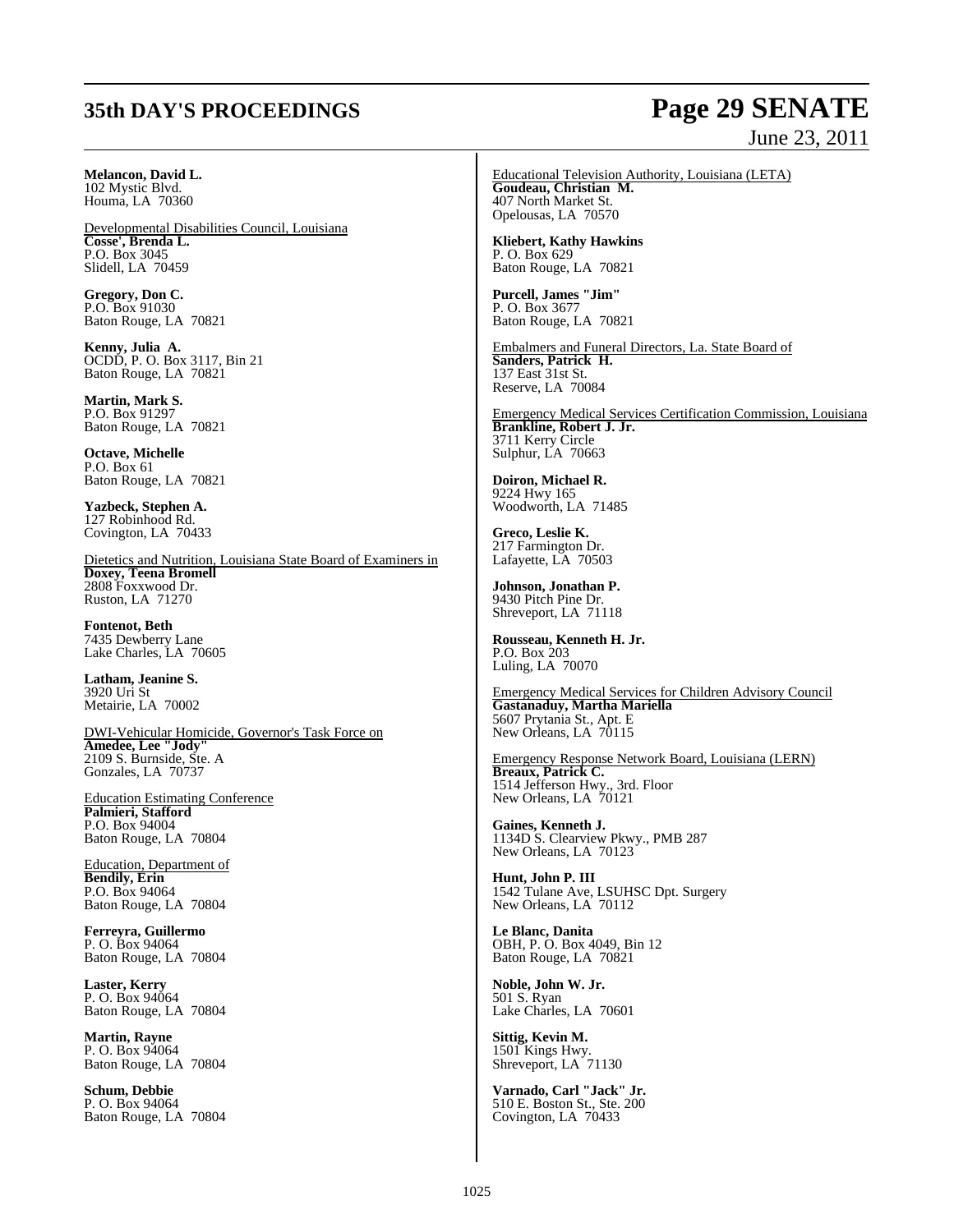## **Page 30 SENATE 35th DAY'S PROCEEDINGS**

**Whitty, Kristin K.** 1375 Charmaine Ave Baton Rouge, LA 70806

**Wroten, Christopher W.** 1705 South Morrison Hammond, LA 70403

**Zembo, Michele M.** 1430 Tulane Ave., SL-77 New Orleans, LA 70112

Employment Security Board of Review **Berthelot, Gloria A.** 9173 West Hwy. 936 St. Amant, LA 70774

**Bourgeois, Arthur Gerald** 13336 Bourgeois Rd. Gonzales, LA 70737

**Mitchell, Brenda L.** 5335 Baccich St New Orleans, LA 70122

**Sevario, Joseph A. III** 17147 Oak Trace Prairieville, LA 70769

Environmental Education Commission **Bhatnagar, Deepak** 1100 Robert E. Lee Blvd. New Orleans, LA 70124

Environmental Quality, Department of **Nolan, Cheryl Sonnier** P. O. Box 4312 Baton Rouge, LA 70821

**Phillips, Sam** P. O. Box 4313 Baton Rouge, LA 70821

Ethics, Board of **Backhaus, Terry D.** P. O. Box 1107 Lake Charles, LA 70602

**Blewer, Julia E.** 509 Market St., Ste. 1000 Shreveport, LA 71101

**Schneider, Scott D.** 300 Gibson Hall, 6823 St. Charles Ave. New Orleans, LA 70118

Feed, Fertilizer, and Agricultural Liming Commission **Williams, David W.** 74219 Hwy. 1054 Kentwood, LA 70444

Fire Prevention Board of Review, Louisiana **Cutrer, Bruce E.** P.O. Box 1221 Amite, LA 70422

**Halphen, Samuel J "Sammy "Jr.** 4060 Woodway Dr. Benton, LA 71006

Fireman's Supplemental Pay Board **Cotten, Dan J.** P. O. Box 538 Blanchard, LA 71009

**Price, Ozias Jr.** P. O. Box 13591 Alexandria, LA 71315

**Robichaux, Roy A. Jr.** 12534 Hwy. 11 Belle Chasse, LA 70037

**Ruiz, Brien** 14368 Riverlake Dr. Covington, LA 70435

**Schillace, Ronald J. "Ronnie"** 15484 West Club Deluxe Hammond, LA 70403

Fluoridation Advisory Board **Brasher, Richard R.**  1400 Metro Dr., Ste. A Alexandria, LA 71301

**Cosse, Christopher C.** 230 Carroll St. Shreveport, LA 71105

**Farrar, Suzanne K.** 3745 Lake Kristin Dr. Gretna, LA 70056

**Foy, Charles B.** P. O. Box 10 Madisonville, LA 70447

**Gaudet, Noelle "Paige"** 221 Wimbleton St. Houma, LA 70360

**Grimball, Roger G. Jr.** 910 Beglis Pkwy. Sulphur, LA 70663

**Little, John T.** 8629 Hwy. 17 Winnsboro, LA 71295

**Richard, Cyril "CJ" Jr.** P. O. Box 459 Walker, LA 70785

**Taylor, John F.** 7 Rue Aline Crowley, LA 70526

Folklife Commission, Louisiana **Hobson-Morris, Nicole** 1051 N. 3rd St., Ste. 402 Baton Rouge, LA 70802

**LaFonta, Dana** P. O. Box 44247 Baton Rouge, LA 70804

Forestry Commission, Louisiana **Meiners, Tina M.** 1037 Sam Houston Jones Parkway Lake Charles, LA 70611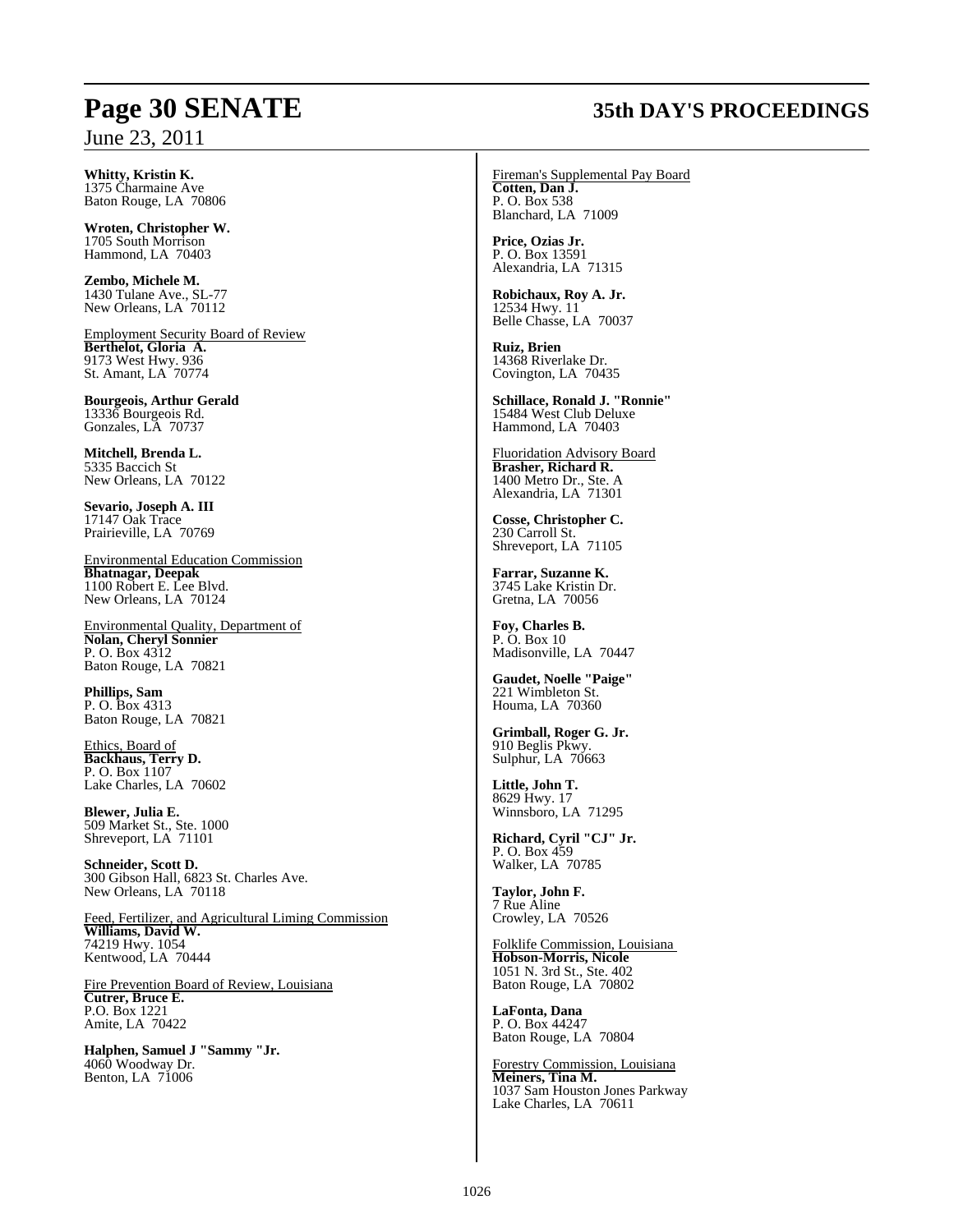## **35th DAY'S PROCEEDINGS Page 31 SENATE**

# June 23, 2011

Funding Review Panel **Gillott, Christopher "Chris" D.** 9325 Pine Cone Court Baton Rouge, LA 70809

**Procopio, Steven** 1201 North 3rd St., Ste. 7-210 Baton Rouge, LA 70802

Gaming Control Board, Louisiana **Noonan, Denise H.** 720 Lafayette St. Gretna, LA 70053

Global Trade-Based Economic Development Strategies, Senate Task Force on **Adcock, Jackie W.** P. O. Box 7972 Shreveport, LA 71137

**Long, Michael D.** 5200 Nelson Rd. # 1107 Lake Charles, LA 70605

**Thomas, Rina** P.O. Box 94004 Baton Rouge, LA 70804

Governor, Office of the **Manuel, Martha** P.O. Box 61 Baton Rouge, LA 70821

**Nichols, Kristy H.** P. O. Box 94004 Baton Rouge, LA 70821

Greater New Orleans Expressway Commission **Ravannack, James Edward** 3233 Florida Ave. Kenner, LA 70065

Ground Water Management Advisory Task Force **Clark, Cloyce C. III** P.O. Box 94004 Baton Rouge, LA 70804

Ground Water Resources Commission **Frey, Paul D.** 8982 Darby Ave. Baton Rouge, LA 70806

**McKinney, Ted W.** 1607 Ravine Dr. Ruston, LA 71270

**Owen, Eugene H.** 6141 Overton Dr. Baton Rouge, LA 70808

Group Benefits Policy and Planning Board **Foster, William E.** 118 Carondelet Court Bossier City, LA 71111

Health and Hospitals, Department of **Greenstein, Bruce** P.O. Box 629 Baton Rouge, LA 70821

**Kenny, Julia A.** OCDD, P. O. Box 3117, Bin 21 Baton Rouge, LA 70821

#### **Kliebert, Kathy Hawkins** P. O. Box 629 Baton Rouge, LA 70821

Health Care Commission, Louisiana **Cassidy, Allen W. Jr.** P. O. Box 957 Jennings, LA 70546

**Chugden, Robert J.** 1101 Medical Center Blvd. Marrero, LA 70072

**Martin, Janie W.** P. O. Box 65047 Baton Rouge, LA 70896

Health Works Commission, Louisiana **Hedgcock, Miriam "Mimi"** P.O. Box 94004 Baton Rouge, LA 70804

Hearing Aid Dealers, Louisiana Board for **Sasser, Dianne P.** P. O. Box 1711 West Monroe, LA 71294

Higher Education, Commissioner of **Purcell, James "Jim"** P. O. Box 3677 Baton Rouge, LA 70821

Highway Safety Commission, Louisiana **Bossier, Bryan L. Sr.**  2135 Coulee Crossing Woodworth, LA 71485

Historical Records Advisory Board, Louisiana **Fager, Carrie A.** 9623 W. Inniswold Rd. Baton Rouge, LA 70809

**Foster, Tammy** P.O. Box 419 Many, LA 71449

**Gentry, Judith F.** 1122 Tolson Rd. Lafayette, LA 70508

**Parsons, Brenda B.** 475 Regency Blvd. Shreveport, LA 71106

HIV, AIDS and Hepatitis C Louisiana Commission on **Cullins, Leah S.** 8332 Stoneshire Dr. Baton Rouge, LA 70818

**Eaton, Christina J. Price** 136 S. Roman St. New Orleans, LA 70112

**Krutz, Charles Dana** 527 N. Blvd., 4th Floor Baton Rouge, LA 70802

**Melancon, Chris B.** 550 Catholique Rd. Carencro, LA 70520

**Moresco, Enrique** 1401 Lake Ave., Ste. 500 Metairie, LA 70005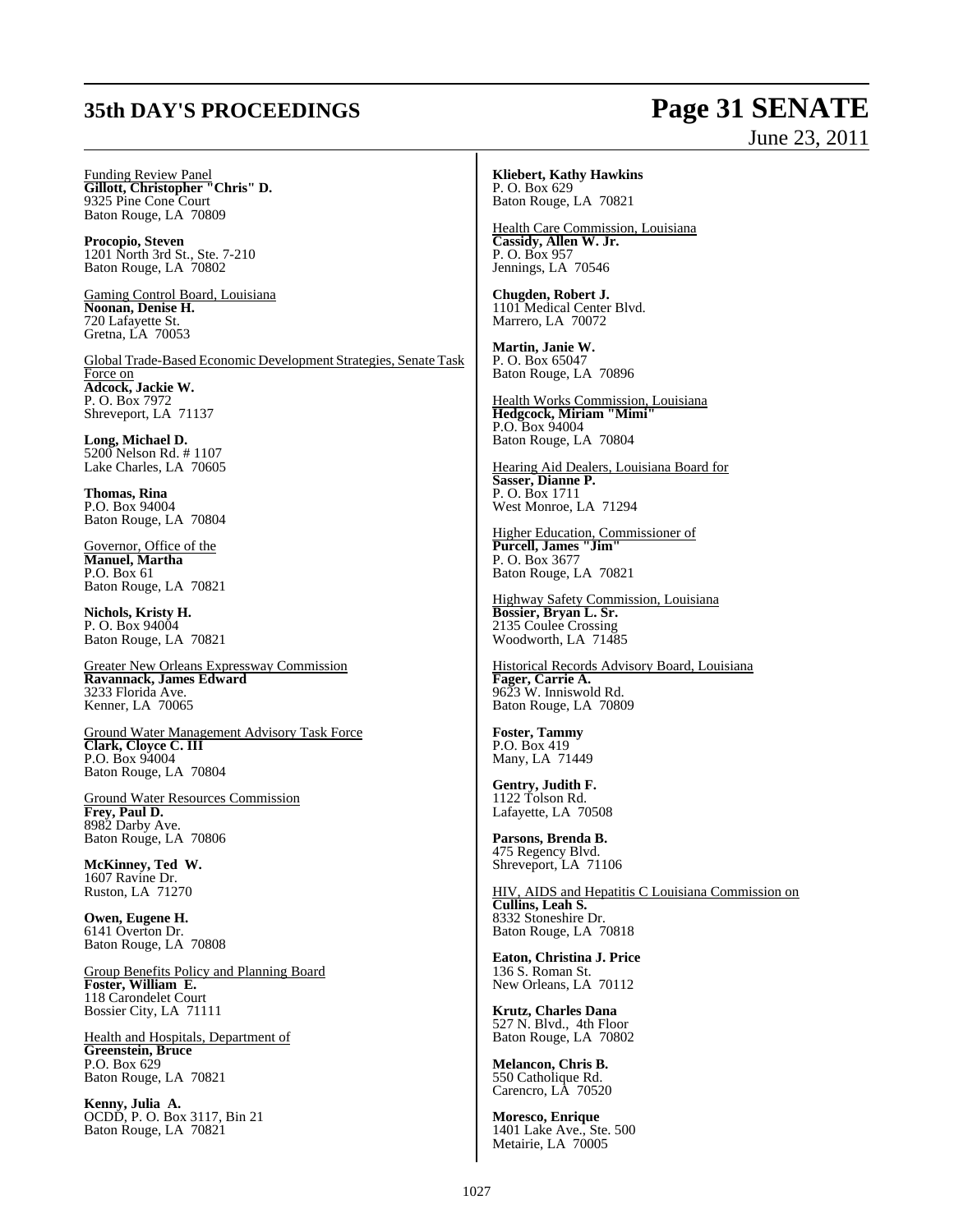**Shellington, Jacqueline R.** 1086 West Tom Stokes Court Baton Rouge, LA 70810

Horticulture Commission of Louisiana **Ruckstuhl, Russell "Rusty" Jr.** 124 Beau Pre Rd. Lafayette, LA 70508

**Tani, Harold** 2801 Tchoupitoulas St. New Orleans, LA 70115

**Wade, Aaron J.** 1752 Hwy. 564 Jonesville, LA 71343

Housing Finance Agency, Louisiana **Thaxton, Frank H. III** 401 Market St., Ste. 1110 Shreveport, LA 71101

Human Rights, Louisiana Commission on **Faulk, Angela K.** 9504 LA Hwy 696 Abbeville, LA 70510

**Littleton, Willie Louis** 3717 Lang St. New Orleans, LA 70131

Iberia Parish Levee, Hurricane, and Conservation District **Gonsoulin, Ronald Joseph** 4804 Jefferson Island New Iberia, LA 70560

**Hebert, Ronald R. Jr.** 10310 East Admiral Doyle Dr. Jeanerette, LA 70544

**Landry, Alfred T.** P.O. Box 531 Loreauville, LA 70552

**Landry, James W.** 457 E. Main St., Ste. 412 New Iberia, LA 70560

**Langlinais, Benson J.** 4701 Railroad Rd. New Iberia, LA 70560

**Minvielle, Frank C.** 2714 1/2 West Main St. Jeanerette, LA 70544

**Patout, William S. III** 3512 J. Patout Burns Rd. Jeanerette, LA 70544

**Saunier, Scott** 612 North Railroad St. Delcambre, LA 70528

**Stein, James** 3 Shadows Bend New Iberia, LA 70563

Information Technology Advisory Board, Louisiana **Cramer, Sarah** P.O. Box 94004 Baton Rouge, LA 70804

## **Page 32 SENATE 35th DAY'S PROCEEDINGS**

Innovation Council, Louisiana **Mangum, Mark "Chris"** 1407 N. 2nd St. Monroe, LA 71201

Insurance, Department of **Bell, Patrick W.** P. O. Box 735 Thibodaux, LA 70302

**Brignac, Susan Denise** P. O. Box 858 Clinton, LA 70722

**Fontenot, Emma L.** P. O. Box 94214 Baton Rouge, LA 70804

Interior Designers, State Board of Examiners of **Hazel, Karen** P.O. Box 8718 Alexandria, LA 71306

**Sawyer, Carolyn Snow** 1015 Wisteria St. Alexandria, LA 71301

**Steinmetz, Deborah S.** 650 Poydras St., Ste. 1425 New Orleans, LA 70130

Interstate Adult Offender Supervision, State Council for **Clark, Cloyce C. III** P.O. Box 94004 Baton Rouge, LA 70804

Judicial Compensation Commission **Blanchard, Mark E.** 870 Lucie Lane Covington, LA 70433

**Jones, Rosalind D.**  141 Desiard, Ste. 315 Monroe, LA 71202

**Stinson, Suzanne Harper** P.O. Box 310 Benton, LA 71006

Juvenile Justice and Delinquency Prevention, Governor's Advisory Board of **Daly, Claire T.** 300 Iberia St., Ste. 200 New Iberia, LA 70560

**Galan, Alberto C.** 4608 Sheryl Lane Lake Charles, LA 70605

Lafitte Area Independent Levee District **Rawle, Frank** 1565 Jean Lafitte Blvd. Lafitte, LA 70067

Lafourche Basin Levee District Board of Commissioners **Sylvain, Warner A.** 392 East 6th St. Edgard, LA 70049

Lake Charles Harbor and Terminal District, Board of Commissioners of **Guillory, Elcie J.**

509 St. Mary St. Lake Charles, LA 70601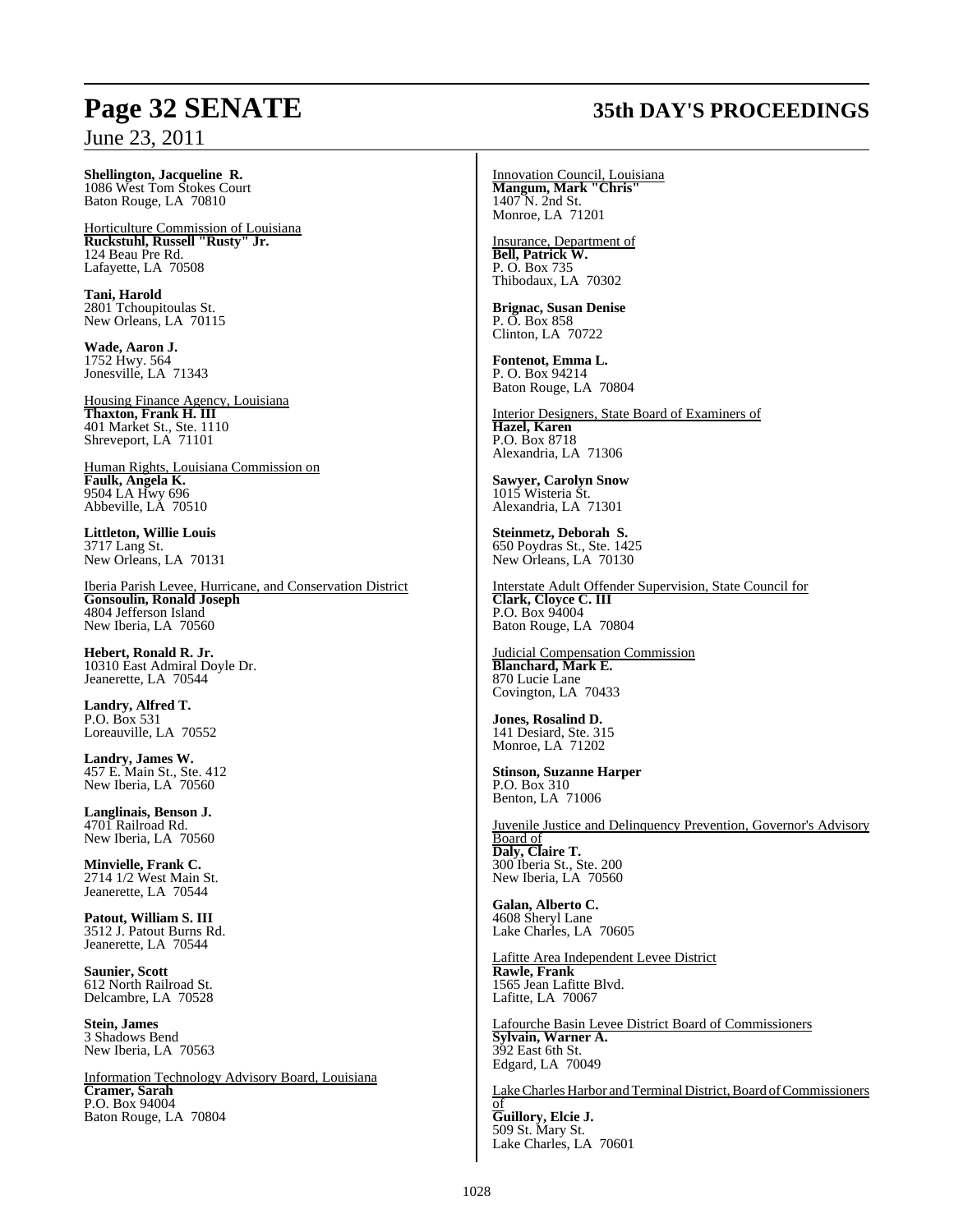## **35th DAY'S PROCEEDINGS Page 33 SENATE**

# June 23, 2011

**LeBlanc, John L.** 948 North Kade Lake Charles, LA 70605

Legal Representation in Child Protection Cases, Task Force on **Simpson, Tiffany** P. O. Box 94004 Baton Rouge, LA 70804

Licensed Professional Counselors Board of Examiners, LA **Allen, Alysius C.** 3543 Harris Dr. Baton Rouge, LA 70816

**Choate, Laura H.** 17724 Crossing Blvd. Baton Rouge, LA 70810

**Cowger, Ernest "Ernie" L. Jr.** 435 Sandefur Dr. Shreveport, LA 71105

**Millhollon, Penny L.** 272 Hanging Moss Trail Shreveport, LA 71106

Licensed Professional VocationalRehabilitation Counselors Board of Examiners, LA **Gutierrez, Linda S.** 13493 Riverlake Dr. Covington, LA 70435

**Walker, Mary C.** P. O. Box 1053 Benton, LA 71006

Life Safety and Property Protection Advisory Board **Brown, Katherine M.** 4745 Argonne St. Metairie, LA 70001

Lottery Corporation, Board of Directors of the Louisiana **Ausberry, Verge S. Jr.** P.O. Box 25095 Baton Rouge, LA 70894

**Doss, Heather L.** P.O. Box 51483 Lafayette, LA 70505

**Reardon, Lisa C.** P.O. Box 761 Oak Grove, LA 71263

**Taylor, James "J.T."** 905 West Main Homer, LA 71040

Louisiana Shrimp Task Force **Abraham, Mark T.** 3935 Ryan St. Lake Charles, LA 70605

**Babin, Daniel "Danny" J.** 5885 Hwy. 311 Houma, LA 70360

**Barisich, George A.** 3413 Don Redden Court Baton Rouge, LA 70820

**Baumer, Kristen Michael** 1552 St. Louis St. New Orleans, LA 70112

**Blanchard, Andrew J.** 175 Gage Court Houma, LA 70364

**Cheramie, Harry J.** P.O. Box 239 Grand Isle, LA 70358

**Cooper, Acy J. Jr.** 42941 Hwy. 23 Venice, LA 70091

**Despaux, Byron** 5107 Andrea Dr. Barataria, LA 70036

**Gibson, Alan A.** P.O. Box 120 Dulac, LA 70353

**Guidry, Clinton P. Jr.** 4241 Jean Lafitte Boulevard Lafitte, LA 70067

**Nacio, Lance M.** 1011 Hwy. 55 Montegut, LA 70377

Louisiana State University and Agricultural and Mechanical College, Board of Supervisors of **Danos, Garret "Hank"** P. O. Box 1460 Larose, LA 70373

**Lasseigne, Raymond J.** P. O. Box 5626 Bossier City, LA 71171

**Mount, Benjamin W.** P. O. Box 3004 Lake Charles, LA 70602

**Yarborough, Robert "Bobby"** P. O. Box 33774 Baton Rouge, LA 70821

Marriage and Family Therapy Advisory Committee **Millhollon, Penny L.** 272 Hanging Moss Trail Shreveport, LA 71106

Marriage and Family, Louisiana Commission on **Andry, Lisa V.** P.O. Box 94065 Baton Rouge, LA 70804

**Gehbauer, M. "Peggy"** 87 Avant Garde Kenner, LA 70065

**Helveston, David** 1001 North 23rd St. Baton Rouge, LA 70802

**Simpson, Tiffany** P. O. Box 94004 Baton Rouge, LA 70804

Massage Therapy, Louisiana Board of **Elwood, Tina Cook** 8433 Sleepy Oaks Ave. Baker, LA 70714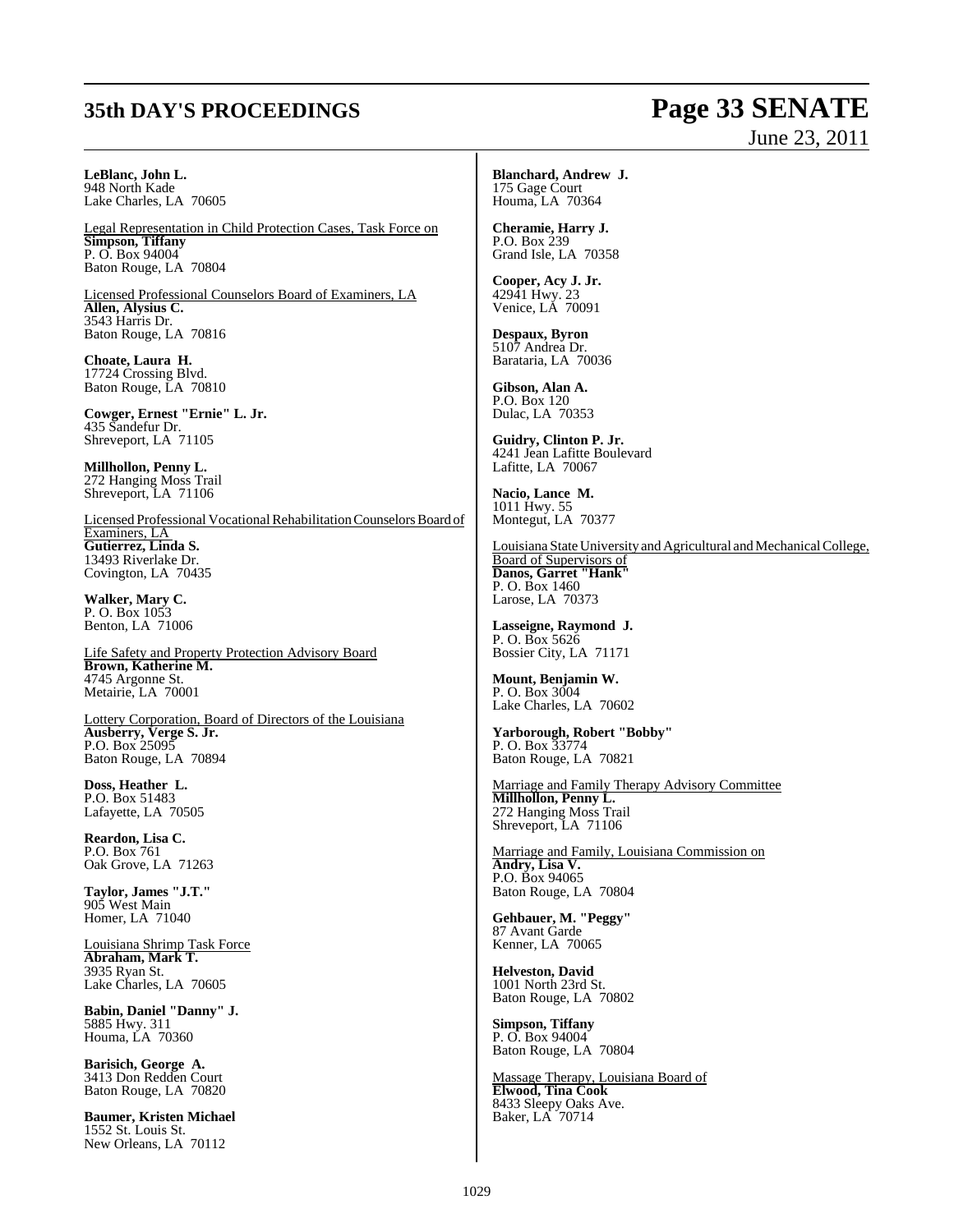## **Page 34 SENATE 35th DAY'S PROCEEDINGS**

**Laseter, Donna G.** 401 Park Ave. Monroe, LA 71201

**Miller, Faith M.** 240 Laurel St., Ste. 101 Baton Rouge, LA 70801

**Syvertsen, Mary D.** 1705 Timberlane Estate Dr. Harvey, LA 70058

Medicaid Pharmaceutical & Therapeutics Committee **Figueroa, Julio E. II** 86 Oriole St. New Orleans, LA 70124

**Miller, Paul E.** 4134 Opelousas Rd. Ville Platte, LA 70586

**Patterson, James C. II** 1501 Kings Hwy. - Psych. Dept. Shreveport, LA 71103

**Pope, J. Rogers** P. O. Box 555 Denham Springs, LA 70727

Military Advisory Board, Governor's **Beebe, Clarence E.** P.O. Box 292 Hornbeck, LA 71439

Morgan City Harbor and Terminal District, Board of Commissioners of **Foret, Joseph J. Jr.** P. O. Box 142 Amelia, LA 70340

**Lodrigue, Duane E.** 104 Brighton Lane Berwick, LA 70342

Motor Vehicle Commission, Louisiana **Hicks, James D.** 100 Woodcrest Dr. Haughton, LA 71037

**Mann, Louis, "Ben" Jr.** 1104 West Bayou Parkway Lafayette, LA 70503

National Register Review Committee, Louisiana **Cook, Philip C.** 2820 Belcara Dr. Ruston, LA 71270

**Michel, Daniel Edmond** 117 East Laurel St. Marksville, LA 71351

**Sykes, John Collins III** 600 North Fourth St. Baton Rouge, LA 70802

Natural Resources, Department of **Angelle, Scott A.** P.O. Box 94396 Baton Rouge, LA 70804

**Harper, Robert "Bob" D.** P. O. Box 94396 Baton Rouge, LA 70804

Naval War Memorial Commission, Louisiana **St. Cyr, Karen K.** P.O. Box 1237 St. Francisville, LA 70775

New Orleans and Baton Rouge Steamship Pilots for the Mississippi River, Board of Examiners **Brown, Willie B. Jr.** 2805 Harvard Ave., Ste. 101 Metairie, LA 70006

**Heitmeier, Robert D.** 1111 Falcon Rd Metairie, LA 70005

**Jackson, Lee A.** 1100 Barbe Dr. Westwego, LA 70094

New Orleans Center for Creative Arts Board of Directors **Bruno, Joseph M.** 1015 South Carrollton Ave. New Orleans, LA 70118

**Randall, Lee W.** 170 Walnut St., Unit 3F New Orleans, LA 70118

**Schenk, Madalyn** 600 Port of New Orleans Place New Orleans, LA 70130

**Werner, Paul H.** 1510 Dufossat St. New Orleans, LA 70115

Non-Flood Protection Asset Management Authority **Baudy, Romona T.** 2109 N. Claiborne Ave. New Orleans, LA 70116

**Bridges, Michael** P. O. Box 94245 Baton Rouge, LA 70802

**Brien, Stanley P.** 90 Dove St. New Orleans, LA 70124

**DeRouen, Patrick D.** 650 Poydras St., Ste. 2230 New Orleans, LA 70130

**Dufrechou, Carlton** 6316 Fontainebleau New Orleans, LA 70125

**Hassinger, Lambert J.** "**Joe**" **Jr.** 701 Poydras St., 40th Floor New Orleans, LA 70139

**Heaton, Wilma** 6508 Spanish Fort Blvd. New Orleans, LA 70124

**Hoffman, William D.** 1019 South Dupre St. New Orleans, LA 70125

**Trask, John B. III** 974 Topaz St. New Orleans, LA 70124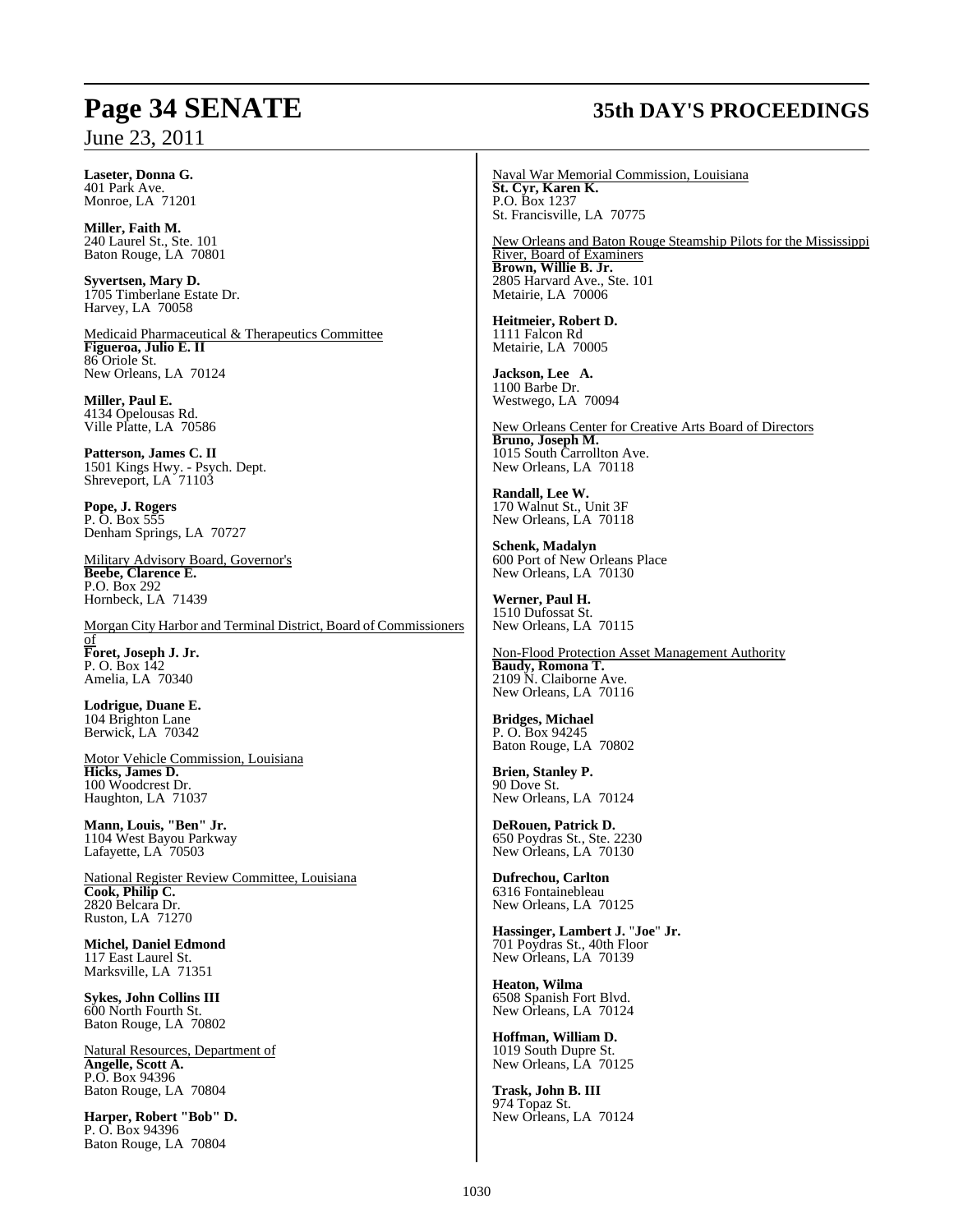## **35th DAY'S PROCEEDINGS Page 35 SENATE**

#### Nursing, Louisiana State Board of **Davis, Nancy L.** 1514 Jefferson Hwy. New Orleans, LA 70065

**Johnson, Patricia R.** 225 West Woodstone Court Baton Rouge, LA 70808

**LaCorte, William St. John** 519 Metairie Rd. # 100 Metairie, LA 70005

Obesity Prevention and Management, LA Council on **Simpson, Tiffany** P. O. Box 94004 Baton Rouge, LA 70804

Office Facilities Corporation **Rainwater, Paul W.** P. O. Box 94095 Baton Rouge, LA 70804

Optometry Examiners, Louisiana State Board of **Roy, Mark J. III** 640 St. Charles St. Thibodaux, LA 70301

Parish Boards of Election Supervisors **Chandler, Jerry W.** 438 Linton Rd. Benton, LA 71006

**Lolley, Sarah H.** 2526 Hwy 4 Jonesboro, LA 71251

**McCall, Norman Francis** P. O. Box 102 Cameron, LA 70631

Parole, Board of **LeDoux, Jerrie Ann** P. O. Box 847 DeRidder, LA 70634

Pharmacy, Louisiana Board of **Burch, Clovis S.** 526 Rives Place Shreveport, LA 71106

**Dartez, Ryan M.** 332 Mill Pond Youngsville, LA 70592

**Indovina, Richard M. Jr.** 1001 Moss Lane River Ridge, LA 70123

**Reed, Pamela G.** 14133 Kimbleton Ave. Baton Rouge, LA 70817

**Simonson, Deborah H.** 5660 Cherlyn Dr. New Orleans, LA 70125

Physical Fitness and Sports, Governor's Council on **Mathews, John Wm. "Bill" Jr.** 5731 Menlo Dr. Baton Rouge, LA 70808

#### Physical Therapy Board, LA **Moreau, Al C. III** 11424 Sullivan Rd., Bldg. C Baton Rouge, LA 70818

Physician Assistants Advisory Committee, LA State Board of Medical Examiners **Trawick, Thomas S. Jr.** One St. Mary Place # 923 Shreveport, LA 71101

Pilotage Fee Commission **Brown, Willie B. III** 2805 Harvard Ave., Ste. 102 Metairie, LA 70006

**Loga, Scott A.** 8712 Hwy. 23 Belle Chasse, LA 70037

**Miller, Michael G.** 4902 Ihles Rd Lake Charles, LA 70605

**Rooney, Michael E.** 2805 Harvard Ave., Ste. 102 Metairie, LA 70006

**Trent, David B.** 4902 Ihles Rd. Lake Charles, LA 70605

Plumbing Board, State **Reiling, Larry M. Sr** 78054 Hwy 1081 Covington, LA 70435

Poet Laureate, State **Kane, Julie E.** 200 Pine St Natchitoches, LA 71457

Pontchartrain Levee District Board of Commissioners **Bosco, Ricky P.** 108 Acadia Lane Destrehan, LA 70047

Prison Enterprises Board **Spalitta, Paul J.** P.O. Box 279 Hammond, LA 70404

Process Technology Advisory Board **Owens, James "Jim" R. Jr.** P. O. Box 94064 Baton Rouge, LA 70804

Professional Engineering and Land Surveying Board, LA **Crosby, Kevin E.** 2000 North 7th St. West Monroe, LA 71291

**Moore, John W. "Billy"** 6520 Tennyson Oaks Lane Alexandria, LA 71301

Psychologists, LA State Board of Examiners of **Culross, Rita R.** 16027 Chantilly Ave. Baton Rouge, LA 70817

**Matthews, Lee H.** 5 Platt Dr. Kenner, LA 70065

June 23, 2011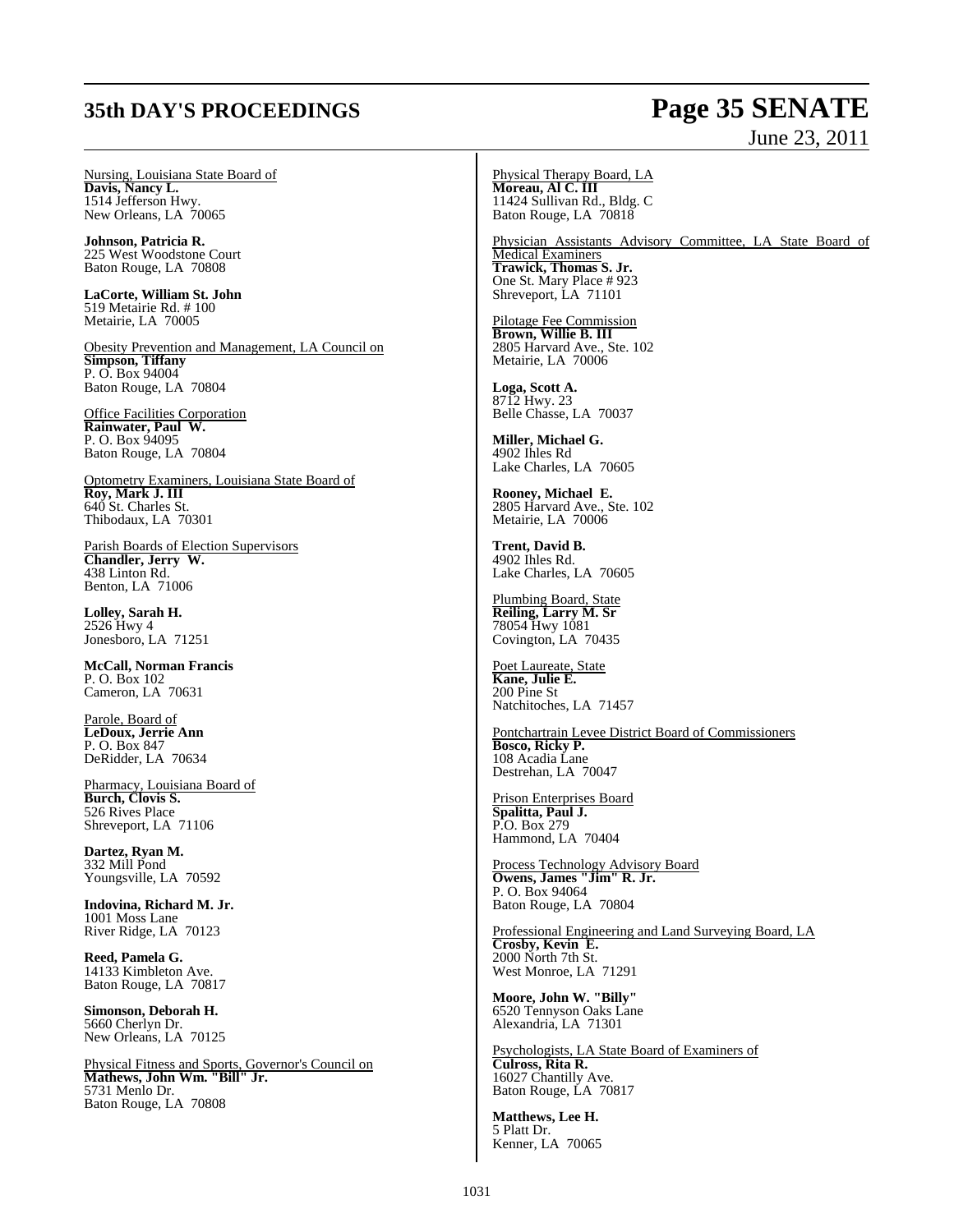#### Public Defender Board **Burns, Robert J.** 19th Judicial Court, 300 North Blvd. Baton Rouge, LA 70802

**Dalton, Samuel S.** 2001 Jefferson Hwy. Jefferson, LA 70121

**Lipsey, Christine** 301 Main St., 14th Floor Baton Rouge, LA 70801

**Lorenzi, Thomas L.** P. O. Box 3305 Lake Charles, LA 70602

Public Facilities Authority, Louisiana **Cheramie, Craig A.** 521 Melody Dr. Metairie, LA 70001

**Crenshaw, Lorin J.** 37300 Christina Ave. Prairieville, LA 70769

**Cutrone, Camille A.** 2320 Prytania St. New Orleans, LA 70130

Public Safety and Corrections, Department of **Gautreaux, Nicholas "Nick" T.**  P. O. Box 64886 Baton Rouge, LA 70896

Racing Commission, Louisiana State **Delahoussaye, Kevin S.** 7 Traminer Dr. Kenner, LA 70065

Radiologic Technology Board of Examiners, LA **Young, Connie A.** 2038 Fourth Ave. Lake Charles, LA 70601

Real Estate Commission, Louisiana **Gosslee, James D "Jimmy"** 8805 Line Ave., Ste 100 Shreveport, LA 71106

Red River Levee and Drainage District, Board of Commissioners for the **Cason, Daniel E.** 159 Clift Rd. Coushatta, LA 71019

Red River Parish Port Commission **Dill, Joseph A.** 361 Westdale Plantation Rd. Shreveport, LA 71115

**Murray, Troy Dwayne** P.O. Box 145 Coushatta, LA 71019

Regents, Board of **Ballard, John "Scott"** 109 New Camellia Blvd. # 200 Covington, LA 70433

**Farr, Joseph "Joe" P. Sr.** P.O. Box 2110 Monroe, LA 71207

## **Page 36 SENATE 35th DAY'S PROCEEDINGS**

**Gorman, Chris D.** 1018 N. Pointe Circle Shreveport, LA 71106

**Sam, Albert D. II** 6135 Jefferson Hwy. Baton Rouge, LA 70806

**Wiley, Joseph C.** 17747 Airline Hwy. Prairieville, LA 70769

Region 5 Human Services District Board **Palay, David D. Jr.** 1000 Bayou Oaks Lane Lake Charles, LA 70605

**Stewart, Clarence "Chris" M.** 2110 Rose St. Lake Charles, LA 70601

Rehabilitation Council, Louisiana **Cummings, Karla K.** 275 Marvin Head Rd. West Monroe, LA 71292

**Kvaternik, Billie Ruth** 1500 McKeen Place, Apt. 101 Monroe, LA 71201

**Martin, Mark S.** P.O. Box 91297 Baton Rouge, LA 70821

Residential Building Contractors Subcommittee **Penn, Michael J.** 7841 East Kings Hwy. Shreveport, LA 71115

Respiratory Care Advisory Committee **Bingham, Deanne** 150 N. 3rd St., Ste. 129 Baton Rouge, LA 70801

Revenue, Department of **Hebert, Troy**  P. O. Box 11308 New Iberia, LA 70544

Rice Research Board, Louisiana **Berken, Clarence A.** 9201 Hwy. 380 Lake Arthur, LA 70549

**Berken, Donald J.** 616 South Joseph St. Welsh, LA 70591

**Fontenot, Richard B.** 3465 Vidrine Rd. Ville Platte, LA 70586

**Hebert, Dane** 5569 Alfred Rd. Maurice, LA 70555

**Hensgens, Johnny C.** P. O. Box 3716 Lake Charles, LA 70607

**Loewer, Paul "Jackie" Jr.** 4362 White Oak Hwy. Branch, LA 70516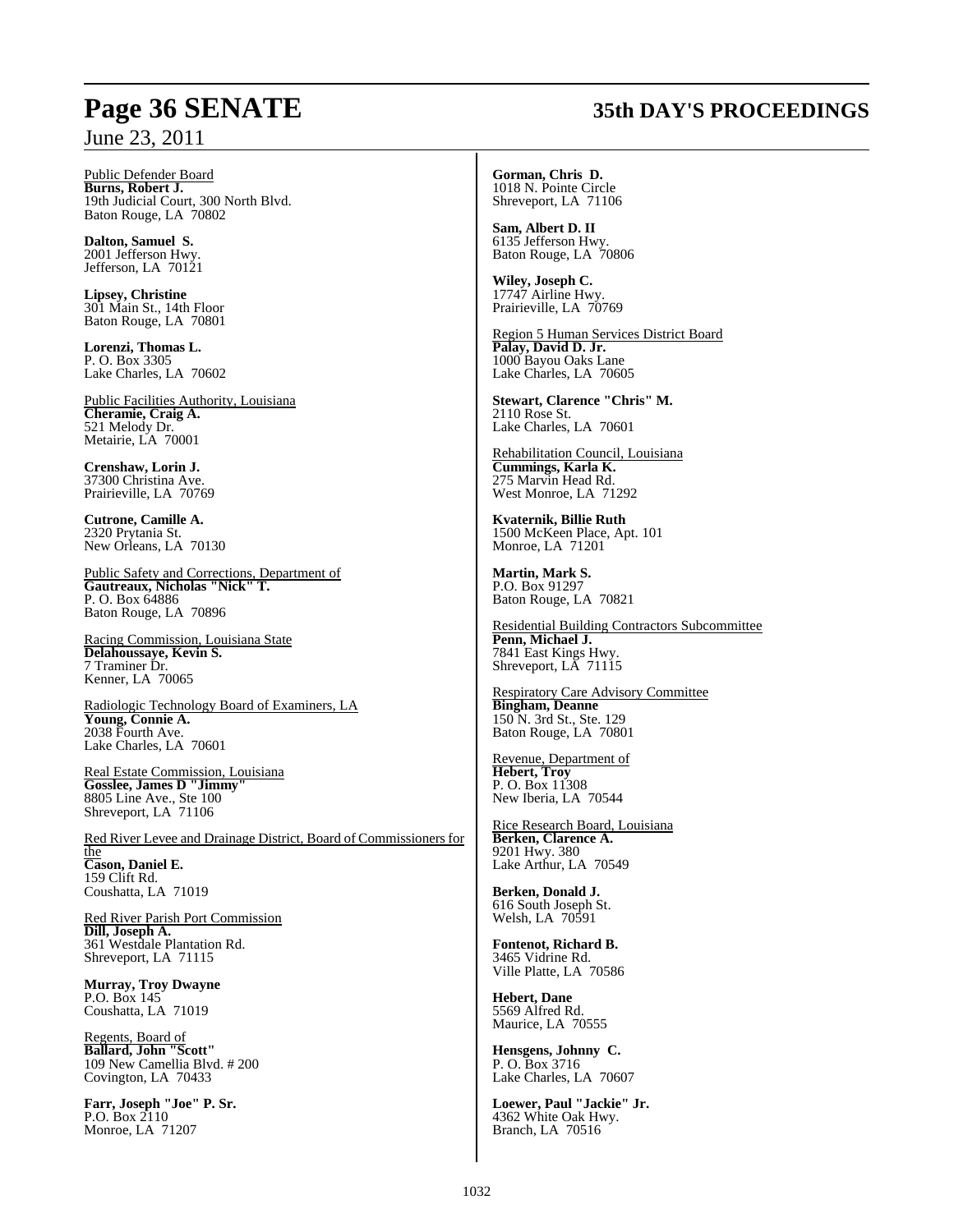## **35th DAY'S PROCEEDINGS Page 37 SENATE**

# June 23, 2011

**Miller, Robert H.** P. O. Box 64 Eunice, LA 70535

**Noel, Samuel Jesse** 14414 Sammy Rd. Abbeville, LA 70510

**Wild, Brian T.** 357 Basswood Rd. Lake Charles, LA 70611

**Wild, Wayne P.** 6 Judge Canan Dr. Crowley, LA 70526

**Zaunbrecher, Frederick C.** 6909 Cameron St. Duson, LA 70529

**Zaunbrecher, Linda G.** 29405 Burnell Rd. Gueydan, LA 70542

River Parishes Convention, Tourist, & Visitors Commission **Florent, Dolores** 1225 Luther King St. Vacherie, LA 70090

**Haydel, Betty L.** 1 Rosedown Dr. Destrehan, LA 70047

**Songy, Judy B.** 425 W. Airline Hwy., Ste. A LaPlace, LA 70068

River Port Pilots for the Port of New Orleans **Bagley, Brandon L.** 37 Driftwood Blvd. Kenner, LA 70065

**Harvey, Zachary M.** 324 Alonzo St. New Orleans, LA 70115

**Scully, Ryan M.** 90 Lakewood Estates Dr. New Orleans, LA 70131

River Region Cancer Screening and Early Detection District **Heath, Michael D.** 46068 S. Hwy. 936 St. Amant, LA 70774

**Tullier, Iva L.** 45075 Fontenot Rd. St. Amant, LA 70774

Road Home Corporation d/b/a LA Land Trust **Lee, Ellen M.** 1055 St. Charles Ave., Ste. 100 New Orleans, LA 70130

Sabine River Authority, Board of Commissioners for the **Gibbs, Byron D.** 121 Gulfway Dr. Hackberry, LA 70645

Safe & Drug Free Schools and Communities, Governor's Advisory Council on **Palmieri, Stafford** P.O. Box 94004 Baton Rouge, LA 70804

Sanitarians, Louisiana State Board of Examiners for **Martin, Alexander "Butch" Jr.** P. O. Box 391 Greensburg, LA 70441

Seafood Promotion and Marketing Board, Louisiana **Abadie, Anthony "Tony" J.** 2 Poydras St. New Orleans, LA 70140

Secretary of State **Ardoin, R. Kyle** P. O. Box 94215 Baton Rouge, LA 70804

**Rogers, Angie** P. O. Box 94125 Baton Rouge, LA 70804

Serve Commission, Louisiana **Conner, David C.** 20 Timberly Dr. Lake Charles, LA 70605

**Meyer, Christopher John** P. O. Box 94064 Baton Rouge, LA 70804

**Tucker, Fabian D.** P.O. Box 9 St. Martinville, LA 70582

Sex Offenses, Interagency Council on the Prevention of **Marino, Lynne G.** 5264 Courtyard Dr. Gonzales, LA 70737

**Moses, Ricky L.** P. O. Box 370 DeRidder, LA 70634

**Tubbs, Zane "Mike"** 351 S. Franklin St. Bastrop, LA 71220

Small Business Entrepreneurship Commission **Edgar, Jacqueline L.** P. O. Box 1149 Breaux Bridge, LA 70517

Social Work Examiners, LA State Board of **Lipsey, Lisa Louise** 7936 Wrenwood Blvd., Ste. A Baton Rouge, LA 70809

**McBride, John Edward** 657 Booner Miller Rd. Deville, LA 71328

South Tangipahoa Parish PortCommission, Board of Commissioners

of the **Bankston, Donald V.** 705 West Thomas Hammond, LA 70454

**Boihem, Don** 12164 Dame Alley Hammond, LA 70401

**Ferrara, Daryl A.** 18114 Bradford Dr. Hammond, LA 70403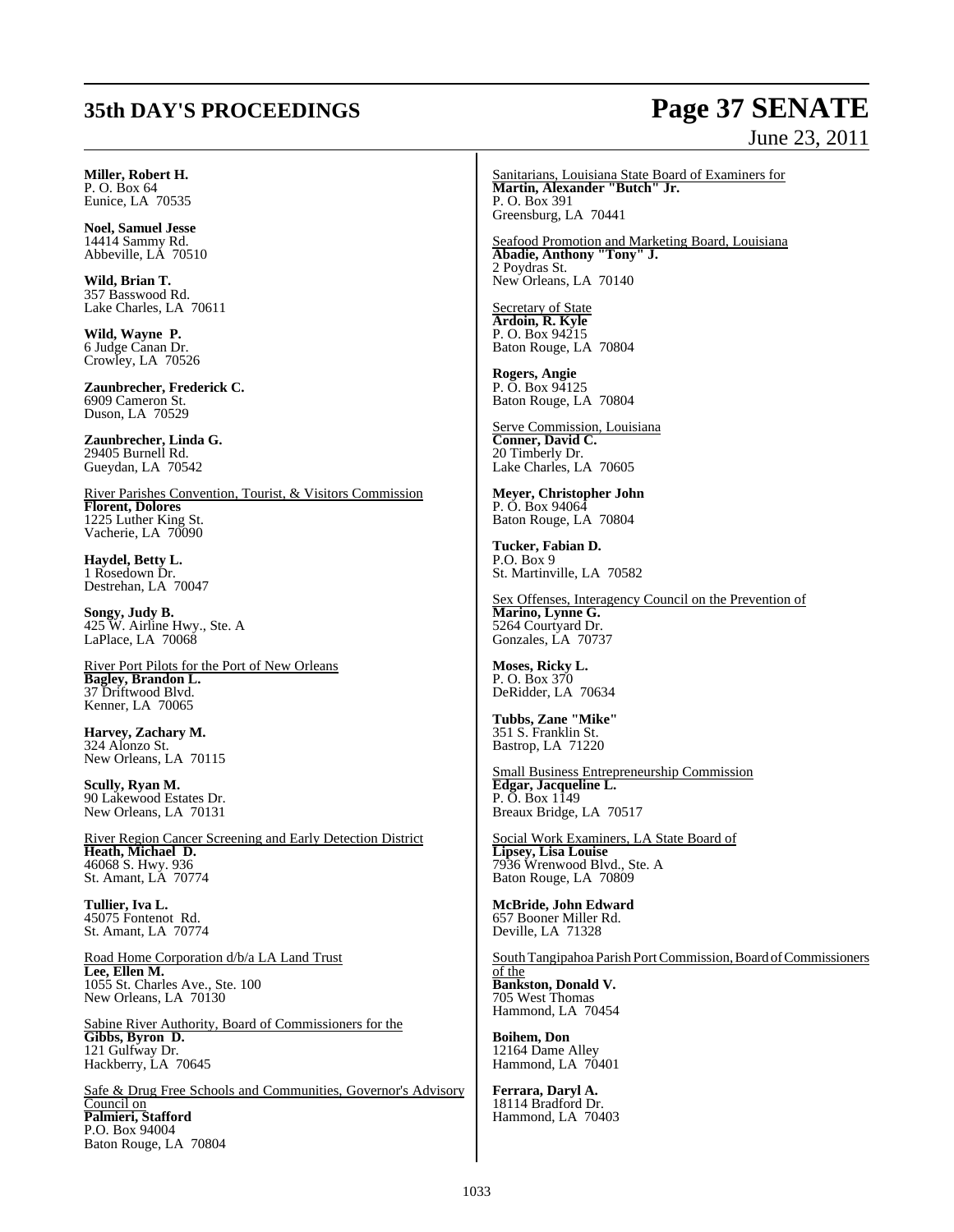**Layrisson, James P.** 125 E. Pine St. Pontchatoula, LA 70454

Southeast Louisiana Flood Protection Authority - East **Barnes, David P. Jr.** 1480 Marina Dr. Slidell, LA 70458

Southeast Louisiana Flood Protection Authority-West **Maclay, Susan H.** 7001 River Rd. Marrero, LA 70072

Southeast Regional Airport Authority **Rathle', Raymond M. Jr.** 401 Iona St. Metairie, LA 70005

Southern High-Speed Rail Commission **Leger, Walt III**  600 Carondelet St., 9th Floor New Orleans, LA 70130

Southern Regional Education Board of Control **Purcell, James "Jim"** P. O. Box 3677 Baton Rouge, LA 70821

Southern University and Agricultural and Mechanical College, Board of Supervisors of **Braxton, Calvin W. Sr.** 142 Starlight Point Rd. Natchitoches, LA 71457

**Hendricks, Willie E.** P.O. Box 192 Simsboro, LA 71275

**Kelly, Eamon M.** 3122 Octavia St New Orleans, LA 70125

**Tolbert, Samuel C. Jr.**  421 North 1st Ave. Lake Charles, LA 70601

Sparta Groundwater Conservation District **Braddock, Charles "Flukie"** P.O. Box 272 Grayson, LA 71435

**Calhoun, Hugh M. "Mack"** 854 Red Cut Rd. West Monroe, LA 71292

**Emory, Terry L.** 1154 Century Loop Rd. Eros, LA 71238

**Lemmons, Stephen** 271 Shadows Lane Dubberly, LA 71024

**Morgan, Dan J.** 683 Hwy. 822 Choudrant, LA 71227

**Perritt, Jackie Reppond** 111 Bay Dr. Farmerville, LA 71241

## **Page 38 SENATE 35th DAY'S PROCEEDINGS**

Speech-Language Pathology and Audiology, LA Board of Examiners

for **Gresham, Laura H.** 18755 Bienville Court Prairieville, LA 70769

**Millet, Verlencia D.** 2136 Colonial Dr. LaPlace, LA 70068

**Peters, Stanley "Bubba" Jr.** 8080 Bluebonnet, Ste. 2121 Baton Rouge, LA 70810

Bernard Port, Harbor and Terminal District Board of **Commissioners Anderson, Harold J.** 2200 Pakenham Dr. Chalmette, LA 70043

State Interagency Coordinating Council for ChildNet **Clemons, Thomas K.** 1702 N. 3rd St. Baton Rouge, LA 70802

**Madison, Sheila Ann** P.O. Box 1575 Donaldsonville, LA 70346

**Nader, Michelle S.** 7009 Edgewater Dr. Mandeville, LA 70471

**Womack, Quinetta** 628 N. Fourth St. Baton Rouge, LA 70802

State Museum, Board of Directors of the Louisiana **Curl, William B. "Bill"** 3220 Maine Ave. Kenner, LA 70065

**Guice, Jeffrey** 3 Audubon Place New Orleans, LA 70118

**Leckelt, Aleta** P. O. Box 2894 Houma, LA 70361

**McCullen, Henry "Wayne"** P. O. Box 37 Natchitoches, LA 71458

Statewide Independent Living Council **Manuel, Martha** P.O. Box 61 Baton Rouge, LA 70821

Structural Pest Control Commission **Schowalter, Timothy D.** 404 Life Sciences Bldg., LSU Baton Rouge, LA 70803

Student Financial Assistance Commission, Louisiana (Formerly Gov's Special Commission) **Ehlinger, Jeffery M. Jr.** 500 Veterans Blvd., 2nd Floor Metairie, LA 70005

**Hoag, Arlene V.** 101 Stockstill New Iberia, LA 70563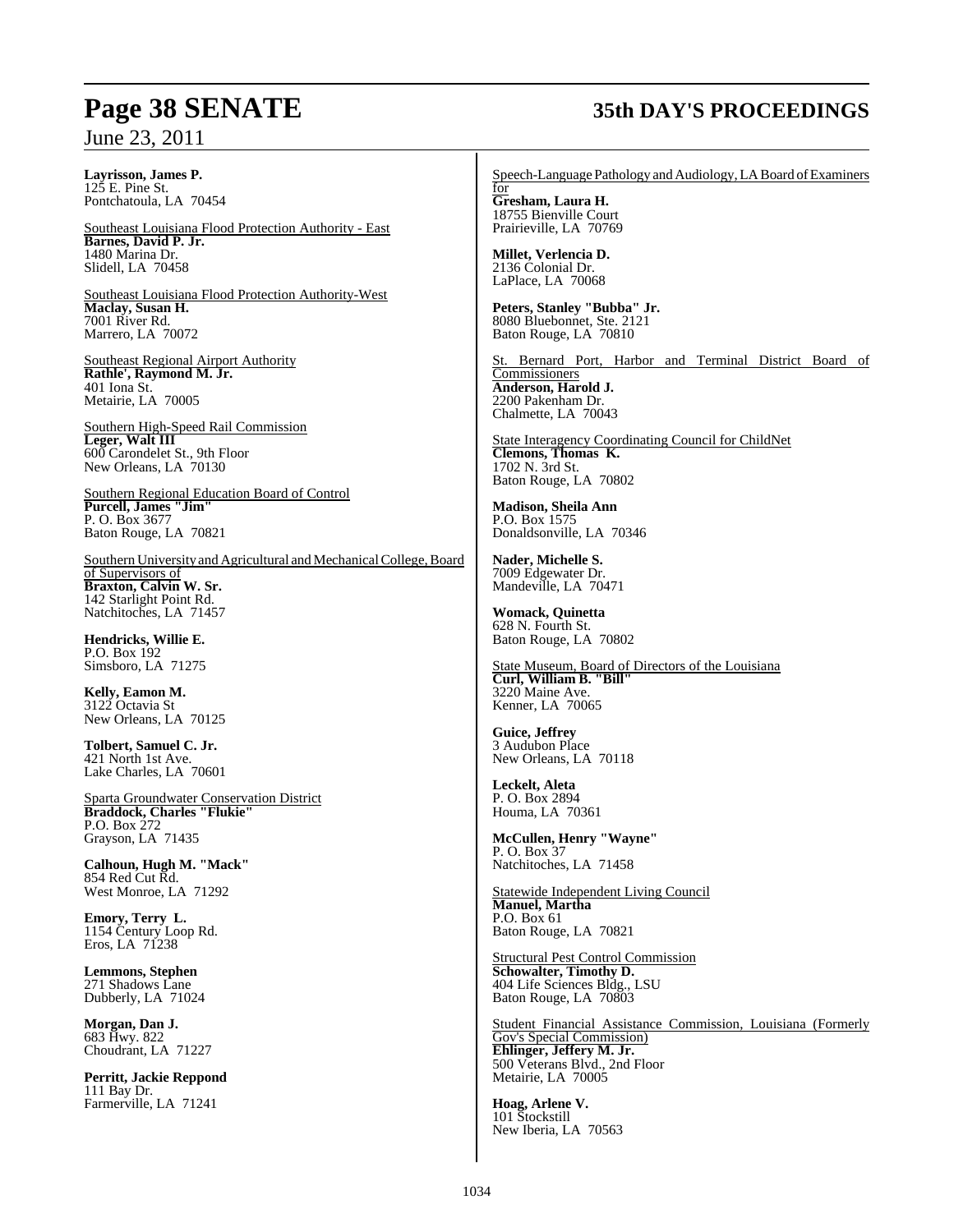## **35th DAY'S PROCEEDINGS Page 39 SENATE**

# June 23, 2011

Technology Advisory Group, Louisiana **Grantham, Christina K.** P.O. Box 94004 Baton Rouge, LA 70804

Technology Innovations Council, Louisiana **Harper, Robert "Bob" D.** P. O. Box 94396 Baton Rouge, LA 70804

**Main, Peter** GOHSEP 7667 Independence Blvd. Baton Rouge, LA 70806

Tobacco Settlement Financing Corporation Board **Sotile, Vincent "Beazy" Jr.** 38069 Post Office Rd., Ste. 15 Prairieville, LA 70769

Tourism Development Commission, Louisiana **Bernard, Mark L.** 1060 Lynn Romero Dr. Breaux Bridge, LA 70517

**Cooper, Alana** 5257 New Natchitoches Rd. West Monroe, LA 71292

**Curtis-Sparks, Linda** 269 Sparks Lane Many, LA 71449

**D'Amico, Diane** 2727 Monroe Hwy. Pineville, LA 71360

**Evans, Brandy** 629 Spring St. Shreveport, LA 71101

**Faul, Phil** P. O. Box 1738 Scott, LA 70583

**Johnson, Shelley G.** 4301 Oaklawn Dr. Lake Charles, LA 70605

**Joubert, Curtis Joseph** 851 West Park Blvd. Eunice, LA 70535

**Le Blanc, Maurice J. Jr.** P. O. Box 519 Robert, LA 70455

**McInnis, Elizabeth** P. O. Box 80498 Baton Rouge, LA 70498

**Mickal, Kristin** 106 Trinity Lane Mandeville, LA 70471

**Ney, Ralph H.** 4914 Constitution Ave. Baton Rouge, LA 70808

**Nunley, Mary Ann** 1032 Williams Ave. Natchitoches, LA 71457 **Reggio, Gregory M.** 3000 48th St. Metairie, LA 70001

**Scarborough, Alice** 1120 McKay Circle Montgomery, LA 70554

**Ziober, Emily** 2932 Sarpy Ave. Baton Rouge, LA 70820

Transportation and Development, Department of **Decker, Dennis A.** P. O. Box 94245 Baton Rouge, LA 70804

**Desselle, Rhett A.** P. O. Box 94245 Baton Rouge, LA 70804

Traumatic Head and Spinal Cord Injury Trust Fund Advisory Board **Bateman, Henry F.** 356 Joe White Rd. Monroe, LA 71203

Tuition Trust Authority, Louisiana **Williams, John Raymond** 14524 Lazy Oaks Court Baton Rouge, LA 70810

Uniform Construction Code Council, Louisiana State **Hoffman, Philip G. Sr.** 80 Country Club Dr. LaPlace, LA 70068

University of Louisiana System Board of Supervisors **Faircloth, Jimmy R. Jr.** 1412 Centre Court, Ste. 203 Alexandria, LA 71301

**Guidry, David** 1170 Destrehan Ave. Harvey, LA 70058

**Hebert, E. Gerald "T-Boy"** 2400 Richland St. Kenner, LA 70062

**Lambert, Louis J.** 37110 St. Andrews Fairway Prairieville, LA 70769

**Letard, John O.** P. O. Box 475 Zachary, LA 70791

**Martin, Jimmie "Beau" Jr.** P. O. Box 448 Cut Off, LA 70345

**Shetler, Carl G.** 3 Fairway Dr. Lake Charles, LA 70605

Vermilion Parish Library Board of Control **Landry, Wayne** 508 Kibbie St. Abbeville, LA 70510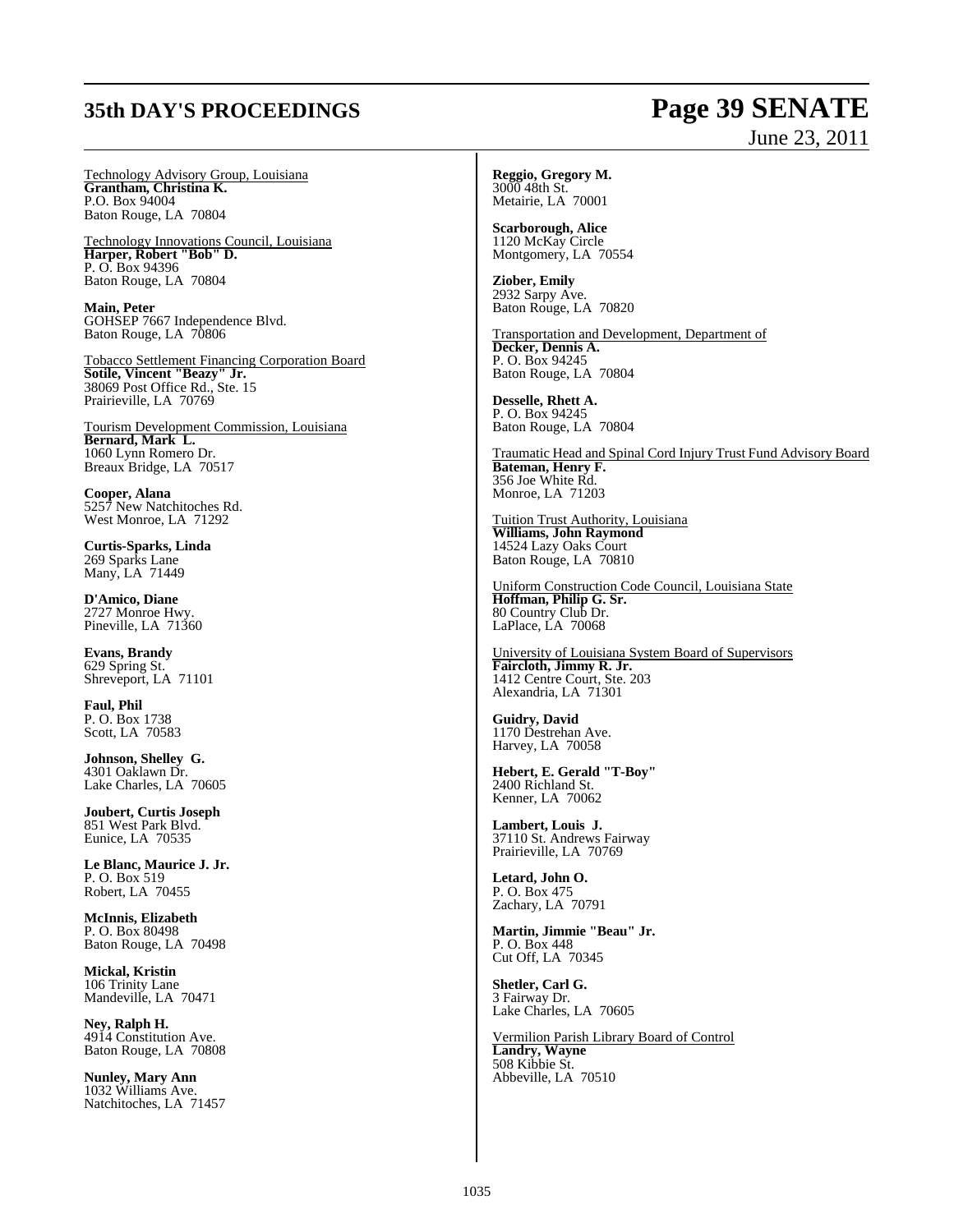Veterans Affairs, Department of **LaCerte, David** 602 North Fifth St. Baton Rouge, LA 70802

Veterinary Medicine, Louisiana Board of **Slaton, Steven V.** 2212 David Dr. Metairie, LA 70003

Washington Parish Reservoir District Board of Commissioners **Burris, Michael B.** 242 Alabama Ave. Bogalusa, LA 70427

White Lake Property Advisory Board **Mansour, Steven P.** 2230 South MacArthur Dr., Ste. 1 Alexandria, LA 71301

Wholesale Drug Distributors, Louisiana Board of **Gremillion, Wayne J.** P. O. Box 939 Covington, LA 70434

Wildlife and Fisheries Commission, Louisiana **Broussard, Billy P.** 27024 West LA Hwy. 82 Kaplan, LA 70548

**Graham, Ronald "Ronny"** P. O. Box 400 Ruston, LA 71273

Workforce Commission, Louisiana **Augustine, Jonathan C.** P.O. Box 14626 Baton Rouge, LA 70898

**Hataway, Lance "Wes"** P.O. Box 94094 Baton Rouge, LA 70804

**Sonnier, Susan W.** P. O. Box 94094 Baton Rouge, LA 70804

Workforce Investment Council, Louisiana **Bobbs, Kathy Jean** 4600 Ambassador Caffery Pkwy. Lafayette, LA 70508

**Curry, Hilda D.** 457 E. Main St., Ste. 3001 New Iberia, LA 70560

**Palamone, Michael "Mike" P.** 400 N. Peters, Ste. 206 D New Orleans, LA 70130

**Roussel, Craig P.** P. O. Box 250 Lockport, LA 70374

**Young, John F. Jr.** 609 Metairie Rd., Box 300 Metairie, LA 70004

## **Page 40 SENATE 35th DAY'S PROCEEDINGS**

### **Motion to Confirm**

Senator Kostelka moved to confirm the persons on the above list who were reported by the Committee on Senate and Governmental Affairs and recommended for confirmation.

Senator Marionneaux moved as a substitute motion that all those appointees recommended by the Committee be confirmed with the exception of Mr. Bruce Greenstein.

Senator McPherson objected.

### **ROLL CALL**

The roll was called on the substitute motion with the following result:

NAYS

Marionneaux<br>Peterson

YEAS

Adley **Gautreaux** Shaw<br>
Chabert Marionneaux Total - 7

Claitor

Guillory Total - 29

Mr. President Jackson Murray<br>Alario Kostelka Nevers Kostelka Never<br>Long Perry Appel Long Perry<br>Broome Martiny Quinn Broome Martiny Quinn<br>
Cheek McPherson Riser Cheek McPherson Riser<br>Crowe Michot Smith Crowe Michot<br>
Donahue Mills

Donahue Mills Thompson Dorsey Morrell Walsworth Morrish Willard-Lewis<br>Mount

### ABSENT

Amedee Heitmeier LaFleur Total - 3

The Chair declared the substitute motion failed to pass.

Senator Claitor asked for a suspension of the rules to reconsider the vote bywhich Senator Marionneaux's motion to confirmall those appointees recommended by the Committee, with the exception of Mr. Bruce Greenstein, failed.

Senator Quinn objected.

### **ROLL CALL**

The roll was called with the following result:

### YEAS

Adley **Marionneaux** Murray<br>Chabert Michot Peterso Claitor Mills Shaw Total - 12

Chabert Michot Peterson<br>Claitor Mills Shaw Gautreaux Morrell Willard-Lewis

**NAYS** 

Alario Kostelka Quinn<br>
Appel Long Riser Appel Long Riser Broome Martiny Smith Cheek McPherson Thompson Donahue Erdey Nevers Total - 22

Mr. President Jackson Perry<br>Alario Kostelka Quinn Morrish Walsworth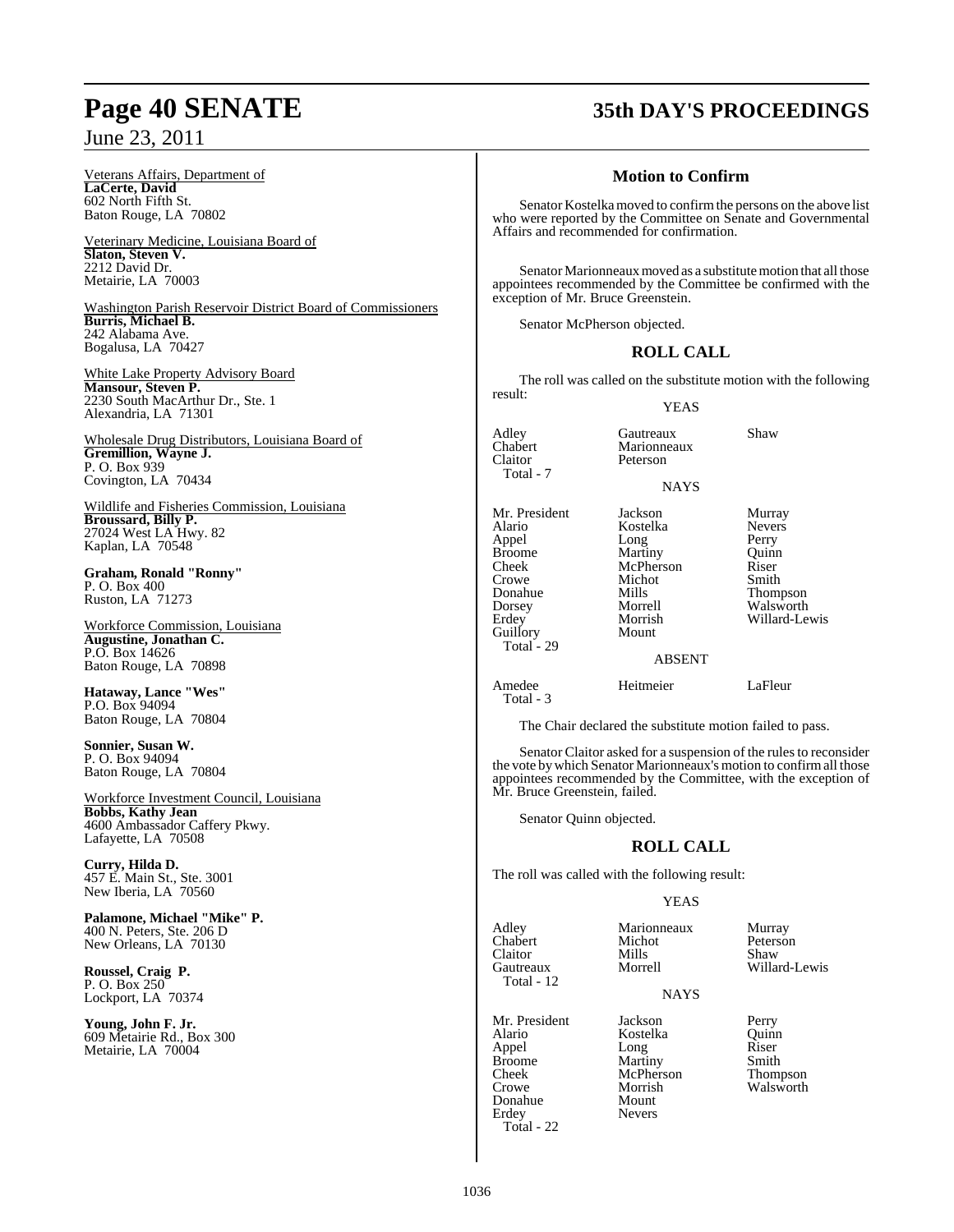## **35th DAY'S PROCEEDINGS Page 41 SENATE**

### ABSENT

Amedee Guillory LaFleur<br>Dorsey Heitmeier LaFleur Total - 5

Heitmeier

The Chair declared the Senate failed to reconsider the vote.

### **Motion**

Senator Jackson moved for a division of the question.

Senator McPherson objected.

### **ROLL CALL**

The roll was called with the following result:

#### YEAS

| Adley<br><b>Broome</b><br>Chabert<br>Claitor<br>Dorsey<br>Gautreaux<br>Total - 17 | Jackson<br>Kostelka<br>Marionneaux<br>Michot<br>Mills<br>Morrell                      | Murray<br>Perry<br>Peterson<br>Shaw<br>Willard-Lewis |
|-----------------------------------------------------------------------------------|---------------------------------------------------------------------------------------|------------------------------------------------------|
|                                                                                   | <b>NAYS</b>                                                                           |                                                      |
| Alario<br>Appel<br>Cheek<br>Crowe<br>Donahue<br>Erdey<br>Total - 17               | Guillory<br>Long<br>Martiny<br>McPherson<br>Morrish<br><b>Nevers</b><br><b>ABSENT</b> | Quinn<br>Riser<br>Smith<br>Thompson<br>Walsworth     |
| Mr. President<br>Amedee<br>Total - 5                                              | Heitmeier<br>LaFleur                                                                  | Mount                                                |

The Chair declared the Senate refused to order the division of the question.

### **Motion to Confirm**

Senator Kostelka moved to confirmthe persons on the above list who were reported by the Committee on Senate and Governmental Affairs and recommended for confirmation.

### **ROLL CALL**

The roll was called with the following result:

#### YEAS

| Mr. President            | Erdey       | Morrish         |
|--------------------------|-------------|-----------------|
| Alario                   | Guillory    | Murray          |
| Appel                    | Jackson     | <b>Nevers</b>   |
| <b>Broome</b>            | Kostelka    | Perry           |
| Chabert                  | Long        | Ouinn           |
| Cheek                    | Martiny     | Riser           |
| Claitor                  | McPherson   | Smith           |
| Crowe                    | Michot      | <b>Thompson</b> |
| Donahue                  | Mills       | Walsworth       |
| Dorsey                   | Morrell     | Willard-Lewis   |
| Total - 30               |             |                 |
|                          | <b>NAYS</b> |                 |
| Adley                    | Marionneaux | Shaw            |
| Gautreaux<br>$Total - 5$ | Peterson    |                 |

June 23, 2011

### ABSENT

Amedee LaFleur<br>Heitmeier Mount Heitmeier Total - 4

The Chair declared the people on the above list were confirmed.

### **Explanation of Vote**

Senator LaFleur disclosed a possible conflict of interest and recused himself from voting on the above matter. He submitted the following explanation of this action.

June 23, 2011

To members of the Senate:

I respectfully wish to recuse myself from voting on confirmation of 2011 appointees. One of the appointees subject to confirmation is a family member.

> Sincerely, ERIC LAFLEUR Senator

### **Explanation of Vote**

Senator Heitmeier disclosed a possible conflict of interest and recused himself from voting on the above matter. He submitted the following explanation of this action.

June 23, 2011

To members of the Senate:

I respectfully wish to recuse myself from voting on confirmation of 2011 appointees. One of the appointees subject to confirmation is a family member.

> Sincerely, DAVID HEITMEIER Senator

### **Explanation of Vote**

Senator Mount disclosed a possible conflict of interest and recused herself from voting on the above matter. She submitted the following explanation of this action.

#### June 23, 2011

To members of the Senate:

I respectfully wish to recuse myself from voting on confirmation of 2011 appointees. One of the appointees subject to confirmation is a family member.

> Sincerely, WILLIE L. MOUNT Senator

### **Motion to Confirm**

Senator Appel moved to call fromthe Committee on Senate and Governmental Affairs Mr. Richard Caiton's name for the purpose of confirmation.

Senator Jackson objected.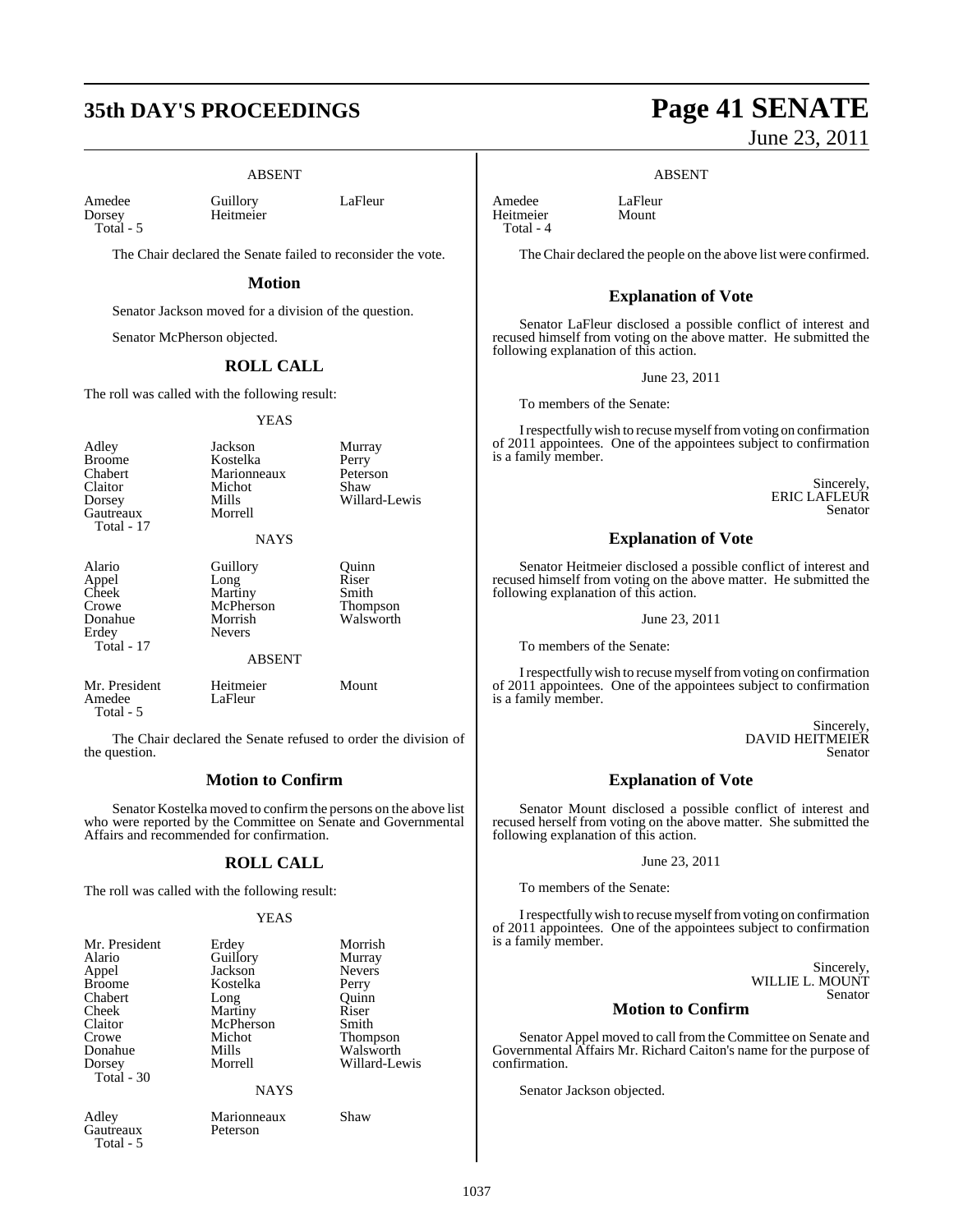Total - 5

### **ROLL CALL**

The roll was called with the following result:

### YEAS

| Mr. President<br>Appel<br>Erdey<br>Guillory<br>Long<br>$Total - 14$                    | Martiny<br>Michot<br>Mills<br>Morrell<br>Perry<br><b>NAYS</b>                                      | Ouinn<br>Riser<br>Shaw<br>Smith                                         |
|----------------------------------------------------------------------------------------|----------------------------------------------------------------------------------------------------|-------------------------------------------------------------------------|
| Adley<br>Alario<br><b>Broome</b><br>Chabert<br>Cheek<br>Claitor<br>Crowe<br>Total - 20 | Donahue<br>Dorsey<br>Gautreaux<br>Jackson<br>Kostelka<br>Marionneaux<br>McPherson<br><b>ABSENT</b> | Morrish<br>Murray<br>Peterson<br>Thompson<br>Walsworth<br>Willard-Lewis |
| Amedee<br>Heitmeier                                                                    | LaFleur<br>Mount                                                                                   | <b>Nevers</b>                                                           |

The Chair declared the Senate refused to call Mr. Richard Caiton's name from the committee.

### **Message from the House**

### **DISAGREEMENT TO HOUSE BILL**

### June 23, 2011

To the Honorable President and Members of the Senate:

I am directed to inform your honorable body that the House of Representatives has refused to concur in the proposed Senate Amendment(s) to **House Bill No. 508** byRepresentative Landry, and ask the President to appoint on the part of the Senate a committee to confer with a like committee from the House on the disagreement; and to inform your honorable body that the Speaker of the House of Representatives has appointed the following members as conferees on the part of the House:

Representatives Landry, Greene and Simon.

Respectfully submitted, ALFRED W. SPEER Clerk of the House of Representatives

### **Message from the House**

### **ADOPTION OF CONFERENCE COMMITTEE REPORT**

June 23, 2011

To the Honorable President and Members of the Senate:

I am directed to inform your honorable body that the House of Representatives has adopted the Report of the Conference Committee on the disagreement to **House Concurrent Resolution No. 184**.

> Respectfully submitted, ALFRED W. SPEER Clerk of the House of Representatives

## **Page 42 SENATE 35th DAY'S PROCEEDINGS**

### **Message from the House**

### **ADOPTION OF CONFERENCE COMMITTEE REPORT**

June 23, 2011

To the Honorable President and Members of the Senate:

I am directed to inform your honorable body that the House of Representatives has adopted the Report of the Conference Committee on the disagreement to **House Bill No. 569**.

> Respectfully submitted, ALFRED W. SPEER Clerk of the House of Representatives

### **Message from the House**

### **ADOPTION OF CONFERENCE COMMITTEE REPORT**

June 23, 2011

To the Honorable President and Members of the Senate:

I am directed to inform your honorable body that the House of Representatives has adopted the Report of the Conference Committee on the disagreement to **House Bill No. 293**.

> Respectfully submitted, ALFRED W. SPEER Clerk of the House of Representatives

### **Message from the House**

### **ADOPTION OF CONFERENCE COMMITTEE REPORT**

June 23, 2011

To the Honorable President and Members of the Senate:

I am directed to inform your honorable body that the House of Representatives has adopted the Report of the Conference Committee on the disagreement to **House Bill No. 291**.

> Respectfully submitted, ALFRED W. SPEER Clerk of the House of Representatives

### **Message from the House**

### **ADOPTION OF CONFERENCE COMMITTEE REPORT**

June 23, 2011

To the Honorable President and Members of the Senate:

I am directed to inform your honorable body that the House of Representatives has adopted the Report of the Conference Committee on the disagreement to **House Bill No. 250**.

> Respectfully submitted, ALFRED W. SPEER Clerk of the House of Representatives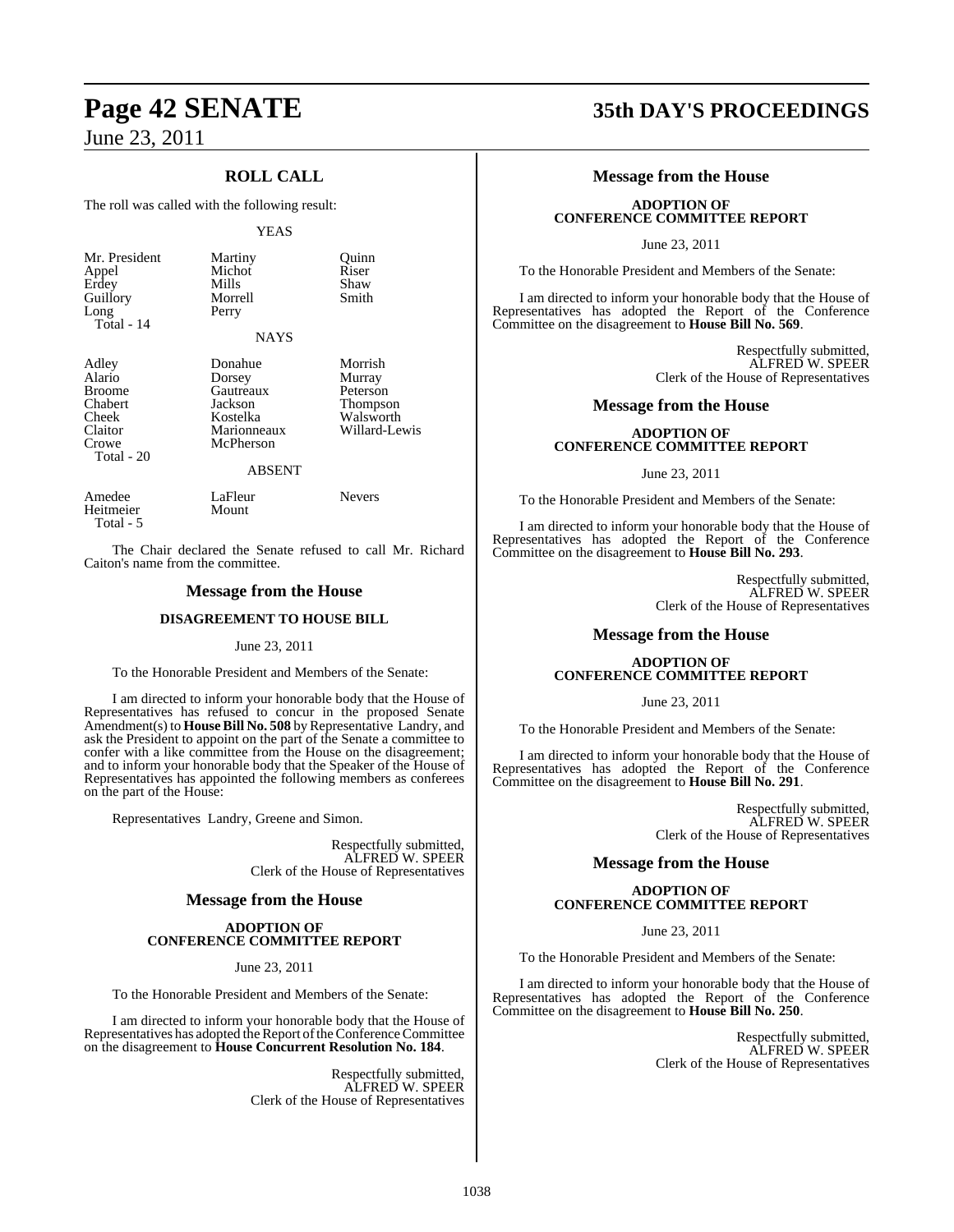### **35th DAY'S PROCEEDINGS Page 43 SENATE**

# June 23, 2011

### **Message from the House**

### **ADOPTION OF CONFERENCE COMMITTEE REPORT**

### June 23, 2011

To the Honorable President and Members of the Senate:

I am directed to inform your honorable body that the House of Representatives has adopted the Report of the Conference Committee on the disagreement to **Senate Bill No. 145**.

> Respectfully submitted, ALFRED W. SPEER Clerk of the House of Representatives

### **Message from the House**

### **ADOPTION OF CONFERENCE COMMITTEE REPORT**

### June 23, 2011

To the Honorable President and Members of the Senate:

I am directed to inform your honorable body that the House of Representatives has adopted the Report of the Conference Committee on the disagreement to **Senate Bill No. 115**.

> Respectfully submitted, ALFRED W. SPEER Clerk of the House of Representatives

### **Senator Broome in the Chair**

### **Reports of Committees**

The following reports of committees were received and read:

### **CONFERENCE COMMITTEE REPORT House Bill No. 289 By Representative Morris**

### June 22, 2011

To the Honorable Speaker and Members of the House of Representatives and the Honorable President and Members of the Senate.

Ladies and Gentlemen:

We, the conferees appointed to confer over the disagreement between the two houses concerning House Bill No. 289 by Representative Morris, recommend the following concerning the Reengrossed bill:

- 1. That Senate Committee Amendment No. 1 proposed by the Senate Committee on Finance and adopted by the Senate on June 14, 2011, be adopted.
- 2. That Senate Floor Amendments Nos. 1 through 4 proposed by Senator Walsworth and adopted by the Senate on June 19, 2011, be adopted.
- 3. That Senate Floor Amendments Nos. 1 through 6 proposed by Senator Michot and adopted by the Senate on June 19, 2011, be adopted.
- 4. In Senate Floor Amendments No. 4 proposed by Senator Michot and adopted by the Senate on June 19, 2011, on page 1, at the end of line 15, delete "all" and at the beginning of line 16, delete "revenue" and insert "donations"
- 5. In Senate Floor Amendments No. 4 proposed by Senator Michot and adopted by the Senate on June 19, 2011, on page 1, line 17, after "47:463.43;" delete "all" and after "received" insert "by the Conservation Fund"
- 6. In Senate Floor Amendments No. 4 proposed by Senator Michot and adopted by the Senate on June 19, 2011, on page 1, line 18, after "vehicles" delete the comma "," and the remainder of the line and insert "as provided in R.S. 32:412; revenue"
- In Senate Floor Amendments No. 4 proposed by Senator Michot and adopted by the Senate on June 19, 2011, on page 1, line 19, after "received" insert "by the Conservation Fund"
- 8. That the following amendment to the reengrossed bill be adopted:

### AMENDMENT NO. 1

On page 3, line 16, change "September" to "July"

|                  | Respectfully submitted,  |
|------------------|--------------------------|
| Representatives: | Senators:                |
| James Morris     | Michael J. "Mike" Michot |
| James R. Fannin  | Mike Walsworth           |
| Eddie J. Lambert | Lydia P. Jackson         |

### **HOUSE BILL NO. 289—** BY REPRESENTATIVE MORRIS

AN ACT

To amend and reenact R.S. 56:649.3(B) and 650(A) and (B)(1), relative to the Lifetime License Endowment Trust Fund; to provide for deposit of revenues to that fund and to the Conservation Fund; and to provide for related matters.

Senator Walsworth moved that the Conference Committee Report be adopted.

### **ROLL CALL**

The roll was called with the following result:

### YEAS

| Mr. President<br>Adley<br>Alario<br>Appel<br>Broome<br>Chabert<br>Cheek<br>Claitor<br>Crowe<br>Donahue | Guillory<br>Heitmeier<br>Kostelka<br>LaFleur<br>Marionneaux<br>Martiny<br>McPherson<br>Michot<br>Mills<br>Morrell | Murray<br><b>Nevers</b><br>Peterson<br>Quinn<br>Riser<br>Shaw<br>Smith<br>Thompson<br>Walsworth<br>Willard-Lewis |
|--------------------------------------------------------------------------------------------------------|-------------------------------------------------------------------------------------------------------------------|------------------------------------------------------------------------------------------------------------------|
| Dorsey<br>Erdey<br>Total - 34                                                                          | Morrish<br>Mount<br>NAYS                                                                                          |                                                                                                                  |
| Total - 0                                                                                              | <b>ABSENT</b>                                                                                                     |                                                                                                                  |
| Amedee<br>Gautreaux<br>Total - 5                                                                       | Jackson<br>Long                                                                                                   | Perry                                                                                                            |

The Chair declared the Conference Committee Report was adopted.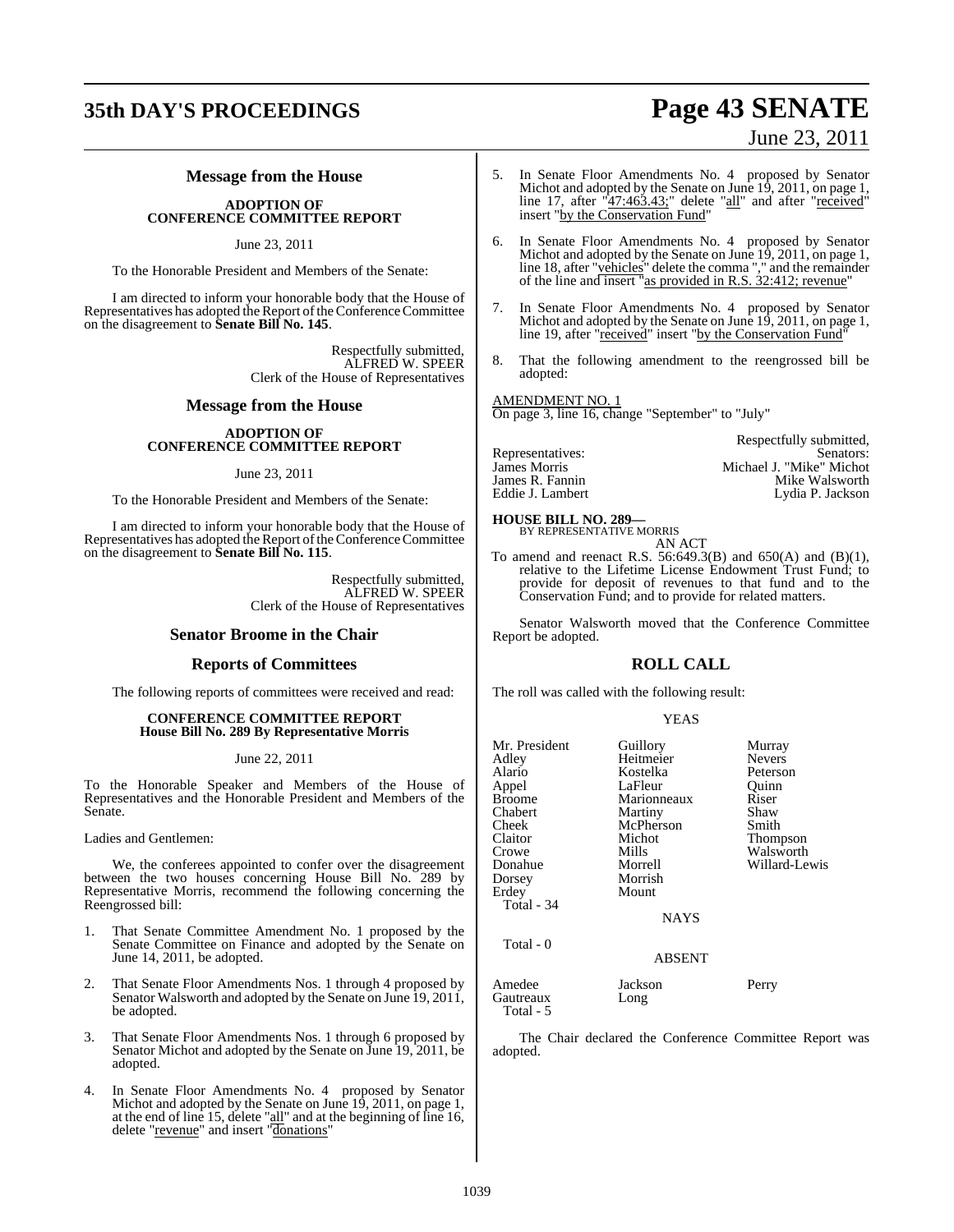## **Page 44 SENATE 35th DAY'S PROCEEDINGS**

June 23, 2011

### **CONFERENCE COMMITTEE REPORT House Bill No. 553 By Representative Foil**

### June 22, 2011

To the Honorable Speaker and Members of the House of Representatives and the Honorable President and Members of the Senate.

Ladies and Gentlemen:

We, the conferees appointed to confer over the disagreement between the two houses concerning House Bill No. 553 by Representative Foil, recommend the following concerning the Reengrossed bill:

1. That the set of Senate Floor Amendments proposed by Senator Murray and adopted by the Senate on June 8, 2011, be rejected.

|                   | Respectfully submitted, |
|-------------------|-------------------------|
| Representatives:  | Senators:               |
| Franklin J. Foil  | Edwin R. Murray         |
| Rosalind D. Jones | Karen Carter Peterson   |
| Nick Lorusso      | Dan Claitor             |

### **HOUSE BILL NO. 553—** BY REPRESENTATIVE FOIL

AN ACT

To enact R.S. 13:848.1, relative to court costs; to provide for the disbursement of funds collected; and to provide for related matters.

Senator Murray moved that the Conference Committee Report be adopted.

### **ROLL CALL**

The roll was called with the following result:

### YEAS

| Mr. President | Gautreaux   | Mount         |
|---------------|-------------|---------------|
| Adley         | Heitmeier   | Murray        |
| Alario        | Kostelka    | <b>Nevers</b> |
| Appel         | LaFleur     | Peterson      |
| <b>Broome</b> | Martiny     | Ouinn         |
| Chabert       | McPherson   | Shaw          |
| Cheek         | Michot      | Smith         |
| Crowe         | Mills       | Thompson      |
| Donahue       | Morrell     | Walsworth     |
| Dorsey        | Morrish     | Willard-Lewis |
| Total - 30    |             |               |
|               | <b>NAYS</b> |               |

**Guillory** Total - 1

### ABSENT

| Amedee    | Jackson     | Perry |
|-----------|-------------|-------|
| Claitor   | Long        | Riser |
| Erdev     | Marionneaux |       |
| Total - 8 |             |       |

The Chair declared the Conference Committee Report was adopted.

### **Appointment of Conference Committee on House Bill No. 508**

The President of the Senate appointed to the Conference Committee on **House Bill No. 508** the following members of the Senate:

> Senators Mills, Jackson and Marionneaux.

### **Reports of Committees, Resumed**

The following reports of committees were received and read:

### **CONFERENCE COMMITTEE REPORT House Bill No. 498 By Representative Templet**

### June 22, 2011

To the Honorable Speaker and Members of the House of Representatives and the Honorable President and Members of the Senate.

Ladies and Gentlemen:

We, the conferees appointed to confer over the disagreement between the two houses concerning House Bill No. 498 by Representative Templet, recommend the following concerning the Reengrossed bill:

- 1. That the set of Senate Floor Amendments proposed by Senator Murray and adopted by the Senate on June 20, 2011, be rejected.
- 2. That the following amendments to the reengrossed bill be adopted:

### AMENDMENT NO. 1

On page 2, at the beginning of line 7, after  $"(2)"$  insert  $"(a)"$ 

### AMENDMENT NO. 2

On page 2, between lines 9 and 10, insert the following: "(b) A governmental entity that provides funding to a quasi public agency or body shall notify each such quasi public agency or body of the requirements of this Paragraph.

Respectfully submitted,<br>Senators: Representatives: Robert W. "Bob" Kostelka<br>Edwin R. Murray Ricky J. Templet<br>Richard "Rick" Gallot, Jr. Jerry Gisclair Willie L. Mount

### **HOUSE BILL NO. 498—** BY REPRESENTATIVE TEMPLET

AN ACT

To amend and reenact R.S. 24:513(H) and to enact R.S.  $24:513(D)(6)$ , relative to the legislative auditor; to provide for certain notifications of noncompliance; to require auditees to designate an individual responsible for filing annual financial reports and to notify the auditor of such designation; and to provide for related matters.

Senator Murray moved that the Conference Committee Report be adopted.

### **ROLL CALL**

The roll was called with the following result:

Heitmeier

### YEAS

Mr. President Guillory Murray<br>Adley Heitmeier Nevers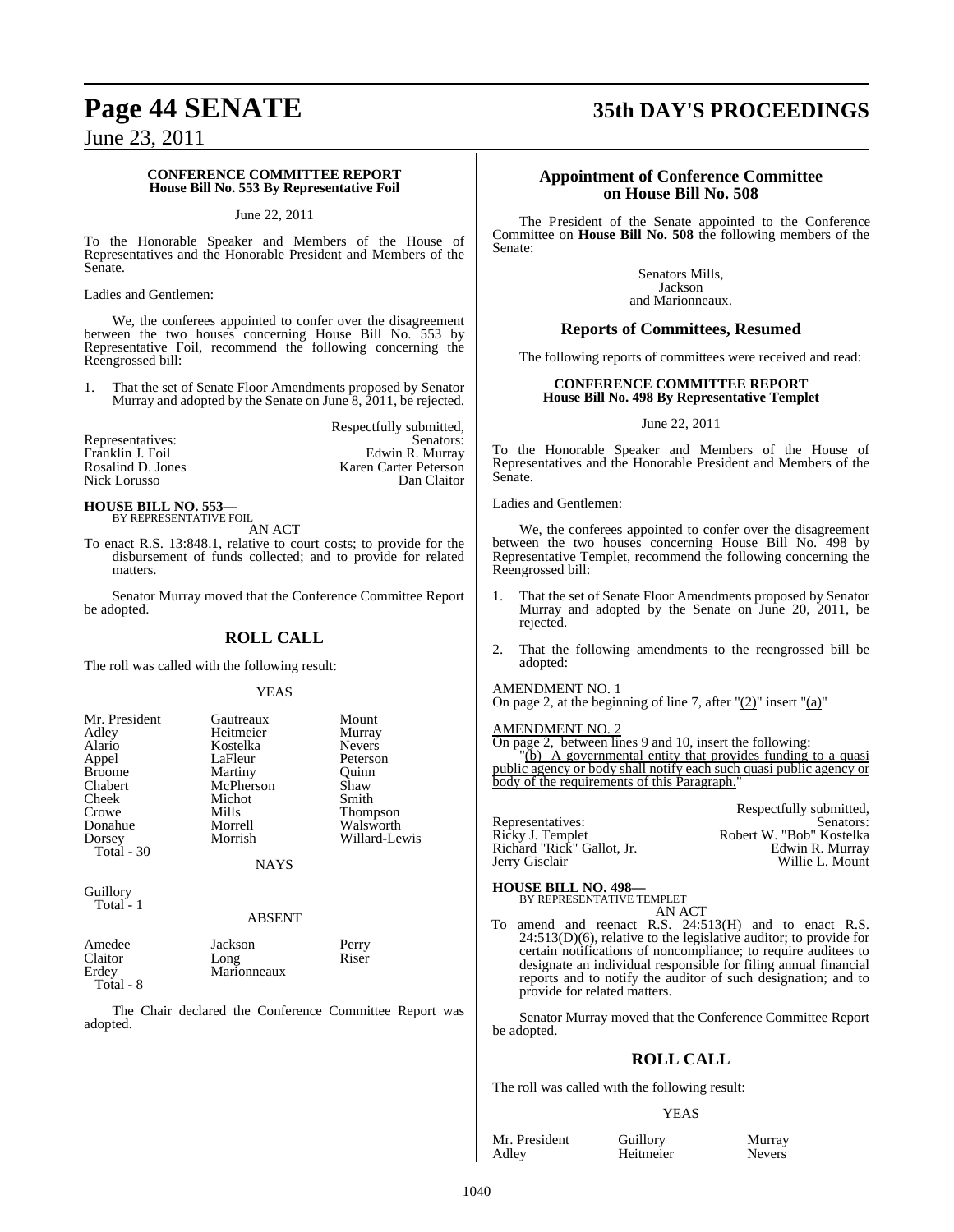## **35th DAY'S PROCEEDINGS Page 45 SENATE**

| Alario        | Kostelka  | Perry         |
|---------------|-----------|---------------|
| Appel         | LaFleur   | Peterson      |
| <b>Broome</b> | Long      | Ouinn         |
| Chabert       | Martiny   | Riser         |
| Cheek         | McPherson | Shaw          |
| Crowe         | Michot    | Smith         |
| Donahue       | Mills     | Thompson      |
| Dorsey        | Morrell   | Walsworth     |
| Erdey         | Morrish   | Willard-Lewis |
| Gautreaux     | Mount     |               |
| Total - 35    |           |               |
|               | NAYS      |               |

Total - 0

#### ABSENT

| Amedee    | Jackson     |
|-----------|-------------|
| Claitor   | Marionneaux |
| Total - 4 |             |

The Chair declared the Conference Committee Report was adopted.

### **CONFERENCE COMMITTEE REPORT House Bill No. 470 By Representative Henry Burns**

### June 22, 2011

To the Honorable Speaker and Members of the House of Representatives and the Honorable President and Members of the Senate.

### Ladies and Gentlemen:

We, the conferees appointed to confer over the disagreement between the two houses concerning House Bill No. 470 by Representative Henry Burns, recommend the following concerning the Engrossed bill:

- 1. That Senate Committee Amendments Nos. 1 through 3 proposed by the Senate Committee on Transportation, Highways and Public Works and adopted by the Senate on June 7, 2011, be adopted.
- That Senate Floor Amendments No. 1 through 3 and Amendment No. 5 proposed by Senator Erdey and adopted by the Senate on June 14, 2011, be adopted.
- 3. That Senate Floor Amendment No. 4 proposed by Senator Erdey and adopted by the Senate on June 14, 2011, be rejected.
- 4. That the following amendments to the engrossed bill be adopted:

#### AMENDMENT NO. 1

On page 2, between lines 5 and 6, insert the following:

"§707. Application for certificates of title; exception; salvage title; antique vehicles; reconstructed title \* \* \*

I.(1)(a) When, as the result of an insurance settlement, a motor vehicle is declared to be a "total loss", as defined in R.S. 32:702, the insurance company, its authorized agent, or the vehicle owner shall, within thirty days from the settlement of the property damages claim, send the certificate of title**, properly endorsed,** to the office of motor vehicles along with an application for a salvage title in the name of the insurance company, or its authorized agent, or the vehicle owner.

**(b)If an insurance company or its authorized agent is unable to obtain the certificate of title from the owners(s) or lienholder within thirty days from the settlement of the property damages claim, the insurance company or its authorized agent may submit an application for a salvage title and signed under penalty of perjury, which application shall be accompanied by all of the following:**

**(i) Evidence acceptable to the office of motor vehicles that the insurance company has made at least two written attempts to**

June 23, 2011

**the titled owner(s) or lienholder of the motor vehicle by certified mail, return receipt requested, or by use of a delivery service with a tracking system, to obtain the endorsed certificate of title.**

**(ii)Evidence acceptable to the office of motor vehicles that the insurance company has made payment of a claim involving the motor vehicle.**

**(iii)The fee applicable to the issuance of a salvage title.**

**(iv) A release of lien executed by each current holder of a security interest in the motor vehicle.**

**(c) Upon receipt of an application for a salvage title pursuant to Subparagraph (I)(1)(a) or(b) of this Section, the office of motor vehicles shall issue a salvage title for the vehicle.**

**(d) The office of motor vehicles may promulgate rules and regulations for the administration of this Subsection pursuant to the Administrative Procedure Act.**

(b) **(e)** The insurance company or agent shall notify the office of motor vehicles within thirty days of settlement of the property damage claim and the owner retained salvage value, when the owner of the vehicle is allowed to retain the salvage after the vehicle has been declared a total loss.

(c) **(f)** Upon receipt of the salvage title, the insurance company, its authorized agent, or the vehicle owner may proceed to dismantle the vehicle, sell it, or rebuild and restore it to operation. A rebuilder of a salvaged title motor vehicle may upon completion of rebuilding the vehicle demonstrate the rebuilt motor vehicle to a prospective purchaser without applying for a reconstructed vehicle title. Except for the purposes of this demonstration, no rebuilt and restored vehicle shall be operated upon any public street, roadway, or highway until it is registered with the office of motor vehicles, and a reconstructed vehicle title is issued. \* \* \*"

Respectfully submitted, Representatives: Senators: Senators: Senators: Senators: Senators: Senators: Senators: Senators: Senators: Senators: Senators: Senators: Senators: Senators: Senators: Senators: Senators: Senators: Senators: Senators: Senat Henry L. Burns Dale M. Erdey Nita Rusich Hutter Daniel "Danny" Martiny Hollis Downs Joe McPherson

### **HOUSE BILL NO. 470—** BY REPRESENTATIVE HENRY BURNS

AN ACT

To amend and reenact R.S. 32:429.2(B) and to enact R.S. 32:707.2(C)(4), 707.6, and 728(10) and (11), relative to motor vehicle titles; to establish an expedited motor vehicle title receipt procedure; to provide for fees charged for receipt of an expedited motor vehicle title; and to provide for related matters.

Senator Erdeymoved that the Conference Committee Report be adopted.

### **ROLL CALL**

The roll was called with the following result:

#### YEAS

| Mr. President | Gautreaux | Morrish       |
|---------------|-----------|---------------|
| Adley         | Guillory  | Mount         |
| Alario        | Heitmeier | Murray        |
| Appel         | Jackson   | <b>Nevers</b> |
| <b>Broome</b> | Kostelka  | Perry         |
| Chabert       | LaFleur   | Peterson      |
| Cheek         | Long      | Ouinn         |
| Claitor       | Martiny   | Shaw          |
| Crowe         | McPherson | Smith         |
| Donahue       | Michot    | Thompson      |
| Dorsey        | Mills     | Walsworth     |
| Erdey         | Morrell   | Willard-Lev   |
| Total - 36    |           |               |

Willard-Lewis

**NAYS** 

Total - 0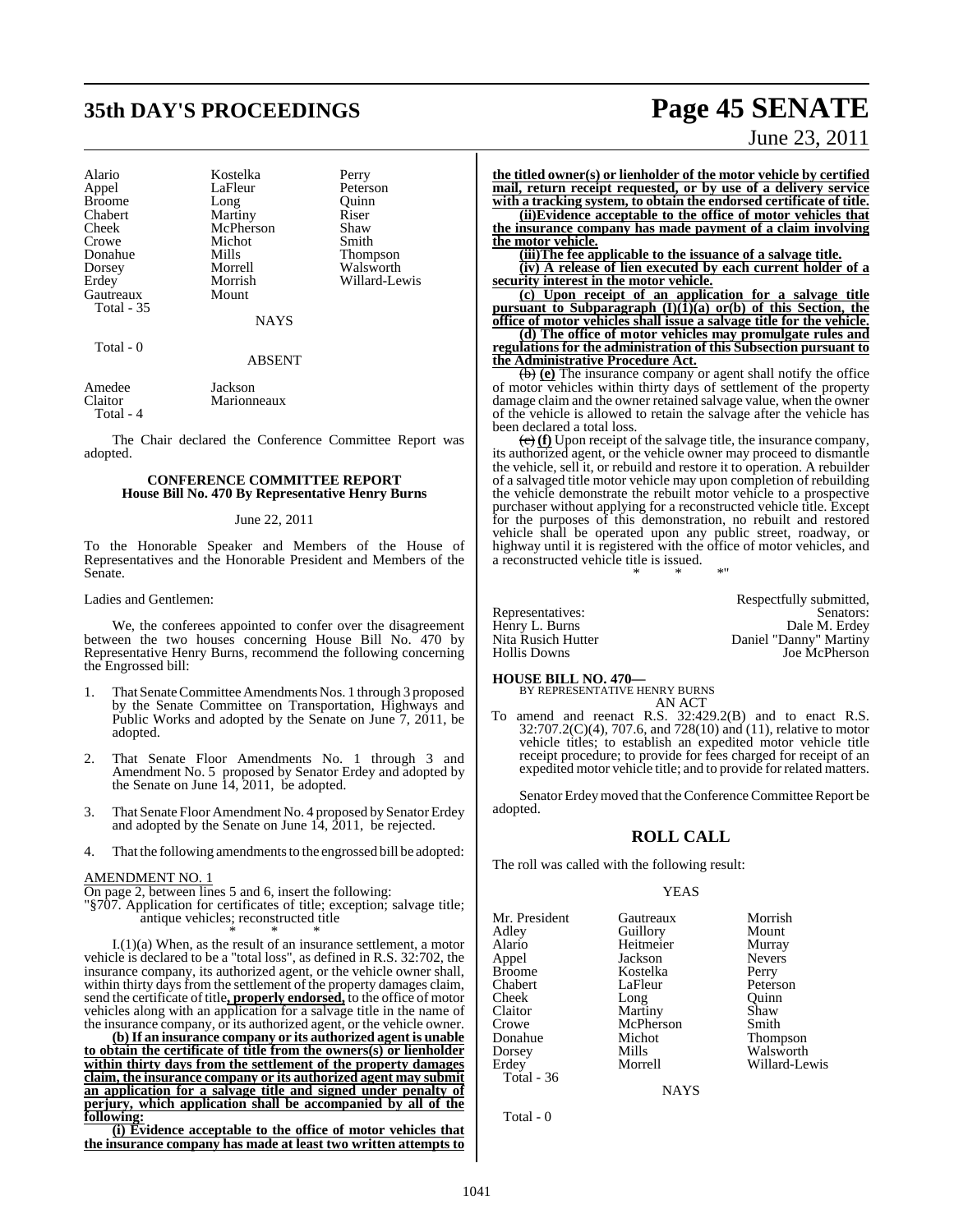### ABSENT

Amedee Marionneaux Riser Total - 3

The Chair declared the Conference Committee Report was adopted.

### **CONFERENCE COMMITTEE REPORT House Bill No. 194 By Representative Williams**

### June 22, 2011

To the Honorable Speaker and Members of the House of Representatives and the Honorable President and Members of the Senate.

Ladies and Gentlemen:

We, the conferees appointed to confer over the disagreement between the two houses concerning House Bill No. 194 by Representative Williams, recommend the following concerning the Reengrossed bill:

1. That the set of Senate Floor Amendments proposed by Senator Mills and adopted by the Senate on June 20, 2011, be rejected.

| Respectfully submitted, |
|-------------------------|
| Senators:               |
| Sherri Smith Cheek      |
| Willie L. Mount         |
| <b>Fred Mills</b>       |
|                         |

## **HOUSE BILL NO. 194—** BY REPRESENTATIVE WILLIAMS

AN ACT

To enact Subpart A-1 of Part II of Chapter 3 of Title 46 of the Louisiana Revised Statutes of 1950, to be comprised of R.S. 46:236.1, relative to the Supplemental Nutrition Assistance Program; to provide for legislative findings; to provide for nutrition education; to establish certain reporting requirements for the Department of Children and Family Services; and to provide for related matters.

Senator Mills moved that the Conference Committee Report be adopted.

### **ROLL CALL**

The roll was called with the following result:

### YEAS

| Mr. President | Gautreaux | Mount           |
|---------------|-----------|-----------------|
| Adley         | Guillory  | Murray          |
| Alario        | Heitmeier | Perry           |
| Appel         | Kostelka  | Peterson        |
| <b>Broome</b> | LaFleur   | Ouinn           |
| Chabert       | Long      | Riser           |
| Cheek         | Martiny   | Shaw            |
| Claitor       | McPherson | Smith           |
| Crowe         | Michot    | <b>Thompson</b> |
| Donahue       | Mills     | Walsworth       |
| Dorsey        | Morrell   | Willard-Lewis   |
| Erdey         | Morrish   |                 |
| Total $-35$   |           |                 |

NAYS

Total - 0

## **Page 46 SENATE 35th DAY'S PROCEEDINGS**

ABSENT

Amedee Marionneaux<br>Iackson Nevers **Jackson** Total - 4

The Chair declared the Conference Committee Report was adopted.

### **CONFERENCE COMMITTEE REPORT House Bill No. 462 By Representative McVea**

June 22, 2011

To the Honorable Speaker and Members of the House of Representatives and the Honorable President and Members of the Senate.

Ladies and Gentlemen:

We, the conferees appointed to confer over the disagreement between the two houses concerning House Bill No. 462 by Representative McVea, recommend the following concerning the Reengrossed bill:

- 1. That the set of Senate Committee Amendments proposed by the Senate Committee on Insurance on June 8, 2011, and adopted by the Senate on June 9, 2011, be accepted.
- 2. That the set of Amendments proposed by the Legislative Bureau and adopted by the Senate on June 13, 2011, be accepted.
- 3. That the set of Senate Floor Amendments proposed by Senator Morrish and adopted by the Senate on June 14, 2011, be accepted.
- 4. That the following amendments to the reengrossed bill be adopted:

### AMENDMENT NO. 1

On page 2, line 24, after "custody" delete "or tutorship"

### AMENDMENT NO. 1

On page 2, at the end of line 28, delete " $or$ " and at the beginning of line 29, delete "tutorship"

AMENDMENT NO. 2 On page 3, line 7, after "custody" delete "or tutorship"

AMENDMENT NO. 3 On page 3, line 13, after "custody" delete "or tutorship"

AMENDMENT NO. 4 On page 4, line 9, after "custody" delete "or tutorship"

AMENDMENT NO. 5 On page 4, at the end of line 13, delete "or" and at the beginning of line 14, delete "tutorship"

AMENDMENT NO. 6 On page 4, line 21, after "custody" delete "or tutorship"

AMENDMENT NO. 7 On page 4, line 27, after "custody" delete "or tutorship"

AMENDMENT NO. 8 On page 5, line 16, after "custody" delete "or tutorship"

### AMENDMENT NO. 9

On page 5, at the end of line 20, delete "or" and at the beginning of line 21, delete "tutorship"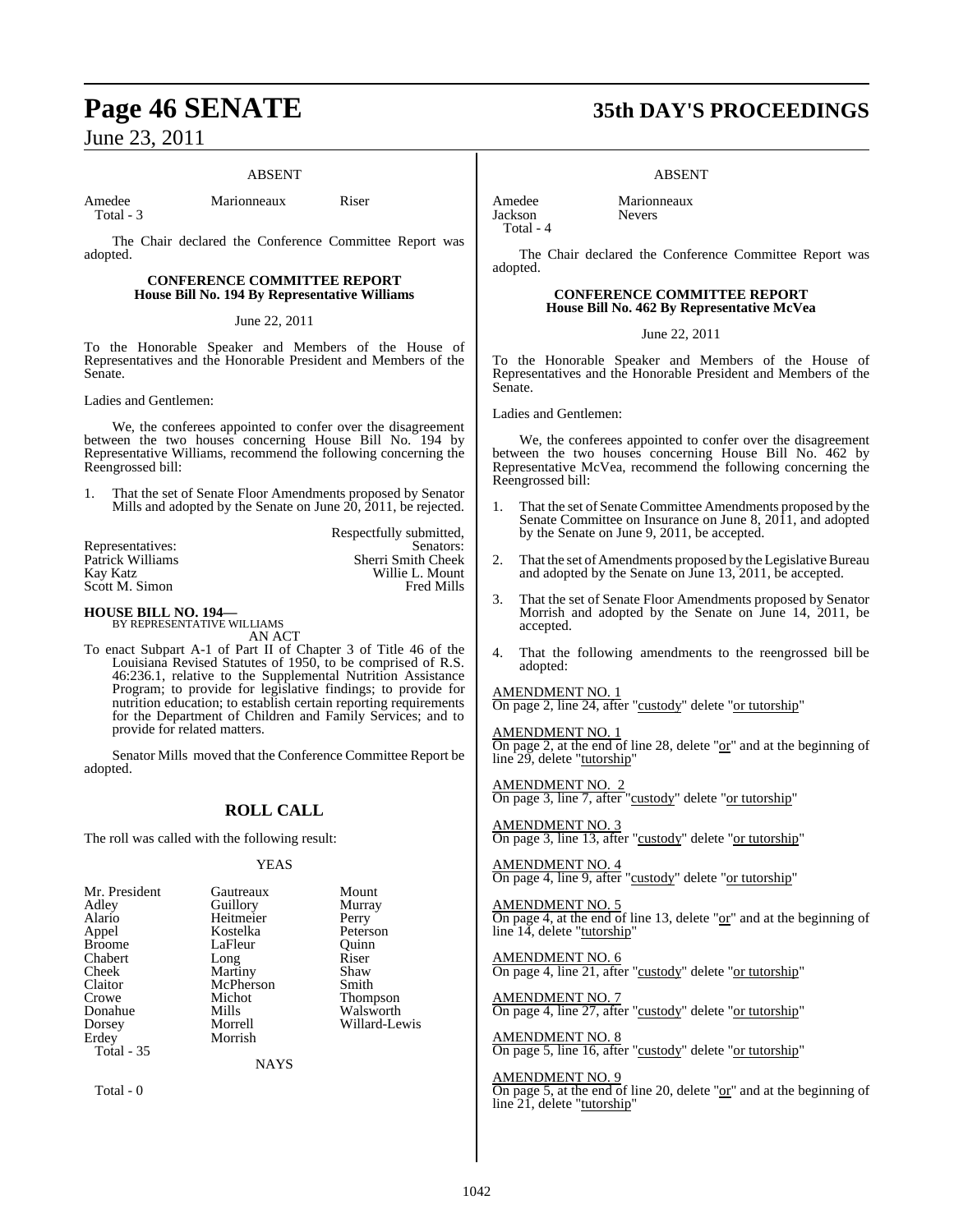### **35th DAY'S PROCEEDINGS Page 47 SENATE**

# June 23, 2011

AMENDMENT NO. 10

On page 5, line 28, after "custody" delete "or tutorship"

AMENDMENT NO. 11 On page 6, line 5, after "custody" delete "or tutorship"

John F. "Andy" Anders Jean-Paul J. Morrell<br>Chuck Kleckley Neil Riser Chuck Kleckley Thomas H. McVea

Respectfully submitted,<br>Senators: Representatives: Senators: Senators: Senators: Senators: Senators: Senators: Senators: Senators: Senators: Senators: Senators: Senators: Senators: Senators: Senators: Senators: Senators: Senators: Senators: Senators: Senat

**HOUSE BILL NO. 462—** BY REPRESENTATIVE MCVEA

AN ACT

To amend and reenact R.S. 22:1000(A)(1)(a)(vi) and (2), 1003(A) and  $(C)$ , and  $1003.1(A)(1)$  and  $(C)$ , relative to health insurance; to provide with respect to coverage of dependent children and grandchildren; to provide relative to conditions for such coverage for certain benefits; to provide with respect to rating of such dependents; and to provide for related matters.

Senator Morrish moved that the Conference Committee Report be adopted.

### **ROLL CALL**

The roll was called with the following result:

### **YEAS**

Nevers Perry Peterson<br>Riser

Thompson Walsworth Willard-Lewis

| Mr. President | Guillory    | Murray        |
|---------------|-------------|---------------|
| Adley         | Kostelka    | <b>Nevers</b> |
| Alario        | LaFleur     | Perry         |
| Appel         | Long        | Peterso       |
| <b>Broome</b> | Marionneaux | Riser         |
| Chabert       | Martiny     | Shaw          |
| Cheek         | McPherson   | Smith         |
| Claitor       | Michot      | Thomp         |
| Crowe         | Mills       | Walsw         |
| Donahue       | Morrell     | Willard       |
| Erdey         | Morrish     |               |
| Gautreaux     | Mount       |               |
| Total - 34    |             |               |
|               | NAYS        |               |
|               |             |               |

### ABSENT

| Amedee    | Heitmeier | Ouinn |
|-----------|-----------|-------|
| Dorsey    | Jackson   |       |
| Total - 5 |           |       |

The Chair declared the Conference Committee Report was adopted.

### **CONFERENCE COMMITTEE REPORT House Bill No. 353 By Representative Arnold**

June 22, 2011

To the Honorable Speaker and Members of the House of Representatives and the Honorable President and Members of the Senate.

Ladies and Gentlemen:

Total - 0

We, the conferees appointed to confer over the disagreement between the two houses concerning House Bill No. 353 by Representative Arnold, recommend the following concerning the Engrossed bill:

- 1. That the set of Senate Committee Amendments proposed by the Senate Committee on Local and Municipal Affairs and adopted by the Senate on June 14, 2011, be rejected.
- 2. That the amendments proposed by the Legislative Bureau and adopted by the Senate on June 15, 2011, be rejected.
- 3. That the set of Senate Floor Amendments proposed by Senator Cynthia Willard-Lewis and adopted by the Senate on June 16, 2011, be rejected.
- 4. That the following amendments to the engrossed bill be adopted:

### AMENDMENT NO. 1

On page 1, line 2, after "R.S. 46:1095(B)(1)" delete the remainder of the line and insert in lieu thereof "and (C) and 1097(A), relative to"

### AMENDMENT NO. 2

On page 1, line 5, after "district;" delete the remainder of the line and insert "to provide relative to the powers and duties of the district and each governing board; to provide for effectiveness;"

### AMENDMENT NO. 3

On page 1, line 11, after "R.S. 46:1095(B)(1)" delete the remainder of the line and delete line 12 and insert "and  $(C)$  and  $1097(A)$  are hereby amended and reenacted to read as follows:"

### AMENDMENT NO. 4

On page 1, delete lines 17 through 19 in their entirety and insert in lieu thereof the following:

 $'(1)(a)$  Seven members shall be appointed by the chief executive officer of the parish. Each commissioner member shall demonstrate expertise in one or more of the following areas: medical litigation, fundraising and philanthropy, accounting, business development, indigent care, community relations, government relations, women's health, minority health, geriatric medicine, nursing, any other medical field, or consumer advocacy.

(b) Four of the seven members shall be appointed at the discretion of the chief executive officer. Of the other three appointments, one member shall be appointed by the chief executive officer from each of the following lists of nominees:

### AMENDMENT NO. 5

On page 2, at the beginning of line 1, change " $(a)$ " to " $(i)$ "

### AMENDMENT NO. 6

On page 2, at the beginning of line 4, change " $(b)$ " to " $(ii)$ "

### AMENDMENT NO. 7

On page 2, at the beginning of line 7, change " $(c)$ " to " $(iii)$ "

### AMENDMENT NO. 8

On page 2, delete lines 10 through 26 in their entirety and insert in On page 2, we have  $\frac{1}{2}$  lieu thereof the following:

"\* \* \*  $C.(1)$  Members initially appointed pursuant to Paragraph  $(B)(1)$ of this Section shall be appointed to staggered initial terms with two appointments for one year, two appointments for two years, two appointments for three years, and one appointment for four years. At the expiration of their respective terms of office, the successors to such appointees shall be appointed to four-year terms.

(2) The members member serving pursuant to Paragraphs  $\overline{(B)(1)}$  and  $\overline{(2)}$  Paragraph  $\overline{(B)(2)}$  of this Section shall serve at the pleasure of the chief executive officer of the parish.

 $\left(\frac{2}{2}\right)$  (3) The members serving pursuant to Paragraphs (B)(3) through  $\overline{(7)}$  of this Section shall serve during their terms of office.

 $\left(\frac{3}{2}\right)$  (4) Any vacancy in the membership of the commission occurring by reason of the expiration of term of office, death, resignation, disqualification, or otherwise shall be filled in the same manner as the original appointment within thirty days of such vacancy. If the appointing authority fails to fill the vacancy within thirty days of such vacancy, the remaining members of the commission shall appoint an interim successor to serve on the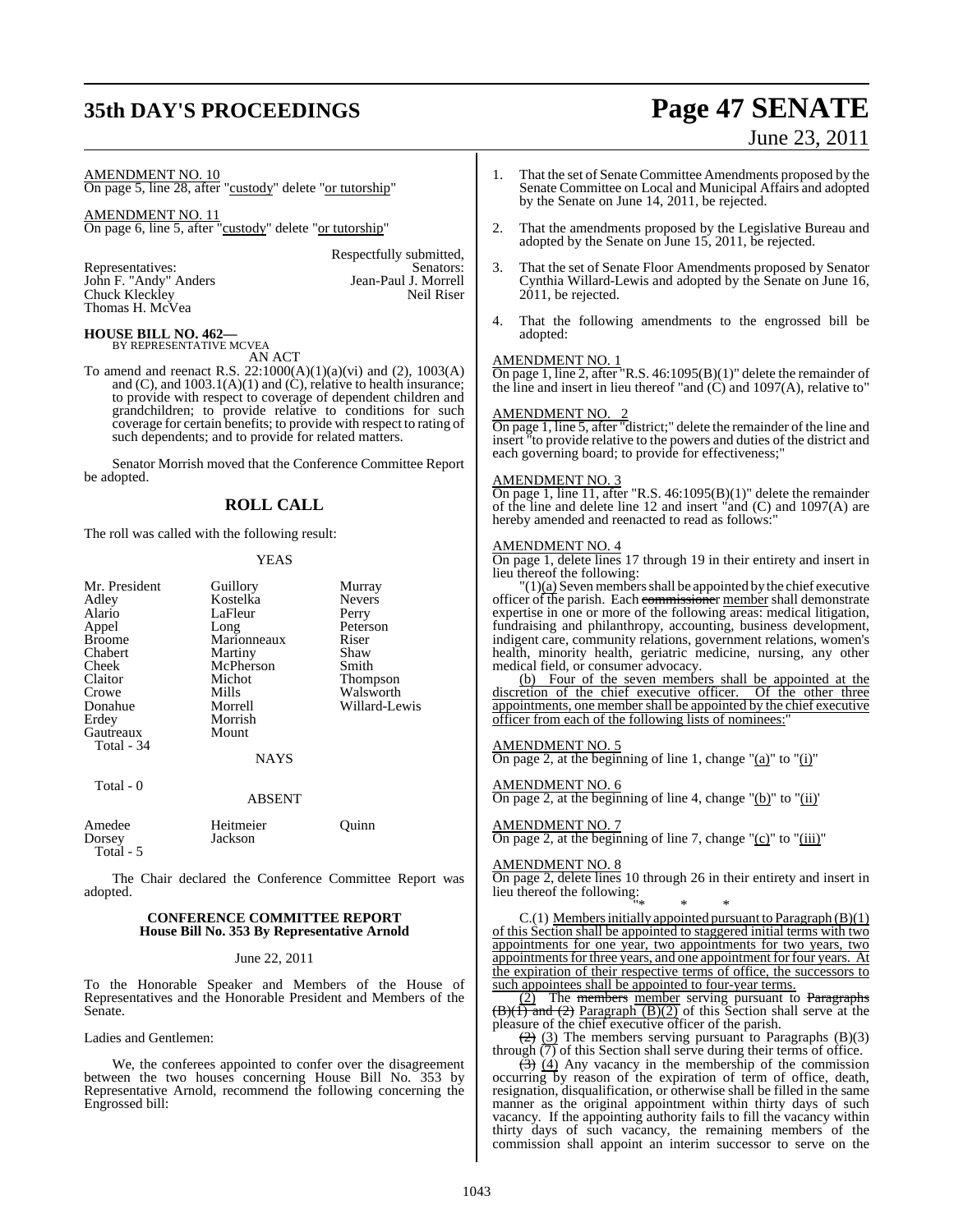commission until the position is filled by the appointing authority.  $\underline{\text{In}}$ addition, an appointment to fill a vacancy that occurs prior to the expiration of a term shall be for the remainder of the unexpired term."

### AMENDMENT NO. 9

On page 2, between lines 27 and 28, insert the following:

"§1097. Commission; powers, duties, responsibilities, limitations A. The commission and district shall have all the general powers, duties, functions, and responsibilities of a hospital service district created under Part 1 of this Chapter. Each commission created under this Part may construct or acquire a new general hospital facility in Orleans Parish or renovate an existing general hospital facility in Orleans Parish and provide for the operation of such facility.

\* \* \* Section 2. The term of office of all appointed members to the Parish Hospital Service District for the parish of Orleans prior to the effective date of this Act shall be terminated on the effective date of this Act and such offices shall be declared vacant. New appointments shall be made in accordance with the provisions of this Act.

Section 3. Notwithstanding Section 2 of this Act, lists of nominees for appointments as provided by R.S. 46:1095(B)(1)(b)(ii) and (iii) shall not be submitted to the chief executive officer before January 1, 2012.

Section 4. Any member appointed to the board of commissioners of the Parish Hospital Service District for the parish of Orleans prior to the effective date of this Act shall not have any claim, right or privilege to a seat on such board."

### AMENDMENT NO. 10

On page 2, line 28, change "Section 2." to "Section 5."

Representatives: Senators: Senators: Senators: Senators: Senators: Senators: Senators: A. G. Crowe Jeffery "Jeff" J. Arnold<br>Regina Barrow Charmaine Marchand Stiaes

Edwin R. Murray<br>Cynthia Willard-Lewis

Respectfully submitted,

**HOUSE BILL NO. 353—** BY REPRESENTATIVE ARNOLD AND SENATOR CROWE AN ACT

To amend and reenact R.S.  $46:1095(B)(1)$  and to reenact R.S. 46:1095(C), relative to Orleans Parish; to provide relative to the Parish Hospital Service District for the parish of Orleans; to provide relative to the membership of the governing boards of the two areas of the district; to reenact provisions relative to such governing boards; and to provide for related matters.

Senator Willard-Lewis moved that the Conference Committee Report be adopted.

### **ROLL CALL**

The roll was called with the following result:

### YEAS

| Mr. President           | Guillory    | Mount         |
|-------------------------|-------------|---------------|
| Adley                   | Heitmeier   | Murray        |
| Alario                  | Jackson     | <b>Nevers</b> |
| Appel                   | Kostelka    | Perry         |
| <b>Broome</b>           | LaFleur     | Peterso       |
| Chabert                 | Long        | Ouinn         |
| Cheek                   | Marionneaux | Riser         |
| Claitor                 | Martiny     | Shaw          |
| Crowe                   | McPherson   | Smith         |
| Donahue                 | Michot      | <b>Thomps</b> |
| Dorsey                  | Mills       | Walswo        |
| Erdey                   | Morrell     | Willard       |
| Gautreaux<br>Total - 38 | Morrish     |               |

Heitmeier Jackson Nevers<br>Kostelka Perry Kostelka<br>LaFleur Long Quinn<br>Marionneaux Riser Marionneaux Martiny Shaw<br>
McPherson Smith McPherson<br>Michot Michot Thompson<br>
Mills Walsworth Mills Walsworth<br>
Morrell Willard-Le Morrish

Peterson<br>Ouinn Willard-Lewis

## **Page 48 SENATE 35th DAY'S PROCEEDINGS**

**NAYS** 

ABSENT

Amedee Total - 1

Total - 0

The Chair declared the Conference Committee Report was adopted.

### **CONFERENCE COMMITTEE REPORT Senate Bill No. 196 By Senator Marionneaux**

June 23, 2011

To the Honorable President and Members of the Senate and to the Honorable Speaker and Members of the House of Representatives.

Ladies and Gentlemen:

We, the conferees appointed to confer over the disagreement between the two houses concerning Senate Bill No. 196 by Senator Marionneaux, recommend the following concerning the Engrossed bill:

1. That House Floor Amendment No. 1 proposed by Representative Sam Jones and adopted by the House of Representatives on June 20, 2011 be rejected.

Senators: Representatives: Robert "Rob" Marionneaux, Jr.<br>Joe McPherson Sharon Weston Broome

Thomas Carmody

Respectfully submitted,

**SENATE BILL NO. 196—** BY SENATOR MARIONNEAUX

- AN ACT
- To amend and reenact R.S. 38:2251.2, relative to public contracts; to provide a preference for steel pipe manufactured in this state; and to provide for related matters.

Senator Marionneaux moved that the Conference Committee Report be adopted.

### **ROLL CALL**

The roll was called with the following result:

### YEAS

| Mr. President<br>Broome<br>Crowe<br>Dorsey<br>Gautreaux<br>Total - 15   | Jackson<br>LaFleur<br>Marionneaux<br>Mills<br>Morrell<br><b>NAYS</b>        | Murray<br>Peterson<br>Riser<br>Thompson<br>Willard-Lewis |
|-------------------------------------------------------------------------|-----------------------------------------------------------------------------|----------------------------------------------------------|
| Adley<br>Alario<br>Chabert<br>Cheek<br>Claitor<br>Donahue<br>Total - 18 | Erdey<br>Guillory<br>Kostelka<br>Long<br>Michot<br>Morrish<br><b>ABSENT</b> | Mount<br>Perry<br>Ouinn<br>Shaw<br>Smith<br>Walsworth    |
| Amedee<br>Appel<br>Total - 6                                            | Heitmeier<br>Martiny                                                        | McPherson<br><b>Nevers</b>                               |

1044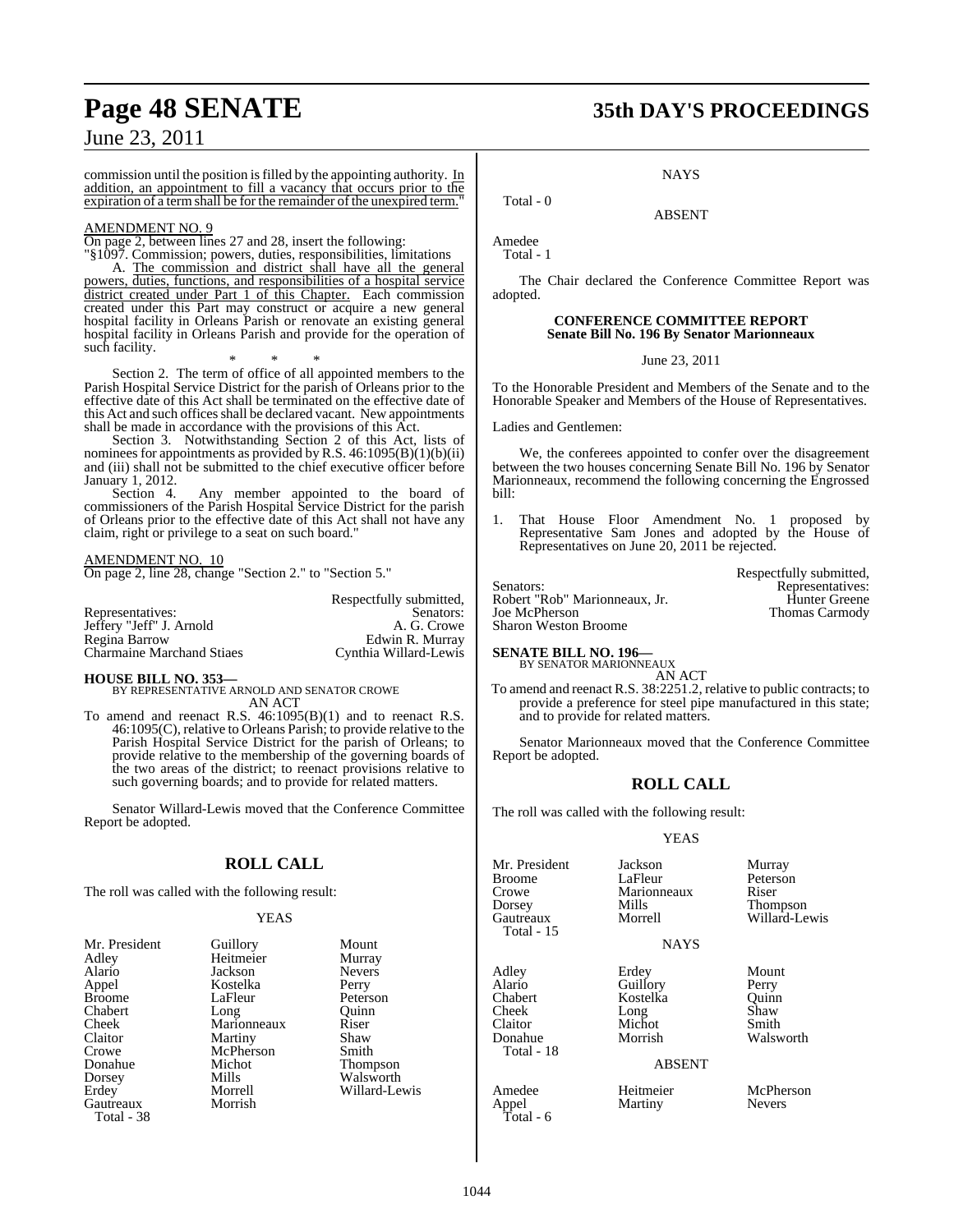## **35th DAY'S PROCEEDINGS Page 49 SENATE**

The Chair declared the Senate refused to adopt the Conference Committee Report.

### **CONFERENCE COMMITTEE REPORT House Bill No. 361 By Representative Roy**

June 22, 2011

To the Honorable Speaker and Members of the House of Representatives and the Honorable President and Members of the Senate.

Ladies and Gentlemen:

We, the conferees appointed to confer over the disagreement between the two houses concerning House Bill No. 361 by Representative Roy, recommend the following concerning the Reengrossed bill:

- 1. That Amendment No. 1 proposed by the Senate Committee on Judiciary B and adopted by the Senate on June 16, 2011, be rejected.
- 2. That Amendment Nos. 1 and 2 proposed by Senator LaFleur and adopted by the Senate on June 20, 2011, be rejected.
- 3. That the reengrossed bill be amended as follows:

### AMENDMENT NO. 1

On page 2, delete lines 1 through 4 and insert the following:

"(i) A newspaper, or news publication, printed or electronic, of current news and intelligence of varied, broad, and general public interest, having been published for a minimum of one year and that can provide documentation of membership in a statewide or national press association, as represented by an employee thereof who can provide documentation of his employment with the newspaper, wire service, or news publication.

|                    | Respectfully submitted, |
|--------------------|-------------------------|
| Representatives:   | Senators:               |
| Christopher J. Roy | Eric LaFleur            |
| Rosalind D. Jones  | Edwin R. Murray         |
| Neil C. Abramson   | Daniel "Danny" Martiny  |
|                    |                         |

#### **HOUSE BILL NO. 361—** BY REPRESENTATIVE ROY

AN ACT

To amend and reenact R.S. 32:398(K)(1)(a), relative to accident reports; to provide for a definition of a news-gathering organization; and to provide for related matters.

Senator LaFleur moved that the Conference Committee Report be adopted.

### **ROLL CALL**

The roll was called with the following result:

### YEAS

| Mr. President           | Guillory    | Mount         |
|-------------------------|-------------|---------------|
| Adley                   | Jackson     | Murray        |
| Alario                  | Kostelka    | Perry         |
| <b>Broome</b>           | LaFleur     | Peterson      |
| Chabert                 | Long        | Ouinn         |
| Cheek                   | Marionneaux | Riser         |
| Claitor                 | McPherson   | Shaw          |
| Crowe                   | Michot      | Smith         |
| Dorsey                  | Mills       | Thompson      |
| Erdey                   | Morrell     | Walsworth     |
| Gautreaux<br>Total - 33 | Morrish     | Willard-Lewis |

# June 23, 2011

**NAYS** 

Total - 0

Amedee Donahue Martiny<br>
Appel Heitmeier Nevers Appel Heitmeier Nevers Total - 6

The Chair declared the Conference Committee Report was adopted.

ABSENT

### **CONFERENCE COMMITTEE REPORT House Bill No. 275 By Representative Bishop**

June 22, 2011

To the Honorable Speaker and Members of the House of Representatives and the Honorable President and Members of the Senate.

Ladies and Gentlemen:

We, the conferees appointed to confer over the disagreement between the two houses concerning House Bill No. 275 by Representative Bishop, recommend the following concerning the Reengrossed bill:

1. That the set of Senate Committee Amendments proposed by the Senate Committee on Insurance and adopted by the Senate on May 19, 2011, be rejected.

Respectfully submitted, Representatives: Senators: Senators: Wesley T. Bishop Dan "Blade" Morrish Chuck Kleckley Elbert Guillory Jonathan Perry

### **HOUSE BILL NO. 275—** BY REPRESENTATIVE BISHOP

AN ACT To amend and reenact R.S. 22:867(C) and 873, relative to the methods of delivery of an insurance policy or evidence of insurance; to provide for methods of transmitting insurance policies and supporting documents; to provide for electronic transaction of documents; and to provide for related matters.

Senator Morrish moved that the Conference Committee Report be adopted.

### **ROLL CALL**

The roll was called with the following result:

### YEAS

Mr. President Heitmeier Murray<br>Adley Jackson Nevers Adley Jackson Nevers Alario Kostelka<br>Broome LaFleur Chabert Long Quinn<br>
Cheek Marionneaux Riser Cheek Marionneaux Riser<br>Claitor Martiny Shaw Claitor Martiny Shaw<br>Crowe McPherson Smith Crowe McPherson<br>
Donahue Michot Donahue Michot Thompson Dorsey Mills Walsworth<br>
Erdey Morrell Willard-Le Gautreaux Guillory Mount Total - 37

Peterson Morrell Willard-Lewis<br>Morrish

NAYS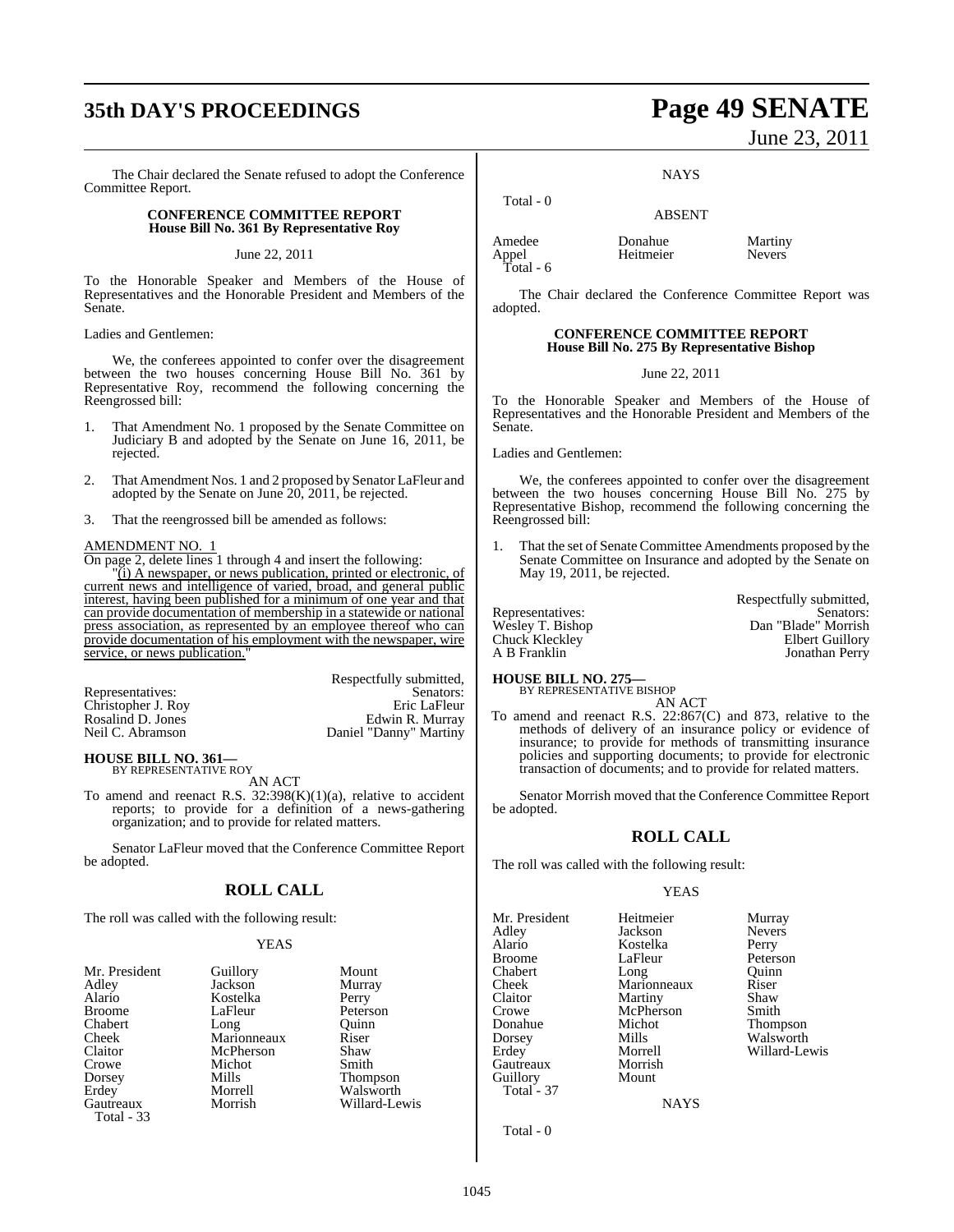### ABSENT

Amedee Appel Total - 2

The Chair declared the Conference Committee Report was adopted.

### **CONFERENCE COMMITTEE REPORT Senate Bill No. 269 By Senator Riser**

### June 22, 2011

To the Honorable President and Members of the Senate and to the Honorable Speaker and Members of the House of Representatives.

Ladies and Gentlemen:

We, the conferees appointed to confer over the disagreement between the two houses concerning Senate Bill No. 269 by Senator Riser, recommend the following concerning the Reengrossed bill:

- 1. That House Floor Amendment Nos. 1 through 7 and 9 through 71 and 73 proposed by Representative Tucker (HFASB269 552 3237) and adopted by the House of Representatives on June 20, 2011 be accepted.
- 2. That House Floor Amendment Nos. 8 and 72 proposed by Representative Tucker (HFASB269 552 3237) and adopted by the House of Representatives on June 20, 2011 be rejected.
- That all House Floor Amendments proposed by Representative Edwards and adopted by the House of Representatives on June 20, 2011 be accepted.
- That all House Floor Amendments proposed by Representative Burrell and adopted by the House of Representatives on June 20, 2011 be accepted.
- 5. That House Floor Amendment No. 1 proposed by Representative Tucker (HFASB269 1814 3486) and adopted by the House of Representatives on June 20, 2011 be accepted.
- 6. That House Floor Amendment No. 2 proposed by Representative Tucker (HFASB269 1814 3486) and adopted by the House of Representatives on June 20, 2011 be rejected.
- 7. That the following amendments to the Reengrossed bill be adopted:

### AMENDMENT NO. 1

On page 5, delete lines 27 through 29, and on page 6, delete lines 1 through 3, and insert in lieu thereof the following:

"**(8) "Persons or families of low or moderate income" means an individual or household whose income qualifies as low income or moderate income as defined by the United States Department of Housing and Urban Development (HUD) as adjusted from time to time. HUD defines low income as any individual or household earning less than fifty percent of the area median income. HUD defines moderate income as any individual or household earning between fifty percent and eighty percent of the area median income.**"

AMENDMENT NO. 2

On page 42, delete lines 8 and 9 in their entirety and insert in lieu thereof the following: "**Agency at the time that this Act becomes effective shall form**"

|                     | Respectfully submitted, |
|---------------------|-------------------------|
| Senators:           | Representatives:        |
| Joel T. Chaisson II | Jim Tucker              |
| Neil Riser          | Regina Barrow           |
| Lydia P. Jackson    | Rickey L. Nowlin        |

## **Page 50 SENATE 35th DAY'S PROCEEDINGS**

### **SENATE BILL NO. 269— (Substitute of Senate Bill No. 249 by Senator Riser)** BY SENATORS RISER AND THOMPSON

AN ACT

To enact R.S. 40:600.4(E), 600.64(C), and Chapter 3-G of Title 40 of the Louisiana Revised Statutes of 1950, to be comprised of R.S. 40:600.86 through 600.111 and R.S. 42:1124.2(A)(5), and to repeal R.S. 36:769(J) and Chapter 3-A of Title 40 of the Louisiana Revised Statutes of 1950, comprised of R.S. 40:600.1 through 600.25.1, relative to housing authorities; to create the Louisiana Housing Corporation and provide for its powers, functions, and duties; to provide for the abolishment of certain programs or agencies, the consolidation of housing programs, and the transfer of certain programs or agencies; to provide for the filing of certain financial disclosure statements relative to certain boards and commissions; to provide terms, conditions, definitions, procedures, and effects; to provide for an effective date; and to provide for related matters.

Senator Riser moved that the Conference Committee Report be adopted.

### **ROLL CALL**

The roll was called with the following result:

### YEAS

Mr. President Guillory Mount<br>Adley Heitmeier Murray Alario Jackson Nevers Appel Kostelka<br>Broome LaFleur Chabert Long Quinn<br>Cheek Marionneaux Riser Cheek Marionneaux Riser<br>Claitor Martiny Shaw Claitor Martiny Shaw<br>Crowe McPherson Smith Crowe McPherson<br>
Donahue Michot Dorsey Mills Walsworth<br>
Erdey Morrell Willard-Le Gautreaux Total - 38

Heitmeier **NAYS** 

Peterson<br>Ouinn Michot Thompson<br>
Mills Walsworth Morrell Willard-Lewis<br>Morrish

ABSENT

Amedee Total - 1

Total - 0

The Chair declared the Conference Committee Report was adopted.

### **CONFERENCE COMMITTEE REPORT House Bill No. 159 By Representative Rosalind Jones**

### June 22, 2011

To the Honorable Speaker and Members of the House of Representatives and the Honorable President and Members of the Senate.

### Ladies and Gentlemen:

We, the conferees appointed to confer over the disagreement between the two houses concerning House Bill No. 159 by Representative Rosalind Jones, recommend the following concerning the Reengrossed bill:

That Senate Floor Amendments Nos. 1, 2, and 3 proposed by Senator Thompson and adopted by the Senate on June 16, 2011, be rejected.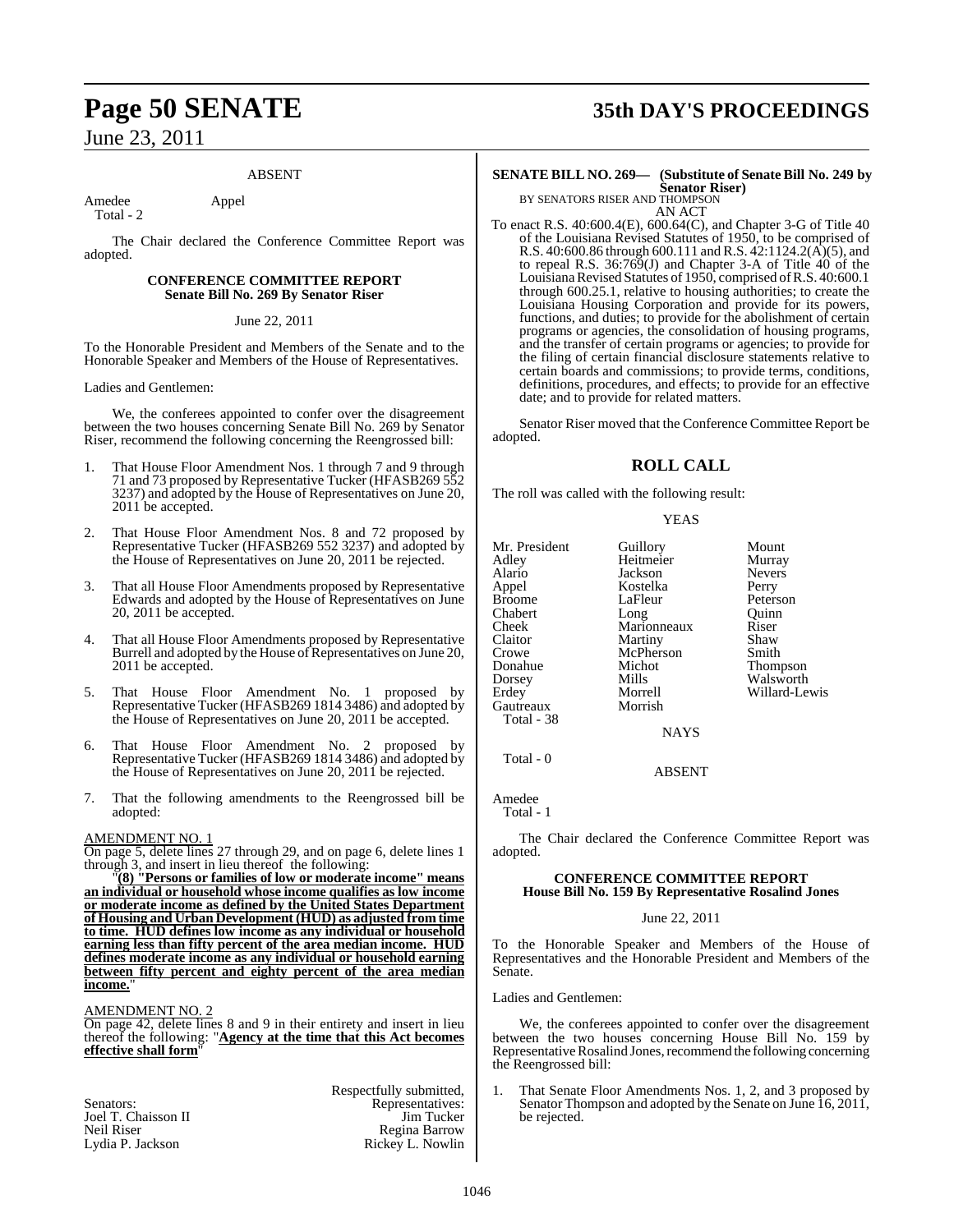## **35th DAY'S PROCEEDINGS Page 51 SENATE**

June 23, 2011

- 2. That Senate Floor Amendments Nos. 4, 5, 6, and 7 proposed by Senator Thompson and adopted by the Senate on June 16, 2011, be adopted.
- 3. That the following set of amendments to the Reengrossed bill be adopted:

### AMENDMENT NO. 1

On page 6, line 9, after "Title" change the period "." to a comma "," and insert "and the levy of any tax shall also be subject to all of the other requirements of this Section."

### AMENDMENT NO. 2

On page 6, line 15, after "Title" change the period "." to a comma "," and insert "and the levy of any assessment shall also be subject to all of the other requirements of this Section."

### AMENDMENT NO. 3

On page 6, line 17, after "by the district," insert "pursuant to the authority provided in Paragraph (E)(9) of this Section,"

Respectfully submitted,

|                   | Respectfully submitted. |
|-------------------|-------------------------|
| Representatives:  | Senators:               |
| Rosalind D. Jones | A. G. Crowe             |
| Regina Barrow     | Lydia P. Jackson        |
| Kay Katz          | Francis Thompson        |
|                   |                         |

### **HOUSE BILL NO. 159—**

BY REPRESENTATIVE ROSALIND JONES AN ACT

To enact R.S. 33:9038.65, relative to the city of Monroe; to create the Ouachita Riverfront Development Commission as a special taxing district within the city; to provide relative to the purpose, boundaries, governance, and powers and duties of the district; to provide relative to district funding, including the authority to use tax increment financing; and to provide for related matters.

Senator Thompson moved that the Conference Committee Report be adopted.

### **ROLL CALL**

The roll was called with the following result:

### YEAS

| Mr. President<br>Adley<br>Alario<br>Appel<br><b>Broome</b><br>Chabert<br>Cheek<br>Claitor<br>Crowe<br>Donahue<br>Dorsey<br>Erdey<br><b>Total - 35</b> | Gautreaux<br>Guillory<br>Heitmeier<br>Jackson<br>Kostelka<br>LaFleur<br>Long<br>Martiny<br>McPherson<br>Michot<br>Morrell<br>Morrish<br>NAYS | Mount<br>Murray<br><b>Nevers</b><br>Perry<br>Peterson<br>Ouinn<br>Shaw<br>Smith<br>Thompson<br>Walsworth<br>Willard-Lewis |
|-------------------------------------------------------------------------------------------------------------------------------------------------------|----------------------------------------------------------------------------------------------------------------------------------------------|---------------------------------------------------------------------------------------------------------------------------|
| Total - 0                                                                                                                                             | <b>ABSENT</b>                                                                                                                                |                                                                                                                           |
| Amedee<br>Marionneaux<br>Total - 4                                                                                                                    | Mills<br>Riser                                                                                                                               |                                                                                                                           |

The Chair declared the Conference Committee Report was adopted.

### **CONFERENCE COMMITTEE REPORT House Bill No. 454 By Representative Harrison**

June 22, 2011

To the Honorable Speaker and Members of the House of Representatives and the Honorable President and Members of the Senate.

Ladies and Gentlemen:

We, the conferees appointed to confer over the disagreement between the two houses concerning House Bill No. 454 by Representative Harrison, recommend the following concerning the Engrossed bill:

1. That the set of Senate Committee Amendments proposed by the Senate Committee on Education and adopted by the Senate on June 14, 2011, be rejected.

| Respectfully submitted, |
|-------------------------|
| Senators:               |
| Eric LaFleur            |
| Dan "Blade" Morrish     |
|                         |

## **HOUSE BILL NO. 454—** BY REPRESENTATIVE HARRISON

AN ACT

To amend and reenact R.S. 17:500.2(A)(1), 1176, 1202(A)(1), and  $1206.2(A)(1)$ , relative to the granting of certain types of leave by a city, parish, or other local public school board; to provide relative to the requirement that the board grant certain sabbatical leave requests; to provide relative to the requirement that the board permit certain employees to take extended sick leave; to provide exceptions to such requirements; to provide an effective date; and to provide for related matters.

Senator Morrish moved that the Conference Committee Report be adopted.

### **ROLL CALL**

The roll was called with the following result:

### YEAS

| Appel<br>Chabert<br>Crowe<br>Erdev<br>Gautreaux<br>Total - 14           | Guillory<br>LaFleur<br>Martiny<br>McPherson<br>Mills                   | Morrish<br>Perry<br>Quinn<br>Thompson                            |
|-------------------------------------------------------------------------|------------------------------------------------------------------------|------------------------------------------------------------------|
|                                                                         | <b>NAYS</b>                                                            |                                                                  |
| Adley<br>Alario<br>Broome<br>Claitor<br>Donahue<br>Dorsey<br>Total - 17 | Jackson<br>Long<br>Marionneaux<br>Morrell<br>Mount<br>Murray<br>ABSENT | <b>Nevers</b><br>Peterson<br>Smith<br>Walsworth<br>Willard-Lewis |
| Mr. President<br>Amedee<br>Cheek<br>Total - 8                           | Heitmeier<br>Kostelka<br>Michot                                        | Riser<br>Shaw                                                    |
|                                                                         | The Chair declared the Senate refused to adont the Con                 |                                                                  |

recrared the Senate refused to adopt the Conference Committee Report.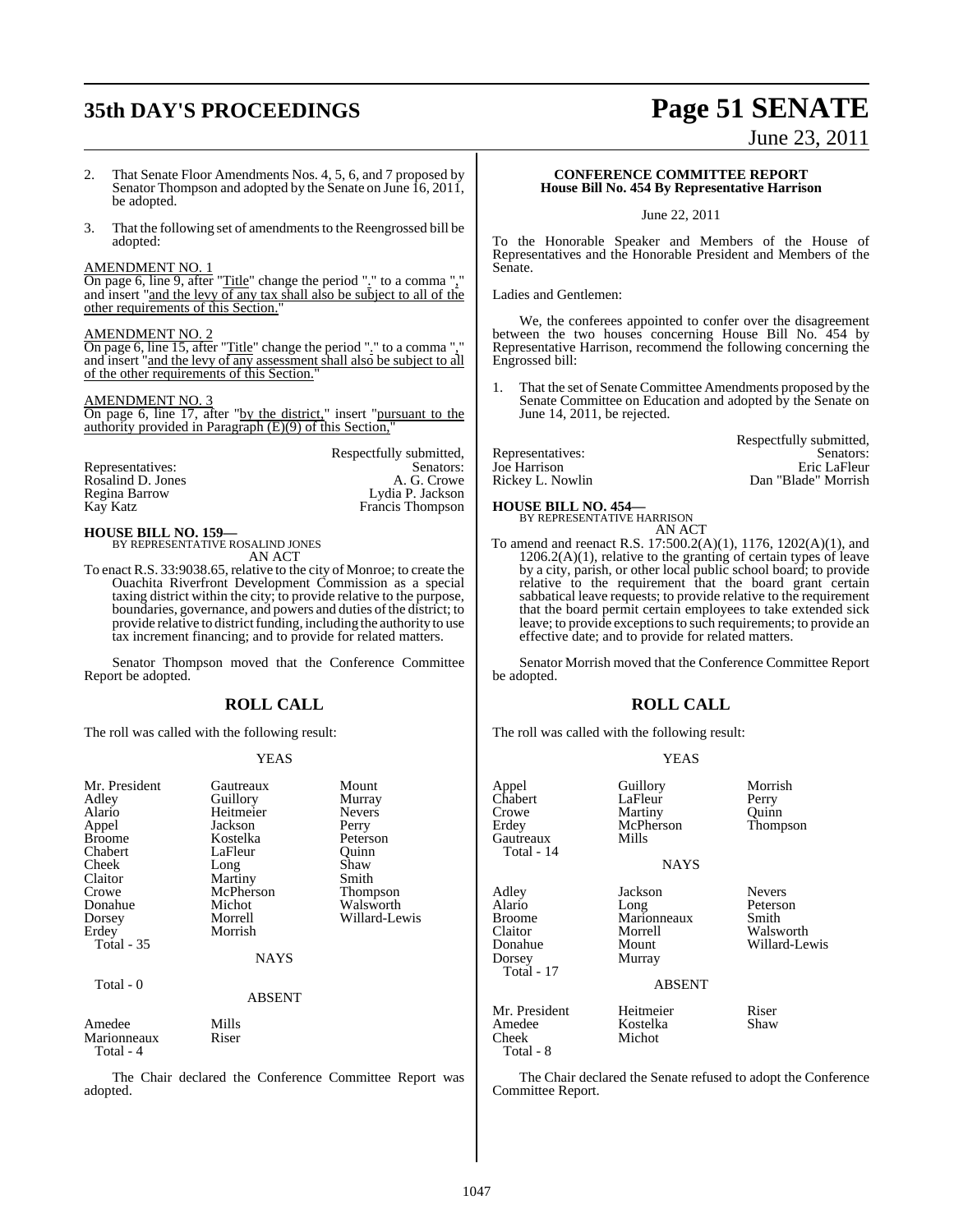### **CONFERENCE COMMITTEE REPORT House Bill No. 291 By Representative Lambert**

### June 23, 2011

To the Honorable Speaker and Members of the House of Representatives and the Honorable President and Members of the Senate.

### Ladies and Gentlemen:

We, the conferees appointed to confer over the disagreement between the two houses concerning House Bill No. 291 by Representative Lambert, recommend the following concerning the Reengrossed bill:

- 1. That the Senate Committee Amendments Nos. 2, 3, 6, and 7 proposed by the Senate Committee on Natural Resources and adopted by the Senate on June 1, 2011, be adopted.
- 2. That the Senate Committee Amendments Nos. 1, 4, and 5 proposed by the Senate Committee on Natural Resources and adopted by the Senate on June 1, 2011, be rejected.
- 2. That the Senate Floor Amendments Nos. 1 and 2 proposed by Senator Amedee and adopted by the Senate on June 8, 2011, be adopted.
- 3. In Senate Floor Amendments No. 2 proposed by Senator Amedee and adopted by the Senate on June 8, 2011, on page 1, delete lines 15 through 17 and insert the following:

"A. Careless operation of a watercraft is the operation of a watercraft in a careless manner so as to endanger the life, limb, or property of any person, when such operation constitutes a violation of any of the following"

4. In Senate Floor Amendments No. 2 proposed by Senator Amedee and adopted by the Senate on June 8, 2011, on page 2, after line 11, insert the following:

"C. The provisions of this Section shall not apply to vessels engaged in commercial activity."

|                  | Respectfully submitted,       |
|------------------|-------------------------------|
| Representatives: | Senators:                     |
| Eddie J. Lambert | Norby Chabert                 |
| Gordon Dove      | Eric LaFleur                  |
| Walt Leger III   | Robert "Rob" Marionneaux, Jr. |

**HOUSE BILL NO. 291—** BY REPRESENTATIVE LAMBERT AND SENATOR AMEDEE AN ACT

To amend and reenact R.S. 14:93.10(2)(introductory paragraph) and 108.1(D)(4) and R.S. 34:851.4 and to repeal R.S. 34:851.5, relative to boating safety; to provide for the possession of alcoholic beverages on waterways; to provide for definitions; to provide for operation of a watercraft; to provide for aggravated flight from an officer; and to provide for related matters.

Senator Chabert moved that the Conference Committee Report be adopted.

### **ROLL CALL**

The roll was called with the following result:

### YEAS

| Mr. President    | Guillory    | Morrish       |
|------------------|-------------|---------------|
| Adley            | Heitmeier   | Mount         |
| Alario           | Jackson     | Murray        |
| Appel<br>Chabert | Kostelka    | <b>Nevers</b> |
|                  | LaFleur     | Perry         |
| Cheek            | Long        | Peterson      |
| Claitor          | Marionneaux | Ouinn         |

## **Page 52 SENATE 35th DAY'S PROCEEDINGS**

| Crowe      | Martiny   |
|------------|-----------|
| Donahue    | McPherson |
| Dorsey     | Michot    |
| Erdey      | Mills     |
| Gautreaux  | Morrell   |
| Total - 36 |           |

Total - 0

Total - 3

Martiny Riser<br>McPherson Smith Michot Thompson<br>Mills Walsworth Erdey Mills Walsworth Willard-Lewis

**NAYS** 

ABSENT

Amedee Broome Shaw

The Chair declared the Conference Committee Report was adopted.

### **CONFERENCE COMMITTEE REPORT House Bill No. 250 By Representative Morris**

### June 23, 2011

To the Honorable Speaker and Members of the House of Representatives and the Honorable President and Members of the Senate.

Ladies and Gentlemen:

We, the conferees appointed to confer over the disagreement between the two houses concerning House Bill No. 250 by Representative Morris, recommend the following concerning the Engrossed bill:

1. That Senate Floor Amendments No. 1 through 4 proposed by Senator Broome and adopted by the Senate on June 13, 2011, be rejected.

|                    | Respectfully submitted,     |
|--------------------|-----------------------------|
| Representatives:   | Senators:                   |
| James Morris       | Joe McPherson               |
| Nita Rusich Hutter | <b>Sharon Weston Broome</b> |
| Brett F. Geymann   | Mike Walsworth              |
|                    |                             |

### **HOUSE BILL NO. 250—**

BY REPRESENTATIVE MORRIS AN ACT

To amend and reenact R.S. 36:501(C)(1), 502(A) and (B), 508(A), 508.1(A), (B), (E), and (F) and to repeal R.S. 36:508.3, relative to the Department of Transportation and Development; to rename the office of planning and programming within the Department of Transportation and Development; to eliminate the office of public works and intermodal transportation within the Department of Transportation and Development; to reassign duties of offices within the Department of Transportation and Development; and to provide for related matters.

Senator Walsworth moved that the Conference Committee Report be adopted.

### **ROLL CALL**

The roll was called with the following result:

### YEAS

Mr. President Guillory Mount<br>Adley Heitmeier Murray Adley Heitmeier Murray Jackson Appel Kostelka Perry LaFleur Peterson<br>
Long Quinn Cheek Long Quinn<br>Claitor Marionneaux Riser Claitor Marionneaux Riser<br>Crowe Martiny Shaw Crowe Martiny<br>
Donahue McPherson

Thompson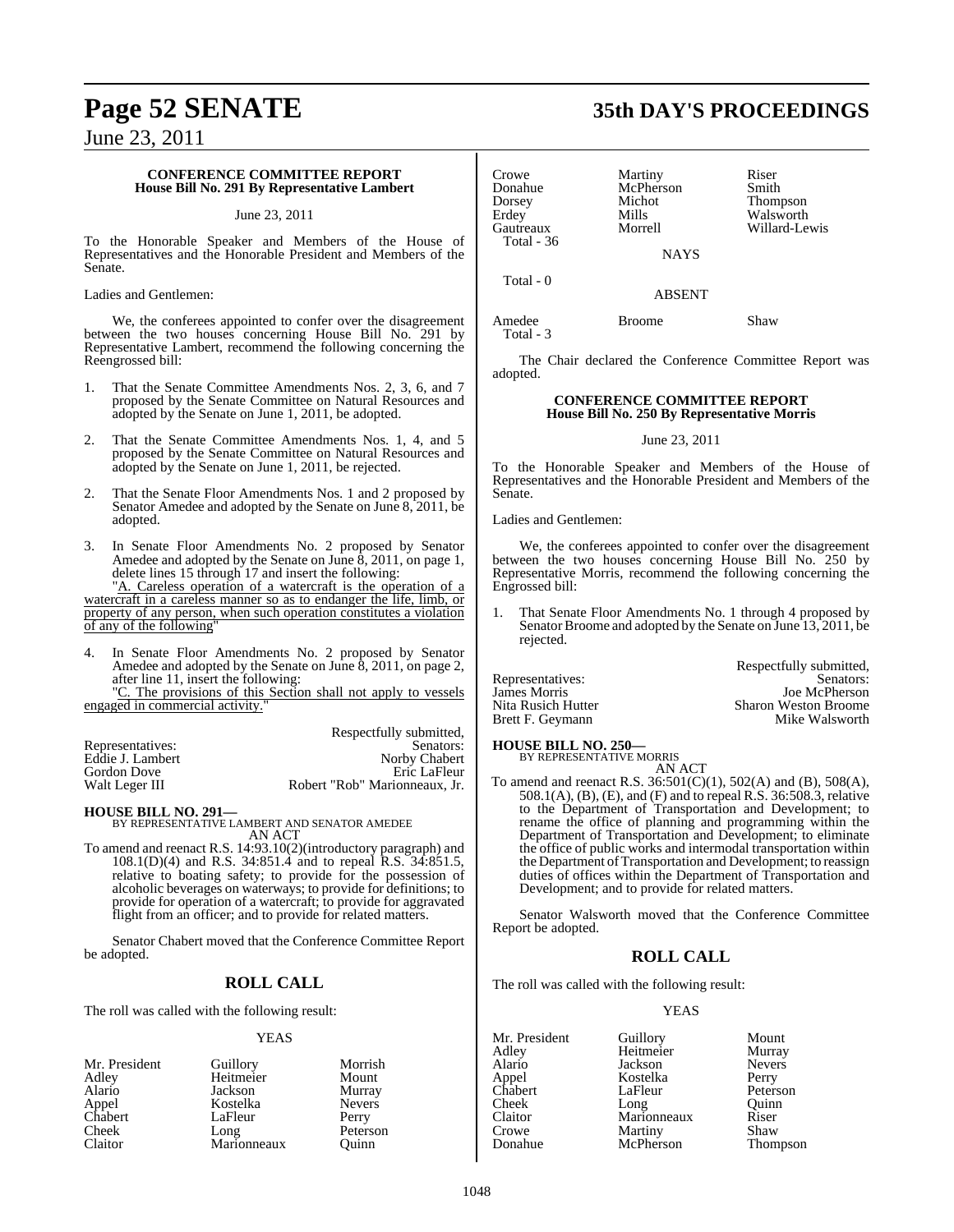## **35th DAY'S PROCEEDINGS Page 53 SENATE**

| Dorsey<br>Erdey                | Michot<br>Mills | Walsworth<br>Willard-Lewis |
|--------------------------------|-----------------|----------------------------|
| Gautreaux<br><b>Total - 35</b> | Morrell         |                            |
|                                | <b>NAYS</b>     |                            |

Total - 0

ABSENT

Amedee Morrish<br>Broome Smith Broome Total - 4

The Chair declared the Conference Committee Report was adopted.

### **CONFERENCE COMMITTEE REPORT House Bill No. 293 By Representative Dove**

### June 22, 2011

To the Honorable Speaker and Members of the House of Representatives and the Honorable President and Members of the Senate.

Ladies and Gentlemen:

We, the conferees appointed to confer over the disagreement between the two houses concerning House Bill No. 293 by Representative Dove, recommend the following concerning the Re-Reengrossed bill:

1. Delete the set of Senate Floor Amendments proposed by Senator Morrish and adopted by the Senate on June 20, 2011.

|                          | Respectfully submitted, |
|--------------------------|-------------------------|
| Representatives:         | Senators:               |
| Karen Gaudet St. Germain | Dan "Blade" Morrish     |
| Jerome Richard           | Dan Claitor             |
|                          | Jean-Paul J. Morrell    |

**HOUSE BILL NO. 293—** BY REPRESENTATIVES DOVE AND RICHARD

AN ACT To amend and reenact R.S. 44:4.1(B)(33) and to enact R.S. 56:6(34) and 433.1(A)(4), relative to the powers and authority of the Wildlife and FisheriesCommission; to authorize the commission to regulate and permit the taking of certain species of fish; to authorize the commission to require the use of vessel monitoring systems on vessels engaged in commercial harvest from the public oyster seed grounds; and to provide for related matters.

Senator Morrish moved that the Conference Committee Report be adopted.

### **ROLL CALL**

The roll was called with the following result:

#### YEAS

| Appel      | Guillory    | Perry    |
|------------|-------------|----------|
| Chabert    | Kostelka    | Ouinn    |
| Cheek      | Martiny     | Shaw     |
| Crowe      | Morrish     | Thompson |
| Gautreaux  | Mount       |          |
| Total - 14 |             |          |
|            | <b>NAYS</b> |          |

Alario Long<br>Claitor Mills

Adley LaFleur Peterson<br>Alario Long Smith Walsworth

June 23, 2011

Donahue Morrell Willard-Lewis

Jackson Total - 16

Total - 9

Murray<br>Nevers ABSENT

Mr. President Erdey McPherson<br>Amedee Heitmeier Michot Heitmeier Broome Marionneaux Riser

The Chair declared the Senate refused to adopt the Conference Committee Report.

### **Motion to Reconsider**

Senator Morrish asked for and obtained a suspension of the rules to reconsider the vote by which the Conference Committee Report to House Bill No. 293 was not adopted.

Without objection, so ordered.

Senator Morrish moved that the Conference Committee Report be adopted.

### **ROLL CALL**

The roll was called with the following result:

### YEAS

Mr. President Heitmeier Murray<br>Adley Jackson Nevers Adley Jackson Nevers Alario Kostelka<br>Broome LaFleur Chabert Long Quinn<br>Cheek Marionneaux Riser Cheek Marionneaux Riser<br>Claitor Martiny Shaw Claitor Martiny Shaw<br>Crowe McPherson Smith Crowe McPherson<br>
Donahue Michot Donahue Michot Thompson Dorsey Mills Walsworth<br>
Erdey Morrell Willard-Le Gautreaux Morris<br>
Guillory Mount Guillory  $Total - 37$ 

LaFleur Peterson<br>Long Quinn Morrell Willard-Lewis<br>Morrish

Total - 0

Amedee Appel

Total - 2

The Chair declared the Conference Committee Report was adopted.

NAYS

ABSENT

### **Message from the House**

### **ADOPTION OF CONFERENCE COMMITTEE REPORT**

June 23, 2011

To the Honorable President and Members of the Senate:

I am directed to inform your honorable body that the House of Representatives has adopted the Report of the Conference Committee on the disagreement to **House Bill No. 417**.

> Respectfully submitted, ALFRED W. SPEER Clerk of the House of Representatives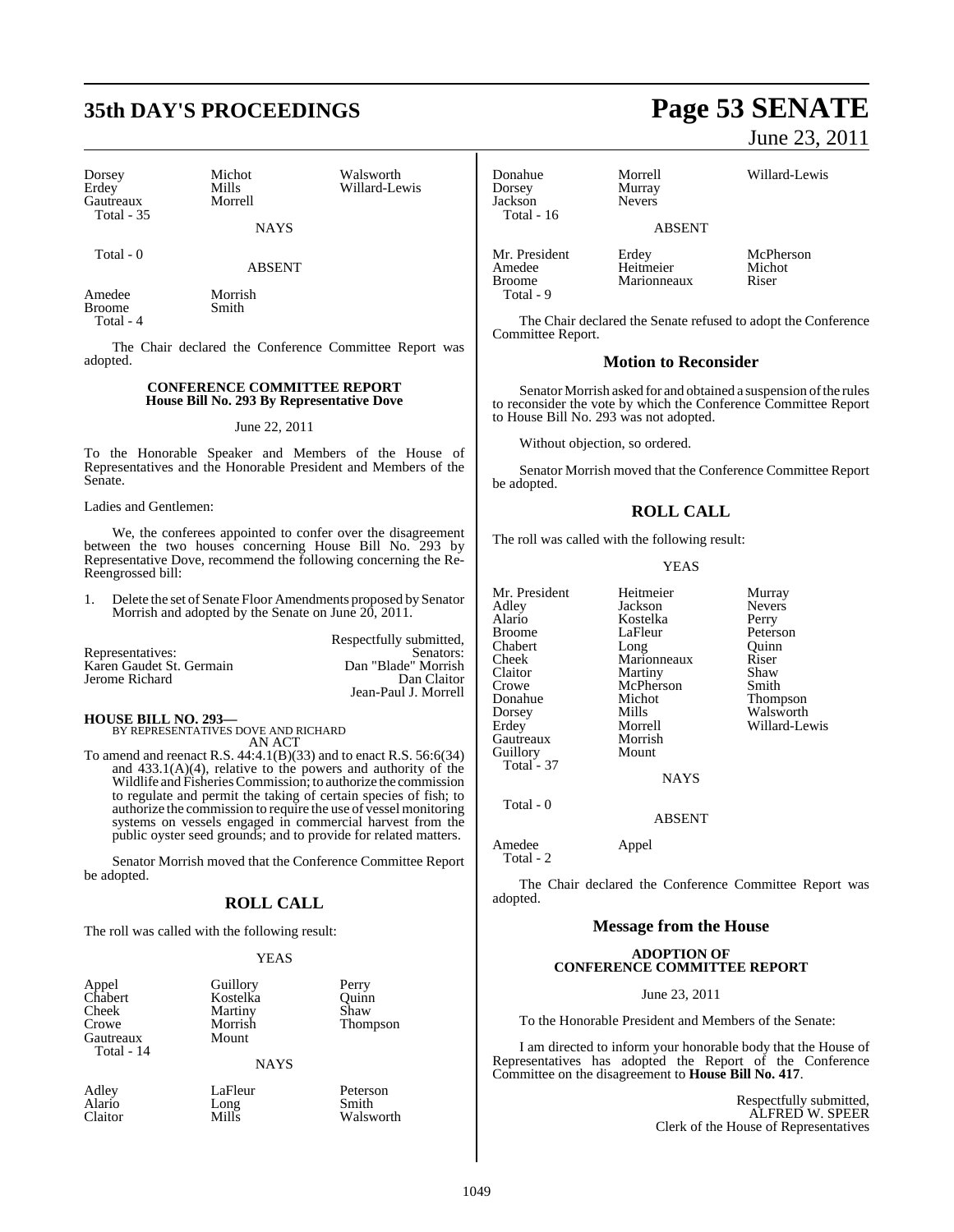### **Reports of Committees, Resumed**

The following reports of committees were received and read:

### **CONFERENCE COMMITTEE REPORT House Bill No. 417 By Representative Cortez**

### June 23, 2011

To the Honorable Speaker and Members of the House of Representatives and the Honorable President and Members of the Senate.

Ladies and Gentlemen:

We, the conferees appointed to confer over the disagreement between the two houses concerning House Bill No. 417 by Representative Cortez, recommend the following concerning the Reengrossed bill:

- 1. That the set of Senate Floor Amendments proposed by Senator Martiny and adopted by the Senate on June 20, 2011, be rejected.
- 2. That the following amendment to the Reengrossed bill be adopted:

### AMENDMENT NO. 1

On page 4, delete lines 19 through 21 in their entirety and insert the following:

"Section 4. This Act shall become effective if and when the Act which originated as Senate Bill No. 6 of the 2011 Regular Session of Legislature becomes effective."

|                     | Respectfully submitted, |
|---------------------|-------------------------|
| Representatives:    | Senators:               |
| Patrick Page Cortez | D. A. "Butch" Gautreaux |
| J. Kevin Pearson    | Mike Walsworth          |
| Joel C. Robideaux   |                         |

**HOUSE BILL NO. 417—**<br>BY REPRESENTATIVES CORTEZ, ARMES, ARNOLD, BOBBY BADON, BALDONE, BARRAS, BISHOP, BURFORD, HENRY BURNS, BURRELL,<br>CARMODY, CARTER, CHAMPAGNE, CHANDLER, CHANEY, DIXON,<br>DOWNS, FANNIN, GISCLAIR, GUINN, HARD WOOTON

AN ACT

To amend and reenact R.S. 11:710(A)(1), (B)(1)(a), (C)(2), and (D), to enact R.S. 11:710(A)(4), and to repeal R.S. 11:710(H), relative to the Teachers' Retirement System of Louisiana; to allow certain retirees reemployed as substitute teachers to receive benefits during reemployment; to provide limitations; to provide an effective date; and to provide for related matters.

Senator Walsworth moved that the Conference Committee Report be adopted.

### **ROLL CALL**

The roll was called with the following result:

### YEAS

Adley Kostelka Nevers Alario Long Perry<br>Cheek McPherson Riser Cheek McPherson Riser<br>Crowe Michot Shaw Crowe Michot<br>Erdey Mills Gautreaux Morris<br>
Guillory Mount Guillory Total<sup>-</sup> 19

Mills Walsworth<br>Morrish

Appel Jackson Quinn Broome Marionneaux<br>Chabert Martiny Chabert Martiny Thompson Donahue<br>Dorsey Total - 16

Morrell Willard-Lewis<br>Murray Peterson

ABSENT

**NAYS** 

Mr. President Heitmeier Amedee LaFleur Total - 4

The Chair declared the Senate refused to adopt the Conference Committee Report.

### **Message from the House**

### **ADOPTION OF CONFERENCE COMMITTEE REPORT**

### June 23, 2011

To the Honorable President and Members of the Senate:

I am directed to inform your honorable body that the House of Representatives has adopted the Report of the Conference Committee on the disagreement to **House Bill No. 150**.

> Respectfully submitted, ALFRED W. SPEER Clerk of the House of Representatives

### **Message from the House**

### **ADOPTION OF CONFERENCE COMMITTEE REPORT**

June 23, 2011

To the Honorable President and Members of the Senate:

I am directed to inform your honorable body that the House of Representatives has adopted the Report of the Conference Committee on the disagreement to **House Bill No. 369**.

> Respectfully submitted, ALFRED W. SPEER Clerk of the House of Representatives

### **Message from the House**

### **ADOPTION OF CONFERENCE COMMITTEE REPORT**

June 23, 2011

To the Honorable President and Members of the Senate:

I am directed to inform your honorable body that the House of Representatives has adopted the Report of the Conference Committee on the disagreement to **Senate Bill No. 269**.

> Respectfully submitted, ALFRED W. SPEER Clerk of the House of Representatives

## **Page 54 SENATE 35th DAY'S PROCEEDINGS**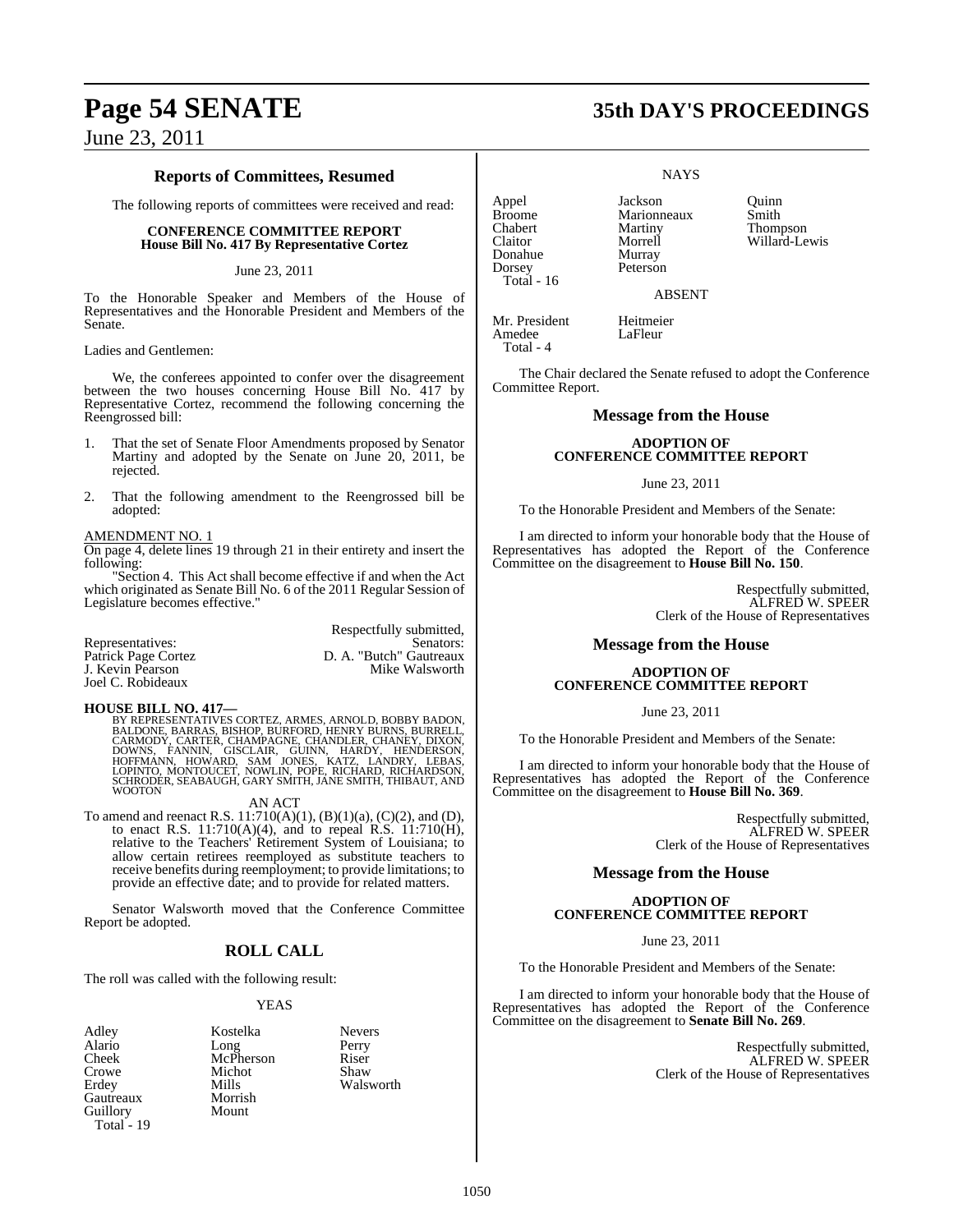### **35th DAY'S PROCEEDINGS Page 55 SENATE**

# June 23, 2011

### **Message from the House**

### **ADOPTION OF CONFERENCE COMMITTEE REPORT**

June 23, 2011

To the Honorable President and Members of the Senate:

I am directed to inform your honorable body that the House of Representatives has adopted the Report of the Conference Committee on the disagreement to **House Bill No. 549**.

> Respectfully submitted, ALFRED W. SPEER Clerk of the House of Representatives

### **Reports of Committees, Resumed**

The following reports of committees were received and read:

### **CONFERENCE COMMITTEE REPORT House Bill No. 569 By Representative Arnold**

### June 22, 2011

To the Honorable Speaker and Members of the House of Representatives and the Honorable President and Members of the Senate.

### Ladies and Gentlemen:

We, the conferees appointed to confer over the disagreement between the two houses concerning House Bill No. 569 by Representative Arnold, recommend the following concerning the Reengrossed bill:

- 1. That Senate Committee Amendments Nos. 1, 2, 3, 4, and 6 proposed by the Senate Committee on Retirement and adopted by the Senate on June 20, 2011, be rejected.
- 2. That Senate Committee Amendments Nos. 5 and 7 through 19 proposed by the Senate Committee on Retirement and adopted by the Senate on June 20, 2011, be adopted.
- 3. That the following amendments to the reengrossed bill be adopted:

### AMENDMENT NO. 1

On page 1, line 2 after "R.S." delete the remainder of the line and delete lines 3 through 6 in their entirety and insert "11:185(C),  $3685.1(A)(2)$  and  $(B)(2)(a)$ ,  $3685.2(B)$  and  $(C)$ ,  $3688(A)(8)$ ,  $(9)$ ,  $(10)$ , and (11), (B), (C), and (D), 3690, and 3695 and to enact R.S. 11:185(D), 3685.2(D) and (E), 3688(A)(12) and (E),"

### AMENDMENT NO. 2

On page 1, at the end of line 8 delete "transfers," and delete lines 9 through 11 in their entirety and insert "financing, contributions, benefits, administration, and board of trustee education;"

### AMENDMENT NO. 3

On page 1, line 17 after "R.S." delete the remainder of the line and delete lines 18 through 21 in their entirety and insert "11:185(C),  $3685.1(A)(2)$  and  $(B)(2)(a)$ ,  $3685.2(B)$  and  $(C)$ ,  $3688(A)(8)$ ,  $(9)$ ,  $(10)$ , and (11), (B), (C), and (D), 3690, and 3695 are hereby amended and reenacted and R.S. 11:185(D), 3685.2(D) and (E), 3688(A)(12) and (E), 3696,"

### AMENDMENT NO. 4

Delete pages 2 through 7 in their entirety and on page 8, delete lines 1 through 21 in their entirety

AMENDMENT NO. 5

On page 9, line 8, change "state and statewide retirement system" to "system to which this Section applies"

AMENDMENT NO. 6 On page 9, line 11, change "give" to "giving"

AMENDMENT NO. 7 On page 10, delete lines 5 through 28 in their entirety and delete pages 11 through 45 in their entirety

AMENDMENT NO. 8 On page 46, line 19, after "spouse," insert "the date"

AMENDMENT NO. 9 On page 48, at the beginning of line 14 delete "the survivor annuity which is"

### AMENDMENT NO. 10

On page 48, line 25, change "42 U.S.C. 216(1)(2)" to "42 U.S.C. §416"

AMENDMENT NO. 11 On page 49, line 9, change "will" to "shall"

AMENDMENT NO. 12 On page 49, line 15, change "will" to "shall"

### AMENDMENT NO. 13

On page 51 delete lines 21 through 29 in their entirety and delete pages 52 through 61 in their entirety and on page 62 delete lines 1 through 17 in their entirety

AMENDMENT NO. 14

On page 72, delete lines 13 through 29 in their entirety and delete page 73 in its entirety and on page 74, delete lines 1 through 3 in their entirety

AMENDMENT NO. 15 On page 75, at the end of line 14, delete "Subparagraphs"

Reed S. Henderson

Respectfully submitted, Representatives: Senators: Senators: Senators: Senators: Jeffery "Jeff" J. Arnold D. A. "Butch" Gautreaux D. A. "Butch" Gautreaux<br>Conrad Appel J. Kevin Pearson Conrad Appel

### **HOUSE BILL NO. 569—** BY REPRESENTATIVE ARNOLD

AN ACT

To amend and reenact R.S. 11:141, 142(A), 143(A)(1), 144(A), 144.1, 145(A), 148(A)(1) and (B), 155, 171, 185(C), 3682, 3683, 3684, 3685, 3685.1(A)(2) and (B)(2)(a), 3685.2(B) and (C), 3686, 3687, 3688(A)(8), (9), (10), and (11), (B), (C), and (D), 3689, 3690, 3690.2, 3691, 3692, 3693, and 3695, to enact R.S. 11:158(B)(15), 173(A)(14), 174(B)(18), 185(D), 3684.1, 3685.2(D) and (E), 3688(A)(12) and (E), 3696, 3697, and 3698, and to repeal R.S. 11:3694, relative to the Harbor Police Retirement System for the Port of New Orleans; to provide with respect to transfers, reciprocal recognition of service, contributions, service credit, membership, benefits, purchase of service credit, reporting requirements, the board of trustees, definitions, disability benefits, governance, administration, and unfunded liability; to provide an effective date; and to provide for related matters.

Senator Appel moved that the Conference Committee Report be adopted.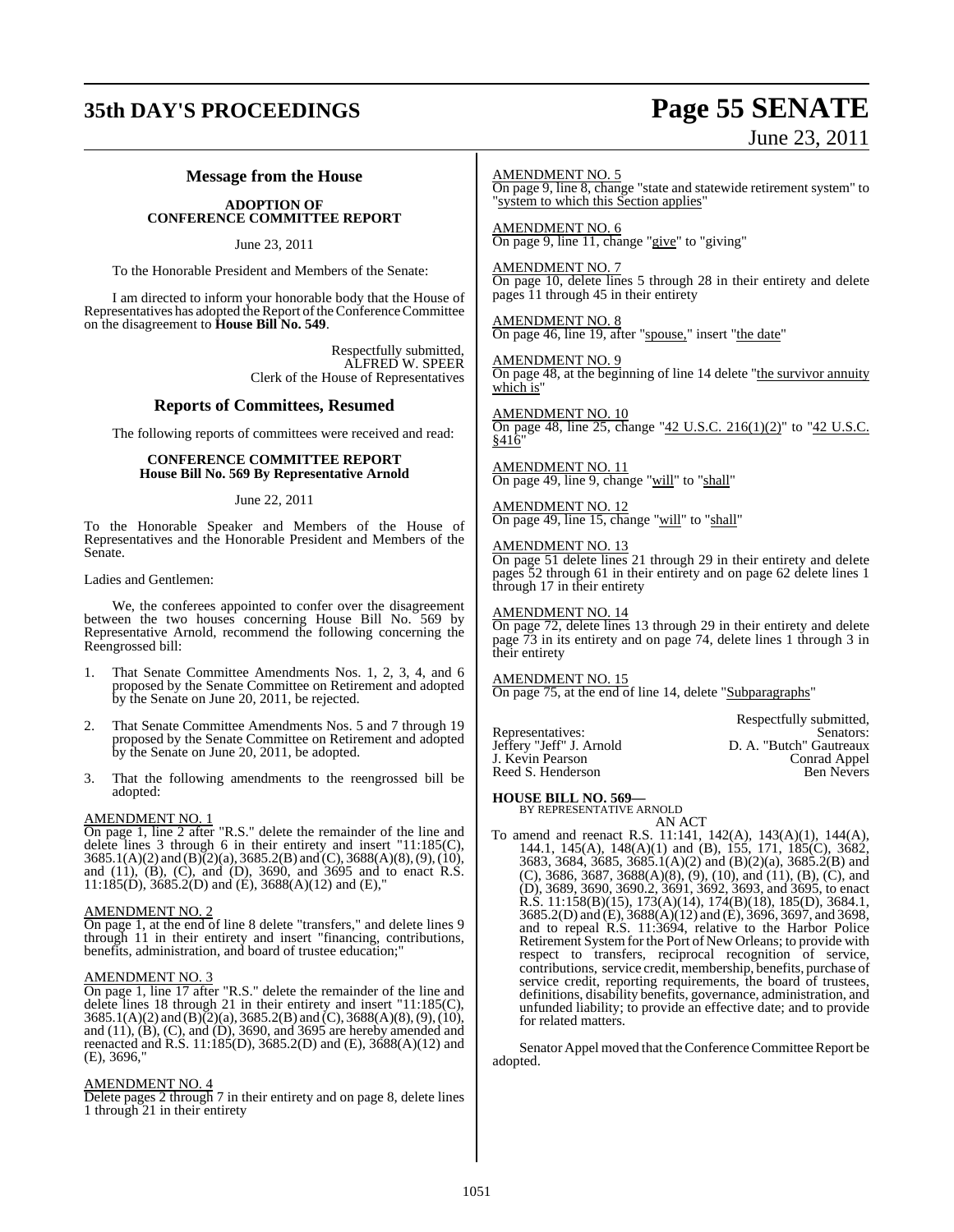### **ROLL CALL**

The roll was called with the following result:

#### YEAS

| Mr. President | Guillory    | Mount         |
|---------------|-------------|---------------|
| Adley         | Heitmeier   | Murray        |
| Alario        | Jackson     | <b>Nevers</b> |
| Appel         | Kostelka    | Perry         |
| <b>Broome</b> | Long        | Ouinn         |
| Chabert       | Marionneaux | Riser         |
| Cheek         | Martiny     | Shaw          |
| Crowe         | McPherson   | Smith         |
| Donahue       | Michot      | Thompson      |
| Dorsey        | Mills       | Walsworth     |
| Erdey         | Morrell     | Willard-Lewis |
| Gautreaux     | Morrish     |               |
| Total - 35    |             |               |
|               | NAYS        |               |

Total - 0

### ABSENT

Amedee LaFleur<br>Claitor Peterson Peterson Total - 4

The Chair declared the Conference Committee Report was adopted.

### **CONFERENCE COMMITTEE REPORT House Bill No. 150 By Representative Downs**

### June 22, 2011

To the Honorable Speaker and Members of the House of Representatives and the Honorable President and Members of the Senate.

### Ladies and Gentlemen:

We, the conferees appointed to confer over the disagreement between the two houses concerning House Bill No. 150 by Representative Downs, recommend the following concerning the Engrossed bill:

- 1. That the set of Senate Floor Amendments proposed by Senator Martiny and adopted by the Senate on June 20, 2011, be rejected.
- 2. That the following amendment to the Engrossed bill be adopted:

### AMENDMENT NO. 1

On page 2, delete lines 10 through 12 in their entirety and insert the following:

"Section 3. This Act shall become effective if and when the Act which originated as Senate Bill No. 6 of the 2011 Regular Session of Legislature becomes effective."

|                     | Respectfully submitted, |
|---------------------|-------------------------|
| Representatives:    | Senators:               |
| Hollis Downs        | D. A. "Butch" Gautreaux |
| J. Kevin Pearson    | <b>Ben Nevers</b>       |
| Patrick Page Cortez |                         |

**HOUSE BILL NO. 150—** BY REPRESENTATIVE DOWNS

AN ACT

To enact R.S. 11:710(A)(4), relative to the Teachers' Retirement System of Louisiana; to allow certain retirees reemployed as adjunct professorsto receive benefits during reemployment; and to provide for related matters.

## **Page 56 SENATE 35th DAY'S PROCEEDINGS**

Senator Gautreaux moved that the Conference Committee Report be adopted.

### **ROLL CALL**

The roll was called with the following result:

### YEAS

| Mr. President       | Heitmeier     | Mount           |
|---------------------|---------------|-----------------|
| Adley               | Jackson       | Murray          |
| Alario              | Kostelka      | <b>Nevers</b>   |
| Appel               | LaFleur       | Perry           |
| Broome              | Long          | Peterson        |
| Chabert             | Marionneaux   | Quinn           |
| Cheek               | Martiny       | Riser           |
| Crowe               | McPherson     | Shaw            |
| Donahue             | Michot        | Smith           |
| Erdev               | Mills         | <b>Thompson</b> |
| Gautreaux           | Morrell       | Walsworth       |
| Guillory            | Morrish       | Willard-Lewis   |
| Total - 36          |               |                 |
|                     | <b>NAYS</b>   |                 |
| Total - 0           |               |                 |
|                     | <b>ABSENT</b> |                 |
| Amedee<br>Total - 3 | Claitor       | Dorsey          |

The Chair declared the Conference Committee Report was adopted.

### **Rules Suspended**

Senator Broome asked for and obtained a suspension of the rules to invoke 5 minute cloture.

Without objection, so ordered.

### **Motion to Reconsider**

Senator Broome asked for a suspension of the rules to reconsider the vote by which the Conference Committee Report to Senate Bill No. 196 failed to be adopted.

Senator Donahue objected.

### **ROLL CALL**

The roll was called with the following result:

### YEAS

Broome Long Mount<br>
Chabert Marionneaux Murray Chabert Marionneaux Murray<br>
Dorsey McPherson Nevers Dorsey McPherson<br>Erdev Michot Erdey Michot Peterson<br>
Gautreaux Mills Willard-Total - 20

Jackson

Donahue Total - 17

Mr. President LaFleur Morrish<br>Broome Long Mount

Martiny

Mills Willard-Lewis<br>Morrell

NAYS

Adley Guillory Riser<br>Alario Heitmeier Shaw Alario Heitmeier Shaw<br>Appel Kostelka Smith Appel Kostelka Smith Claitor Perry Walsworth<br>
Donahue Quinn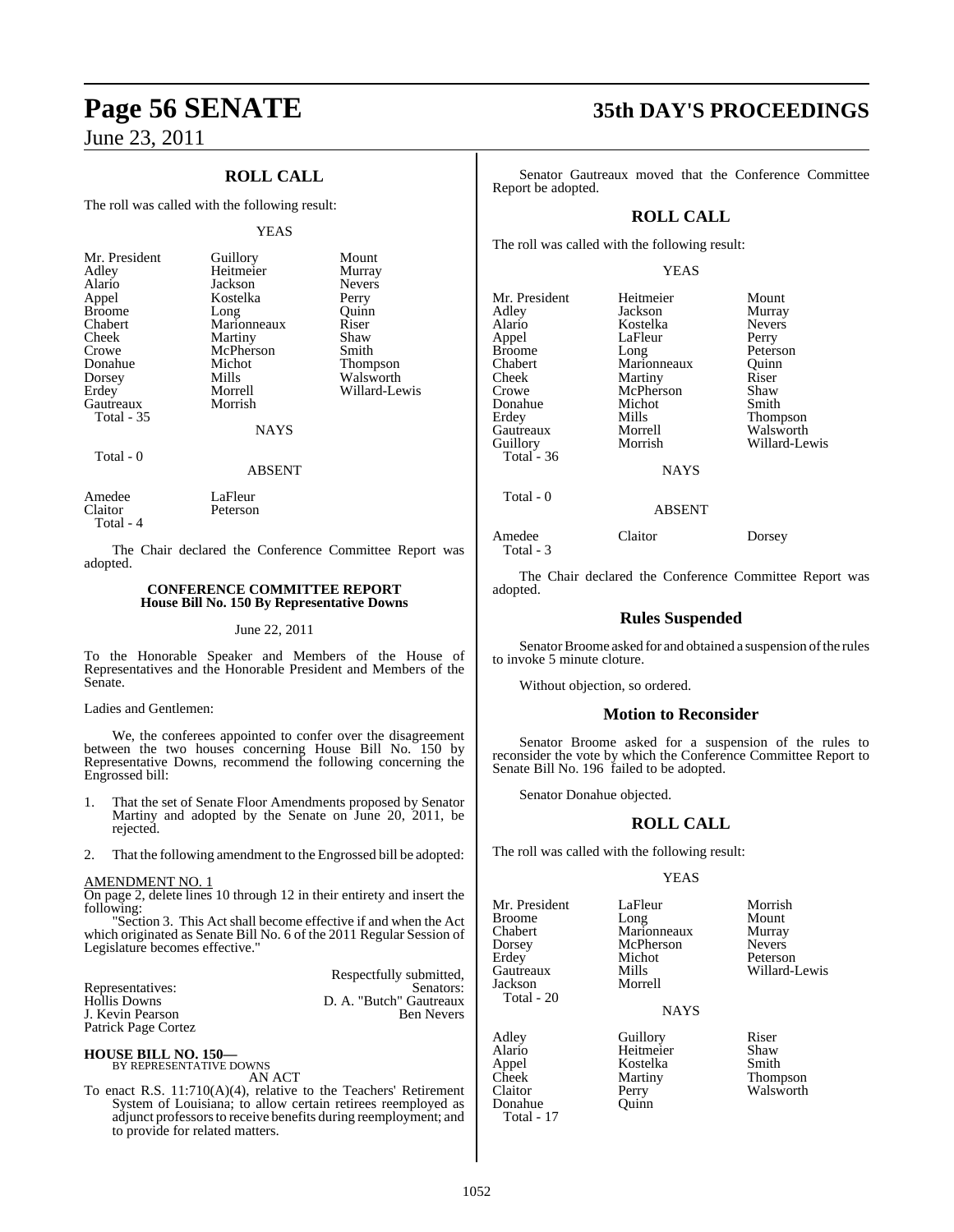## **35th DAY'S PROCEEDINGS Page 57 SENATE**

### ABSENT

Amedee Crowe

Total - 2

The Chair declared the rules were suspended and the vote on the Conference Committee Report was reconsidered.

### **CONFERENCE COMMITTEE REPORT Senate Bill No. 196 By Senator Marionneaux**

June 23, 2011

To the Honorable President and Members of the Senate and to the Honorable Speaker and Members of the House of Representatives.

Ladies and Gentlemen:

We, the conferees appointed to confer over the disagreement between the two houses concerning Senate Bill No. 196 by Senator Marionneaux, recommend the following concerning the Engrossed bill:

1. That House Floor Amendment No. 1 proposed by Representative Sam Jones and adopted by the House of Representatives on June 20, 2011 be rejected.

|                               | Respectfully submitted, |
|-------------------------------|-------------------------|
| Senators:                     | Representatives:        |
| Robert "Rob" Marionneaux, Jr. | <b>Hunter Greene</b>    |
| Joe McPherson                 | Thomas Carmody          |
| <b>Sharon Weston Broome</b>   |                         |

**SENATE BILL NO. 196—** BY SENATOR MARIONNEAUX

AN ACT

To amend and reenact R.S. 38:2251.2, relative to public contracts; to provide a preference for steel pipe manufactured in this state; and to provide for related matters.

Senator Broome moved that the Conference Committee Report be adopted.

### **ROLL CALL**

The roll was called with the following result:

### YEAS

| Mr. President<br><b>Broome</b><br>Chabert<br>Crowe<br>Dorsey<br>Erdey<br>Gautreaux<br>Guillory<br>Total - 22 | Heitmeier<br>Jackson<br>LaFleur<br>Long<br>Marionneaux<br>McPherson<br>Michot<br>Mills<br><b>NAYS</b> | Morrish<br>Murray<br><b>Nevers</b><br>Peterson<br>Thompson<br>Willard-Lewis |
|--------------------------------------------------------------------------------------------------------------|-------------------------------------------------------------------------------------------------------|-----------------------------------------------------------------------------|
| Adley<br>Alario<br>Appel<br>Claitor<br>Donahue<br><b>Total - 15</b>                                          | Kostelka<br>Martiny<br>Morrell<br>Mount<br>Perry<br><b>ABSENT</b>                                     | Quinn<br>Riser<br>Shaw<br>Smith<br>Walsworth                                |
| Amedee<br>Total - 2                                                                                          | Cheek                                                                                                 |                                                                             |

The Chair declared the Conference Committee Report was adopted.

## **Message from the House**

### **ADOPTION OF CONFERENCE COMMITTEE REPORT**

June 23, 2011

To the Honorable President and Members of the Senate:

I am directed to inform your honorable body that the House of Representatives has adopted the Report of the Conference Committee on the disagreement to **House Bill No. 508**.

> Respectfully submitted, ALFRED W. SPEER Clerk of the House of Representatives

June 23, 2011

### **Message from the House**

### **ADOPTION OF CONFERENCE COMMITTEE REPORT**

June 23, 2011

To the Honorable President and Members of the Senate:

I am directed to inform your honorable body that the House of Representatives has adopted the Report of the Conference Committee on the disagreement to **House Bill No. 475**.

> Respectfully submitted, ALFRED W. SPEER Clerk of the House of Representatives

### **Message from the House**

### **ADOPTION OF CONFERENCE COMMITTEE REPORT**

June 23, 2011

To the Honorable President and Members of the Senate:

I am directed to inform your honorable body that the House of Representatives has adopted the Report of the Conference Committee on the disagreement to **House Bill No. 640**.

> Respectfully submitted, ALFRED W. SPEER Clerk of the House of Representatives

### **Motion to Reconsider**

Senator Nevers asked for and obtained a suspension of the rules to reconsider the vote by which the Conference Committee Report to House Bill No. 454 failed to be adopted.

## **HOUSE BILL NO. 454—** BY REPRESENTATIVE HARRISON

AN ACT

To amend and reenact R.S. 17:500.2(A)(1), 1176, 1202(A)(1), and  $1206.2(A)(1)$ , relative to the granting of certain types of leave by a city, parish, or other local public school board; to provide relative to the requirement that the board grant certain sabbatical leave requests; to provide relative to the requirement that the board permit certain employees to take extended sick leave; to provide exceptions to such requirements; to provide an effective date; and to provide for related matters.

On motion of Senator Nevers, House Bill No. 454 was recommitted to the Conference Committee.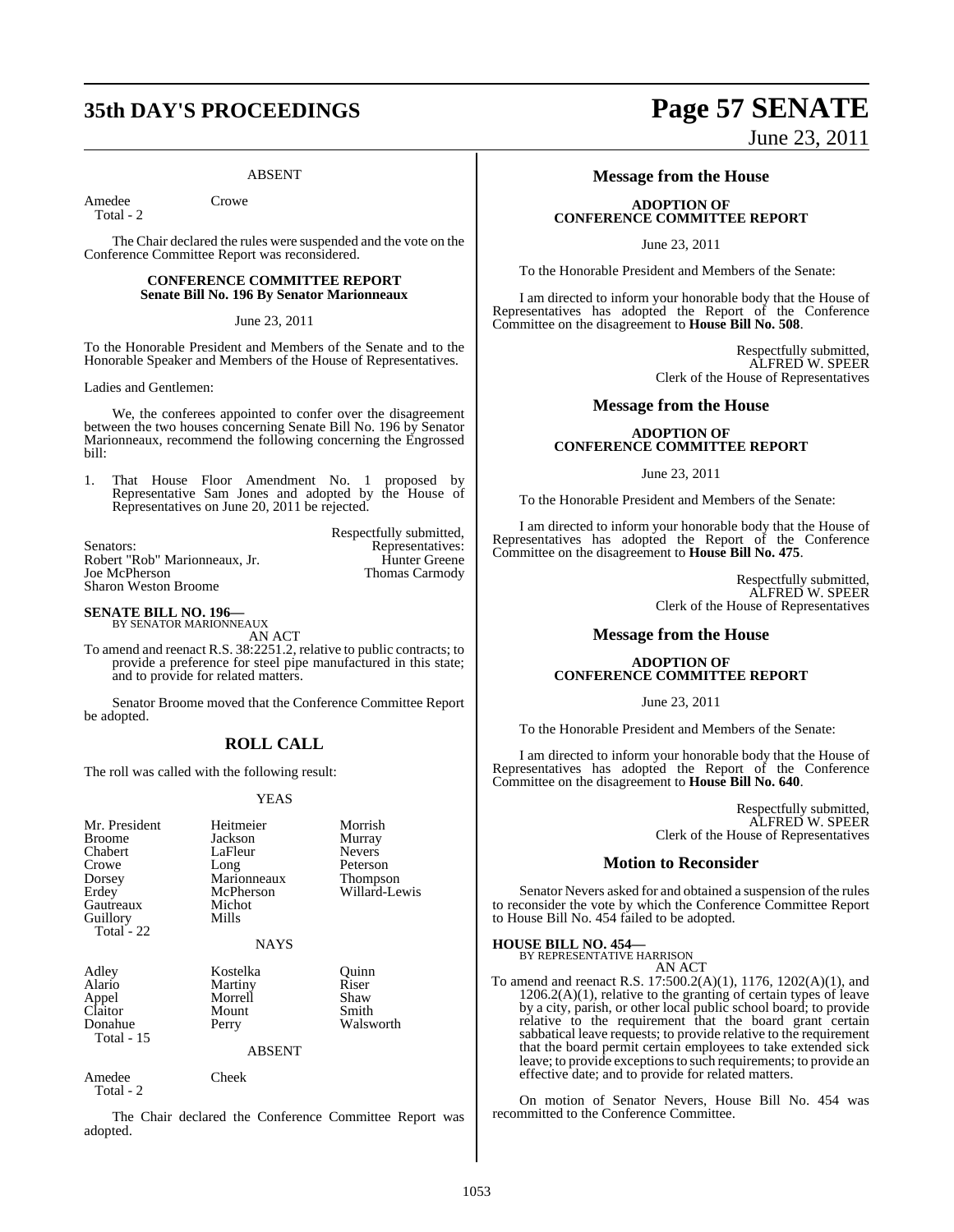### **Reports of Committees, Resumed**

The following reports of committees were received and read:

### **CONFERENCE COMMITTEE REPORT Senate Bill No. 111 By Senator Nevers**

### June 22, 2011

To the Honorable President and Members of the Senate and to the Honorable Speaker and Members of the House of Representatives.

Ladies and Gentlemen:

We, the conferees appointed to confer over the disagreement between the two houses concerning Senate Bill No. 111 by Senator Nevers, recommend the following concerning the Engrossed bill:

- 1. That House Committee Amendment No. 1 proposed by the House Committee on Education and adopted by the House of Representatives on June 16, 2011 be rejected.
- 2. That the following amendments to the engrossed bill be adopted:

#### AMENDMENT NO. 1

On page 1, line 2, between "R.S. 17:22(7)" and the comma "," insert "and to enact R.S. 42:1124.2(A)(5)"

### AMENDMENT NO. 2

On page 1, line 6, between "report;" and "and to" insert "to provide relative to the Recovery School District; to provide that the superintendent of the Recovery School District shall be subject to certain financial disclosure requirements;"

### AMENDMENT NO. 3

On page 2, after line 15, insert the following:

"Section 2. R.S.  $42:1124.2(A)(5)$  is hereby enacted to read as follows:

- §1124.2. Financial disclosure; certain elected officials; members of certain boards and commissions; ethics administrator
- A. Each of the following, except a person who is required to file

a financial statement pursuant to R.S. 42:1124, shall annually file a financial statement as provided in this Section: \* \* \*

### **(5) The superintendent of the Recovery School District.** \* \* \*"

| Respectfully submitted, |
|-------------------------|
| Representatives:        |
| <b>Austin Badon</b>     |
| John Bel Edwards        |
|                         |

#### **SENATE BILL NO. 111—** BY SENATOR NEVERS

AN ACT

To amend and reenact R.S. 17:22(7), relative to elementary and secondary education; to provide with respect to the condition, progress, and needs of public elementaryand secondary schools; to provide with respect to the annual report the superintendent is required to submit to specified entities; to provide for a submission date for such report; and to provide for related matters.

Senator Nevers moved that the Conference Committee Report be adopted.

### **ROLL CALL**

The roll was called with the following result:

### YEAS

Mr. President Guillory Mount<br>Adley Heitmeier Murray

Heitmeier

**Page 58 SENATE 35th DAY'S PROCEEDINGS**

| Alario            | Jackson     | <b>Nevers</b> |
|-------------------|-------------|---------------|
| Appel             | Kostelka    | Perry         |
| <b>Broome</b>     | LaFleur     | Peterson      |
| Chabert           | Long        | Ouinn         |
| Cheek             | Martiny     | Riser         |
| Claitor           | McPherson   | Shaw          |
| Crowe             | Michot      | Smith         |
| Dorsey            | Mills       | Thompson      |
| Erdey             | Morrell     | Walsworth     |
| Gautreaux         | Morrish     | Willard-Lewis |
| <b>Total</b> - 36 |             |               |
|                   | <b>NAYS</b> |               |
| Total - 0         |             |               |
|                   | ARSENT      |               |

Amedee Donahue Marionneaux Total - 3

The Chair declared the Conference Committee Report was adopted.

### **CONFERENCE COMMITTEE REPORT House Bill No. 369 By Representative Gary Smith**

### June 23, 2011

To the Honorable Speaker and Members of the House of Representatives and the Honorable President and Members of the Senate.

Ladies and Gentlemen:

We, the conferees appointed to confer over the disagreement between the two houses concerning House Bill No. 369 by Representative Gary Smith, recommend the following concerning the Reengrossed bill:

- 1. That the set of Senate Floor Amendments proposed by Senator Martiny and adopted by the Senate on June 20, 2011, be rejected.
- 2. That the following amendment to the Reengrossed bill be adopted:

### AMENDMENT NO. 1

On page 2, delete lines 23 through 25 in their entirety and insert the following:

Section 3. This Act shall become effective if and when the Act which originated as Senate Bill No. 6 of the 2011 Regular Session of Legislature becomes effective."

|                    | Respectfully submitted, |
|--------------------|-------------------------|
| Representatives:   | Senators:               |
| Gary L. Smith, Jr. | D. A. "Butch" Gautreaux |
| J. Kevin Pearson   | Joel T. Chaisson II     |
| Hollis Downs       |                         |

### **HOUSE BILL NO. 369—**

BY REPRESENTATIVES GARY SMITH, BALDONE, BARROW, BISHOP,<br>BURRELL, GISCLAIR, HARDY, HOFFMANN, SAM JONES, KATZ,<br>LAFONTA, MONICA, MONTOUCET, PATRICIA SMITH, ST. GERMAIN,<br>STIAES, AND WILLMOTT

AN ACT

To amend and reenact R.S. 11:710(D) and to enact R.S. 11:710(A)(4), relative to the Teachers' Retirement System of Louisiana; to allow certain reemployed retirees to receive benefits during reemployment; to provide an effective date; and to provide for related matters.

Senator Gautreaux moved that the Conference Committee Report be adopted.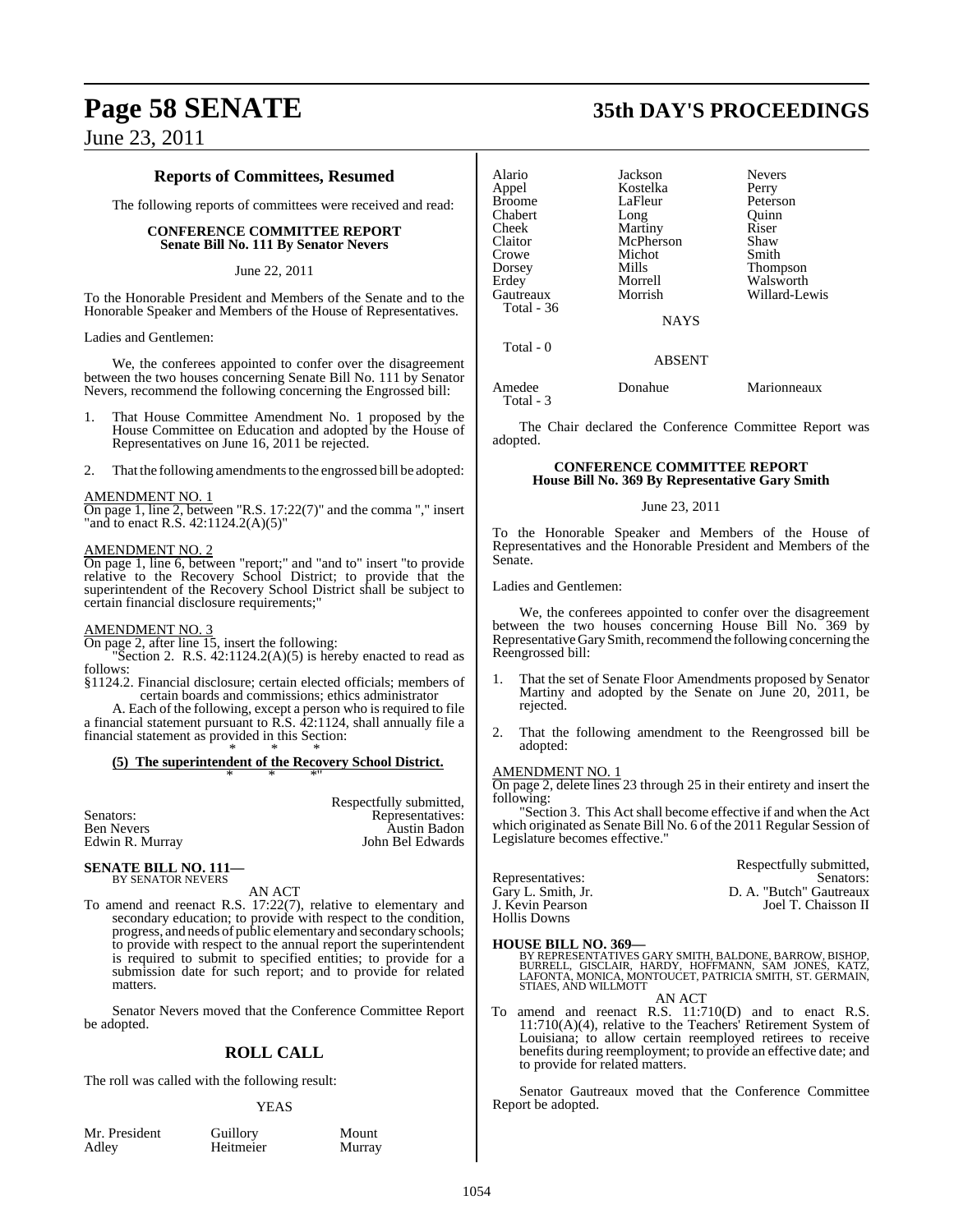### **35th DAY'S PROCEEDINGS Page 59 SENATE**

### **ROLL CALL**

The roll was called with the following result:

#### YEAS

### **NAYS**

Total - 0

ABSENT

Amedee Total - 1

The Chair declared the Conference Committee Report was adopted.

### **CONFERENCE COMMITTEE REPORT House Bill No. 475 By Representative Lorusso**

### June 23, 2011

To the Honorable Speaker and Members of the House of Representatives and the Honorable President and Members of the Senate.

#### Ladies and Gentlemen:

We, the conferees appointed to confer over the disagreement between the two houses concerning House Bill No. 475 by Representative Lorusso, recommend the following concerning the Reengrossed bill:

- 1. That Senate Committee Amendments Nos.1 through 4 proposed by the Senate Committee on Transportation, Highways, and Public Works and adopted by the Senate on June 20, 2011, be adopted.
- 2. That Senate Floor Amendments Nos. 1 and 2 proposed by Senator Morrell and adopted by the Senate on June 20, 2011, be adopted.
- 3. That Senate Floor Amendments Nos. 3 through 6 proposed by Senator Morrell and adopted by the Senate on June 20, 2011, be rejected.
- 4. That Senate Floor Amendment No. 1 proposed by Senator Heitmeier and adopted by the Senate on June 20, 2011, be rejected.
- 5. In Senate Floor Amendment No. 1 proposed by Senator Morrell and adopted by the Senate on June 20, 2011, on page 1, line 2, change "330.12.1(C)(1)" to "330.12.1(C)" and delete the remainder of the line.
- 6. In Senate Floor Amendment No. 2 proposed by Senator Morrell and adopted by the Senate on June 20, 2011, on page 4, line 4, change  $^{\text{th}}$ (C)(1)" to "(C)" and delete the remainder of the line.
- 7. That the following amendments to the engrossed bill be adopted:

# June 23, 2011

### AMENDMENT NO. 1

On page 1, line 2, after  $\Gamma(Y)(1)(a)$ ," and before "330.12(B)(2)," insert "330.8(B)(2),"

### AMENDMENT NO. 2

On page 1, line 7, after "District;" and before "to" insert "to provide relative to funding and appropriations for the Non-Flood Asset Protection Management Authority;

### AMENDMENT NO. 3

On page 1, line 11, after " $(Y)(1)(a)$ ," and before "330.12(B)(2)," insert ", 330.8(B)(2),"

### AMENDMENT NO. 4

On page 3, between lines 7 and 8, insert the following: "§330.8. Funding; appropriations

B.

(2)(a) The proceeds from the annual ad valorem taxes levied by the Orleans Levee District and the Algiers Levee District shall be delivered by the tax collector for Orleans Parish to the Orleans Levee District.

\* \* \*

\* \* \*

(b) From the first proceeds of such taxes received by the Orleans Levee District, provision shall be made and all funds necessary shall be set aside for the payment of all debt service or other requirements due on all outstanding bonds, notes, or other evidences of indebtedness during such calendar year relating to the outstanding bonds of the Orleans Levee District issued and outstanding as of January 1, 2007, in accordance with the terms of such instruments and the resolutions and agreements providing for their insurance and security.

(c) The net amount of such taxes remaining shall be paid by the Orleans Levee District to the Algiers Levee District in such amount as the proportion that the dollar amount of the taxes collected within the Algiers Levee District bears to the total amount of such taxes collected within the parish of Orleans for that tax year.

(d) Said payment of ad valorem tax proceeds by the Orleans Levee District to the Algiers Levee District shall be made on or before the fifteenth day of April in each year beginning in the year 2008.

(e) After the payments made under Subparagraphs(b) and (c) of this Paragraph: (i) Seven hundred thousand dollars shall be paid to the Non-Flood Protection Asset Management Authority on or before the thirtieth day of July beginning in the year 2011 and on or before the fifteenth day of April thereafter to be used for the operation and maintenance of Lakeshore Drive.

(ii) Sufficient funds shall be allocated for purposes of maintaining an Orleans Levee District police force to be made up of not less than twenty-four police officers who shall provide security for Lakeshore Drive and other flood assets located within the jurisdiction of the Orleans Levee District.

(iii) The provisions of Subparagraph (e) of this Paragraph shall expire on December 31, 2012.

(f) Any additional ad valorem taxes received by the Orleans Levee District for the same tax year after said payment shall be paid to the Algiers Levee District in the same proportion set forth in Subparagraph (c) of this Paragraph not later than thirty days after receipt thereof by the Orleans Levee District. \* \* \*"

### AMENDMENT NO. 5

On page 4, delete lines 12 and 13 in their entirety and insert in lieu thereof the following:

"\* \* \* (2) One member appointed by each the state senator representing Senate District No. 3 and Senate District No. 4, and each by the state representative in whose district any non-flood asset <del>is located</del>. representing House District No. 97, House District No. 94, House District No. 99, and by the Congressional Representative representing Congressional District No. 1 and Congressional District No. 2. At least one member appointed shall be a lawyer, at least one member shall be a certified public accountant and at least one member shall be a realtor.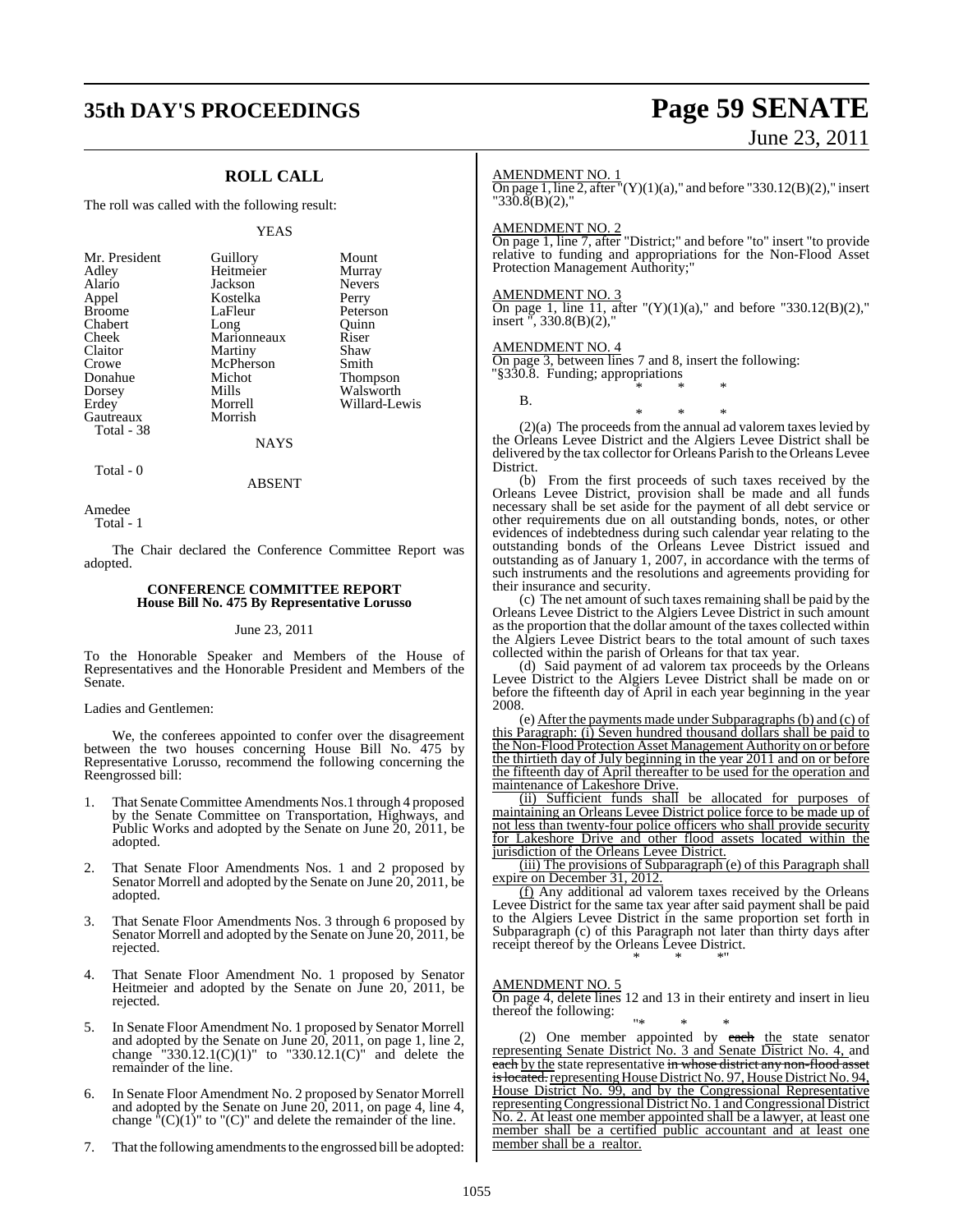## **Page 60 SENATE 35th DAY'S PROCEEDINGS**

AMENDMENT NO. 6

On page 4, delete lines 23 and 24 in their entirety and insert in lieu thereof the following:

"\* \* \* (2) One member appointed by each the state senator representing Senate District No. 3 and Senate District No. 4, and each by the state representative in whose district any non-flood asset is located. representing House District No. 97, House District No. 94, House District No. 99, and by the Congressional Representative representing Congressional District No. 1 and Congressional District No. 2. At least one member appointed shall be a lawyer, at least one member shall be a certified public accountant and at least one member shall be a realtor.

\* \* \* (6) One member appointed by the secretary of the Department of Transportation and Development.

(7) One member appointed by the Lake Pontchartrain Basin Foundation.

(8) One member appointed by the board for the New Orleans City Park."

|                       | Respectfully submitted, |
|-----------------------|-------------------------|
| Representatives:      | Senators:               |
| Nick Lorusso          | Joe McPherson           |
| George Gregory Cromer | Jean-Paul J. Morrell    |
|                       | Edwin R. Murray         |

#### **HOUSE BILL NO. 475—** BY REPRESENTATIVE LORUSSO

AN ACT

To amend and reenact R.S.  $38:291(R)(1)$  and  $(Y)(1)(a)$ ,  $330.12(B)(2)$ , and  $330.12.1(C)(1)$  as added by Acts 2010, No. 1014, Section 2, of the 2010 Regular Session of the Legislature and as amended by Acts 2010, No. 1014, Section 4 of the 2010 Regular Session of the Legislature and to enact R.S.  $38:291(Y)(7)$ , relative to levee districts; to provide relative to the territorial jurisdiction of the West Jefferson Levee District and the Lafitte Area Independent Levee District; to provide relative to the proceeds from the sale of non-flood assets; to provide for membership of the Non-Flood Protection Asset Management Authority; and to provide for related matters.

Senator Morrell moved that the Conference Committee Report be adopted.

### **ROLL CALL**

The roll was called with the following result:

### YEAS

| Mr. President | Guillory    | Morrish         |
|---------------|-------------|-----------------|
| Adley         | Heitmeier   | Murray          |
| Alario        | Jackson     | <b>Nevers</b>   |
| Appel         | Kostelka    | Perry           |
| <b>Broome</b> | LaFleur     | Peterson        |
| Chabert       | Long        | Ouinn           |
| Cheek         | Marionneaux | Riser           |
| Crowe         | Martiny     | Shaw            |
| Donahue       | McPherson   | Smith           |
| Dorsey        | Michot      | <b>Thompson</b> |
| Erdey         | Mills       | Walsworth       |
| Gautreaux     | Morrell     | Willard-Lewis   |
| Total - 36    |             |                 |
|               | <b>NAYS</b> |                 |
|               |             |                 |

Claitor Total - 1

ABSENT

Amedee Mount Total - 2

The Chair declared the Conference Committee Report was adopted.

### **CONFERENCE COMMITTEE REPORT House Bill No. 508 By Representative Landry**

June 23, 2011

To the Honorable Speaker and Members of the House of Representatives and the Honorable President and Members of the Senate.

Ladies and Gentlemen:

We, the conferees appointed to confer over the disagreement between the two houses concerning House Bill No. 508 by Representative Landry, recommend the following concerning the Reengrossed bill:

- 1. That Senate Floor Amendment Nos. 1 and 3 proposed by Senator Mills and adopted by the Senate on June 16, 2011, be adopted.
- 2. That Senate Floor Amendment Nos. 2 and 4 proposed by Senator Mills and adopted by the Senate on June 16, 2011, be rejected.
- 3. That Senate Floor Amendment Nos. 1, 2, 4 and 5 proposed by Senator Marionneaux and adopted by the Senate on June 16, 2011, be adopted.
- That Senate Floor Amendment No. 3 proposed by Senator Marionneaux and adopted by the Senate on June 16, 2011, be rejected.
- 5. That the following amendments to the reegengrossed bill be adopted:

### AMENDMENT NO. 1

On page 1, line 17, after "state." and before "trailers" delete "Travel" and insert the following: "For purposes of this Section, the term "motor vehicle" shall not include vehicles purchased for resale or lease, or vehicles used for non-personal, business, or commercial purposes, including ambulances, or travel

### AMENDMENT NO. 2

On page 2, line 22, after "evidencing the" delete the remainder of the line, delete line 23 in its entirety and insert the following: "purchase and modification of

### AMENDMENT NO. 3

In Senate Floor Amendment No. 5 proposed by Senator Marionneaux and adopted by the Senate on June 16, 2011, on page 1, delete line 23 in its entirety

|                  | Respectfully submitted,       |
|------------------|-------------------------------|
| Representatives: | Senators:                     |
| Hunter Greene    | Robert "Rob" Marionneaux, Jr. |
| Nancy Landry     | <b>Fred Mills</b>             |
| Scott M. Simon   | Lydia P. Jackson              |
|                  |                               |

**HOUSE BILL NO. 508—** BY REPRESENTATIVE LANDRY

AN ACT

To enact R.S. 47:305.66, relative to state sales and use tax; to authorize an exemption from state sales and use tax for the purchase of certain motor vehicles which have been or will be modified for use by a person with an orthopedic disability; to provide for requirements; to authorize the payment of rebates; to authorize rulemaking; to provide for applicability and an effective date; and to provide for related matters.

Senator Mills moved that the Conference Committee Report be adopted.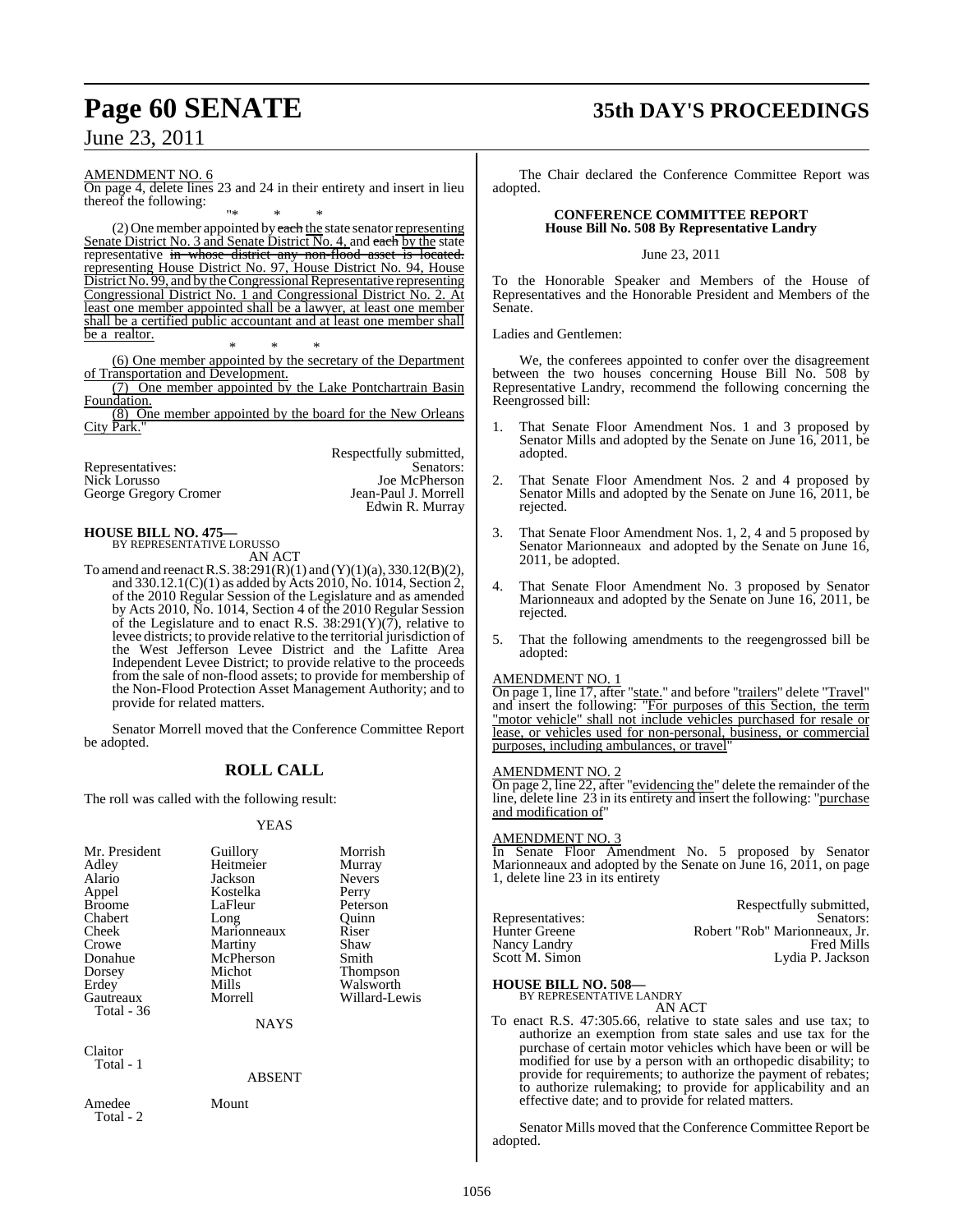## **35th DAY'S PROCEEDINGS Page 61 SENATE**

### **ROLL CALL**

The roll was called with the following result:

#### YEAS

| Mr. President     | Gautreaux | Murray          |
|-------------------|-----------|-----------------|
| Adley             | Guillory  | <b>Nevers</b>   |
| Alario            | Heitmeier | Perry           |
| Appel             | Kostelka  | Peterson        |
| <b>Broome</b>     | LaFleur   | Ouinn           |
| Chabert           | Long      | Riser           |
| Cheek             | Martiny   | Shaw            |
| Claitor           | Michot    | Smith           |
| Crowe             | Mills     | <b>Thompson</b> |
| Donahue           | Morrell   | Walsworth       |
| Dorsey            | Morrish   | Willard-Lewis   |
| Erdey             | Mount     |                 |
| <b>Total - 35</b> |           |                 |
|                   | NAYS      |                 |

Total - 0

### ABSENT

| Amedee    | Marionneaux |
|-----------|-------------|
| Jackson   | McPherson   |
| Total - 4 |             |

The Chair declared the Conference Committee Report was adopted.

### **Motion to Reconsider**

Senator Walsworth asked for and obtained a suspension of the rules to reconsider the vote by which the Conference Committee Report to House Bill No. 417 failed to be adopted.

### **CONFERENCE COMMITTEE REPORT House Bill No. 417 By Representative Cortez**

### June 23, 2011

To the Honorable Speaker and Members of the House of Representatives and the Honorable President and Members of the Senate.

### Ladies and Gentlemen:

We, the conferees appointed to confer over the disagreement between the two houses concerning House Bill No. 417 by Representative Cortez, recommend the following concerning the Reengrossed bill:

- 1. That the set of Senate Floor Amendments proposed by Senator Martiny and adopted by the Senate on June 20, 2011, be rejected.
- 2. That the following amendment to the Reengrossed bill be adopted:

### AMENDMENT NO. 1

On page 4, delete lines 19 through 21 in their entirety and insert the following:

"Section 4. This Act shall become effective if and when the Act which originated as Senate Bill No. 6 of the 2011 Regular Session of Legislature becomes effective."

|                     | Respectfully submitted, |
|---------------------|-------------------------|
| Representatives:    | Senators:               |
| Patrick Page Cortez | D. A. "Butch" Gautreaux |
| J. Kevin Pearson    | Mike Walsworth          |
| Joel C. Robideaux   |                         |

### June 23, 2011

**HOUSE BILL NO. 417—**<br>BY REPRESENTATIVES CORTEZ, ARMES, ARNOLD, BOBBY BADON,<br>BALDONE, BARRAS, BISHOP, BURFORD, HENRY BURNS, BURRELL,<br>CARMODY, CARTER, CHAMPAGNE, CHANDLER, CHANEY, DIXON,<br>DOWNS, FANNIN, GISCLAIR, GUINN, HARD

AN ACT

To amend and reenact R.S. 11:710(A)(1), (B)(1)(a), (C)(2), and (D), to enact R.S. 11:710(A)(4), and to repeal R.S. 11:710(H), relative to the Teachers' Retirement System of Louisiana; to allow certain retirees reemployed as substitute teachers to receive benefits during reemployment; to provide limitations; to provide an effective date; and to provide for related matters.

Senator Walsworth moved that the Conference Committee Report be adopted.

### **ROLL CALL**

The roll was called with the following result:

 $\bar{L}$ ong

McPherson<br>Michot

Morrish Mount

#### YEAS

| Mr. President     |
|-------------------|
| Adley             |
| Alario            |
| Appel             |
| Broome            |
| Chabert           |
| Cheek             |
| Claitor           |
| Crowe             |
| Dorsey            |
| Erdey             |
| Gautreaux         |
| Guillory          |
| <b>Total</b> - 37 |
|                   |
|                   |

Heitmeier Murray Jackson Nevers<br>Kostelka Perry Kostelka Perry<br>LaFleur Peterson LaFleur Peterson<br>Long Ouinn Marionneaux Riser<br>
Martiny Shaw Martiny Shaw<br>
McPherson Smith Michot Thompson<br>Mills Walsworth Mills Walsworth<br>
Morrell Willard-Le Willard-Lewis

**NAYS** 

ABSENT

Total - 0

Amedee Donahue

Total - 2

The Chair declared the Conference Committee Report was adopted.

### **CONFERENCE COMMITTEE REPORT House Concurrent Resolution No. 184 By Representative Carmody**

### June 22, 2011

To the Honorable Speaker and Members of the House of Representatives and the Honorable President and Members of the Senate.

Ladies and Gentlemen:

We, the conferees appointed to confer over the disagreement between the two houses concerning House Concurrent Resolution No. 184 by Representative Carmody, recommend the following concerning the Original resolution:

- 1. That the set of amendments proposed by the Senate Committee on Education and adopted by the Senate on June 21, 2011, be adopted.
- That the following amendment to the Original resolution be adopted: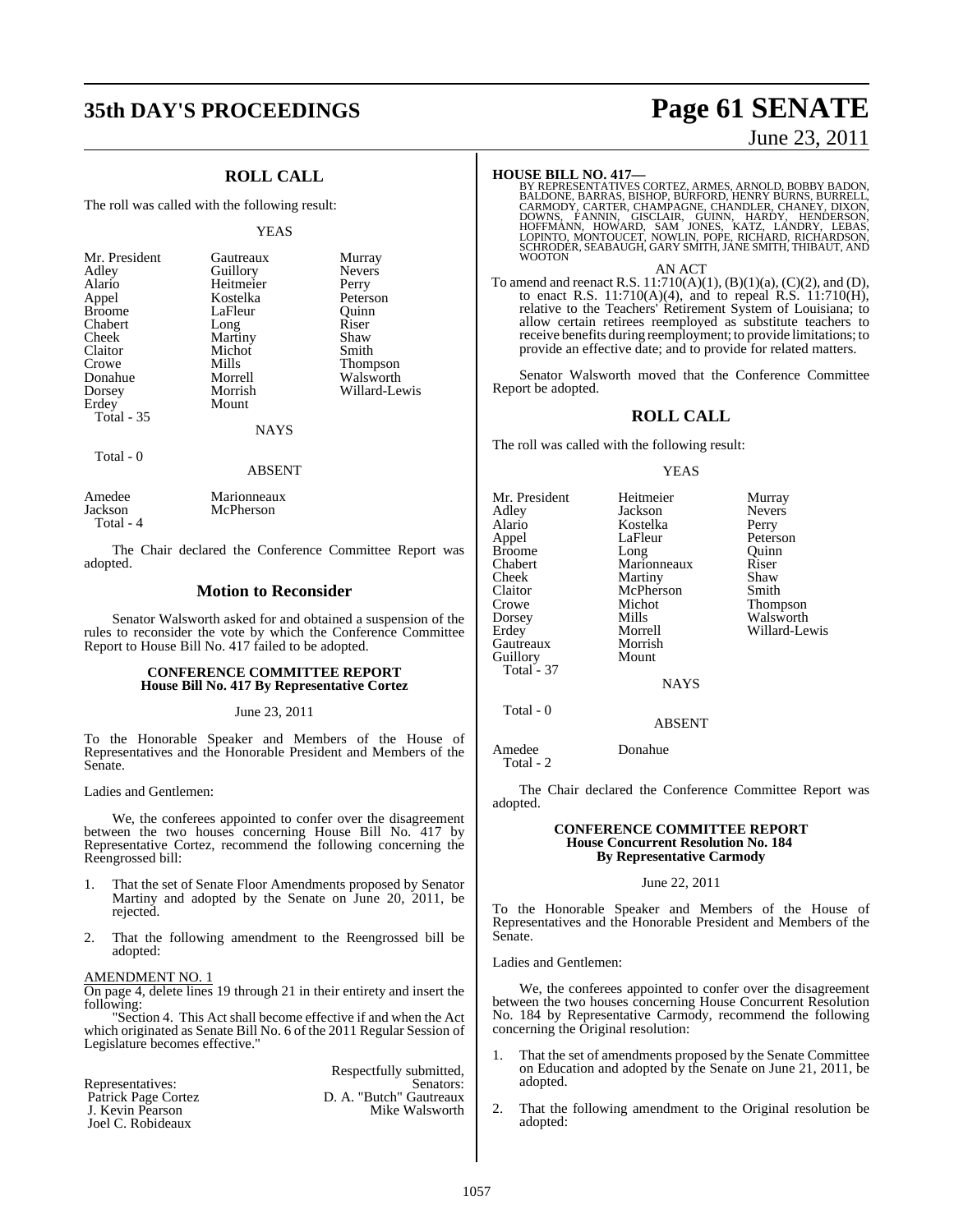## **Page 62 SENATE 35th DAY'S PROCEEDINGS**

June 23, 2011

### AMENDMENT NO. 1

On page 1, line 20, between "that the" and "commission" insert "demographic composition of the commission shall reflect that of the population of the state with respect to race, gender, and ethnicity and  $fhe$ 

Respectfully submitted,<br>Senators: Representatives: Thomas Carmody<br>
Patricia Haynes Smith Sack Donahue<br>
Jack Donahue Patricia Haynes Šmith Jack Donahue<br>
John M. Schroder Conrad Appel John M. Schroder

### **HOUSE CONCURRENT RESOLUTION NO. 184—** BY REPRESENTATIVES CARMODY AND SCHRODER A CONCURRENT RESOLUTION

To urge and request the Board of Regents to create a commission to

study the governance, management, and supervision of public postsecondary education and to submit to the legislature a plan for reorganization of the governance, management, and supervision of postsecondary education not later than sixty days prior to the beginning of the 2012 Regular Session of the Legislature of Louisiana.

Senator Nevers moved that the Conference Committee Report be adopted.

### **ROLL CALL**

The roll was called with the following result:

### YEAS

| Mr. President | Guillory    | Murray        |
|---------------|-------------|---------------|
| Adley         | Heitmeier   | <b>Nevers</b> |
| Alario        | Jackson     |               |
|               |             | Perry         |
| Appel         | Kostelka    | Peterson      |
| <b>Broome</b> | LaFleur     | Ouinn         |
| Chabert       | Long        | Riser         |
| Cheek         | Marionneaux | Shaw          |
| Claitor       | McPherson   | Smith         |
| Crowe         | Michot      | Thompson      |
| Donahue       | Mills       | Walsworth     |
| Dorsey        | Morrell     | Willard-Lewis |
| Erdey         | Morrish     |               |
| Gautreaux     | Mount       |               |
| Total - 37    |             |               |
|               | <b>NAYS</b> |               |
| Total - 0     |             |               |
|               | ABSENT      |               |

The Chair declared the Conference Committee Report was adopted.

### **Rules Suspended**

Senator McPherson asked for and obtained a suspension of the rules to take up at this time:

### **Introduction of Senate Resolutions**

Senator McPherson asked for and obtained a suspension of the rules to read Senate Resolutions a first and second time.

#### **SENATE RESOLUTION NO. 161—** BY SENATOR MCPHERSON

Amedee Martiny

Total - 2

A RESOLUTION

To urge and request the Department of Health and Hospitals to repeal the administrative rule which requires a referral from the primary care provider in order for services provided by a school based health center to a child under the age of ten to be reimbursed by the Medicaid program.

On motion of Senator McPherson the resolution was read by title and adopted.

### **SENATE RESOLUTION NO. 162—** BY SENATOR MARIONNEAUX

A RESOLUTION

To express the sincere condolences of the Senate of the Legislature of Louisiana upon the death of Terry Lynn Moore Grace.

On motion of Senator Marionneaux the resolution was read by title and adopted.

### **SENATE RESOLUTION NO. 163—**

BY SENATOR WILLARD-LEWIS A RESOLUTION

To urge and request the Louisiana Department of Transportation and Development, the Louisiana Department of Wildlife and Fisheries and the city of New Orleans to expedite and implement a project to establish a fishing pier near the Highway 11 bridge.

On motion of Senator Willard-Lewis the resolution was read by title and adopted.

## **SENATE RESOLUTION NO. 164—** BY SENATOR WILLARD-LEWIS

A RESOLUTION

To urge and request the Senate Committee on Local and Municipal Affairs to study alternatives and enhancements in the enforcement of litter laws and ordinances.

On motion of Senator Willard-Lewis the resolution was read by title and adopted.

### **Message from the House**

### **ASKING CONCURRENCE IN HOUSE CONCURRENT RESOLUTIONS**

June 23, 2011

To the Honorable President and Members of the Senate:

I am directed to inform your honorable body that the House of Representatives has finally passed and asks your concurrence in the following House Concurrent Resolutions:

HCR No. 209

Respectfully submitted, ALFRED W. SPEER Clerk of the House of Representatives

### **House Concurrent Resolutions**

Senator Chaisson asked for and obtained a suspension of the rules to read House Concurrent Resolutions a first and second time.

### **HOUSE CONCURRENT RESOLUTION NO. 209—**

BY REPRESENTATIVE TUCKER A CONCURRENT RESOLUTION

To direct the State Board of Elementary and Secondary Education to submit a report relative to the Student Scholarships for Educational Excellence Program to the legislature and the governor prior to the convening of the 2012 Regular Session of the Legislature of Louisiana.

The resolution was read by title. Senator Chaisson moved to concur in the House Concurrent Resolution.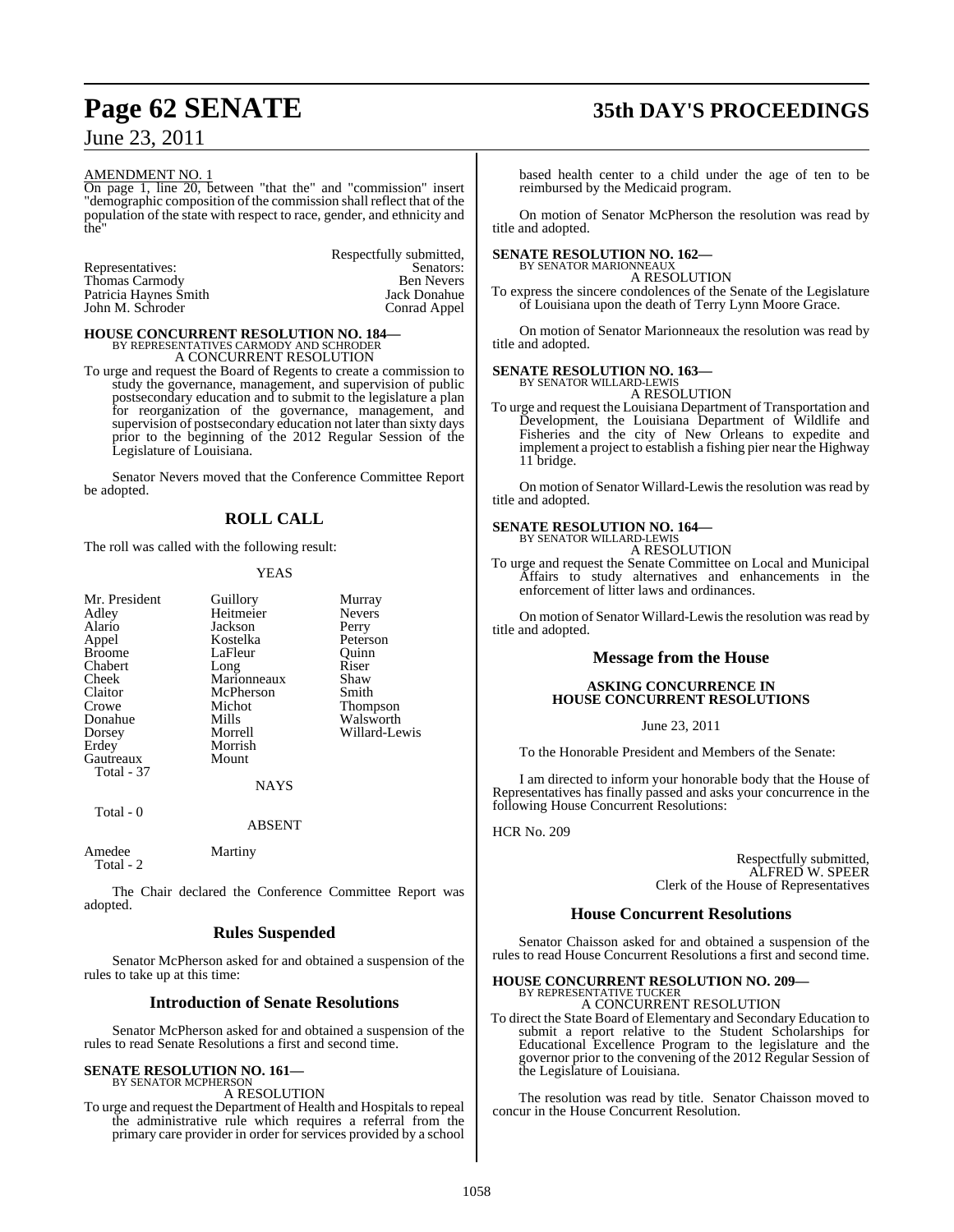## **35th DAY'S PROCEEDINGS Page 63 SENATE** June 23, 2011

### **ROLL CALL**

The roll was called with the following result:

#### YEAS

| Mr. President | Guillory    | Mour              |
|---------------|-------------|-------------------|
| Adley         | Heitmeier   | Murra             |
| Alario        | Jackson     | Neve <sub>1</sub> |
| Appel         | Kostelka    | Perry             |
| <b>Broome</b> | LaFleur     | Peters            |
| Chabert       | Long        | Quini             |
| Cheek         | Marionneaux | Riser             |
| Claitor       | Martiny     | Shaw              |
| Crowe         | McPherson   | Smith             |
| Donahue       | Michot      | Thom              |
| Dorsey        | Mills       | Walsy             |
| Erdey         | Morrell     | Willa             |
| Gautreaux     | Morrish     |                   |
| Total - 38    |             |                   |

huillory Mount<br>Teitmeier Murray ackson Nevers<br>Lostelka Perry aFleur Peterson<br>
ong Quinn Quinn<br>Riser **Marionneaux** The Muslim Smith<br>The Smith Smith<br>Thom Donahue Michot Thompson 1991 Malsworth<br>1991 Millard-Le

Willard-Lewis

### NAYS

Total - 0

Amedee Total - 1

The Chair declared the Senate concurred in the House Concurrent Resolution and ordered it returned to the House.

ABSENT

### **Reports of Committees, Resumed**

The following reports of committees were received and read:

### **CONFERENCE COMMITTEE REPORT House Bill No. 640 By Representative Billiot**

### June 23, 2011

To the Honorable Speaker and Members of the House of Representatives and the Honorable President and Members of the Senate.

Ladies and Gentlemen:

We, the conferees appointed to confer over the disagreement between the two houses concerning House Bill No. 640 by Representative Billiot, recommend the following concerning the Engrossed bill:

- 1. That Senate Committee Amendments Nos. 2, 9, 10 and 11 proposed by the Senate Committee on Transportation, Highways, and Public Works and adopted by the Senate on June 14, 2011, be adopted.
- 2 That Senate Committee Amendments Nos.1 and 3 through 8 proposed by the Senate Committee on Transportation, Highways, and Public Works and adopted by the Senate on June 14, 2011, be rejected.
- 3. That all of the Legislative Bureau Amendments proposed by the Legislative Bureau and adopted by the Senate on June 15, 2011 be rejected.
- 4. That Senate Floor Amendment No. 1 proposed by Senator Heitmeier and adopted by the Senate on June 20, 2011, be adopted.
- 5. That the following amendments to the engrossed bill be adopted:

### AMENDMENT NO. 1

On page 1, line 2, delete "and 226" and insert "and 291(R)(1)(a) and  $(Y)(1)$ 

### AMENDMENT NO. 2

On page 1, line 6, after "levees;" delete the remainder of the line and line 7 in its entirety

### AMENDMENT NO. 3

On page 1, at the beginning of line 8 delete "or letters of no objection;"

### AMENDMENT NO. 4

On page 1, line 12, delete "and 226" and insert "and 291(R)(1) and  $(Y)(1)(a)$ "

### AMENDMENT NO. 5

On page 2, line 4, after "hauling." delete the remainder of line 4 and delete lines 5, 6, and 7

### AMENDMENT NO. 6

On page 2, line 21, after "Restoration." insert "Nothing in this Section shall interfere with the ability of the Coastal Protection and Restoration Authority to carry out its responsibilities as the local sponsor for all integrated coastal protection projects, in its jurisdiction, pursuant to R.S.  $49:214.1(F)$ ."

### AMENDMENT NO. 7

On page 3, at the end of line 17, delete "of any levee;" and insert "from the crown of any federally authorized and funded levees or levees designated by the Office of Coastal Protection and Restoration or the Department of Transportation and Development;

### AMENDMENT NO. 8

On page 3, at the end of line 27, insert "subject to the following penalties:

(1) Not more than one hundred dollars for each violation or, in the case of willful and wanton violations, imprisonment for not more than six months, or both.

### AMENDMENT NO. 9

On page 3, delete lines 28 and 29 in their entirety and insert the following:

 $\frac{1}{2}(2)(a)$  Within the parishes of Jefferson and Orleans, a civil fine of not more than ten thousand dollars for each violation or, in the case of willful and wanton violations, imprisonment for not more than six months, or both."

### AMENDMENT NO. 10

On page 4, at the beginning of line 1, delete "than six months, or hoth.

### AMENDMENT NO. 11

On page 4, between lines 3 and 4 insert the following:

(b) The provisions of this Paragraph shall remain in effect until such time as the Coastal Protection and Restoration Authority promulgates regulations that will provide levee districts, within the coastal area, as defined in R.S. 49:214.2(3), with the authority to enforce the necessary prohibitions related to Subparagraph (2)(a) of this Section as determined or approved by the Coastal Protection and Restoration Authority."

### AMENDMENT NO. 12

On page 4, at the beginning of line 4, insert  $"E."$  and on the same line, after "of" and before "levee" change "the" to "a"

### AMENDMENT NO. 13

On page 4, between lines 7 and 8, insert the following

"F. Nothing in this Section shall interfere with the ability of the Coastal Protection and Restoration Authority to carry out its responsibilities as the local sponsor for all flood control projects, in its jurisdiction, pursuant to  $\overline{R}$ . S. 49:214.1(F).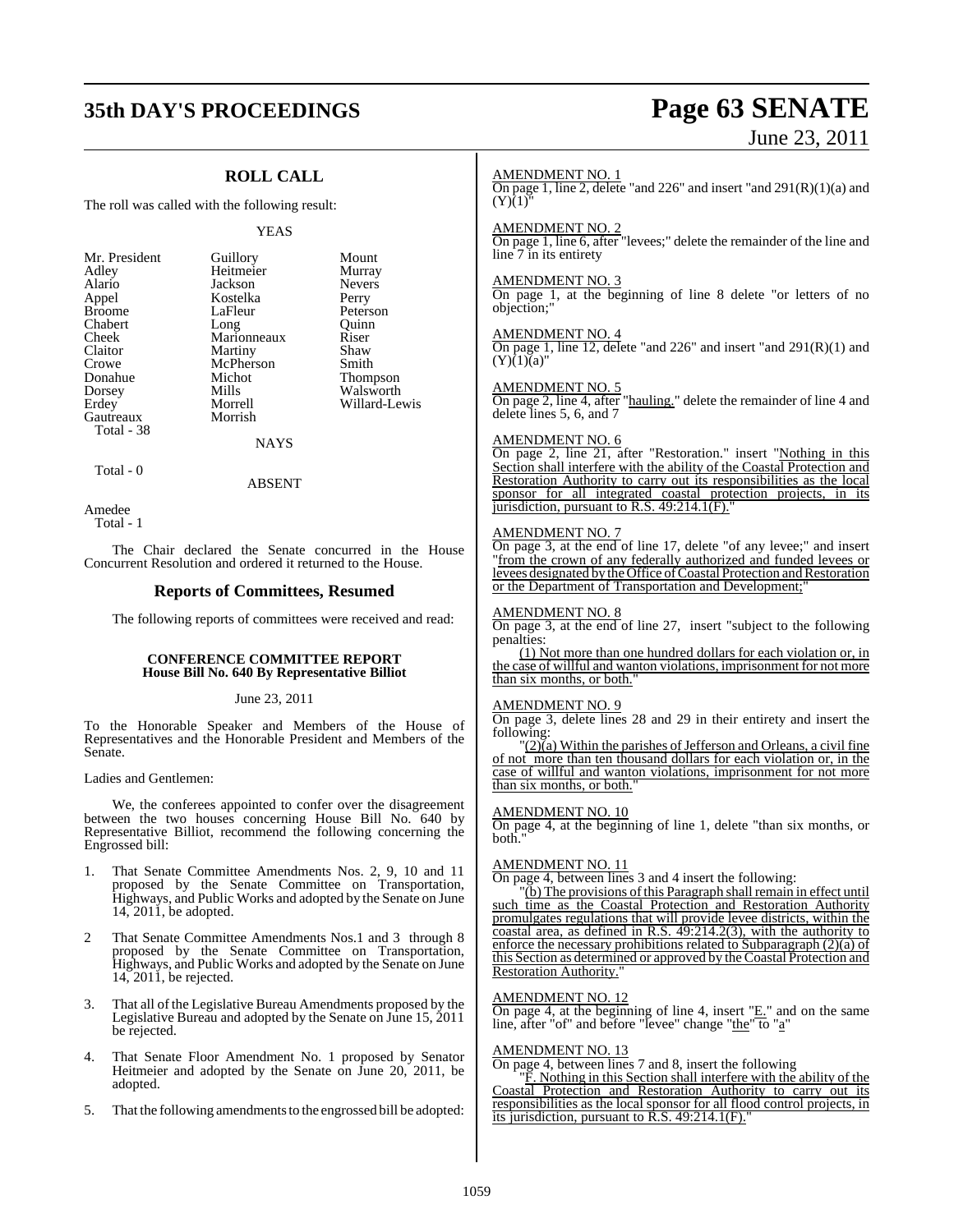## **Page 64 SENATE 35th DAY'S PROCEEDINGS**

June 23, 2011

AMENDMENT NO. 14 On page 4, delete lines 8 through 29 in their entirety

AMENDMENT NO. 15 On page 5, delete lines 1 and 2 in their entirety

| Respectfully submitted, |
|-------------------------|
| Senators:               |
| Joe McPherson           |
| Norby Chabert           |
| David Heitmeier         |
|                         |

### **HOUSE BILL NO. 640— (Substitute for House Bill No. 430 by Representative Billiot)**

BY REPRESENTATIVE BILLIOT

AN ACT

To amend and reenact R.S. 38:213, 225(A)(1)(a) and (2) and (D), and 226 and to enact R.S. 38:321.1, relative to levee districts and flood control structures; to restrict access upon a levee or flood control structure in certain circumstances; to provide for penalties; to provide exceptions for access upon public levees or flood control structures; to provide relative to the obstruction of levees; to provide for the authority for a board or commission having jurisdiction over a levee to issue or renew permits or letters of no objection; to authorize a levee district or levee drainage district to purchase certain items through an existing public contract of another political subdivision; and to provide for related matters.

Senator McPherson moved that the Conference Committee Report be adopted.

### **ROLL CALL**

The roll was called with the following result:

### YEAS

| Mr. President | Gautreaux | Mount           |
|---------------|-----------|-----------------|
| Adley         | Guillory  | Murray          |
| Alario        | Heitmeier | <b>Nevers</b>   |
| Appel         | Jackson   | Perry           |
| <b>Broome</b> | Kostelka  | Ouinn           |
| Chabert       | LaFleur   | Riser           |
| Cheek         | Martiny   | Shaw            |
| Claitor       | McPherson | Smith           |
| Crowe         | Michot    | <b>Thompson</b> |
| Donahue       | Mills     | Walsworth       |
| Dorsey        | Morrell   | Willard-Lewis   |
| Erdey         | Morrish   |                 |
| Total - 35    |           |                 |
|               | NAYS      |                 |

Total - 0

ABSENT

Amedee Marionneaux<br>Long Peterson Peterson

Total - 4

The Chair declared the Conference Committee Report was adopted.

### **CONFERENCE COMMITTEE REPORT House Bill No. 549 By Representative Tucker**

### June 23, 2011

To the Honorable Speaker and Members of the House of Representatives and the Honorable President and Members of the Senate.

Ladies and Gentlemen:

We, the conferees appointed to confer over the disagreement between the two houses concerning House Bill No. 549 by Representative Tucker, recommend the following concerning the Reengrossed bill:

- 1. That Senate Committee Amendments Nos. 1 through 22 proposed by the Senate Committee on Education and adopted by the Senate on June 14, 2011, be adopted.
- That Senate Committee Amendments Nos. 23 through 25 proposed by the Senate Committee on Education and adopted by the Senate on June 14, 2011, be rejected.
- 3. In Senate Committee Amendment No. 3 proposed by the Senate Committee on Education and adopted by the Senate on June 14, 2011, on page 1, line 7, after  $\Gamma(G)(4)$ " delete the remainder of the line and insert a comma ","
- 4. In Senate Committee Amendment No. 21 proposed by the Senate Committee on Education and adopted by the Senate on June 14, 2011, on page 2, at the end of line  $25$ , change " $\frac{\text{six}}{\text{six}}$ year" to "six-year"
- 5. That Amendments Nos. 1 and 2 proposed by the Legislative Bureau and adopted by the Senate on June 15, 2011, be rejected.
- That Senate Floor Amendments Nos. 1 through 3 and 5 through 16 proposed by Senator Appel and adopted by the Senate on June 20, 2011, be adopted.
- 7. That Senate Floor Amendment No. 4 proposed by Senator Appel and adopted by the Senate on June 20, 2011, be rejected.
- 8. That the following amendments to the Reengrossed bill be adopted:

### AMENDMENT NO. 1

On page 2, line 7, after " $(G)(4)$ " and before "are" delete "and  $(5)$ "

### AMENDMENT NO. 2

On page 3, delete lines 1 through 6 in their entirety and insert the following:

"(e) For the purposes of this Section, successful attainment of the student success objectives shall be required for determination by the Board of Regents that an institution has met the short-term targets of the performance agreement as provided in this Subsection. An institution which has failed to meet its same-institution graduation rate, program completer, and retention rate targets, as appropriate for the mission of the institution, shall not be deemed by the Board of Regents to have met the requirements of its performance agreement for the year."

### AMENDMENT NO. 3

On page 14, delete lines 5 through 8 in their entirety

AMENDMENT NO. 4 On page 14, line 9, change "Section 4." to "Section 2."

### AMENDMENT NO. 5

On page 14, line 16, change "Section 5." to "Section 3."

|                  | Respectfully submitted, |
|------------------|-------------------------|
| Representatives: | Senators:               |
| Austin Badon     | Conrad Appel            |
| Hollis Downs     | Joel T. Chaisson II     |
| Jim Tucker       | <b>Ben Nevers</b>       |
|                  |                         |

### **HOUSE BILL NO. 549—**

BY REPRESENTATIVES TUCKER, ANDERS, ARNOLD, BOBBY BADON,<br>BURFORD, HENRY BURNS, CARMODY, CARTER, CHANDLER,<br>CHANEY, CONNICK, DOVE, DOWNS, EDWARDS, FOIL, GREENE,<br>GUILLORY, HARDY, HARRISON, HOFFMANN, HUTTER, KATZ, LIGI,<br>LITTLE, SMITH, JANE SMITH, ST. GERMAIN, TALBOT, TEMPLET, THIBAUT, AND WILLIAMS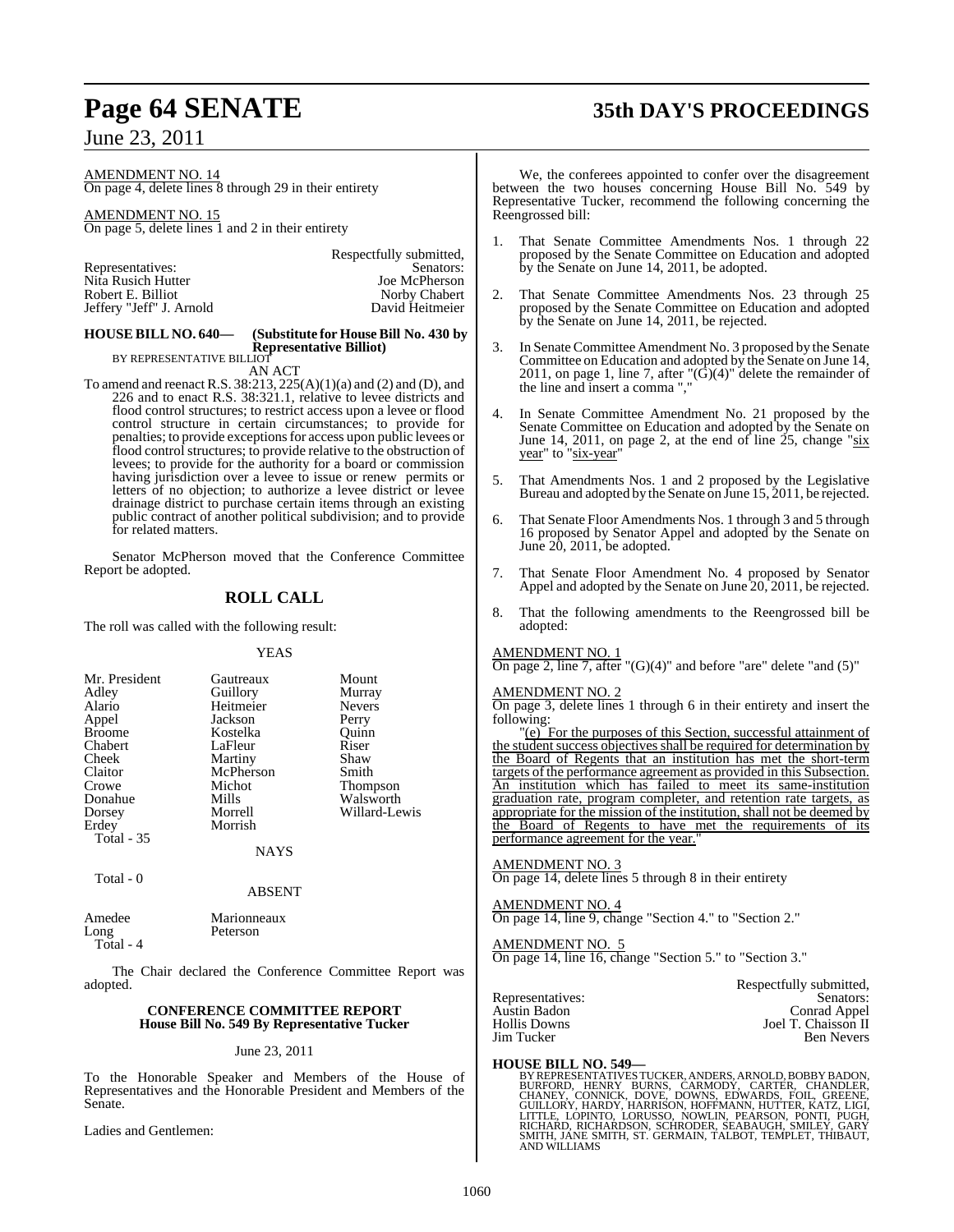## **35th DAY'S PROCEEDINGS Page 65 SENATE**

### AN ACT

To amend and reenact R.S.  $17:3139(B)$ ,  $(C)(3)(a)$  and (5)(introductory paragraph) and (i), (D), (F)(introductory paragraph), (4), and (5), and (G)(1), (2)(introductory paragraph) and (iii), and (3)(introductory paragraph), and 3386(E), to enact R.S. 17:3139(C)(1)(e) and  $(5)(j)$  and  $(6)(4)$  and  $(5)$ , and to repeal R.S. 17:3139(F)(6), relative to the Louisiana Granting Resources and Autonomy for Diplomas Act; to provide for additional operational autonomies to be granted to public postsecondary education institutions, including but not limited to authority and exemptions relative to budgetary management, capital outlay, and procurement; to provide relative to required reporting by public postsecondary education institutions and certain cost data to be included in such reports; to provide relative to renewal periods of institutions' performance agreements by the Board of Regents; to require achievement of certain standards for retention of first-year students; to require the Board of Regents to report on the standardization of student tracking and records systems and the performance of institutions relative thereto; to provide relative to the retention of certain unused funds by certain institutions; to direct theLouisiana State Law Institute to redesignate certain statutory provisions; to provide for applicability; to provide for an effective date; and to provide for related matters.

Senator Appel moved that the Conference Committee Report be adopted.

### **ROLL CALL**

The roll was called with the following result:

Total - 2

### **YEAS**

| Mr. President<br>Adley<br>Alario<br>Appel<br><b>Broome</b><br>Chabert<br>Cheek<br>Claitor<br>Crowe<br>Donahue<br>Erdey | Gautreaux<br>Guillory<br>Heitmeier<br>Kostelka<br>LaFleur<br>Long<br>Martiny<br>McPherson<br>Michot<br>Mills<br>Morrell | Morrish<br>Mount<br><b>Nevers</b><br>Perry<br>Ouinn<br>Riser<br>Shaw<br>Smith<br><b>Thompson</b><br>Walsworth |
|------------------------------------------------------------------------------------------------------------------------|-------------------------------------------------------------------------------------------------------------------------|---------------------------------------------------------------------------------------------------------------|
| Total - 32                                                                                                             | <b>NAYS</b>                                                                                                             |                                                                                                               |
| Dorsey<br>Jackson<br>Total - 5                                                                                         | Murray<br>Peterson                                                                                                      | Willard-Lewis                                                                                                 |
|                                                                                                                        | <b>ABSENT</b>                                                                                                           |                                                                                                               |
| Amedee                                                                                                                 | Marionneaux                                                                                                             |                                                                                                               |

The Chair declared the Conference Committee Report was adopted.

### **Explanation of Vote**

Senator Dorsey stated she intended to vote yea on the Conference Committee Report on House Bill No. 549, and asked that the Official Journal so state.

### **Message from the House**

### **ADOPTION OF CONFERENCE COMMITTEE REPORT**

### June 23, 2011

To the Honorable President and Members of the Senate:

# June 23, 2011

I am directed to inform your honorable body that the House of Representatives has adopted the Report of the Conference Committee on the disagreement to **Senate Bill No. 111**.

> Respectfully submitted, ALFRED W. SPEER Clerk of the House of Representatives

### **Motion to Consider**

## **HOUSE BILL NO. 455—** BY REPRESENTATIVE HARRISON

AN ACT

To enact R.S. 47:1508(B)(29), relative to the Department of Revenue; to provide with respect to the confidentiality of taxpayer records; to authorize the sharing of information relating to certain postsecondary education and employment information; and to provide for related matters.

Senator Chabert moved the adoption of a motion to allow the Senate to consider **House Bill No. 455** on Third Reading and Final Passage, after  $6:00$  o'clock P.M. on the  $57<sup>th</sup>$  calendar day pursuant to the consent of the House.

### **ROLL CALL**

The roll was called with the following result:

#### YEAS

| Adley             | Guillory      | Murray        |
|-------------------|---------------|---------------|
| Alario            | Jackson       | <b>Nevers</b> |
| Appel             | Kostelka      | Perry         |
| <b>Broome</b>     | Long          | Peterson      |
| Chabert           | Marionneaux   | Ouinn         |
| Cheek             | Martiny       | Riser         |
| Claitor           | McPherson     | Shaw          |
| Crowe             | Michot        | Smith         |
| Donahue           | Mills         | Thompson      |
| Dorsey            | Morrell       | Walsworth     |
| Erdey             | Morrish       | Willard-Lewis |
| Gautreaux         | Mount         |               |
| <b>Total - 35</b> |               |               |
|                   | <b>NAYS</b>   |               |
| Total - 0         |               |               |
|                   | <b>ABSENT</b> |               |
| _ _ _             | $-  -$        |               |

Mr. President Heitmeier<br>Amedee LaFleur Amedee Total - 4

The Chair declared that the motion to allow the Senate to consider **House Bill No. 455** after 6:00 o'clock P.M. on the 57<sup>th</sup> calendar day was adopted and the bill may be considered pursuant to the consent of the House.

### **Reports of Committees, Resumed**

The following reports of committees were received and read:

### **CONFERENCE COMMITTEE REPORT Senate Bill No. 169 By Senator Claitor**

June 23, 2011

To the Honorable President and Members of the Senate and to the Honorable Speaker and Members of the House of Representatives.

Ladies and Gentlemen:

We, the conferees appointed to confer over the disagreement between the two houses concerning Senate Bill No. 169 by Senator Claitor, recommend the following concerning the Reengrossed bill: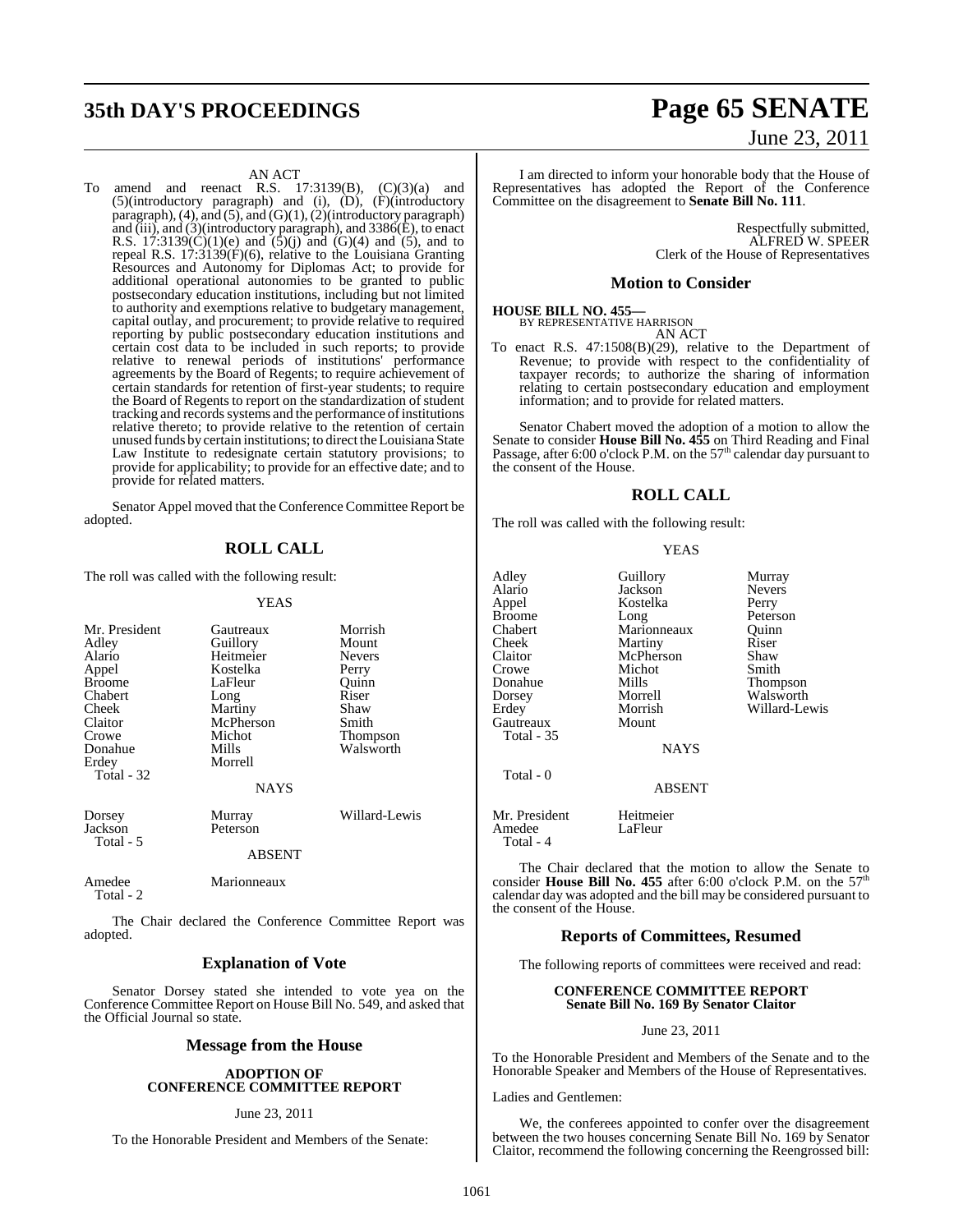## **Page 66 SENATE 35th DAY'S PROCEEDINGS**

### June 23, 2011

- 1. That House Committee Amendment Nos. 1 through , 2, 3, and 5 proposed by the House Committee on Insurance and adopted by the House of Representatives on June 13, 2011 be adopted.
- 2. That House Committee Amendment No. 4 proposed by the House Committee on Insurance and adopted by the House of Representatives on June 13, 2011 be rejected.
- 3. That House Floor Amendment No 1 proposed by Representative Gallot and adopted by the House of Representatives on June 15, 2011 be adopted .
- 4. That the following amendments to the Reengrossed bill be adopted:

### AMENDMENT NO. 1

On page 1, line 15, after "**representative.**" add the following: "**After a period of nine months from the date of the accident from which medical claims arise, the health insurance issuer may seek reimbursement from the medical payments insurer for only the outstanding balance remaining under the automobile policy for medical coverage.**"

|                     | Respectfully submitted,    |
|---------------------|----------------------------|
| Senators:           | Representatives:           |
| Dan "Blade" Morrish | Patrick Page Cortez        |
| Dan Claitor         | Chuck Kleckley             |
|                     | Richard "Rick" Gallot, Jr. |

#### **SENATE BILL NO. 169—** BY SENATOR CLAITOR

AN ACT

To enact R.S. 22:1881, relative to automobile liability coverage; to prohibit health insurance issuers from seeking recovery from insurers providing automobile medical payment coverage without written consent; to prohibit reimbursements that exceed amounts actually paid by an insurer or insurance provider; to provide for payment of court costs and attorney fees in certain cases; and to provide for related matters.

Senator Claitor moved that the Conference Committee Report be adopted.

### **ROLL CALL**

The roll was called with the following result:

### YEAS

| Adley<br>Alario<br>Appel<br><b>Broome</b><br>Chabert<br>Cheek<br>Claitor<br>Crowe<br>Dorsey | Gautreaux<br>Guillory<br>Kostelka<br>LaFleur<br>Long<br>Marionneaux<br>Martiny<br>McPherson<br>Michot | Morrish<br>Mount<br><b>Nevers</b><br>Perry<br>Ouinn<br>Shaw<br>Smith<br>Thompson<br>Walsworth |
|---------------------------------------------------------------------------------------------|-------------------------------------------------------------------------------------------------------|-----------------------------------------------------------------------------------------------|
| Erdey<br>Total - 29                                                                         | Mills<br>NAYS                                                                                         |                                                                                               |
| Heitmeier<br>Morrell<br>Total - 5                                                           | Murray<br>Peterson<br>ABSENT                                                                          | Willard-Lewis                                                                                 |
| Mr. President<br>Amedee<br>Total - 5                                                        | Donahue<br>Jackson                                                                                    | Riser                                                                                         |

The Chair declared the Conference Committee Report was adopted.

### **Motion to Consider**

Senator Marionneaux moved the adoption of a motion to allow the House to consider **Senate Bill No. 259** on Third Reading and Final Passage, after 6:00 o'clock P.M. on the 57<sup>th</sup> calendar day.

#### **SENATE BILL NO. 259—** BY SENATOR MARIONNEAUX

AN ACT

To enact R.S. 47:32(D), relative to income taxes; to phase out the taxes on personal and corporate income; to provide for the related matter of insuring that the phase-out of income tax revenue is offset with a reduction of expenditures by requiring the governor and the commissioner of administration to present to the legislature a program by a certain date to implement or propose the implementation of certain budget-cutting actions by administrative action, adoption of rules and regulations, and proposed legislation; to provide for an effective date; and to provide for related matters.

### **ROLL CALL**

The roll was called with the following result:

### YEAS

| Adley<br>Broome<br>Chabert<br>Dorsey<br>Gautreaux<br>Jackson<br>LaFleur<br>Total - 19 | Long<br>Marionneaux<br>McPherson<br>Morrell<br>Murray<br>Peterson<br>Riser<br>NAYS | Shaw<br>Smith<br>Thompson<br>Walsworth<br>Willard-Lewis |
|---------------------------------------------------------------------------------------|------------------------------------------------------------------------------------|---------------------------------------------------------|
| Alario<br>Appel<br>Claitor<br>Donahue<br>Guillory<br>Total - 13                       | Kostelka<br>Martiny<br>Mills<br>Morrish<br>Mount<br>ABSENT                         | <b>Nevers</b><br>Perry<br>Ouinn                         |
| Mr. President<br>Amedee<br>Cheek<br>Total - 7                                         | Crowe<br>Erdey<br>Heitmeier                                                        | Michot                                                  |

The Chair declared that the Senate refused to grant the motion to allow the House to consider **Senate Bill No. 259** after the 57th calendar day.

### **Message from the House**

### **REJECTION OF CONFERENCE COMMITTEE REPORT**

June 23, 2011

To the Honorable President and Members of the Senate:

I am directed to inform your honorable body that the House of Representatives has rejected the Report of the Conference Committee on the disagreement to **Senate Bill No. 196**.

> Respectfully submitted, ALFRED W. SPEER Clerk of the House of Representatives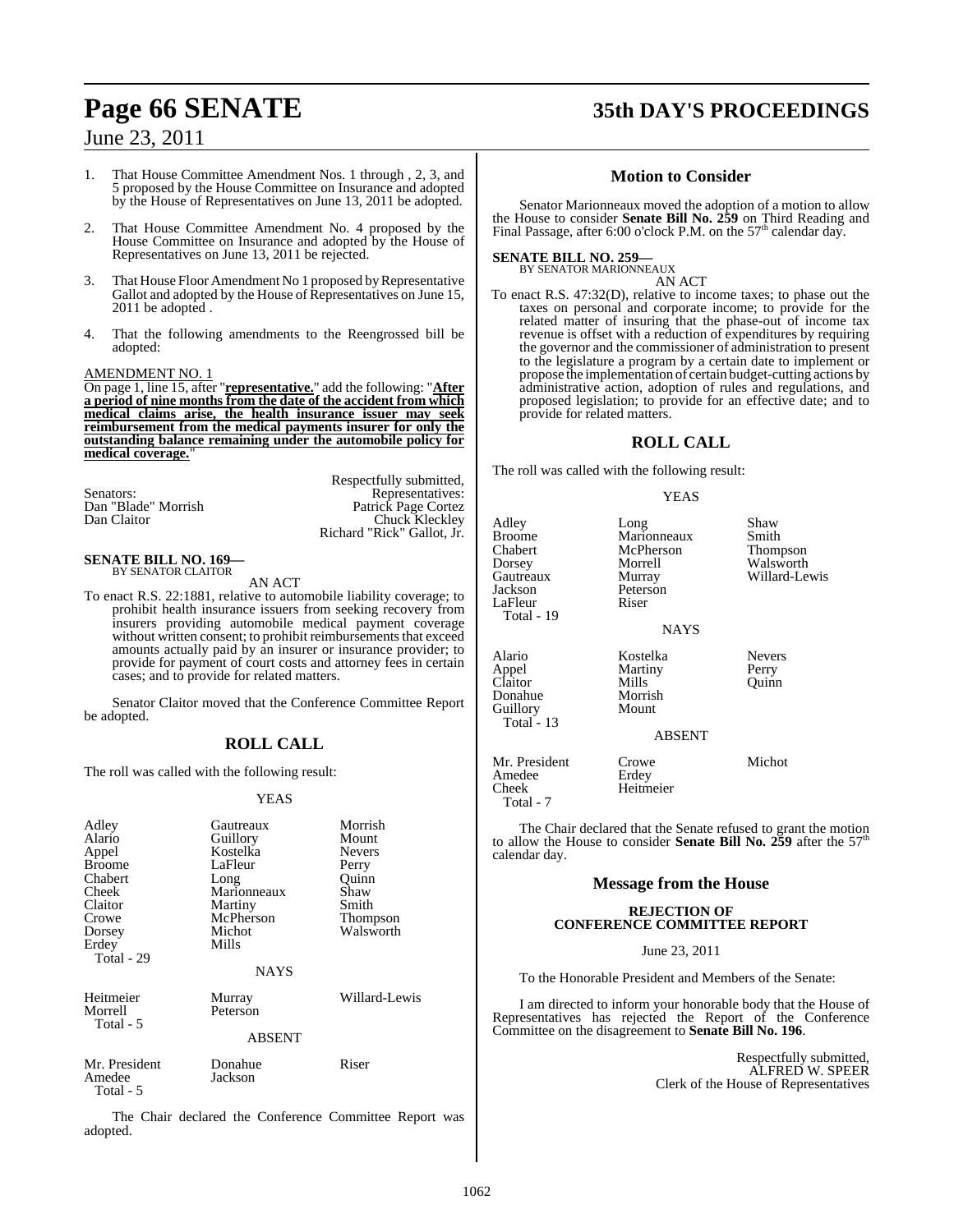## **35th DAY'S PROCEEDINGS Page 67 SENATE**

### **Message from the House**

### **RECONSIDERED AND ADOPTION OF CONFERENCE COMMITTEE REPORT**

June 23, 2011

To the Honorable President and Members of the Senate:

I am directed to inform your honorable body that the House of Representatives has reconsidered and adopted the Report of the Conference Committee on the disagreement to **House Bill No. 454**.

> Respectfully submitted, ALFRED W. SPEER Clerk of the House of Representatives

### **Reports of Committees, Resumed**

The following reports of committees were received and read:

### **CONFERENCE COMMITTEE REPORT House Bill No. 454 By Representative Harrison**

### June 23, 2011

To the Honorable Speaker and Members of the House of Representatives and the Honorable President and Members of the Senate.

### Ladies and Gentlemen:

We, the conferees appointed to confer over the disagreement between the two houses concerning House Bill No. 454 by Representative Harrison, recommend the following concerning the Engrossed bill:

1. That the set of Senate Committee Amendments proposed by the Senate Committee on Education and adopted by the Senate on June 14, 2011, be adopted.

|                  | Respectfully submitted, |
|------------------|-------------------------|
| Representatives: | Senators:               |
| Joe Harrison     | Eric LaFleur            |
| Rickey L. Nowlin | Dan "Blade" Morrish     |
|                  | <b>Ben Nevers</b>       |

### **HOUSE BILL NO. 454—**

BY REPRESENTATIVE HARRISON AN ACT

To amend and reenact R.S. 17:500.2(A)(1), 1176, 1202(A)(1), and  $1206.2(A)(1)$ , relative to the granting of certain types of leave by a city, parish, or other local public school board; to provide relative to the requirement that the board grant certain sabbatical leave requests; to provide relative to the requirement that the board permit certain employees to take extended sick leave; to provide exceptions to such requirements; to provide an effective date; and to provide for related matters.

Senator Nevers moved that the Conference Committee Report be adopted.

### **ROLL CALL**

The roll was called with the following result:

#### YEAS

| Mr. President | Kostelka    | Perry    |
|---------------|-------------|----------|
| Adley         | LaFleur     | Ouinn    |
| Appel         | Long        | Riser    |
| Chabert       | Marionneaux | Shaw     |
| Cheek         | Michot      | Smith    |
| Erdey         | Mills       | Thompson |

June 23, 2011

Gautreaux Morrish Walsworth Guillory Total - 23

Total - 10

**NAYS** 

Alario Dorsey Peterson Broome Jackson Willard-Lewis<br>Claitor Morrell Willard-Lewis Morrell Donahue Murray

Martiny

Amedee Heitmeier McPherson<br>Crowe Martiny Mount Total - 6

The Chair declared the Conference Committee Report was adopted.

ABSENT

### **CONFERENCE COMMITTEE REPORT Senate Bill No. 147 By Senator Chaisson**

June 23, 2011

To the Honorable President and Members of the Senate and to the Honorable Speaker and Members of the House of Representatives.

Ladies and Gentlemen:

We, the conferees appointed to confer over the disagreement between the two houses concerning Senate Bill No. 147 by Senator Chaisson, recommend the following concerning the Engrossed bill:

- 1. That House Committee Amendments Nos. 1 through 3 proposed by the House Committee on Appropriations and adopted by the House of Representatives on June 16, 2011, be rejected.
- 2. That the following amendments to the Engrossed bill be adopted:

### AMENDMENT NO. 1

On page 2, line 5, between "**revenues**" and "**shall**" insert "**, except those deposits into the fund for such purposes included in the official forecast of the Revenue Estimating Conference,**"

### AMENDMENT NO. 2

On page 2, line 10, change "**twenty-five percent**" to "**one-third**"

#### AMENDMENT NO. 3

On page 2, at the beginning of line 12, insert "**for the next three years after the ensuing year,**"

### AMENDMENT NO. 4

On page 2, line 14, after "**less.**" insert "**Amounts which are not deposited into the fund in one fiscal year as provided in this Subparagraph shall be deposited into the fund in the subsequent fiscal year until the amount withdrawn or used is satisfied or until the balance in the fund reaches the maximum as provided in Subparagraph (C)(4). The resumption of these deposits shall not cease because of a subsequent withdrawal from the fund.**"

AMENDMENT NO. 5 On page 2, delete lines 19 and 20

### AMENDMENT NO. 6

On page 2, on line 21, change "Section 3." to "Section 2."

AMENDMENT NO. 7 On page 2, line 24, change "Section 4." to "Section 3."

AMENDMENT NO. 8 On page 3, line 5, change "twenty-five" to "one-third"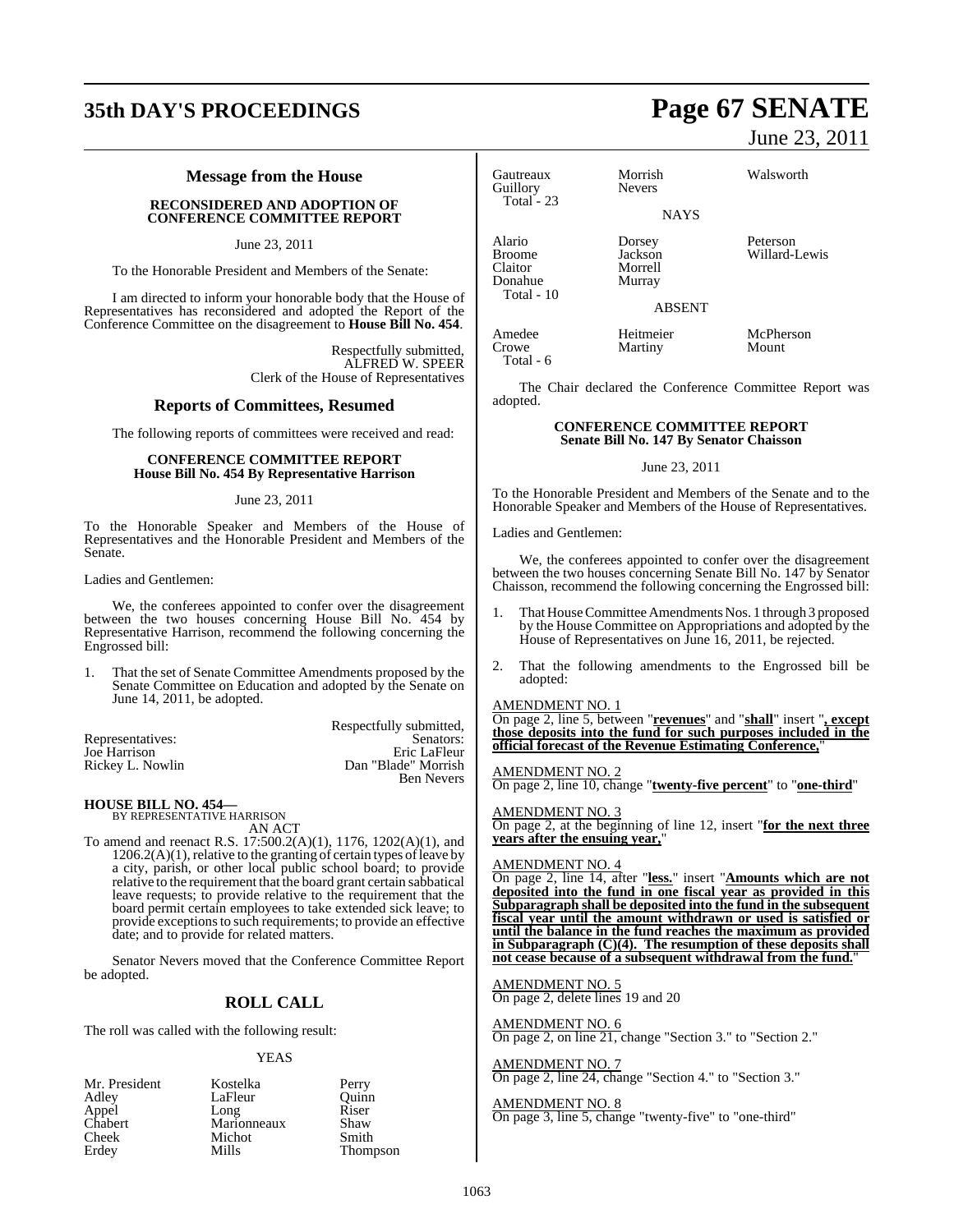AMENDMENT NO. 9

On page 3, at the beginning of line 6, delete "percent"

Senators: Representatives: Joel T. Chaisson II and Representatives: Joel T. Chaisson II Joel T. Chaisson II and T. Chaisson II and Tucker<br>
Michael J. "Mike" Michot Michael J. James R. Fannin Michael J. "Mike" Michot James R. Fannin<br>Lydia P. Jackson J. Eddie J. Lambert Lydia P. Jackson

Respectfully submitted,

### **SENATE BILL NO. 147—**

BY SENATORS CHAISSON AND JACKSON A JOINT RESOLUTION

Proposing to add Article VII, Section 10.3(C)(5) of the Constitution of Louisiana, relative to the Budget Stabilization Fund; to provide for deposits into the Budget Stabilization Fund in certain circumstances; to provide for the interruption of deposits into the Budget Stabilization Fund in certain circumstances; and to specify an election for submission of the proposition to electors and provide a ballot proposition.

Senator Chaisson moved that the Conference Committee Report be adopted.

### **ROLL CALL**

The roll was called with the following result:

### YEAS

| Mr. President | Guillory    | Mount         |
|---------------|-------------|---------------|
| Adley         | Heitmeier   | Murray        |
| Alario        | Jackson     | <b>Nevers</b> |
| Appel         | Kostelka    | Perry         |
| <b>Broome</b> | LaFleur     | Peterson      |
| Chabert       | Long        | Ouinn         |
| Cheek         | Marionneaux | Riser         |
| Claitor       | Martiny     | Shaw          |
| Crowe         | McPherson   | Smith         |
| Donahue       | Michot      | Thompson      |
| Dorsey        | Mills       | Walsworth     |
| Erdey         | Morrell     | Willard-Lewis |
| Gautreaux     | Morrish     |               |
| Total - 38    |             |               |
|               | NAYS        |               |
| Total - 0     |             |               |

### ABSENT

Amedee

Total - 1

The Chair declared the Conference Committee Report was adopted.

### **CONFERENCE COMMITTEE REPORT Senate Bill No. 171 By Senator Chaisson**

### June 23, 2011

To the Honorable President and Members of the Senate and to the Honorable Speaker and Members of the House of Representatives.

Ladies and Gentlemen:

We, the conferees appointed to confer over the disagreement between the two houses concerning Senate Bill No. 171 by Senator Chaisson, recommend the following concerning the Engrossed bill:

- 1. That the set of House Committee Amendments proposed by the House Committee on Appropriations and adopted by the House of Representatives on June 16, 2011, be rejected.
- 2. That the following amendments to the Engrossed bill be adopted:

## **Page 68 SENATE 35th DAY'S PROCEEDINGS**

### AMENDMENT NO. 1

On page 2, line 4, after "fund" and before "shall" insert "**, except those deposits into the fund for such purposes included in the official forecast of the Revenue Estimating Conference,**"

### AMENDMENT NO. 2

On page 2, line 12, change "**twenty-five percent**" to "**one-third**"

### AMENDMENT NO. 3

On page 2, at the beginning of line 14, insert "**for the next three years after the ensuing year,**"

### AMENDMENT NO. 4

On page 2, at the end of line 16, after "**less.**" insert "**Amounts which are not deposited into the fund in one fiscal year as provided in this Paragraph shall be deposited into the fund in the subsequent fiscal year until the amount withdrawn or used is satisfied or until the balance in the fund reaches the maximum as provided in Subparagraph C(4)(a). The resumption of these deposits shall not cease because of a subsequent withdrawal from the fund.**"

Senators: Representatives: Toel T. Chaisson II and the Senators: Toel T. Chaisson II and Tucker Joel T. Chaisson II and The Line of Text of Tucker Michael J. "Vim Tucker Michael J. "Mike" Michot James R. Fannin<br>Lydia P. Jackson Lydia B. Lambert Lydia P. Jackson

Respectfully submitted,

### **SENATE BILL NO. 171—** BY SENATORS CHAISSON AND JACKSON

AN ACT

To amend and reenact R.S. 39:94(C)(4)(b), relative to the Budget Stabilization Fund; to provide for deposits into the Budget Stabilization Fund in certain circumstances; to provide for the interruption of deposits into the Budget Stabilization Fund in certain circumstances; to provide for an effective date; and to provide for related matters.

Senator Chaisson moved that the Conference Committee Report be adopted.

### **ROLL CALL**

The roll was called with the following result:

### YEAS

|             | Mount                 |
|-------------|-----------------------|
|             | Murray                |
| Jackson     | <b>Nevers</b>         |
| Kostelka    | Perry                 |
| LaFleur     | Peterson              |
| Long        | Ouinn                 |
| Marionneaux | Riser                 |
| Martiny     | Shaw                  |
| McPherson   | Smith                 |
| Michot      | <b>Thompson</b>       |
| Mills       | Walsworth             |
| Morrell     | Willard-Lewis         |
| Morrish     |                       |
|             |                       |
| <b>NAYS</b> |                       |
|             | Guillory<br>Heitmeier |

ABSENT

Amedee Total - 1

Total - 0

The Chair declared the Conference Committee Report was adopted.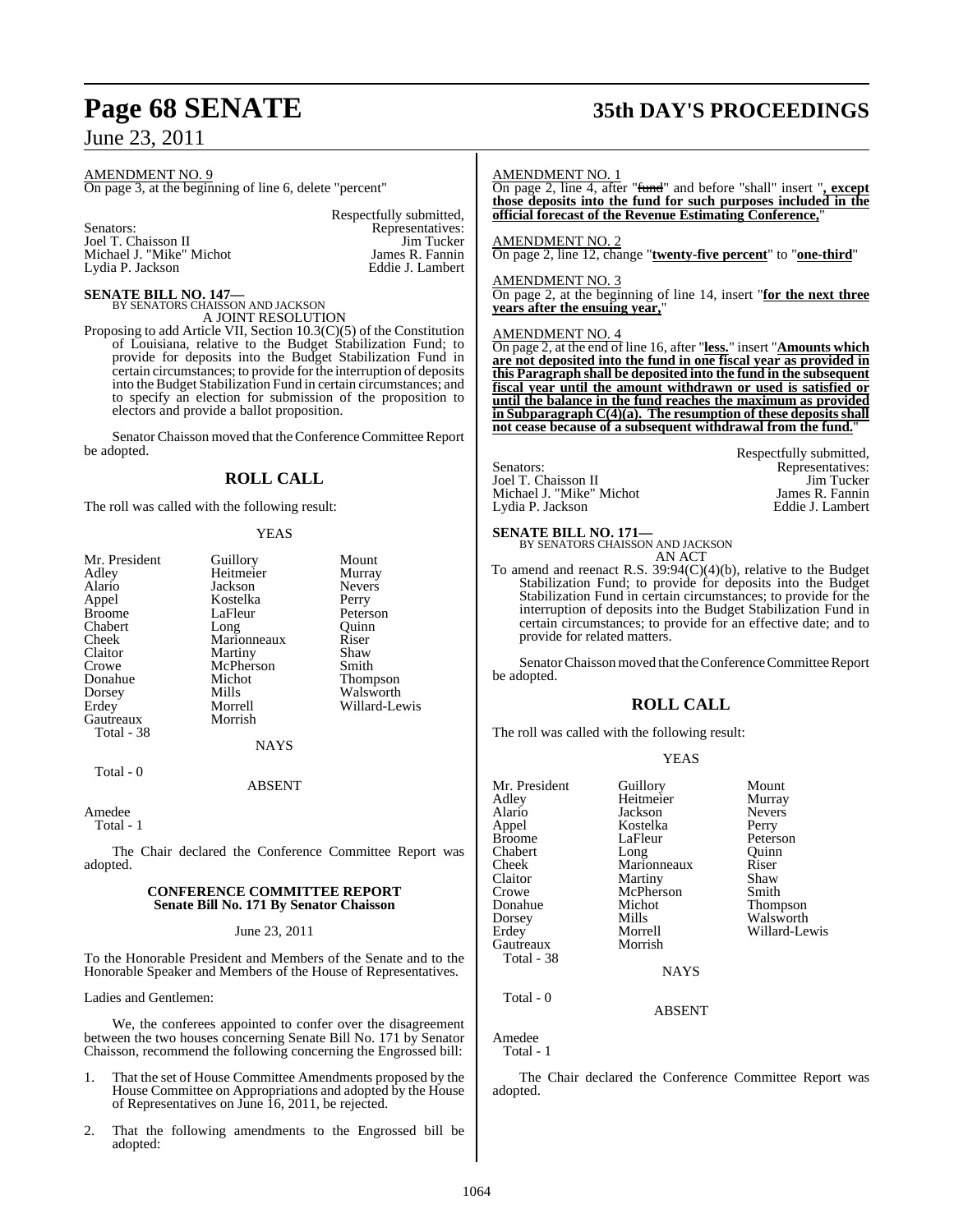## **35th DAY'S PROCEEDINGS Page 69 SENATE**

June 23, 2011

### **Message from the House**

### **ADOPTION OF CONFERENCE COMMITTEE REPORT**

June 23, 2011

To the Honorable President and Members of the Senate:

I am directed to inform your honorable body that the House of Representatives has adopted the Report of the Conference Committee on the disagreement to **Senate Bill No. 169**.

> Respectfully submitted, ALFRED W. SPEER Clerk of the House of Representatives

### **Reports of Committees, Resumed**

The following reports of committees were received and read:

### **CONFERENCE COMMITTEE REPORT Senate Bill No. 53 By Senator Alario**

### June 23, 2011

To the Honorable President and Members of the Senate and to the Honorable Speaker and Members of the House of Representatives.

Ladies and Gentlemen:

We, the conferees appointed to confer over the disagreement between the two houses concerning Senate Bill No. 53 by Senator Alario, recommend the following concerning the Reengrossed bill:

- 1. That the House Committee Amendments Nos. 1 and 2 proposed by the House Committee on Appropriations and adopted by the House on June 16, 2011 be adopted.
- 2. That House Floor Amendments Nos. 1 and 2 proposed by Representative Simon and adopted by the House on June 20, 2011 be rejected.
- 3. That House Floor Amendments Nos. 1, 2, 3, and 4 proposed by Representative TimBurns and adopted by the House on June 20, 2011 be rejected.
- 4. That House Floor Amendments Nos. 1, 2, 3, 4, and 5 proposed byRepresentative Ritchie and adopted by the House on June 20, 2011 be rejected.
- 5. That the following amendments to the reengrossed bill be adopted:

### AMENDMENT NO. 1

 $\overline{On}$  page 1, line 2, after "and (4)," delete the remainder of the line, delete line 3, and insert the following: "and (C)(1) and to add Article VII, Section 4.1 of the Constitution of Louisiana, all relative to the dedication of certain tobacco proceeds; to provide relative to the Millennium Trust, the Health Excellence"

### AMENDMENT NO. 2

On page 1, at the end of line 4, insert "deposit of certain tobacco proceeds into the Health Excellence Fund; to provide relative to the rate of tax levied on certain tobacco products which revenues generated therefrom are dedicated to the Health Excellence Fund; to provide for the use of monies in the Health Excellence Fund; to provide for the"

### AMENDMENT NO. 3

On page 1, line 14, after " $(C)(1)$ " and before "of the" insert "and to add Article VII, Section 4.1"

### AMENDMENT NO. 4

On page 1, between lines 15 and 16, insert the following: "ARTICLE VII. REVENUE AND FINANCE PART I. GENERAL PROVISIONS \* \* \*

**§4.1. Cigarette Tax Rates**

**Section 4.1. To ensure revenue for the dedication provided for in Article VII, Section 10.8(C)(2)(c) of this constitution, the rate of the tax levied pursuant to R.S. 47:841(B)(3) shall not be less than the rate set forth in that provision as it exists on January 1, 2012.** \* \* \*"

### AMENDMENT NO. 5

On page 3, between lines 7 and 8, insert the following:

"**(c) Beginning on July 1, 2012, after allocation of money to the Bond Security and Redemption Fund as provided in Article VII, Section 9(B) of this constitution, the state treasurer shall deposit in and credit to the Health Excellence Fund an amount equal to the revenues derived from the tax levied pursuant to R.S. 47:841(B)(3).**"

### AMENDMENT NO. 6

On page 4, delete lines 11 and 12, and insert the following: "(C) Appropriations. (1)**(a)** Appropriations from the Health Excellence Fund, Education Excellence Fund, and TOPS Fund shall be limited to an annual"

### AMENDMENT NO. 7

On page 4, line 14, after "**allocated**" delete the remainder of the line

AMENDMENT NO. 8

On page 4, at the beginning of line 15, delete "**fund**"

### AMENDMENT NO. 9

On page 4, between lines 21 and 22, insert the following:

"**(b)(i) For Fiscal Year 2011-2012, appropriations from the Health Excellence Fund shall be limited to an annual amount not to exceed the estimated aggregate annual earnings from interest, dividends, and realized capital gains on investment of the trust and credited to the Health Excellence Fund as provided by Subsubparagraph (A)(2)(b) of this Section and as recognized by the Revenue Estimating Conference.**

**(ii) For Fiscal Year 2012-2013, and each fiscal year thereafter, appropriationsfromtheHealthExcellenceFund shall be limited to an annual amount not to exceed the estimated aggregate annual earnings from interest, dividends, and realized capital gains on investment of the trust and credited to the Health Excellence Fund as provided by Subsubparagraph (A)(2)(b) of this Section and as recognized by the Revenue Estimating Conference and the amount of proceeds credited to and deposited into the Health Excellence Fund as provided by Subsubparagraph (A)(2)(c) of this Section.**"

### AMENDMENT NO. 10

On page 4, line 22, change "**(b)**" to "**(c)**"

### AMENDMENT NO. 11

On page 5, delete line 24, and insert the following: "To dedicate funds for the TOPS program relative to the portion of the monies deposited in and credited to"

### AMENDMENT NO. 12

On page 5, line 25, change "Settlement" to "Settlement, to provide"

### AMENDMENT NO. 13

On page 6, line 1, change "institutions;" to "institutions; to provide relative to the rate of tax on certain tobacco products and beginning July 1, 2012, to dedicate such tobacco revenues to the Health Excellence Fund to be used for the purposes of the fund, including providing for the optimal development of Louisiana's children through the provision of appropriate health care and providing health care initiatives through innovation in advanced health care sciences;"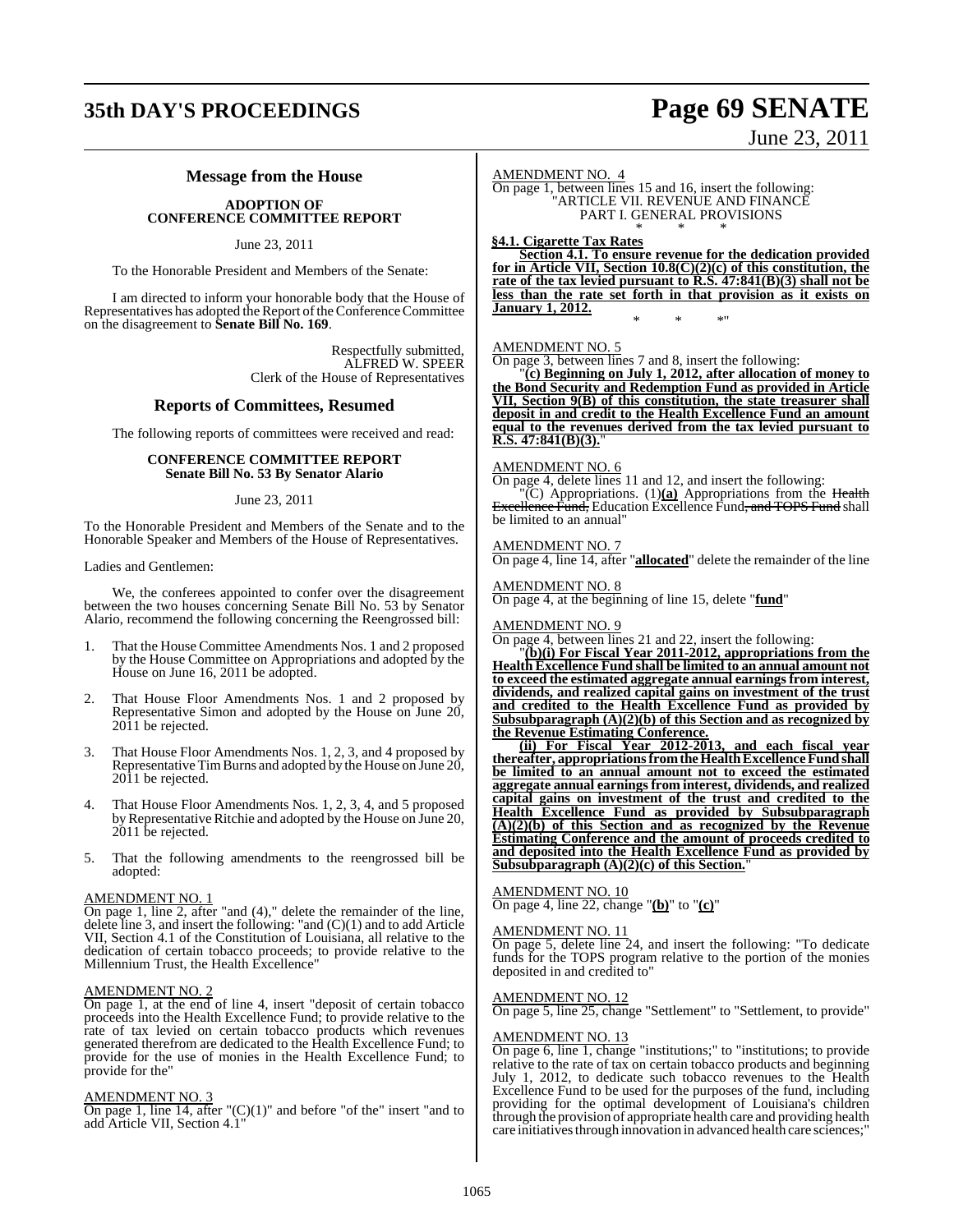### AMENDMENT NO. 14

On page 6, line 2, after "to" delete the remainder of the line and insert "the Health Excellence Fund, the Education Excellence Fund, and the TOPS Fund."

### AMENDMENT NO. 15

On page 6, at the end of line 3, change " $(C)(1)$ " to " $(C)(1)$  and adds Article VII, Section 4.1)"

| Respectfully submitted. |
|-------------------------|
| Representatives:        |
| Jim Tucker              |
| Jane H. Smith           |
| Harold L. Ritchie       |
|                         |

### **SENATE BILL NO. 53—**

BY SENATORS ALARIO, AMEDEE AND THOMPSON AND<br>REPRESENTATIVES JANE SMITH, ARNOLD, AUBERT, AUSTIN<br>BADON, BOBBY BADON, BILLIOT, BROSSETT, HENRÝ BURNS,<br>CARMODY, CHANEY, DOWNS, ELLINGTON, FOIL, GUINN, HARDY,<br>HENDERSON, HINES, HO

Proposing to amend Article VII, Section 10.8(A)(1)(c), (A)(2), (3), and  $(4)$ , and  $(C)(1)$  of the Constitution of Louisiana, all relative to the Millennium Trust, the Health Excellence Fund, the Education Excellence Fund, and the TOPS Fund; to provide for the allocation of interest to the Health Excellence Fund, the Education Excellence Fund, and the TOPS Fund; to provide for the dedication of certain proceeds from the Settlement Agreement to the TOPS Fund; to provide for the deposit, transfer, or credit of certain Settlement Agreement proceeds received by the state to the TOPS Fund; and to specify an election for submission of the proposition to electors and provide a ballot proposition.

Senator Alario moved that the Conference Committee Report be adopted.

### **ROLL CALL**

The roll was called with the following result:

### YEAS

| Mr. President | Guillory    | Mount         |
|---------------|-------------|---------------|
| Adley         | Heitmeier   | Murray        |
| Alario        | Jackson     | <b>Nevers</b> |
| Appel         | Kostelka    | Perry         |
| <b>Broome</b> | LaFleur     | Peterson      |
| Chabert       | Long        | Ouinn         |
| Cheek         | Marionneaux | Riser         |
| Claitor       | Martiny     | Shaw          |
| Crowe         | McPherson   | Smith         |
| Donahue       | Michot      | Thompson      |
| Dorsey        | Mills       | Walsworth     |
| Erdey         | Morrell     | Willard-Lewis |
| Gautreaux     | Morrish     |               |
| Total - 38    |             |               |
|               | <b>NAYS</b> |               |
| Total - 0     |             |               |

### ABSENT

Amedee

Total - 1

The Chair declared the Conference Committee Report was adopted.

### **Page 70 SENATE 35th DAY'S PROCEEDINGS**

### **CONFERENCE COMMITTEE REPORT Senate Bill No. 52 By Senator Alario**

June 23, 2011

To the Honorable President and Members of the Senate and to the Honorable Speaker and Members of the House of Representatives.

### Ladies and Gentlemen:

We, the conferees appointed to confer over the disagreement between the two houses concerning Senate Bill No. 52 by Senator Alario, recommend the following concerning the Reengrossed bill:

- 1. That the House Committee Amendments Nos. 1 and 2 proposed by the House Committee on Appropriations and adopted by the House on June 16, 2011 be adopted.
- 2. That House Floor Amendments Nos. 1, 2, 3, 4, 5, and 6 proposed by Representative Ritchie and adopted by the House on June 20, 2011 be rejected.
- 3. That the following amendments to the reengrossed bill be adopted:

### AMENDMENT NO. 1

On page 1, at the end 2, insert the following: "dedication of certain tobacco proceeds; to provide relative to the"

### AMENDMENT NO. 2

On page 1, line 4, after "Fund;" and before "to provide" insert "to provide for the deposit of certain tobacco proceeds into the Health Excellence Fund; to provide for the use of monies in the Health Excellence Fund;"

#### AMENDMENT NO. 3

On page 2, between lines 28 and 29, insert the following:

"**(3) Beginning July 1, 2012, after allocation of money to the Bond Security and Redemption Fund as provided in Article VII, Section 9(B) of the Constitution of Louisiana, the treasurer shall deposit in and credit to the Health Excellence Fund the revenues** derived from the tax imposed by R.S. 47:841(B)(3).

### AMENDMENT NO. 4

On page 3, delete lines 28 and 29 and insert following:

A.(1) Appropriations from the Health Excellence Fund, the Education Excellence Fund<del>, and the TOPS Fund</del> shall be limited to an annual amount not to"

### AMENDMENT NO. 5

On page 4, line 2, delete "**to each fund**"

### AMENDMENT NO. 6

On page 4, between lines 13 and 14, insert the following:

"**(2)(a) For Fiscal Year 2011-2012 appropriations from the Health Excellence Fund shall be limited to an annual amount not to exceed the estimated aggregate annual earnings from interest, dividends, and realized capital gains on investment of the trust and credited to the Health Excellence Fund as provided by R.S. 39:98.1(B)(2) and as recognized by the Revenue Estimating Conference.**

**(b) For Fiscal Year 2012-2013, and each fiscal year thereafter, appropriations from the Health Excellence Fund shall be limited to an annual amount not to exceed the estimated aggregate annual earningsfrom interest, dividends, and realized capital gains on investment of the trust and credited to the Health Excellence Fund as provided by R.S. 39:98.1(B)(2) and as recognized by the Revenue Estimating Conference and the amount of proceeds credited to and deposited into the Health Excellence Fund as provided by R.S. 39:98.1(B)(3).**"

### AMENDMENT NO. 7

On page 4, at the beginning of line 14, change "**(2)**" to "**(3)**"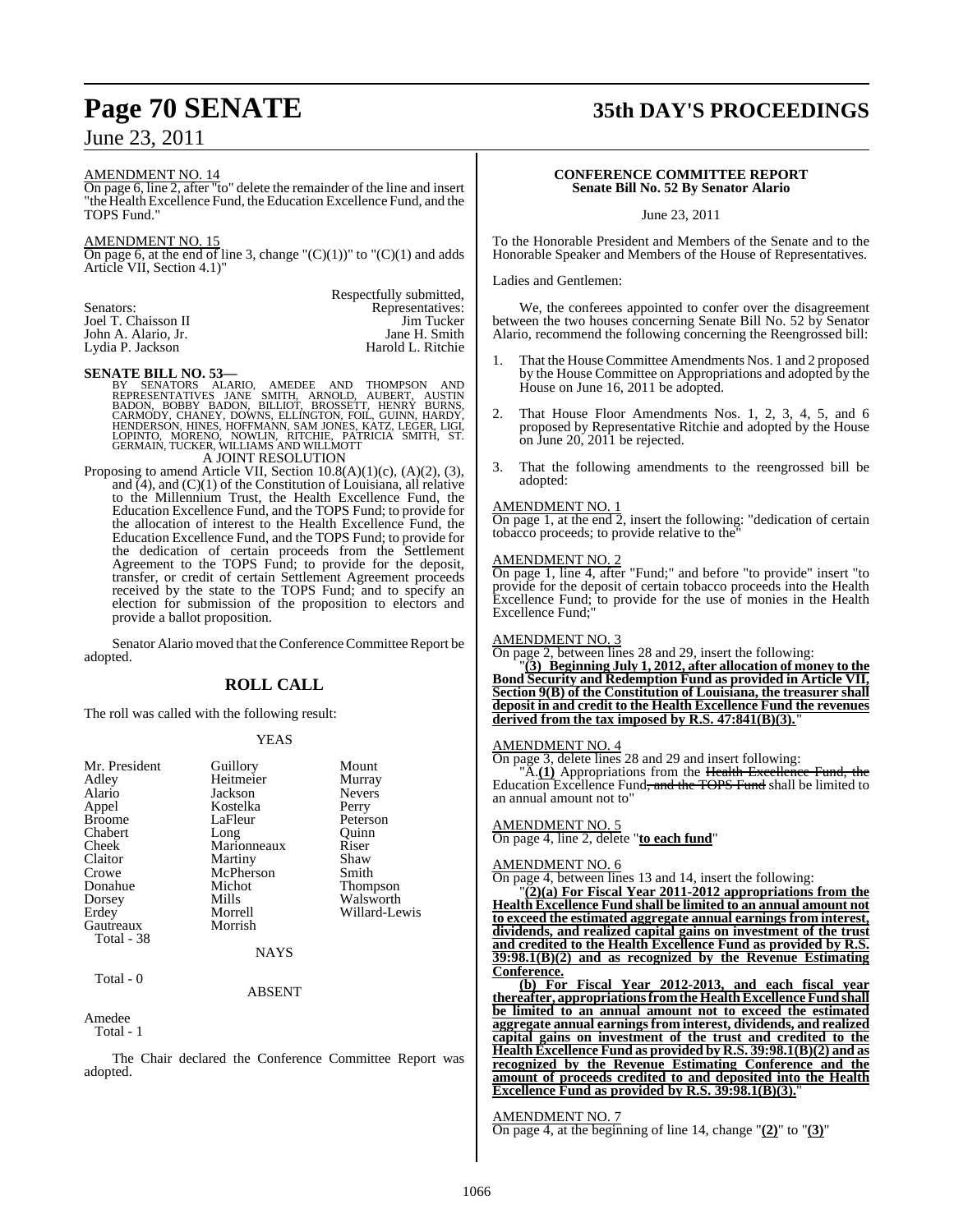## **35th DAY'S PROCEEDINGS Page 71 SENATE**

### AMENDMENT NO. 8

On page 5, line 7, change "**(3)**" to "**(4)**"

AMENDMENT NO. 9 On page 5, line 15, after "Section 10.8" and before "of the" insert "and the addition of Article VII, Section 4.1"

AMENDMENT NO. 10 On page 5, at the end of line 16, change "is" to "are"

AMENDMENT NO. 11 On page 5, line 18, change "becomes" to "and addition become"

|                     | Respectfully submitted, |
|---------------------|-------------------------|
| Senators:           | Representatives:        |
| Joel T. Chaisson II | Jim Tucker              |
| John A. Alario, Jr. | Jane H. Smith           |
| Lydia P. Jackson    | Harold L. Ritchie       |
|                     |                         |

**SENATE BILL NO. 52—**<br>BY SENATORS ALARIO, AMEDEE AND THOMPSON AND<br>REPRESENTATIVE JANE SMITH

AN ACT

To amend and reenact R.S. 39:98.1(A)(3), (B), (C), and (D) and 98.3(A), all relative to the Millennium Trust, the Health Excellence Fund, the Education Excellence Fund, and the TOPS Fund; to provide for the allocation of interest to the Health Excellence Fund, the Education Excellence Fund, and the TOPS Fund; to provide for the dedication of certain proceeds from the Settlement Agreement to the TOPS Fund; to provide for the deposit, transfer, or credit of certain Settlement Agreement proceeds received by the state to the TOPS Fund; to provide for the uses of monies in the fund; and to provide for related matters.

Senator Alario moved that the Conference Committee Report be adopted.

### **ROLL CALL**

The roll was called with the following result:

### YEAS

| Mr. President | Guillory    | Mount         |
|---------------|-------------|---------------|
| Adley         | Heitmeier   | Murray        |
| Alario        | Jackson     | <b>Nevers</b> |
| Appel         | Kostelka    | Perry         |
| <b>Broome</b> | LaFleur     | Peterson      |
| Chabert       | Long        | Ouinn         |
| Cheek         | Marionneaux | Riser         |
| Claitor       | Martiny     | Shaw          |
| Crowe         | McPherson   | Smith         |
| Donahue       | Michot      | Thompson      |
| Dorsey        | Mills       | Walsworth     |
| Erdey         | Morrell     | Willard-Lewis |
| Gautreaux     | Morrish     |               |
| Total - 38    |             |               |
|               | <b>NAYS</b> |               |
| Total - 0     |             |               |
|               | ABSENT      |               |

Amedee

Total - 1

The Chair declared the Conference Committee Report was adopted.

# June 23, 2011

**Message from the House**

### **ADOPTION OF CONFERENCE COMMITTEE REPORT**

June 23, 2011

To the Honorable President and Members of the Senate:

I am directed to inform your honorable body that the House of Representatives has adopted the Report of the Conference Committee on the disagreement to **Senate Bill No. 147**.

> Respectfully submitted, ALFRED W. SPEER Clerk of the House of Representatives

### **Message from the House**

### **ADOPTION OF CONFERENCE COMMITTEE REPORT**

June 23, 2011

To the Honorable President and Members of the Senate:

I am directed to inform your honorable body that the House of Representatives has adopted the Report of the Conference Committee on the disagreement to **Senate Bill No. 171**.

> Respectfully submitted, ALFRED W. SPEER Clerk of the House of Representatives

### **Message from the House**

### **RELATIVE TO CONSIDERATION AFTER 57TH CALENDAR DAY**

June 23, 2011

To the Honorable President and Members of the Senate:

I am directed to inform your honorable body that the House, by a record vote of two-thirds of its elected members, has adopted a motion to allow the Senate to consider **House Bill No. 455** on Third Reading and Final Passage after the  $57<sup>th</sup>$  calendar day.

> Respectfully submitted, ALFRED W. SPEER Clerk of the House of Representatives

### **Rules Suspended**

Senator Chabert asked for and obtained a suspension of the rules to take up at this time:

### **House Bills and Joint Resolutions on Third Reading and Final Passage**

### **HOUSE BILL NO. 455—**

BY REPRESENTATIVE HARRISON AN ACT

To enact R.S. 47:1508(B)(29), relative to the Department of Revenue; to provide with respect to the confidentiality of taxpayer records; to authorize the sharing of information relating to certain postsecondary education and employment information; and to provide for related matters.

The bill was read by title. Senator Chabert moved the final passage of the bill.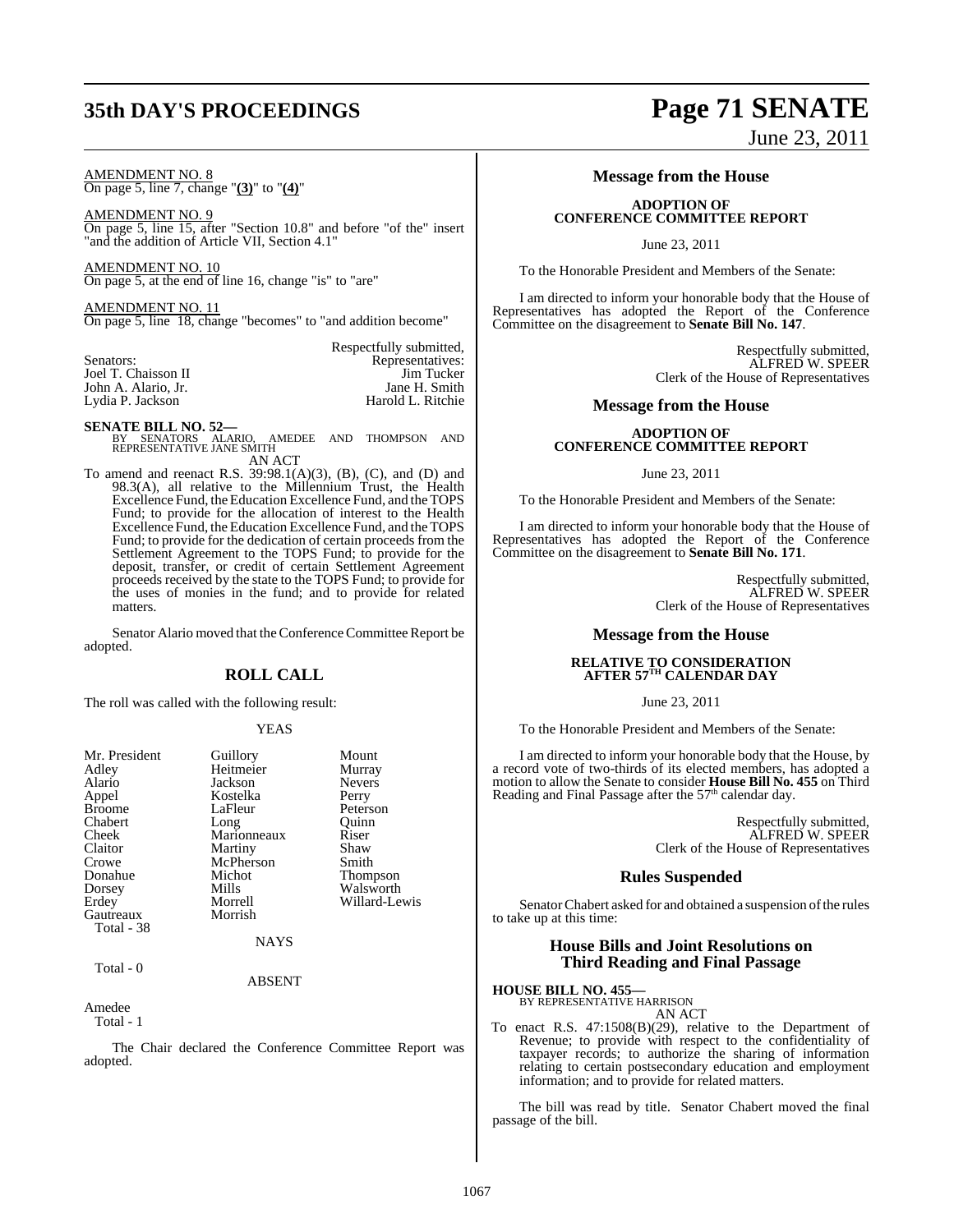### **ROLL CALL**

The roll was called with the following result:

### YEAS

| Mr. President<br>Adley<br>Alario<br>Chabert<br>Cheek<br>Crowe<br>Erdey<br>Gautreaux<br>Guillory<br>Heitmeier<br>Jackson<br>Total - 31 | Kostelka<br>LaFleur<br>Long<br>Marionneaux<br>Martiny<br>McPherson<br>Michot<br>Mills<br>Morrell<br>Morrish<br>Mount<br><b>NAYS</b> | <b>Nevers</b><br>Perry<br>Peterson<br>Ouinn<br>Riser<br>Shaw<br>Smith<br>Thompson<br>Willard-Lewis |
|---------------------------------------------------------------------------------------------------------------------------------------|-------------------------------------------------------------------------------------------------------------------------------------|----------------------------------------------------------------------------------------------------|
| Murray<br>Total - 1                                                                                                                   | <b>ABSENT</b>                                                                                                                       |                                                                                                    |

Amedee Claitor Walsworth Appel Donahue<br>Broome Dorsey Dorsey Total - 7

The Chair declared the bill was passed and ordered it returned to the House. Senator Chabert moved to reconsider the vote by which the bill was passed and laid the motion on the table.

### **Motion to Consider**

Senator Marionneaux moved the adoption of a motion to allow the House to consider **Senate Bill No. 259** on Third Reading and Final Passage, after 6:00 o'clock P.M. on the  $57<sup>th</sup>$  calendar day.

### **SENATE BILL NO. 259—** BY SENATOR MARIONNEAUX

AN ACT

To enact R.S. 47:32(D), relative to income taxes; to phase out the taxes on personal and corporate income; to provide for the related matter of insuring that the phase-out of income tax revenue is offset with a reduction of expenditures by requiring the governor and the commissioner of administration to present to the legislature a program by a certain date to implement or propose the implementation of certain budget-cutting actions by administrative action, adoption of rules and regulations, and proposed legislation; to provide for an effective date; and to provide for related matters.

### **ROLL CALL**

The roll was called with the following result:

### YEAS

| Adley<br><b>Broome</b><br>Chabert<br>Cheek<br>Crowe<br>Dorsey<br>Erdey<br>Gautreaux<br><b>Total - 23</b> | Heitmeier<br>Jackson<br>Kostelka<br>LaFleur<br>Marionneaux<br>McPherson<br>Morrell<br>Murray | Peterson<br>Riser<br>Shaw<br>Smith<br>Thompson<br>Walsworth<br>Willard-Le <sup>®</sup> |
|----------------------------------------------------------------------------------------------------------|----------------------------------------------------------------------------------------------|----------------------------------------------------------------------------------------|
|                                                                                                          | <b>NAYS</b>                                                                                  |                                                                                        |
| Mr. President                                                                                            | Guillory                                                                                     | Morrish                                                                                |

Michot

Alario Long Mount<br>
Appel Martiny Nevers Appel Martiny Never<br>Claitor Michot Perry

illard-Lewis

## **Page 72 SENATE 35th DAY'S PROCEEDINGS**

Donahue Mills Quinn

Total - 1

Total - 15

Amedee

The Chair declared that the Senate refused to grant the motion to allow the House to consider **Senate Bill No. 259** after the 57th calendar day.

ABSENT

### **Message from the House**

### **ADOPTION OF CONFERENCE COMMITTEE REPORT**

June 23, 2011

To the Honorable President and Members of the Senate:

I am directed to inform your honorable body that the House of Representatives has adopted the Report of the Conference Committee on the disagreement to **Senate Bill No. 53**.

> Respectfully submitted, ALFRED W. SPEER Clerk of the House of Representatives

### **Message from the House**

### **ADOPTION OF CONFERENCE COMMITTEE REPORT**

June 23, 2011

To the Honorable President and Members of the Senate:

I am directed to inform your honorable body that the House of Representatives has adopted the Report of the Conference Committee on the disagreement to **Senate Bill No. 52**.

> Respectfully submitted, ALFRED W. SPEER Clerk of the House of Representatives

### **Rules Suspended**

Senator Broome asked for and obtained a suspension of the rules to take up at this time:

### **Introduction of Senate Resolutions**

Senator Broome asked for and obtained a suspension of the rules to introduce and read Senate Resolutions a first and second time.

#### **SENATE RESOLUTION NO. 165** BY SENATOR BROOME

A RESOLUTION

BE IT RESOLVED by the Senate of the State of Louisiana that a committee of five be appointed by the President of the Senate to serve with a like committee from the House of Representatives to notify the Governor that the Legislature of the State of Louisiana has completed itslabors and is now ready to adjourn sine die.

On motion of Senator Broome the resolution was read by title and adopted.

In compliance with the resolution the President of the Senate appointed the following committee:

> Senators Broome, Cheek, Jackson,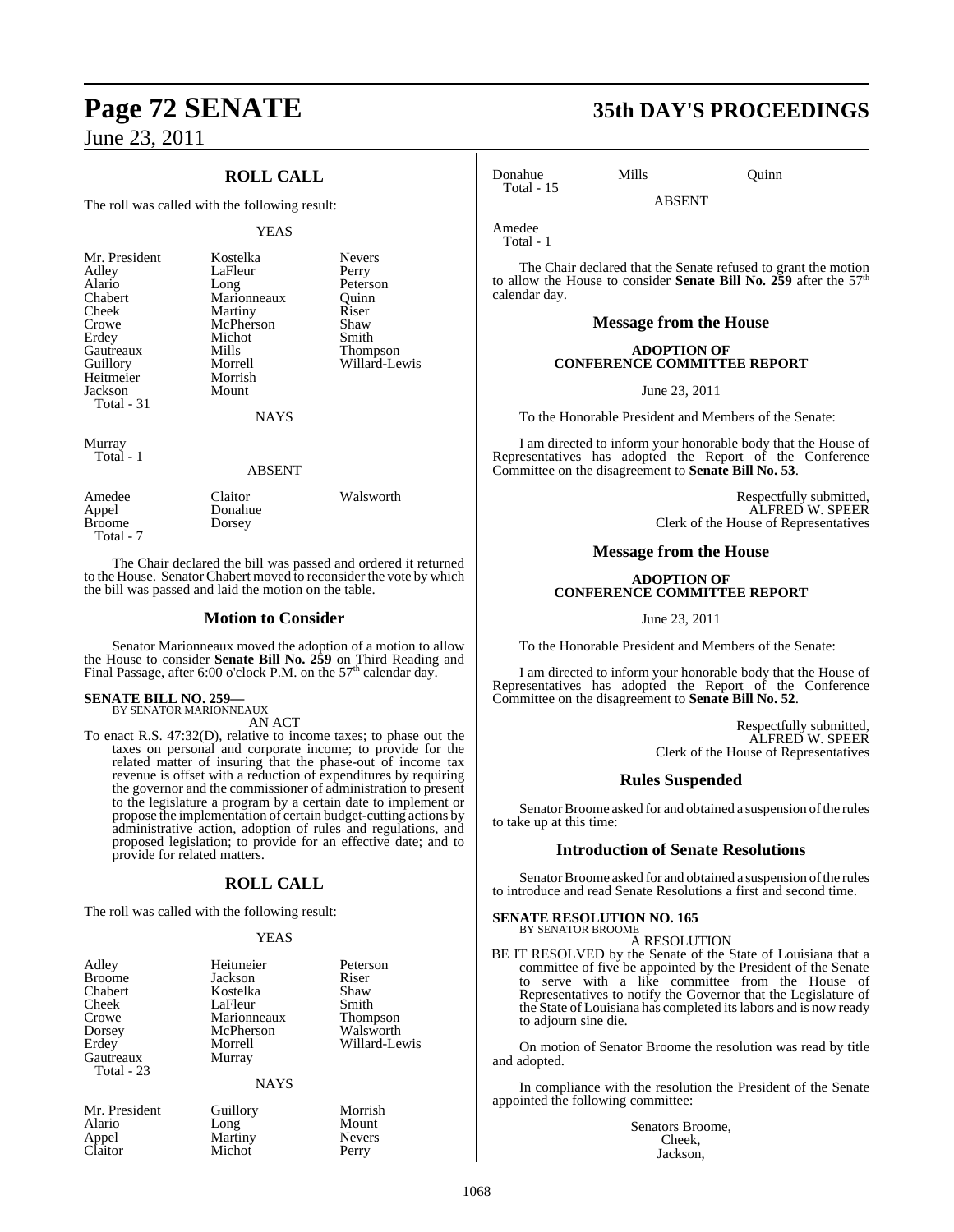# **35th DAY'S PROCEEDINGS Page 73 SENATE**

#### Quinn, Mount, Dorsey. Peterson and Willard-Lewis

#### **SENATE RESOLUTION NO. 166** BY SENATOR BROOME

A RESOLUTION

BE IT RESOLVED by the Senate of the State of Louisiana that a committee of five be appointed by the President of the Senate to notify the House of Representatives that the Senate has completed its labors and is now ready to adjourn sine die.

On motion of Senator Broome, the resolution was read by title and adopted.

In compliance with the resolution the President of the Senate appointed the following Committee:

> Senators Perry, Mills, Peterson, Morrell and Shaw.

### **Reports of Committees**

The committee to notify the Governor that the Senate had completed its labors and was ready to adjourn sine die returned and reported it had performed that duty. The President of the Senate thanked the Committee and discharged it.

The committee to notify the House of Representatives that the Senate had completed its labors and was ready to adjourn sine die returned and reported it had performed that duty. The President of the Senate thanked the committee and discharged it.

#### **Committee from the House of Representatives**

A committee from the House of Representatives appeared before the Bar of the Senate and informed the Senate that the House of Representatives was ready to adjourn sine die.

### **Motion to Consider**

Senator Martiny moved the adoption of a motion to allow the House to consider **Senate Bill No. 259** on Third Reading and Final<br>Passage, after 6:00 o'clock P.M. on the 57<sup>th</sup> calendar day.

# **SENATE BILL NO. 259—** BY SENATOR MARIONNEAUX

AN ACT To enact R.S. 47:32(D), relative to income taxes; to phase out the taxes on personal and corporate income; to provide for the related matter of insuring that the phase-out of income tax revenue is offset with a reduction of expenditures by requiring the governor and the commissioner of administration to present to the legislature a program by a certain date to implement or propose the implementation of certain budget-cutting actions by administrative action, adoption of rules and regulations, and proposed legislation; to provide for an effective date; and to

#### **ROLL CALL**

The roll was called with the following result:

provide for related matters.

#### YEAS

| Mr. President |  |
|---------------|--|
| Adley         |  |
| Alario        |  |

Heitmeier Murray Kostelka Nevers<br>LaFleur Perry LaFleur

June 23, 2011

Appel Long Quinn Broome Marionneaux Riser Chabert Martiny Shaw<br>
Cheek McPherson Smith Cheek McPherson<br>Claitor Michot Claitor Michot Thompson<br>
Donahue Mills Walsworth Donahue Mills Walsworth<br>
Dorsey Morrell Willard-Le Dorsey Morrell Willard-Lewis Morrish Gautreaux Mount Total - 34 **NAYS** Guillory Jackson Total<sup>-</sup>2 ABSENT Amedee Crowe Peterson

Total - 3

The Chair declared that the motion to allow the House to consider **Senate Bill No. 259** after 6:00 o'clock P.M. on the  $57<sup>th</sup>$ calendar day was adopted and the bill may be considered.

### **Privilege Report of the Committee on Senate and Governmental Affairs**

### **ENROLLMENTS**

Senator Kostelka, Chairman on behalf of the Committee on Senate and Governmental Affairs, submitted the following report:

June 23, 2011

To the President and Members of the Senate:

I am directed by your Committee on Senate and Governmental Affairs to submit the following report:

The following Senate Bills have been properly enrolled:

#### **SENATE BILL NO. 73—**

BY SENATOR MORRISH

AN ACT To amend and reenact R.S. 56:435.1.1, relative to oyster harvesting; to provide for oyster harvesting in Calcasieu Lake; to provide for harvest limits; to provide for the issuance of certain permits; to authorize rulemaking authority; to provide terms, conditions,

and penalties; and to provide for related matters. **SENATE BILL NO. 199—** BY SENATOR CLAITOR AND REPRESENTATIVE GREENE

AN ACT

To enact R.S. 33:9097.12, relative to crime prevention districts; to create the Jefferson Place/Bocage Crime Prevention and Improvement District in East Baton Rouge Parish; to provide for the powers and duties of the district and its board of commissioners; to provide for a parcel fee; to provide with respect to termination of the district; and to provide for related matters.

> Respectfully submitted, ROBERT W. "BOB" KOSTELKA Chairman

The foregoing Senate Bills were signed by the President of the Senate.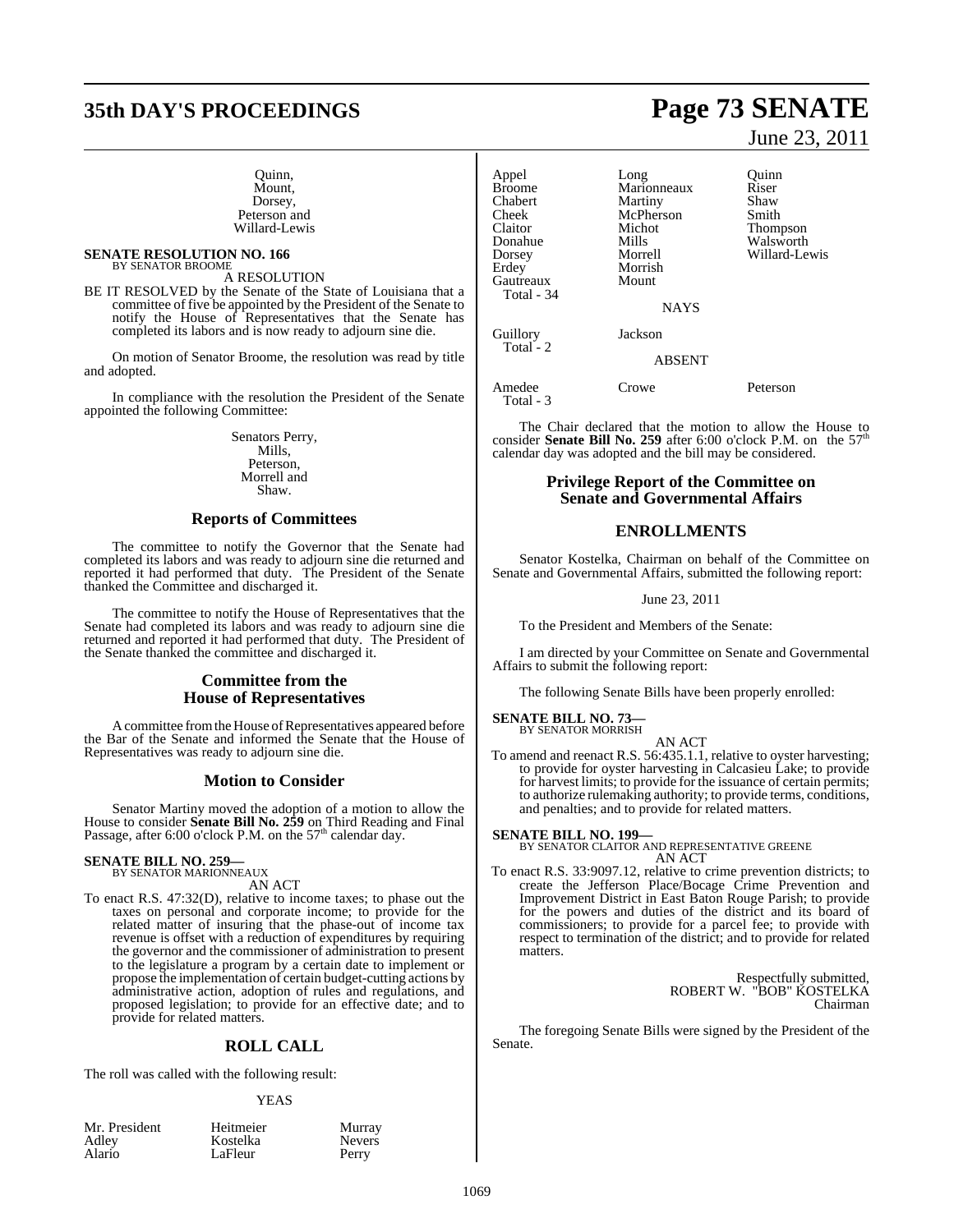# **Page 74 SENATE 35th DAY'S PROCEEDINGS**

June 23, 2011

### **Privilege Report of the Committee on Senate and Governmental Affairs**

### **ENROLLMENTS**

Senator Kostelka, Chairman on behalf of the Committee on Senate and Governmental Affairs, submitted the following report:

June 23, 2011

To the President and Members of the Senate:

I am directed by your Committee on Senate and Governmental Affairs to submit the following report:

The following Senate Concurrent Resolutions have been properly enrolled:

#### **SENATE CONCURRENT RESOLUTION NO. 88—** BY SENATOR ADLEY

A CONCURRENT RESOLUTION

To urge and request the Board of Regents to work with the Board of Supervisors of Community and Technical Colleges to study the feasibility of offering community college services to the greater north central Louisiana area, and to determine how the state can best meet the educational needs of students and the economic and workforce development needs of this region of the state.

### **SENATE CONCURRENT RESOLUTION NO. 90—**

BY SENATOR BROOME A CONCURRENT RESOLUTION To commend IBM upon its centennial anniversary celebration.

### **SENATE CONCURRENT RESOLUTION NO. 91-**BY SENATOR MCPHERSON AND REPRESENTATIVE HAZEL A CONCURRENT RESOLUTION

To commend Dr. Arnold Task on his retirement as Rabbi of the Gemiluth Chassodim Jewish Temple.

### **SENATE CONCURRENT RESOLUTION NO. 92—**

BY SENATOR MORRELL A CONCURRENT RESOLUTION To commend Reverend Fred Luter Jr. of Franklin Avenue Baptist Church, on being elected vice president of the Southern Baptist Convention.

# **SENATE CONCURRENT RESOLUTION NO. 94—** BY SENATOR MORRISH AND REPRESENTATIVE GUINN

A CONCURRENT RESOLUTION

To expressthe sincere and heartfelt condolences of the Legislature of Louisiana upon the death of Louise Martin Breedlove.

#### **SENATE CONCURRENT RESOLUTION NO. 96—** BY SENATOR MCPHERSON

A CONCURRENT RESOLUTION

To urge and request the Governor's Office of Coastal Activities and the office of coastal protection and restoration to support the establishment of a state seashore and the restoration of the habitat of Elmer's Island, Fourchon Beach, and Caminada Headland, as recompense for damages to natural resources caused by the Deepwater Horizon oil spill, and requests that such recompense be taken under consideration by the National Oceanic and Atmospheric Administration in developing the programmatic environment impact statement for the national resources damage assessment.

# **SENATE CONCURRENT RESOLUTION NO. 73—** BY SENATOR GAUTREAUX

A CONCURRENT RESOLUTION

To urge and request the Board of Regents to work with the Board of Supervisors of Community and Technical Colleges to study the two-year college services offered to the greater south central Louisiana area, and to determine how the state can best meet the educational needs of students and the economic and workforce development needs of this region of the state.

#### **SENATE CONCURRENT RESOLUTION NO. 97—** BY SENATOR JACKSON

A CONCURRENT RESOLUTION To express the sincere and heartfelt condolences of the Legislature of Louisiana upon the death of Shreveport businessman, Alvin B. "Al" Kessler, and to commend a life well spent in service to his community and to note the proud legacy he leaves to the state of Louisiana.

**SENATE CONCURRENT RESOLUTION NO. 98—** BY SENATOR MORRISH AND REPRESENTATIVE GUINN A CONCURRENT RESOLUTION

To express the sincere and heartfelt condolences of the Legislature of Louisiana upon the death of Arthur Wesley Eastman.

**SENATE CONCURRENT RESOLUTION NO. 99—**<br>BY SENATOR SMITH AND REPRESENTATIVES ARMES, DANAHAY,<br>GEYMANN, HILL AND HOWARD<br>A CONCURRENT RESOLUTION<br>A CONCURRENT RESOLUTION

To commend and congratulate Beauregard Parish Assessor Bobby Cudd upon his retirement on December 31, 2012, after thirty-six years of service as assessor, chief deputy, and deputy assessor.

**SENATE CONCURRENT RESOLUTION NO. 100—**<br>BY SENATOR MCPHERSON AND REPRESENTATIVE ST. GERMAIN<br>AND SENATOR AMEDEE A CONCURRENT RESOLUTION

To commend Charles R. "Charlie" St. Romain for his twenty-eight years of distinguished service to the state of Louisiana and to congratulate him on the occasion of his retirement.

> Respectfully submitted, ROBERT W. "BOB" KOSTELKA Chairman

The foregoing Senate Concurrent Resolutions were signed by the President of the Senate.

### **Message to the Governor**

### **SIGNED SENATE BILLS**

June 23, 2011

To the Honorable Governor of the State of Louisiana:

The President of the Senate and the Speaker of the House of Representatives have signed the following Senate Bills:

#### **SENATE BILL NO. 67—**

BY SENATOR BROOME AND REPRESENTATIVE BISHOP AN ACT

To amend and reenact R.S.  $17:416(A)(1)(c)(iii)$  and  $(v)$ ,  $(2)(a)$  and (b),  $(3)(a)(i)$ , (vii) and (xvi), and  $(C)(1)$ , and to enact R.S.  $17:416(A)(1)(c)(viii)$ ,  $416.21$ , and  $3996(B)(13)$ , relative to the discipline of students; to provide for the discipline of certain public school students upon removal from a classroom; to provide for implementation of certain disciplinary measures; to require city, parish, and other local public school boards to adopt certain rules relative to suspensions; to require such school boards to publish student discipline policies and other specified information on their websites; to provide relative to in-school and out-of-school suspensions for certain violations; to provide relative to expulsion hearings; to provide for definitions; and to provide for related matters.

#### **SENATE BILL NO. 135—** BY SENATOR CLAITOR

- AN ACT
- To amend and reenact R.S. 47:6015 and to enact R.S. 47:6038 and R.S. 51:2306, relative to tax credits; to make changes in the calculation and administration of the research and development tax credit; to provide for a limitation on the receipt of other tax benefits and incentives; to require reports by the secretary of the Department of Economic Development; and to provide for related matters.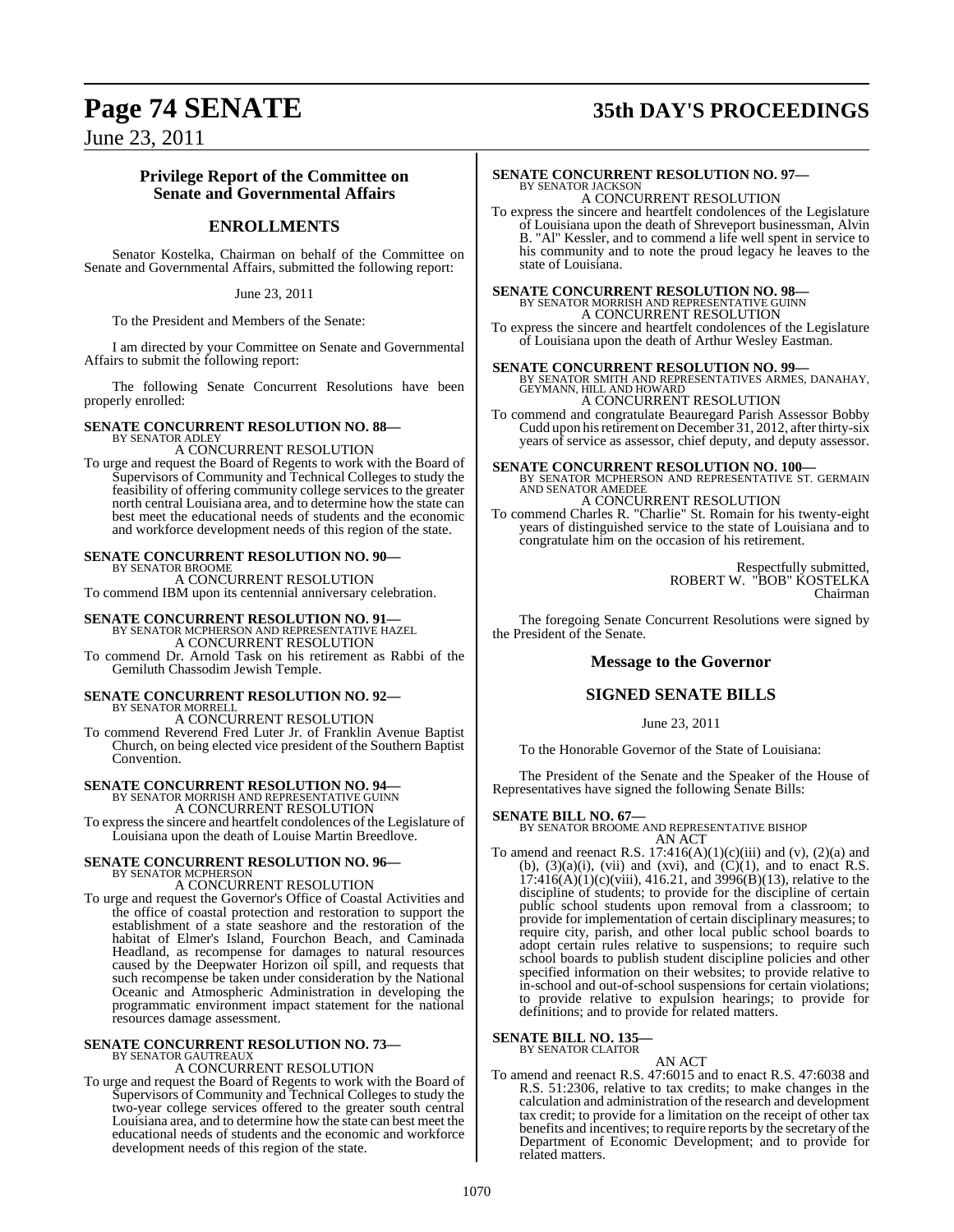# **35th DAY'S PROCEEDINGS Page 75 SENATE**

# June 23, 2011

#### **SENATE BILL NO. 188—** BY SENATOR BROOME

### AN ACT

To enact R.S. 46:2911(B)(21), relative to the Council on the Status of Grandparents Raising Grandchildren; to provide for the membership of the council; and to provide for related matters.

**SENATE BILL NO. 225—**<br>BY SENATOR MOUNT AND REPRESENTATIVES BALDONE, BARRAS,<br>TIM BURNS, CARMODY, FANNIN, GUINN, HARRISON, HOWARD,<br>LABRUZZO, LANDRY, LIGI, GARY SMITH, ST. GERMAIN, TUCKER, WHITE AND WILLMOTT

#### AN ACT

To amend and reenact R.S. 9:5557 and to enact R.S. 9:5165, relative to mortgages; to provide relative to release and cancellation of mortgages under certain circumstances; to provide certain procedures, terms, conditions, requirements, application and effects; to provide certain time periods; to provide for recovery of certain damages, fees, and costs under certain circumstances; to provide for the obligation to grant releases of mortgages; to provide for limitations; and to provide for related matters.

**SENATE BILL NO. 42—** BY SENATOR WALSWORTH AND REPRESENTATIVE LITTLE AN ACT

To amend and reenact Paragraph (6) of Section 5 of Act No. 253 of the 1952 Regular Session of the Legislature, as amended by Act No. 540 of the 1954 Regular Session of the Legislature, Act No. 16 of the 1968 1<sup>st</sup> Extraordinary Session of the Legislature, and Act No. 623 of the 2010 Regular Session of the Legislature and Paragraph (15) of Section 5 of Act No. 253 of the 1952 Regular Session of the Legislature, as amended by Act No. 623 of the 2010 Regular Session of the Legislature, relative to Bastrop; to provide relative to the acquisition and alienation of property, including the removal of "quick take" expropriation authority and authority to exchange property; to provide relative to the acquisition and operation of utilities including the types of utility property that may be acquired and operated by the city and the removal of "quick take" expropriation authority with respect to utility property; to require voter approval of contracts for erection, purchase, or maintenance and operation of utilities; and to provide for related matters.

**SENATE BILL NO. 207—**<br>BY SENATOR MOUNT AND REPRESENTATIVES AUBERT, AUSTIN<br>BADON, BALDONE, BARROW, BROSSETT, BURRELL, CARMODY,<br>DANAHAY, DIXON, GISCLAIR, GUINN, HARDY, HARRISON, HAZEL,<br>HENSGENS, HINES, HUTTER, ROSALIND JONE LIGI, LORUSSO, NORTON, RICHARD, SMILEY, ST. GERMAIN, STIAES AND WILLIAMS

#### AN ACT

To enact Part XLII of Chapter 5 of Title 40 of the Louisiana Revised Statutes of 1950, to be comprised of R.S. 40:1300.21 through 1300.23, relative to Medicaid; to require the Department of Health and Hospitals to submit an annual report to the legislature on the Coordinated Care Network Medicaid initiative; to provide for termination of legislative authority; and to provide for related matters.

# **SENATE BILL NO. 266— (Substitute of Senate Bill No. 183 by**

Senator Appel)<br>BY SENATORS APPEL AND MURRAY AND REPRESENTATIVES<br>ARNOLD, BOBBY BADON, BILLIOT, BROSSETT, HENRY BURNS, TIM<br>BURNS, CARTER, HARDY, HINES, HOWARD, LIGI, LORUSSO, POPE,<br>RICHARDSON, SEABAUGH, SMILEY, JANESMITH, TE AND WILLMOTT

#### AN ACT

To amend and reenact R.S. 17:3217, to enact R.S. 17:3230 and Part III-A ofChapter 26 of Title 17 of the Louisiana Revised Statutes of 1950, to be comprised of R.S. 17:3241, and to repeal R.S. 17:3215(2), relative to postsecondary education; to provide for the transfer of the University of New Orleans to the University of Louisiana System; to provide relative to the transfer of the facilities, resources, funds, obligations, and functions of the institution and related foundations; to provide for the transition responsibilities of the impacted institution and management boards and the division of administration; to provide for cooperative agreements; to provide relative to accreditation issues; to provide relative to funding; to provide relative to

employees; to provide for effectiveness; and to provide for related matters.

# **SENATE BILL NO. 41—** BY SENATOR ALARIO

AN ACT To amend and reenact R.S. 47:342(3)(b), relative to the occupational license tax; to define contractor for purposes of the occupational license tax in certain parishes; to provide continued effectiveness; and to provide for related matters.

**SENATE BILL NO. 80—** BY SENATOR NEVERS AND REPRESENTATIVE AUSTIN BADON AN ACT

To amend and reenact R.S. 36:642(C)(1), 643, 645(A)(5), 646, 648, and 649, to enact R.S. 36:648.1, to repeal R.S. 17:23 and Chapter 34 of Title 17 of the Louisiana Revised Statutes of 1950, comprised of R.S. 17:3781 through 3784, and to repeal R.S. 36:647, relative to the Department of Education; to provide relative to the offices within the department and their functions; to provide relative to the titles of the officers of the department; to provide relative to the appointment and duties of the deputy superintendent of education; to remove provisions relative to the purposes and functions of certain offices; to remove duplicative and outdated provisions; to delete provisions relative to the establishment, governance, programs, and services of the regional education service centers; and to provide for related matters.

#### **SENATE BILL NO. 118—** BY SENATOR MILLS

AN ACT

To enact R.S. 33:2740.40, relative to St. Martin Parish; to create the St. Martinville Downtown Development District within the parish; to provide relative to the boundaries, purpose, and powers and duties of the district; to provide relative to district funding, including the authority to levy taxes; and to provide for related matters.

# **SENATE BILL NO. 119—** BY SENATOR PERRY

AN ACT To amend and reenact R.S. 41:1217.1(B) and R.S. 56:30.3(B) and to enact R.S. 56:799.7, relative to leases of public lands; to provide for certain provisions regarding leases on public lands; to exempt lands administered, controlled or managed by the Department of Wildlife and Fisheries from certain restrictions on public leases; to provide for terms of a lease transferred to the state from another party; to provide terms, conditions, and requirements; and to provide for related matters.

#### **SENATE BILL NO. 120—** BY SENATOR MURRAY

To amend and reenact the heading of Part V of Chapter 16 of Title 25 of the Louisiana Revised Statutes of 1950, and R.S. 25:796, 797(A)(5) and (B), 798(1) and (3), 799(A)(1), (B), (C)(1)(b),  $(g)$ , (j), and (k),  $(D)(2)(b)$ ,  $(F)$ , (I), and  $(K)(2)$  and to repeal R.S.  $25:799(J)(3)$ , relative to the French Quarter-Marigny Historic Area Management District; to provide relative to the name, boundaries, purpose, powers, governance, and funding of the district; to remove authority for special ad valorem tax and parcel fee; to provide for the creation of subdistricts; and to provide for related matters.

AN ACT

#### **SENATE BILL NO. 122—** BY SENATOR AMEDEE

AN ACT

To amend and reenact R.S.  $33:1236(30)(b)(i)$ , (iii), (iv), and (vi), relative to the powers of local governing authorities; to authorize the governing authority of Ascension Parish to require and compel property owners to remove debris, wrecked or used motor vehicles, or any other discarded or abandoned items on their property; to authorize the governing authority to adopt ordinances placing any cost incurred for removal of such debris or items on the ad valorem tax bills of the parish; to authorize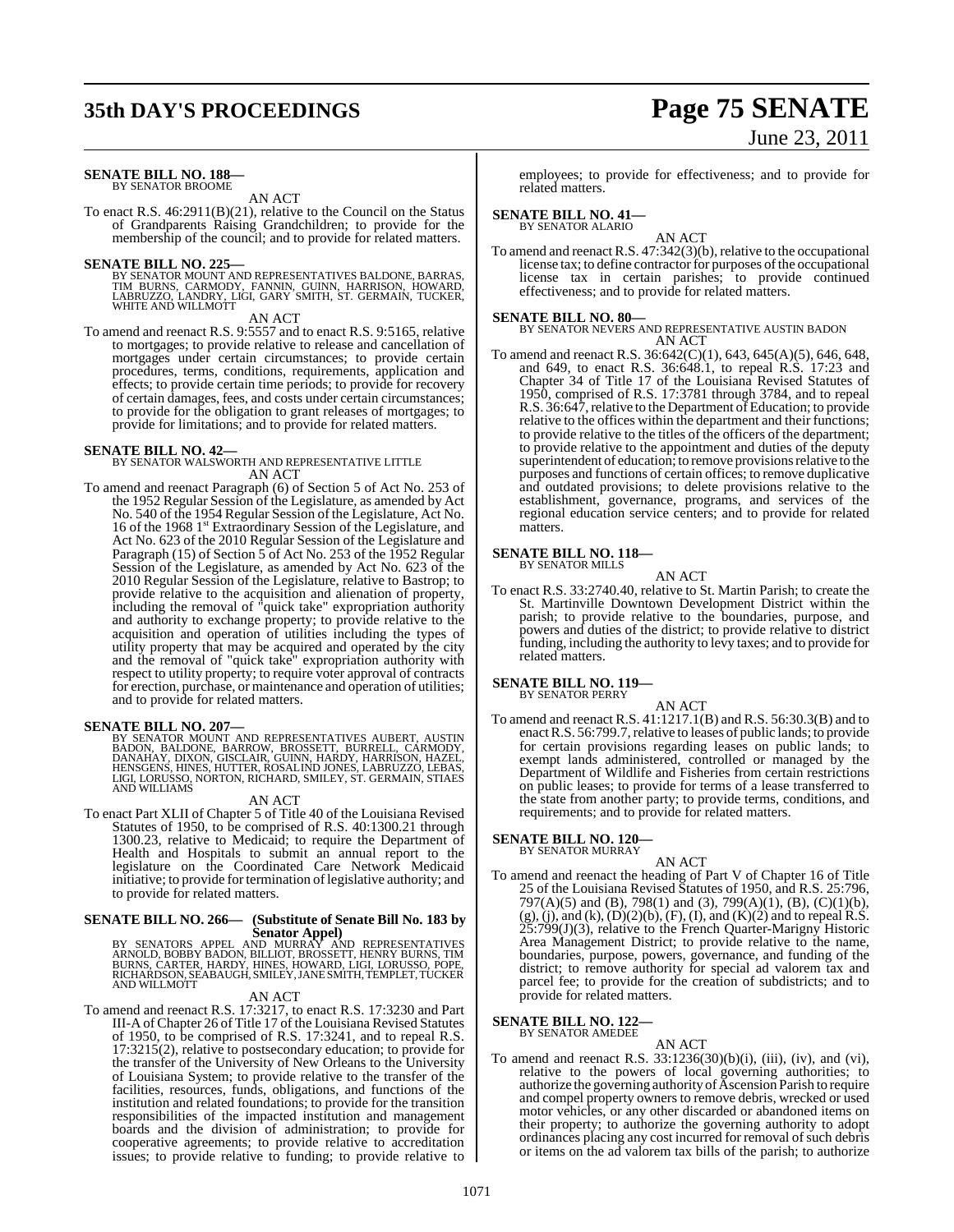# **Page 76 SENATE 35th DAY'S PROCEEDINGS**

### June 23, 2011

a collection fee for the sheriff of such parish; to provide relative to any action brought to contest the placing of such costs on the tax bills; and to provide for related matters.

# **SENATE BILL NO. 150—** BY SENATOR MARTINY

AN ACT

To amend and reenact R.S. 44:9(A)(4), relative to expungement of arrest recordsin misdemeanor and felony cases; to authorize the clerk of court to collect the expungement processing fee; to provide for remittance of the fee; and to provide for related matters.

#### **SENATE BILL NO. 152—** BY SENATOR MICHOT

AN ACT

To enact R.S. 37:1285(A)(32), relative to the Louisiana State Board of Medical Examiners; to provide for advertisement requirements by physicians; to provide for causes for which the board may refuse to issue, or may suspend or revoke, any license or permit, or impose probationary or other restrictions on the license of a physician; and to provide for related matters.

# **SENATE BILL NO. 182—** BY SENATORS THOMPSON AND CROWE

AN ACT

To enact R.S. 14:405, relative to offenses affecting law enforcement; to prohibit certain inmates from establishing an account on any Internet-based social networking website; to provide for penalties; and to provide for related matters.

# **SENATE BILL NO. 261—** BY SENATOR CHAISSON

AN ACT

To enact R.S. 38:1607(C), relative to St. Charles Parish; to provide that the St. Charles Parish Council may replace the board of commissioners of the Sunset Drainage District as the governing authority of the district by ordinance; to provide for effectiveness; and to provide for related matters.

### **SENATE BILL NO. 38—**

BY SENATOR ERDEY

#### AN ACT

To amend and reenact R.S. 42:808(E), relative to eligibility in group programs; to provide coverage for a developmentally disabled dependent of a classified or unclassified state civil service employee by life, health or other programs sponsored by the Office of Group Benefits under certain circumstances; and to provide for related matters.

SENATE BILL NO. 81—<br>
BY SENATORS MILLS, ALARIO, CHEEK, LAFLEUR, LONG, MICHOT, MURRAY AND NEVERS AND REPRESENTATIVES ABRAMSON, MODERS, ARMES, ARNOLD, AUSTIN BADON, BOBBY BADON, BARROW, HENRY<br>
BULDONE, BARRAS, BARROW, BROSSE

AN ACT<br>To enact R.S. 3:266(23) and 284, relative to establishing a monetary incentive program to promote purchases of Louisiana agricultural products; to authorize the development and establishment of the Louisiana Buy Local Purchase Incentive Program Fund within the state treasury; to authorize an incentive payment for certain purchases of Louisiana agricultural products by certain restaurant establishments; to provide for the administration of the incentive payment; to provide with respect to financing; to provide for definitions; to provide for certain requirements and termination of the program and fund; and to provide for related matters.

#### **SENATE BILL NO. 176—**

BY SENATORS HEITMEIER, MILLS AND NEVERS AN ACT

To enact Part LXX of Chapter 5 of Title 40 of the Louisiana Revised Statutes of 1950, to be comprised of R.S. 40:1300.331, and Part LXXI of Chapter 5 of Title 40 of the Louisiana Revised Statutes of 1950, to be comprised of R.S. 40:1300.341, relative to Medicaid; to provide for an upper payment limit financing mechanism for certain health care providers; to provide for rules and regulations; to provide for cooperative endeavor agreements for nonstate governmental hospitals; and to provide for related matters.

SENATE BILL NO. 189—<br>BY SENATORS CHEEK, DONAHUE, ERDEY, JACKSON, MICHOT, MOUNT AND NEVERS AND REPRESENTATIVES ABRAMSON, MRNOLD, AUSTIN BADON, BALDONE, BARROW, BROSSETT,<br>BURFORD, HENRY BURNS, TIMBURNS, DOERGE, GISCLAIR, GUI AN ACT

To enact Part XXXVII-A of Chapter 5 of Title 40 of the Louisiana Revised Statutes of 1950, to be comprised of R.S. 40:1299.181 through 1299.185, relative to concussions and head injuries; to provide for definitions; to provide for concussion education requirements; to provide for the removal of youth athletes from competition upon sustaining a concussion; to provide for requirements which must be satisfied for a youth athlete to return to play after sustaining a concussion or head injury; to provide for the dissemination of concussion information by the Department of Health and Hospitals; and to provide for related matters.

# **SENATE BILL NO. 205—** BY SENATOR GUILLORY

AN ACT To enactR.S. 37:1226.3,relative to prescription drugs; to provide for exchanges and re-dispensing in pharmacies under the authority of the Department of Public Safety and Corrections; to provide for limitation of liability; to provide for the authority to promulgate rules and regulations; and to provide for related matters.

#### **SENATE BILL NO. 232—** BY SENATOR CHEEK

AN ACT

To amend and reenact R.S. 15:544 (D)(1), (2), (3)(e), (4)(a) and (b) and to enact Chapter 3-C of Title 15 of the Louisiana Revised Statutes of 1950, to be comprised of R.S. 15:555 and 556, relative to sex offenses; to provide for notification and registration of offenders; to create a sexual assault task force and provide for the membership, and powers, duties, and functions of the task force; to provide for a termination date of the task force; and to provide for related matters.

**SENATE BILL NO. 59—**<br>BY SENATORS DONAHUE, ALARIO, APPEL, BROOME, CHABERT, CROWE, CORORE, CROWE, DORSEY, GUILLORY, HEITMEIER, JACKSON,<br>LAFLEUR, LONG, MARTINY, MURRAY, NEVERS, PETERSON, QUINN,<br>RISER, WALSWORTH AND WILLARD-L THIBAUT

AN ACT

To amend and reenact R.S. 17:7(5)(b) and to enact R.S. 17:416.21 and 3996(B)(28), relative to student behavior; to provide with respect to the appropriate use of seclusion and physical restraint in response to the behavior of students with exceptionalities; to provide for definitions; to provide relative to rules, guidelines, and procedures; to provide for reporting and documentation; to provide for parental notification; and to provide for related matters.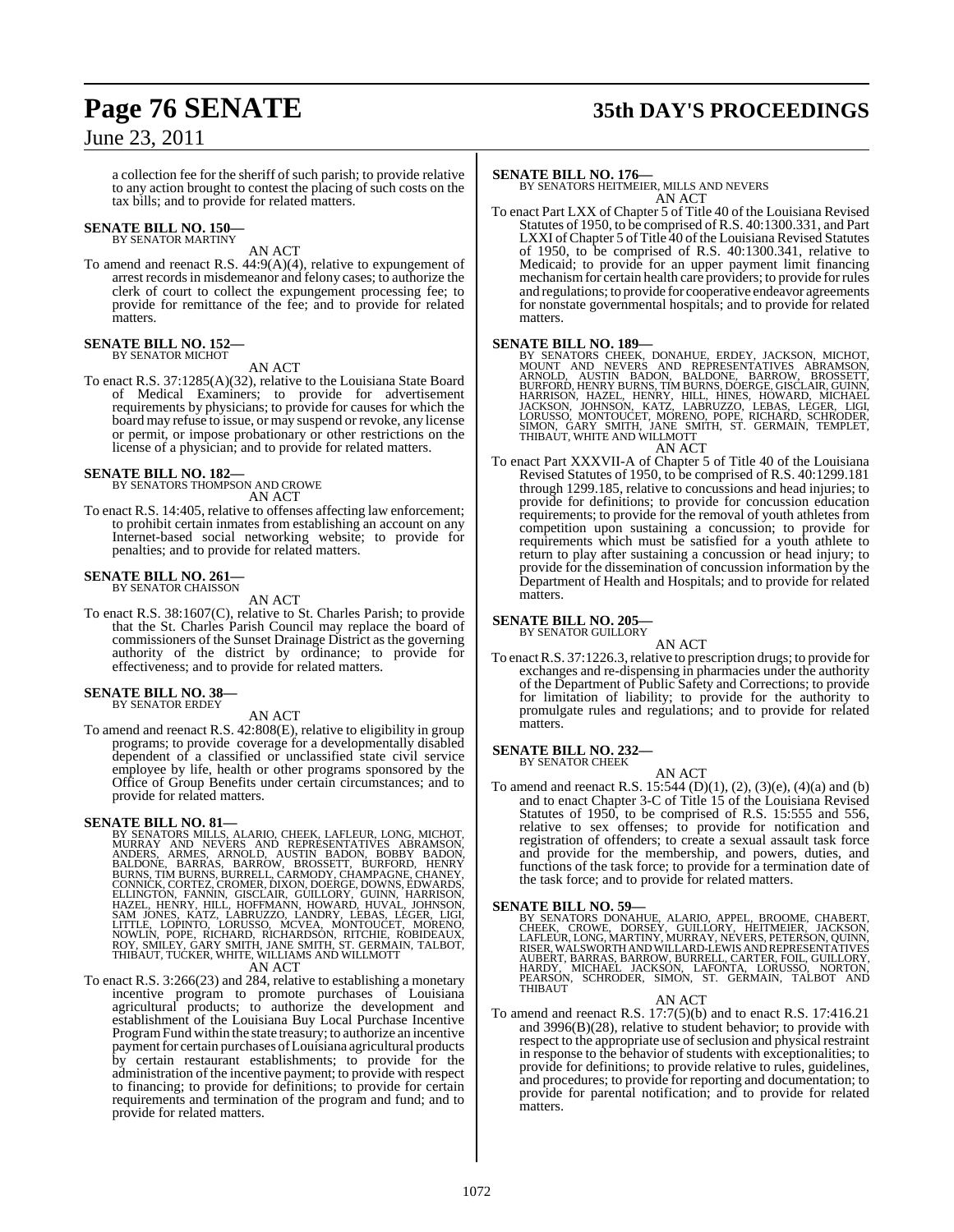# **35th DAY'S PROCEEDINGS Page 77 SENATE**

# June 23, 2011

# **SENATE BILL NO. 271— (Substitute of Senate Bill No. 229 by**

Senator Marionneaux)<br>
BY SENATORS MARIONNE, ALARIO, AMEDEE, APPEL, BROOME,<br>
CHABERT, CHAISSON, CHEEK, CLAITOR, CROWE, DONAHUE,<br>
DORSEY, ERDEY, GUILLORY, HEITMEIER, JACKSON, KOSTELKA,<br>
LAFLEUR, LONG, MARITINY, MICHOT, MILLS

To enact R.S. 33:2201(B)(20), relative to law enforcement; to include state employees engaged in an investigation, serving an order of the court, or collecting evidence of a possible violation of state law as law enforcement officers for whom certain benefits are provided to surviving spouses and children in certain cases; and to provide for related matters.

#### **SENATE BILL NO. 40—**

BY SENATORS MORRELL, ADLEY, HEITMEIER AND WILLARD-LEWIS<br>AND REPRESENTATIVES ABRAMSON, ARNOLD, AUSTIN BADON,<br>BISHOP, BROSSETT, HENDERSON, LEGER, MORENO, STIAES AND<br>TUCKER

#### AN ACT

To amend and reenact R.S.  $47:6021(A)$ ,  $(B)(1)$ ,  $(D)(2)(a)(i)$  and (b)(i), (H), the introductory paragraph of  $(I)$ ,  $(I)(2)$ ,  $(I)(6)$ , and (J) and to enact R.S.  $47:6021(\overline{B})(6)$ , (K) and (L) relative to income tax credits; to provide income tax credits for certain brownfields investors; to clarify the applicability of such credit to remediation of public lands; to provide for an effective date; and to provide for related matters.

#### **SENATE BILL NO. 158—** BY SENATOR MURRAY

AN ACT

To amend and reenact R.S. 13:2492(F), 2499, 2500.1(C), 2500.2,  $2500.3(C)$  and (D), and  $2501$ , to enact R.S. 13:2495.1 and  $2496.4$ , and to repeal R.S.  $13:2501.1(M)$ , relative to courts and judicial procedure; to provide relative to the Municipal Court of NewOrleans; to provide relative to the senior and administrative judge; to provide for a judicial administrator and judicial expense fund; to provide relative to the payment of certain operating expenses and costs; to provide relative to the collection and remitting of certain costs, amounts, sums and funds; to provide certain terms, conditions, procedures and requirements; and to provide for related matters.

#### **SENATE BILL NO. 164—** BY SENATOR ERDEY

AN ACT

To amend and reenact R.S. 32:402 (B)(1)(a)(ii)(aa), 402.1(A), (B) and (C), and  $407(A)(3)$ , and R.S.  $40:1461(A)$ , (C), and (E) and to enact R.S.  $40:1461(F)$  and (G), relative to driver education; to provide relative to licensing of private training and driving instructor schools; to provide relative to the on-road driving skills test; and to provide for related matters.

# **SENATE BILL NO. 208—** BY SENATOR PERRY

#### AN ACT

To amend and reenact R.S. 19:201, relative to expropriation; to provide relative to expropriation suits; to provide relative to attorney fees and certain costs; to provide relative to attorney fees and certain costs for unsuccessful or abandoned suits; to provide certain terms and conditions; and to provide for related matters.

#### **SENATE BILL NO. 9—** BY SENATOR GAUTREAUX

AN ACT

To amend and reenact R.S. 11:429(B), relative to the purchase of service credit in the Louisiana State Employees' Retirement System; to provide for the purchase of service credit and the use of such credit for the purpose of attaining eligibility for retirement; to provide relative to the payment of insurance premiums for individuals purchasing such service credit; to provide for an effective date; and to provide for related matters.

- **SENATE BILL NO. 165—**<br>BY SENATORS WALSWORTH, DORSEY, LAFLEUR, LONG AND NEVERS AND REPRESENTATIVES BURFORD, HENRY BURNS, TIM<br>BURNS, CHANEY, GISCLAIR, HOFFMANN, LANDRY, LIGI, LORUSSO,<br>MONICA, RICHARDSON, SEABAUGH AND SMILEY AN ACT
- To enact R.S. 17:3351.16, relative to community and technical colleges; to provide relative to increasing the availability and use of electronic and digital textbooks and other digital instructional materials; to provide relative to the purchase of electronic and digital textbooks and other digital instructional materials and content, including student charges therefor; to provide for rules; and to provide for related matters.

# **SENATE BILL NO. 210—** BY SENATOR MORRELL

AN ACT

To amend and reenact R.S. 47:854, relative to the intent and purposes of the tax on tobacco; to exempt certain tobacco products sampled at convention facilities during certain conventions from the purposes of such tax; to provide for the taxable periods in which the exemption applies; and to provide for related matters.

#### **SENATE BILL NO. 242—** BY SENATOR APPEL

AN ACT

To amend and reenact R.S. 14:141 and R.S. 39:1767 and R.S. 48:251.8, to enact R.S. 38:2192 and 2222 and R.S. 39:1557.1, and to repeal R.S. 38:2196.1, R.S. 39:200(N) and 1493.1, and Part X of Chapter 17 of Subtitle III of Title 39 of the Louisiana Revised Statutes of 1950, consisting ofR.S. 39:1758,relative to public contracts; to provide for prohibited splitting of profits, fees, and commissions; to provide with respect to recordation of certain change orders, amendments, or other revisionsto public contracts; and to provide for related matters.

**SENATE BILL NO. 255—**<br>BY SENATOR WILLARD-LEWIS AND REPRESENTATIVES AUSTIN<br>BADON, BOBBY BADON, CARMODY, GISCLAIR, HARDY, LEGER,<br>MONTOUCET, GARY SMITH AND PATRICIA SMITH AN ACT

To enact R.S. 47:6030.1, relative to tax credits; to grant an individual income tax credit or the cost of purchase, installation, or construction of certain residential energy efficient property for the residences of certain elderly people; and to provide for related matters.

# **SENATE BILL NO. 82—** BY SENATOR DORSEY

AN ACT

To enact R.S. 47:305.66, relative to sales and use taxes; to provide that the state sales and use tax shall not apply to purchases of breastfeeding items; and to provide for related matters.

**SENATE BILL NO. 134—** BY SENATORS CLAITOR AND MARIONNEAUX

- AN ACT
- To amend and reenact the title to Part VI of Chapter 39 of Title 51 of the Louisiana Revised Statutes of 1950, R.S. 51:2352(3) and 2353 through 2356 and to enact R.S. 47:6038 and R.S. 51:2306, relative to the Technology Commercialization Credit Program; to extend the program; to provide for the Technology Commercialization Rebate and Jobs Program; to provide for a limitation on the receipt of other incentives; to require reports by the secretary of the Department of Economic Development; and to provide for related matters.

#### **SENATE BILL NO. 1—**

BY SENATORS ADLEY, ALARIO, APPEL, BROOME, CHABERT, CHEEK, CLAITOR, CROWE, DONAHUE, DORSEY, GENEY, GAUTREAUX,<br>GUILLORY, HEITMEIER, JACKSON, LAFLEUR, LONG,<br>MARIONNEAUX, MARTINY, MICHOT, MILLS, MORRISH, MOUNT,<br>MARIONNEAUX, MA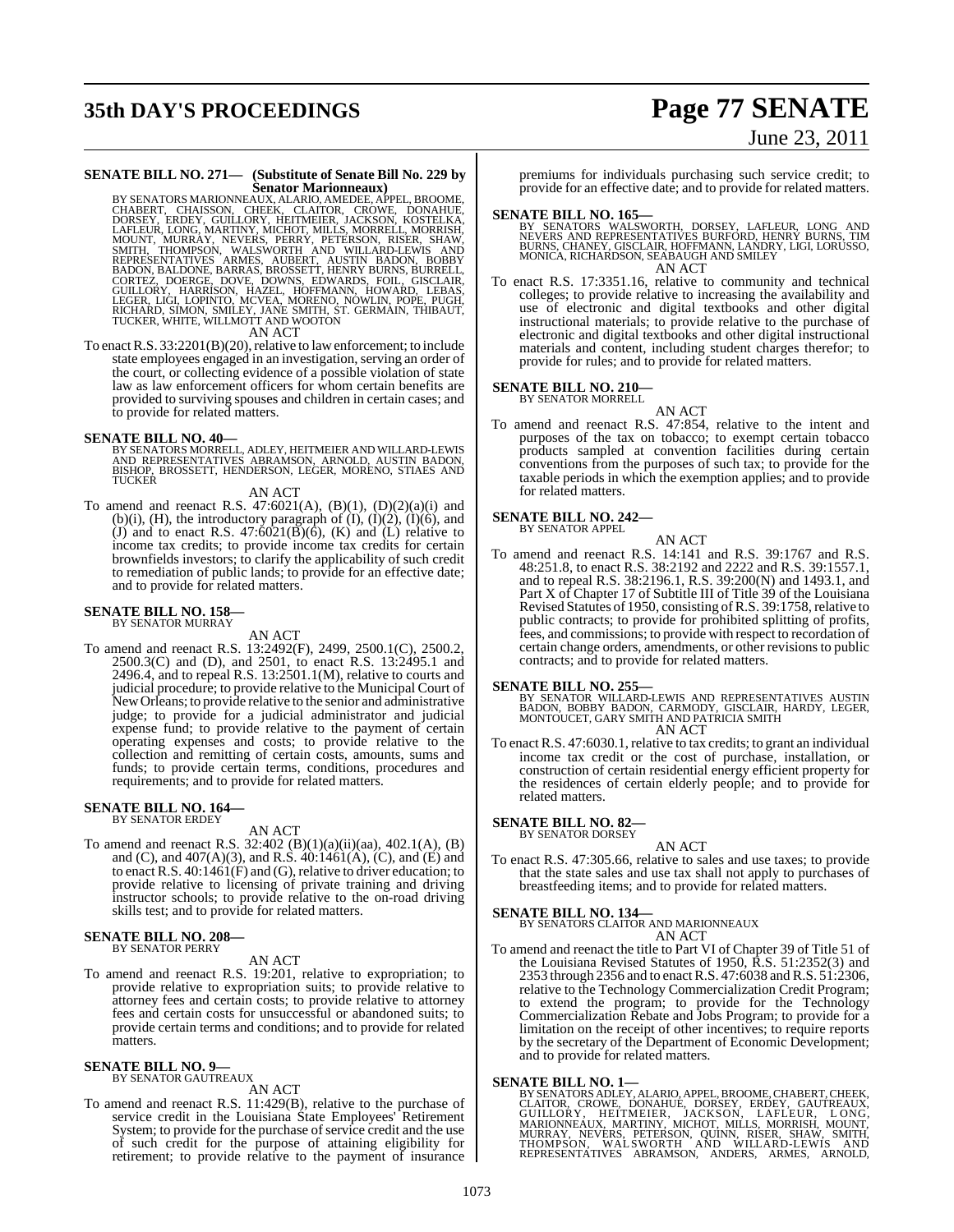# **Page 78 SENATE 35th DAY'S PROCEEDINGS**

## June 23, 2011

AUBERT, AUSTIN BADON, BOBBY BADON, BALDONE, BARRAS, BARROW, BILLIOT, BISHOP, BROSSETT, BURFORD, HENRY BURNS, CHANDLER, CHANEY, CONNICK, CORTEZ, CROMER, DIXON, DOERGE, DOVER, CHANDER, CHANEY, CONNICK, CORTEZ, CROMER, DIXON,

To enact R.S. 29:26.1 and to repeal R.S. 22:941(A)(5), relative to death and disability benefits for Louisiana National Guardsmen activated by the governor or the president; to remove authority for certain lump sum payments of death and permanent disability benefits for Louisiana National Guardsmen activated by the governor or the President of the United States; to provide for an effective date; and to provide for related matters.

**SENATE BILL NO. 253—** BY SENATORS JACKSON AND MURRAY AN ACT

To amend and reenact R.S. 9:2347(A)(1), (H), and (M), and R.S. 39:1403(A), relative to the issuance of bonds by public trusts; to provide for the sale of bonds, notes and other evidences of indebtedness by a public trust; to provide that property owned by certain public trusts authorized to issue bonds to finance projects, is public and used for a public purpose; and to provide for related matters.

**SENATE BILL NO. 161—**<br>BY SENATOR QUINN AND REPRESENTATIVES EDWARDS, SMILEY<br>AND WHITE

#### AN ACT

To amend and reenact R.S. 13:621.21 and 1138, and Section 19(A) of Act No. 621 of the 2006 Regular Session of the Legislature as amended and reenacted by Section 1 of Act No. 873 of the 2008 Regular Session of the Legislature, and to repeal R.S.  $13:1139(A)$ , relative to courts and judicial procedure; to provide relative to district courts and district court judges; to dedicate certain judgeships in certain judicial districts and provide for divisions with certain limited or specialized subject matter jurisdiction; to provide for compensation of such judges; to provide for elections and terms of office; to provide certain terms, conditions, procedures, and requirements; to provide certain effective dates; and to provide for related matters.

**SENATE BILL NO. 123—** BY SENATORS MARTINY, MORRELL AND MURRAY

AN ACT To amend and reenact R.S. 47:6022(A), (C)(4)(c)(i), (5), (10)(b), and  $(14)$ ,  $(D)(2)$ , and  $(E)$  through  $(J)$ , to enact R.S.  $47:6038$  and R.S.  $51:2306$ , and to repeal R.S.  $47:6022(K)$ , relative to tax credits; to provide for the name and applicability of the digital interactive media producer tax credit; to provide for a refundable tax credit; to provide for rebates of tax credits under certain circumstances; to provide for definitions, limitations, and program administration; to require reports by the secretary of the Department of Economic Development; and to provide for related matters.

and they are hereby presented for executive approval.

Respectfully submitted, GLENN A. KOEPP Secretary of the Senate

#### **Message from the House**

#### **SIGNED HOUSE CONCURRENT RESOLUTIONS**

#### June 23, 2011

To the Honorable President and Members of the Senate:

I am directed to inform your honorable body that the Speaker of the House of Representatives has signed the following House Concurrent Resolutions:

- **HOUSE CONCURRENT RESOLUTION NO. 16**<br>BY REPRESENTATIVES KATZ, AUBERT, BOBBY BADDONE, BARROW, BURFORD, HENRY BURNS, BURRELL, CHANDLER,<br>CHANEY, DOERGE, DOVE, GISCLAIR, GUILLORY, HARDY,<br>HARRISON, HILL, HINES, HOFFMANN, HOWARD A CONCURRENT RESOLUTION
- To authorize and direct the Drug Policy Board to coordinate a study of the overall impact on state government of illegal drug use and estimated aggregate costs of illegal drug use on the state of Louisiana.

### **HOUSE CONCURRENT RESOLUTION NO. 106—** BY REPRESENTATIVE HOFFMANN AND SENATOR WALSWORTH A CONCURRENT RESOLUTION

To urge and request the Department of Health and Hospitals and the Department of Education to work together to develop a comprehensive program for elementary, middle, and high school students as well as students in institutions of higher education to emphasize, encourage, and teach the Heimlich maneuver.

#### **HOUSE CONCURRENT RESOLUTION NO. 113—**

BY REPRESENTATIVES BISHOP AND STIAES AND SENATOR WILLARD-LEWIS A CONCURRENT RESOLUTION

To urge and request that Louisiana Specific Services Sign Program signs be placed in New Orleans to notify the motoring public of the locations of restaurants, gas stations, hotels, and other services.

**HOUSE CONCURRENT RESOLUTION NO. 196—** BY REPRESENTATIVE ST. GERMAIN AND SENATOR MCPHERSON A CONCURRENT RESOLUTION

To commend John E. Roussel on the occasion of his retirement from the Department of Wildlife and Fisheries, office of fisheries, and to express the appreciation of the Louisiana Legislature for his many years of services to the state of Louisiana, the Department of Wildlife and Fisheries, and to the Louisiana Legislature.

and asked that the President of the Senate affix his signature to the same.

> Respectfully submitted, ALFRED W. SPEER Clerk of the House of Representatives

The House Concurrent Resolutions contained herein were signed by the President of the Senate.

#### **Message from the House**

**SIGNED HOUSE BILLS AND JOINT RESOLUTIONS**

June 23, 2011

To the Honorable President and Members of the Senate:

I am directed to inform your honorable body that the Speaker of the House of Representatives has signed the following House Bills and Joint Resolutions:

#### **HOUSE BILL NO. 12—**

BY REPRESENTATIVES TEMPLET, ANDERS, ARNOLD, AUBERT,<br>AUSTIN BADON, BOBBY BADON, BALDONE, BILLIOT, BROSSETT,<br>HENRY BURNS, TIM BURNS, BURRELL, CARTER, CHAMPAGNE,<br>CHANDLER, CHANEY, CONNICK, CORTEZ, CROMER, DANAHAY,<br>DIXON,DOWNS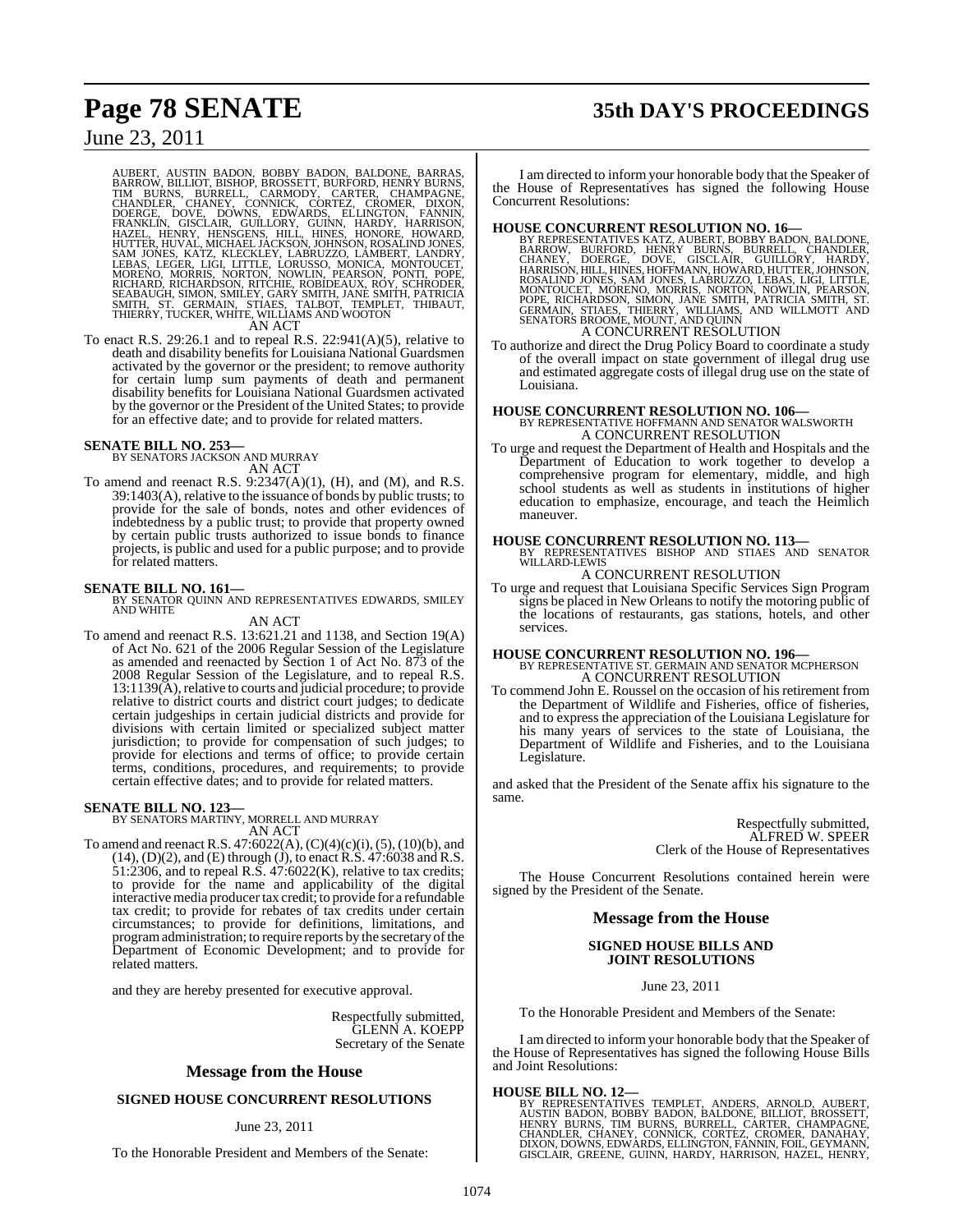# **35th DAY'S PROCEEDINGS Page 79 SENATE**

# June 23, 2011

HILL, HOFFMANN, HONORE, HOWARD, HUTTER, KATZ, LABRUZZO,<br>LAMBERT, LANDRY, LEBAS, LIGI, LITTLE, MCVEA, MONTOUCET,<br>MORENO, MORRIS, PEARSON, PONTI, POPE, PUGH, RICHARD,<br>RICHARDSON, ROY, SCHRODER, SIMON, SMILEY, JANE SMITH, ST.

#### AN ACT

To amend and reenact R.S. 40:964 (Schedule I)(E)(introductory paragraph), to enact R.S. 40:964(Schedule I)(E)(8) and (9) and  $(F)$ , and to repeal R.S. 40:964(Schedule I) $(\hat{C})(32)$ , relative to synthetic controlled dangerous substances; to add certain synthetic substances to Schedule I; and to provide for related matters.

#### **HOUSE BILL NO. 100—**

BY REPRESENTATIVES CARTER, AUBERT, BISHOP, CARMODY,<br>CHANDLER,CHANEY,DIXON,EDWARDS,FOIL,HARDY,HARRISON,<br>HINES, HOFFMANN, NOWLIN, PEARSON, RICHARDSON, RITCHIE,<br>SCHRODER,SEABAUGH,PATRICIA SMITH,ST.GERMAIN,TALBOT,<br>AND WILLIAMS

#### AN ACT

To amend and reenact R.S. 17:391.11, relative to school readiness assessment; to provide relative to school readiness tests; to provide relative to the selection, type, and content of such tests; to provide relative to the reporting of the results of such tests; to provide relative to terminology; to provide relative to implementation; and to provide for related matters.

**HOUSE BILL NO. 124—**<br>BY REPRESENTATIVES PATRICIA SMITH AND DOERGE AND<br>SENATORS CHABERT, HEITMEIER, JACKSON, LAFLEUR, MARTINY,<br>AND PETERSON

#### AN ACT

To amend and reenact Children's Code Articles 407 and 879(B), relative to delinquency proceedings; to amend provisions relative to the confidentiality of delinquency proceedings; to allow the victim and certain members of the victim's family to be present; and to provide for related matters.

**HOUSE BILL NO. 272—**<br>BY REPRESENTATIVES BISHOP, ARNOLD, AUSTIN BADON,<br>BROSSETT, HENDERSON, LEGER, AND STIAES AND SENATOR<br>MORRELL

AN ACT

To amend and reenact Code of Criminal Procedure Articles 211, 211.1, and 211.2 and to repeal Code of Criminal Procedure Articles 211.3, 211.4, 211.5, and 211.6, relative to arrest; to provide relative to the issuance of a written summons in lieu of arrest for certain crimes; and to provide for related matters.

#### **HOUSE BILL NO. 392—** BY REPRESENTATIVE HAZEL

AN ACT

To amend and reenact R.S. 15:587(F)(1) and 587.1(C)(introductory paragraph) and (1) and to enact R.S.  $15:587.1(j)$ , relative to criminal background checks; to authorize an employer to obtain conviction records for applicants seeking employment; to provide for the taking of fingerprints from prospective employees; to authorize Court Appointed Special Advocate programs to obtain criminal background records for persons considered for involvement with the program; to require the Louisiana Bureau of Criminal Identification and Information to forward fingerprints to the Federal Bureau of Investigation for a national criminal history check; to provide for additional offenses excluding employment in professions with access to children; and to provide for related matters.

#### **HOUSE BILL NO. 509—**

BY REPRESENTATIVES HUTTER AND SEABAUGH AN ACT

To amend and reenact R.S.  $18:402(C)(1)$  and  $(2)$ ,  $(E)(1)(c)$  and  $(2)(c)$ , and (F)(3), 467(3), 1280.21(A), and  $1280.22(B)(1)$ , relative to the presidential preference primary election and elections held at the same time as such primary; to change the date of the presidential preference primary election; to change the qualifying period for presidential candidates; to change the dates of elections held at the same time as the presidential

preference primary election and corresponding general elections held thereafter; to provide for qualifying for candidates in elections for certain municipal and ward offices; to provide relative to members of state central committees and parish executive committees; and to provide for related matters.

# **HOUSE BILL NO. 13—** BY REPRESENTATIVE GISCLAIR

AN ACT

To amend and reenact R.S. 15:542(D) and to enact R.S. 15:542(B)(3), relative to sex offender registration and notification; to require registration with campus law enforcement agencies; to provide relative to registration fees; and to provide for related matters.

#### **HOUSE BILL NO. 143—**

BY REPRESENTATIVES LORUSSO AND LANDRY AN ACT

To enact R.S. 29:26.1 and to repeal R.S. 22:941(A)(5), relative to death and disability benefits for Louisiana National Guardsmen activated by the governor or the president; to remove authority for certain lump-sum payments of death and permanent disability benefits for Louisiana National Guardsmen activated by the governor or the president of the United States; to provide for an effective date; and to provide for related matters.

**HOUSE BILL NO. 195—**<br>BY REPRESENTATIVES RICHARDSON, BOBBY BADON, BARROW,<br>BISHOP, CARMODY, FOIL, HARDY, HENDERSON, KATZ, POPE, PUGH,<br>SEABAUGH, THIBAUT, AND WILLMOTT AND SENATOR ERDEY AN ACT

To amend and reenact R.S.  $37:1861(A)(1)$  and (B)(introductory paragraph) and (2), 1862.1, 1864, 1864.2(B), 1869(A), and 1870, to enact R.S. 37:1861(A)(5), (6), and (7) and (B)(5), 1861.1, 1864.2(C) and (D), 1864.3, and 1864.4 and to repeal Part V of Chapter 2 of Title 51 of the Louisiana Revised Statutes of 1950, comprised of R.S. 51:571 through 579, relative to secondhand dealers; to define "secondhand dealer"; to provide for an exemption for motor vehicle dismantlers and parts recyclers; to provide for an exemption for certain persons performing waste management and recycling; to prohibit certain purchases of secondhand property; to provide an exemption for pawnbrokers; to require a record of secondhand property purchased; to require the record to be kept for three years; to require the record to be made available for inspection by law enforcement; to prohibit the purchase of junk from minors; to require a statement of ownership from the seller; to provide that failure to obtain the statement shall be prima facie evidence of fraud; to provide for exoneration from fraudulent, willful, or criminal knowledge; to require payment by check or money order; to require daily reports; to provide for violations; to provide for penalties; to repeal provisions regulating the purchase of junk; to repeal provisions regulating the purchase of certain metals; and to provide for related matters.

**HOUSE BILL NO. 271—** BY REPRESENTATIVE FANNIN AND SENATORS THOMPSON AND WALSWORTH

#### AN ACT

To enact R.S. 40:1730.23(F) and (G) and 1730.24(C), relative to the state uniform construction code; to require municipalities and parishes to provide a list of registered certified building inspectors; to prohibit municipalities and parishes from imposing a fee for inspections not performed by the municipality or parish; to authorize parishes and municipalities to accept certain determinations of the fire marshal; and to provide for related matters.

**HOUSE BILL NO. 305—**

BY REPRESENTATIVE LIGI

AN ACT

To enact Code of Criminal Procedure Article 881.6 and 881.7, relative to sentencing; to provide for the reduction of a sentence when the defendant assists in an investigation or prosecution; to provide for definitions; to provide for time periods; to provide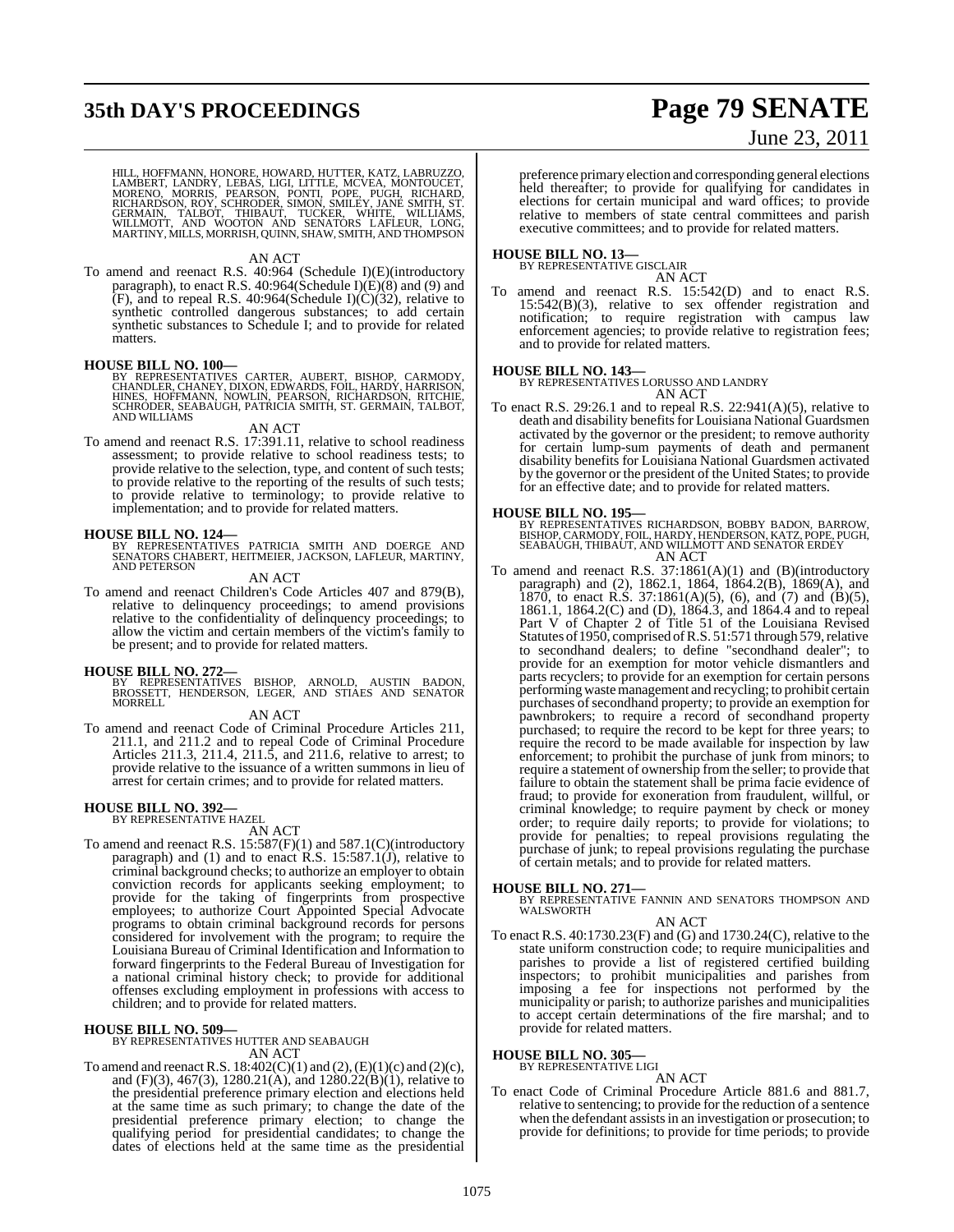# **Page 80 SENATE 35th DAY'S PROCEEDINGS**

## June 23, 2011

for memorandums of understanding; and to provide for related matters.

**HOUSE BILL NO. 370—**<br>BY REPRESENTATIVES JANE SMITH, BURFORD, HENRY BURNS, BURRELL, CARMODY, CHANDLER, DOERGE, MORRIS, NORTON,<br>SEABAUGH, AND WILLIAMS AND SENATORS ALARIO, BROOME,<br>CHEEK, JACKSON, LAFLEUR, LONG, MICHOT, NEVE

#### AN ACT

To amend and reenact R.S. 9:165(C)(2)(introductory paragraph) and (a) and to enact R.S. 9:165.1 and 165.2, relative to issuance of bonds; to authorize the State Bond Commission to issue bonds secured by monies deposited into the Unclaimed Property Leverage Fund for completion of I-49; to provide for the use of the proceeds of the bonds; to provide for certain requirements and limitations on the issuance of bonds; to provide for a procedure to contest the validity of issuance of the bonds; to provide for the rights of bondholders; to authorize the issuance of refunding bonds; to designate the first I-49 North Unclaimed Property Bond financed project; to provide for effectiveness; and to provide for related matters.

**HOUSE BILL NO. 372—** BY REPRESENTATIVES MCVEA AND MONICA AN ACT

To enact R.S. 56:799, relative to revenues generated on the MC Davis Property; to create the MC Davis Conservation Fund in the state treasury as a fund within the Conservation Fund; to provide for deposits of monies into the fund; to provide for investment and uses of monies in the fund; to provide for an effective date; and to provide for related matters.

#### **HOUSE BILL NO. 516—**

BY REPRESENTATIVES LEGER, ABRAMSON, ARNOLD, AUSTIN BADON, BISHOP, BROSSETT, HENDERSON, HINES, MORENO, AND STIAES AND SENATORS MORRELL, PETERSON, AND WILLARD-LEWIS

#### AN ACT

To amend and reenact R.S. 27:247 and 270(A)(3)(a), relative to the casino support services contract; to provide for the funding of such contract; to establish the Casino Support Services Fund as a special treasury fund; to provide for uses of monies in the fund; to provide for an effective date; and to provide for related matters.

# **HOUSE BILL NO. 536—** BY REPRESENTATIVE SIMON

- AN ACT
- To amend and reenact the heading of Part V of Chapter 8 of Title 40 of the Louisiana Revised Statutes of 1950, R.S. 40:1731, 1732(2), (3), (4), (7), and (9), 1733 through 1736, 1737(A), 1738(A) and (B), 1740, 1741, 1742(A)(1) and (3), 1742.1, and  $1742.2(A)(1)$  and to repeal R.S.  $40:1739$ , relative to building codes; to provide for the purpose; to provide for definitions; to provide for the Americans with Disabilities Act standards; to require ADA standards accessibility in public and private buildings; to provide with respect to the use of parking spaces; and to provide for related matters.

#### **HOUSE BILL NO. 537—**

BY REPRESENTATIVE TUCKER AND SENATOR APPEL AN ACT

To amend and reenact R.S. 17:3217, to enact R.S. 17:3230 and Part III-A ofChapter 26 of Title 17 of the Louisiana Revised Statutes of 1950, to be comprised of R.S. 17:3241, and to repeal R.S. 17:3215(2), relative to postsecondary education; to provide for the transfer of the University of New Orleans to the University of Louisiana System; to provide relative to the transfer of the facilities, resources, funds, obligations, and functions of the institution and related foundations; to provide for the transition responsibilities of the impacted institution and management boards and the division of administration; to provide for cooperative agreements; to provide relative to accreditation issues; to provide relative to funding; to provide relative to employees; to provide for effectiveness; and to provide for related matters.

#### **HOUSE BILL NO. 576—**

BY REPRESENTATIVE LEGER AN ACT

To amend and reenact the heading of Chapter 27-E of Title 33 of the Louisiana Revised Statutes of 1950 and R.S. 33:9039.61, 9039.62, 9039.65(3), 9039.66(A)(1) and (J), and 9039.68(B)(1) and (2), relative to the Greater New Orleans Biosciences Economic Development District; to change the name of the Greater New Orleans Biosciences Economic Development District to the BioDistrict New Orleans; to provide for definitions; to change the composition of the board of commissioners and the advisory committee for the BioDistrict New Orleans; to modify certain subdistrict designations; and to provide for related matters.

#### **HOUSE BILL NO. 581—** BY REPRESENTATIVE ROY

- AN ACT
- To amend and reenact Paragraphs (C)(2) and (4) of Section 1 of Act No. 487 of the 1954 Regular Session of the Legislature, as amended by Act No. 390 of the 2001 Regular Session of the Legislature, and to enact Paragraphs  $(A)(11)$  and  $(C)(5)$  of Section 1 of Act No. 487 of the 1954 Regular Session of the Legislature, as amended by Act No. 390 of the 2001 Regular Session of the Legislature, relative to the city of Alexandria; to provide relative to the civil service system for the employees of the city; to provide relative to the Alexandria Civil Service Commission; to provide relative to the position of civil service director, the qualifications of any person appointed to such position by the commission, and the evaluation of the job performance of any person serving in such position; to provide relative to filling vacancies in commission membership; to authorize the commission to select an individual attorney or law firm to serve as legal counsel to the commission and to represent the commission in legal proceedings; to provide limitations; and to provide for related matters.

#### **HOUSE BILL NO. 35—**

BY REPRESENTATIVES STIAES AND BISHOP AN ACT

To enact R.S. 47:305.66 and 337.9(D)(31), relative to sales and use tax exemptions; to provide for a state and local sales and use tax exemption for sales of certain property to the "Make It Right Foundation"; to provide for an effective date; and to provide for related matters.

#### **HOUSE BILL NO. 123—**

BY REPRESENTATIVE RICHARD AND SENATOR THOMPSON AN ACT

To amend and reenact R.S. 6:765(B) and 767(D) and R.S. 9:2449(B) and to enact R.S. 9:2432 through 2439, relative to the estate tax apportionment; to authorize the payment of certain savings or shares; to provide for the death of a member or depositor; to provide for the withholding of taxes; to provide exemptions, deductions, and credits when apportioning taxes; to provide an action for the recovery of taxes paid; to provide for actions against nonresidents; to provide for the estate tax marital deduction; to provide for individual retirement accounts; to provide for retroactive application; and to provide for related matters.

#### **HOUSE BILL NO. 319—**

BY REPRESENTATIVE SIMON AND SENATOR GUILLORY AN ACT

To enact R.S. 47:297(P), relative to tax credits; to authorize a credit against the individual income tax for the owner of a newly constructed one- or two-family dwelling which includes certain accessible and barrier-free design elements; to provide for eligibility; to provide for the amount of the credit; to provide for limitations; to authorize rulemaking; and to provide for related matters.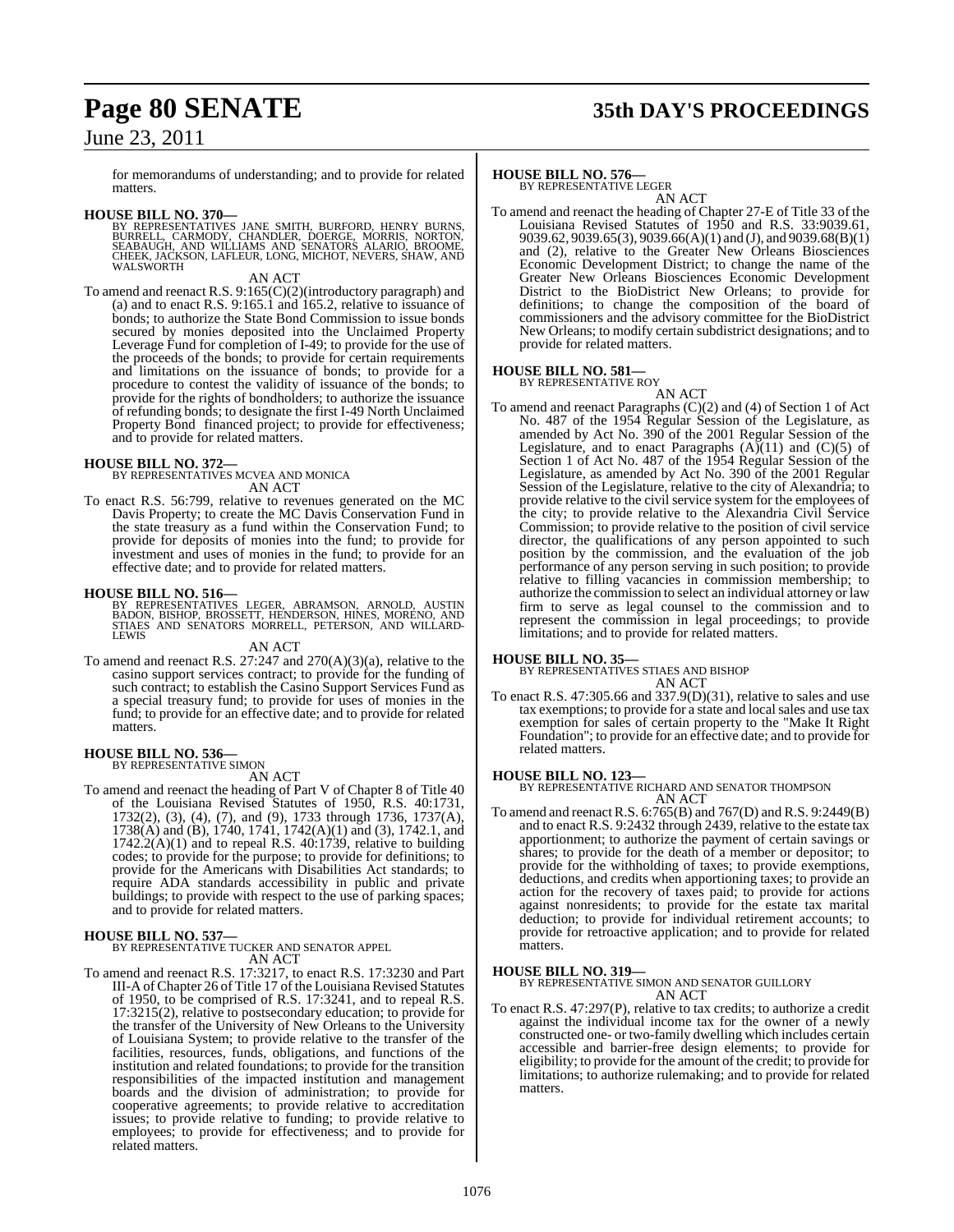# **35th DAY'S PROCEEDINGS Page 81 SENATE**

# June 23, 2011

**HOUSE BILL NO. 459—**

BY REPRESENTATIVE ABRAMSON AN ACT

To authorize and provide for the transfer of certain state property; to authorize the transfer of certain state properties in Orleans Parish and Vernon Parish; to provide for the property description; to provide for reservation of mineral rights; to provide terms and conditions; to provide an effective date; and to provide for related matters.

# **HOUSE BILL NO. 606—** BY REPRESENTATIVE ROBIDEAUX

AN ACT

To enact R.S. 47:305.64(A)(2)(b)(iii), relative to sales and use taxes; to authorize certain qualifying radiation therapy treatment centersto qualify for the sales and use tax exemption; to provide relative to certain definitions; to provide for an effective date; and to provide for related matters.

### **HOUSE BILL NO. 646— (Substitute for House Bill No. 175 by Representative Talbot)** BY REPRESENTATIVE TALBOT AND SENATOR GUILLORY

AN ACT

To amend and reenact R.S. 23:995, relative to the verification of citizenship and authorization for employment; to provide with respect to civil penalties for violations; to require the suspension of permits or licensesfor violations; to provide for defenses; and to provide for related matters.

# **HOUSE BILL NO. 98—** BY REPRESENTATIVE RICHARD

AN ACT

To repeal Article VI, Section 29 of the Constitution of 1921, continued as a statute by Article XIV, Section 19 of the Constitution of 1974, Article XIV, Sections 24, 24.2 through 24.9, 24.11 through 24.23, and 31.7, continued as statutes by Article XIV, Section 16(A) of the Constitution of 1974, and Article XVI, Section 6 of the Constitution of 1921, continued as a statute by Article XIV, Sections 16(A) and 32 of the Constitution of 1974 and Part VI of Chapter 2 of Title 33 of the Louisiana Revised Statutes of 1950, comprised of R.S. 33:1271 through 1285, relative to revision of local government laws pursuant to House Concurrent Resolution No. 218 of the 2009 Regular Session of the Legislature; including provisions to repeal certain constitution ancillaries that are no longer effective, including but not limited to provisions superseded by later constitutional provisions or legislative enactments, to repeal provisions for the parish commission form of government, and to direct the Louisiana State Law Institute to redesignate certain provisions of Title 33 of the Louisiana Revised Statutes of 1950, relative to judicial branch functions and local sales taxes to Titles 13 and 47 of the Louisiana Revised Statutes of 1950 respectively; to provide for redesignation of statutes and citations; and to provide for related matters.

**HOUSE BILL NO. 238—** BY REPRESENTATIVES LAMBERT AND FANNIN AN ACT

To amend and reenact R.S. 47:481 and R.S. 48:196(A)(introductory paragraph), relative to registration and license fees; to provide for the disposition of collections into certain accounts; to provide for monies to be deposited into the State Highway Improvement Fund; to provide for an effective date; and to provide for related matters.

#### **HOUSE BILL NO. 312—**

BY REPRESENTATIVE CHANDLER AN ACT

To amend and reenact R.S. 56:329(B), relative to placement of fishing gear; to exempt hoop nets on portions of Little River from certain restrictions; and to provide for related matters.

#### **HOUSE BILL NO. 327—**

BY REPRESENTATIVES ROY AND HAZEL AN ACT

To amend and reenact R.S. 33:2740.46(B)(2), relative to the city of Alexandria; to provide relative to the Alexandria Central Economic Development District; to extend the boundaries of the district; and to provide for related matters.

# **HOUSE BILL NO. 485—** BY REPRESENTATIVE GREENE

AN ACT To amend and reenact R.S. 33:9097.8(D)(1) through (3), (F), (G)(1), and  $(H)(2)$  and to enact R.S. 33:9097.8(I), relative to the Broadmoor Crime Prevention and Improvement District; to provide for membership on the board of commissioners of the district; to provide for terms of the commissioners; to provide for the levy of a parcel fee; to provide relative to the taxing authority of the district; to provide relative to the district's budget; to provide for indemnity for commissioners; to provide for vacancies and subsequent appointments to the board; and to provide for related matters.

#### **HOUSE BILL NO. 502—**

BY REPRESENTATIVE PONTI

AN ACT

To enact R.S. 23:1377(G), relative to workers compensation; to provide with respect to the Second Injury Fund; and to provide for related matters.

# **HOUSE BILL NO. 560—** BY REPRESENTATIVE CARMODY

AN ACT

To amend and reenact R.S. 17:3139(E), relative to audits of public postsecondary education institutions by the legislative auditor; to require audits of information submitted by such institutions to the Board of Regents as indication of achievement of performance objectives; to provide relative to the timing and costs of such audits; and to provide for related matters.

**HOUSE BILL NO. 618—** BY REPRESENTATIVE ROSALIND JONES AN ACT

To amend and reenact R.S.  $47:293(5)$ , relative to deductions from individual income tax; to provide with respect to the deduction for hurricane recovery benefits; to provide definitions; and to provide for related matters.

**HOUSE BILL NO. 628—** BY REPRESENTATIVES LEGER, ELLINGTON, AND KATZ AN ACT

To enact R.S. 17:3351.11(D), relative to tuition and fees at the Louisiana State University Health Sciences Centers; to authorize the Board of Supervisors of Louisiana State University and Agricultural and Mechanical College to increase tuition and fee amounts for specified schools of the Louisiana State University Health Sciences Centers; to provide limitations; and to provide for related matters.

**HOUSE BILL NO. 332—** BY REPRESENTATIVE PEARSON AND SENATOR GAUTREAUX AN ACT

To amend and reenact R.S. 11:62(3) and (6), 108(B)(1)(f) and (3), (C), (D)(introductory paragraph), and (E), 1732(15), 2213(4),  $2225(A)(2)(a)$  and  $(6)$ , and  $2252(4)$ , to enact R.S. 11:107.2 and 108(F)(3), and to repeal R.S. 11:231(A)(4) and (7) and  $(C)(1)(b)$ , relative to the Firefighters' Retirement System, the Municipal Employees' Retirement System, and the Municipal Police Employees' Retirement System; to provide relative to the funding of such systems; to provide for membership of the boards of trustees; to provide for the setting of employer contribution rates under certain circumstances; to provide for employee contribution rates; to provide for benefit calculation; to provide for continuation of the duties of the Funding Review Panel; to provide an effective date; and to provide for related matters.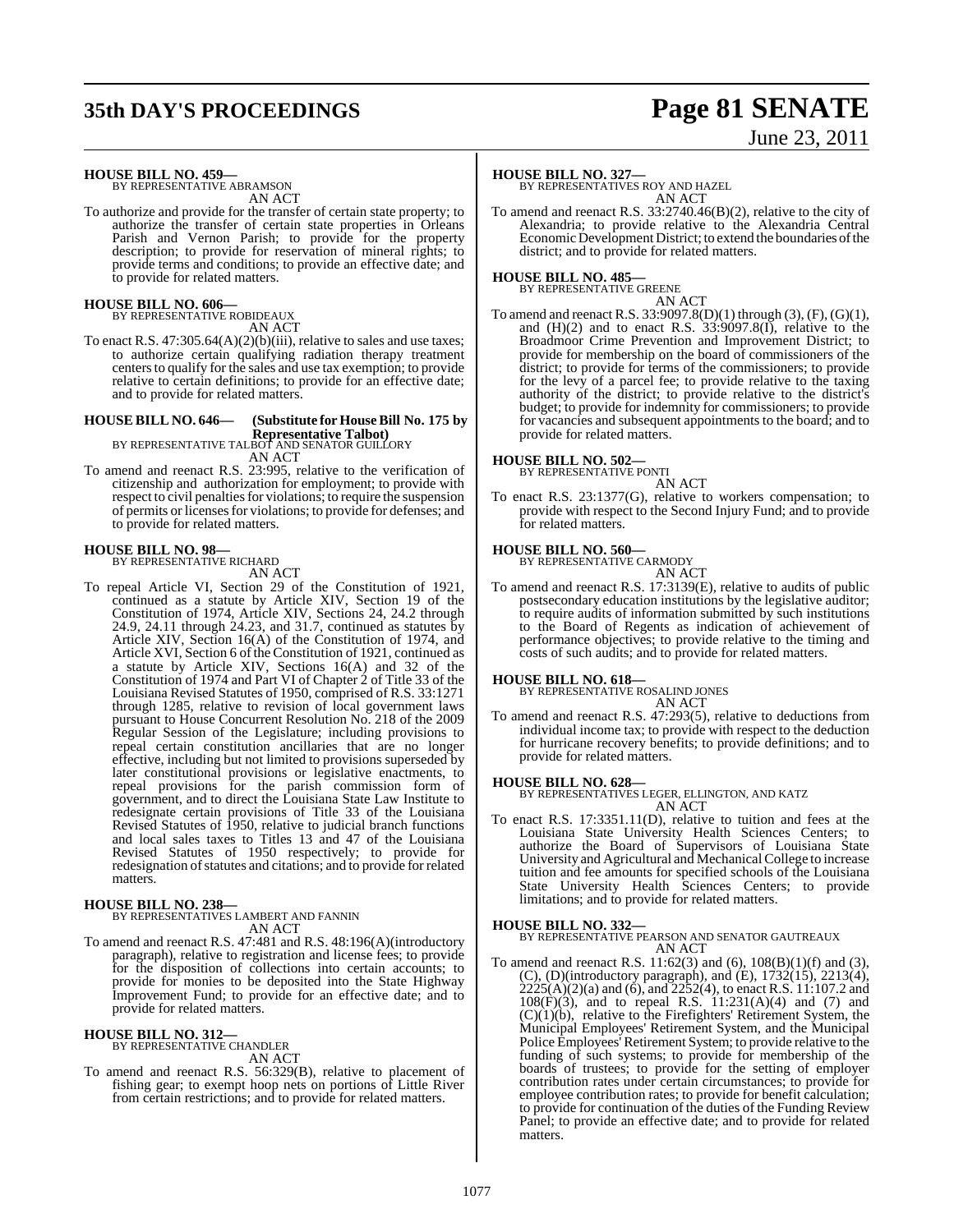## June 23, 2011

### **HOUSE BILL NO. 534—**

BY REPRESENTATIVE CARTER

AN ACT<br>reenact R.S. To amend and reenact R.S.  $22:1457(A)(2)$ , R.S. 32:402(B)(1)(a)(ii)(bb), 402.1(A)(introductory paragraph), (1), (2)(introductory paragraph), (a), (b), and (g),  $\overline{407}(A)\overline{(2)}(a)$ , (4), and  $(6)$ ,  $408(A)(1)$ ,  $(3)$ , and $(4)(a)$ ,  $408.1$ (introductory paragraph) and (2), 416, 417(A), 422, 422.1, R.S. 40:1461, R.S. 47:305.26 and 479.1, to enact R.S. 32:402.1(A)(3)(c), and to repeal R.S. 17:270, 271, and 271.1, R.S. 32:402.1(A)(2)(h) and (3)(a) and (b), (B), and (C) and 402.2, relative to driver's education programs; to consolidate all driver's education programs and instruction under the Department of Public Safety and Corrections, public safety services; to remove all driver's education programs and instruction from the Department of Education; and to provide for related matters.

# **HOUSE BILL NO. 636—** (Substitute for House Bill No. 586 by<br>Representative Hoffmann)

**Representative Hoffmann)**<br>
BY REPRESENTATIVES HOFFMANN, ANDERS, ARNOLD, AUSTIN<br>
BADON, BOBBY BADON, BALDONE, BARRAS, BARROW, BILLIOT,<br>
BURFORD, HENRY BURNS, BURRELL, CARTER, CHAMPAGNE,<br>
CHANDLER, CHANEY, CONNICK, CROMER,

AN ACT

To amend and reenactR.S. 40:1299.35.1(introductory paragraph) and (1)(b), 1299.35.2(A), 1299.35.6, and 1299.35.19 and to enact R.S. 40:1299.35.1(11) and 1299.35.5.1, relative to abortion; to require certain signage in abortion facilities; to provide for certain requirements of the Department of Health and Hospitals relative to abortion; to provide for voluntary and informed consent criteria; to provide for delivery of certain information under the Woman's Right to Know law; to provide relative to conscience in health care protection, including provisions relative to living human embryos; to provide for penalties; and to provide for related matters.

**HOUSE BILL NO. 384—** BY REPRESENTATIVE PEARSON AND SENATOR GAUTREAUX A JOINT RESOLUTION

Proposing to amend Article VII, Section 10(D)(2)(b) of the Constitution of Louisiana, to provide for allowable uses of nonrecurring revenue; to provide for the payment of unfunded accrued liabilities; to provide for submission of the proposed amendment to the electors; and to provide for related matters.

#### **HOUSE BILL NO. 614—** BY REPRESENTATIVE RICHARD

AN ACT

To amend and reenact R.S. 47:6028, relative to tax credits; to provide for a refundable income and corporate franchise tax credit for certain overpayments related to the inventory tax credit; to delete certain requirements and limitations; to provide for an effective date; and to provide for related matters.

### **HOUSE BILL NO. 194—**

BY REPRESENTATIVE WILLIAMS AN ACT

To enact Subpart A-1 of Part II of Chapter 3 of Title 46 of the Louisiana Revised Statutes of 1950, to be comprised of R.S. 46:236.1, relative to the Supplemental Nutrition Assistance Program; to provide for legislative findings; to provide for nutrition education; to establish certain reporting requirements for the Department of Children and Family Services; and to provide for related matters.

# **Page 82 SENATE 35th DAY'S PROCEEDINGS**

and asked that the President of the Senate affix his signature to the same.

> Respectfully submitted, ALFRED W. SPEER Clerk of the House of Representatives

The House Bills and Joint Resolutions contained herein were signed by the President of the Senate.

### **ATTENDANCE ROLL CALL**

#### PRESENT

Mr. President Guillory Mount<br>Adley Heitmeier Murray Adley Heitmeier Murray Appel Kostelka<br>Broome LaFleur Chabert Long Quinr<br>
Cheek Marionneaux Riser Cheek Marionneaux Riser<br>Claitor Martiny Shaw Crowe McPherson Smith<br>
Donahue Michot Thom Donahue Michot Thompson Dorsey Mills Walsworth Gautreaux

Jackson Never<br>Kostelka Perry LaFleur Peterson<br>Long Quinn **Martiny** Morrell Willard-Lewis<br>Morrish

ABSENT

Amedee Total - 1

Total - 38

### **Leaves of Absence**

The following leaves of absence were asked for and granted:

Amedee 1 Day

### **Adjournment**

On motion of Senator Thompson, at 6:00 o'clock P.M. the Senate adjourned sine die.

The President of the Senate declared the Senate adjourned sine die.

> GLENN A. KOEPP Secretary of the Senate

> > DIANE O' QUIN Journal Clerk

### **Senate Study Request**

The following Senate Study Request has been approved by a majority of the members of the Senate.

# **SENATE STUDY REQUEST NO. 1—** BY SENATOR WILLARD-LEWIS

A STUDY REQUEST

To request the Senate Committee on Revenue and Fiscal Affairs to study a tax credit against individual state income tax for the amount of sales tax paid for certain residential home building or remodeling.

### **Senate Concurrent Study Request**

The following Senate Concurrent Study Request has been approved by a majority of the members of the Senate and House of Representatives.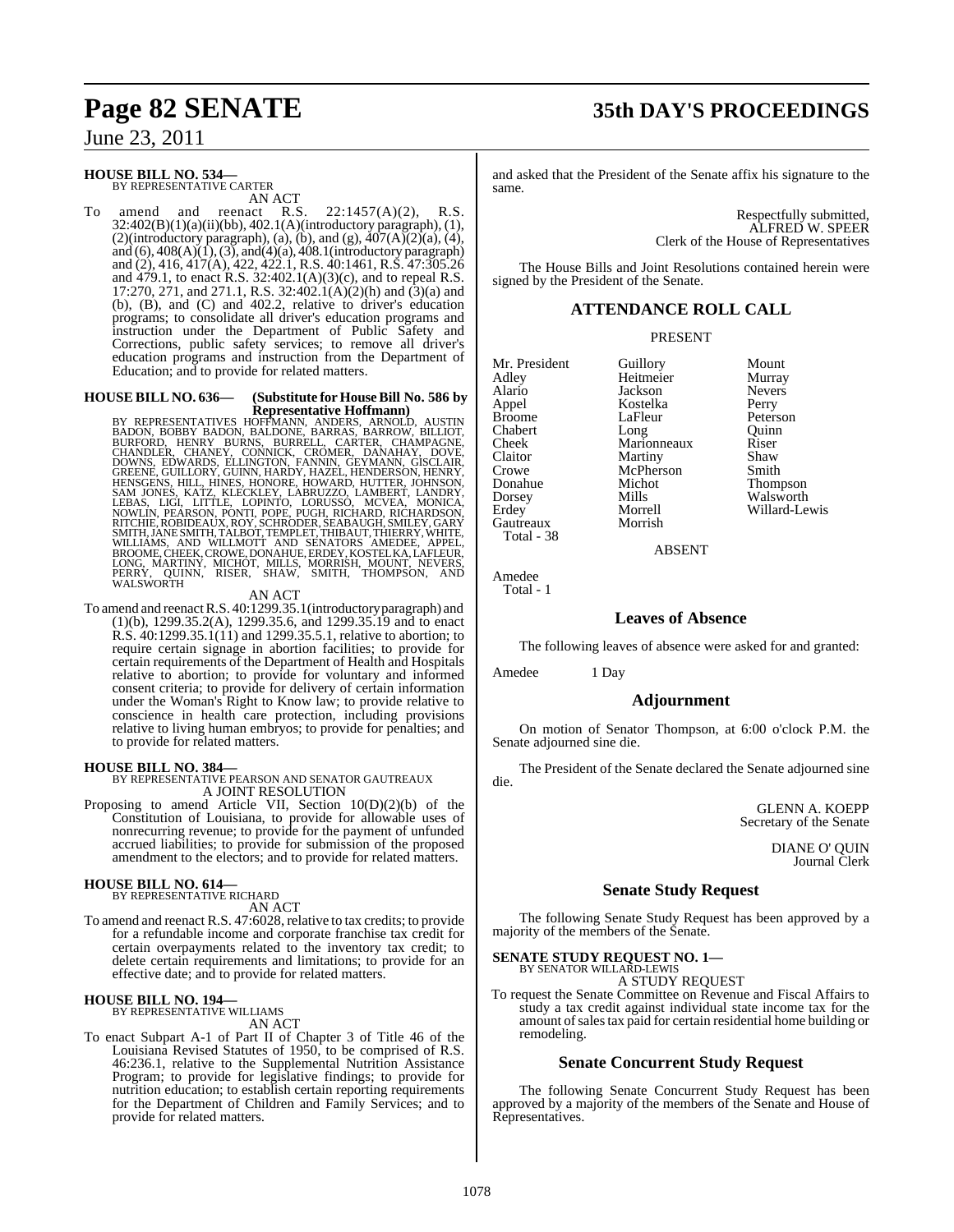# **35th DAY'S PROCEEDINGS Page 83 SENATE**

# June 23, 2011

#### **SENATE CONCURRENT STUDY REQUEST NO. 1—** BY SENATOR BROOME

A CONCURRENT STUDY REQUEST

To request that the Senate Committee on Senate and Governmental Affairs and the House Committee on House and Governmental Affairs meet and function as a joint committee to study and make recommendations relative to the feasibility, desirability, and practicality of a joint rule requiring that a poverty impact statement be attached to any fiscal note that is attached to a legislative instrument.

#### **Post Session Legislative Actions**

Following final adjournment, the instruments contained in the following messages were acted upon on the dates indicated.

### **Privilege Report of the Committee on Senate and Governmental Affairs**

### **ENROLLMENTS**

Senator Kostelka, Chairman on behalf of the Committee on Senate and Governmental Affairs, submitted the following report:

#### June 24, 2011

To the President and Members of the Senate:

I am directed by your Committee on Senate and Governmental Affairs to submit the following report:

The following Senate Bills have been properly enrolled:

# **SENATE BILL NO. 111—** BY SENATOR NEVERS

AN ACT

To amend and reenact R.S. 17:22(7) and to enact R.S. 42:1124.2(A)(5), relative to elementary and secondary education; to providewith respect to the condition, progress, and needs of public elementary and secondary schools; to provide with respect to the annual report the superintendent is required to submit to specified entities; to provide for a submission date for such report; to provide relative to the Recovery School District; to provide that the superintendent of the Recovery School District shall be subject to certain financial disclosure requirements; and to provide for related matters.

#### **SENATE BILL NO. 115—** BY SENATOR WALSWORTH

AN ACT

To amend and reenact R.S.  $26:80(C)(3)$ , (D) and (H) and R.S.  $26:280(C)(2)$ , (D) and (H), relative to alcohol beverage permits; to provide with respect to suitability; to provide for fingerprinting of certain applicants; to provide for rulemaking; to provide for the verification of suitability; and to provide for related matters.

### **SENATE BILL NO. 145—**

BY SENATORS CLAITOR, ADLEY, ALARIO, AMEDEE, APPEL,<br>CHABERT,DONAHUE,ERDEY,GAUTREAUX,GUILLORY,HEITMEIER,<br>KOSTELKA, LAFLEUR, LONG, MARTINY,GUILLORY,HEITMEIER,<br>MILLS, MORRELL, MORRISH, MOUNT, MURRAY, NEVERS, PERRY,<br>SHAW, SMITH

#### AN ACT

To amend and reenact R.S. 49:1 and 2, and to enact R.S. 49:3.1, relative to the gulfward boundary and coastline of Louisiana; to provide for such gulfward boundary and coastline; to provide relative to state ownership and sovereignty; to provide certain definitions, terms, conditions, and requirements; to provide relative to legislative intent and purpose; and to provide for related matters.

#### **SENATE BILL NO. 169—** BY SENATOR CLAITOR

AN ACT To enact R.S. 22:1881, relative to automobile liability coverage; to prohibit health insurance issuers from seeking recovery from insurers providing automobile medical payment coverage without written consent for a certain period of time; to prohibit reimbursements that exceed amounts actually paid by an insurer or insurance provider; to provide for applicability; and to provide for related matters.

# **SENATE BILL NO. 171—** BY SENATOR CHAISSON

AN ACT To amend and reenact R.S. 39:94(C)(4)(b), relative to the Budget Stabilization Fund; to provide for deposits into the Budget Stabilization Fund in certain circumstances; to provide for the

#### interruption of deposits into the Budget Stabilization Fund in certain circumstances; to provide for an effective date; and to provide for related matters.

# **SENATE BILL NO. 147—** BY SENATORS CHAISSON AND JACKSON

A JOINT RESOLUTION

Proposing to add Article VII, Section 10.3(C)(5) of the Constitution of Louisiana, relative to the Budget Stabilization Fund; to provide for deposits into the Budget Stabilization Fund in certain circumstances; to provide forthe interruption of deposits into the Budget Stabilization Fund in certain circumstances; and to specify an election for submission of the proposition to electors and provide a ballot proposition.

#### **SENATE BILL NO. 52—**

BY SENATORS ALARIO, AMEDEE AND THOMPSON AND REPRESENTATIVE JANE SMITH AN ACT

To amend and reenact R.S.  $39:98.1(A)(3)$ , (B), (C), and (D) and 98.3(A), all relative to the dedication of certain tobacco proceeds; to provide relative to the Millennium Trust, the Health Excellence Fund, the Education Excellence Fund, and the TOPS Fund; to provide for the deposit of certain tobacco proceedsinto the Health Excellence Fund; to provide for the use of monies in the Health Excellence Fund; to provide for the allocation of interest to the Health Excellence Fund, the Education Excellence Fund, and the TOPS Fund; to provide for the dedication of certain proceeds from the Settlement Agreement to the TOPS Fund; to provide for the deposit, transfer, or credit of certain Settlement Agreement proceeds received by the state to the TOPS Fund; to provide for the uses of monies in the fund; and to provide for related matters.

### **SENATE BILL NO. 269— (Substitute of Senate Bill No. 249 by Senator Riser)** BY SENATORS RISER AND THOMPSON

AN ACT

To enact R.S. 40:600.4(E), and Chapter 3-G of Title 40 of the Louisiana Revised Statutes of 1950, to be comprised of R.S. 40:600.86 through 600.111 and R.S. 42:1124.2(A)(5), and to repeal R.S. 36:769(J) and Chapter 3-A of Title 40 of the Louisiana Revised Statutes of 1950, comprised of R.S. 40:600.1 through 600.25.1, relative to housing authorities; to create the Louisiana Housing Corporation and provide for its powers, functions, and duties; to provide for the abolishment of certain programs or agencies, the consolidation of housing programs, and the transfer of certain programs or agencies; to provide for the filing of certain financial disclosure statements relative to certain boards and commissions; to provide terms, conditions, definitions, procedures, and effects; to provide for an effective date; and to provide for related matters.

#### **SENATE BILL NO. 53—**

BY SENATORS ALARIO, AMEDEE AND THOMPSON AND<br>REPRESENTATIVES ARNOLD, AUBERT, AUSTIN BADON, BOBBY<br>BADON,BILLIOT,BROSSETT,HENRYBURNS,CARMODY,CARTER,<br>CHANEY, DIXON,DOVE,DOWNS,ELLINGTON,FOIL,GUILLORY,<br>GUINN, HARDY, HENDERSON, H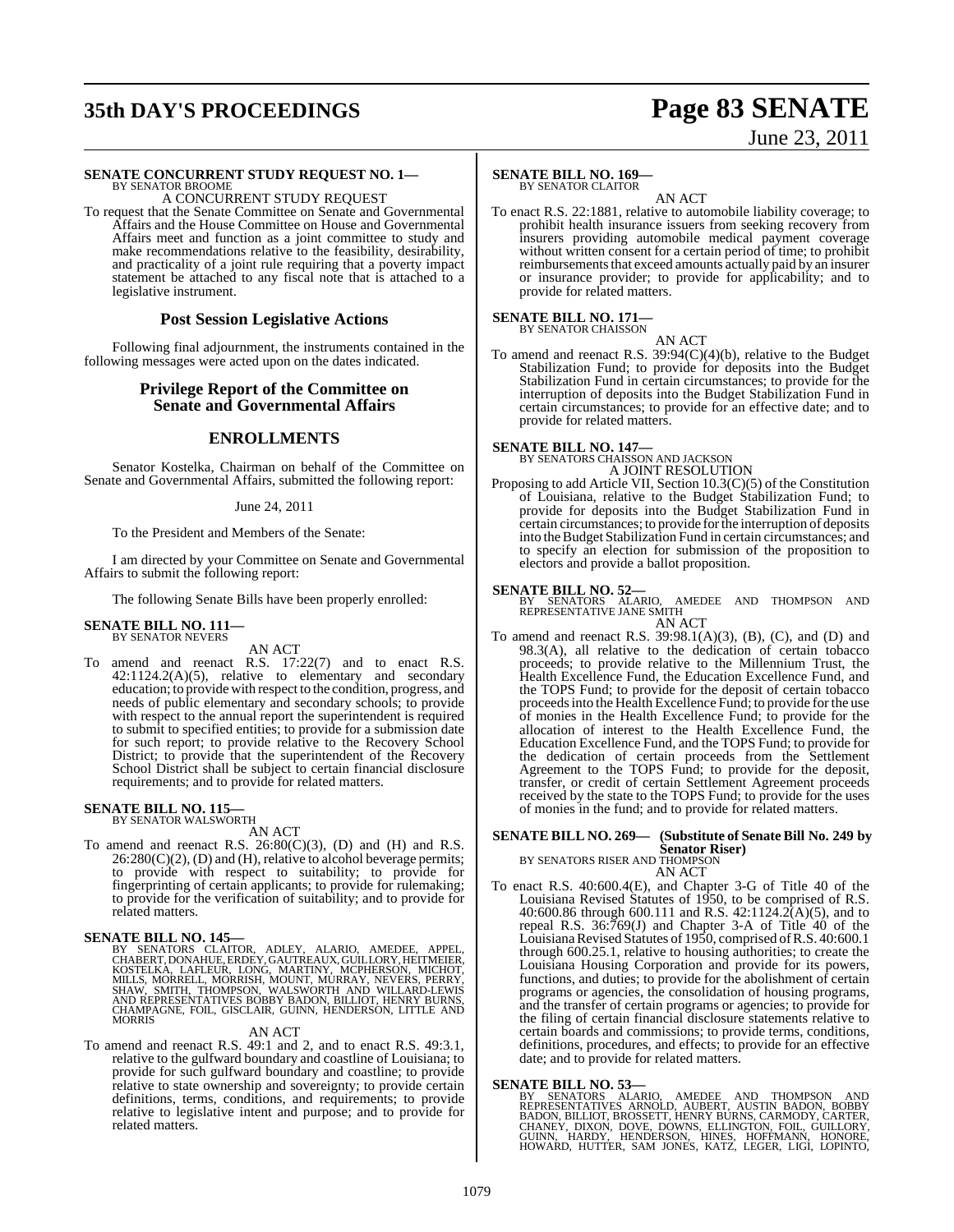# **Page 84 SENATE 35th DAY'S PROCEEDINGS**

June 23, 2011

# MORENO, NOWLIN, RITCHIE, JANE SMITH, PATRICIA SMITH, ST. GERMAIN, THIBAUT, TUCKER, WILLIAMS AND WILLMOTT A JOINT RESOLUTION

Proposing to amend Article VII, Section  $10.8(A)(1)(c)$ ,  $(A)(2)$ ,  $(3)$ , and  $(4)$ , and  $(C)(1)$  and to add Article VII, Section 4.1 of the Constitution of Louisiana, all relative to the dedication of certain tobacco proceeds; to provide relative to the Millennium Trust, the Health Excellence Fund, the Education Excellence Fund, and the TOPS Fund; to provide for the deposit of certain tobacco proceeds into the Health Excellence Fund; to provide relative to the rate oftax levied on certain tobacco products which revenues generated therefrom are dedicated to the Health Excellence Fund; to provide for the use of monies in the Health Excellence Fund; to provide for the allocation of interest to the Health Excellence Fund, the Education Excellence Fund, and the TOPS Fund; to provide for the deposit, transfer, or credit of certain Settlement Agreement proceeds received by the state to the TOPS Fund; to provide for the deposit, transfer, or credit of a portion of the state tax on cigarettes to the Health Excellence Fund; and to specify an election for submission of the proposition to electors and provide a ballot proposition.

> Respectfully submitted, ROBERT W. "BOB" KOSTELKA Chairman

The foregoing Senate Bills were signed by the President of the Senate.

#### **Message to the Governor**

### **SIGNED SENATE BILLS**

June 24, 2011

To the Honorable Governor of the State of Louisiana:

The President of the Senate and the Speaker of the House of Representatives have signed the following Senate Bills:

#### **SENATE BILL NO. 111—** BY SENATOR NEVERS

AN ACT

To amend and reenact R.S. 17:22(7) and to enact R.S.  $42:1124.2(A)(5)$ , relative to elementary and secondary education; to provide with respect to the condition, progress, and needs of public elementary and secondary schools; to provide with respect to the annual report the superintendent is required to submit to specified entities; to provide for a submission date for such report; to provide relative to the Recovery School District; to provide that the superintendent of the Recovery School District shall be subject to certain financial disclosure requirements; and to provide for related matters.

# **SENATE BILL NO. 115—** BY SENATOR WALSWORTH

AN ACT

To amend and reenact R.S.  $26:80(C)(3)$ , (D) and (H) and R.S.  $26:280(C)(2)$ , (D) and (H), relative to alcohol beverage permits; to provide with respect to suitability; to provide for fingerprinting of certain applicants; to provide for rulemaking; to provide for the verification of suitability; and to provide for related matters.

**SENATE BILL NO. 145—**<br>BY SENATORS CLAITOR, ADLEY, ALARIO, AMEDEE, APPEL,<br>CHABERT, DONAHUE, ERDEY, GAUTREAUX, GUILLORY, HEITMEIER,<br>KOSTELKA, LAFLEUR, LONG, MARTINY, MCPHERSON, MICHOT,<br>MILLS, MORRELL, MORRISH, MOUNT, MURARY

#### AN ACT

To amend and reenact R.S. 49:1 and 2, and to enact R.S. 49:3.1, relative to the gulfward boundary and coastline of Louisiana; to provide for such gulfward boundary and coastline; to provide

relative to state ownership and sovereignty; to provide certain definitions, terms, conditions, and requirements; to provide relative to legislative intent and purpose; and to provide for related matters.

#### **SENATE BILL NO. 169—** BY SENATOR CLAITOR

AN ACT

To enact R.S. 22:1881, relative to automobile liability coverage; to prohibit health insurance issuers from seeking recovery from insurers providing automobile medical payment coverage without written consent for a certain period of time; to prohibit reimbursements that exceed amounts actually paid by an insurer or insurance provider; to provide for applicability; and to provide for related matters.

# **SENATE BILL NO. 171—**<br>BY SENATOR CHAISSON

AN ACT

To amend and reenact R.S. 39:94(C)(4)(b), relative to the Budget Stabilization Fund; to provide for deposits into the Budget Stabilization Fund in certain circumstances; to provide for the interruption of deposits into the Budget Stabilization Fund in certain circumstances; to provide for an effective date; and to provide for related matters.

**SENATE BILL NO. 52—**<br>BY SENATORS ALARIO, AMEDEE AND THOMPSON AND<br>REPRESENTATIVE JANE SMITH AN ACT

To amend and reenact R.S. 39:98.1(A)(3), (B), (C), and (D) and 98.3(A), all relative to the dedication of certain tobacco proceeds; to provide relative to the Millennium Trust, the Health Excellence Fund, the Education Excellence Fund, and the TOPS Fund; to provide for the deposit of certain tobacco proceedsinto the Health Excellence Fund; to provide for the use of monies in the Health Excellence Fund; to provide for the allocation of interest to the Health Excellence Fund, the Education Excellence Fund, and the TOPS Fund; to provide for the dedication of certain proceeds from the Settlement Agreement to the TOPS Fund; to provide for the deposit, transfer, or credit of certain Settlement Agreement proceeds received by the state to the TOPS Fund; to provide for the uses of monies in the fund; and to provide for related matters.

## **SENATE BILL NO. 269— (Substitute of Senate Bill No. 249 by**

**Senator Riser)** BY SENATORS RISER AND THOMPSON

- AN ACT
- To enact R.S. 40:600.4(E), and Chapter 3-G of Title 40 of the Louisiana Revised Statutes of 1950, to be comprised of R.S. 40:600.86 through 600.111 and R.S. 42:1124.2(A)(5), and to repeal R.S. 36:769(J) and Chapter 3-A of Title 40 of the Louisiana Revised Statutes of 1950, comprised of R.S. 40:600.1 through 600.25.1, relative to housing authorities; to create the Louisiana Housing Corporation and provide for its powers, functions, and duties; to provide for the abolishment of certain programs or agencies, the consolidation of housing programs, and the transfer of certain programs or agencies; to provide for the filing of certain financial disclosure statements relative to certain boards and commissions; to provide terms, conditions, definitions, procedures, and effects; to provide for an effective date; and to provide for related matters.

and they are hereby presented for executive approval.

Respectfully submitted, GLENN A. KOEPP Secretary of the Senate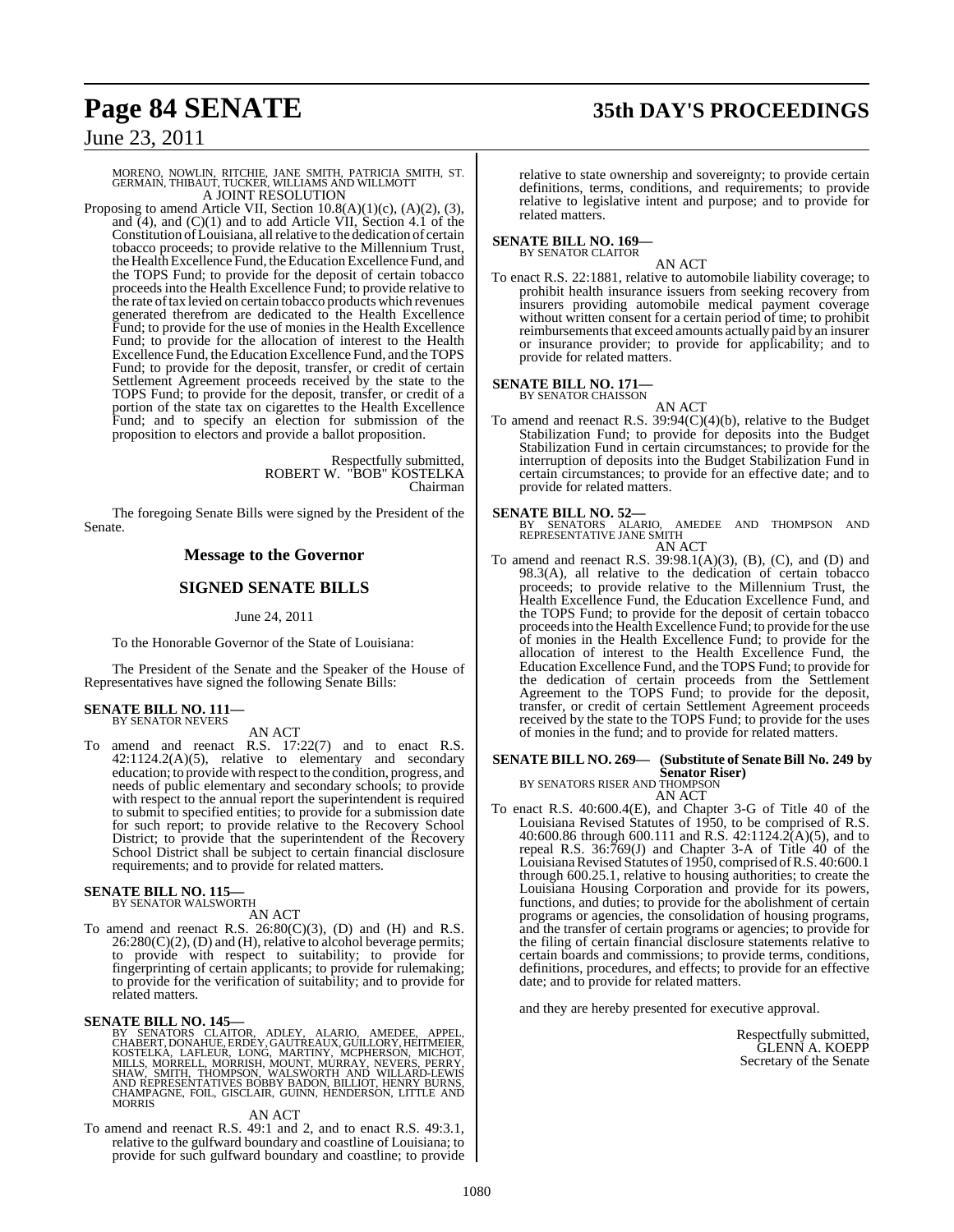# **35th DAY'S PROCEEDINGS Page 85 SENATE**

# June 23, 2011

### **Message from the House**

#### **SIGNED HOUSE BILLS AND JOINT RESOLUTIONS**

June 24, 2011

To the Honorable President and Members of the Senate:

I am directed to inform your honorable body that the Speaker of the House of Representatives has signed the following House Bills and Joint Resolutions:

# **HOUSE BILL NO. 2—** BY REPRESENTATIVE GREENE

AN ACT

To provide with respect to the capital outlay budget and the capital outlay program for state government, state institutions, and other public entities; to provide for the designation of projects and improvements; to provide for the financing thereof making appropriations from certain sources; and to provide for related matters.

#### **HOUSE BILL NO. 569—** BY REPRESENTATIVE ARNOLD

AN ACT

To amend and reenact R.S. 11:185(C), 3685.1(A)(2) and (B)(2)(a), 3685.2(B) and (C), 3688(A)(8), (9), (10), and (11), (B), (C), and (D), 3690, and 3695 and to enact R.S. 11:185(D), 3685.2(D) and (E), 3688(A)(12) and (E), 3696, 3697, and 3698, and to repeal R.S. 11:3694, relative to the Harbor Police Retirement System for the Port of New Orleans; to provide with respect to financing, contributions, benefits, administration, and board of trustee education; to provide an effective date; and to provide for related matters.

# **HOUSE BILL NO. 150—** BY REPRESENTATIVE DOWNS

AN ACT

To enact R.S. 11:710(A)(4), relative to the Teachers' Retirement System of Louisiana; to allow certain retirees reemployed as adjunct professorsto receive benefits during reemployment; and to provide for related matters.

#### **HOUSE BILL NO. 508—**

BY REPRESENTATIVE LANDRY AND SENATOR MILLS AN ACT

To enact R.S. 47:305.66, relative to state sales and use tax; to authorize an exemption from state sales and use tax for the purchase of certain motor vehicles which have been or will be modified for use by a person with an orthopedic disability; to provide for requirements and limitations; to authorize the payment of rebates; to authorize rulemaking; to provide for applicability and an effective date; and to provide for related matters.

**HOUSE BILL NO. 159—** BY REPRESENTATIVE ROSALIND JONES AND SENATOR THOMPSON AN ACT

To enact R.S. 33:9038.65, relative to the city of Monroe; to create the Ouachita Riverfront Development Commission as a special taxing district within the city; to provide relative to the purpose, boundaries, governance, and powers and duties of the district; to provide relative to district funding, including the authority to use tax increment financing; and to provide for related matters.

#### **HOUSE BILL NO. 250—**

BY REPRESENTATIVE MORRIS AN ACT

To amend and reenact R.S. 36:501(C)(1), 502(A) and (B), 508(A), 508.1(A), (B), (E), and (F) and to repeal R.S. 36:508.3, relative to the Department of Transportation and Development; to rename the office of planning and programming within the Department of Transportation and Development; to eliminate the office of public works and intermodal transportation within the Department of Transportation and Development; to reassign duties of offices within the Department of Transportation and Development; and to provide for related matters.

# **HOUSE BILL NO. 289—** BY REPRESENTATIVE MORRIS

AN ACT To amend and reenact R.S. 56:10(B)(15), 104(A)(3) and (8)(a), 649.3(B), and 650(A) and (B)(1), relative to the Lifetime License Endowment Trust Fund and the Conservation Fund; to provide for certain fees charged to disabled residents; to provide for deposit of revenues to that fund and to the Conservation Fund; and to provide for related matters.

**HOUSE BILL NO. 353—** BY REPRESENTATIVE ARNOLD AND SENATOR CROWE AN ACT

To amend and reenact R.S. 46:1095(B)(1) and (C) and 1097(A), relative to Orleans Parish; to provide relative to the Parish Hospital Service District for the parish of Orleans; to provide relative to the membership of the governing boards of the two areas of the district; to provide relative to the powers and duties of the district and each governing board; to provide for effectiveness; and to provide for related matters.

# **HOUSE BILL NO. 361—** BY REPRESENTATIVE ROY

AN ACT

To amend and reenact R.S.  $32:398(K)(1)(a)$ , relative to accident reports; to provide for a definition of a news-gathering organization; and to provide for related matters.

# **HOUSE BILL NO. 455—** BY REPRESENTATIVE HARRISON

AN ACT

To enact R.S. 47:1508(B)(29), relative to the Department of Revenue; to provide with respect to the confidentiality of taxpayer records; to authorize the sharing of information relating to certain postsecondary education and employment information; and to provide for related matters.

#### **HOUSE BILL NO. 470—**

BY REPRESENTATIVE HENRY BURNS AN ACT

To amend and reenact R.S. 32:429.2(B), 707(I)(1), 707.3(A,) and 713 and to enact R.S. 32:707.2(C)(4), 707.6, and 728(10) and (11), relative to motor vehicle titles; to establish an expedited motor vehicle title receipt procedure; to provide for fees charged for receipt of an expedited motor vehicle title; to provide relative to issuance of a salvage title to an insurance company; to provide relative to issuance of a certificate of destruction to an insurance company; and to provide for related matters.

#### **HOUSE BILL NO. 275—**

BY REPRESENTATIVE BISHOP AN ACT

To amend and reenact R.S. 22:867(C) and 873, relative to the methods of delivery of an insurance policy or evidence of insurance; to provide for methods of transmitting insurance policies and supporting documents; to provide for electronic transaction of documents; and to provide for related matters.

**HOUSE BILL NO. 291—** BY REPRESENTATIVE LAMBERT AND SENATOR AMEDEE AN ACT

To amend and reenact R.S. 14:93.10(2)(introductory paragraph) and 108.1(D)(4) and R.S. 34:851.4 and to repeal R.S. 34:851.5, relative to boating safety; to provide for the possession of alcoholic beverages on waterways; to provide for definitions; to define and provide penalties for the careless operation of a watercraft; to provide for aggravated flight from an officer; and to provide for related matters.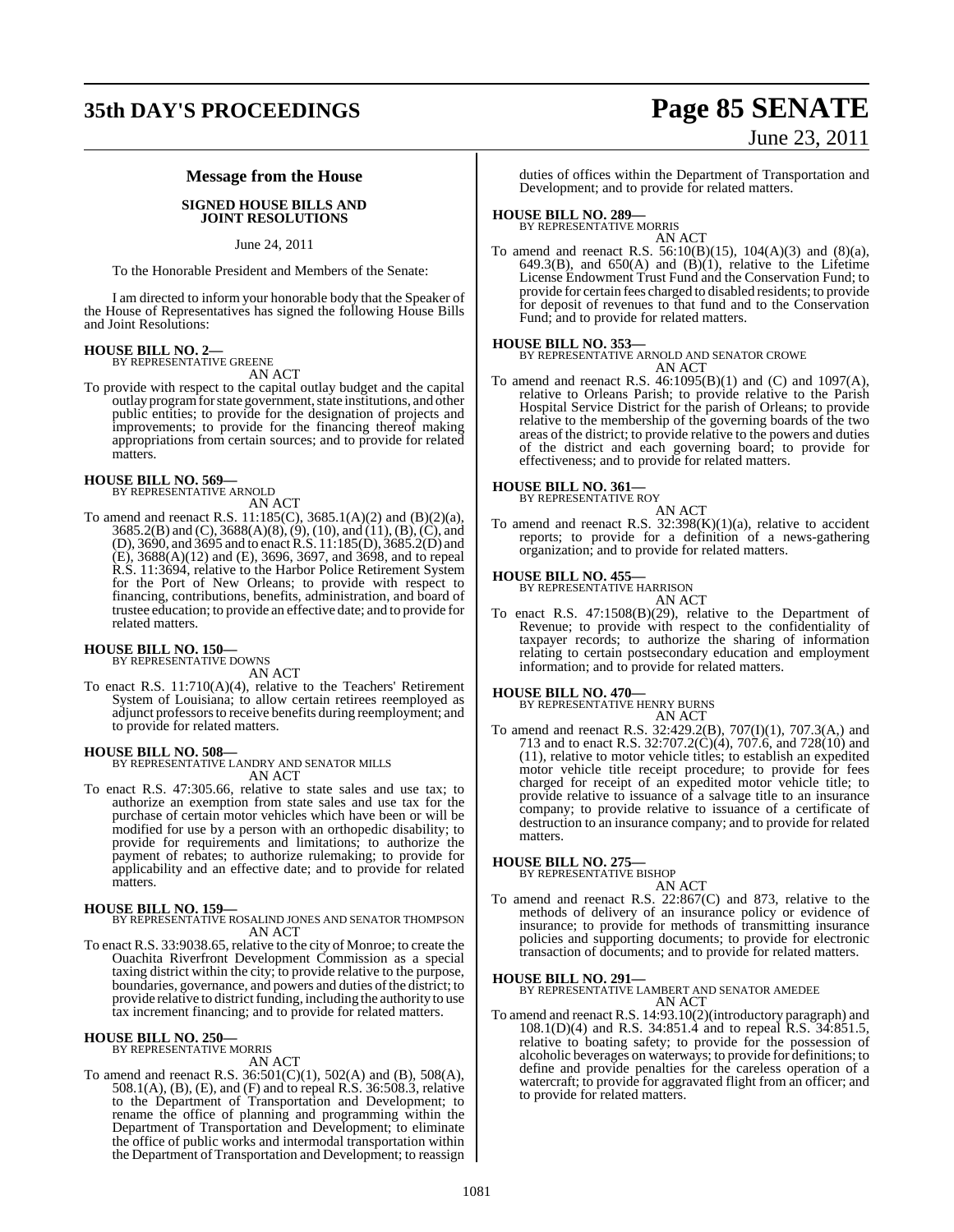# **Page 86 SENATE 35th DAY'S PROCEEDINGS**

### June 23, 2011

#### **HOUSE BILL NO. 293—**

BY REPRESENTATIVES DOVE AND RICHARD AN ACT

To amend and reenact R.S. 44:4.1(B)(33) and to enact R.S. 56:6(34) and  $433.1(A)(4)$ , relative to the powers and authority of the Wildlife and Fisheries Commission; to authorize the commission to regulate and permit the taking of certain species of fish; to authorize the commission to require the use of vessel monitoring systems on vessels engaged in commercial harvest from the public oyster seed grounds; and to provide for related matters.

**HOUSE BILL NO. 369—** BY REPRESENTATIVES GARY SMITH, BALDONE, BARROW, BISHOP, BURRELL, GISCLAIR, HARDY, HOFFMANN, SAM JONES, KATZ,<br>LAFONTA, MONICA, MONTOUCET, PATRICIA SMITH, ST. GERMAIN,<br>STIAES, AND WILLMOTT

#### AN ACT

To amend and reenact R.S. 11:710(D) and to enact R.S. 11:710(A)(4), relative to the Teachers' Retirement System of Louisiana; to allow certain reemployed retirees to receive benefits during reemployment; to provide an effective date; and to provide for related matters.

- **HOUSE BILL NO. 417—**<br>BY REPRESENTATIVES CORTEZ, ARMES, ARNOLD, BOBBY BADON,<br>BALDONE, BARRAS, BISHOP, BURFORD, HENRY BURNS, BURRELL,<br>CARMODY, CARTER, CHAMPAGNE, CHANDLER, CHANEY, DIXON,<br>DOWNS, FANNIN, GISCLAIR, GUINN, HARD AN ACT
- To amend and reenact R.S.  $11:710(A)(1)$ ,  $(B)(1)(a)$ ,  $(C)(2)$ , and  $(D)$ , to enact R.S.  $11:710(A)(4)$ , and to repeal R.S.  $11:710(H)$ , relative to the Teachers' Retirement System of Louisiana; to allow certain retirees reemployed as substitute teachers to receive benefits during reemployment; to provide limitations; to provide an effective date; and to provide for related matters.

# **HOUSE BILL NO. 454—** BY REPRESENTATIVE HARRISON

AN ACT To amend and reenact R.S. 17:500.2(A)(1), 1176, 1202(A)(1), and  $1206.2(A)(1)$ , relative to the granting of certain types of leave by a city, parish, or other local public school board; to provide relative to the requirement that the board grant certain sabbatical leave requests; to provide relative to the requirement that the board permit certain employees to take extended sick leave; to provide exceptions to such requirements; to provide an effective date; and to provide for related matters.

#### **HOUSE BILL NO. 462—** BY REPRESENTATIVE MCVEA

AN ACT

To amend and reenact R.S. 22:1000(A)(1)(a)(vi) and (2), 1003(A) and  $(C)$ , 1003.1(A)(1) and  $(C)$ , and  $1111(K)$ , relative to health insurance; to provide with respect to coverage of dependent children and grandchildren; to provide relative to conditions for such coverage for certain benefits; to provide with respect to rating of such dependents; and to provide for related matters.

#### **HOUSE BILL NO. 475—**

BY REPRESENTATIVE LORUSSO

AN ACT

To amend and reenact R.S.  $38:291(R)(1)$  and  $(Y)(1)$ ,  $330.8(B)(2)$ , 330.12(B)(2), and 330.12.1(C) as added by Acts 2010, No. 1014, Section 2, of the 2010 Regular Session of the Legislature and as amended by Acts 2010, No. 1014, Section 4 of the 2010 Regular Session of the Legislature and to enact R.S.  $38:291(Y)(7)$ , relative to levee districts; to provide relative to the territorial jurisdiction of the West Jefferson Levee District and the Lafitte Area Independent Levee District; to provide relative to funding and appropriations for the Non-Flood Asset Protection Management Authority; to provide relative to the proceeds from the sale of non-flood assets; to provide for membership of the Non-Flood Protection Asset Management Authority; and to provide for related matters.

- **HOUSE BILL NO. 549—**<br>BYREPSENTATIVES TUCKER, ANDERS, ARNOLD, BOBBY BADON,<br>BURFORD, HENRY BURNS, CARMODY, CARTER, CHANDLER,<br>CHANEY, CONNICK, DOVE, DOWNS, EDWARDS, FOIL, GREENE,<br>GUILLORY, HARDY, HARRISON, HOFFMANN, HUTTER, AN ACT
- To amend and reenact R.S.  $17:3139(B)$ ,  $(C)(3)(a)$  and (5)(introductory paragraph) and (i), (D), (F)(introductory paragraph),  $(4)$ ,  $(5)$ , and  $(6)$ , and  $(G)(1)$ ,  $(2)$ (introductory paragraph) and (iii), and (3)(introductory paragraph), and  $3386(E)$ , and to enact R.S. 17:3139(C)(1)(e) and (5)(j) and (k), and (G)(4), relative to the Louisiana Granting Resources and Autonomy for Diplomas Act; to provide for additional operational autonomies to be granted to public postsecondary education institutions, including but not limited to authority and exemptions relative to budgetary management, capital outlay, risk management, and procurement; to provide relative to legislative review and approval of the granting of certain autonomies; to provide relative to required reporting by public postsecondary education institutions and certain cost data to be included in such reports; to provide relative to renewal periods of institutions' performance agreements by the Board of Regents; to provide relative to the termination of autonomiesin certain circumstances; to require achievement of certain standards for retention of first-year students; to require the Board of Regents to report on the standardization of student tracking and records systems and the performance of institutions relative thereto; to provide relative to the retention of certain unused funds by certain institutions; to direct the Louisiana State Law Institute to redesignate certain statutory provisions; to provide for applicability; to provide for an effective date; and to provide for related matters.

### **HOUSE BILL NO. 640— (Substitute for House Bill No. 430 by Representative Billiot**)<br>BY REPRESENTATIVE BILLIOT

AN ACT

To amend and reenact R.S. 38:213, 225(A)(1)(a) and (2) and (D), and  $291(R)(1)$  and  $(Y)(1)(a)$  and to enact R.S. 38:321.1 and 225(E) and (F), relative to levee districts and flood control structures; to restrict access upon a levee or flood control structure in certain circumstances; to provide for penalties; to provide exceptions for access upon public levees or flood control structures; to provide relative to the obstruction of levees; to authorize a levee district or levee drainage district to purchase certain items through an existing public contract of another political subdivision; to provide for the limits of certain levee districts and the transfer of certain books, records, documents, and property between certain levee districts; and to provide for related matters.

#### **HOUSE BILL NO. 498—**

BY REPRESENTATIVE TEMPLET

- AN ACT
- To amend and reenact R.S. 24:513(H) and to enact R.S. 24:513(D)(6), relative to the legislative auditor; to provide for certain notifications of noncompliance; to require auditees to designate an individual responsible for filing annual financial reports and to notify the auditor of such designation; and to provide for related matters.

#### **HOUSE BILL NO. 553—** BY REPRESENTATIVE FOIL

AN ACT

To enact R.S. 13:848.1, relative to court costs; to provide for the disbursement of funds collected; and to provide for related matters.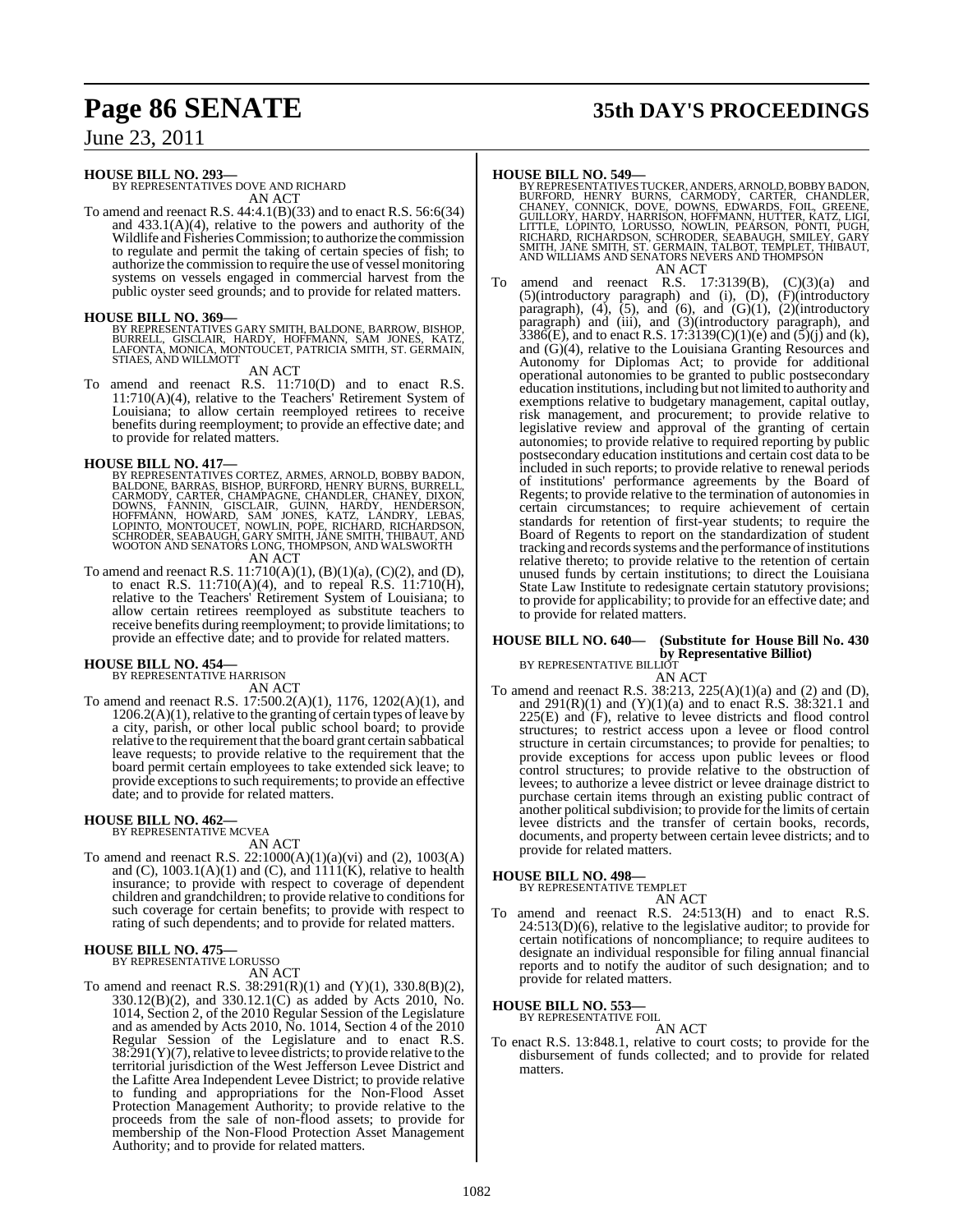# **35th DAY'S PROCEEDINGS Page 87 SENATE**

## June 23, 2011

**HOUSE BILL NO. 597—**<br>BY REPRESENTATIVES MICHAEL JACKSON, AUBERT, BOBBY<br>BADON, BALDONE, BARRAS, HENRY BURNS, BURRELL, CARMODY,<br>CARTER, CHANEY, CROMER, FOIL, GALLOT, GISCLAIR, GREENE,<br>HARDY, HARRISON, HAZEL, HENRY, HUTTER, WILLARD-LEWIS

#### AN ACT

To amend and reenact R.S. 47:6020 and to repeal R.S. 47:6020.1, 6020.2, and 6020.3, relative to tax credits; to provide for the amount of the tax credit; to provide for the maximum amount of tax credits which may be granted in a year; to authorize the Department of Economic Development to administer the program; to provide relative to the repayment, recapture, or recovery of tax credits under certain circumstances; to authorize the collection of interest under certain circumstances; to provide for an effective date; and to provide for related matters.

and asked that the President of the Senate affix his signature to the same.

> Respectfully submitted, ALFRED W. SPEER Clerk of the House of Representatives

The House Bills and Joint Resolutions contained herein were signed by the President of the Senate.

#### **Message from the House**

### **SIGNED HOUSE CONCURRENT RESOLUTIONS**

#### June 24, 2011

To the Honorable President and Members of the Senate:

I am directed to inform your honorable body that the Speaker of the House of Representatives has signed the following House Concurrent Resolutions:

### **HOUSE CONCURRENT RESOLUTION NO. 15—** BY REPRESENTATIVE THIBAUT A CONCURRENT RESOLUTION

To authorize and direct the Louisiana State Law Institute to study all laws relative to conventional, legal, and judicial mortgages and liens in order to create a purchase money special mortgage and to make recommendations on or before January 1, 2013, as to the advisability of revising state laws in order to create a purchase money special mortgage and to resolve any resulting conflicts between the laws relative to conventional, legal, and judicial mortgages and liens.

#### **HOUSE CONCURRENT RESOLUTION NO. 69—** BY REPRESENTATIVE HARRISON

A CONCURRENT RESOLUTION

To urge and request each public institution of postsecondary education to report by December thirty-first annually certain information to the House Committee on Education and the Senate Committee on Education and on its website.

# **HOUSE CONCURRENT RESOLUTION NO. 129—** BY REPRESENTATIVE MICHAEL JACKSON

A CONCURRENT RESOLUTION

To urge and request the Board of Regents to develop a permanent funding formula for LOUIS, the Louisiana Library Network, and to express support for LOUIS as a critical component of the success of the state's public postsecondary education institutions.

#### **HOUSE CONCURRENT RESOLUTION NO. 162—** BY REPRESENTATIVE ARNOLD

A CONCURRENT RESOLUTION

To urge and request the Arkansas Department of Finance and Administration to revise its current criteria for determining that a tax "nexus" exists between the state of Arkansas and businesses in other states by adopting a policy that the holder of a mortgage or security interest by an out-of-state business on property located in Arkansas does not create a "nexus" with Arkansas thereby subjecting such businesses to payment of income tax in Arkansas.

# **HOUSE CONCURRENT RESOLUTION NO. 203—** BY REPRESENTATIVE CONNICK

### A CONCURRENT RESOLUTION

To authorize and request the Department of Health and Hospitals not to include certified public expenditures of certain public hospitals in the funds generated for Fiscal Year 2010-2011.

# **HOUSE CONCURRENT RESOLUTION NO. 204—** BY REPRESENTATIVES SAM JONES AND HUVAL A CONCURRENT RESOLUTION

To commend and congratulate the citizens and the local governments of St. Martin Parish for actions taken during the flooding of 2011 to minimize the impact of flood waters in St. Martin Parish including the filling and installing sandbags and HESCO baskets and other protection measures.

**HOUSE CONCURRENT RESOLUTION NO. 206—** BY REPRESENTATIVES ST. GERMAIN, BARROW, AND THIBAUT AND SENATOR MARIONNEAUX

### A CONCURRENT RESOLUTION

To commend the citizens and the local governments of Assumption, Iberville, and West Baton Rouge for actions taken during the flooding of 2011 to minimize the impact of flood waters including filling and installing sandbags and HESCO baskets and other protection measures.

**HOUSE CONCURRENT RESOLUTION NO. 207—** BY REPRESENTATIVES SAM JONES, BALDONE, DOVE, HARRISON, AND ST. GERMAIN A CONCURRENT RESOLUTION

To urge and request the United States Army Corps of Engineers to construct a permanent flood control structure on Bayou Chene.

# **HOUSE CONCURRENT RESOLUTION NO. 208—** BY REPRESENTATIVES SAM JONES, HARRISON, AND ST. GERMAIN

A CONCURRENT RESOLUTION

To commend and congratulate the citizens and local governments of St. Mary Parish for actions taken during the flooding of 2011 to minimize the impact of backwater flooding in St. Mary Parish and six other parishes including the filling and installing of more than one million sandbags and other protection measures, the installation of sheet-piling, and submerging a barge in Bayou Chene.

**HOUSE CONCURRENT RESOLUTION NO. 45—**<br>BY REPRESENTATIVES DOERGE, BALDONE, BARRAS, BROSSETT,<br>HENRY BURNS, CHANDLER, DANAHAY, HARRISON, HENDERSON,<br>HOWARD, KATZ, LEGER, MONTOUCET, POPE, SMILEY, JANE SMITH,<br>ST. GERMAIN, STIAES QUINN

#### A CONCURRENT RESOLUTION

To establish a study committee to study all aspects of notary education, applications, and examinations, and to develop recommendations and a plan of implementation relative to standards for notary education, applications, and examinations.

#### **HOUSE CONCURRENT RESOLUTION NO. 85—** BY REPRESENTATIVE BARROW

### A CONCURRENT RESOLUTION

To request the Louisiana State Law Institute to study the laws regarding adoptions and make recommendations relative to establishing consistent but separate procedures and laws for all types of adoptions, and also recommendations relative to adoption laws and procedures regarding the obtaining of information by an adopted person concerning their biological parents.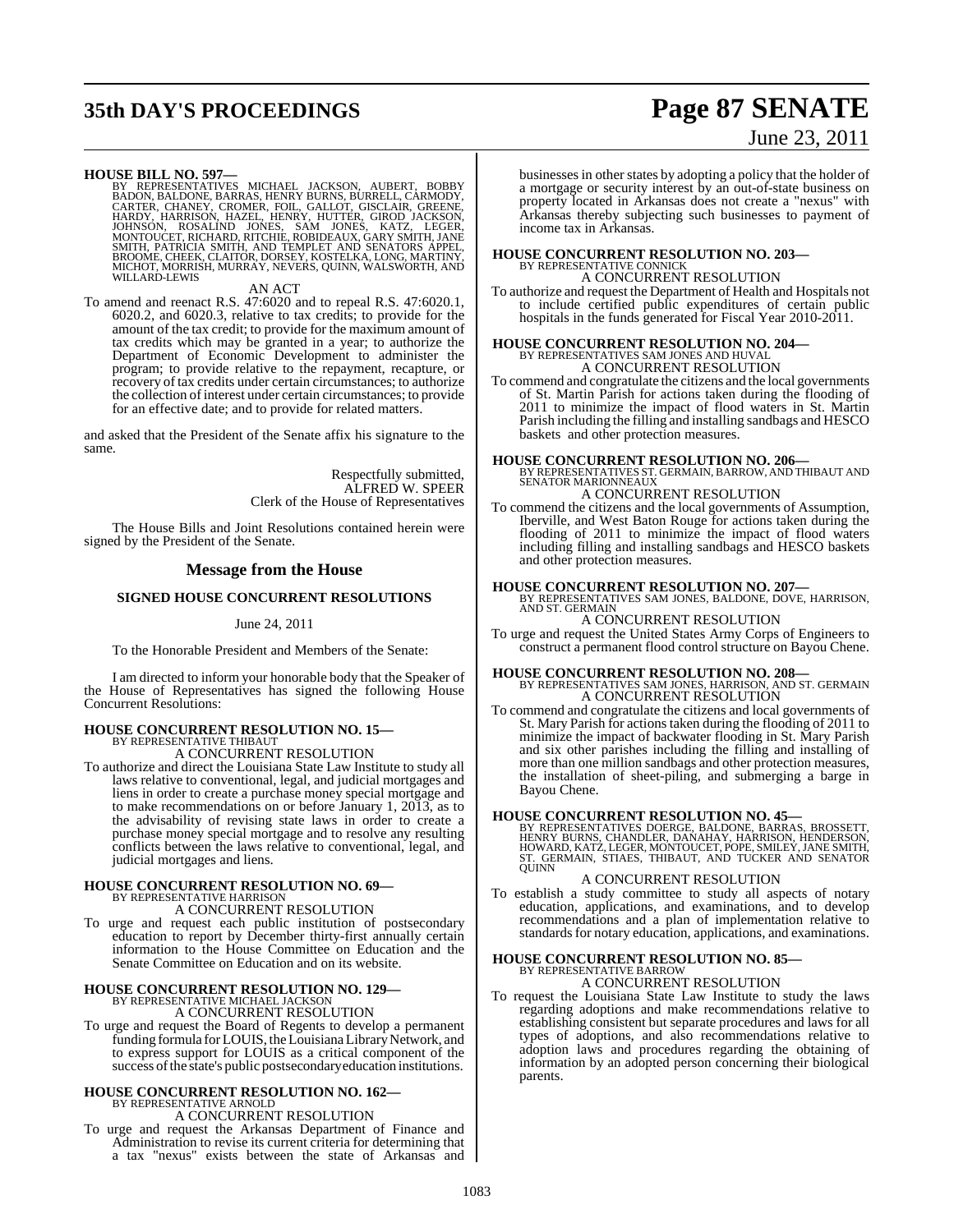# **Page 88 SENATE 35th DAY'S PROCEEDINGS**

June 23, 2011

### **HOUSE CONCURRENT RESOLUTION NO. 131—**

BY REPRESENTATIVE HARRISON A CONCURRENT RESOLUTION

To create and form a Human Services Coordinated Transit Work Group, led by the Department of Transportation and Development, with active support and leadership commitment from both public and private stakeholders to improve mobility, optimize efficiencies, and manage costs oftransit and paratransit services for both able-bodied and disabled persons.

# **HOUSE CONCURRENT RESOLUTION NO. 135—** BY REPRESENTATIVE ROBIDEAUX AND SENATOR APPEL

A CONCURRENT RESOLUTION

To direct the Louisiana State Employees' Retirement System, the Teachers'Retirement SystemofLouisiana, theLouisiana School Employees' Retirement System, and the Louisiana State Police Pension and Retirement System to report to the House and Senate committees on retirement and to the division of administration, prior to the convening of the 2012 Regular Session of the Legislature, the administrative and investment costs incurred by each system and to jointly submit a report on the feasibility of combining the administrative and investment management services of the systems.

#### **HOUSE CONCURRENT RESOLUTION NO. 152—** BY REPRESENTATIVE HARDY A CONCURRENT RESOLUTION

To urge and request that the United States Department of Housing and Urban Development provide funding to the Louisiana Legislative Auditor to enable the auditor to conduct best practice reviews, internal control assessments, and compliance audits of housing authorities within the state of Louisiana.

# **HOUSE CONCURRENT RESOLUTION NO. 167—** BY REPRESENTATIVE ST. GERMAIN A CONCURRENT RESOLUTION

To urge and request the secretary of the Department of Natural Resources or his designee who is employed by a state agency, in consultation with the office of conservation, the attorney general, and the Department of Environmental Quality, to study the remediation of "legacy" and orphaned exploration and production oilfield sites and to report to the House Committee on Natural Resources and Environment and the Senate Committee on Natural Resources no later than February 1, 2012.

# **HOUSE CONCURRENT RESOLUTION NO. 191—** BY REPRESENTATIVES TUCKER AND FOIL

A CONCURRENT RESOLUTION

To commend Grace V. Foil upon her election as Speaker of the House at the Boys & Girls Club's first Youth Legislature Hall of Fame Session.

#### **HOUSE CONCURRENT RESOLUTION NO. 193—** BY REPRESENTATIVE JOHNSON

A CONCURRENT RESOLUTION

To designate Avoyelles Parish as the Egg Knocking Capital of the World.

# **HOUSE CONCURRENT RESOLUTION NO. 194—** BY REPRESENTATIVE NOWLIN AND SENATOR LONG

A CONCURRENT RESOLUTION

To commend the inductees and honorees at the 2011 Induction Celebration of the Louisiana Sports Hall of Fame.

**HOUSE CONCURRENT RESOLUTION NO. 195—** BY REPRESENTATIVES CHAMPAGNE AND SAM JONES AND SENATOR MILLS

### A CONCURRENT RESOLUTION

To commend the Honorable Arthur Verret upon his retirement as mayor of the city of Jeanerette, Louisiana.

### **HOUSE CONCURRENT RESOLUTION NO. 197—** BY REPRESENTATIVE BROSSETT

A CONCURRENT RESOLUTION

To commend and recognize Major League Baseball for its choice of using the Wesley Barrow Stadium in Gentilly as the site of its Urban Youth Academy.

# **HOUSE CONCURRENT RESOLUTION NO. 198—** BY REPRESENTATIVE BROSSETT A CONCURRENT RESOLUTION

To commend the Mediterranean Shipping Company S.A. and the board of commissioners of the Port of New Orleans on their partnership agreement.

**HOUSE CONCURRENT RESOLUTION NO. 199—** BY REPRESENTATIVES HARRISON, BALDONE, DOVE, GISCLAIR, HENDERSON, HENSGENS, HUTTER, SAM JONES, RICHARD, AND ST. GERMAIN

### A CONCURRENT RESOLUTION

To request BP to establish a short-term price support system for Louisiana seafood which has been damaged in the world seafood markets due to negative perception after the Deepwater Horizon well explosion and leak.

**HOUSE CONCURRENT RESOLUTION NO. 200—**<br>BY REPRESENTATIVES AUSTIN BADON, ABRAMSON, ARNOLD, AUSENT, BARROW, BISHOP, BOOSSETT, BURRELL, DIXON, FRANKLIN, GALLOT, HARRISON, HENDERSON, HENRY, HINES, HONORE, GIROD JACKSON, MICHAE A CONCURRENT RESOLUTION

To commend and congratulate Pastor Fred Luter, Jr., upon being elected as the first African American vice president of the Southern Baptist Convention.

# **HOUSE CONCURRENT RESOLUTION NO. 201—** BY REPRESENTATIVE THIBAUT

A CONCURRENT RESOLUTION

To urge and request the United States Army Corps of Engineers to examine their protocols for management of the water in the Mississippi River to determine if those protocols are appropriate for water management of the river under current conditions.

### **HOUSE CONCURRENT RESOLUTION NO. 202—** BY REPRESENTATIVE PATRICIA SMITH AND SENATOR BROOME A CONCURRENT RESOLUTION

To commend Errol K. Domingue upon his tenth anniversary as pastor of the New Pilgrim Baptist Church of Zachary, Louisiana.

#### **HOUSE CONCURRENT RESOLUTION NO. 86—** BY REPRESENTATIVE HUTTER A CONCURRENT RESOLUTION

To urge and request theLouisianaCoalition Against Domestic Abuse to appoint and convene a task force to evaluate existing courtapproved domestic abuse intervention programs across the state, to study similar programs in other states to determine responsible, evidence-based best practices in the field of domestic abuse intervention, and to report to the Louisiana Legislature its findings and recommendations relative to the development of minimum standards for domestic abuse intervention programs in this state.

### **HOUSE CONCURRENT RESOLUTION NO. 143—** BY REPRESENTATIVE ROSALIND JONES A CONCURRENT RESOLUTION

To urge and request the Supreme Court to conduct a comprehensive study of the caseload data and the number of judges of each appellate court, district court, parish court, and city court in Louisiana to determine changes necessary to the existing structure of the judiciary to provide the most efficient use of judicial resources and to report its findings and recommendations to the Louisiana Legislature prior to February 15, 2012.

#### **HOUSE CONCURRENT RESOLUTION NO. 164—**

BY REPRESENTATIVE KATZ A CONCURRENT RESOLUTION

To urge and request the Department of Health and Hospitals to study the health impacts and fiscal benefits to this state of implementing a Medicaid 1115 demonstration waiver to expand services to pre-disabled people living with HIV and to report the results of such study to the House Committee on Health and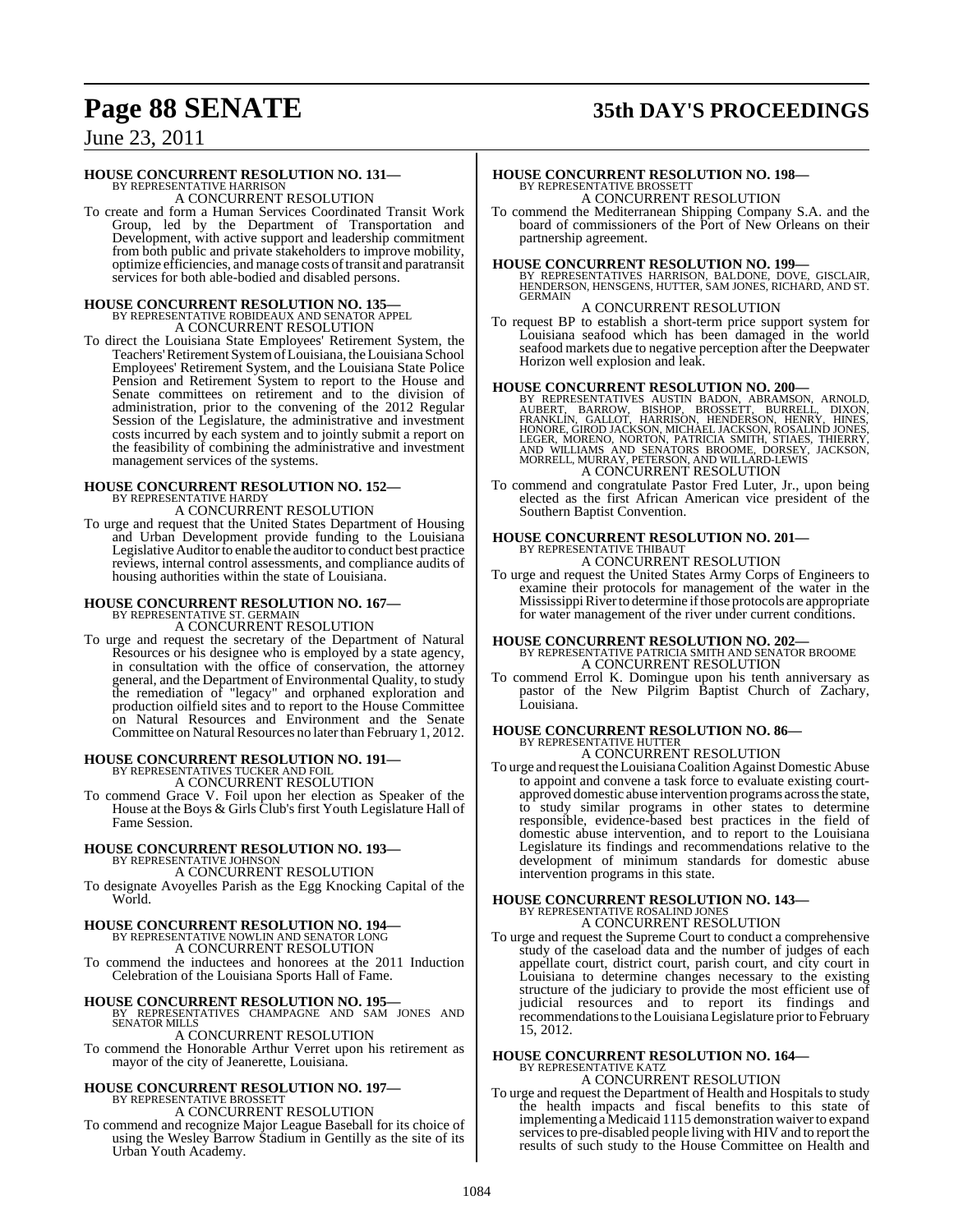# **35th DAY'S PROCEEDINGS Page 89 SENATE**

# June 23, 2011

Welfare, the Senate Committee on Health and Welfare, the House Committee on Appropriations, and the Senate Committee on Finance prior to the convening of the 2012 Regular Session of the Legislature of Louisiana.

# **HOUSE CONCURRENT RESOLUTION NO. 165—** BY REPRESENTATIVE GALLOT AND SENATOR WALSWORTH A CONCURRENT RESOLUTION

commend James Trellis and Nellie Simmons Taylor of Haynesville upon the celebration of their sixtieth wedding anniversary.

### **HOUSE CONCURRENT RESOLUTION NO. 184—** BY REPRESENTATIVES CARMODY AND SCHRODER A CONCURRENT RESOLUTION

To urge and request the Board of Regents to create a commission to study the governance, management, and supervision of public postsecondary education and to submit to the legislature a plan for reorganization of the governance, management, and supervision of postsecondary education not later than sixty days prior to the beginning of the 2012 Regular Session of the Legislature of Louisiana.

# **HOUSE CONCURRENT RESOLUTION NO. 209—** BY REPRESENTATIVE TUCKER A CONCURRENT RESOLUTION

To direct the State Board of Elementary and Secondary Education to submit a report relative to the Student Scholarships for Educational Excellence Program to the legislature and the governor prior to the convening of the 2012 Regular Session of the Legislature of Louisiana.

**HOUSE CONCURRENT RESOLUTION NO. 205—** BY REPRESENTATIVES DOWNS AND GALLOT AND SENATORS KOSTELKA, THOMPSON, AND WALSWORTH

A CONCURRENT RESOLUTION To commend Judy Burt upon her retirement as the director of the

Ruston Civic Center.

and asked that the President of the Senate affix his signature to the same.

> Respectfully submitted, ALFRED W. SPEER Clerk of the House of Representatives

The House Concurrent Resolutions contained herein were signed by the President of the Senate.

### **Privilege Report of the Committee on Senate and Governmental Affairs**

### **ENROLLMENTS**

Senator Kostelka, Chairman on behalf of the Committee on Senate and Governmental Affairs, submitted the following report:

#### June 27, 2011

To the President and Members of the Senate:

I am directed by your Committee on Senate and Governmental Affairs to submit the following report:

The following Senate Concurrent Resolutions have been properly enrolled:

# **SENATE CONCURRENT RESOLUTION NO. 44—** BY SENATOR MARTINY

A CONCURRENT RESOLUTION

To urge and request the chief justice of the Louisiana Supreme Court to create a Families in Need of Services Commission to study and issue recommendations regarding the governance, structure, target population, and necessary legislation for a Louisiana Families in Need of Services (FINS) system by submitting a report of its findings and recommendations to the Louisiana Legislature thirty days prior to the convening of the 2012 Regular Session of the Legislature.

# **SENATE CONCURRENT RESOLUTION NO. 58—** BY SENATOR MOUNT AND REPRESENTATIVE LEGER

A CONCURRENT RESOLUTION To request various public agencies and private associations and stakeholders to work in collaboration through the Human Trafficking of Minors Study Group to study and make recommendations to the legislature of methods which may be utilized in an effort to eliminate, to the greatest degree possible, the problem of human trafficking of minors in the state of Louisiana.

**SENATE CONCURRENT RESOLUTION NO. 95—BY SENATORS KOSTELKA AND THOMPSON AND REPRESENTATIVE DOWNS** 

A CONCURRENT RESOLUTION To express the sincere condolences of the Legislature of Louisiana upon the death of Professor Emeritus Robert C. Snyder Sr., educator, civic leader, and public servant.

# **SENATE CONCURRENT RESOLUTION NO. 47—**<br>BY SENATORS HEITMEIER AND MORRELL<br>A CONCURRENT RESOLUTION

To create and provide for creation of the "Task Force on the Crescent City Connection" and the "Crescent City Connection Advisory Panel" to analyze the transition to a toll-free bridge, law enforcement, ferry services, and all components and management of the operation of the Crescent City Connection Division of the Department of Transportation and Development.

> Respectfully submitted, ROBERT W. "BOB" KOSTELKA Chairman

The foregoing Senate Concurrent Resolutions were signed by the President of the Senate.

### **Privilege Report of the Committee on Senate and Governmental Affairs**

### **ENROLLMENTS**

Senator Kostelka, Chairman on behalf of the Committee on Senate and Governmental Affairs, submitted the following report:

June 27, 2011

To the President and Members of the Senate:

I am directed by your Committee on Senate and Governmental Affairs to submit the following report:

The following Senate Resolutions have been properly enrolled:

#### **SENATE RESOLUTION NO. 79—** BY SENATOR PETERSON

A RESOLUTION

To commend the service and contributions of The Links, Incorporated and to recognize Wednesday, June 8, 2011, as Louisiana Links Day at the State Capitol.

# **SENATE RESOLUTION NO. 83—**<br>BY SENATOR THOMPSON

A RESOLUTION

To urge and request the LSU Health Sciences Center-Shreveport and the Department of Health and Hospitals to study the healthcare needs of the Northeast Louisiana Delta region and to make recommendations to the legislature which would increase the provision of healthcare in that area of the state.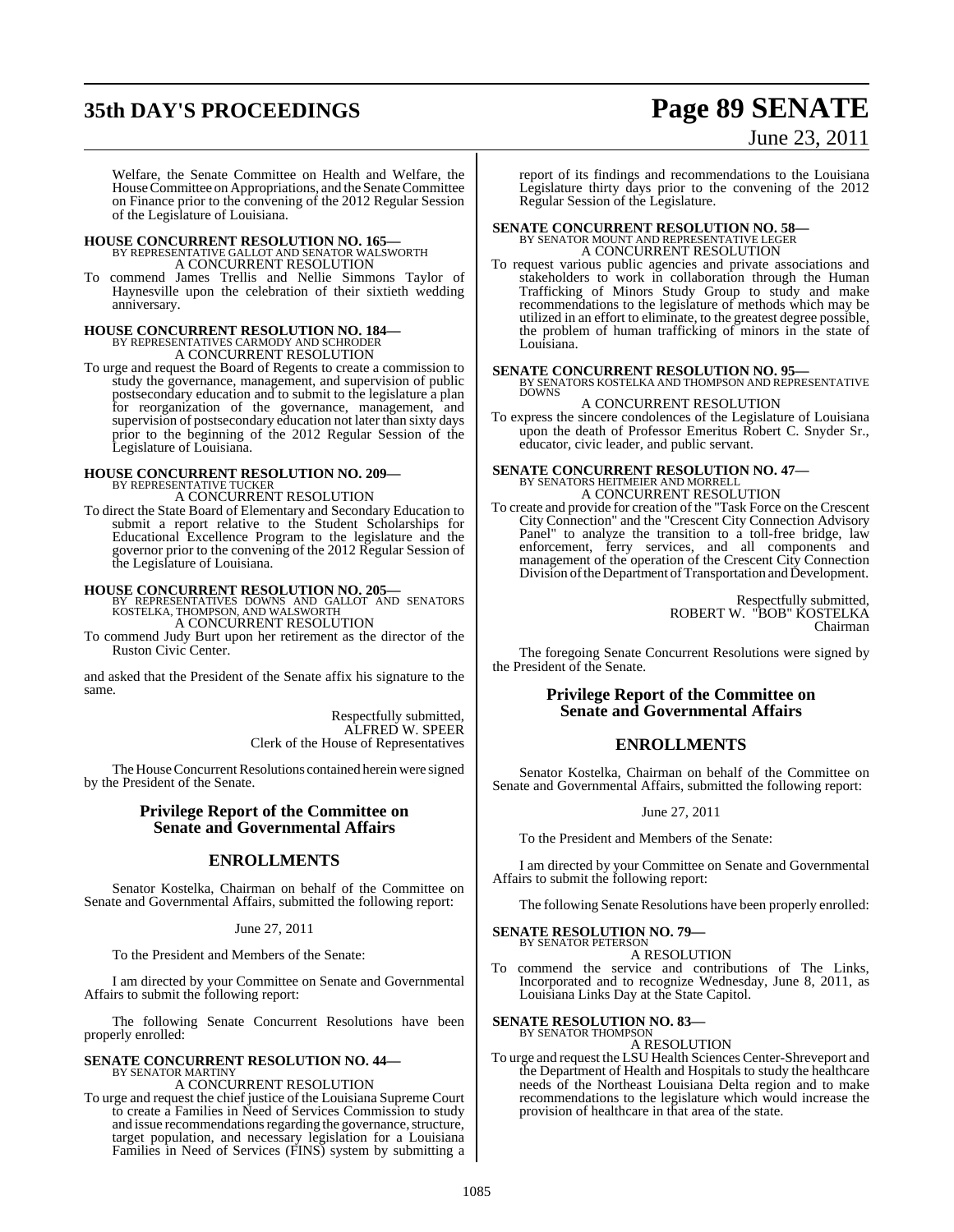# **Page 90 SENATE 35th DAY'S PROCEEDINGS**

## June 23, 2011

### **SENATE RESOLUTION NO. 87—**

BY SENATOR PERRY A RESOLUTION

To commend Ronald Menard on the occasion of his retirement having worked forty-two years at Kaplan State Bank.

# **SENATE RESOLUTION NO. 84––**<br>BY SENATORS BROOME AND DORSEY

A RESOLUTION

To express the sincere condolences of the Senate of the Legislature of Louisiana upon the death of Thelma Louise "Mame" Wethers McDonald.

#### **SENATE RESOLUTION NO. 85—** BY SENATOR ERDEY

A RESOLUTION

To commend and congratulate Glenn and Rose Sibley of Livingston, Louisiana, upon the celebration of their Fiftieth Wedding Anniversary.

#### **SENATE RESOLUTION NO. 86—** BY SENATOR PETERSON

A RESOLUTION

To express the sincere condolences of the Senate of the Legislature of Louisiana upon the death of Allie Mae "Shirley" Young Singleton.

### **SENATE RESOLUTION NO. 88—**

BY SENATORS CHAISSON, ADLEY, ALARIO, AMEDEE, APPEL,<br>BROOME,CHABERT,CHEEK,CLAITOR,CROWE,DONAHUE,DORSEY,<br>ERDEY,GAUTREAUX,GUILLORY,HETMEIER,JACKSON,KOSTELKA,<br>LAFLEUR,LONG,MARIONNEAUX,MARTINY,MCPHERSON,MICHOT,<br>MILLS, MORRELL,M

#### A RESOLUTION

To commend the Honorable B. L. "Buddy" Shaw for his leadership during many years of service in the Legislature of Louisiana and to recognize his many significant achievements and contributions to the legislative institution, his country, his district, and the people of the state of Louisiana.

#### **SENATE RESOLUTION NO. 109—** BY SENATOR QUINN

#### A RESOLUTION

To acknowledge the long and dedicated public and civic service of Ralph Clarence "R.C." McCormick to his community, state, and nation and to the Louisiana Real Estate Commission and to express the sincere condolences of the Senate of the Legislature of Louisiana upon his death.

### **SENATE RESOLUTION NO. 90—**

BY SENATORS CHAISSON, ADLEY, ALARIO, AMEDEE, APPEL,<br>BROOME,CHABERT,CHEEK,CLAITOR,CROWE,DONAHUE,DORSEY,<br>ERDEY,GAUTREAUX,GUILLORY,HETMEIER,JACKSON,KOSTELKA,<br>LAFLEUR,LONG,MARIONNEAUX,MARTINY,MCPHERSON,MICHOT,<br>MILLS,MORRELL,MO

#### A RESOLUTION

To commend the Honorable Willie L. Mount and to express enduring gratitude for her outstanding contributions to the City of Lake Charles, the parish of Calcasieu, and the state of Louisiana, particularly during her tenure as a distinguished member of the Louisiana Senate.

#### **SENATE RESOLUTION NO. 97—** BY SENATOR MILLS

#### A RESOLUTION

To urge and request the Senate Committee on Revenue and Fiscal Affairs and the Senate Committee on Health and Welfare to meet and function as a joint committee to study the effects of local sales taxes on complex biologics administered in a physician's office, infusion clinic, or outpatient setting have on local revenue and health care access.

#### **SENATE RESOLUTION NO. 98—**

BY SENATOR MICHOT A RESOLUTION

To urge and request the Board of Regents and the Louisiana Community and Technical College System Board of Supervisors to study the feasibility of merging Acadiana Technical College and South Louisiana Community College in order to more adequately address the educational needs of students and the economic and workforce development needs of the greater Lafayette area.

# **SENATE RESOLUTION NO. 99—** BY SENATOR THOMPSON

A RESOLUTION

To commend Susan G. Komen for the Cure and its Louisiana affiliates for improvement in the quality of life in local communities through its endeavors in the fields of health care and cancer awareness and to recognize June 15, 2011, as Susan G. Komen for the Cure Day at the legislature.

#### **SENATE RESOLUTION NO. 100—** BY SENATOR MOUNT

#### A RESOLUTION

To urge and request BrightStart, Louisiana's Early Childhood Advisory Council, to study the merits of, and possible plans for, expansion of the evidence-based Positive Parenting Program (Triple P) and to report to the Senate and House committees on health and welfare prior to January 31, 2012.

#### **SENATE RESOLUTION NO. 101—** BY SENATOR RISER

A RESOLUTION

To declare Wednesday, June 15, 2011, as "Asthma Awareness Day" at the Louisiana Senate.

#### **SENATE RESOLUTION NO. 102—** BY SENATOR RISER

A RESOLUTION

To commend James "Buster" Couhig, student at Bains Elementary School in West Feliciana Parish, upon his winning third place in the Ninth Environmental Awareness Art and Language Arts Contest, in language arts for students ages five to seven from throughout Louisiana.

#### **SENATE RESOLUTION NO. 103—** BY SENATOR RISER

### A RESOLUTION

To commend Owen Brouilette, student at Bains Elementary School in West Feliciana Parish, upon his winning second place in the Ninth Environmental Awareness Art and Language Arts Contest, in language arts for students ages five to seven from throughout Louisiana.

#### **SENATE RESOLUTION NO. 104—** BY SENATOR RISER

A RESOLUTION

To commend the graduates of Block High School Class of 1961 on the fiftieth anniversary of their graduation.

### **SENATE RESOLUTION NO. 105—**

BY SENATOR MICHOT A RESOLUTION

To commend and congratulate Richard E. D'Aquin upon the occasion of his retirement from the Louisiana Board of Regents and to recognize his years of service to the board and to the state of Louisiana.

#### **SENATE RESOLUTION NO. 106—** BY SENATOR JACKSON

A RESOLUTION

To urge and request the Louisiana State University Board of Supervisors to design and implement a reverse auction pilot program to be utilized by state hospitals which are managed by the Louisiana State University Board of Supervisors.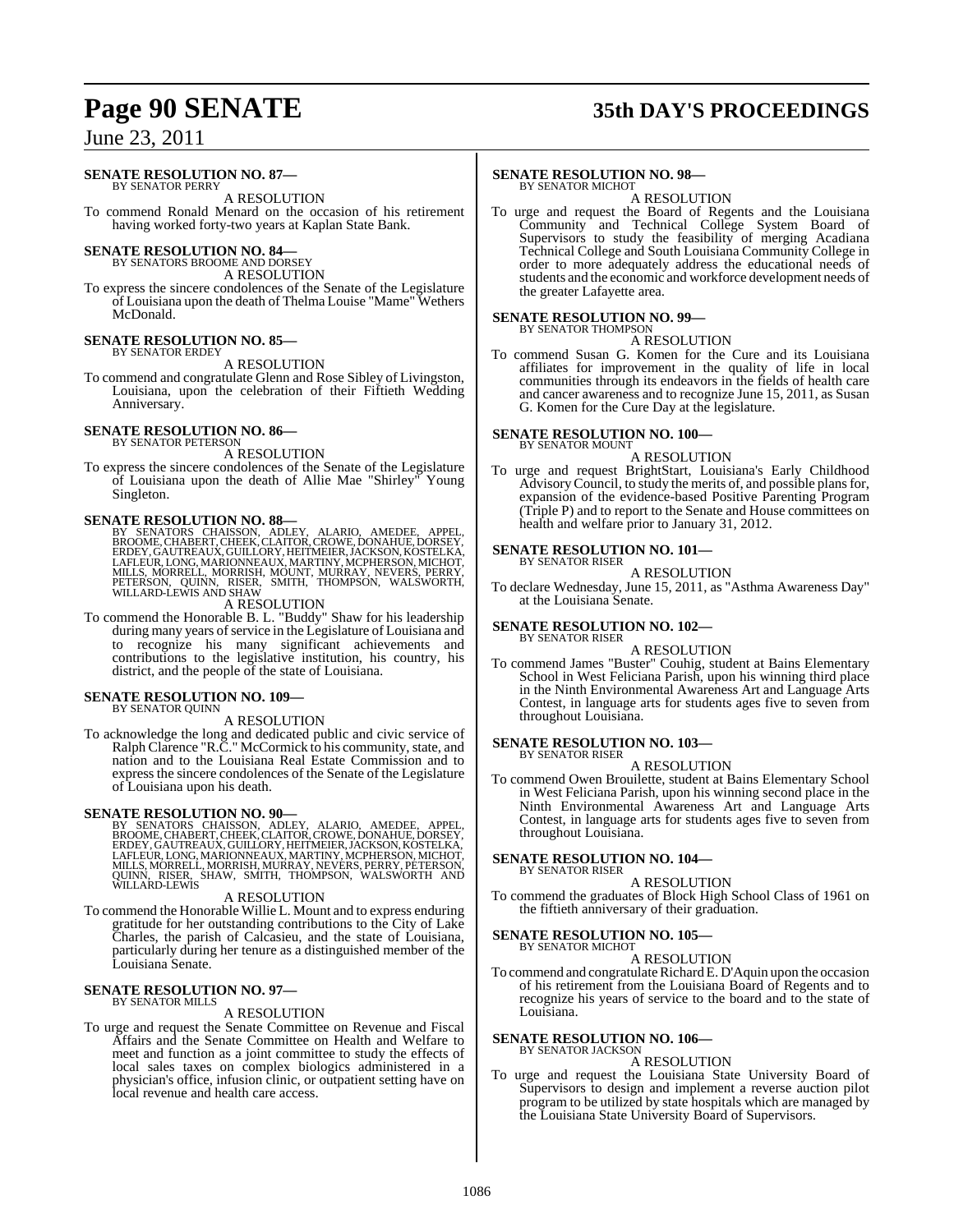# **35th DAY'S PROCEEDINGS Page 91 SENATE**

# June 23, 2011

#### **SENATE RESOLUTION NO. 107—** BY SENATOR THOMPSON

#### A RESOLUTION

To commend Paul J. Lipe on fifty years of service to his church and community and recognizes August 21, 2011, as PaulJ. Lipe Day in Delhi.

### **SENATE RESOLUTION NO. 91—**

BY SENATORS CHAISSON, ADLEY, ALARIO, AMEDEE, APPEL,<br>BROOME,CHABERT,CHEEK,CLAITOR,CROWE,DONAHUE,DORSEY,<br>ERDEY,GUILLORY,HEEK,CLAITOR,CROWE,DONAHUE,DORSEY,<br>LONG,MARIONNEAUX,MARTINY,MCPHERSON,MICHOT,MILLS,<br>MORRELL, MORRISH, MO

#### A RESOLUTION

To commend Senator D.A. "Butch" Gautreaux and to express sincere appreciation for his distinguished service to the people of Louisiana, particularly to the citizens of Senate District No. 21, as a member of the Legislature of Louisiana.

# **SENATE RESOLUTION NO. 115—** BY SENATOR CHAISSON

A RESOLUTION

To commend the River Region Caucus and its member parishes for their cooperative efforts toward improving the quality of life in the river region.

#### **SENATE RESOLUTION NO. 116—** BY SENATOR MURRAY

A RESOLUTION

To commend Sherri McConnell for her service to the state of Louisiana, upon her resignation from the Louisiana Department of Economic Development, Office of Entertainment.

#### **SENATE RESOLUTION NO. 81—** BY SENATOR MILLS

#### A RESOLUTION

To create the Legislative Workgroup on Electronic Prescribing to study and make recommendations concerning electronic prescribing.

SENATE RESOLUTION NO. 92—<br>BY SENATORS CHAISSON, ADLEY, ALARIO, AMEDEE, APPEL, BROOME, CHABERT, CHEEK, CLAITOR, CROWE, DONAHUE, DORSEY, ERDEY, GAUTREAUX, GUILLORY, HEITMEIER, JACKSON, KOSTELKA, LAFLEÜR, LONG, MARTINY, MCPHE

#### A RESOLUTION

To honor and commend the Honorable Robert "Rob" M. Marionneaux, Jr., for his dedicated service and outstanding contributions to the citizens of the parishes of Iberville, Pointe Coupee, West Baton Rouge, East Baton Rouge, East Feliciana, West Feliciana, and St. Helena, and to the state of Louisiana during his sixteen years of noble leadership in the Louisiana Legislature, and to express eternal gratitude for making Louisiana a better place for all citizens of this state.

#### **SENATE RESOLUTION NO. 93—**

BY SENATORS CHAISSON, ADLEY, ALARIO, AMEDEE, APPEL,<br>BROOME,CHABERT,CHEEK,CLAITOR,CROWE,DONAHUE,DORSEY,<br>ERDEY,GAUTREAUX,GUILLORY,HEITMEIER,JACKSON,KOSTELKA,<br>LAFLEUR,LONG,MARIONNEAUX,MARTINY,MCPHERSON,MILLS,<br>MORRELL, MORRISH

#### A RESOLUTION

To commend the Honorable Mike Michot, State Senator for the parish of Lafayette, for his many outstanding contributions to the betterment of the state of Louisiana.

#### **SENATE RESOLUTION NO. 119—**

BY SENATORS MOUNT AND CHEEK

### A RESOLUTION

To urge and request the Coordinated System of Care Governance Board and the Department of Health and Hospitals to jointly submit certain information concerning the Coordinated System of Care on a quarterly basis to the Senate Committee on Health and Welfare and Senate Committee on Finance.

#### **SENATE RESOLUTION NO. 120—**

BY SENATOR MURRAY A RESOLUTION

To commend Reverend Fred Luter Jr., Senior Pastor of Franklin Avenue Baptist Church in New Orleans, on being elected first vice president of the Southern Baptist Convention.

### **SENATE RESOLUTION NO. 121—**

#### BY SENATOR SHAW A RESOLUTION

To urge and request the Louisiana State Law Institute to study procedures relative to children in need of care proceedings.

#### **SENATE RESOLUTION NO. 122—** BY SENATOR MILLS

### A RESOLUTION

To urge and request the Department of Health and Hospitals, the Louisiana State Board of Medical Examiners, and the Louisiana Board of Pharmacy to jointly study certain aspects of the administration of immunizations and to jointly present their findings to the Senate and House committees on health and welfare.

#### **SENATE RESOLUTION NO. 127—** BY SENATOR ALARIO

### A RESOLUTION

To urge and request the Department of Transportation and Development to prioritize the replacement of the Leo Kerner/Barataria Bridge in Barataria, Louisiana.

# **SENATE RESOLUTION NO. 125—** BY SENATOR THOMPSON

A RESOLUTION

To express the sincere and heartfelt condolences of the Senate of the Legislature of Louisiana upon the death of Chiara "Kay Kay" Modica Nash.

# **SENATE RESOLUTION NO. 123—** BY SENATOR WILLARD-LEWIS

### A RESOLUTION

To commend Reverend Fred Luter Jr., Senior Pastor of Franklin Avenue Baptist Church in New Orleans, on being elected first vice president of the Southern Baptist Convention.

#### **SENATE RESOLUTION NO. 108—** BY SENATOR DORSEY

### A RESOLUTION

To express the sincere condolences of the Senate of the Legislature of Louisiana upon the passing of Daniel Joseph "Danny" Navarre and to celebrate the rich legacy of community service and accomplishment that he leaves to his community.

# **SENATE RESOLUTION NO. 111—** BY SENATOR MARIONNEAUX

### A RESOLUTION

To commend J. David "Dave" Gregory, LCSW, of the United States Department of Veterans Affairs for his dedication and compassionate service to disabled veterans and their families.

### **SENATE RESOLUTION NO. 96—**

#### BY SENATOR PERRY

A RESOLUTION To commend Tom Voinche for fifty years in broadcasting.

#### **SENATE RESOLUTION NO. 112—** BY SENATOR MILLS

### A RESOLUTION

To urge and request the Department of Economic Development to study the economic impact on pharmacies owned and operated by Louisiana citizens from the use of out-of-state pharmacy management companies by the state of Louisiana and its political subdivisions.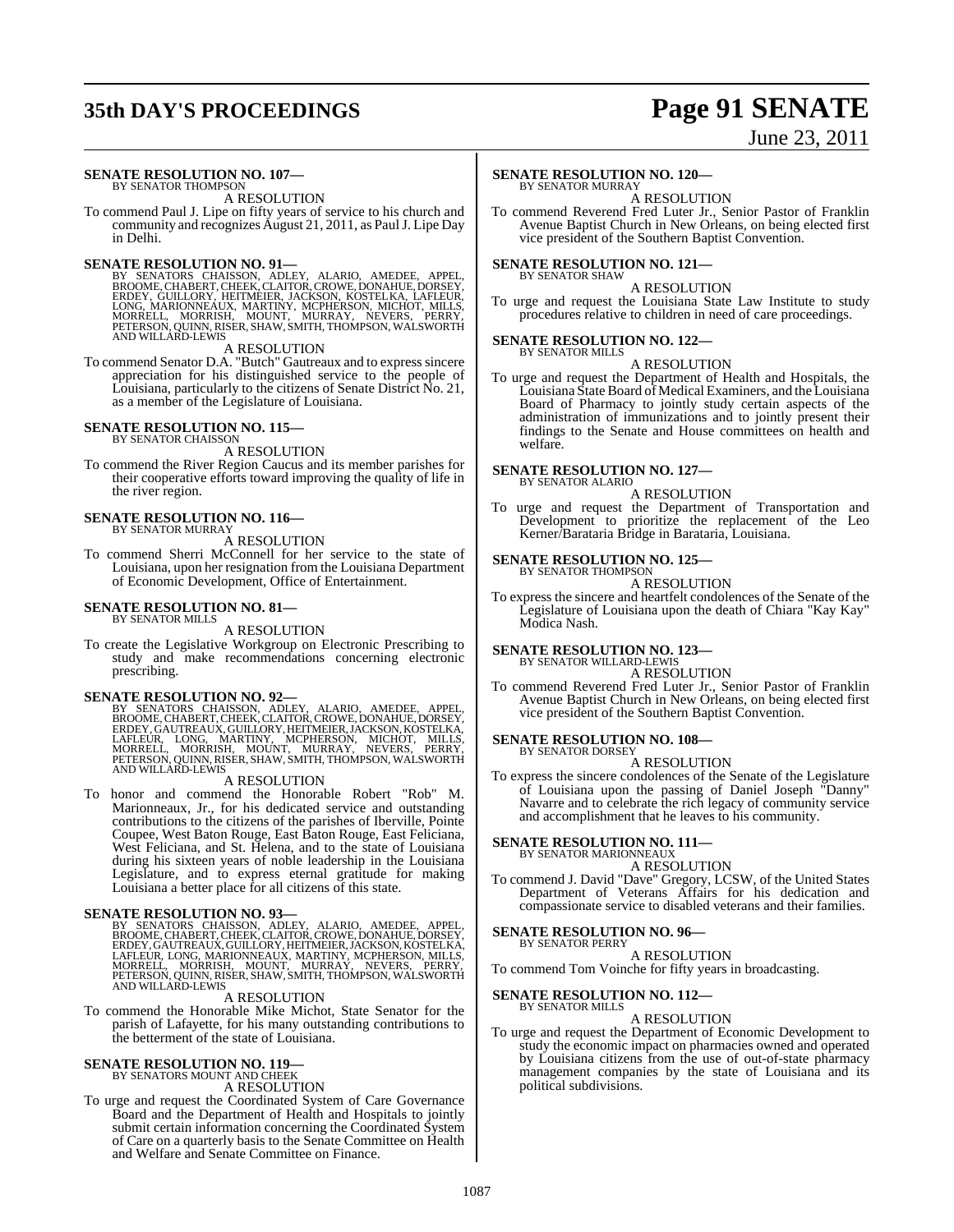# **Page 92 SENATE 35th DAY'S PROCEEDINGS**

## June 23, 2011

#### **SENATE RESOLUTION NO. 113—** BY SENATOR APPEL

A RESOLUTION

To commend Professor Paul Greenfield, AO, Vice-Chancellor and President of The University of Queensland and Professor David Wilkinson, Head, School of Medicine, The University of Queensland, for their outstanding leadership in establishing the first global medical school partnership in the United States of America, The University of Queensland School of Medicine Ochsner Clinical School in New Orleans, Louisiana.

#### **SENATE RESOLUTION NO. 114—** BY SENATOR APPEL

A RESOLUTION

To commend and congratulate Tommy Cvitanovich upon his selection as the 2010 Times-Picayune Loving Cup recipient.

#### **SENATE RESOLUTION NO. 117—** BY SENATOR DORSEY

A RESOLUTION

To express the sincere condolences of the Senate of the Legislature of Louisiana upon the death of Virginia "Sistergirl" Williams-Dunbar, mother-in-law of Senate attorney Michael Bell.

#### **SENATE RESOLUTION NO. 118—** BY SENATOR MCPHERSON

A RESOLUTION

To urge and request the Senate Committee on Senate and Governmental Affairs to hold hearings regarding Louisiana's role in the election of the President of the United States.

#### **SENATE RESOLUTION NO. 89—**

BY SENATORS CHAISSON, ADLEY, ALARIO, AMEDEE, APPEL,<br>BROOME,CHABERT,CHEEK,CLAITOR,CROWE,DONAHUE,DORSEY,<br>ERDEY,GAUTREAUX,GUILLORY,HETMEIER,JACKSON,KOSTELKA,<br>LAFLEUR,LONG,MARIONNEAUX,MARTINY,MCPHERSON,MICHOT,<br>MILLS, MORRELL,

#### A RESOLUTION

To commend the Honorable Julie Quinn and to express enduring gratitude for her outstanding contributions to the people of Senate District 6 and the state of Louisiana, particularly during her tenure as a distinguished member of the Louisiana Legislature.

#### **SENATE RESOLUTION NO. 124—** BY SENATOR AMEDEE

A RESOLUTION

To commend Dale Hymel Jr. for more than thirty years of service to the citizens of St. James Parish.

#### **SENATE RESOLUTION NO. 126—** BY SENATOR AMEDEE

#### A RESOLUTION

To commend Edmond E. Kinler Jr. for his lengthy career of exemplary public service as clerk of court for the parish of St. James and to congratulate him on his retirement.

#### **SENATE RESOLUTION NO. 128—** BY SENATOR ADLEY

#### A RESOLUTION

To express the sincere condolences of the Senate of the Legislature of Louisiana to the members of Mount Sariah Baptist Church, of Cotton Valley, Louisiana, who suffered from the fatal car wreck on June 12, 2011.

#### **SENATE RESOLUTION NO. 129—** BY SENATOR KOSTELKA

#### A RESOLUTION

To express the sincere condolences of the Senate of the Legislature of Louisiana upon the death of Professor Emeritus Robert C. Snyder Sr. educator, civic leader, and public servant.

#### **SENATE RESOLUTION NO. 130—**

BY SENATOR MARTINY A RESOLUTION

To urge and request the attorney general of Louisiana to review the applicable gaming laws and submit a report on the legality of "Internet sweepstakes" to the Senate Committee on Judiciary B by February 1, 2012.

SENATE RESOLUTION NO. 131—<br>BY SENATORS CHABERT, GAUTREAUX, ADLEY, ALARIO, AMEDEE, BROOME, CHAISSON, CHEK, CLAITOR, CROWE, DONAHUE,<br>DORSEY, ERDEY, GUILLORY, HEITMEIER, JACKSON, KOSTELKA,<br>LAFLEUR, LONG, MARIONNEAUX, MARTINY,

#### A RESOLUTION

To commend Diane L. LeBlanc for her many contributions to Louisiana's educational system during her long and distinguished career as an educator, mentor, and inspiration to her students.

#### **SENATE RESOLUTION NO. 132—** BY SENATOR DORSEY

#### A RESOLUTION

To commend and congratulate Dr. Jonathan Roberts for his many contributions to public healthcare in Louisiana and for his authorship of A History of the Charity Hospitals of Louisiana: A Study of Poverty, Politics, Public Health, and the Public **Interest** 

#### **SENATE RESOLUTION NO. 133—** BY SENATOR PETERSON

A RESOLUTION

To commend and congratulate the members of the Cagins-Daniels Family on the occasion of their 2011 Family Reunion and to recognize the efforts of these descendants to preserve their family values, genealogy, and history.

#### **SENATE RESOLUTION NO. 134—** BY SENATOR BROOME

A RESOLUTION

To urge and request the Senate Committee on Health and Welfare to study the efforts of various agencies and organizations related to fighting the childhood obesity epidemic and to urge and request those various agencies and organizations to report by January 1, 2012, to the Senate Committee on Health and Welfare about the status of their ongoing efforts to curb the high incident rate of childhood obesity.

#### **SENATE RESOLUTION NO. 135—** BY SENATOR MILLS

### A RESOLUTION

To commend and congratulate PeggyChautin and WildieRobertsfor eighty-two years of dedicated service with the Farmers Merchants Bank & Trust Company.

# **SENATE RESOLUTION NO. 136—** BY SENATOR MILLS

A RESOLUTION

To commend Xavier Alexander for his courageous act in donating a kidney to his father.

#### **SENATE RESOLUTION NO. 138—** BY SENATOR MARTINY

#### A RESOLUTION

To commend the National Society Daughters of the American Revolution (NSDAR) on establishing a new Daughters of the American Revolution (DAR), Oliver Pollock Chapter in Kenner, Louisiana.

#### **SENATE RESOLUTION NO. 140—** BY SENATOR MILLS

A RESOLUTION

To urge and request the secretary of the Department of Children and Family Services to study the feasibility of implementing a cash reward program whereby the department would provide a monetary reward to an individual who provides information to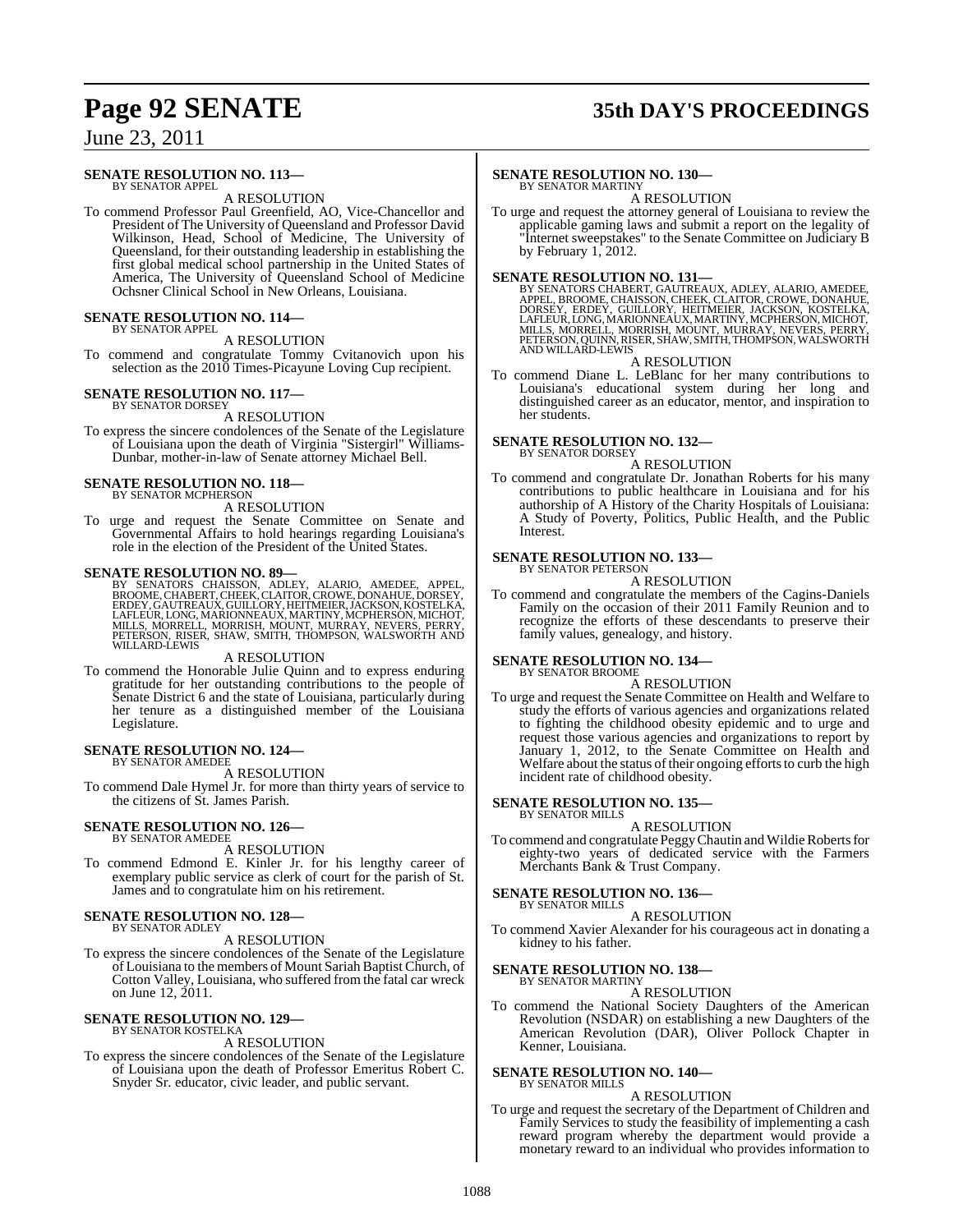# **35th DAY'S PROCEEDINGS Page 93 SENATE**

June 23, 2011

the department which leads to the successful conviction of a person who has committed fraud or abuse of the Supplemental Nutrition Assistance Program.

# **SENATE RESOLUTION NO. 143—** BY SENATOR BROOME

A RESOLUTION

To commend and congratulate Cornel Hubert for thirty-five years of dedicated public service with the state of Louisiana.

**SENATE RESOLUTION NO. 144—** BY SENATOR THOMPSON

A RESOLUTION To express the sincere and heartfelt condolences of the Senate of the

Legislature of Louisiana upon the death of Professor Emeritus Robert Craven Snyder Sr.

#### **SENATE RESOLUTION NO. 145—** BY SENATOR BROOME

A RESOLUTION

To recognize Wednesday, June 22, 2011, as Young Democrats of Louisiana Day in the state of Louisiana and to commend the Young Democrats of Louisiana for its manifold contributionsto the state of Louisiana throughout itslong and illustrious history.

#### **SENATE RESOLUTION NO. 146—** BY SENATOR HEITMEIER

A RESOLUTION

To urge and request the Department of Health and Hospitals to not include certified public expenditures of certain public hospitals as funds generated for state Fiscal Year 2010 - 2011.

#### **SENATE RESOLUTION NO. 147—** BY SENATOR SMITH

A RESOLUTION

To commend and congratulate Beauregard Parish Registrar of Voters Evelina Smith upon her retirement on June 30, 2011.

#### **SENATE RESOLUTION NO. 148—** BY SENATOR MCPHERSON

A RESOLUTION

To urge and request the office of public health within the Department of Health and Hospitals to promulgate rules which require the effective treatment of effluent when produced and discharged by certain sewage treatment systems.

# **SENATE RESOLUTION NO. 142—** BY SENATORS ALARIO AND WALSWORTH

A RESOLUTION

To commend the Louisiana Moral and Civic Foundation and the foundation's Executive Director, Dr. Ken Ward, for dedicated service to members of the Senate and the citizens of Louisiana.

**SENATE RESOLUTION NO. 94—**<br>BY SENATORS CHAISSON, ADLEY, ALARIO, AMEDEE, APPEL,<br>BROOME, CHABERT, CHEEK, CLAITOR, CROWE, DONAHUE, DORSEY,<br>ERDEY, GAUTREAUX, GUILLORY, HEITMEIER, JACKSON, KOSTELKA, LAFLEUR, LONG, MARIONNEAUX, MARTINY, MICHOT, MILLS,<br>MORRELL, MORRISH, MOUNT, MURRAY, NEVERS, PERRY,<br>PETERSON,QUINN,RISER,SHAW,SMITH,THOMPSON,WALSWORTH AND WILLARD-LEWIS

#### A RESOLUTION

To honor and commend the Dean of the Louisiana Senate, the Honorable William Joseph "Joe" McPherson Jr. for his dedicated service and outstanding contributions to the state, Senate District No. 29, and the parish of Rapides, during twentyfour years of dedicated service in the Louisiana Senate, and to express enduring gratitude for his efforts in making Louisiana a better place for the citizens of this state.

#### **SENATE RESOLUTION NO. 149—** BY SENATOR MURRAY

#### A RESOLUTION

To commend Pastor Maize Warren Jr. on the joyous occasion of the third anniversary of the founding of the Spirit and Truth Family Worship Center and on his ministering to the spiritual needs of its congregation in New Orleans and Gretna, Louisiana.

#### **SENATE RESOLUTION NO. 150—** BY SENATOR RISER

A RESOLUTION

To recognize the numerous accomplishments of Kenneth Gore in the logging industry and to celebrate his legacy of commitment to family, work, and high personal standards.

SENATE RESOLUTION NO. 151—<br>
BY SENATORS ERDEY, LAFLEUR, ADLEY, ALARIO, AMEDEE, APPEL,<br>
BROOME, CHABERT, CHAISSON, CHEEK, CLAITOR, CROWE,<br>
DONAHUE, DORSEY, GAUTREAUX, GUILLORY, HEITMEIER,<br>
JACKSON, KOSTELKA, LONG, MARIONNEA

To express the sincere condolences of the Senate of the Legislature of Louisiana upon the death of Kimberly "Kim" McElveen Sledge.

SENATE RESOLUTION NO. 152—<br>BY SENATORS ERDEY, LAFLEUR, ADLEY, ALARIO, AMEDEE, APPEL, BROOME, CHABERT, CHAISSON, CHEEK, CLAITOR, CROWE, DONAHUE, DORSEY, GAUTREAUX, GUILLORY, HEITMEIER, JACKSON, MOCRIEXA, LONG, MARIONNEAUX, A RESOLUTION

To express the sincere condolences of the Senate of the Legislature of Louisiana upon the death of Rhett Jeansonne.

> Respectfully submitted, ROBERT W. "BOB" KOSTELKA Chairman

The foregoing Senate Resolutions were signed by the President of the Senate and presented to the Secretary of State by the Secretary.

#### **Message to the Secretary of State**

### **SIGNED SENATE CONCURRENT RESOLUTIONS**

#### June 27, 2011

To the Honorable Secretary of State:

The President of the Senate and the Speaker of the House of Representatives have signed the following Senate Concurrent Resolutions:

#### **SENATE CONCURRENT RESOLUTION NO. 4—** BY SENATOR NEVERS

A CONCURRENT RESOLUTION

To urge and request the State Board of Elementary and Secondary Education to revise Section 2509 of Bulletin 119 - Louisiana School Transportation Specifications and Procedures - to establish uniform requirements relative to the purchase of used school buses for all school bus owners/operators.

## **SENATE CONCURRENT RESOLUTION NO. 5—** BY SENATOR MORRISH AND REPRESENTATIVE DOVE A CONCURRENT RESOLUTION

To approve the fiscal year 2011-2012 annual plan for integrated coastal protection, as adopted by the Coastal Protection and Restoration Authority.

# **SENATE CONCURRENT RESOLUTION NO. 37—**<br>BY SENATOR MARTINY AND REPRESENTATIVE HONORE A CONCURRENT RESOLUTION

To direct the Louisiana State Law Institute to evaluate Louisiana law for compliance with the United States Supreme Court's ruling in the case of Graham v. Florida, 130 S. Ct. 2011 (2010), and to report its findings and recommendations to the Legislature of Louisiana as to whether it is necessary to amend Louisiana's juvenile sentencing laws to comply with the ruling in that case.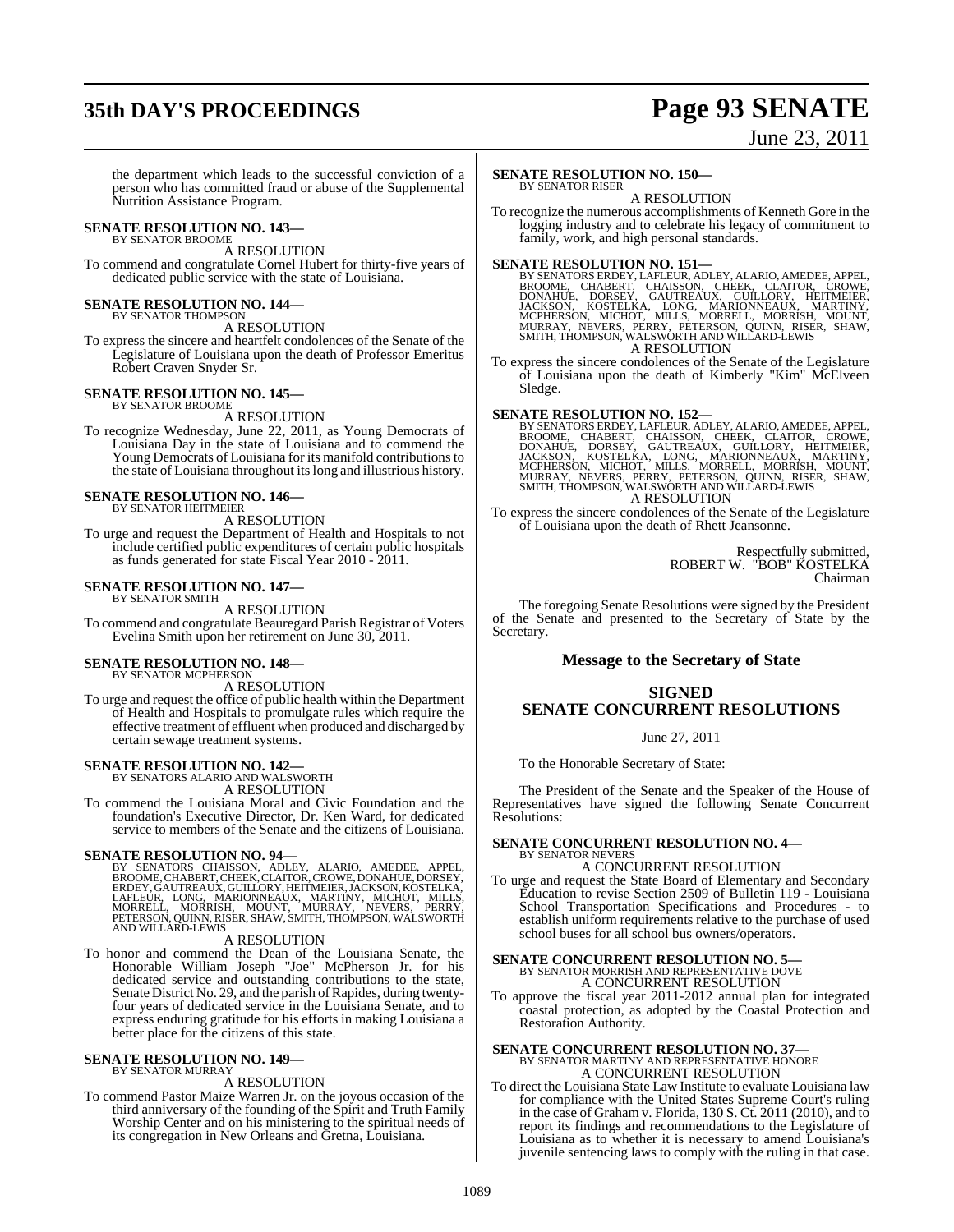# **Page 94 SENATE 35th DAY'S PROCEEDINGS**

June 23, 2011

#### **SENATE CONCURRENT RESOLUTION NO. 40—**

BY SENATOR CHEEK A CONCURRENT RESOLUTION

To urge and request the Department of Health and Hospitals and the Louisiana Ambulance Alliance to work in collaboration through the Emergency Medical Services Professional Working Group to meet certain goals and to report to the Senate and House committees on health and welfare by February 1, 2012.

#### **SENATE CONCURRENT RESOLUTION NO. 41—**

- BY SENATOR BROOME AND REPRESENTATIVES MICHAEL JACKSON,<br>RICHARD, SIMON AND WILLMOTT A CONCURRENT RESOLUTION
- To urge and request the Department of Health and Hospitals to continue its reliance on the Medicaid Purchase Plan (MPP) Advisory Council for program outreach, education, review and guidance.

# **SENATE CONCURRENT RESOLUTION NO. 44—** BY SENATOR MARTINY

A CONCURRENT RESOLUTION

To urge and request the chief justice of the Louisiana Supreme Court to create a Families in Need of Services Commission to study and issue recommendations regarding the governance, structure, target population, and necessary legislation for a Louisiana Families in Need of Services (FINS) system by submitting a report of its findings and recommendations to the Louisiana Legislature thirty days prior to the convening of the 2012 Regular Session of the Legislature.

### **SENATE CONCURRENT RESOLUTION NO. 58—** BY SENATOR MOUNT AND REPRESENTATIVE LEGER A CONCURRENT RESOLUTION

To request various public agencies and private associations and

stakeholders to work in collaboration through the Human Trafficking of Minors Study Group to study and make recommendations to the legislature of methods which may be utilized in an effort to eliminate, to the greatest degree possible, the problem of human trafficking of minors in the state of Louisiana.

**SENATE CONCURRENT RESOLUTION NO. 95—BY SENATORS KOSTELKA AND THOMPSON AND REPRESENTATIVE DOWNS** 

A CONCURRENT RESOLUTION

To express the sincere condolences of the Legislature of Louisiana upon the death of Professor Emeritus Robert C. Snyder Sr., educator, civic leader, and public servant.

### **SENATE CONCURRENT RESOLUTION NO. 47—** BY SENATORS HEITMEIER AND MORRELL A CONCURRENT RESOLUTION

To create and provide for creation of the "Task Force on the Crescent City Connection" and the "Crescent City Connection Advisory Panel" to analyze the transition to a toll-free bridge, law enforcement, ferry services, and all components and management of the operation of the Crescent City Connection Division of the Department of Transportation and Development.

### **SENATE CONCURRENT RESOLUTION NO. 57—** BY SENATOR GAUTREAUX A CONCURRENT RESOLUTION

To memorialize the Congress of the United States to review and consider eliminating provisions of federal law, which reduce Social Security benefits for those receiving pension benefits from federal, state, or local government retirement or pension systems, plans, or funds.

#### **SENATE CONCURRENT RESOLUTION NO. 63—** BY SENATOR PERRY

A CONCURRENT RESOLUTION

To urge and request United States Postal Service to keep the post office in the Village of Maurice open.

#### **SENATE CONCURRENT RESOLUTION NO. 66—** BY SENATOR CROWE

A CONCURRENT RESOLUTION To urge and request the United States Army Corps of Engineers and the United States Coast Guard to gather the information learned during the 2011 Mississippi River floods, report their findings to the legislature, and incorporate such findings into updated plans for possible future flooding conditions on the lower Mississippi River.

# **SENATE CONCURRENT RESOLUTION NO. 72—**<br>BY SENATOR MORRELL AND REPRESENTATIVE LORUSSO<br>A CONCURRENT RESOLUTION

To designate Thursday, June 9, 2011, as University of New Orleans Day at the Louisiana Legislature and to commend the university for its significant and lasting contributions to the state of Louisiana.

SENATE CONCURRENT RESOLUTION NO. 62—<br>BY SENATORS GAUTREAUX, BROOME, CHAISSON, CHEEK, DORSEY, JACKSON, LAFLEUR, LONG, MARIONNEAUX, MCPHERSON, MILLS,<br>MORRISH, MOUNT, MURRAY, NEVERS, PERRY, PETERSON, THOMPSON AND REPRESENTATI

To express the intent of the legislature to provide comprehensive, affordable life and health benefits for current and retired public employees and their family members through the operation of the Office of Group Benefits.

### **SENATE CONCURRENT RESOLUTION NO. 68—** BY SENATORS APPEL AND MURRAY A CONCURRENT RESOLUTION

- 
- To urge and request the administration of the University of New Orleansto suspend the reclassification process with the National Collegiate Athletic Association and remain in Division I until such time as independent review of such reclassification is conducted and a recommendation is made to the university's management board.

### **SENATE CONCURRENT RESOLUTION NO. 69—** BY SENATOR LONG AND REPRESENTATIVE NOWLIN A CONCURRENT RESOLUTION

To commend the Louisiana School for Math, Science, and the Arts upon being named one of the "Public Elite High Schools" in America by The Washington Post.

### **SENATE CONCURRENT RESOLUTION NO. 71—** BY SENATOR MURRAY AND REPRESENTATIVE BROSSETT A CONCURRENT RESOLUTION

To commend the Martha Grand Chapter, Order of Eastern Star in honor of their annual Grand Session to be held on June 26 through June 30, 2011, in New Orleans, Louisiana.

### **SENATE CONCURRENT RESOLUTION NO. 74—** BY SENATOR MILLS AND REPRESENTATIVE MONTOUCET A CONCURRENT RESOLUTION

To commend Mrs. LouAnn Gerard, Director of Patient Relations at LSU University Medical Center, on the occasion of her retirement.

### **SENATE CONCURRENT RESOLUTION NO. 76—** BY SENATOR LONG AND REPRESENTATIVE NOWLIN A CONCURRENT RESOLUTION

To commend Trecey Rew of Northwestern State University upon winning the women's discus national title at the 2011 NCAA Outdoor Track and Field Championships.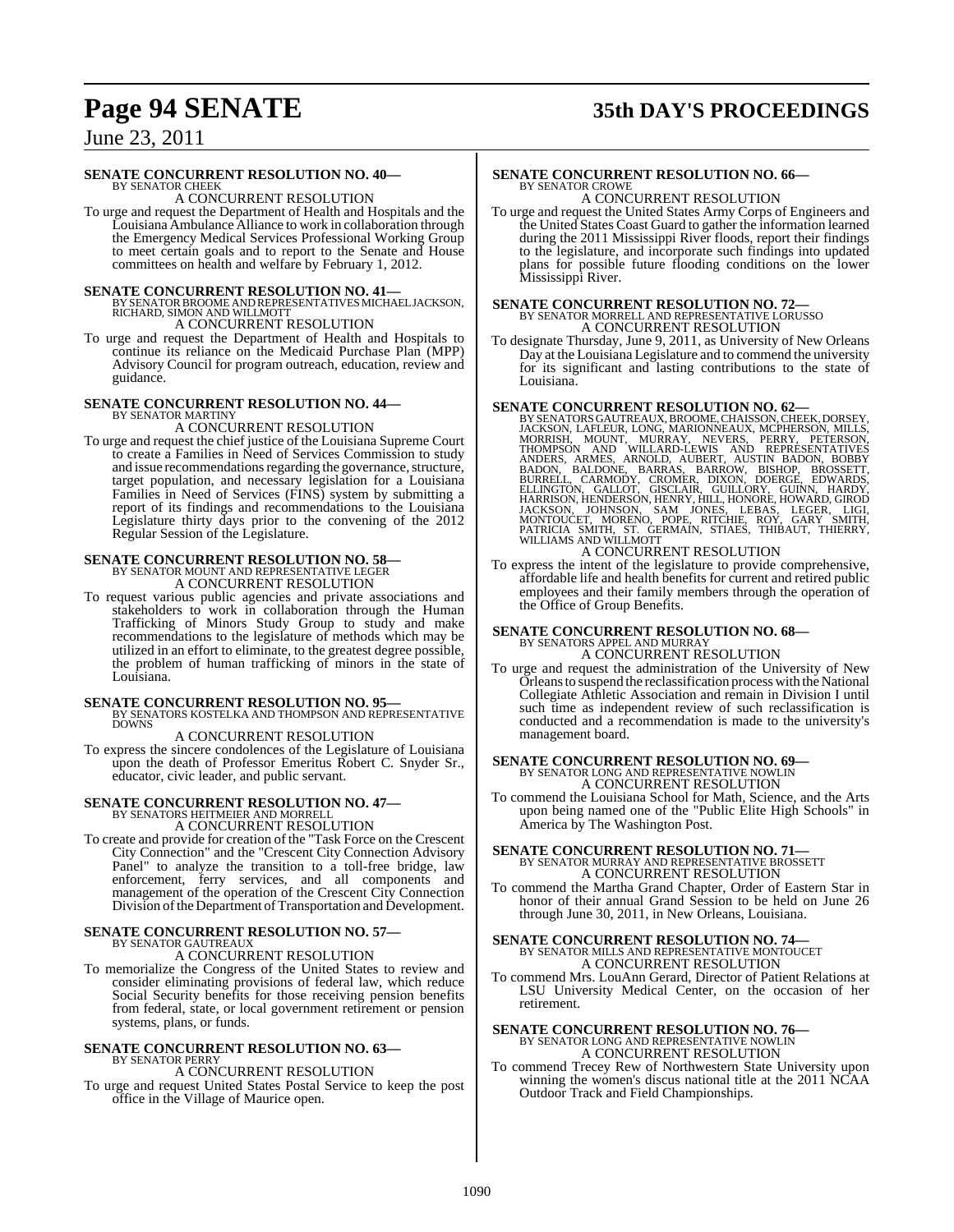# **35th DAY'S PROCEEDINGS Page 95 SENATE**

## June 23, 2011

# **SENATE CONCURRENT RESOLUTION NO. 77—** BY SENATOR WILLARD-LEWIS

A CONCURRENT RESOLUTION

To express the sincere condolences of the Legislature of Louisiana upon the memory of the passing of Dwight Zack Bluford, Jr.

#### **SENATE CONCURRENT RESOLUTION NO. 78—** BY SENATOR ERDEY

A CONCURRENT RESOLUTION

To urge and request the members of the Louisiana delegation to the United States Congress, the governor, and the director of the Louisiana Governor's Office of Homeland Security and Emergency Preparedness (GOHSEP) to assist Livingston Parish in successfully resolving outstanding administrative appeals filed with the Federal Emergency Management Agency (FEMA) for reimbursement of costs incurred in association with debris removal in the aftermath of Hurricane Gustav.

**SENATE CONCURRENT RESOLUTION NO. 80—BY SENATOR PERRY AND REPRESENTATIVES BOBBY BADON AND LANDRY** 

### A CONCURRENT RESOLUTION

To commend the city of Scott for winning the 2011 Cleanest City Contest.

#### **SENATE CONCURRENT RESOLUTION NO. 81—** BY SENATOR CLAITOR A CONCURRENT RESOLUTION

To designate June  $21<sup>st</sup>$  as the annual day and night of music celebration in Louisiana.

## **SENATE CONCURRENT RESOLUTION NO. 82—**

BY SENATOR SHAW AND REPRESENTATIVE DOERGE A CONCURRENT RESOLUTION

To commend Coleson Andrew Shaw for his strength and bravery throughout his illness with Diamond-Blackfan Anemia and extends best wishes for a continued, healthy, active life.

**SENATE CONCURRENT RESOLUTION NO. 83**<br>BY SENATORS LAFLEUR AND MICHOT AND REPRESENTATIVES<br>UHNSON, LORUSSO AND ROY AND SENATORS ADLEY, ALARIO,<br>AMEDEE, APPEL, BROOME, CHABERT, CHAISSON, CHEEK, CLAITOR,<br>CROWE, DONAHUE, DORSEY, A CONCURRENT RESOLUTION

To commend Dr. John E. Lemoine for his work with healthcare and physician liability.

**SENATE CONCURRENT RESOLUTION NO. 84—** BY SENATORS MORRISH AND MOUNT AND REPRESENTATIVE **KLECKLEY** 

### A CONCURRENT RESOLUTION

To express support for designation of a "Welcome Home Vietnam Veterans Day".

**SENATE CONCURRENT RESOLUTION NO. 85—**<br>BY SENATOR ALARIO AND REPRESENTATIVE TUCKER AND SENATORS ADLEY, AMEDEE, APPEL, BROOME, CHABERT, CHABERT, CHAITREAUX, CUILIORY, HEITMEIER, JACKSON, ENCHANDER, GAITREAUX, CUILIORY, HEIT

#### A CONCURRENT RESOLUTION

To commend Gary Hall, Chief Fiscal Officer of the State Treasury of Louisiana, for his distinguished service and to congratulate him on the occasion of his retirement.

**SENATE CONCURRENT RESOLUTION NO. 86—**<br>BY SENATORS ALARIO, ADLEY, AMEDEE, APPEL, BROOME, CHABERT, CHAISSON, CHEEK, CLATTOR, CROWE, DONAHUE, DORSEY, ERDEY, GAUTREAUX, GUILLORY, HEITMEIER, JACKSON, MCHOT, MILLS, MORRELL, MOR

To commend Jama Scivicque, Fiscal Manager for the Louisiana State Treasury, for her distinguished career of public service and to congratulate her upon the occasion of her retirement after thirtyeight years of laudable service to the state.

#### **SENATE CONCURRENT RESOLUTION NO. 87—** BY SENATOR MURRAY A CONCURRENT RESOLUTION

To urge and request the State Board of Elementary and Secondary Education to develop a process by which to select a state superintendent of education that is open and accessible to the public and utilizes a committee composed of representatives of the general public, community organizations, and other education stakeholders to assist in the search and review process for potential candidates for the position of state superintendent of education.

#### **SENATE CONCURRENT RESOLUTION NO. 88—** BY SENATOR ADLEY

A CONCURRENT RESOLUTION

To urge and request the Board of Regents to work with the Board of Supervisors of Community and Technical Colleges to study the feasibility of offering community college services to the greater north central Louisiana area, and to determine how the state can best meet the educational needs of students and the economic and workforce development needs of this region of the state.

# **SENATE CONCURRENT RESOLUTION NO. 90—** BY SENATOR BROOME

A CONCURRENT RESOLUTION

To commend IBM upon its centennial anniversary celebration.

#### **SENATE CONCURRENT RESOLUTION NO. 91—**

BY SENATOR MCPHERSON AND REPRESENTATIVE HAZEL

A CONCURRENT RESOLUTION

To commend Dr. Arnold Task on his retirement as Rabbi of the Gemiluth Chassodim Jewish Temple.

# **SENATE CONCURRENT RESOLUTION NO. 92—** BY SENATOR MORRELL

A CONCURRENT RESOLUTION

To commend Reverend Fred Luter Jr. of Franklin Avenue Baptist Church, on being elected vice president of the Southern Baptist Convention.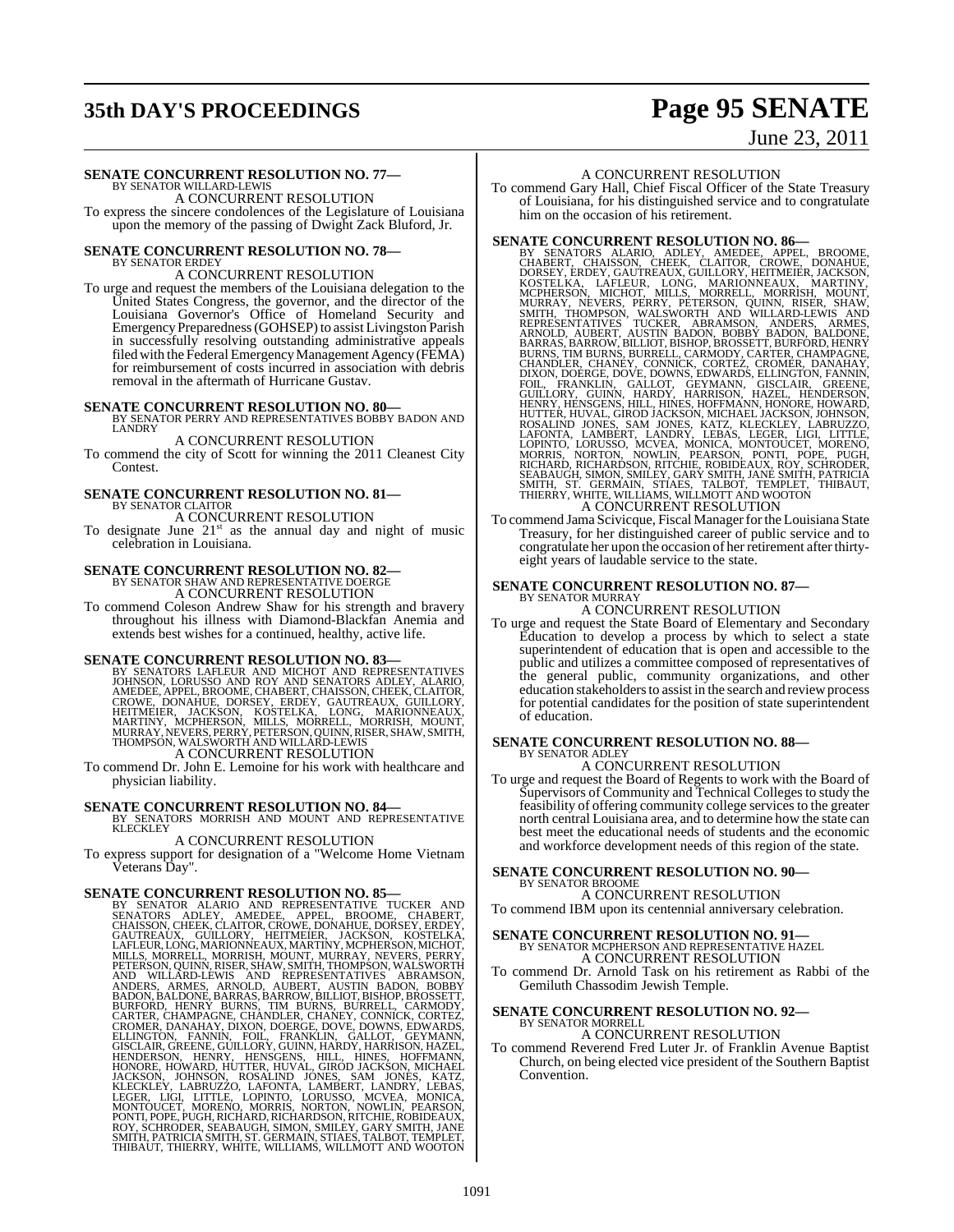# **Page 96 SENATE 35th DAY'S PROCEEDINGS**

June 23, 2011

### **SENATE CONCURRENT RESOLUTION NO. 94—**

BY SENATOR MORRISH AND REPRESENTATIVE GUINN A CONCURRENT RESOLUTION

To expressthe sincere and heartfelt condolences of the Legislature of Louisiana upon the death of Louise Martin Breedlove.

# **SENATE CONCURRENT RESOLUTION NO. 96—** BY SENATOR MCPHERSON

A CONCURRENT RESOLUTION

To urge and request the Governor's Office of Coastal Activities and the office of coastal protection and restoration to support the establishment of a state seashore and the restoration of the habitat of Elmer's Island, Fourchon Beach, and Caminada Headland, as recompense for damages to natural resources caused by the Deepwater Horizon oil spill, and requests that such recompense be taken under consideration by the National Oceanic and Atmospheric Administration in developing the programmatic environment impact statement for the national resources damage assessment.

#### **SENATE CONCURRENT RESOLUTION NO. 73—** BY SENATOR GAUTREAUX

### A CONCURRENT RESOLUTION

To urge and request the Board of Regents to work with the Board of Supervisors of Community and Technical Colleges to study the two-year college services offered to the greater south central Louisiana area, and to determine how the state can best meet the educational needs of students and the economic and workforce development needs of this region of the state.

# **SENATE CONCURRENT RESOLUTION NO. 89—** BY SENATOR MURRAY

A CONCURRENT RESOLUTION

To declare June 25, 2011, as "New Orleans Alumnae Chapter Delta Sigma Theta Sorority, Incorporated Day" in celebration of the seventy-five years of sisterhood and service and whose legacy is "Community Service from the Heart".

# **SENATE CONCURRENT RESOLUTION NO. 97—** BY SENATOR JACKSON

A CONCURRENT RESOLUTION

To expressthe sincere and heartfelt condolences of the Legislature of Louisiana upon the death of Shreveport businessman, Alvin B. "Al" Kessler, and to commend a life well spent in service to his community and to note the proud legacy he leavesto the state of Louisiana.

# **SENATE CONCURRENT RESOLUTION NO. 98—** BY SENATOR MORRISH AND REPRESENTATIVE GUINN

A CONCURRENT RESOLUTION

To expressthe sincere and heartfelt condolences of the Legislature of Louisiana upon the death of Arthur Wesley Eastman.

**SENATE CONCURRENT RESOLUTION NO. 99—<br>BY SENATOR SMITH AND REPRESENTATIVES ARMES, DANAHAY,<br>GEYMANN, HILL AND HOWARD** 

A CONCURRENT RESOLUTION

To commend and congratulate Beauregard Parish Assessor Bobby Cudd upon his retirement on December 31, 2012, after thirty-six years of service as assessor, chief deputy, and deputy assessor.

**SENATE CONCURRENT RESOLUTION NO. 100—**<br>BY SENATOR MCPHERSON AND REPRESENTATIVE ST. GERMAIN<br>AND SENATOR AMEDEE

A CONCURRENT RESOLUTION

To commend Charles R. "Charlie" St. Romain for his twenty-eight years of distinguished service to the state of Louisiana and to congratulate him on the occasion of his retirement.

> Respectfully submitted, GLENN A. KOEPP Secretary of the Senate

### **Message to the Governor**

### **SIGNED SENATE BILLS**

June 27, 2011

To the Honorable Governor of the State of Louisiana:

The President of the Senate and the Speaker of the House of Representatives have signed the following Senate Bills:

# **SENATE BILL NO. 73—** BY SENATOR MORRISH

AN ACT

To amend and reenact R.S. 56:435.1.1, relative to oyster harvesting; to provide for oyster harvesting in Calcasieu Lake; to provide for harvest limits; to provide for the issuance of certain permits; to authorize rulemaking authority; to provide terms, conditions, and penalties; and to provide for related matters.

**SENATE BILL NO. 199—** BY SENATOR CLAITOR AND REPRESENTATIVE GREENE AN ACT

To enact R.S. 33:9097.12, relative to crime prevention districts; to create the Jefferson Place/Bocage Crime Prevention and Improvement District in East Baton Rouge Parish; to provide for the powers and duties of the district and its board of commissioners; to provide for a parcel fee; to provide with respect to termination of the district; and to provide for related matters.

and they are hereby presented for executive approval.

Respectfully submitted, GLENN A. KOEPP Secretary of the Senate

### **Message to the Secretary of State**

### **SIGNED SENATE JOINT RESOLUTIONS**

June 28, 2011

To the Honorable Secretary of State:

The President of the Senate and the Speaker of the House of Representatives have signed the following Senate Joint Resolutions:

#### **SENATE BILL NO. 53—**

- BY SENATORS ALARIO, AMEDEE AND THOMPSON AND<br>REPRESENTATIVES ARNOLD, AUBERT, AUSTIN BADON, BOBBY<br>BADON, BILLIOT, BROSSETT, HENRY BURNS, CARMODY, CARTER,<br>GUINN, HARDY, DOVE, DOWNS, ELLINGTON, FOIL, GUILLORY,<br>GUINN, HARDY, HE A JOINT RESOLUTION
- Proposing to amend Article VII, Section 10.8(A)(1)(c), (A)(2), (3), and  $(4)$ , and  $(C)(1)$  and to add Article VII, Section 4.1 of the Constitution of Louisiana, all relative to the dedication of certain tobacco proceeds; to provide relative to the Millennium Trust, the Health Excellence Fund, the Education Excellence Fund, and the TOPS Fund; to provide for the deposit of certain tobacco proceeds into the Health Excellence Fund; to provide relative to the rate of tax levied on certain tobacco products which revenues generated therefrom are dedicated to the Health Excellence Fund; to provide for the use of monies in the Health Excellence Fund; to provide for the allocation of interest to the Health Excellence Fund, the Education Excellence Fund, and the TOPS Fund; to provide for the deposit, transfer, or credit of certain Settlement Agreement proceeds received by the state to the TOPS Fund; to provide for the deposit, transfer, or credit of a portion of the state tax on cigarettes to the Health Excellence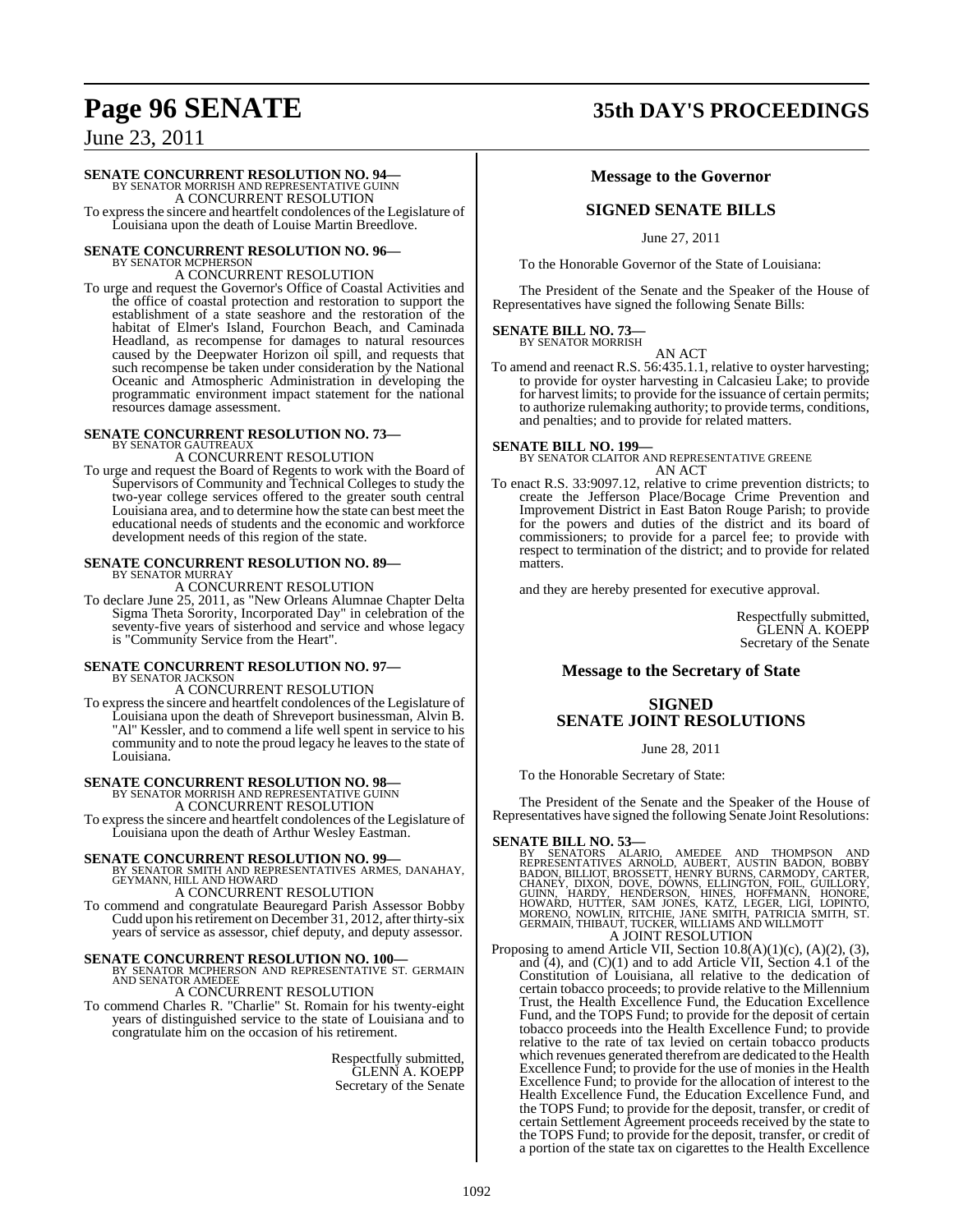# **35th DAY'S PROCEEDINGS Page 97 SENATE**

# June 23, 2011

Fund; and to specify an election for submission of the proposition to electors and provide a ballot proposition.

# **SENATE BILL NO. 147—** BY SENATORS CHAISSON AND JACKSON

A JOINT RESOLUTION

Proposing to add Article VII, Section 10.3(C)(5) of the Constitution of Louisiana, relative to the Budget Stabilization Fund; to provide for deposits into the Budget Stabilization Fund in certain circumstances; to provide forthe interruption of deposits into the Budget Stabilization Fund in certain circumstances; and to specify an election for submission of the proposition to electors and provide a ballot proposition.

> Respectfully submitted, GLENN A. KOEPP Secretary of the Senate

#### **Privilege Report of the Committee on Senate and Governmental Affairs**

#### **ENROLLMENTS**

Senator Kostelka, Chairman on behalf of the Committee on Senate and Governmental Affairs, submitted the following report:

#### June 28, 2011

To the President and Members of the Senate:

I am directed by your Committee on Senate and Governmental Affairs to submit the following report:

The following Senate Bills have been properly enrolled:

#### **SENATE BILL NO. 95—** BY SENATOR MURRAY

AN ACT

To amend and reenact R.S. 40:1749.20(B)(2), (3) and (4), relative to underground utilities and facilities; to provide for violations and penalties; to reduce the time periods for escalation of monetary fines within the jurisdiction of the New Orleans Sewerage and Water Board; and to provide for related matters.

# **SENATE BILL NO. 137—** BY SENATOR LONG

AN ACT

To enact R.S. 39:75(C)(2)(f) and (F), relative to avoidance of budget deficits; to provide for the use of interest earnings from certain statutorily dedicated funds to reduce a mid-year budget deficit; to provide for additional avoidance measures relative to the occurrence of a budget deficit in the next fiscal year; to provide for an effective date; and to provide for related matters.

#### **SENATE BILL NO. 139—**

BY SENATORS MARIONNEAUX, ERDEY AND MOUNT AN ACT

To enact R.S. 32:83, relative to motor vehicles and traffic regulations; to prohibit certain trucks from using the far left lane on certain highways; to provide for exceptions; to provide for penalties; and to provide for related matters.

#### **SENATE BILL NO. 153—**

BY SENATORS MURRAY, HEITMEIER AND MORRELL AND<br>REPRESENTATIVES ABRAMSON,ARNOLD,AUSTIN BADON,BISHOP,<br>BROSSETT,HENDERSON,LEGER AND MORENO AN ACT

To enact R.S. 38:2212(A)(8), relative to the letting of public contracts by the New Orleans Sewerage and Water Board; to provide for advertisement and letting of lowest responsible bidder; to provide for inclusion of addenda containing pricing information; and to provide for related matters.

**SENATE BILL NO. 147—** BY SENATORS CHAISSON AND JACKSON A JOINT RESOLUTION

Proposing to add Article VII, Section 10.3(C)(5) of the Constitution of Louisiana, relative to the Budget Stabilization Fund; to provide for deposits into the Budget Stabilization Fund in certain circumstances; to provide forthe interruption of deposits into the Budget Stabilization Fund in certain circumstances; and to specify an election for submission of the proposition to electors and provide a ballot proposition.

# **SENATE BILL NO. 154—** BY SENATOR MURRAY

AN ACT To amend and reenact R.S.  $22:1053(A)$ , (B), and (C), relative to health insurance; to provide for coverage of step therapy or fail first protocols; to provide for any health care coverage plan which includes prescription benefits as part of its policy or contract; to provide for the duration of step therapy or fail first protocol when treatment is deemed ineffective; and to provide for related matters.

#### **SENATE BILL NO. 155—** BY SENATOR MARTINY

AN ACT

To amend and reenact Children's Code Articles 1187 and 1188(C) and to enact R.S. 40:73(E), relative to adoptions; to provide for accessing original birth certificates under certain circumstances; and to provide for related matters.

# **SENATE BILL NO. 156—** BY SENATOR BROOME

AN ACT

To enact R.S. 40:2022, relative to health care information; to require hospitals to provide certain health care information to certain patients; to provide for the development and dissemination of the health care information by the Department of Health and Hospitals; and to provide for related matters.

#### **SENATE BILL NO. 157—** BY SENATOR AMEDEE

AN ACT To enact Subpart K of Part VI of Chapter 1 of Title 51 of the Louisiana Revised Statutes of 1950, to be comprised of R.S. 51:300.33, relative to the Lamar-Dixon Expo Center in Ascension Parish; to provide relative to corporate sponsorship and revenue generation; and to provide for related matters.

#### **SENATE BILL NO. 158—**

BY SENATOR MURRAY

AN ACT To amend and reenact R.S. 13:2492(F), 2499, 2500.1(C), 2500.2, 2500.3(C) and (D), and 2501, to enact R.S. 13:2495.1 and 2496.4, and to repeal R.S. 13:2501.1(M), relative to courts and judicial procedure; to provide relative to the Municipal Court of New Orleans; to provide relative to the senior and administrative judge; to provide for a judicial administrator and judicial expense fund; to provide relative to the payment of certain operating expenses and costs; to provide relative to the collection and remitting of certain costs, amounts, sums and funds; to provide certain terms, conditions, procedures and requirements; and to provide for related matters.

**SENATE BILL NO. 159—** BY SENATOR APPEL AND REPRESENTATIVE LEGER AN ACT

To amend and reenact R.S. 47:6036(G), relative to tax credits; to extend the Ports of Louisiana investor tax credit; to provide for a termination date; to provide for an effective date; and to provide for related matters.